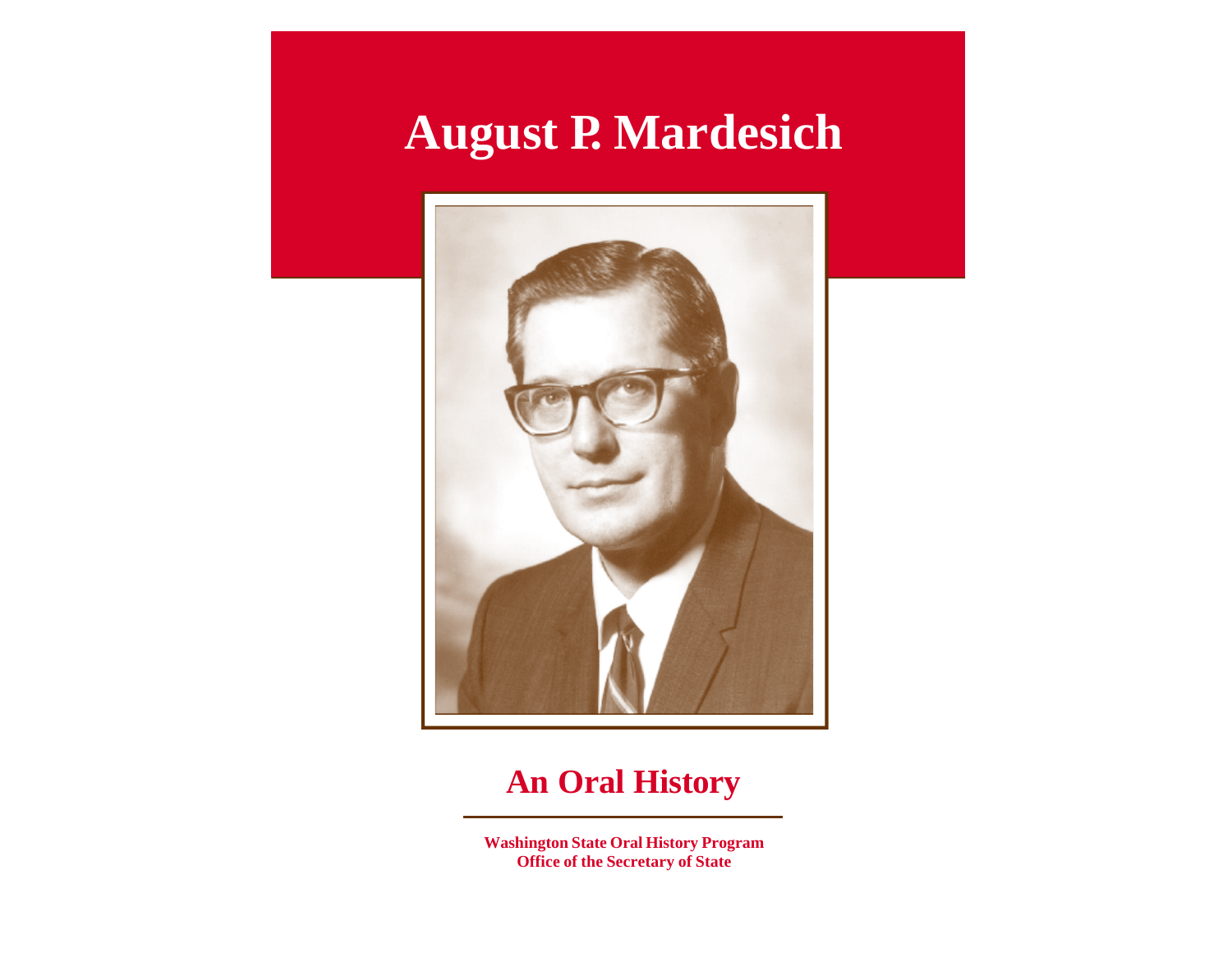# **August P. Mardesich**

## **An Oral History**

**Interviewed by Sharon Boswell**

**Washington State Oral History Program Office of the Secretary of State Ralph Munro, Secretary of State**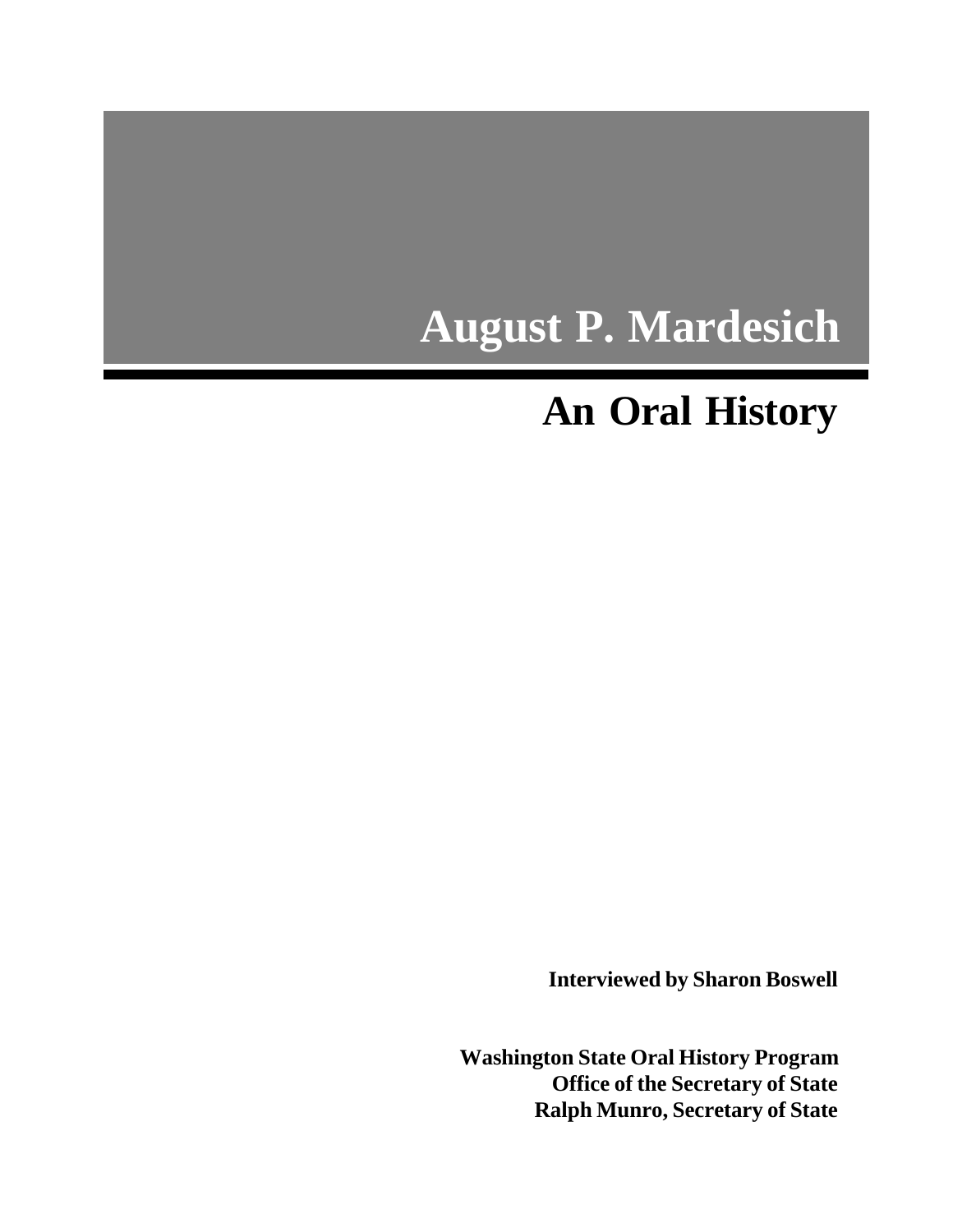Copyright 2000 Washington State Oral History Program All Rights Reserved First Edition 2000 ISBN 1-889320-12-9

Library of Congress Subject Headings

- 1. Mardesich, August P., 1920-present
- 2. Legislators—Washington—biography
- 3. Washington—politics and government



Washington State Oral History Program Office of Secretary of State Legislative Building PO Box 40243 Olympia, WA 98504-0243 Telephone: (360) 902-4158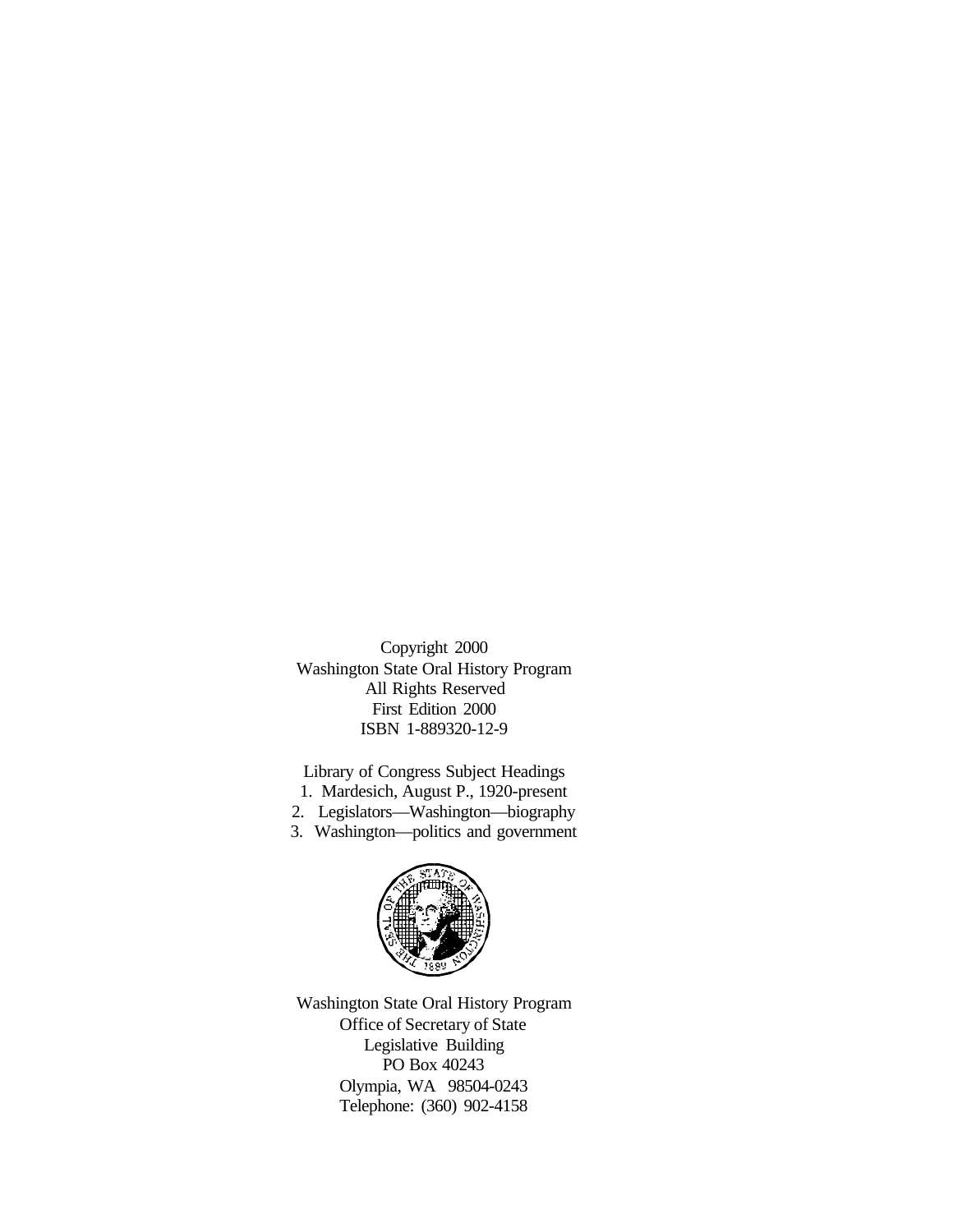#### **CONTENTS**

**Dedication** Foreword by John E. Ely Preface Acknowledgements **Introduction** by Sharon Boswell **Biographical Highlights** 

#### **Interviews**

| 4. The Legislative Process and House Leadership  38 |
|-----------------------------------------------------|
|                                                     |
|                                                     |
| 7. Henry Jackson and National Politics  81          |
|                                                     |
|                                                     |
|                                                     |

#### **Index**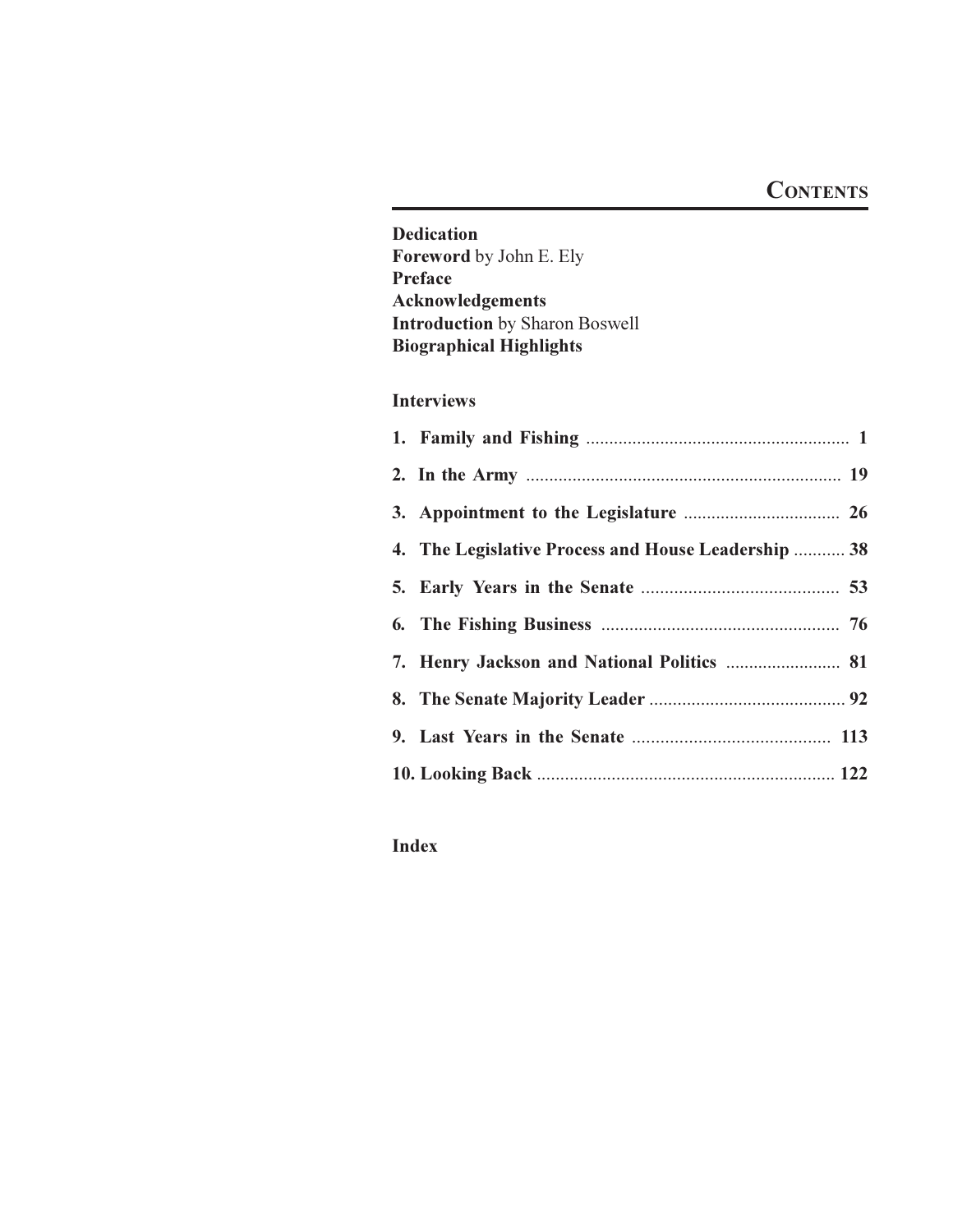<span id="page-4-0"></span>*To my wife, family, and all those who have supported me, sustained me, tolerated me, and laughed with me along the way. I am grateful our paths met and we walked together; some briefly, some still. To all, my heartfelt thanks.*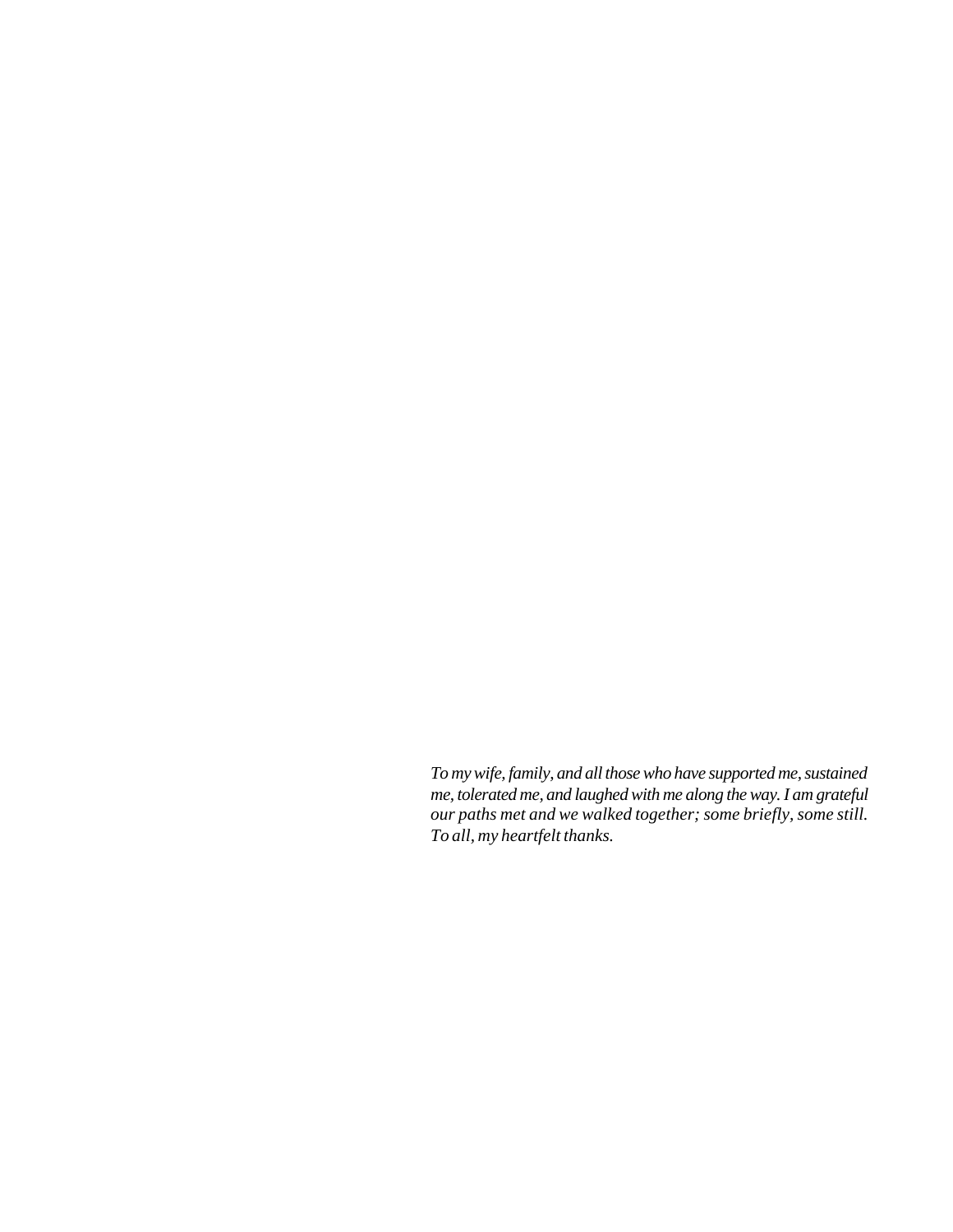#### <span id="page-5-0"></span>**FOREWORD**

#### **ABOUT AUGUST MARDESICH**

Every once in awhile, in the random selection of human beings, a natural is born. A person not full of themselves, yet superbly self-possessed, somehow elevated but with their feet securely on the ground. If one were to mention such a thing to Augie, he would probably give them a flat stare and say something like, "Governor, we all pay taxes."

August Mardesich's law school education was interrupted by Hitler's panzers speeding across Europe. On D-Day minus one, he jumped off the ramp of a LCM into the torrid waters of Normandy. Across war-ravaged France, Augie's tankers delivered gasoline to Patton's Third Army. Augie's native skills were called on when his tankers were far in advance of supply depots. Constant lousy food and worse promises sent the young leader back. He raised hell at command headquarters, got them to sign requisitions, and simply took what he needed from warehouses overflowing with product. Time and again, the second lieutenant improvised and made order out of the chaotic conditions. In less than two short years of field command, he achieved the rank of captain.

In the summer of 1949, while in Alaskan waters, the Mardesich fishing boat sank in a storm. Augie's father and older brother Tony were drowned. Augie was pulled—close to frozen—from the same watery grave. He was appointed to fill his dead brother's unexpired legislative term. Dropped uninitiated and probably without great enthusiasm into the maelstrom of politics, Augie nevertheless applied his talents. While other legislators talked and talked, Augie observed and listened. When they raised their voices, he lowered his. This was a different kind of politician. One who only spoke when he could offer something substantive that had not yet been stated. He set his own schedules and chose the conditions in committee that were strategically in the interests of his constituents. Others were flattered to be in his presence. He was a disciplined master of strategy who could charm without pretense and drive a bargain that one could count on. His colleagues voted him House majority leader.

The Democratic Party made overtures, indicating a desire to have Augie in the Congress of the United States. But the Everett legislator remained with his regional commitments, and in 1964 began his Senate career. Within three years a so-called super committee was formed by the majority caucus and Senator Mardesich was appointed chairman. This new commerce committee combined banking, insurance and state utility regulation. Many of the most important bills passed in the Senate during the late Sixties emerged from the super committee. Augie had become the legislative artisan who could create fluid alliances from both sides of the aisle. Yet he did not lose the respect or discipline of his Democratic caucus. During the decades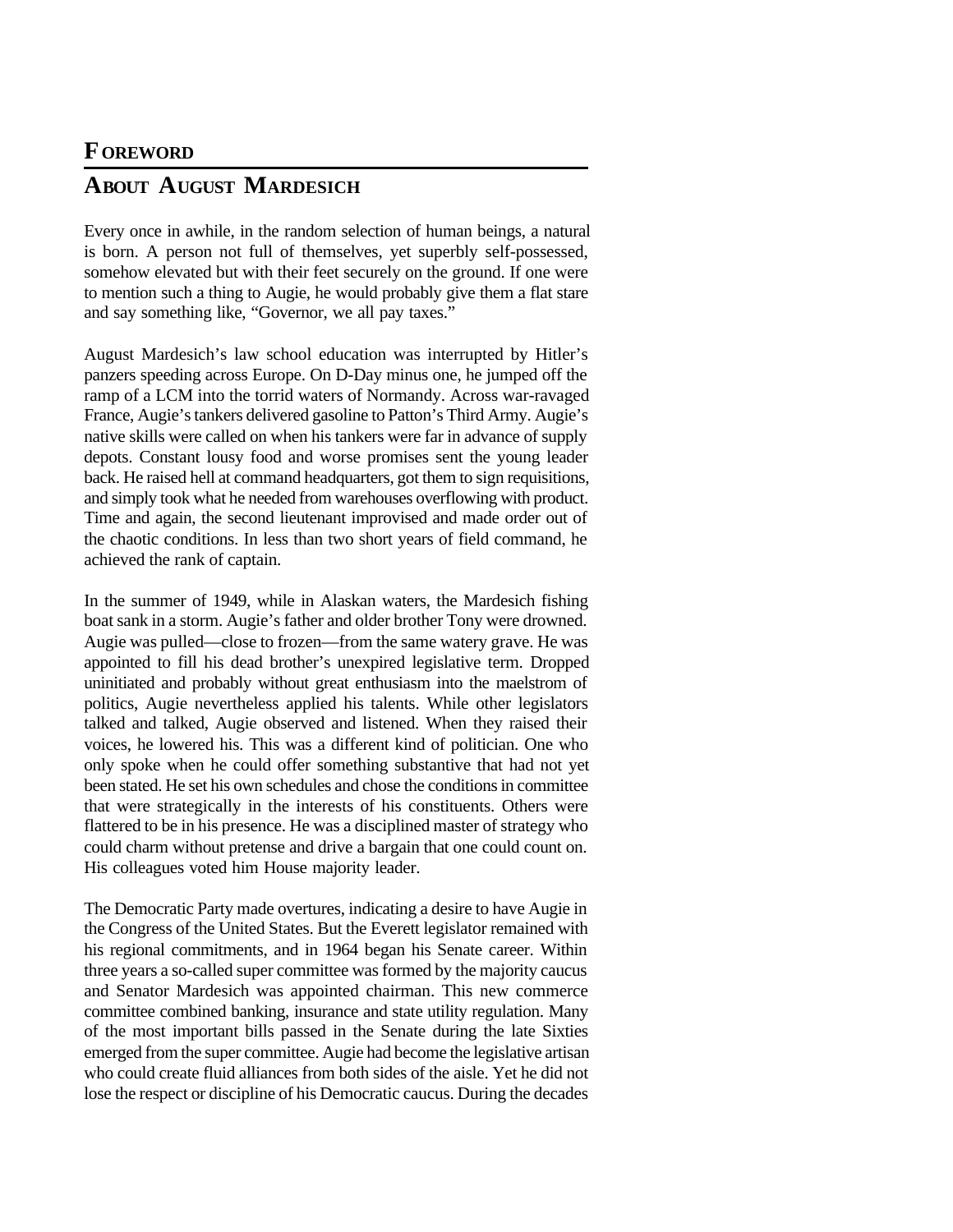of the Sixties and Seventies, he was called the state's most effective legislator. By the mid-Seventies, August Mardesich had become the Senate majority leader. He now was one of only a handful of individuals in the state's history to hold majority leader status in both chambers.

Who is this charismatic and enigmatic man? Augie is best able to plan strategy and tactical maneuvers when alone. There he remembers the dialogue with colleagues, and in the solitude of his own thoughts connects to his strategic needs and those of his constituents. The senator created a large constellation of friends and allies—each a separate bond—and to each he carried his understanding, not sharing everything with anyone. Both confidence and secrecy were preserved in such a tactic. This exclusiveness increased trust—Mardesich never betrayed an agreement by running his mouth; the art of politics, the "deal," was secure.

His father would bring his fishing boat into a cluster of Croatian boats. Tied together after a day's work, these boats would provide a forum in which men would share their day's activities. Augie remembered the stories told, the rough camaraderie, the fierce independence, and the ethnic loyalty. An island of vulnerable fishermen, where a man's word was his soul, a handshake the contract. He also remembered, as a boy, his father dumping the day's catch on Fridays on the pier, so the poor folk in Everett could eat during the Depression. You gave something back, part of the ethic woven into the Mardesich upbringing.

The father from the old country and the grandparents, prizing education and wanting the best for the Mardesich sons, told Augie so many times that he was going to law school that in order to gain some peace, he agreed. Then the war: Augie was a tank commander, helping to lead the Red Ball Express across embattled France to defeat Germany. Entering Cologne, Augie remembered the people so scared they did not emerge from their bombed-out shelters for three days. The young soldier had come of age in a hell of a violent century. He learned how to match the task with his own internal pacing.

The war over, he completed law school. It was probably during this period that August Mardesich started to put together the combination of gifts that would make him the wizard of the legislative process. He developed the capacity to envision a conceptual construct in which facts could be arranged to their best tactical advantage. He became the master of the committee situation. His was a cerebral, intuitive style. Augie could make do with less rather than give himself away in a negotiating conference. He could out-wait them; his preferred reaction was to withdraw a bit, reduce his own need, minimize his dependency. When everybody was in a flap, Augie would say something like, "Boss, the sun will come up tomorrow, regardless."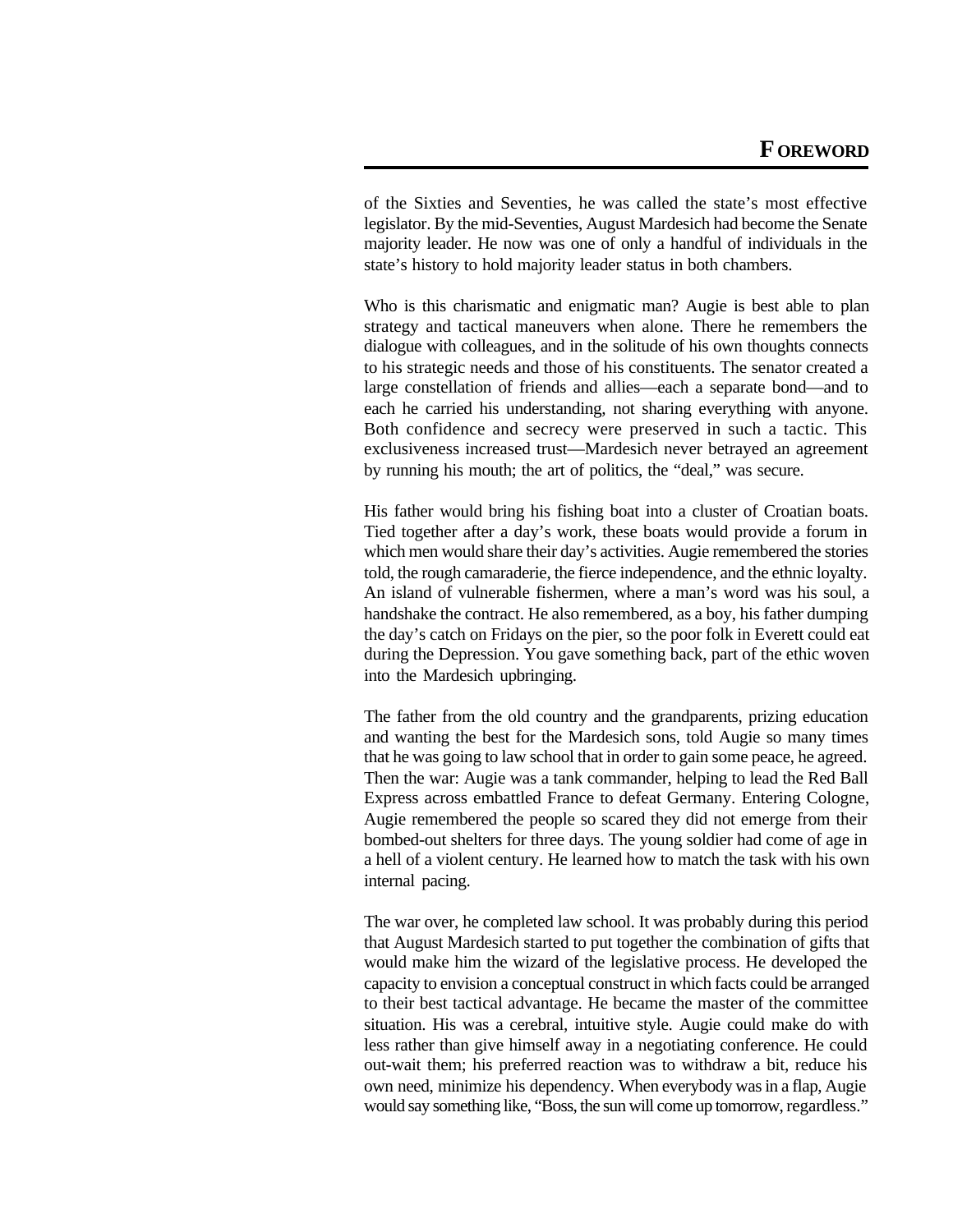#### **FOREWORD**

Able to disengage from the clatter of feelings in the midst of uproar, he could simply observe. From that position, buffered from the immediate experience of strong emotions, he planned his strategic moves. Although such a profile sounds cold and calculating—adding to the enigmatic mystique—it is something quite different. He was a husband and father, close to his family, engaged in warm interactions at home, caring in his concerns, which embraced not only his family, but working people—the guy out of a job and the down-and-out mom with no visible means of support.

Out of stoicism, maybe born of genetic predisposition, Augie's intention and motivation form a dispassionate presence. A piece of that mystique is an integrity that made it impossible to buy August Mardesich. His enemies would try to prove otherwise in court and fail. Although never stated, I suspect Augie loves the company of his own mind. A way of allowing this to happen in the midst of an over-busy life was to go fishing. There, in the remoteness of a cold ocean, he was once again transformed into the fathoms of his inner self. Unlike most in public life, I don't believe he craved recognition. Yet he was capable of authentic pride when appropriate.

Few people have escaped death as often as Augie. The seas off Alaska have claimed Mardesich vessels. Augie has tramped for four days in the remote forest with daughters Monica and Megan without food, barely escaping the boat before it disappeared below the surface. There are, in the mosaic of the Mardesich life, pieces of fatalism perhaps born of close encounters and chance survivals. In all of these experiences—and only a few are recorded here—Augie presented the enduring characteristic of a man who could manage himself. Thus he was able to manage what often seemed unmanageable, the legislative process. A man who advised five governors, whose genius as a self-taught accountant is legend, who calculated mathematics into complex fiscal equations, and fashioned balanced budgets. He was without equal as a budgeteer of public money. Senator Mardesich was called time and again to the governor's office to untangle, propose, and resolve never-ending budget battles.

Erik Erikson, the Nobel Prize-winning psychologist, said only those who have done what they were supposed to do, when they were supposed to do it, will achieve ego integrity in the last phase of their life. August Mardesich has given the state of Washington such a contribution. For thirty years the citizens of Snohomish County have been represented by an incomparable public servant.

JOHN E. ELY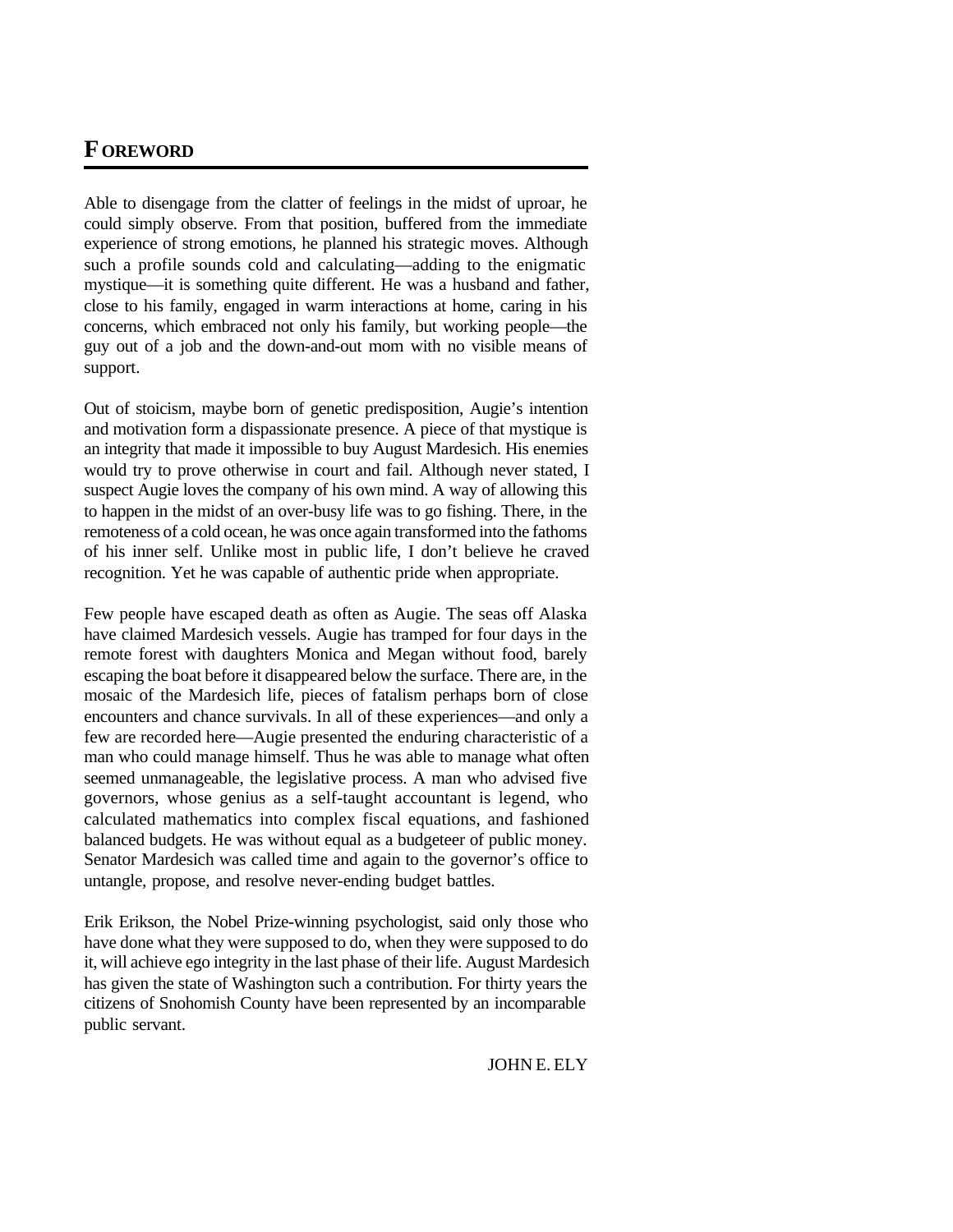<span id="page-8-0"></span>The Washington State Oral History Program was established in 1991 by the Washington State Legislature to document the formation of public policy in Washington State. It is located in the Office of the Secretary of State and guided by the Oral History Advisory Committee.

Each oral history is a valuable record of an individual's contributions and convictions, their interpretation of events, and their relationships with other participants in the civic life of the state. By reading these oral histories, the complex interweaving of the personal and political processes that shape public policy is revealed.

The Oral History Advisory Committee chooses candidates for oral histories. Extensive research is then conducted about the life and activities of the prospective interviewee, using legislative journals, newspaper accounts, personal papers, and other sources. Then a series of taped interviews is conducted, focusing on the interviewee's public life and contributions, but also including personal sources of their values and beliefs. Political values, ideas about public service, interpretation of events, and reflections about relationships and the political process are explored. When the interviews have been completed, a verbatim transcript is prepared. These transcripts are edited and reviewed by the interviewer and interviewee to ensure readability and accuracy. Finally, the transcript is published and distributed to libraries, archives, and interested individuals. An electronic version of the text is also available on the Secretary of State web site (www.secstate.wa.gov).

Recollection and interpretation of events vary. It is the hope of the Oral History Program that this work will help citizens of the State of Washington better understand their political legacy.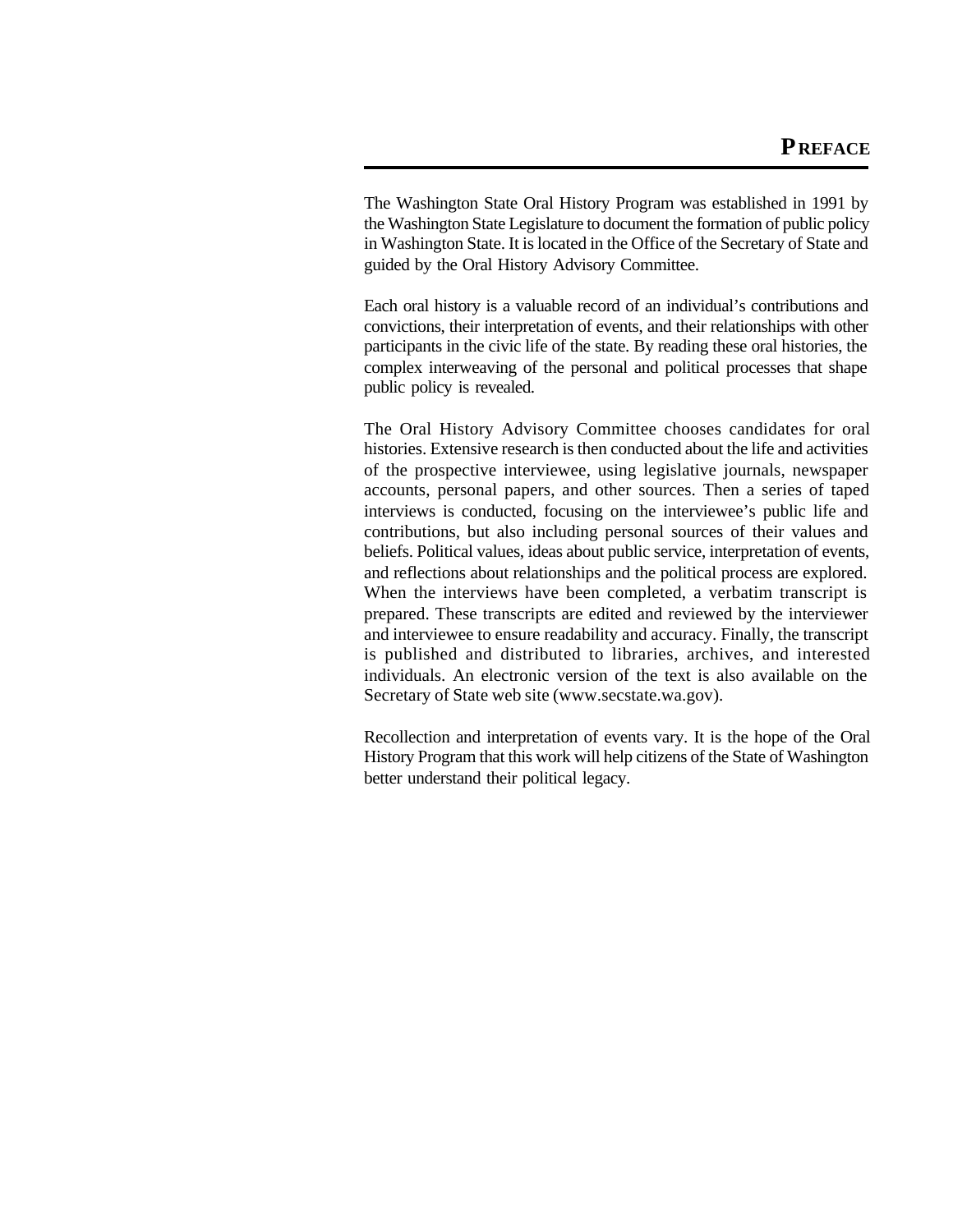#### <span id="page-9-0"></span>**ACKNOWLEDGEMENTS**

The Washington State Oral History Program wishes to thank all of those who contributed to this project.

August and Rosemary Mardesich have exhibited patience and good humor during the long process of creating this oral history document. Despite a busy schedule, losing their home to a devastating fire, and other distractions, they persevered with this project.

Members of our Legislative Advisory Committee have consistently provided guidance, encouragement, and support for this program. We appreciate their advice and unfailing interest in this work. The committee includes Senators Sid Snyder, Shirley Winsley, and Al Bauer; Representatives Patricia Lantz, Karen Keiser, Don Carlson, and Kathy Lambert; Secretary of State Ralph Munro, Secretary of the Senate Tony Cook, the Co-Chief Clerks of the House Tim Martin and Cindy Zehnder. Ex Officio members are Warren Bishop, David Nicandri, Dean Foster, and former legislators Robert Bailey, Alan Thompson, Eugene Prince, and Don Brazier.

The State Department of Printing, including State Printer George Morton, Dick Yarboro, Evonne Anderson, Steve Pfeiffer, Don Reese, Ron Mosman, Kelley Kellerman, Jade Joyce, and the efficient production planning staff have greatly aided us in the production of this book.

Secretary of State Ralph Munro and Deputy Secretary of State Tracy Guerin have been a constant source of support. Their encouragement and dedication have sustained the program. Many others in the Office of the Secretary of State have lent their assistance to the program in innumerable ways. We thank them for their generous assistance.

All those named gave more than we asked. It is a privilege to acknowledge them.

THE WASHINGTON STATE ORAL HISTORY PROGRAM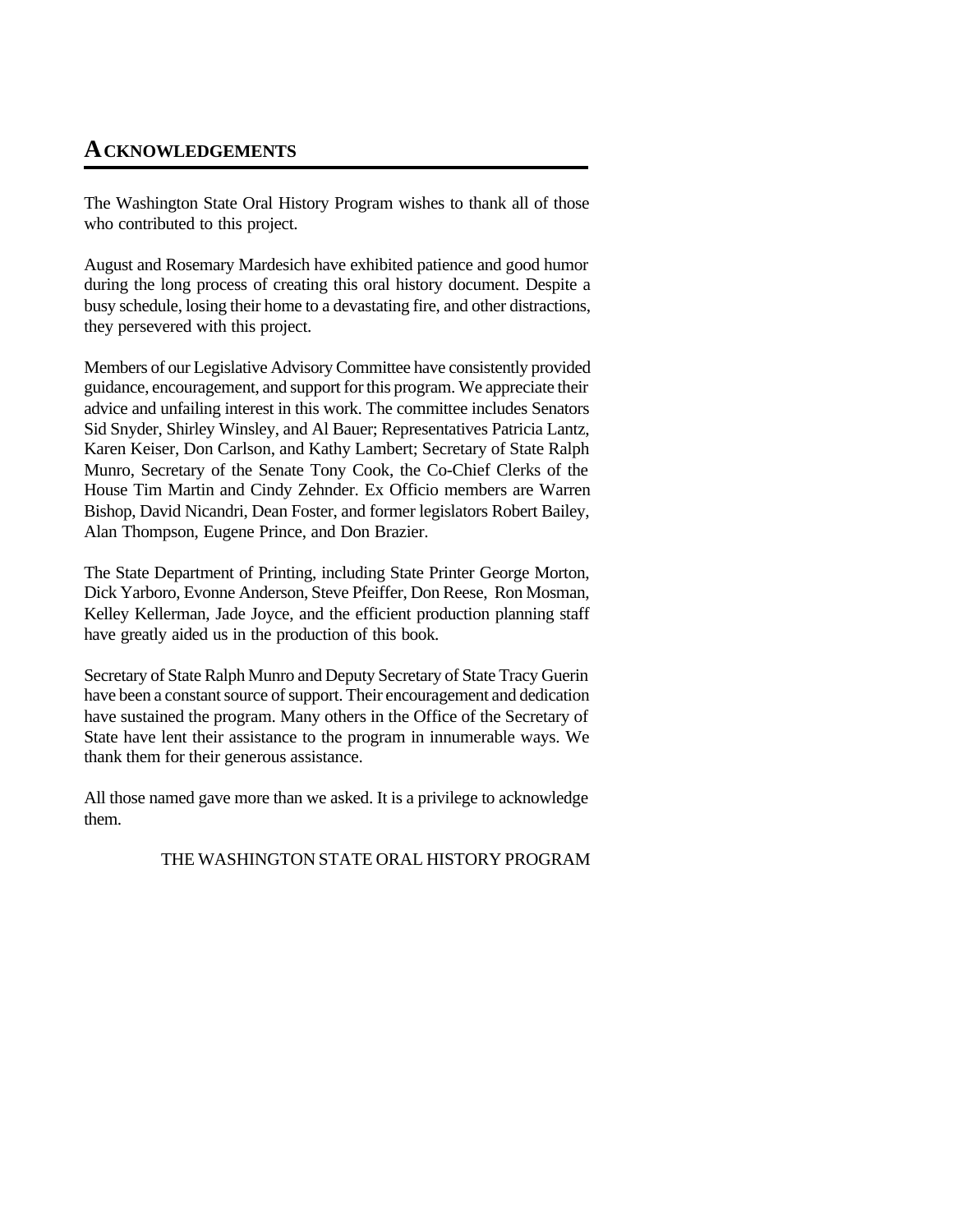#### **INTERVIEWING AUGUST MARDESICH**

<span id="page-10-0"></span>Part of my preparation for oral history taping sessions includes reading through clipping files about my interviewee's career. Most simply contain information on a pending bill or comments about issues that dominate a particular legislative session. More intriguing are the biographical articles or columns by political reporters that offer personal, although certainly not unbiased, assessments. In the case of August Mardesich, it is hard to nail down any dominant pattern in these commentaries. Few, if any, writers seem to have figured out who the real Augie Mardesich is. In fact, my favorite headline calls him the "Inscrutable Fisherman," a description I think is particularly apt.

August Mardesich is definitely a complex man, and I sincerely enjoyed the opportunity to become better acquainted with him and to unravel some of the personality behind that inscrutable front. At first he seemed a bundle of contradictions. Contrary to his reputation as being somewhat gruff and tough, I found that he loves to tease and joke; and his sense of humor, although caustic, is usually self-deprecating. Generally reluctant to talk about himself, he is, nevertheless, a great storyteller. And despite his off-hand and casual manner, it quickly became obvious throughout our conversations that he was highly competitive and took his work very seriously. He consistently maintains that he is just a simple fisherman at heart, but I believe he also loved the game of politics and worked hard to win. There is much more depth to Augie Mardesich than he will admit. Although I certainly cannot claim to have figured him out entirely, I do know that underneath his inscrutable demeanor is a man of great loyalty, intelligence, dedication, and wit.

Augie Mardesich had a political career born out of tragedy: he took over the legislative seat of his brother who was killed, along with his father and several crew members, when their fishing boat sank in stormy seas off Alaska. He almost died himself, but showed his own mettle by heading back out to fish only a few weeks after the accident. That same type of courage and perseverance also marked his political career. He never hesitated to take a stand on an issue, and if he believed strongly about a piece of legislation, he would usually persist until he figured out some way to get it passed. Although he claims that his brother was the true politician of the family, Augie Mardesich certainly had all the skills necessary to become successful in the legislative arena. He understood leadership and quickly learned when and how to build coalitions or to advocate compromise. His opponents might question his tactics, but they couldn't question his skill in getting things done.

Probably what surprised me the most about Augie Mardesich in our interviews was the pride he took in having read each and every bill carefully. In a session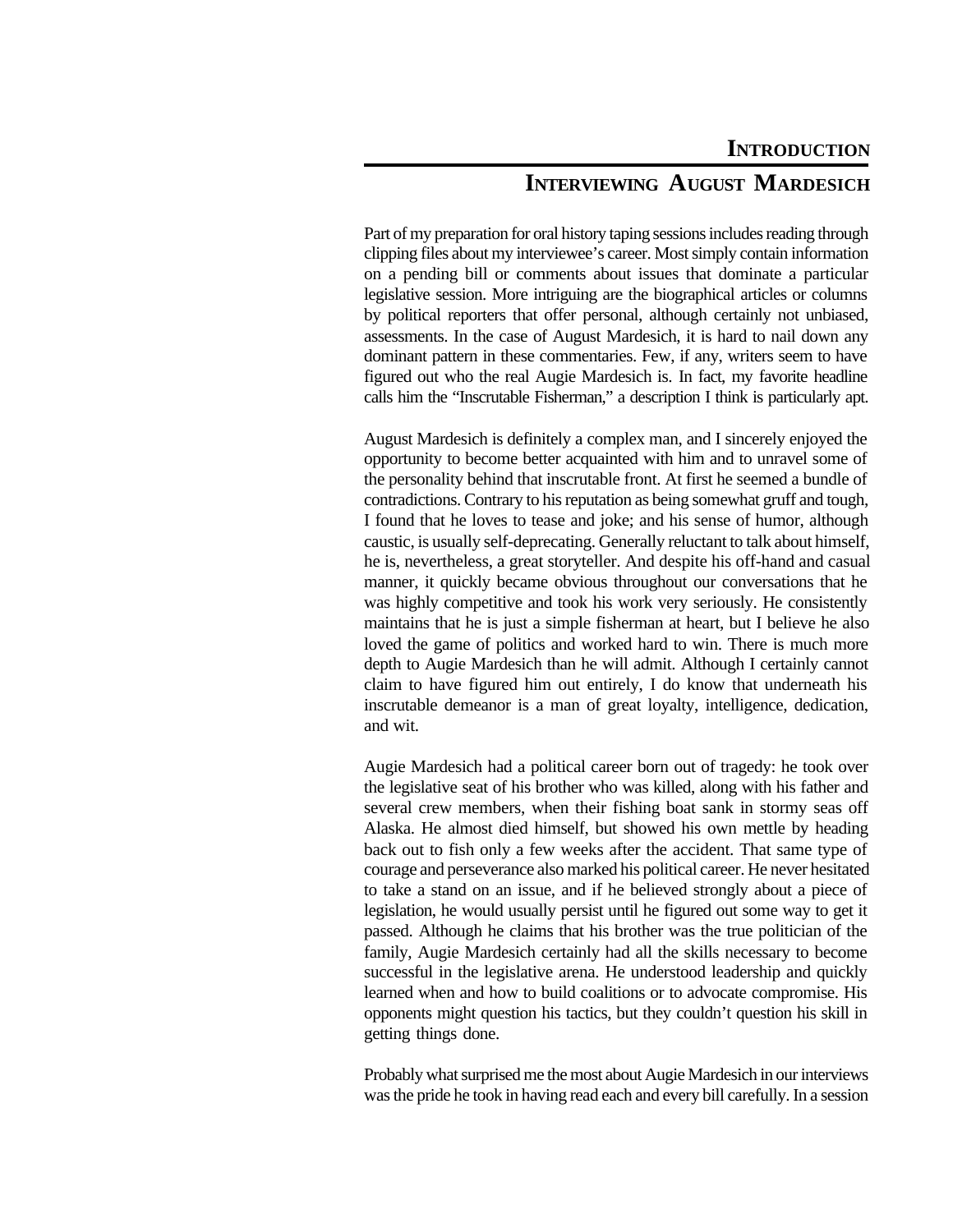#### **INTRODUCTION**

in which literally hundreds of bills might pass over a senator's desk, this diligence meant many late nights back at the Capitol. He believes that others followed him because they knew he had done his homework. The simple fisherman also had a law degree and knew the importance of preparedness and attention to detail.

Our interviews took place in many different venues—from the Everett Public Library to various restaurants throughout the Everett and Mill Creek areas. I want to express my appreciation to Senator Mardesich for his patience and good humor in waiting for me when I was frequently late to these sessions, as I never seemed to allow enough time to negotiate the traffic coming out of Seattle. I also must thank his wife, Rosemary, for her willingness to let me record some of our last sessions at their home and for being so helpful in locating pictures and clippings for this book. She was always gracious and enthusiastic despite the disruptions I know I must have caused. On one less than memorable visit, I had stopped at a gas station right before I arrived and managed to spill gasoline all over my clothes. I quite literally reeked, and I don't know how both of them withstood the interview because of the smell, which must have lingered in their kitchen for quite some time after I left!

In addition to what I learned about the legislative process from Senator Mardesich, I also came away with a much better understanding of the development of the fishing industry in Washington State. Stories about the fishing and canning business are a fascinating part of this interview, and certainly increased my respect for those who make their living from the sea. There is not enough historical documentation of this important regional industry, which makes it all the more important to probe underneath the surface of an inscrutable fisherman like August Mardesich.

> SHARON BOSWELL Interviewer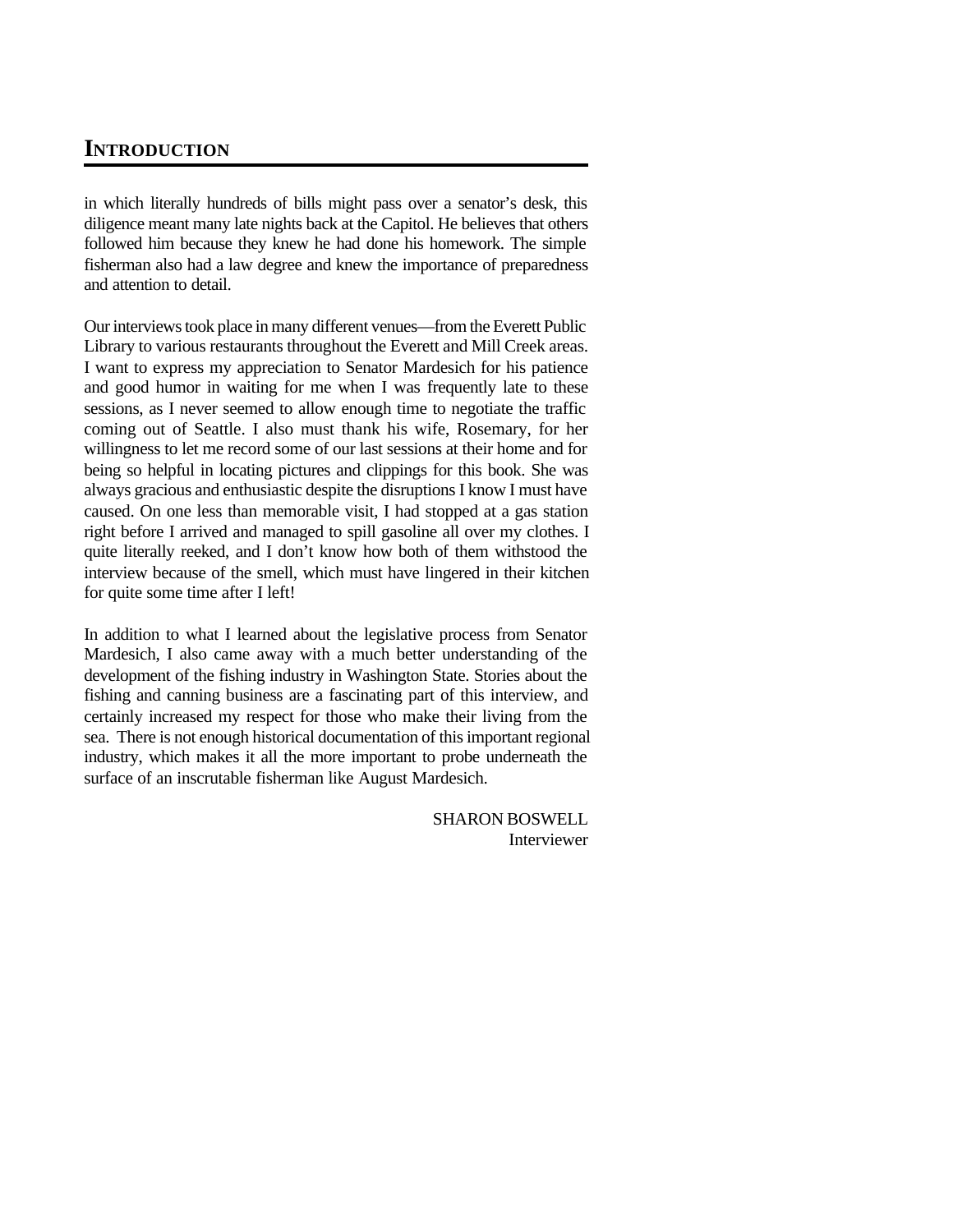### **BIOGRAPHICAL HIGHLIGHTS**

#### **AUGUST P. MARDESICH**

<span id="page-12-0"></span>The shadow of war, coupled with the depressed economic situation in what was at the time Austria, caused young Nicola Mardesich to leave the Isle of Vis off the Dalmation coast, and seek a new life in the United States. He eventually settled in San Pedro, California, where he met and married Mary Felando, also an immigrant from the Dalmation coastal area. Their second son, August, was born February 11, 1920.

In 1928, the family moved to Everett, Washington to be near the salmon fishing grounds of Puget Sound and Alaska's Bering Sea. Augie and his three brothers attended Everett schools and spent the summer months fishing with their father in Alaskan waters.

After graduation from Everett High School, the two older boys, Tony and Augie, attended Seattle University. The bombing of Pearl Harbor brought the United States into the war already raging in Europe. The brothers joined the service: Tony to serve in the Navy and Augie in the Army.

When peace finally came, it was time to return to school. The boys enrolled in the University of Washington law school, where they graduated in 1948. Although both passed the bar and were licensed to practice, only Tony sought to make law a career. Augie loved the sea and commercial fishing.

In the summer of '49, shortly after Tony had been elected to the State Legislature, he agreed to fill in for a crew member on the family purse seiner, the *Sunset*. Storms on the Bering Sea can be sudden and fierce. The *Sunset* was caught in such a storm and capsized. Of the nine crew members, which included Augie, his father and brothers Tony, Joe and Nick, five were lost at sea. Among them were Nick Mardesich Sr. and Tony.

After the tragic accident, Augie was appointed to fill his brother's term for the 1950 special session. Thus began twenty-eight years of legislative service in the House and later the state Senate.

He was selected by fellow members to serve as majority leader in both the House and Senate. During his years in the Legislature, he became known for his incisive reading of bills, his ability to simplify frequently confusing language and clarify meaning.

Governor Dixy Lee Ray appointed Augie to the Industrial Insurance Appeals Board on which he served a three-year term.

Although no longer physically involved in commercial fisheries, Augie still maintains an interest in a gillnetter in Alaska operated by his eldest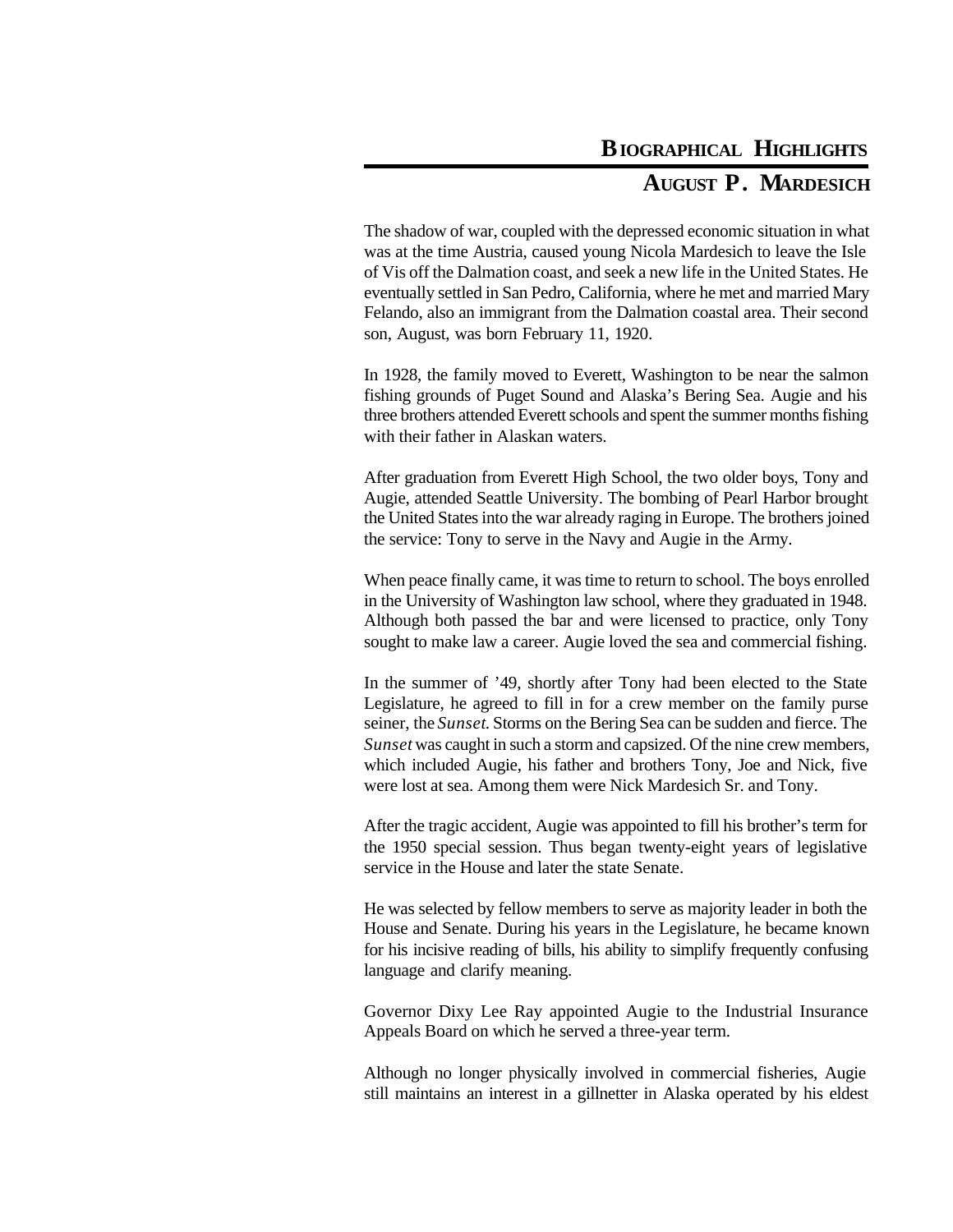#### **BIOGRAPHICAL HIGHLIGHTS**

son, Tony, who carries on the fishing tradition.

Augie and his wife Rosemary now reside in Mill Creek, Washington, where they enjoy visits with their children, Tony, Megan, Monica, Meran, John, and Catherine.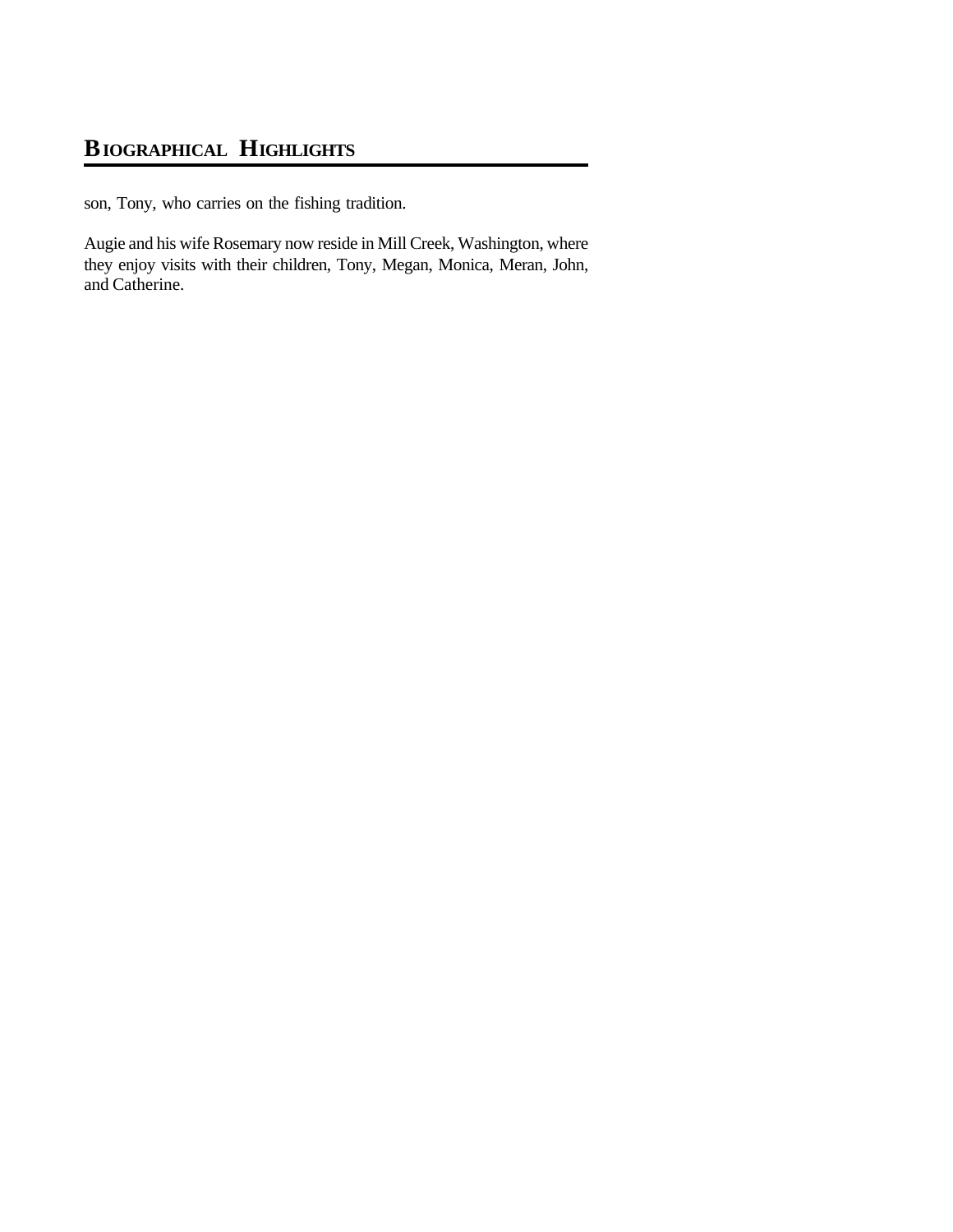**CHAPTER 1**

#### **FAMILY AND FISHING**

<span id="page-14-0"></span>**Ms. Boswell:** Let's start by talking about your family background. Can you tell me about the Mardesich clan, first of all?

**Mr. Mardesich:** You mean the horse thieves? Both my parents were from Yugoslavia, born over there. My mother was from a little city on the coast. My father was from an island town about sixty or seventy miles off the coast, called Komiza.

They came over here. My dad came to Tacoma, and my mother and her family ended up in San Pedro, California.

**Ms. Boswell:** What brought them over here?

**Mr. Mardesich:** I don't know what brought my mother's family over, to tell you the truth. I suppose it was the lure of America. At the time my father came, it was the start of World War I and all that. I don't know why, he just came over. I suppose he thought he was going to get his citizenship by being in the army, except they didn't put him in the army because he couldn't speak English.

**Ms. Boswell:** Had they been friends before?

**Mr. Mardesich:** No. My dad was in the fishing business; he fished in Alaska, Washington, and California. My mother's family was in California, in San Pedro. San Pedro is a port area and it had canneries. My dad went down there to do fishing and that's where he ran into that family. Of course, San Pedro was a fairly small town at that time, as was Everett.

**Ms. Boswell:** Did your dad come directly out to Everett?

**Mr. Mardesich:** No. To Tacoma first.

**Ms. Boswell:** Did he know people here? How did he arrive in Tacoma?

**Mr. Mardesich:** There were Slavs in Tacoma, and that's how he fitted in. He got into the fishing business, and they gave him a job there. And that's where it started.

**Ms. Boswell:** Fishing, then, hadn't been something that had been in his family before?

**Mr. Mardesich:** No. They were in the wine business—raising grapes. My dad's family were farmers for the wineries in the old country. I don't know about my mother's family. I was just thinking about this last night. I should try to trace some of that back, myself.

In any event, that's where this family started. For the first part of my life, I lived in San Pedro, California—until I was about six years old. My dad decided he was doing a lot more fishing up here and in Alaska than down there, so he moved the family up to Everett.

**Ms. Boswell:** Once he met your mother, he based himself in San Pedro rather than up here?

**Mr. Mardesich:** He was in San Pedro and back and forth. Then, eventually, as I say, after they were married, they decided to come up here because Alaska and the Sound were the biggest part of his fishing season.

**Ms. Boswell:** Tell me about your mom's family. What was their name, and what business were they involved with in San Pedro?

**Mr. Mardesich:** My mother's maiden name was Felando. They were from the northern part of Yugoslavia and then they came down to Split, a city on the coast in Croatia. I don't know. That's when I started wondering when they came. My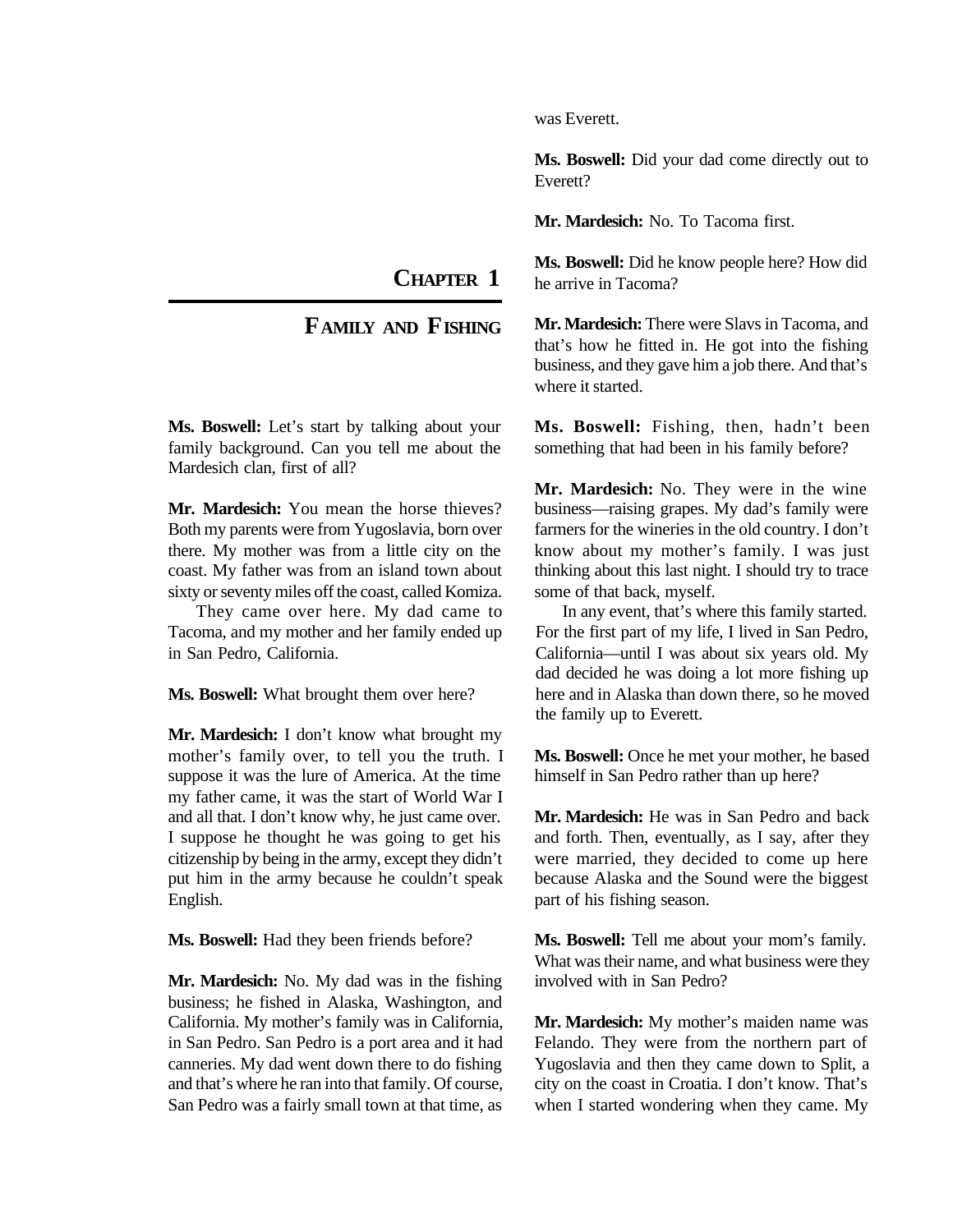mother's father was a fisherman, also. So, they had fishing in their backgrounds on both sides.

**Ms. Boswell:** Did you ever hear any stories about how they met?

**Mr. Mardesich:** No, I never did ask those questions. San Pedro was a relatively small community and there were a number of Slavs there. They had meetings of the clans, various Slavs and all that. Then, obviously, they got together.

**Ms. Boswell:** When they went up to Everett to live, where did they end up first?

**Mr. Mardesich:** We lived on Twenty-second and Grand Avenue for many years, in a little old house. And then they bought a place out on Eighteenth and Grand, by the park. We were there for many years until a fire started in the back part of the house. We never did figure out how. So, we had to move out of there.

That was after—we were fishing in western Alaska in 1949—and my father, brother and some of the other crew members were lost in a marine accident up there. Somehow, another boat saved me. I suppose it was because I was such an angel, I sort of drifted on the water. Anyway, I was saved, along with three other kids.

The fire happened right after that. My job was to take over the ship from Alaska—fishing boats and processing for freezing salmon and all that. My mother died shortly after that from cancer. I was married when we were still at Eighteenth and Grand Avenue.

**Ms. Boswell:** Tell me about your dad. What was he like?

**Mr. Mardesich:** He was a good fisherman. How do you describe a person like your father? He was sort of a talker.

I remember when we were kids and we'd be on the boat. At night they'd tie up the boats along side of the others out in the harbor waiting for the next morning to go fishing again. In Puget Sound, this was. Invariably, people would come off of the other boats and sort of congregate on our boat, where the old man would be giving advice and having debates about everything that was going on. That's an image that has stuck with me all the time. My mother was very quiet. Never had too much to say. Mother and Father both worked hard.

**Ms. Boswell:** What kind of role did she play in the family? Was your dad gone a lot fishing?

**Mr. Mardesich:** Oh, yes, he was gone a lot of the time. My mother ran the place.

**Ms. Boswell:** Did they continue to spend a lot of time with Slavs, or people with the same background?

**Mr. Mardesich:** Oh, yes. In Everett, here, there was a Slav community that used to get together at various people's homes on holidays. There was Saint Nicholas Day, that was right after Christmas, in the early part of January. That used to always be at our house, and the whole Slav outfit would come over there and have a big party. At other times, it was at other people's homes. They used to do a lot of that—get together. Unlike now. They've drifted apart, and that's a natural tendency, too, with the kids and all.

**Ms. Boswell:** Were the people in that Slav community in Everett mostly in the fishing industry?

**Mr. Mardesich:** Mostly fishing. And they eventually built a cannery of their own down here. It used to be just this side of the Weyerhaeuser mill, but it's been taken down. The property was sold and the cannery moved to Anacortes.

**Ms. Boswell:** What was it called?

**Mr. Mardesich:** Fisherman's Packing Corporation.

**Ms. Boswell:** That was an all-Slavic community?

**Mr. Mardesich:** The Martinis family from Everett, and a few others, were the leading stockholders and instigators in that one. Almost all of them were fishermen.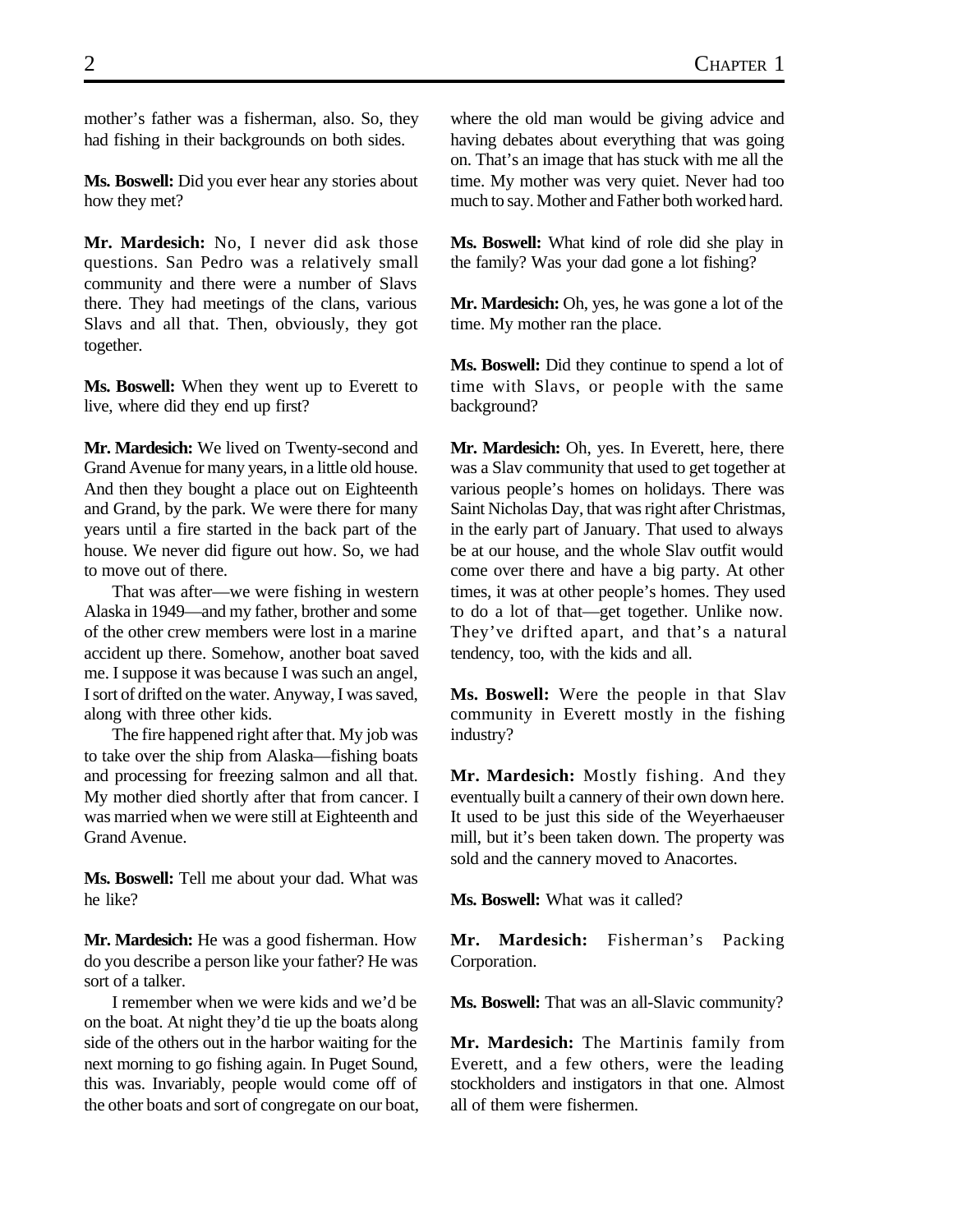**Ms. Boswell:** Tell me about the fishing industry. How did your dad start out? Did he begin by working for someone else?

**Mr. Mardesich:** Oh, yes. He worked as a crew member on a boat from Tacoma.

**Ms. Boswell:** Whom did he work for?

**Mr. Mardesich:** I don't even remember. I have a picture of him in the first fishing boat he was in. It was a long, rather large rowboat. Four guys on each side pulling the oars. That's the way they fished.

They'd row all the way—that's why they didn't go back to town very often. They rowed all the way, and worked the tide, from Tacoma to the San Juan Islands.

**Ms. Boswell:** That's incredible. Was he a big man?

**Mr. Mardesich:** He was not tall. He was about five feet, ten inches and quite stout. Husky. He was quite strong.

**Ms. Boswell:** What were they fishing for, mostly, then?

**Mr. Mardesich:** Salmon. Then they got into bottom fish, sole, and all the rest of it later. In California, they used to fish for sardines and tuna. Even when my dad quit fishing down there, he used to charter some of our boats. We had a couple of boats; he'd charter one of them to the sardine fishermen.

**Ms. Boswell:** Moving up and down the coast like that, was that pretty typical? Was it seasonal, where you went to one fishing ground and then another?

**Mr. Mardesich:** Yes. Alaska was early, Puget Sound was next, California and the sardines was winter.

**Ms. Boswell:** So, it was almost like a circuit that you would follow?

**Mr. Mardesich:** Yes. You'd go Alaska first, the

Sound next and California later. That's the way the seasons worked. And then they started working bottom fish, too. That was later.

**Ms. Boswell:** When you moved from up San Pedro to the Everett area, was he still following this circuit? Was he still working for others?

**Mr. Mardesich:** Oh, yes. It wasn't too long until he got a small fishing boat, and they switched to power about that time, too. The original boats were quite small and the deck house was very small. One man sometimes could sleep in the deck or pilot house.

**Ms. Boswell:** When you say small, what are we talking about?

**Mr. Mardesich:** Forty-five feet.

**Ms. Boswell:** Were they wooden boats?

**Mr. Mardesich:** Oh, yes, they were all wooden boats built around the Sound.

**Ms. Boswell:** They were forty-five-foot boats, and then they'd have just one small cabin?

**Mr. Mardesich:** One little house on the deck, which was the steering house. Some of them had a place where the captain slept, and some of them didn't; it was just steering. The engine room, the living quarters, the mess was all in one area down below, open. They had a little space between the engine and the living area and eating area. It was all one big space.

**Ms. Boswell:** When you say open, it's open to the air?

**Mr. Mardesich:** Oh, no. It was below deck. From the very front it was filled with bunks, also along the side: bunks and a table and the stove, and beyond that was the engine.

**Ms. Boswell:** How long a period of time would they be out at any one time? For example, let's just say, they were fishing in the Puget Sound area. Would they go out and come back every day, or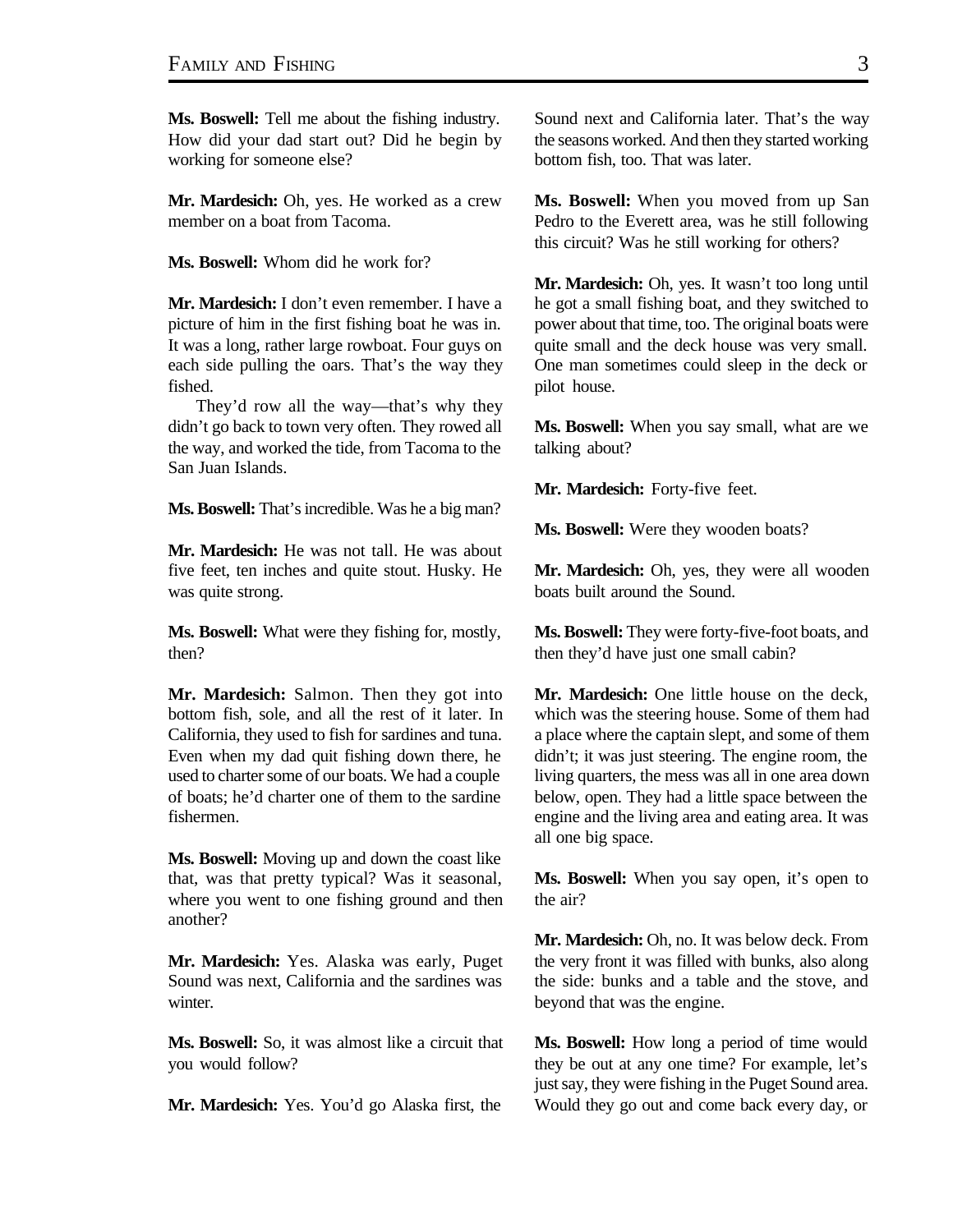would they be out for a longer period of time?

**Mr. Mardesich:** They'd stay out a week at a time, because in those days fishing was all week from six o'clock Monday morning to six o'clock Saturday night. So they fished that whole period, when we were in Puget Sound, of course. The boats were faster, when I got involved with it, and we used to run into Everett on the weekends. Even then sometimes, we decided that was a waste of time, and we'd park the boat in Anacortes, which was closer to the fishing ground at the San Juan Islands and at Point Roberts up north. And we'd have a car there and leave it at the cannery. Then we'd drive because it was much faster. That's the way it worked.

**Ms. Boswell:** What about Alaska?

**Mr. Mardesich:** Up in Alaska, we used to leave in mid-June to early June, sometimes the later part of May, and be up there through June and the early part of July. Then we would come back here. Fish here in July, August, sometimes into September. Then go south October, November, December. So, it's on the go most of the time.

**Ms. Boswell:** How would a fisherman like your dad go from working with other people to buying his own boat?

**Mr. Mardesich:** I guess they saved a couple of bucks. The boat builders were eager to sell boats, and so anyone who had a couple of bucks—and he was single at the time—and being in that kind of a business, you're never around, so you could save it readily. You'd end up at the end of the season sometimes with a fair check, so you walk in and drop it as a down payment on a boat, and the builders would build it for you and carry you. That's the way he got into it.

**Ms. Boswell:** What was the competition like? Were you competing, with your own boat as a small boat owner, against big companies, or was it primarily local fishermen?

**Mr. Mardesich:** No, most of the fishermen were in small boats in those days. Canneries owned a

lot of them. The fishermen owned a lot of their own. Competition between them was not so much strictly competition, it was a matter of pride. Who was going to catch the most fish? They didn't care—they cared of course, but it really didn't bother them whether it was a big fishing season with a lot of fish, or whether it was a lean season, just so that we got more than anybody else. I had that driven into me. "By golly, you had to be up at the top, or else."

So, if you were missing a few days, you'd stay out there until it was dark and start in before the sun came up.

**Ms. Boswell:** What were they doing? Was it net fishing?

**Mr. Mardesich:** Oh, yes. Until later, they were primarily purse seiners. Salmon and sardines, that was always purse seiner. Tuna was both: bait boat—that's pole fishing—and later purse seining, but all tuna at first was pole fishing.

**Ms. Boswell:** But in the Sound and in Alaska it was all purse seining?

**Mr. Mardesich:** In the Sound it was all purse seining and later it was gill netting in the Bering Sea and other areas, although we were not in that end of it. Purse seining was out to the westward, the Aleutians. Some of the coastal area out there was all purse seiners.

Even when I first went up there, which was in 1937, there were only half a dozen boats in the whole of westward Alaska. That's all. And they were all from Everett or Tacoma.

**Ms. Boswell:** So everybody knew everybody else?

**Mr. Mardesich:** Oh, yes. As I say, the competition was to get more than your share.

**Ms. Boswell:** In order to get your share, did you also have to be—I'm trying to phrase this properly—were certain people known for knowing the fishing grounds better, knowing where to go, or how did it work?

**Mr. Mardesich:** Obviously, that's part of it. With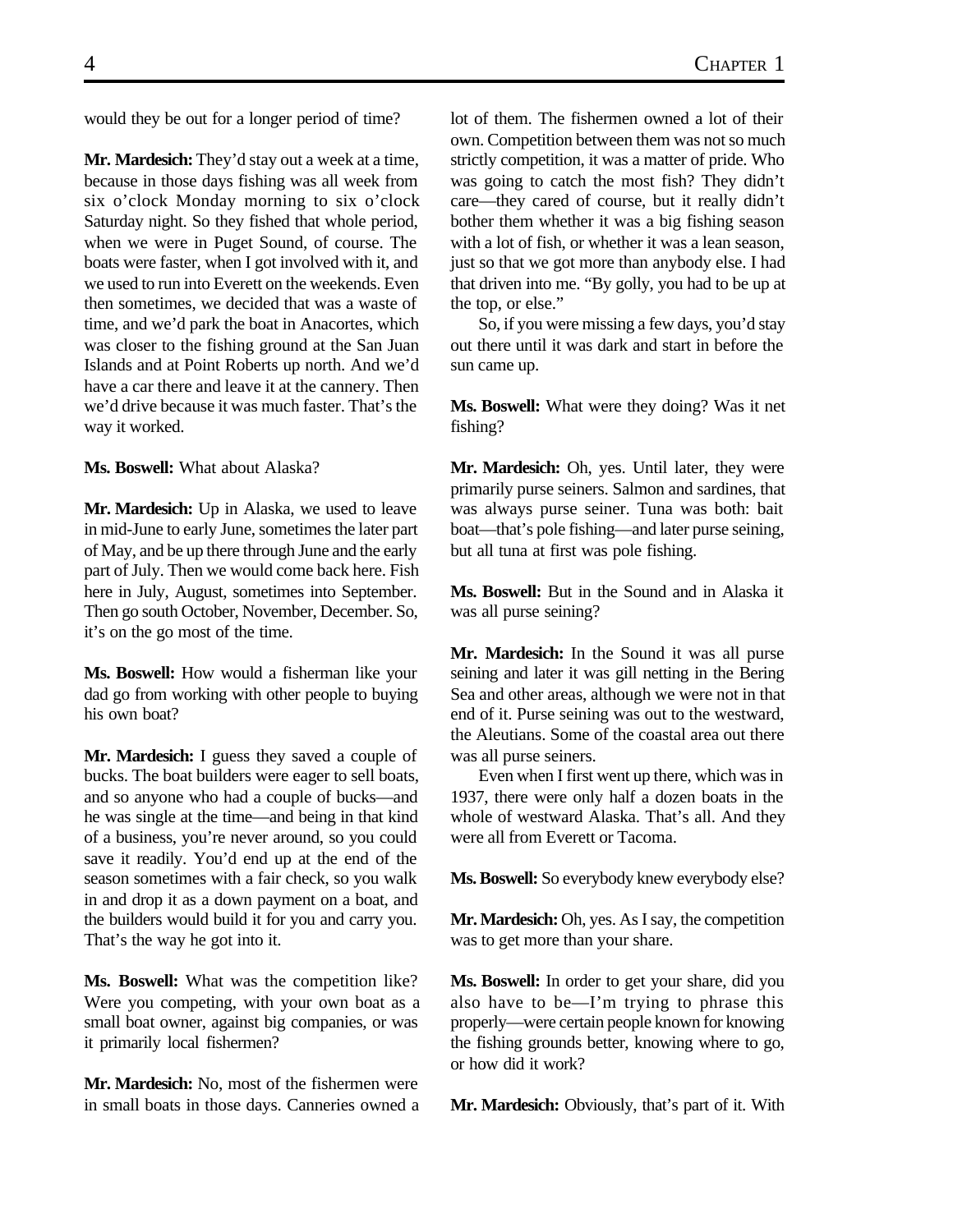time, we figured out where the fish would be at a certain point during the tide. When it started to flood, they'd be in one area, and half an hour later they'd be somewhere else. In ten minutes you could get them at a certain spot. And they'd move along the coast and among the islands out there. They'd follow the tide.

Later, with power, we could go from one end of the San Juans all the way up to the north end, just following the tide, and come back the same way, just with the tides. You had to think like a fish.

**Ms. Boswell:** How do you think like a fish? Tell me how that works.

**Mr. Mardesich:** That was it. You just had to figure out where they'd been caught and why, you observed the tide. Was it a big tide, average tide, small tide, when it hit a certain area? That, eventually, was all up there.

**Ms. Boswell:** Do they ever keep a log or anything?

**Mr. Mardesich:** Never did on our boat, no. Not on a fishing boat. Some may have, I don't know. We never did, I know that. We all ended up on certain tides, certain times, certain places. We've got to move: get going, come on, come on, and all that sort of thing.

**Ms. Boswell:** It sounds like the work ethic, too, is really strong.

**Mr. Mardesich:** Oh, yes. You can say that again. As I said, part of it was the competition between the various people, as distinguished from sheer competition for how much are we going to make. Dollars were not as much of a factor as how you did compared to everybody else. It made it sort of fun, you know.

**Ms. Boswell:** Were they also good friends?

**Mr. Mardesich:** Oh, yes, sure, sure. As I say, they'd come in at night and everybody would tie up along side each other.

Once in a while, somebody would what we called "cork," and you would set your net around them. In purse seining, you know where the fish should be, and it doesn't necessarily have to be the beach. You'd set your net in a U and the fish were coming this way on a particular tide; you'd set the net out and some son of a gun would come right in front of you—bang. Some of them, after you get the net half out, they'd start setting theirs. That irked a few people and caused a few comments and a few thrown tomatoes, stuff like that.

**Ms. Boswell:** So they'd actually do that, cut you right off?

**Mr. Mardesich:** Heck, yes. Anything to get ahead.

**Ms. Boswell:** Would you just pick up your net and move and get in front of them?

**Mr. Mardesich:** Well, yes. If, obviously, no more fish are going to come in, you just close it. It depended on where you figured the tide was best. If there was no tide, you'd go right back in front of him and set in front of him, just to teach him a lesson.

**Ms. Boswell:** How long a process is that to set the net?

**Mr. Mardesich:** Setting the net in itself is a very short process, a matter of five minutes, or for that one, three minutes. Nets then were about 250 to 300 fathoms long, and you just rev the boat up and come around. They used to tow the two ends and leave it open so the fish would lead into it. Fish would come in and you could see them sometimes circling in the net, the way they're jumping, the direction they're jumping. They come in and they'd be going this way, with the tide. The fish would hit the net and turn to get out. But the tide would be going the wrong way for the way they knew they were supposed to be going, so they'd turn around and go back. They'd just circle around in there. Sometimes you'd underestimate them and they'd come back out. That's the way it worked. As I say, once in awhile somebody would cork you, plug you up.

**Ms. Boswell:** Like putting a cork in a bottle?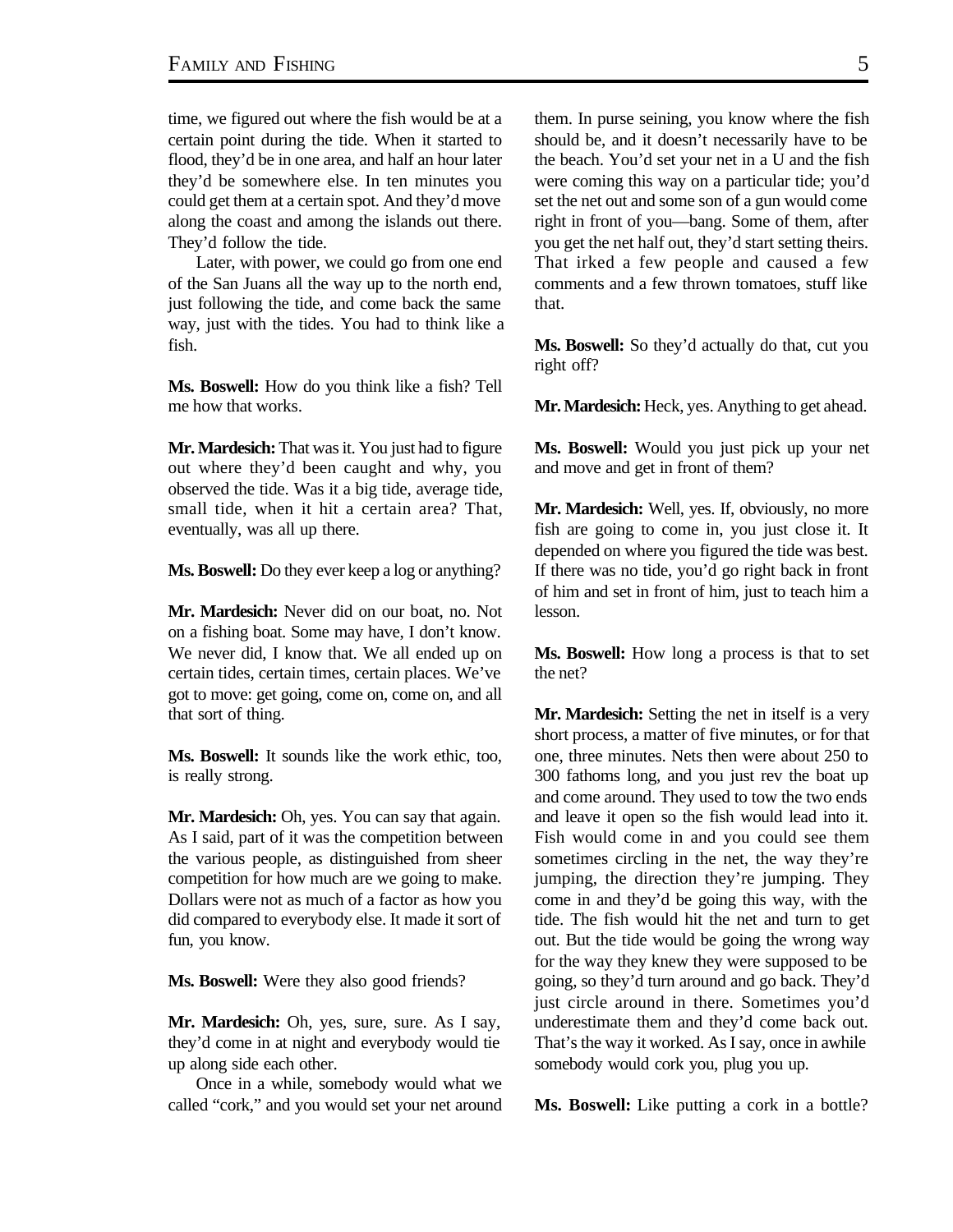When you got your fish, if you were out for a certain number of days like that, how did you keep them?

**Mr. Mardesich:** In Alaska, we used to have to deliver to the cannery every day. Later they had some tenders that would come out and pick the fish up, because they wanted you to stay out on the grounds longer. Down here, the same thing. Many times we used to deliver direct to the cannery, especially up north, because the canneries were not that far from the fishing grounds. We used to come in and deliver every day.

**Ms. Boswell:** Did you ice them while they were on the boat, or didn't you need to?

**Mr. Mardesich:** Not for one day, no. They'd can them the next morning.

**Ms. Boswell:** So you, essentially, had to fish within a reasonable distance?

**Mr. Mardesich:** A reasonable time, right. A reasonable distance and all that. As I say, they did send tenders out, and if you got a lot of fish and it was near the Sunday law, which we called the period from Saturday evening to Monday morning, we'd come in and deliver to the cannery ourselves, because there would be fewer boats. They'd be clustered around the tenders waiting to unload, and we'd just head down to the cannery. Unload at the cannery, and you'd get done faster.

**Ms. Boswell:** Here in Puget Sound, was there one main cannery? Would you usually work with one?

**Mr. Mardesich:** There was one here. There used to be a family by the name of McGuy. He was one of the primary owners of the cannery. I forgot what their name was, but some of the fishermen bought their cannery. They called it the Fisherman's Packing Corporation. They later shut that plant down when it needed a lot of work on the physical building, and they moved to Anacortes. The same company, the Fisherman's Packing Corporation, is still there.

**Ms. Boswell:** What about Alaska? Were there

certain ones you went to?

**Mr. Mardesich:** Fishermen in those days didn't own anything. It was Pacific-American Fisheries out of Bellingham. The other one was the Everett Packing Company—that was its name before Fisherman's Packing bought it. All the old names: Sebastian-Stewart. They're still in existence, a lot of them, in Seattle. There used to be quite a few.

**Ms. Boswell:** Would you choose a cannery because it was near you or because it offered better prices?

**Mr. Mardesich:** Most of the time up there, the prices were pretty well fixed for the season. We used to go with certain canneries, especially up there, because who's going to go up there without having a market? So we made the deals with the canneries before we even left. The prices, generally everything was settled before we ever left.

**Ms. Boswell:** So it wasn't really based on the catch for that year, it was already predetermined?

**Mr. Mardesich:** The prices? Yes. The prices were predetermined. Once in awhile, they'd get into hollering for bonuses, or the cannery would scream that the prices are down, and they'd make some adjustments. Most of the time it was by agreement, because the cannery had to know how many boats it had, so they'd know how many people to bring in to process and all the rest of that. And the fisherman had to know they had a place to sell. So we contracted. This went on for years.

**Ms. Boswell:** Were there ever seasons when there just weren't a lot of fish, when you just couldn't get what you wanted?

**Mr. Mardesich:** There were times when it was a little lean, yes. But don't forget what I said, especially up in Alaska, in westward Alaska which is located just before the passes that go into the Bering Sea, we'd fish that area there and at times there were only six or eight boats in the whole doggone area, plus tenders. Most of them were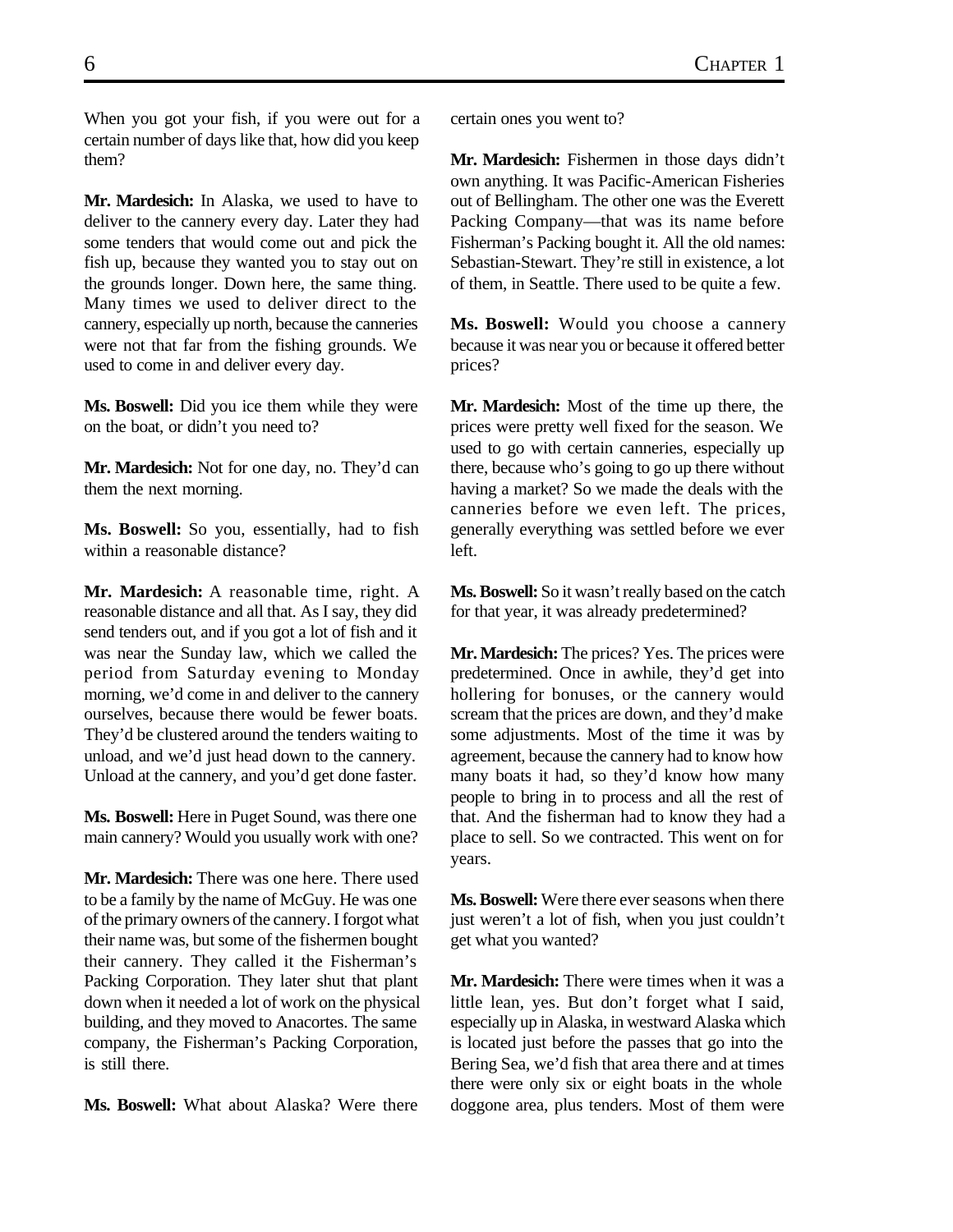from Everett—the Martinis, my Dad, one or two from Seattle, one or two from Tacoma, that was it.

**Ms. Boswell:** Why were there so few? It sounds as though there were enough canneries.

**Mr. Mardesich:** There were. Up there it was a little different. There were only so many canneries and they took the fishermen that they figured would produce the most for them.

Down here, though, it was a more open thing. The various canneries would send out tenders and post prices and all that kind of thing on the rigging. But, again, most of the fishermen had some relationship with a cannery. These people here in Everett did, and they owned a cannery, so where are they going to sell? Deliver it to their own cannery.

A lot of them got into that company later. More fishermen got into it and it expanded and grew.

**Ms. Boswell:** Was there any competition then with Indian fishermen? Or did that not come until later?

**Mr. Mardesich:** There were Indian fishermen out there. The Indians, or locals, that fished in Alaska out to westward, we didn't see enough of them to put in your eye. Really, literally. There was no such thing. In southeast Alaska there was more of it. And down here, I never—you'd see the Indian fishermen once in a blue moon. They were not that involved in the fishery, in spite of what they say. There were very few who really got the large purse seiner-type boats. There were very few. It's only lately, in the last fifteen or twenty years, that they started having their own boats and demanding control of the fishery and all that. That's relatively new. It was never a problem in those days.

**Ms. Boswell:** I wondered if they had been involved earlier and then stopped?

**Mr. Mardesich:** As I say, out westward, in Alaska there, up north and to the west, there just weren't that many of them around.

We didn't fish right outside of their villages. They were usually fishing for a living near a river or a creek. Why were we worried about that? We were outside, where there were more fish. We

never bothered them and they didn't worry about us. As more boats were put into the areas, then it became more of a problem.

Out in the Aleutians and westward, we never had any conflicts because they weren't out there. It's that simple. And that was true here in the old days. They used to fish in the rivers for what they wanted, they used to dry their fish, and all that was a drop in the bucket.

**Ms. Boswell:** Tell me about the crews on these boats. Were they mainly family, or did your dad have to hire others, at least when you and your brother were still young?

**Mr. Mardesich:** We ended up with my brother and me; my older brother was a year older than I. We used to go out with my dad when we were kids. Not for a share or anything. We'd just go out. It was a vacation to us in Puget Sound. That started when we were babies. We went out, actually for a share, when I was sixteen. My brother—I might have been fifteen—he and I, both worked for one share. So the crew had no great problems with that because we were young, full of P and V.

An ordinary fishing boat in those days had nine men, the ordinary seiner. We had nine men. The boat took two shares, the net took two shares, and the nine men took a share apiece. Thirteen shares. When my brother and I went, we went for one share. So we had nine men, but we had only twelve shares, so the crew each got a little more money and they didn't worry too much about the kids coming. We were sort of the outlet for my dad's comments. Hey, if something was going wrong—"What are you guys doing?" This message got through to everybody.

**Ms. Boswell:** Tell me about these other crew members. What were they like?

**Mr. Mardesich:** Early on, one of them was an uncle of mine. Mostly, they were fairly young, tough characters, really. Strong. They had to be to make a go of it. The captains were selective. They'd observe somebody and give him a call to see if he was interested. So a lot of them were strong, as they say, stout and strong. I remember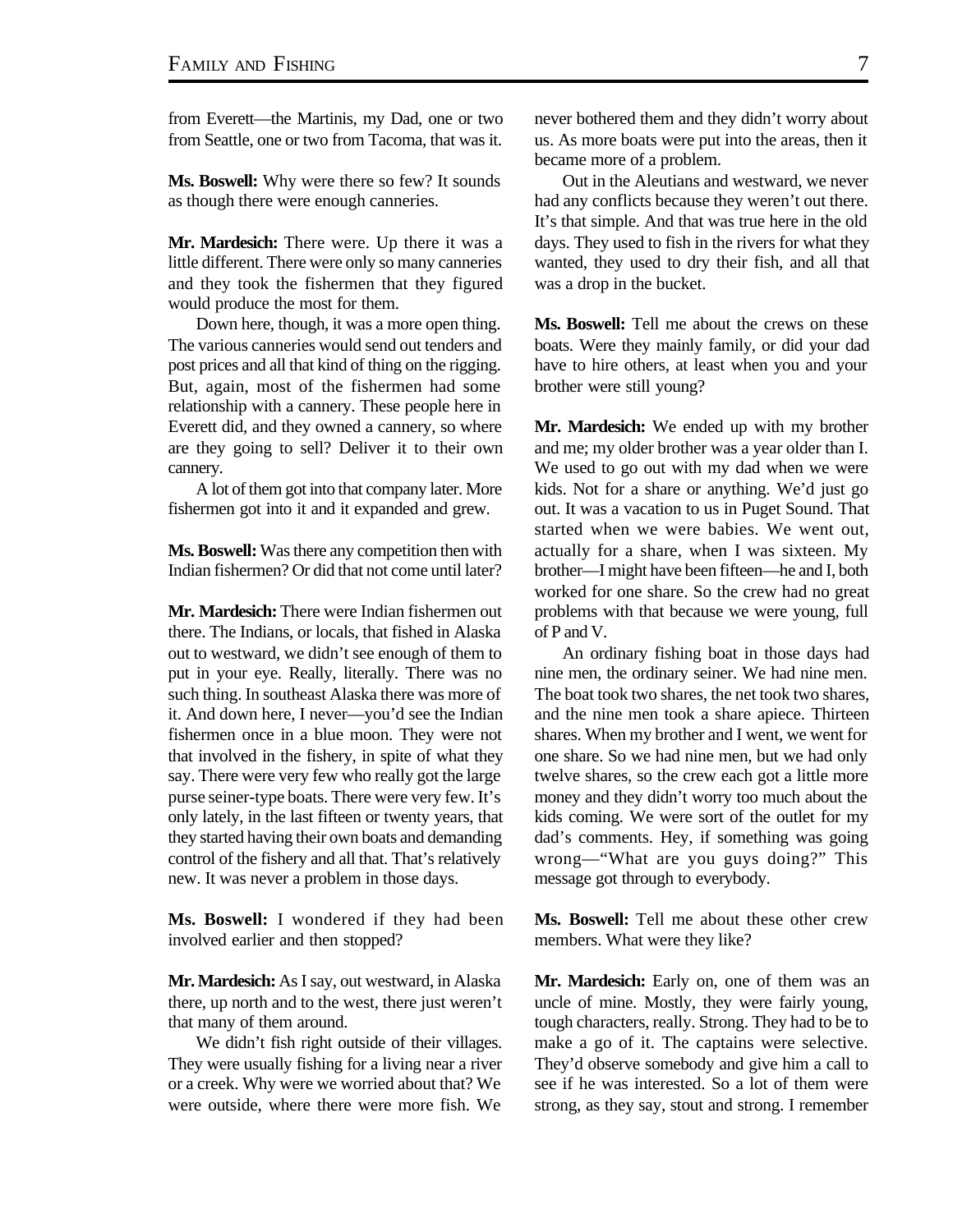them that way. Most of them, I'd say were in that range of twenty-three to thirty-eight years of age.

**Ms. Boswell:** Your dad as captain—he essentially had to run all aspects of the boat?

**Mr. Mardesich:** Oh, yes. That's one thing that everyone understood—what could a guy do? He did what he was told to do, or they told him to get off the next time they hit the dock. "Get your gear and get off." It was quite tightly controlled, and the skipper was the boss. He had to be in those types of situations. If you've got three bosses on a boat that's out at sea, you're going to lose it. Somebody has to make the decisions and tell everybody what we're going to do. That's the way it works.

**Ms. Boswell:** What kind of style did he have? Was he gruff?

**Mr. Mardesich:** Oh, no. He just kept that line of chatter up so that everybody had to hear it.

**Ms. Boswell:** You say he chattered a lot. Was he a storyteller? Can you remember some stories he told about the boat or about his life?

**Mr. Mardesich:** They'd argue politics and every other darn thing. We'd end up there, everybody would be on the deck at night, especially down here. Not so much up north, because the hours were too long. You'd get unloaded and collapse, so you could get up early the next morning. But down here, they'd quit about dusk and they'd start again about four or five in the morning, and the crews used to come around for an hour or two. Sometimes—are you familiar with the San Juans at all?

**Ms. Boswell:** Yes, a little bit.

**Mr. Mardesich:** Did you ever hear of a place called Friday Harbor? Outside of Friday Harbor, there are a couple of bays, Abaca Bay and Mitchell Bay, and they'd all come into those bays for protection from the wind and all that at night. They were nice, quiet little bays. They'd be tied up sometimes, fifteen boats along side of each other, hanging on to one or two pilings there. The cannery had driven the pilings to tie up to. Everybody would sit there and yak, yak, yak, and BS, and tell stories—mostly politics—arguing everything and giving somebody hell. In the Sound area, it was a very homogenous, tightly-knit group, generally speaking. They all knew each other with rare exceptions. They were friends.

I know people used to come to our house often for dinner. We used to even drive to Tacoma, sometimes, to go have dinner with his friends who were fishermen. It happened all over. We used to do that.

**Ms. Boswell:** What were his politics at that time?

**Mr. Mardesich:** I think he was a Democrat. I never heard him arguing in terms of Democrat or Republican, but they used to just talk about what was going on and what the government was doing, and what the damned Fish and Wildlife Department was doing, and by God, and yak, yak, yak. They ought to start the revolution. It was just chatter, chatter, chatter.

But, if they had something they felt strongly about, they didn't hesitate to let everybody know. Believe me, they were that way. They had hired some people who ran the cannery who were very educated, and they had big meetings with them. "You've got to go tell them this and that and the other," and if they thought the guy who was running the cannery didn't do it for them, they got a new guy to run the cannery. It was that simple. They were very strong that way as to what they wanted.

**Ms. Boswell:** About when was the purchase of the cannery?

**Mr. Mardesich:** Fisherman's Pack had to be in the early 1930s. I worked down there in the cannery when I was young, about twelve or thirteen years old, putting cans in cases and stuff like that.

**Ms. Boswell:** That would have been during the Depression, though.

**Mr. Mardesich:** Oh, yes. I think that's probably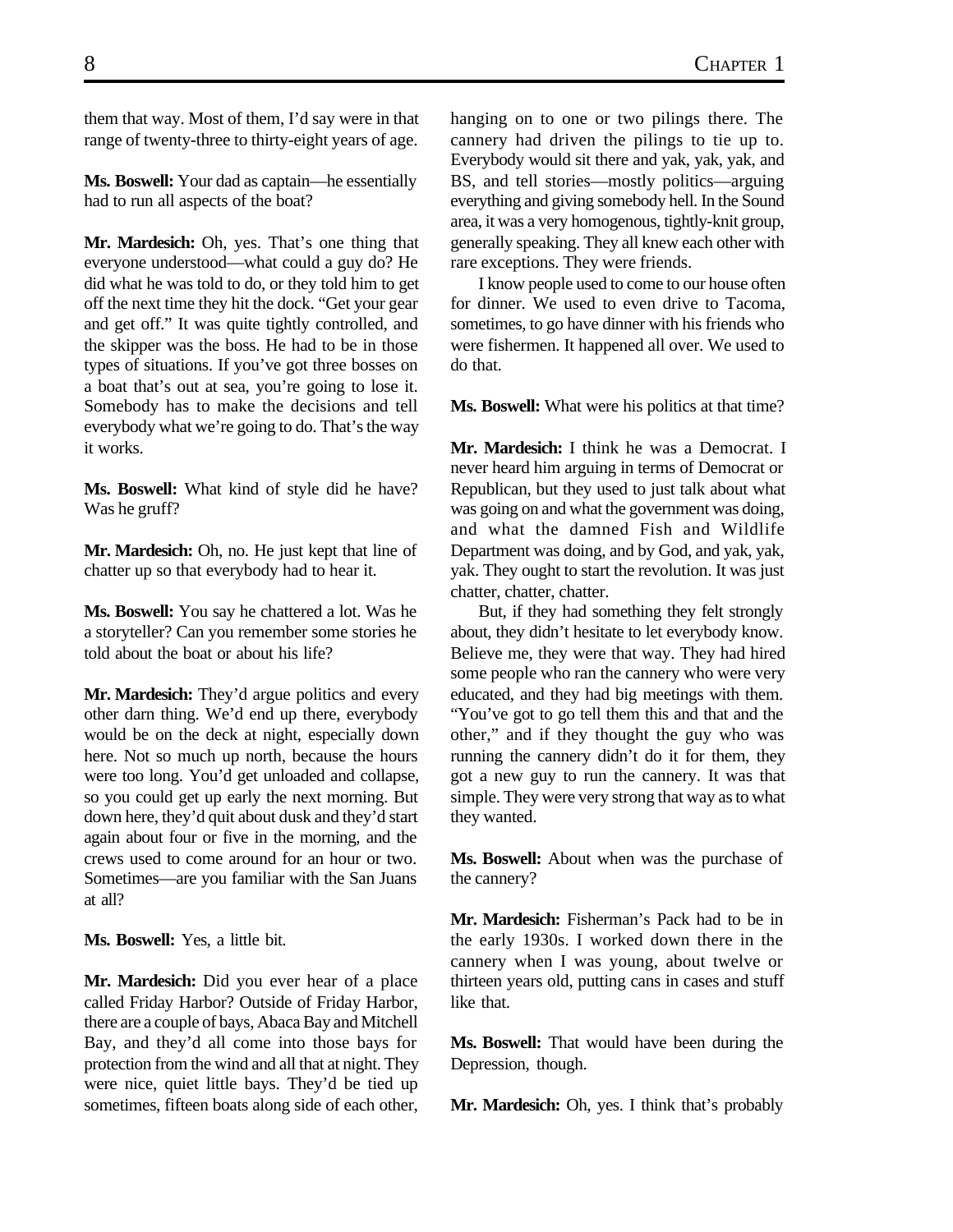why they bought it. I wouldn't be surprised. It never occurred to me, but I wouldn't be a darn bit surprised if the owners were having trouble. And, I'm not so sure they could operate, or were offering the fishermen nothing, and so the fishermen said, "Hey, you sell or we're going to build our own cannery." And they would have. So they bought what was then the Everett, and it became Fisherman's Packing Company.

**Ms. Boswell:** I'm afraid I don't know a whole lot about the fishing industry at that period. Was that fairly unusual for fishermen to do that? It seems to make sense to have the cannery.

Mr. Mardesich: It's the only time I ever saw it happen, when they sold Fishermen's Packing Corporation. And I haven't seen it since. Some company usually owns them.

**Ms. Boswell:** Did they run it as a cooperative?

**Mr. Mardesich:** It was run like a stock company. You knew where your market was and you delivered to your own place, obviously. Fishermen's Packing Company became one of the larger producers in the Puget Sound area for some time.

**Ms. Boswell:** Your dad went in with a number of other fishermen, is that how it came about?

**Mr. Mardesich:** Yes. I think there were—of course it sounds like nothing—but way back in 1932, 1933, or 1934 they put a limit on what any one person could invest— something like \$4,500. And there were only six or eight in the whole doggone fishing fleet that put that up. A lot of them had \$1,000 or \$500 invested. There were about half a dozen who had the max: Martinis, Paul Sr. and Vince. Two originally, my dad and a couple from Tacoma and a couple from Seattle. They were all, as I said, friends. They were all good fishermen; that's why they had the \$4,500 to put up.

**Ms. Boswell:** That's what I was going to say. They had to have been successful.

**Mr. Mardesich:** Yes, they were successful fishermen, and they couldn't see any great problem about packing fish. "What do you have to do in order to pack a fish? Stick it in a can," was their approach. It didn't bother them to get in.

**Ms. Boswell:** And the cannery was feasible, economically? It did work out for them?

**Mr. Mardesich:** It grew, and grew, and grew. No question about it. It became the biggest single producer of salmon in this area.

**Ms. Boswell:** Did they get involved in running it personally? Or did they hire people to run it?

**Mr. Mardesich:** They hired people. They were on the board of directors. They'd meet once a year, twice a year, and talk about what we're going to pay this year. It was a corporation and run like one. But they hired educated people to do the upper echelon—the offices and all that. As I say, they put some of us twelve- and thirteen-year-olds putting cans in the cases and stacking them up.

**Ms. Boswell:** Did your dad love the sea? How did he regard fishing?

**Mr. Mardesich:** Oh, yes. He enjoyed it. He liked it, sure. How could you be in the racket very long and stay there if you didn't? Of course, he didn't know anything else, really. He liked it.

**Ms. Boswell:** Did that transfer to his children, too? Did he talk to you a lot about the business?

**Mr. Mardesich:** No. It just grew. The issue was, as I said, not how much, but, hey, get more than your share. That was the whole issue, period. There was no debate about how much the shares were, just get it. That's the way we were raised.

**Ms. Boswell:** Tell me about education. You and your brother were working a lot in the cannery and the boats and whatever. What was your family's position about education?

**Mr. Mardesich:** They insisted that we get educated. "Are you going to be a fisherman all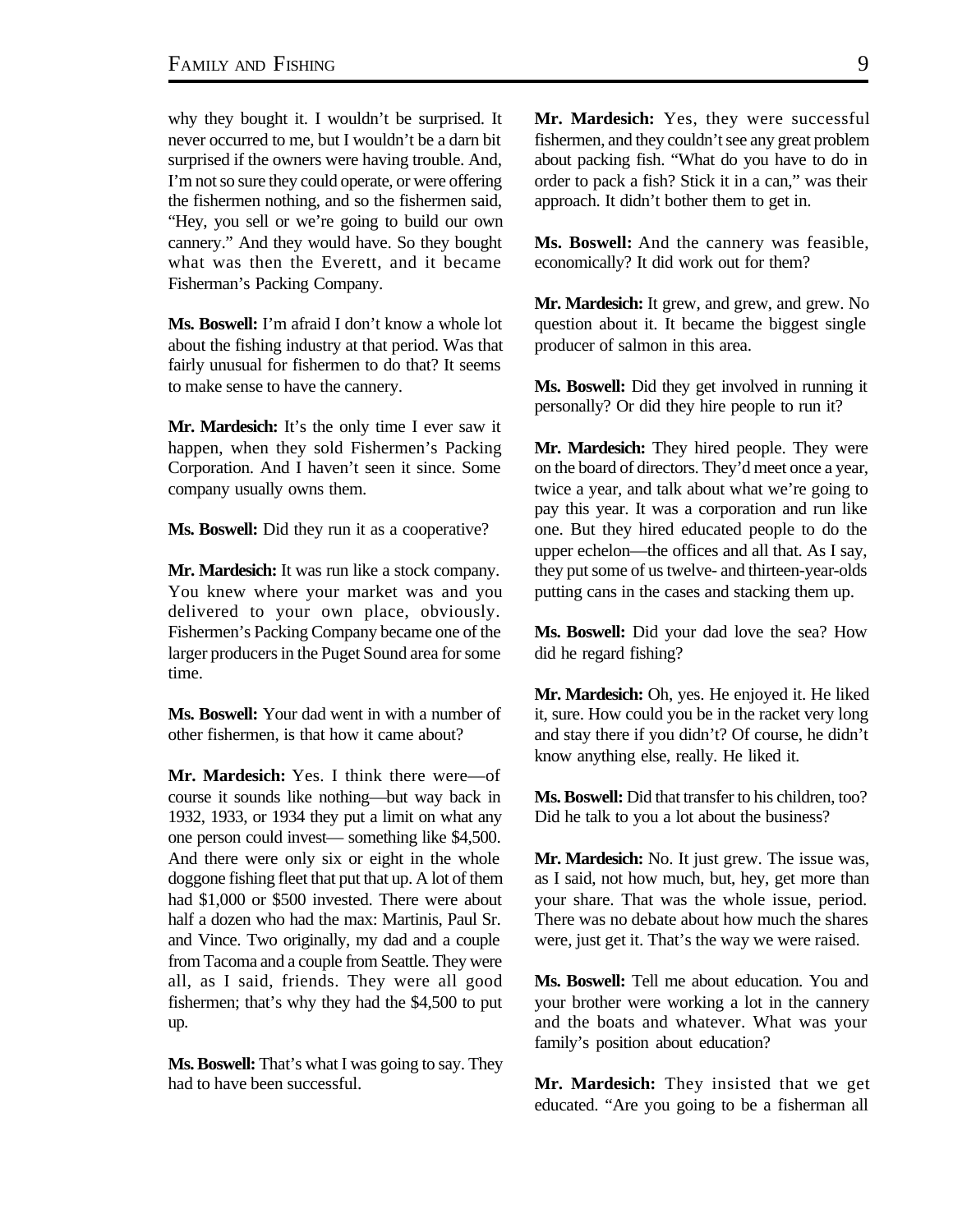your life?" they'd say. Of course, that didn't bother me too much. I enjoyed it anyway.

When we graduated from high school and my brother wanted to go, and did go eventually, to law school. I didn't particularly want to go. I was going to stay fishing, except that he left for Seattle to go to the University of Washington and I was still home. The discussion every evening at dinner was about, "Hey, you're sitting here and your brother's down there getting educated." I said, "All right! All right!" About a week of that and I said, "All right, all right, I'll go." That's why I went to school.

**Ms. Boswell:** Was your brother your role model, too?

**Mr. Mardesich:** Although I was a year younger, I ended up in the same class as he did because he was fishing one year more than I, and then we went to law school and started together. He was more interested in education than I was.

**Ms. Boswell:** Let me step back for a minute and ask you about growing up in Everett, and education generally. You were six when you came up here. Did you start school here? Was that your first school experience?

**Mr. Mardesich:** No. I must have gone to kindergarten, because I have a recollection of school in California. Then, of course, I probably started again with kindergarten or first grade when we got here. All of it was right here in Everett, high school, and the whole bit.

I was going to stay fishing and my brother was going to go to college, and man alive, I couldn't stand that jabbering every night, and so I said, "Okay, I'll go."

**Ms. Boswell:** Who was the main proponent of education, your dad or mom?

**Mr. Mardesich:** My dad. He would preach endlessly. "You're going to get nowhere without an education."

I said, "I don't know, this is a pretty nice house you've got, Dad." So, as I say, after about a week of listening to this harangue, I decided it was

simpler to go to school. We went to law school at the University of Washington.

**Ms. Boswell:** When you had been in high school in Everett, what had been your main interests?

**Mr. Mardesich:** I had no great interest in any particular subject. We took all the regular courses: mathematics, English, etc., but I didn't get into any of the other activities such as music and all those things.

**Ms. Boswell:** What about debate, or politics, or clubs?

Mr. Mardesich: I didn't do any of that.

**Ms. Boswell:** Did you go to the University of Washington as an undergraduate, and then you took a law degree?

**Mr. Mardesich:** No, we went to Seattle University first. In those days, when we first started, you had to have four years of undergraduate and then you went to law school. Originally, four years. Then they later cut it to three years of undergraduate, and three and one half years of law school, and then just three years of law school. Why they cut it down I never knew, except that they did probably because they had more kids coming in and on and on. We got our law degrees. Then my brother went to work in the prosecutor's office after that winter quarter we graduated.

Did you ever hear of John Salter? John Salter used to be Henry Jackson's administrative assistant. Henry Jackson ran for the prosecutor's office here in town in 1938. My brother and I knew John Salter, and that's how, eventually, my brother went to work for the prosecutor's office his first year out of law school.

I was working on the nets to get ready for the next year, the next season, and he went north that year, and he was lost. He and my dad, and three other crew members. We lost the boat and he was lost. It was the last season he had intended to go to Alaska. He always had an interest in politics. Undoubtedly, had he lived, he would have become involved in politics because of our friendship with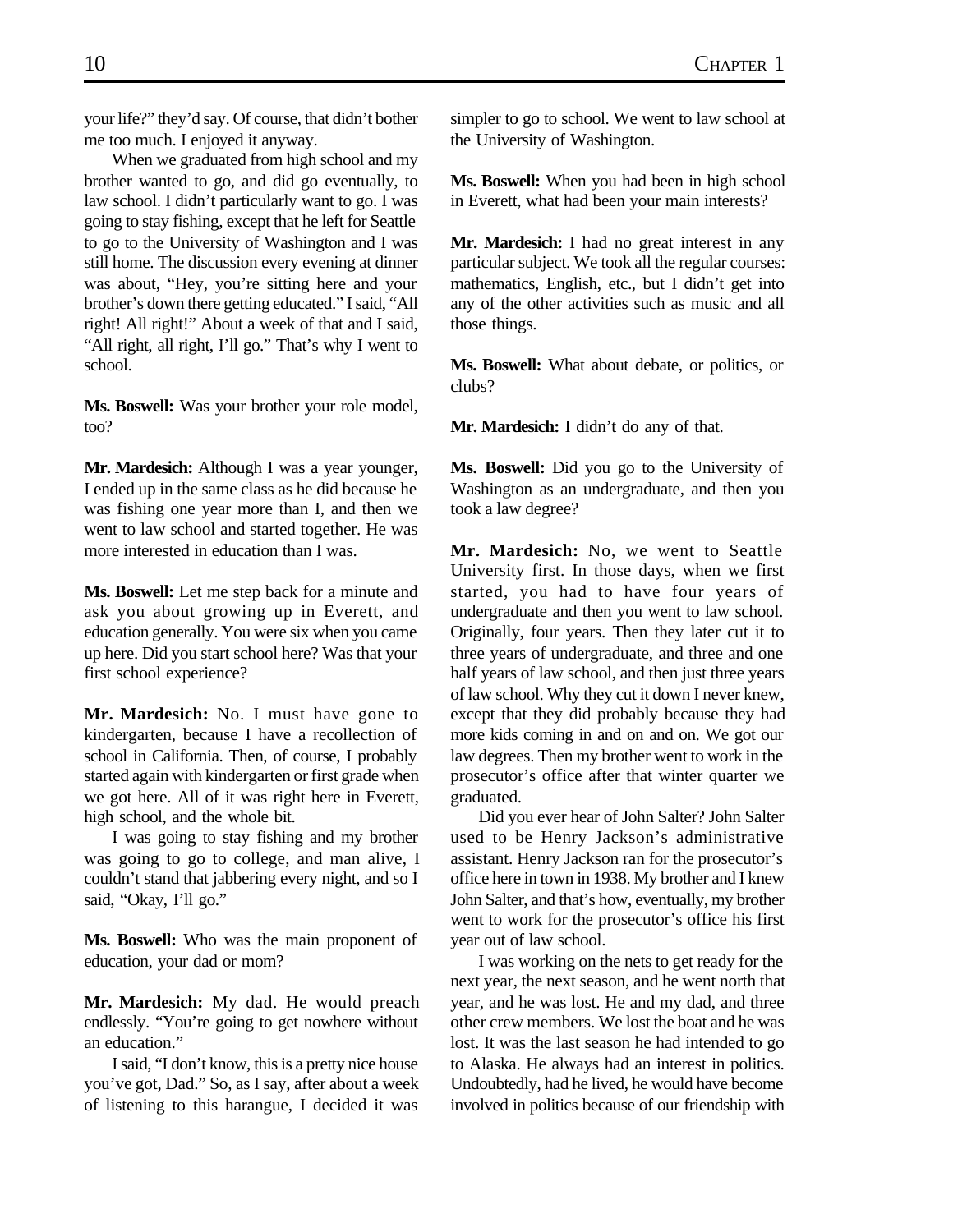John Salter—Scoop's administrative assistant.

My brother ran for the Legislature in 1948 and was elected. Then he was killed, and I was appointed. Of course, Mr. Salter's fine finger was in there. And Henry Jackson's, I'm sure. He just passed the word, and bang-o Augie got the appointment. That's how I got into politics. Not that I desired to or anything else. "Augie, you're going to get the appointment, period." That's how I ended up in Olympia.

**Ms. Boswell:** Do you mind if we talk about that? The dangers of fishing? Was that something that was always present?

**Mr. Mardesich:** There's always something happening in the fishing business, you know. I know part of the problem is that it's so competitive that you're out there fishing sometimes when you shouldn't be. The seas are too rough, the weather is too severe. But the other guy does it, so you do it.

**Ms. Boswell:** Had there been any earlier accidents?

**Mr. Mardesich:** There's always accidents out there, sure. What the heck, you pick up the paper last week there was some boat that went down with three or four guys on it.

**Ms. Boswell:** On your dad's boat, had he ever had any big problems before that?

**Mr. Mardesich:** No. That happened up in Alaska, in the Aleutians. That was the only time he had any big accidents. We had some ferocious winds, rough seas, and all that.

**Ms. Boswell:** What do you remember about that particular trip? Was it like any other trip?

**Mr. Mardesich:** In that area there's a volcano right there before the Aleutian chain starts. It must be that thing that starts the wind howling there. It comes down off of that peak with ice and snow. We'd be sometimes sitting right out there, outside of it, nice weather, nice and flat. And before we could get our net on board, we'd have a hell of a time pulling it in, because the wind would be blowing so hard you could hardly stand up on the deck. Just all of a sudden, wham, it's storming something fierce. It taught you to be a little bit careful. But, sometimes you had no warning.

**Ms. Boswell:** There's never a warning, it just happens?

**Mr. Mardesich:** Yes. That's where it was lost, right there near the volcano. We lost the boat.

**Ms. Boswell:** Was it just a freak storm that came up?

**Mr. Mardesich:** Yes. It was one of those blows that came up. It was getting worse all the time, and we were pulling out—there was a little cove where we had anchored, but that was no protection. We'd pulled out of there to go to another place that was closer and tighter controlled from winds and weather, better coverage. And it rolled over in the wind.

**Ms. Boswell:** Looking back, do you remember that moment when it rolled over?

**Mr. Mardesich:** I remember it very well. I was down in the lower part of the boat, and my thought was very simple: get the heck out of there. The water was pouring in.

**Ms. Boswell:** Now they have the suits people put on for protection when someone falls overboard. Did you have anything like that?

**Mr. Mardesich:** We had life preservers, but we didn't have any suits at all. It happened so suddenly that there was no time to prepare.

**Ms. Boswell:** You couldn't really do anything about it?

**Mr. Mardesich:** No. Actually, my dad didn't drown—he had been hit. We dragged him out of the pilot house. My brother had been trapped down there for a little longer, so he was not in good shape, but we dragged him out. We were grabbing onto things that would float—hatch covers. My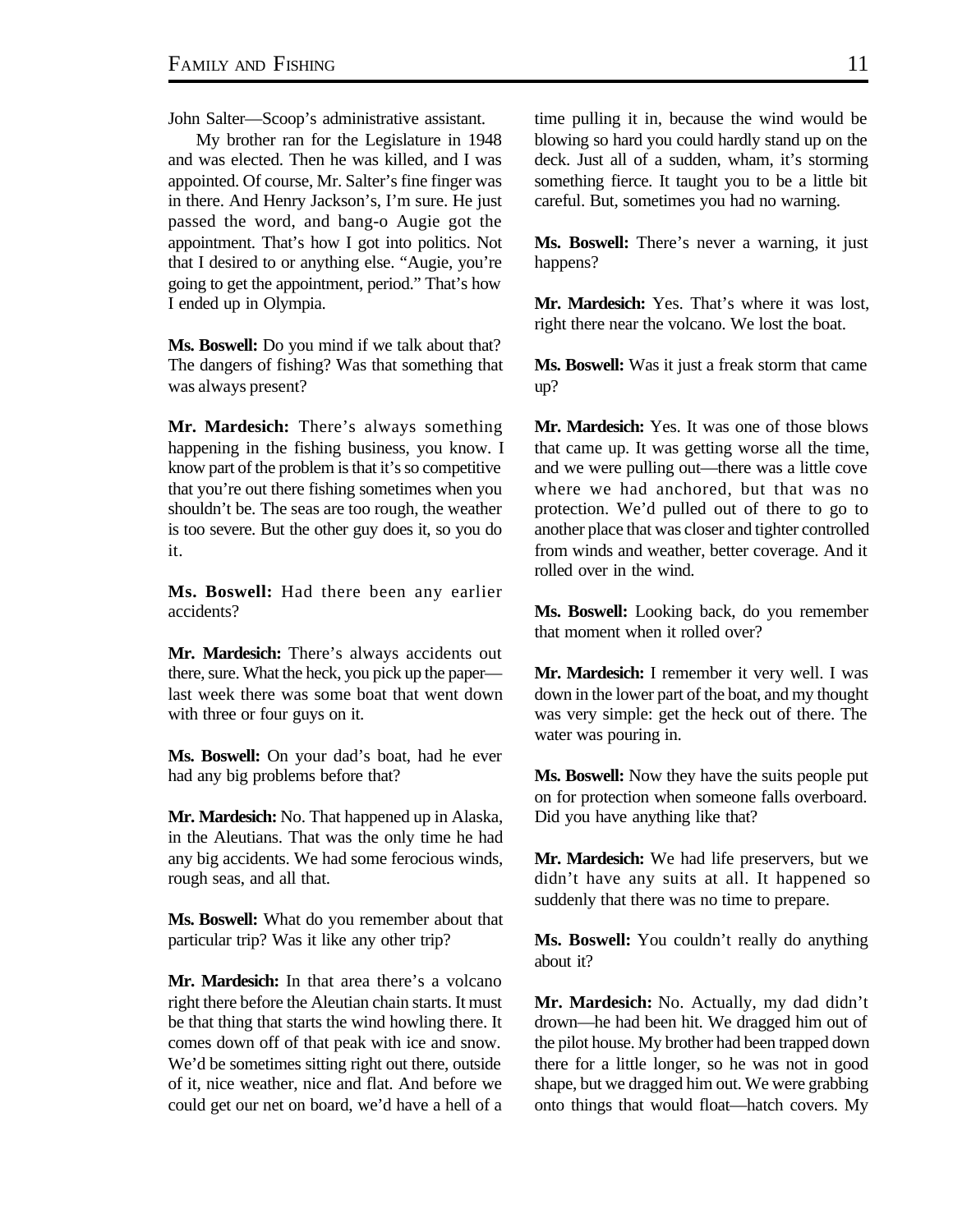brother was holding my dad's body. My brother was still okay except that just as other boats came to save us, he slipped off one of the hatch covers; he lost it and away he went. He was drowned. I and a couple of other young guys were saved, three of us. The rest, my dad and my brother, and five others were lost.

**Ms. Boswell:** Were you just floating on something? You grabbed onto something?

**Mr. Mardesich:** Yes. By that time I had found a piece of timber off the boat and held onto it.

**Ms. Boswell:** Weren't the waters freezing?

**Mr. Mardesich:** You can say that again. That water up there is cold as heck. Matter of fact, when they pulled me out—I'm told this—they laid me on a table in the galley and they were just beating me to warm me up.

**Ms. Boswell:** Did the rescuers get there fairly quickly? They must have. You couldn't have been in that water very long.

**Mr. Mardesich:** We thought they were reasonably quick to get us.

**Ms. Boswell:** But the storm was still raging?

**Mr. Mardesich:** Oh, yes, it was still going. Otherwise, if they hadn't, we'd have all been frozen and gone.

**Ms. Boswell:** So, there aren't such things on those boats as real life-boats?

**Mr. Mardesich:** Those things, no. We have what we call skiffs. It was on the other end of the net. But that is latched down in a storm to keep it from falling overboard. The boat just rolled over from the waves and the wind.

**Ms. Boswell:** How big a boat was this? Was this still forty-five feet?

**Mr. Mardesich:** No. That was the old *Sunset*. She must have been about sixty-five feet.

**Ms. Boswell:** All this had happened. How did you feel?

**Mr. Mardesich:** You recognize it for what it is. Other boats came, too, that time, and they put us all on one boat and had them run us in to the cannery. They called ahead for a plane to take us out to the airport, which was not too far away, to bring us back. That was the way it happened.

**Ms. Boswell:** Was this something that you always had with you, this idea that this could happen, or were you able to put that out of your mind?

**Mr. Mardesich:** I never, never gave it a thought that it could happen. Never did, to this day, and I went fishing a long time after that happened.

**Ms. Boswell:** It didn't change your opinion of fishing, or make you decide that you never wanted to do this again?

**Mr. Mardesich:** No. We came down here. It was still early and fishing season was just about to start out here. I chartered a boat that I got from a lady in Seattle. Her husband had just passed away and I chartered his vessel. This happened in late May up in Alaska, and I was out there fishing in late June, running a boat.

**Ms. Boswell:** Can you say, looking back, that that was sort of a test of yourself? Why did you do it?

**Mr. Mardesich:** That's what I was raised in, and that's what we did. When the fishing season opens and there's a boat available, let's go.

**Ms. Boswell:** Did you ever look at it as a tribute to your dad? Did that ever enter into it?

**Mr. Mardesich:** I never gave it that thought, but as I said, he raised us in fishing and just got bigger boats all the time.

**Ms. Boswell:** Tell me about your mom. How did she handle all of this?

**Mr. Mardesich:** My mother took it very hard, of course, because she lost a son and a husband at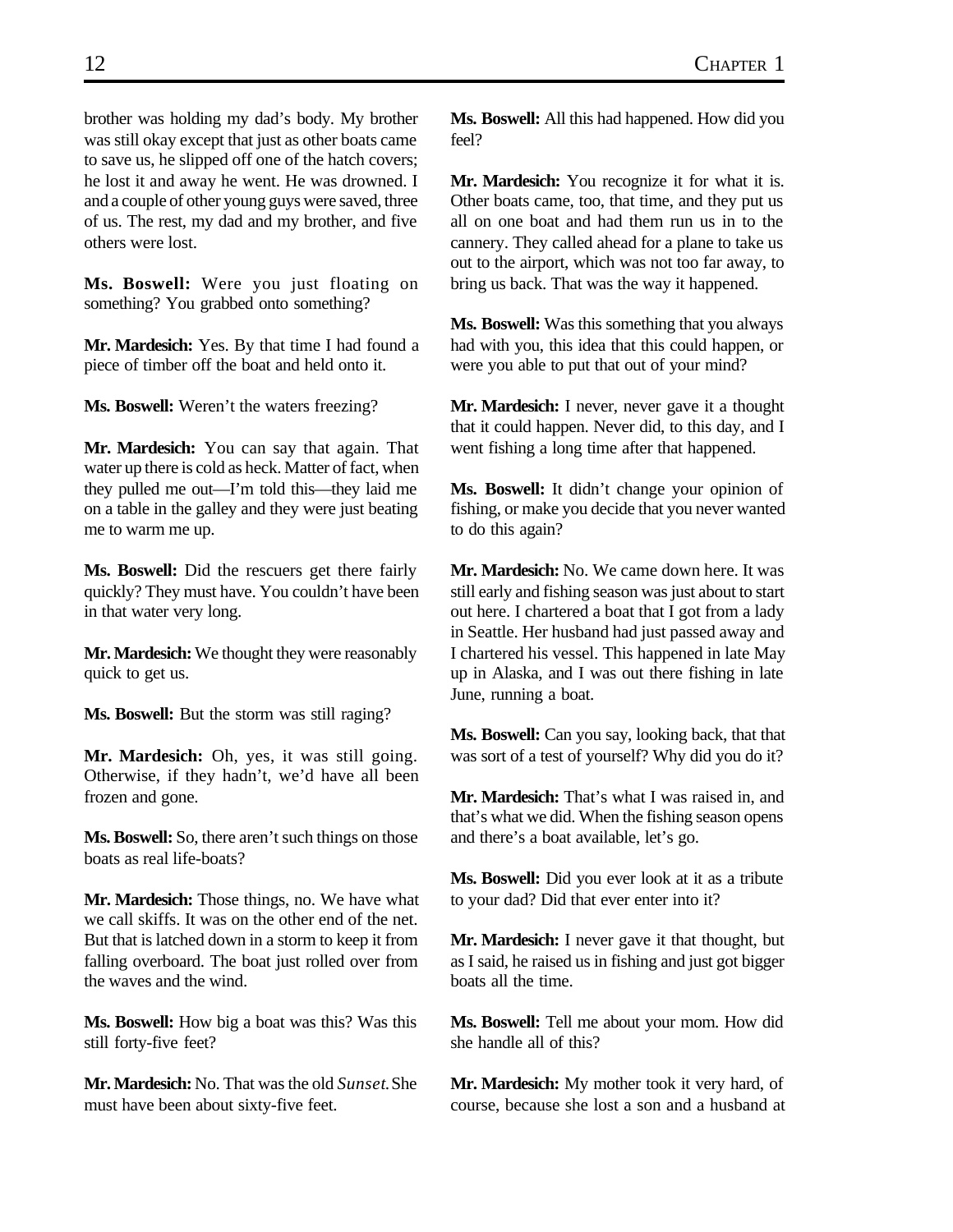the same time. And she had a diagnosis of cancer, and she died the next year. I figure that happened in May one year, I went up north the next year, myself with our ship, and I got called back to Everett because she had passed away that next year.

**Ms. Boswell:** Was she frightened for your dad when he went out?

**Mr. Mardesich:** She never said anything about being frightened for him, no. I wouldn't be surprised when the weather was bad, she might give it a thought. She never said anything about it. Probably didn't want to scare the kids.

**Ms. Boswell:** How many kids were there? Your brother was what, one year older than you?

**Mr. Mardesich:** One year older, and I had two other brothers, who were four and five years younger. They are doctors down in California, now.

**Ms. Boswell:** And no sisters?

**Mr. Mardesich:** No sisters. I thought that rather displayed good judgment on my father's part, don't you?

**Ms. Boswell:** I don't know. If I were your mother, I would have hoped for a little relief from all these fishing men.

**Mr. Mardesich:** And all the dirty clothes they'd haul in every week, or whenever.

**Ms. Boswell:** Did your younger brothers get into the fishing business?

**Mr. Mardesich:** Oh, yes, they did get into it. They went fishing with us. They went up with me, too, in the summers, on the bigger ship I had. Then they went to medical school. Of course, they quit fishing when they went to medical school, because it was a full-time occupation for them.

**Ms. Boswell:** Did you help to put them through with the fishing business?

**Mr. Mardesich:** Oh, yes, sure. Put them through school and all that. That's why I can lord it over them, now—"Who paid for your education?"

**Ms. Boswell:** Did you love it, too? Did you go back because you liked it, or because you felt like you had to do it?

**Mr. Mardesich:** Number one, I didn't particularly care to practice law. I had no interest in it, even though I was educated in it.

Number two, we now had a ship. And we had an interest in a larger boat, too. That was also with other partners going to Alaska. And then, all of a sudden, you're helping to run the operation. It was that simple. I was in it all of a sudden.

Then we got more boats and all that. We ended up with twenty-four gill net boats. You've heard of a fellow by the name of Byrd, Admiral Byrd, who helped explore the Antarctic? One of the vessels he used was the *North Star*, built extra heavy to take on that ice. She was a 225-foot by 44-foot vessel, which we bought after his trips.

**Ms. Boswell:** You used that for fishing, then?

**Mr. Mardesich:** We used that and refrigerated the whole thing. We built, eventually, twenty-four gill netters that we picked right up on deck, stacked them up. We had our own fleet to go with it.

**Ms. Boswell:** When the boat went down in Alaska, at that point in time was that your only boat, or did you already have an interest in another boat?

**Mr. Mardesich:** We had an interest in a larger one at that time, too. It was called the *Pacific Queen*. It was 187 feet long.

**Ms. Boswell:** But somebody else would take that one out?

**Mr. Mardesich:** Yes, there was another guy managing that one. I was just beginning to get involved in the business.

**Ms. Boswell:** Then you chartered a boat to go out that next year after the accident?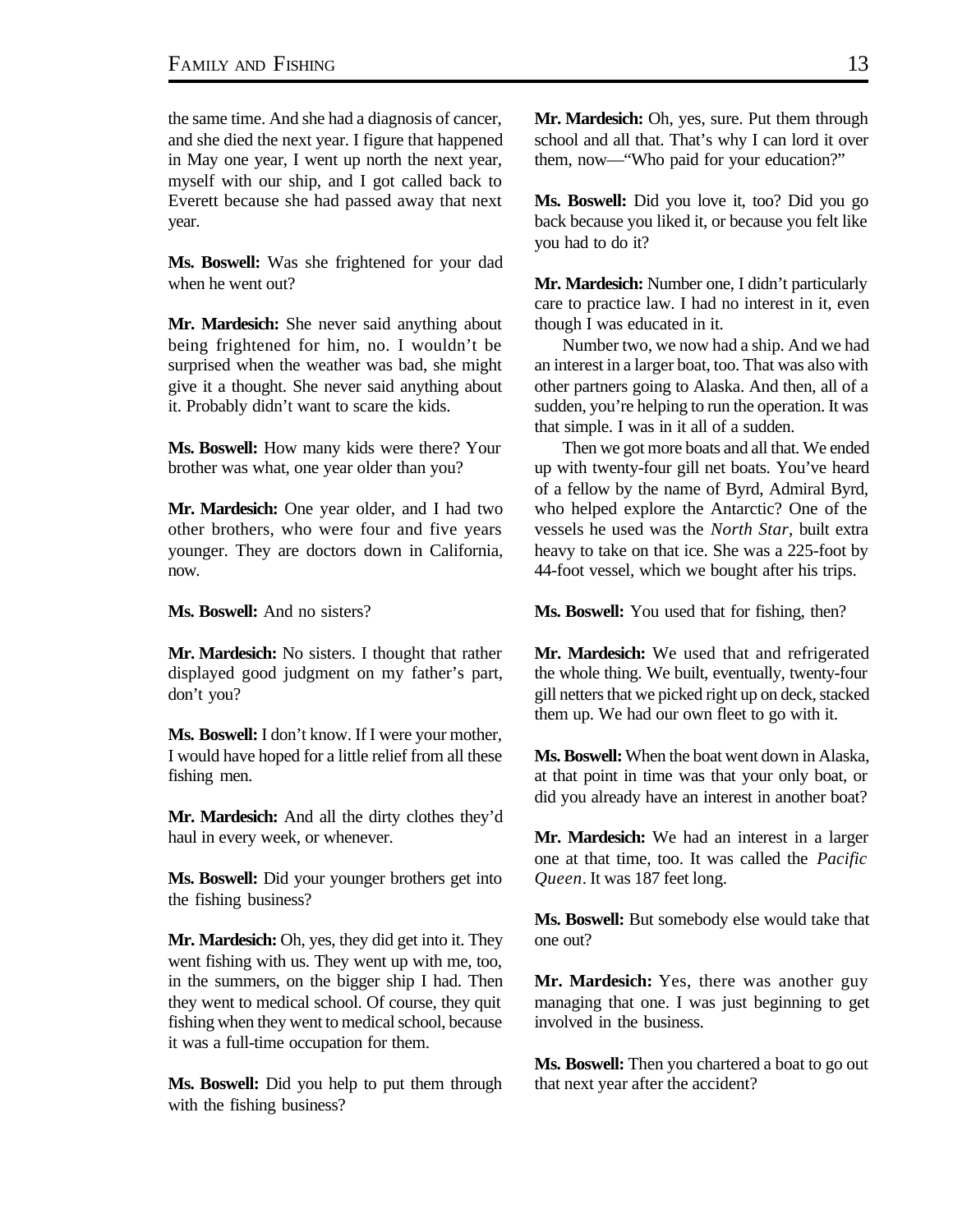**Mr. Mardesich:** Right after that, the next month. I fished here in Puget Sound. Then I bought a purse seiner after that.

**Ms. Boswell:** At the same time that was happening, you were in the Legislature, too?

**Mr. Mardesich:** Yes. I was in the Legislature, starting in 1950. There was a special session called in 1950 and my brother had been elected for the 1949 year. He was killed in 1949, in the summer. He went to the 1949 January session. He was killed that summer and I was appointed to fill his position and went to the 1950 special session. That's how I got into politics. That Salter guy did it to me, and I've never forgiven him.

**Ms. Boswell:** Tell me about how you got to know him and how you got to know Henry Jackson.

**Mr. Mardesich:** We got to know Jackson through Johnny Salter. We used to know Johnny because he was helping Jackson, even at the time Jackson ran for the prosecutor's office. We got to know Johnny because—I don't know exactly how to put this—we used to spend some time in the same bar. We used to go down most of the time to the yacht club, and that's where I think—I'm sure we did—we met there. Then he talked my brother into running for the Legislature.

**Ms. Boswell:** Was there a sort of "hang-out" for fishermen, when you were not out fishing? Were there places where you gathered, particular taverns or anyplace else?

**Mr. Mardesich:** Not particularly. But there were young guys at the yacht club and those types of places, the Elks Club, the yacht club, where we were members from way back when. My dad was in the Elks Club and he bought both my brother and me life memberships in the thing. The Elks Club has regretted that ever since, because I've lasted a long time.

**Ms. Boswell:** Was your dad, or you and your brother, active in other Everett activities or clubs?

**Mr. Mardesich:** My dad? No. He was a member

at the Elks. He used to go down there. He also used to go to a club, a cardroom, which used to be on the corner of Hewitt and Colby, with an upstairs card room called Brewsters. He used to go down there and play cards. That and the Elks Club were his recreation. As I say, when we came of age, he bought us life memberships in the Elks.

**Ms. Boswell:** Would the Elks at that time be primarily a social activity?

**Mr. Mardesich:** The Elks back then was a much more social place than it is nowadays. I suppose it's still social—I know that it is—but in those days it was more of a center of activity, because those were the only places where they could serve drinks in the old days. You didn't have bars except in clubs, which were private. That's why the Elks Club and the few other clubs like that were very popular and did very well for themselves.

**Ms. Boswell:** The first thing I think of when I think of Everett, is the water and the fishing, and now, of course, the naval station. But the other thing I think of, more as a historian, is the timber industry. Was there any kind of correlation or cross interests with those industries, or were they really separate?

**Mr. Mardesich:** They were right down on the waterfront, all along here there were mills, right down here below our home. There must have been half a dozen lumber mills along the waterfront, half a dozen at least. But we had no connection with them.

In fact, we used to swim at a place right down here which had a lovely beach, and then along came some group and put a pulp mill on it— Everett Pulp and Paper. We never forgave them for ruining our swimming area.

**Ms. Boswell:** In terms of the people who worked in the mills, did they socialize particularly with the fishermen?

**Mr. Mardesich:** We knew people and all that. But the fishing group was a large enough group in itself. The Slavs did a lot of socializing amongst themselves. Thanksgiving would be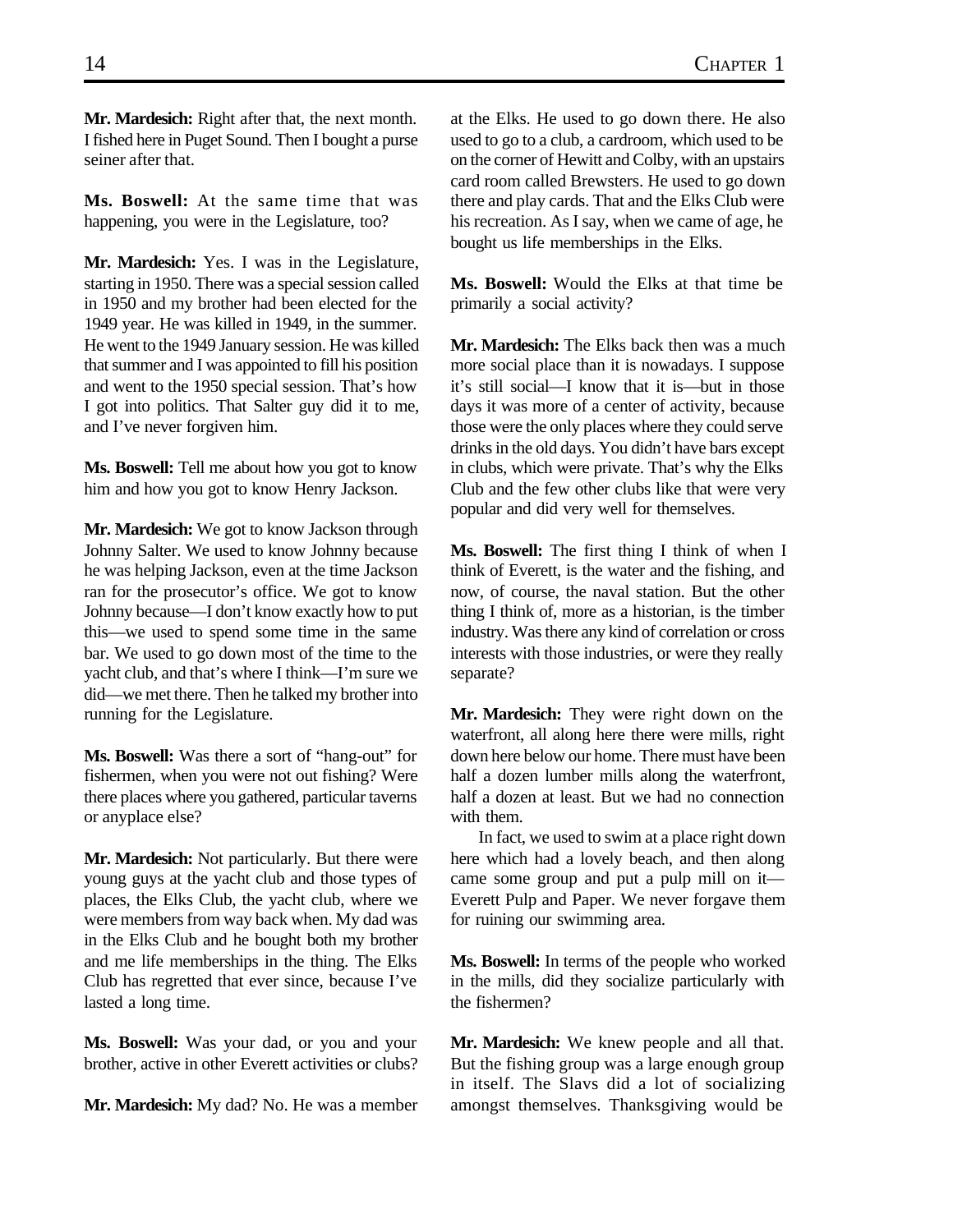somewhere, Christmas over here, everybody taking their turn celebrating in one home one holiday, another on the next.

**Ms. Boswell:** What about the role of religion? Did your religion play much of a role in your activities?

**Mr. Mardesich:** All the Slavs were Catholic. Only those of us who were such good Catholics used to go to church. On occasion, the priest used to come out to the house to make sure we all got to church and primarily to pick up their checks from my dad.

**Ms. Boswell:** Would you consider your father a religious man?

**Mr. Mardesich:** You could see the background. He wouldn't give a sermon at the table or any of that, but it was prevalent at every meal.

**Ms. Boswell:** Did they bless the boats when they went out? Were there any kinds of rituals like that?

**Mr. Mardesich:** No. The priest used to come down because he knew all these guys, but I don't think there was necessarily a ritual. The day they'd leave for the north, there'd be about five or six of the purse seine boats getting together—the local boys, the Everett people—and we'd go off to Hat Island, drop the old anchor, and everybody's family and friends would have a big cook-out on the island every year. Some of the boats that were not going to Alaska would take everybody in and we'd leave from there and head north after the big party.

**Ms. Boswell:** So it was sort of a big send-off?

**Mr. Mardesich:** We'd cook whole pigs, whole lambs, roasting them there and turning them once in awhile. It was quite an affair. Then, as I say, those four or five of us who were from Everett going north would put our families back on two, three, or four of the boats that had come just for the picnic, and all the other Slavs in town, and we'd head north and they'd come back to Everett.

**Ms. Boswell:** Was there a similar celebration when you came back?

**Mr. Mardesich:** Not particularly, but everybody was in a hurry to hit the beach and get off the boats. You'd been on it for two and a half months steady. There wasn't too much of a celebration coming back, no.

**Ms. Boswell:** Was there ever any drinking on the boats?

**Mr. Mardesich:** Only to the extent that we used to drink wine with our meals, and there was always booze. I never saw any heavy drinking on the boat. We'd take a lot of liquor with us, wine, primarily, because we'd have wine with our lunches and wine with our dinners. Once in awhile we'd drink some coffee for a change.

**Ms. Boswell:** That's a very European custom.

**Mr. Mardesich:** Not only did we take these barrels of wine in the hatch, we tied one on each side of the bow, fifty-gallon barrels full of wine.

**Ms. Boswell:** Are you serious?

**Mr. Mardesich:** You bet I'm serious, yes. We used to take in our hatch—way up in a dry corner back in the stern—we used to take sixty boxes of raisins. When we'd run out of the wine, we'd make wine out of the raisins and put it in the barrels, stand them on end, take the covers off the top, off of one of the ends, stick the raisins in there, fill it with water and make wine out of the raisins. We left it and it would start cooking and all that.

**Ms. Boswell:** Fermenting?

**Mr. Mardesich:** Fermenting. And then we'd drain it off. Then we'd try to get the fish drunk by throwing the raisins overboard so we could catch them easier.

**Ms. Boswell:** What about food? What kind of food did you take up there with you?

**Mr. Mardesich:** Mostly canned stuff. But we used to take at least two sides of beef and hang them in the rigging. Wrap them heavily in cloth, in coarse cloth, and we'd take them un-aged so they would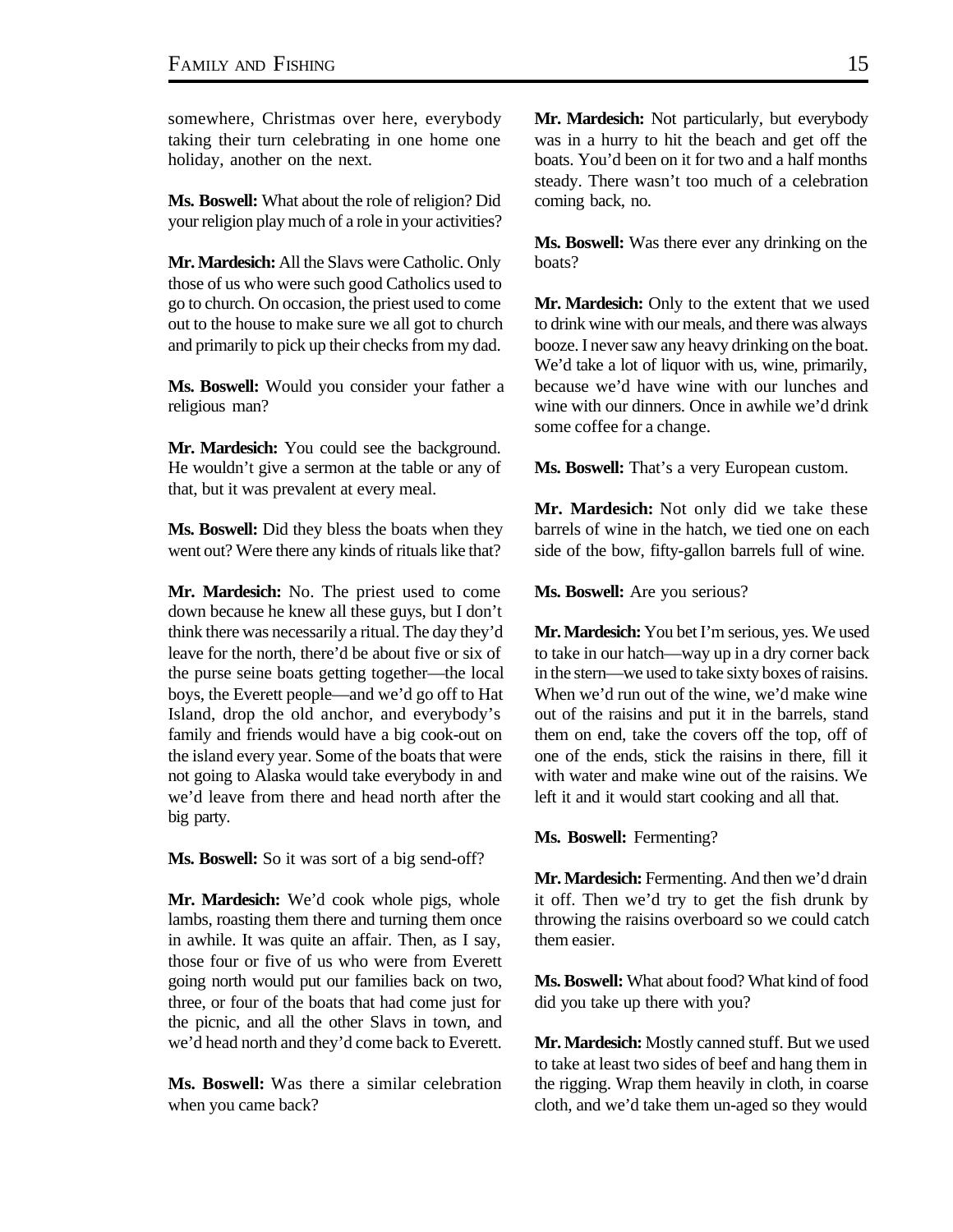age during the trip. We kept carving some out every day to eat. Then, when that was gone, we were onto the smoked hams, smoked lambs, that kind of stuff. We ate a lot more of the smoked stuff.

**Ms. Boswell:** When you went in to the canneries, you could pick up goods if you needed them?

**Mr. Mardesich:** Oh, yes, sure. They used to bring stuff for us, too. Canned stuff. We used to eat a heck of a lot of fish. We used to eat fish four evenings a week for dinner. In the canneries, they used to eat a lot of fish, but they had a refrigerator—a freezer there, but it wasn't that large. So, after we got through with what was hung in the rigging, they'd give us some meat once in awhile. But it was fish most of the time.

**Ms. Boswell:** Did you get tired of fish after having handled fish all day?

**Mr. Mardesich:** No. It was prepared different ways. We would eat stew, bouillabaisse, fried, even broiled. Baked. Every way.

**Ms. Boswell:** But mostly salmon?

**Mr. Mardesich:** Once in awhile we'd catch an octopus and we'd cook him up. We used to catch some bottom fish once in awhile that would simply get tangled because we fished in shallow waters of the Bering Sea. And we'd save all those—sole, flounder, and cod on occasion. So we had a little variety. And that raisin wine washes it all down.

**Ms. Boswell:** Was there a cook on board?

**Mr. Mardesich:** Yes. We had a guy who cooked, but he was also a crew member. He helped on the nets.

**Ms. Boswell:** Were they usually pretty good cooks?

**Mr. Mardesich:** Ours was. They were good cooks, yes, they were. The first one that we had really was a hell of a good cook, but he used a lot of garlic! Until I got broken in on that garlic, it

was tough. I mean it. He used to use it by the fistfull.

Ever tried bouillabaisse?

**Ms. Boswell:** Oh, yes. I like that.

**Mr. Mardesich:** The problem with most bouillabaisse is it's overcooked. You've got to cook the sauce and then throw the fish in for only a brief time. Most of those recipes let it stay too long. You can't overcook fish because it loses its flavor and becomes dry.

**Ms. Boswell:** Did you have a lot of fish even when you weren't on the boat? At home, did you eat a lot of fish?

**Mr. Mardesich:** Once in awhile. Not a lot, though. When they'd come in on the weekend, they'd bring a fish. I think that fish was good for us. In retrospect, we didn't have so much of the other oils and all that.

**Ms. Boswell:** Let me ask you another question about the boat, while we're on the subject. When you got off the boat, was it hard to readjust to being on land having been on the boat that long?

**Mr. Mardesich:** No, never a problem either way. Going out or coming back, it never bothered me to adjust. Not at all. I have to admit that part of the reason probably was that I didn't get seasick, although some guys did. They'd get over it after a time. Oh, man. I don't know if I'd have stayed with it if I were like some of them. But it never bothered me. It's sort of like riding a roller coaster, sort of fun.

**Ms. Boswell:** I can ride a roller coaster, but I can't stand a boat long, myself. I go below the deck and I've had it.

**Mr. Mardesich:** It's amazing with some of those people, and they kept going back, and they never got over it. They still kept going fishing. They would get over it, but we'd go out to go to Alaska and the first three or four days they were a sight to behold. Believe me, it was something. Sick as dogs.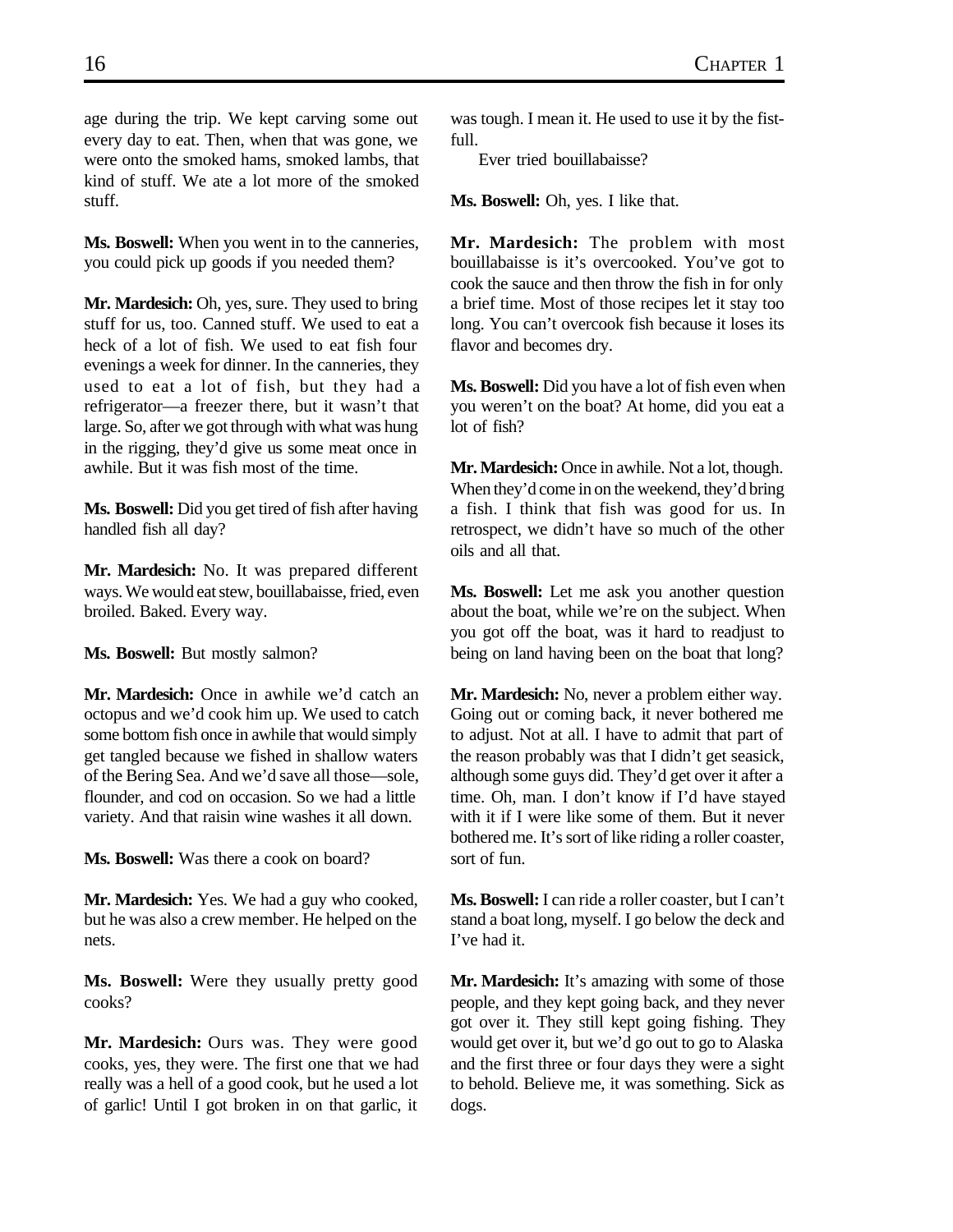**Ms. Boswell:** Were there any remedies at that time for it? Today they've got medicinal things you can try.

**Mr. Mardesich:** No. My dad had a remedy: "Get your ass up on deck and get some fresh air." He'd give them heck, and I'm sure it did help them to get up and move and get that fresh air up there. Down below you had the bilge, you had the engine running, there was the gas smell, the oil, this, that, and the other—the stove, cooking, and everything else. The smoke. I think that's what got them half the time. My dad would say, "Get your ass up there." He'd give them hell, so they'd go up. Then they'd get over it.

**Ms. Boswell:** What was it like, growing up, being on the boat? You started working, you said, at the cannery as young as twelve. What did that do in terms of your growing up? Do you think you matured faster?

**Mr. Mardesich:** I always thought it stunted my growth!

**Ms. Boswell:** Oh, yes! Did it interfere with childhood friendships?

**Mr. Mardesich:** No. When we came back to school we had all those friends. As a matter of fact, we played football down on the empty lots near the house. We had one of the best scrub football teams in the area.

**Ms. Boswell:** Did most of the other kids work like that in the summer?

**Mr. Mardesich:** The Slav kids that I knew? Oh, yes. Most of them, darn right they did. All of them that I knew were on boats. And most of them around Everett were on their fathers' boats.

**Ms. Boswell:** Is that where most of your childhood friends were, too? From the Slavic community?

**Mr. Mardesich:** Yes, sure. As I say, there were half a dozen right here who were good fishermen, and they had their families with them most of the time.

**Ms. Boswell:** As a kid, did you really want to go out with your dad?

**Mr. Mardesich:** Yes, sure. Especially when we all were small, they'd take us out there and they'd put us to work, even then. But, it was a vacation. You'd go out for a week, maybe two weeks, and enjoy it.

**Ms. Boswell:** When you started working at fifteen or sixteen and you and your brother shared a share, how much might you make in a trip?

**Mr. Mardesich:** It was more or less a seasonal thing. It varied very much. We had seasons, even in those days, where we made \$5,000 per share, which was a hell of a lot of money in those days, between Alaska and here.

**Ms. Boswell:** And at fifteen or sixteen, what would you do with all that money?

**Mr. Mardesich:** You misunderstand the Slav culture. It wasn't my money, it was my dad's money. If we wanted half a buck to go to the movies, we'd ask him for it. Literally. We never saw a penny of it directly paid to us, except when we wanted money, we got it. If we were going to a movie, he'd give it to us. Whatever. It was not delegated to us as our share basis.

**Ms. Boswell:** But it was your family, and that was your duty?

**Mr. Mardesich:** That's right. I think that's why my dad was able to get into bigger boats later. He kept all that dough he made.

**Ms. Boswell:** Was the focus on family and having family work with you a cultural thing, or was it your dad's belief in particular?

**Mr. Mardesich:** I don't know. I think that if you asked the Martinis boys here in town, it's undoubtedly the same. It's just the way it was. We were kids working for the family. It's as though we were out in the vineyards in the old country. What the heck, we were out there fishing for the family.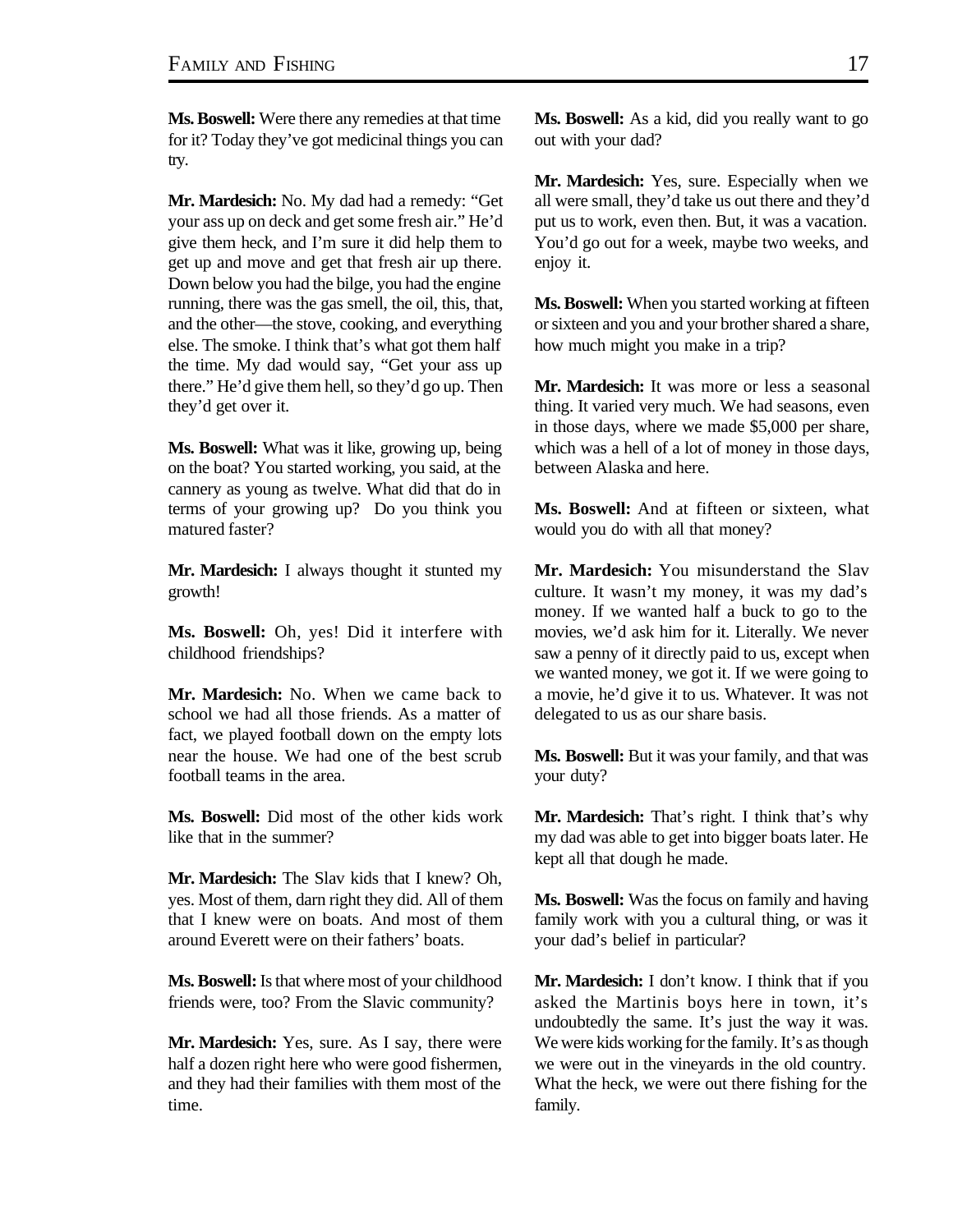**Ms. Boswell:** You mentioned rivalry among the fishing community here. Was there rivalry with other ethnic communities who were also involved in the fishing industry? I'm thinking particularly of the Scandinavians.

**Mr. Mardesich:** There were a lot of Scandinavians, but most of them were from the Seattle area. I don't think that it ever worked out to any ethnic rivalry at all. We used to know them, they knew us, and we were friends.

**Ms. Boswell:** But they really didn't fish in the same area—on the same grounds?

**Mr. Mardesich:** They did, but when we were tied

up at night one might sneak in there. The Slavs were pretty well tied together because they all spoke Slav.

**Ms. Boswell:** Did they continue to speak their native language, pretty much, all the way through their lives?

**Mr. Mardesich:** Oh, yes. All the way through is right.

**Ms. Boswell:** What about you? Did you ever learn?

**Mr. Mardesich:** Oh, yes. I had to. That's why my English is so convoluted!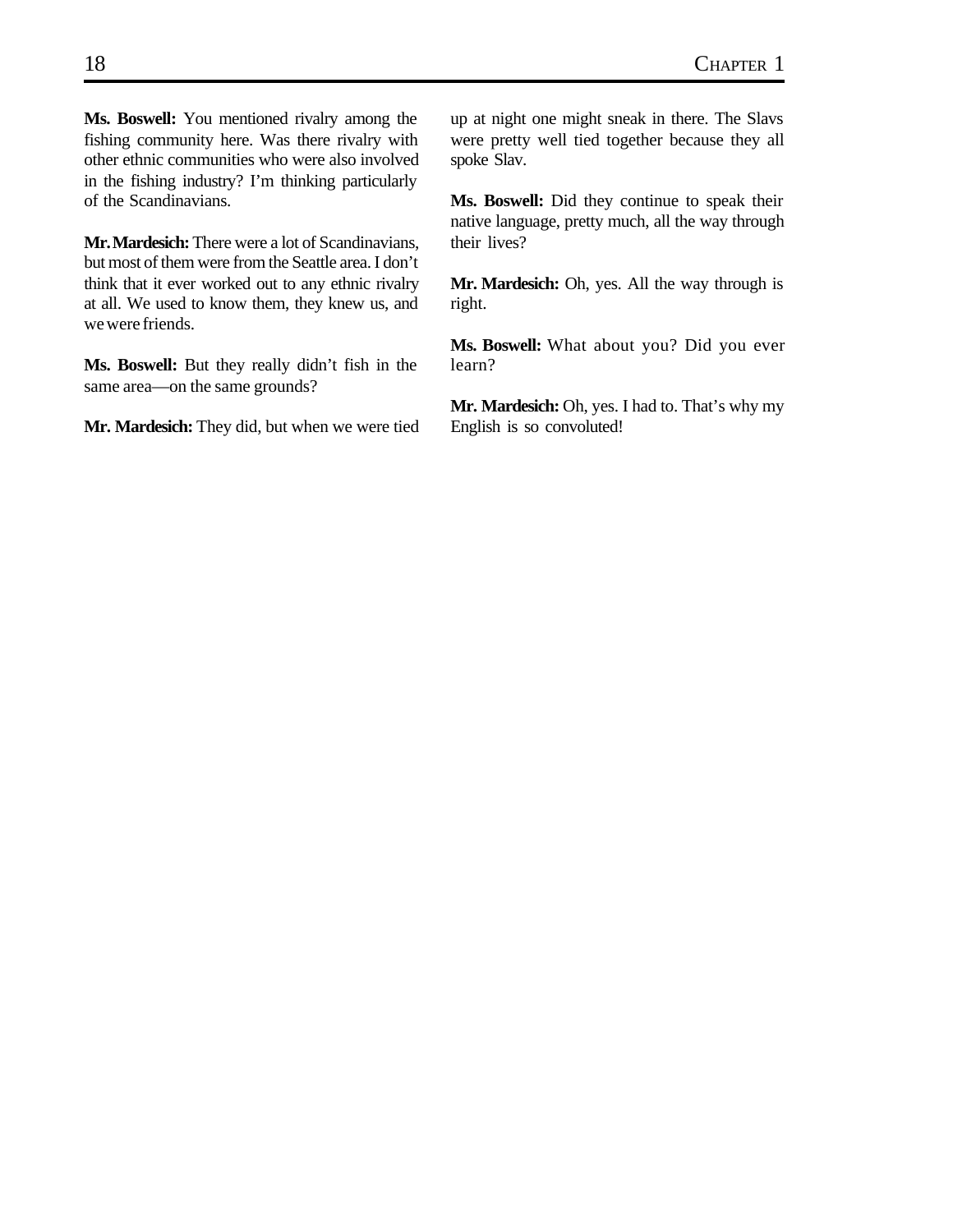#### **CHAPTER 2**

#### **IN THE ARMY**

<span id="page-32-0"></span>**Ms. Boswell:** Tell me about your experience with World War II.

**Mr. Mardesich:** I was at the University of Washington at the time and they had that ROTC business there. We were in that, and then they formed us into groups of who wants out and who wants in. If you want out, then we're just going to send your name down to the draft board. And so I stayed in that ROTC deal for a year or two, I don't recall. That was in 1941. In 1942 they sent us out of there.

We went to Fort Warden in Wyoming first, for some basic training. Then they sent us back to the University of Washington for more training for officer candidacy. Finished that, then they made us officers—because obviously we were thoroughly trained and skillful by then!

I was in the Quartermaster Corps and they put me into a company that consisted of 212 blacks and four white officers. We were there at Fort Warden for about eight or nine months, and then they shipped us off to Europe.

**Ms. Boswell:** Where did you go in Europe?

**Mr. Mardesich:** We started out in England and a beautiful residence we stayed in there—it was a warehouse. This is of no consequence now, but the skipper literally cracked up. He was from the South, and having black troops was more than he could stomach. He literally went off his rocker. He was the captain, and there were the first lieutenant, and two second lieutenants. I was one

of the second lieutenants, of course, having just started. After the captain cracked up, the first lieutenant took over in Europe, and he announced to the headquarters that it would be either transfer him out or he would go AWOL. He was serious about it, too. They transferred him out to another company, some other type of thing, I don't know what it was. The other second lieutenant and I had this company, 212 black men. We were in the supply groups, moving and delivering supplies.

Eventually, the other second lieutenant asked for a transfer, and I will never understand why they transferred him, because there were only the two of us left. I figured, he's gone, they're obviously going to put somebody back here. Nobody ever came. So I ended up with a company.

We ended up in Germany eventually—crossed the Rhine. That was our company's first real exposure to direct fire. I got sort of a kick out of it. The boys were all so gung-ho, but when those tracers were slipping by us, the place got real quiet. And we spent some time there, of course, until the end of the war.

When the war ended, I was almost in Munich. Then they shipped us—not the whole company they shipped just the officers from various companies down to Marseilles for transfer to new companies going to the Pacific. We were waiting there for the companies to which we would be assigned, and the war started looking like it would be over, so they just kept us there for quite awhile. It was not a very difficult service in Marseilles. Anyway, we were there quite awhile. Eventually, the war ended over there and they shipped us out, back home.

**Ms. Boswell:** What about your feelings? You had this company and all these other officers had left. How did you feel about heading a black company? Did that bother you?

**Mr. Mardesich:** Being Slav, what the heck, we're probably as close as you could get! No, it didn't bother me at all, and I had no trouble with them. I picked out a couple of the biggest boys I could find in the company and one of the smarter ones, a real sharp kid, we made company clerk—he was a little guy. The other two I picked were a staff sergeant and a mess sergeant. The mess sergeant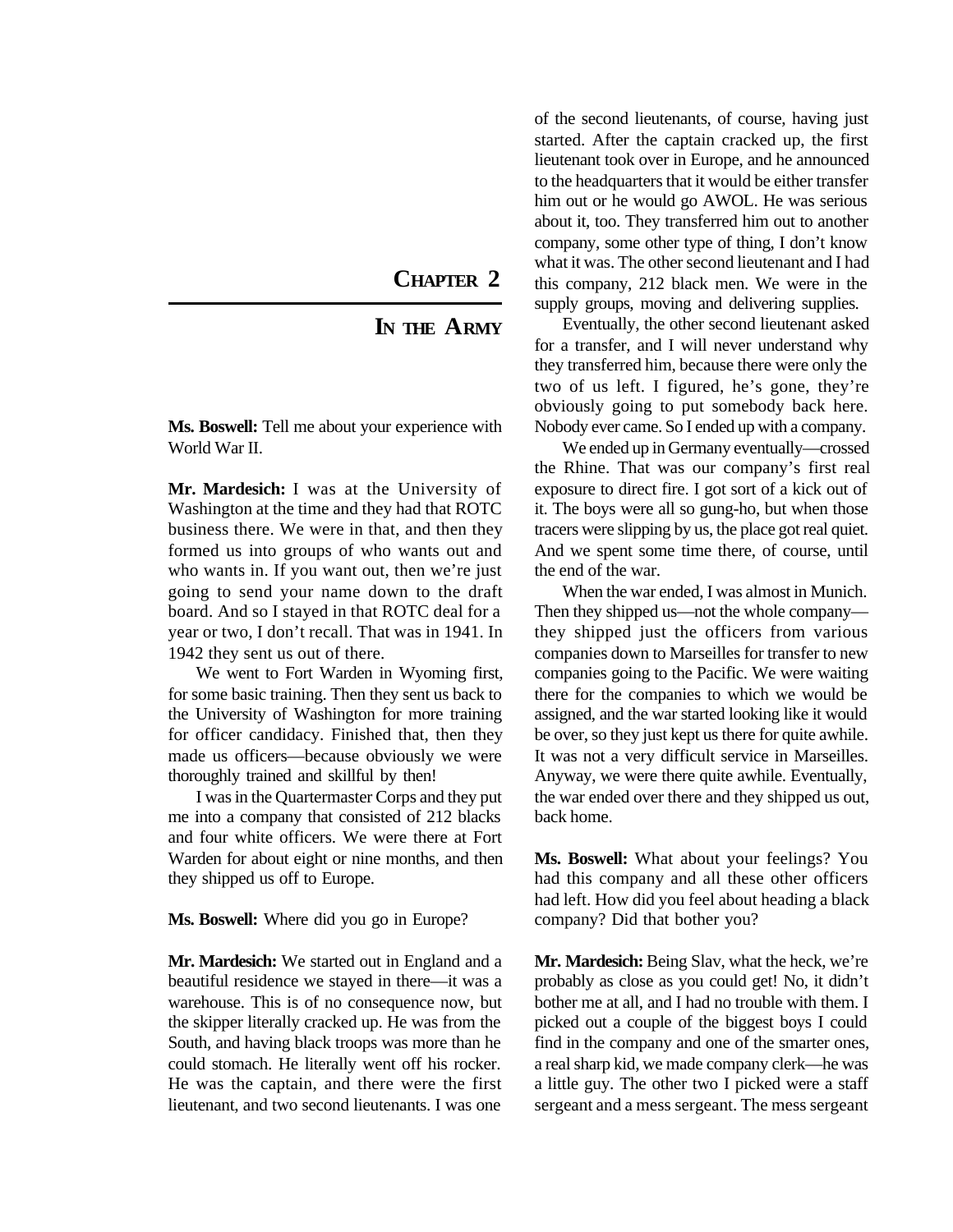was one husky son-of-a-gun, and the first sergeant was the biggest guy in the company, and I said, "If things don't go right, you let me know and we'll try to straighten it up. And if they still don't go right, I'll let you know when I'm going to be away for a couple of hours and you can straighten things up." It worked. I had no trouble whatsoever with them. I used to do probably more than most officers, especially if they were all fairly new. I used to get out and move stuff and work just like they did. Seeing me do as much or more than they did, they dug in. So I never had any trouble.

By golly, after the war they let us out. I was in Seattle one day about a year and a half later, maybe even longer than that, maybe two years and there was a guy that was coming this way and I was going that way, and we crossed and glanced at each other as we were walking. It was the little clerk. We both turned around and looked at each other at the same time. So we dropped into a restaurant with a bar and had an hour or so oldtiming in there, and that's the last I've ever seen of any of them.

**Ms. Boswell:** So you haven't had any reunions or anything like that?

**Mr. Mardesich:** No. They had those for the group of people that were at the University of Washington being trained as officers, a few reunions with that group, which were primarily people that I knew in any event down there at the University of Washington. I've been to one or two of those, not many.

**Ms. Boswell:** What about some of your experiences in Germany, what really sticks out for you about that time?

**Mr. Mardesich:** Number one, the thing that sticks out in my memory is that silence when we hit the firing.

Number two, when we got up to one of the areas up there and I had, must have been, twenty trucks in the company, not semis, but the regular Army trucks, which were loaded with supplies and our troops. We were moving forward one time and I'm running back and forth in the jeep trying to keep them coordinated and together, and on the way back to catch the back of the line, only half of them were there. What the heck happened? One of them had got behind for whatever reason and he turned in the wrong place and the rest of them followed him. So we had to stall around for quite awhile.

Actually, the funny part of that was that it was during the time that we were advancing very rapidly and the Germans were backing up very rapidly, and we got into the no-man's zone. I stopped every time I'd see somebody, "Hey, you know where we are, or who's where?"

"No, no, just keep moving." We kept moving ahead without even knowing for sure where we were supposed to be, because the place they had instructed us to be—instructed us to stop—had then been backed away from. And they just said, "Keep moving." We didn't know where or why, but we kept moving. Then, we were in resistance that was slight—even then—and we were well into Germany at the time.

So, those are the two things that I remember most. That's the advance when we were just told to keep moving, and the first one when we were crossing the Rhine. We were using little boats stacked with planking across them—they'd drive a truck on and take it across. We'd have dozens of those boats carrying the trucks over one at a time. As I say, we were under fire at that time because the river was a breaking point. They were on that side, and we were on the other side. The reaction of the troops—they're usually very boisterous and full of baloney and talk—there was silence until we got over to the other side.

It was during that same time we kept moving, kept advancing, after the German lines collapsed on the other side. They kept moving back and trying to regroup, and we just kept moving. So, those are the two instances that really stuck in my mind.

**Ms. Boswell:** Did you lose any of your men? Did you have any casualties?

**Mr. Mardesich:** Three or four. I think one of them was a casualty on purpose. I don't know whether it was or not, but I had great suspicions. He shot himself in the leg. But that was it. As I say, we were lucky as heck.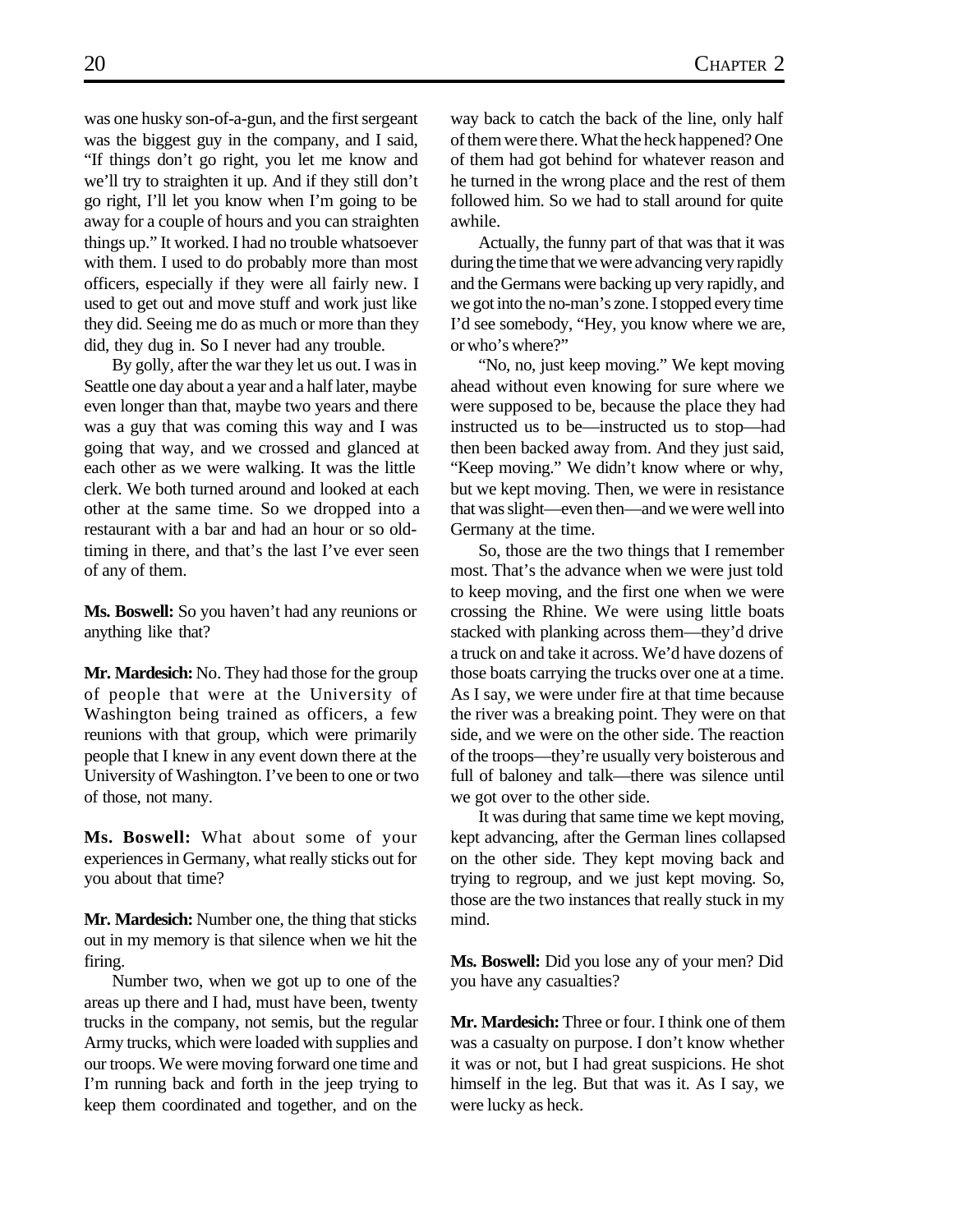**Ms. Boswell:** How did your group get along with other troops? Were there any problems in that regard?

**Mr. Mardesich:** I never had any problems, no.

Another thing that sticks in my mind, a screwy thing, we were on—do you know what K-rations are? Dried stuff, this and that. We were on Krations during that advance period for months. Everybody was sick and tired of it. I kept sending back for more supplies. I'd send two, three trucks back to pick up more supplies, and they'd come back with what could be put into a wheelbarrow to carry it for 200 men. That kept up a few times, and finally I was so sick and tired of those Krations myself, and getting a line of baloney from the boys at the back, I said, "Come on." I took two trucks and went with them. We went to the headquarters and I told them what the situation was, and I wanted some supplies. So they gave me a requisition, pages of this and that, and they checked off so much of this and so much of that and so much of the other. I looked at it and it was maybe three wheelbarrows-full this time. So I delicately altered the figures to get a couple of truck loads.

So we went back and loaded up supplies and took off. Everybody was happy in the company about that. I thought that, well, one of these days they may catch up with me, but who knows, I may be dead and gone, so what's the difference? I never heard a word about it. But it did make me wonder, though.

What really bothered me, here we are on Krations, we go back to get supplies, and get there during the late morning, early lunch. So, some of the officers that were there at the supply base said, "Come on up. We'll have lunch." We go to lunch and it's steak. And that's why I said, "Uhhuh, you guys sit here eating steaks and we're out with K-rations for a month." That's why I decided that if it said one case of this, I'd change it to 101 cases. So, we got two full truck loads of supplies.

**Ms. Boswell:** As you were going through Germany, how much—I don't want to say looting—but did people get supplies as they were going through?

**Mr. Mardesich:** Us? Did we get them? No, we didn't. Actually, when we were really moving, the towns—fairly large cities some of them—were absolutely deserted. Nobody on the streets. Obviously the reason was because the troops were there, their troops, and here we are coming. Man, I thought we were going to get it, because they're somewhere hidden around here. We're going to get it, driving down through the middle of those towns. Nobody. We'd look around at all the windows—not a soul. Once in a great while, you'd see somebody in a window, and that was in two or three towns as we moved through. After we stopped, of course, some of them started coming out.

We stopped wherever there was a building we could use for quarters. It was usually a warehouse or something like that. They told us, the officers— I was the only one left—but they told me to just go up and commandeer a house, tell them to get the heck out and move in. But I just stayed with the troops in the warehouse. The only thing uncomfortable about the warehouse was that it was a little cool—it was wintertime. But it wasn't bad at all. As I say, we got the supplies we needed, finally.

**Ms. Boswell:** You were a good officer, it sounds like. Because you were of Yugoslavian background, did you have a special sense about the Germans or about what had happened?

**Mr. Mardesich:** I had no feeling about it one way or the other. I had hoped that I might get into that Yugoslav area where I could speak the language, at least on a casual basis. Never did, though. Although they did discuss a move south—we had not taken all of Italy and Yugoslavia at that time. The troops were moving up through Italy and we were moving into Germany and all that.

Then we moved south when Germany started really collapsing. We went to Switzerland, just going through and hit northern Italy. We were going to be going south and/or east, further on the north end, the Adriatic end. And, by golly, we ran into some American scouts up in front of the other troops coming up from the south. They had moved very rapidly, too. And so, what the heck, where are we going and why, now? We stopped there for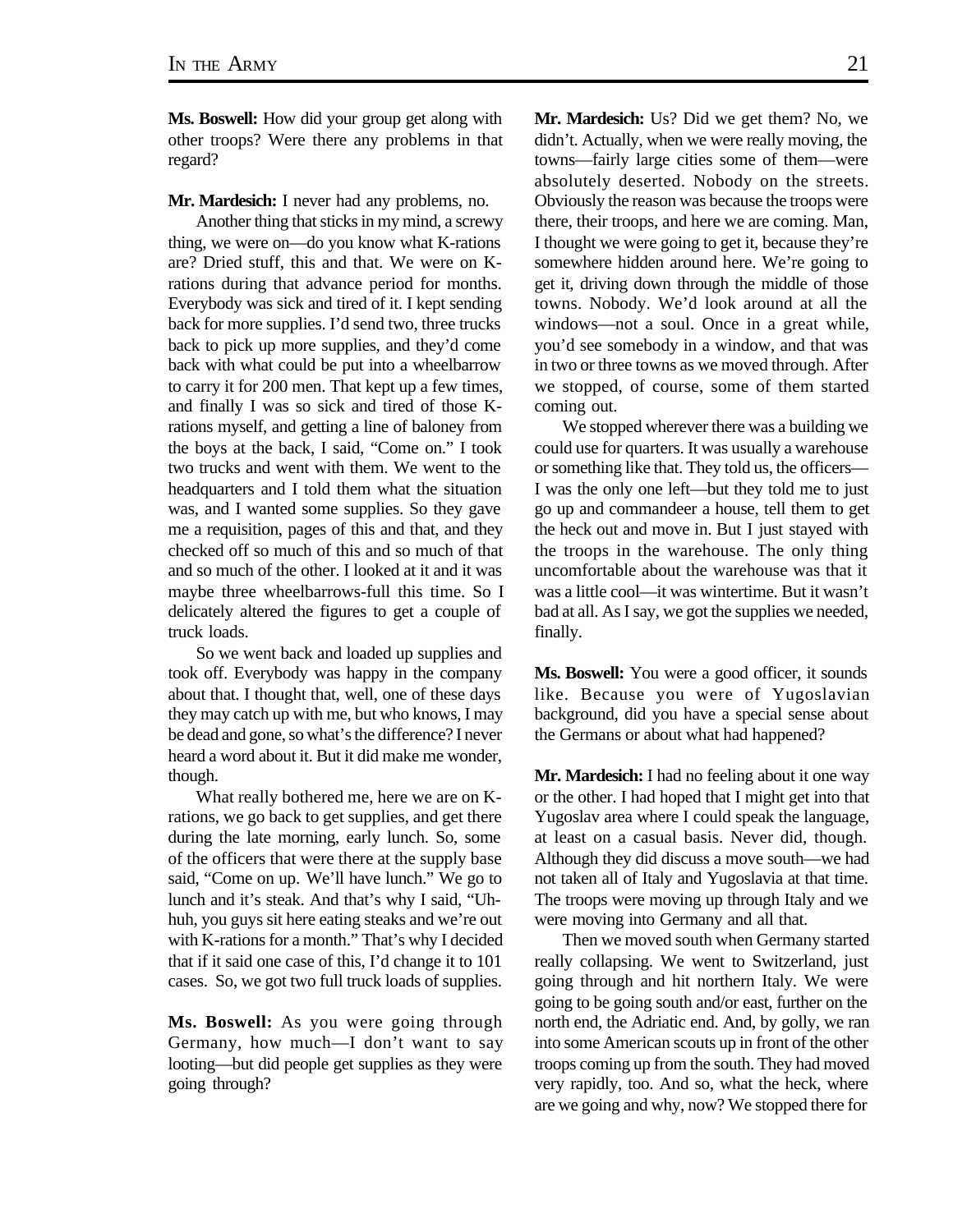a couple days. Then we eventually got the word to return to the north and go back into Germany, which we did. So, I never did really get to spend any time in the beautiful south.

**Ms. Boswell:** One of the issues that always comes up, especially with troops who were in Germany near the end, was knowledge about the concentration camps. Was that something you ran into?

**Mr. Mardesich:** Oh, yes. We ran into concentration camps and all that. The Germans were backing up and they were coming out of the concentration camps even as we approached the areas. A lot of them. Then we had the problem of taking care of those people for awhile, too.

**Ms. Boswell:** What was that like? For somebody in charge of supplies, that must have been pretty awful.

**Mr. Mardesich:** Yes. That was a big problem. We had to send back for more all the time. They brought them forward because they didn't know how many—what the situation was. A lot of them were thin as heck. The ovens were there.

**Ms. Boswell:** You saw them?

**Mr. Mardesich:** Yes. In one of the places. That had all stopped before we got there.

**Ms. Boswell:** But most of the people were still there?

**Mr. Mardesich:** Oh, yes. A lot of them, you bet there were.

**Ms. Boswell:** Were you surprised? Is this something you had expected, or had you heard that this might be happening?

**Mr. Mardesich:** We knew there were prisoners of war, we knew all that. We had not been told a heck of a lot. We were just troops moving. They didn't fill us in on all the details.

But we did hit a couple of those camps. One of them was just south of Berlin a little way. That was about the third one we saw. They were full of men. The ones when we got closer to Berlin, we hit not only American troops, but the Russian troops that they had captured. They were mixed together. In one camp, the one closest to Berlin, there were a lot of Russians in it. It didn't bother me so much, because of my knowledge of Slav although Russian and Slav is different—we could get by. Over and over, repeat, and change the inflection, this, that and the other—we were able to talk to them.

**Ms. Boswell:** Could you tell whether there had been different treatment of them than of some of the American soldiers?

**Mr. Mardesich:** I don't think that was particularly true during that later part of the war. The later part of the war, the Russians were moving very rapidly, too. They didn't just relax. Anything that was in the way, they just—bam, bam, bam and leveled a couple of cities just ahead of us.

I didn't notice any particular difference in the way the men looked in terms of treatment.

**Ms. Boswell:** Had prisoners of war been held in the same places where many of the Jews were held? Were there any common places, or were they separate?

**Mr. Mardesich:** In prisoner-of-war deals, I don't think they were held in common. At least it was not apparent to us if they were. The prisoner-ofwar boys, it didn't take them long to figure out, hell, there's something going on here. They were getting out. It didn't take them long to figure that one out.

All they were asking was, "Hey, where's the chow?" That was about it. "What the hell have you got to eat?" Supplies were short, the Germans had not been moving supplies up because of the rapid advance on our part, and they were hungry. Period. Not that they were starving, because anything that moved—after we were moving ahead, the Germans were backing out—they were out grabbing whatever they could: chickens, eggs, pigs, everything, and cooking it.

**Ms. Boswell:** The Jewish people who were in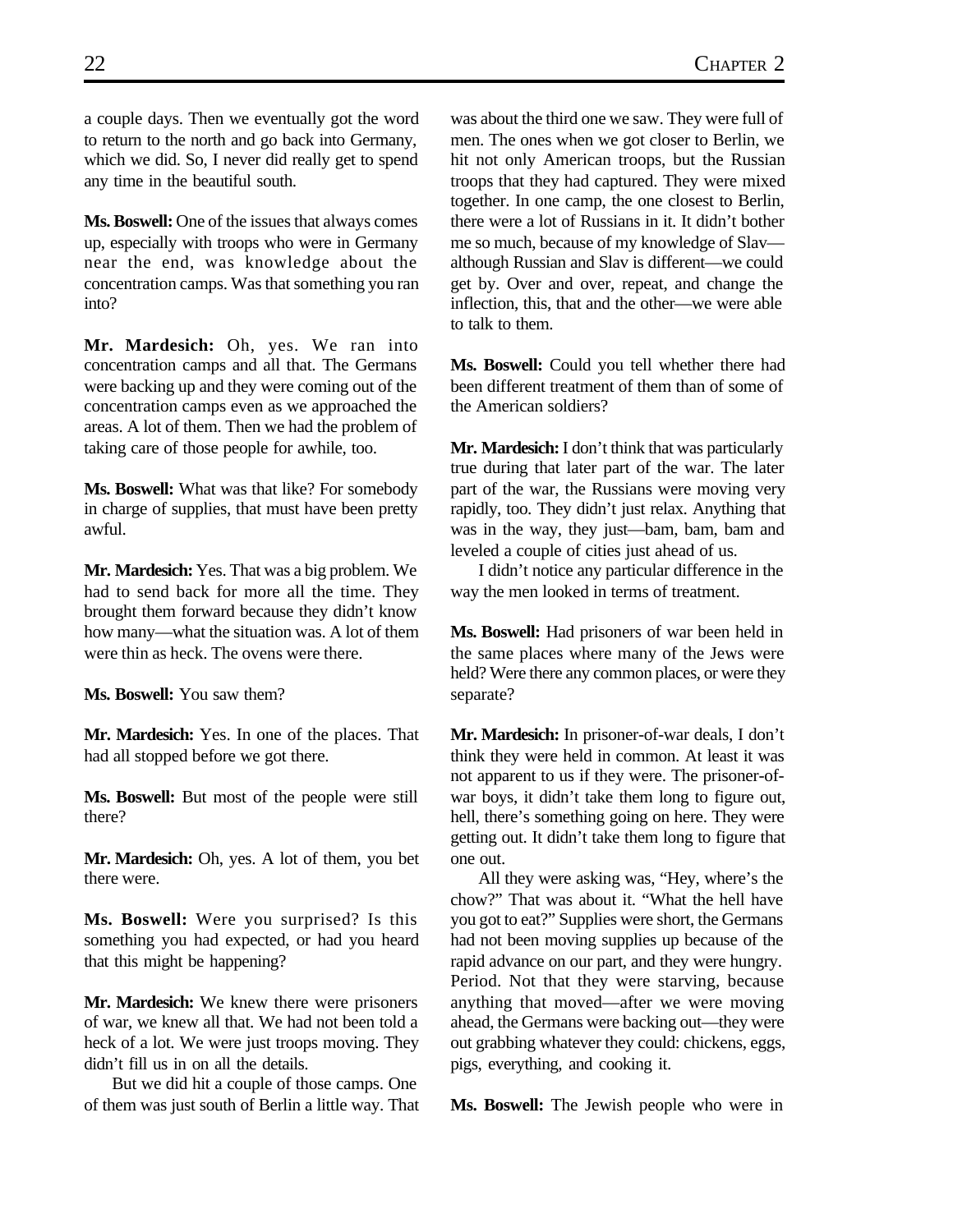some of the camps as well, were the ones who were still left the weakest? What was that like?

**Mr. Mardesich:** They were there and were not in good shape from what I saw. They were thin as heck. But, as I say, that was the first thing we did was to bring new supplies for them.

**Ms. Boswell:** Once you got into some of the camps, for Jews in particular, how much time were you allowed to take care of them? Did you have the opportunity?

**Mr. Mardesich:** Very little. We kept moving. We just dropped supplies off and sent trucks back for more supplies. We didn't spend much time there with the camps. We were supposed to be going ahead all the time, which we did until the Russians advanced. All of a sudden, when we could have moved very easily, we could have moved into Berlin just like nothing, and they stopped us. I wanted to know what was going on. They stopped us because there was some agreement or some understanding—whether there was an agreement or not I don't know—but for some reason the Russians wanted to take Berlin. So we stopped before Berlin, and they did shoot it up a little bit.

**Ms. Boswell:** Did you see a lot of instances of Americans getting their revenge as they moved through?

**Mr. Mardesich:** No. If we were advancing, we moved the heavy equipment up and started shooting. As we moved ahead rapidly, no, I didn't see any of that going on.

But as we moved ahead rapidly in that later part of the war, there was no need to. We were moving. To set up heavy artillery takes a little time and a little monkey business and all that—why do it when you're moving and advancing? So, we didn't.

We were under Patton for awhile, and his theory was very simple—move. He didn't care what you did, but move. Keep going, keep going, keep going—that was his approach. You know, the funny part about it is—not the funny part—it was his character. It was typical of him. We'd be sloshing along with some of the troops, and we were in the trucks bringing supplies up, and there's guys walking, and here comes Patton in a jeep. I mean front line—talking it up to the boys, hollering and at 'em, and all that. Of course, that gave the kids a boost. I couldn't tell whether it bothered him or not—that was his nature, the way he operated.

**Ms. Boswell:** Did you respect that?

**Mr. Mardesich:** Oh, yes. We all did. Everybody. First general I'd ever seen out there. In that regard, it was a lift for them. He didn't stay up there too long, turned around and came back and the rest of it, but it made an impression, no question about it.

**Ms. Boswell:** Based on your experiences, what does it take to be a good leader? Obviously, you were a good leader. You stuck with it, unlike others, but what were the most important ingredients for leadership, do you think?

**Mr. Mardesich:** I never paid much attention to why it was happening, but I think it was, "Lay it out the way you see it and the way you want it, and make sure the boys understand that's the rule." That's why I picked those big boys to make it clear that what was an order was an order. We tried to figure out for sure what we were about, now and then. I never had any trouble.

I think part of leadership is just—the good part of it in my book—is just making it clear where you stand. And making it clear that that's what gets done, period. If I'm doing that, everybody understands. So it happened. You wanted something done, it happened.

We were out there moving supplies, and then we got to moving gas cans, and I'd be out there throwing the gas cans like everybody else, and I had no trouble whatsoever.

**Ms. Boswell:** Did the American officers have different ideas about leadership roles than the British Army or some of the other armies that you were fighting with?

**Mr. Mardesich:** Actually, we had very little exposure except to the British in the north for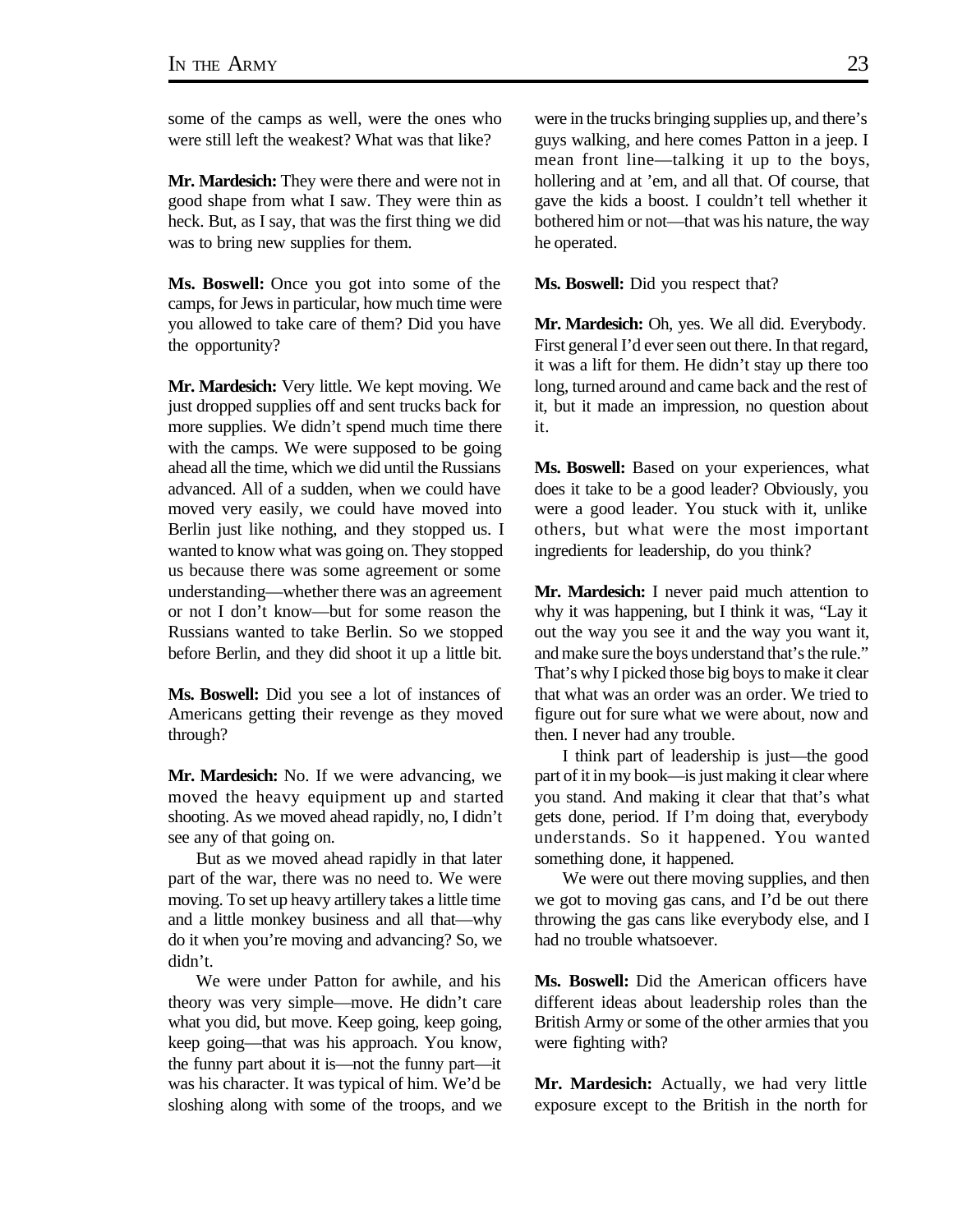awhile, when we were moving into Germany. They were—I had the feeling and it was true—they were a little more stilted. They were more formal, a lot more formal. I'd say that was the only real difference I noticed. Most of those people that I met—generally you'd meet some of them that were fairly high—they were all generally well-educated. Maybe it was that English accent that impressed me more. They were more stilted, more formal. When we'd meet, one, two, three, four, and my attitude was, "What are we trying to achieve? Forget the BS, we'll figure out ourselves how to do it."

**Ms. Boswell:** Was your brother in the Army, too?

**Mr. Mardesich:** No, he was in the Navy. He was in the Pacific.

**Ms. Boswell:** How did you two go different ways?

**Mr. Mardesich:** He went into the Navy. I tried to get into the Navy, too. What the heck, we'd been on fishing boats all our lives, and you would think that it would be of some advantage somewhere. We knew how to navigate when we were ten years old, shooting sextants and everything else. We were brought up on it.

He went in the Navy, and I went down and applied, too, but they told me my eyes were too bad. I said, "What's the difference how bad they are? When you're on a ship you've got the glasses with you." Someone made that decision, and that was it. So, I went to the Army.

**Ms. Boswell:** And they didn't mind your bad eyesight?

**Mr. Mardesich:** No. That didn't bother the Army.

**Ms. Boswell:** Just briefly, what were his experiences like? Were they quite different from yours?

**Mr. Mardesich:** He never really did talk that much about it. He ended up on what was called an ATR, an attack tug. They would accompany the ships, and if somebody was damaged they'd move in and try to get them out of the fray and back to base for repairs. He was way out there in the Pacific, and

as the war ended that's where he ended up.

I know he was based for some time out of Hawaii and then they went to the Marshall Islands. I don't think he ever got beyond the Marshalls, but that's where they were based for awhile.

**Ms. Boswell:** So, you never really compared notes much once you got back and it was over and done with?

**Mr. Mardesich:** No.

**Ms. Boswell:** Just to follow through, you were at Marseilles but then they never ended up sending you to the Pacific?

**Mr. Mardesich:** No, they never did. We had expected to go. They held us there, and we were supposed to load within thirty days. Thirty, sixty, ninety days, then three, four, five, six months went by and we were still there. They never did. They finally said, "We're not going to send you." They were starting to send troops back again. We stayed there for months while they were shipping guys out. We got involved in helping ship people out.

As the troops came back, right outside of Marseilles there were a lot of rolling hills, and in one place as far as you could see, literally, it must have been two, three miles of jeeps: big rows, trucks of various size, heavy equipment, tanks. There were miles of them. Just bringing it all back, and moving the troops out. I don't know if that equipment ever came out of there. I doubt it like heck. The war was over and what were they going to be moving it back to the United States for? I don't know whether it ever came out, but I say I never saw the likes of it: acres and acres and acres of equipment.

**Ms. Boswell:** Where did they put you up in Marseilles during this time?

**Mr. Mardesich:** They had taken over some hotels, and I was in a small hotel. That's what they had me in. We stayed there for months. Crazy. But it was not a very difficult service, to say the least, in Marseilles.

And all this time that we'd been moving and all that, they were paying us. Nothing to do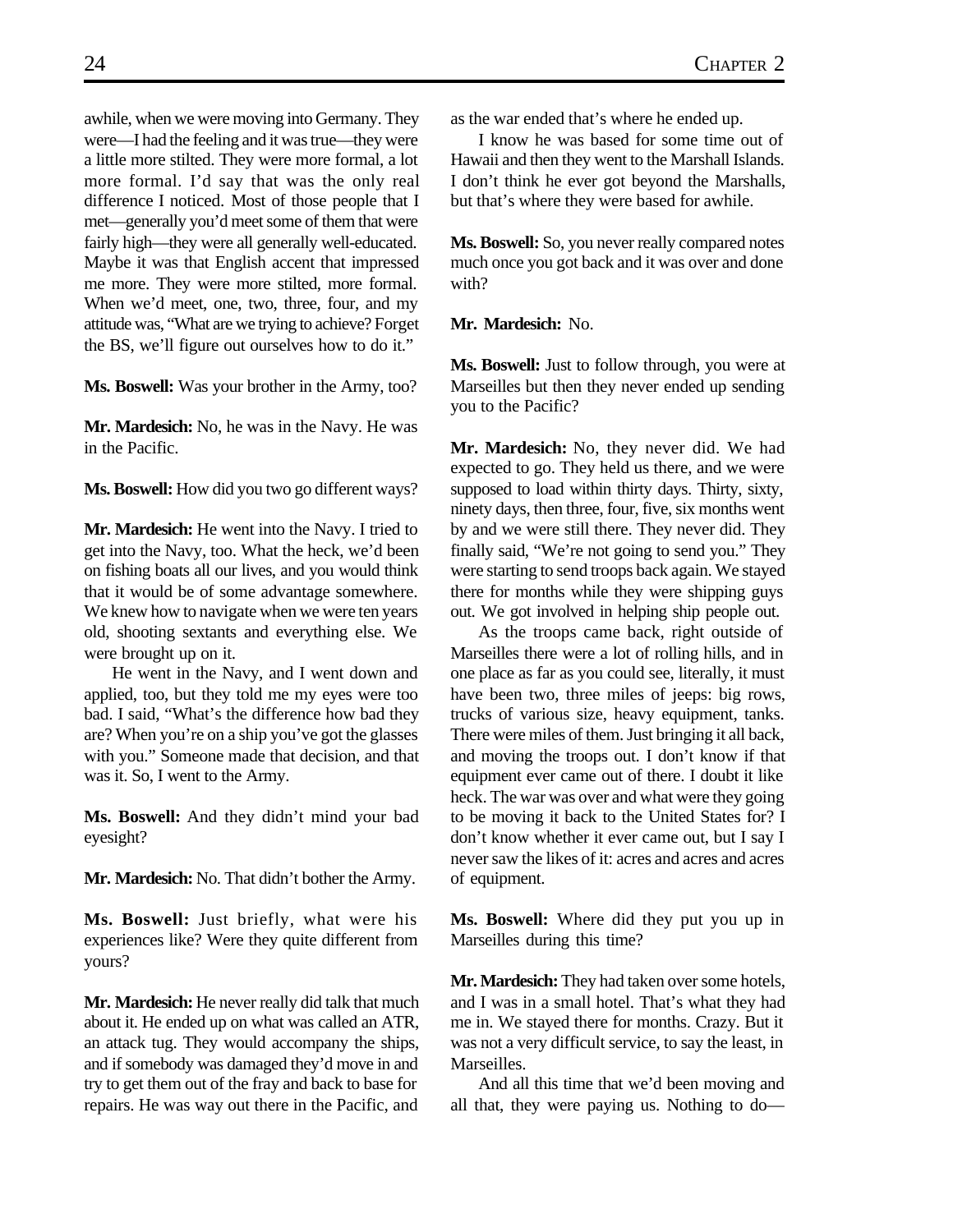you're just sitting and waiting. I had a whole stack full of bills, and when they shipped us to Marseilles and we were ready to go, I still had that stack of bills in my foot locker—my wallet was full of them, and I managed to go through most of that in Marseilles.

**Ms. Boswell:** Entertaining the local ladies?

**Mr. Mardesich:** Yes, just trying to keep the local business community going.

**Ms. Boswell:** In a situation like that, were there any problems with a black unit and the French?

**Mr. Mardesich:** We never had a problem. Never. Even in town we didn't have any problems with them. I never ran into a problem. I don't doubt that there were and all that business, but we never had any.

**Ms. Boswell:** Were the soldiers in your company from all over the United States or were they mostly Southern?

**Mr. Mardesich:** Mostly Southern. Although I had some from all over, they were mostly Southerners.

**Ms. Boswell:** Did you pretty much have the same group the whole time you were over there?

**Mr. Mardesich:** Yes. It changed. They'd move people around, but I had mostly the same group for a couple of years.

**Ms. Boswell:** Once they finally figured out that

they weren't going to send you to the Pacific and you stayed in Marseilles, did they ship you straight back to the United States?

**Mr. Mardesich:** The troops got sent out first. We stayed there quite awhile, and I think they weren't sure, but they just wanted to keep us handy in case they needed us. And the ships, we were probably short of ships. The stuff was designed to be going to the Pacific. A lot of us had taken off, and those that had started I assume ended up there. They'd come, and then they moved the troops out first. They took us last.

**Ms. Boswell:** When did you—is it deactivate? I don't know what the military term is decommission?

**Mr. Mardesich:** They sent me back. I was at Camp Lee, Virginia, and we sat there on our fannies for a few months while they—I suspect there were so many people coming and going, releasing and all that—it was just a matter of paper. They had a tendency to forget about you for awhile. I was there a couple of months, and then they sent me out here to Fort Lewis. I was only there for a week. Then they released us.

It was in the spring when I got back. My brother had also been released from the Navy. He was released before I was, and we went to Alaska that year.

**Ms. Boswell:** To fish?

**Mr. Mardesich:** Fishing, yes. We lost the boat, and he was killed.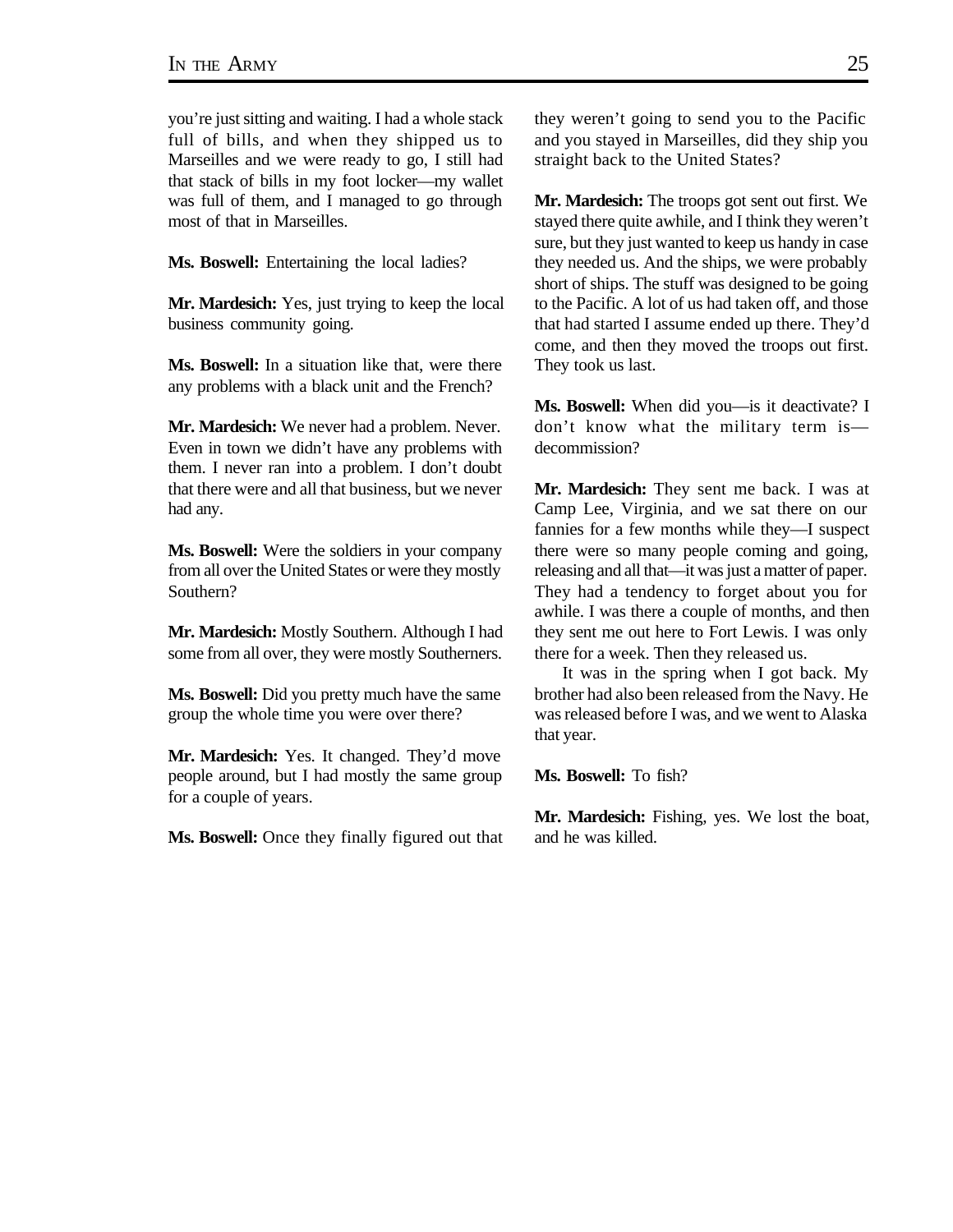**CHAPTER 3**

## **APPOINTMENT TO THE LEGISLATURE**

**Ms. Boswell:** When had your brother Tony first run for office?

**Mr. Mardesich:** When he first got back. He was there in 1949, before the boat went down. He was elected and served that session. He was elected in the last part of 1948 and served in the 1949 Legislature, and was killed that June, last of June. I was appointed in July to fill his term, because the governor had called a special session. They needed someone to do it and they appointed me. That's how I had my first experience with politics. Not the first experience, the first direct experience.

We'd had a friendship with John Salter for years before that, and he was, as I mentioned, Henry Jackson's administrative assistant. Jackson first ran for Snohomish County prosecutor. My brother, when we first got out of law school, was actually with the prosecutor's office for a month or two, and then when he got out, he went north to fish. That's when he ran for office, too. Again, it's because of his acquaintance with Scoop and John Salter.

**Ms. Boswell:** Had you actually finished law school before you went to the war?

**Mr. Mardesich:** No. I came back and finished.

**Ms. Boswell:** How many years did you have left, do you remember?

**Mr. Mardesich:** What they did, you know law school was four years when we first started, after your undergraduate work. When we were in ROTC, they kept you in school. You had certain military classes in which you went ahead with whatever you were in. We finished up a good part of it then, and when we got back we didn't have too much left to finish law school.

Not only was there less to finish because of the time we had put in, but they then had lowered the requirements from four years to three and onehalf. Shortly after we got back, they lowered it to three years, so to become a lawyer you only had to put the three years in. We had spent some time already, so there wasn't too much of it to go.

**Ms. Boswell:** What was it like coming back and going back to school? Did you feel a lot different than you had before—than some of the other students who hadn't served?

**Mr. Mardesich:** You often wondered, what the heck? It was hard with the attitude of kids to just ignore the thing. That was my reaction, and I could understand it—they were young and just starting the University of Washington. They were like kids to us. We were only three, four years older. To me, they were like kids.

**Ms. Boswell:** Did you approach education and your studies differently, too?

**Mr. Mardesich:** I think I mentioned when we went to law school, I didn't particularly want to go to law school. I was going to get a boat and run it out fishing in Alaska and out here. But my brother wanted to go to law school because of his interest in politics, I'm sure. In any event, he did. I didn't want to go and I stayed home, but I had to listen to the family harass me, "Why don't you go to school? You ought to get out and do something for yourself; you can't just go fishing." I didn't understand why. They said, "It's all through, it's all through." I couldn't figure out why because my father had made good money and a lot of it.

But in any event, they wanted us to leave the fishing business. I suspect that part of that, in retrospect, was the fact that they had no education, neither my father nor my mother. They simply felt that it was a different structure or just to move up. And so, just to get away from the harassment, I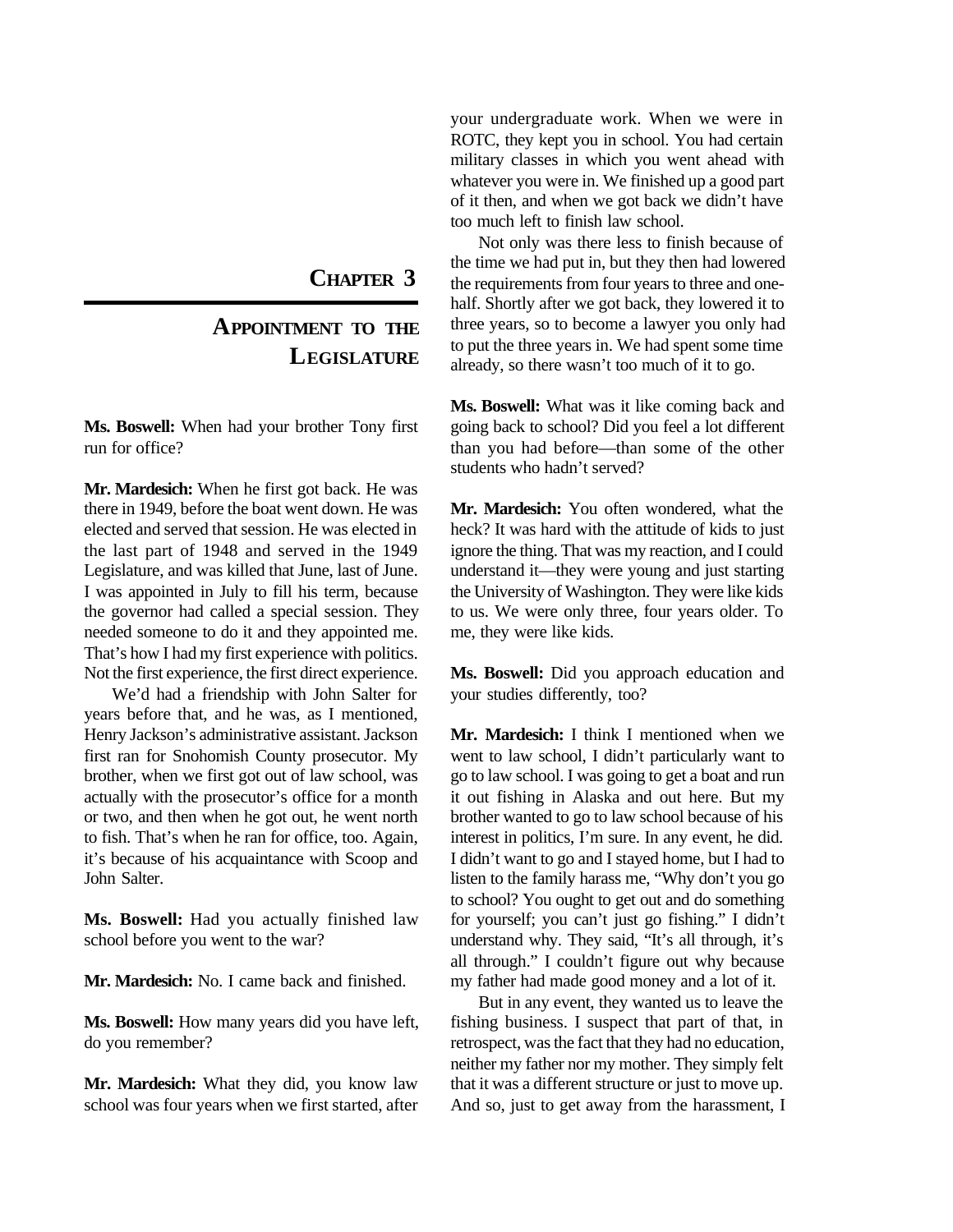said, "All right, all right, I'll go." So, about a week or so after the school semester started, I went down and joined my brother, and went to the University of Washington law school.

**Ms. Boswell:** When you came back, was it better? Were you more focused?

**Mr. Mardesich:** I had no particular interest in the law. Never have had, but nevertheless, it was easier to focus. I never did bust my fanny studying law, I have to admit.

**Ms. Boswell:** So it didn't change once you got there? You were still indifferent to it?

**Mr. Mardesich:** No. It was just, "How much more time do we put in?"

**Ms. Boswell:** What stands out about the University of Washington experience?

**Mr. Mardesich:** The law school part of it?

**Ms. Boswell:** Yes. Anything?

**Mr. Mardesich:** I ran into a professor that I thought was a little off his rocker, but he was a smart son-of-a-gun. Shattuck. He impressed me a little.

**Ms. Boswell:** What did he teach?

**Mr. Mardesich:** Common Law. And he would try to trap you all the time, lead you down the path, and then try to catch you.

**Ms. Boswell:** Why did that appeal to you?

**Mr. Mardesich:** He was one you had to watch out for. You had to listen once in awhile. Some of the others, they were very nice people and all that. It was relatively easy—not too difficult. They just chatted. They taught out of the books and all that stuff, but with Shattuck and Common Law, he was trying to set you up. He was trying to trap you all the time. So you had to listen once in awhile.

**Ms. Boswell:** It never really occurred to you in

law school that you might want to be in politics?

**Mr. Mardesich:** Not at all, because my brother already was. It didn't occur to me that I should be in politics. We used to always run around together. I used to run around with that bunch, Salter and all those people. We used to mix. We used to have parties together. They'd be over at our house for dinner, we'd be over to their place for dinner, so we got to be quite close. Not that I had any direct interest in it—it was because of my brother.

**Ms. Boswell:** So all the while you were in law school and even after coming back from the war, did you still plan on a fishing career?

**Mr. Mardesich:** I had no great plans, but when I got back—it's time to go fishing, only I'm going to run the boat for a change, instead of just being a crew member. But my father didn't particularly see that as the answer, and my mother, too. But she wouldn't let it rest. I must have listened to the speech at least two or three times a day during the meals: breakfast, lunch, and dinner. After awhile you get a little bored with it. "All right, I'll go."

**Ms. Boswell:** When you got back from the war, you mentioned that a lot of the other students just seemed like children compared to you. Was there a camaraderie with other veterans? Did the vets who were returning and coming back to school stick together, generally?

**Mr. Mardesich:** Yes, because a lot of them went right back to the University of Washington because we were all from this area. So, part of the people who came back when I did or around the same time, so we saw each other and met again. We kept our contacts for a long time.

**Ms. Boswell:** I am interested in this notion of service and whether having been in the war and been through those kinds of experiences maybe changed or focused your notion of public service. Some people I've interviewed have said, "Yes, I came back and I did feel like that." Is that true in your case?

**Mr. Mardesich:** No. Not for me it didn't. I came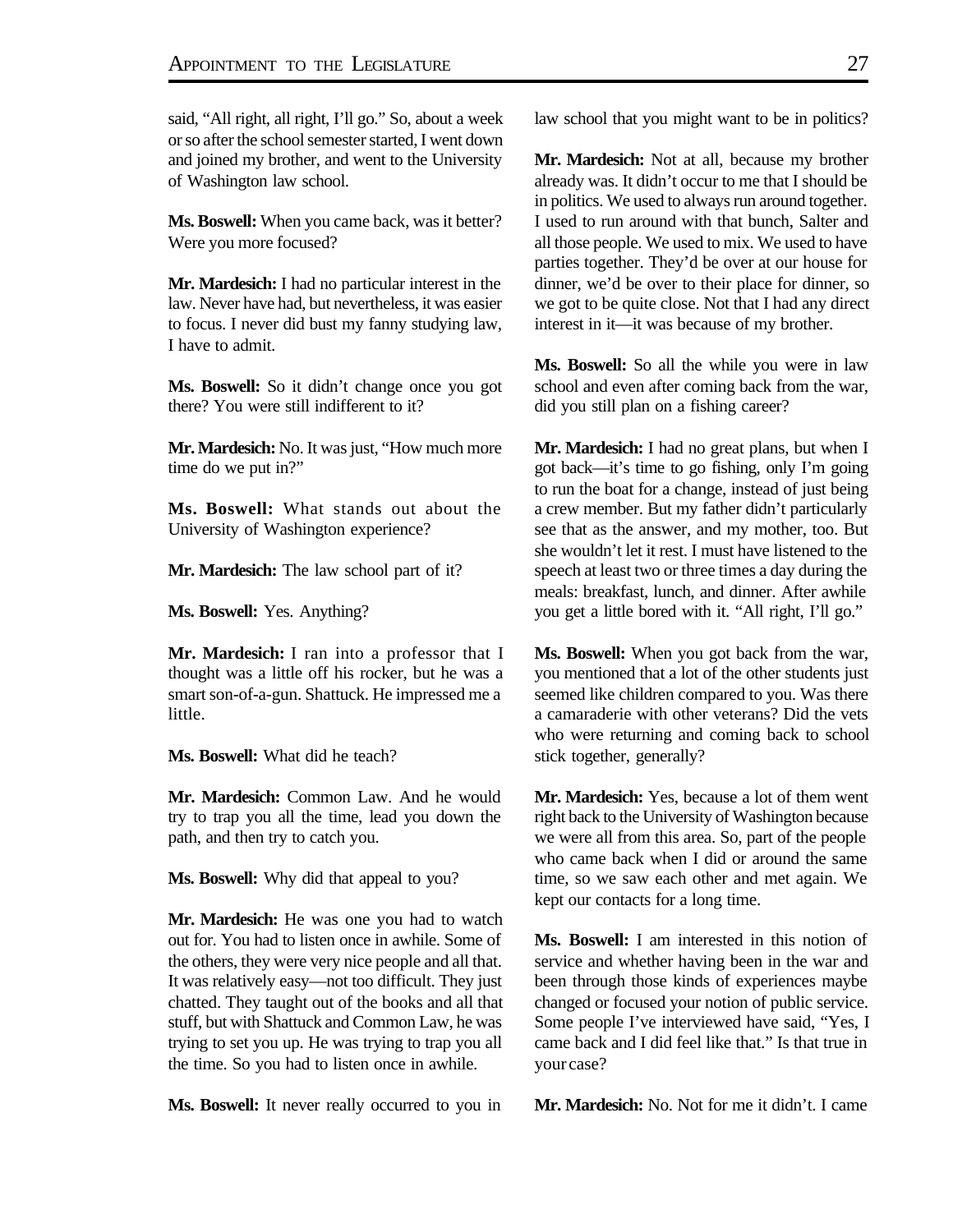back, and it was over. The worst thing about coming back was the delay. Two months sitting on your fanny, doing nothing in Camp Lee, Virginia and all that. "What the hell's this delay for? Get me out of here." That was the reaction. Really, we had nothing to do. And what was their purpose? What are they going to do, train us some more? Take us out there and drop us around the field? No, we were just waiting.

Then they shipped us out here and I spent just a while out here—hardly got to see Fort Lewis.

**Ms. Boswell:** Having been in ROTC, after the war was over, did you still have commitments, or was that dropped?

**Mr. Mardesich:** Everybody was supposed to be in ROTC at the University of Washington. That's why we went through that. When I came back, ROTC, even if they had required it, I would have said, "No thanks, been there. If you want me to go, I won't come here." We'd had enough experience. But they didn't, after that. They didn't press us. They didn't even ask us about it.

**Ms. Boswell:** You finished up law school. Did you and your brother finish up at the same time?

**Mr. Mardesich:** Yes, in 1948, in the winter quarter.

**Ms. Boswell:** What were your plans then?

**Mr. Mardesich:** We got back, and he went directly to the prosecutor's office because of his connections, and spent a few months there. I was going to get a boat and get ready to get fishing line up a crew and all that. It was only a matter of three or four months before we'd have to get going. He didn't want to do it. Maybe better off, who knows, in retrospect. It was hard work and all that, but I always enjoyed fishing. It's a competitive type thing.

**Ms. Boswell:** So, you didn't think about the prosecutor's office or anything like that?

**Mr. Mardesich:** No. I had no particular interest in it whatsoever.

**Ms. Boswell:** What about his campaign? Did you get involved in that?

**Mr. Mardesich:** Yes, a little bit. Sure. I put up a lot of signs and all that stuff. I don't recall that I made any speeches or anything.

**Ms. Boswell:** You were supportive of his political ambitions?

**Mr. Mardesich:** Yes. If I wasn't going fishing, I may as well put up signs.

**Ms. Boswell:** What kind of a politician was your brother? How would you describe him?

**Mr. Mardesich:** He was interested in it, and I know darn well that his ambition was to eventually get to Congress. He would have run had he lived, no question about it. And probably made it because he had the organizational experience with Salter and Scoop and all that behind him. He undoubtedly would have made it. He would have ended up in Congress, I'm just sure as heck.

I, on the other hand, had no particular interest. They wanted me to take the job in Olympia, so I did.

**Ms. Boswell:** How did that come about? I know we talked last time about the accident and coming back home, and your wanting to go right back out and fish. How did they approach you about getting involved politically?

**Mr. Mardesich:** How did they propose it? Salter would spend a lot of time at our house and see Scoop once in awhile. They decided that they ought to make Augie the one, and they just passed the word, "You're the candidate. You're the one we're going to appoint."

I said, "What for?"

"That's the way it is," they said. Didn't bother me that much one way or the other, really. And so they arranged it. It was an appointment by the county commissioners. What are they going to do, tell Scoop, "Forget it, Scoop?" So it happened.

**Ms. Boswell:** Tell me what it was like. You first went down there for a special session.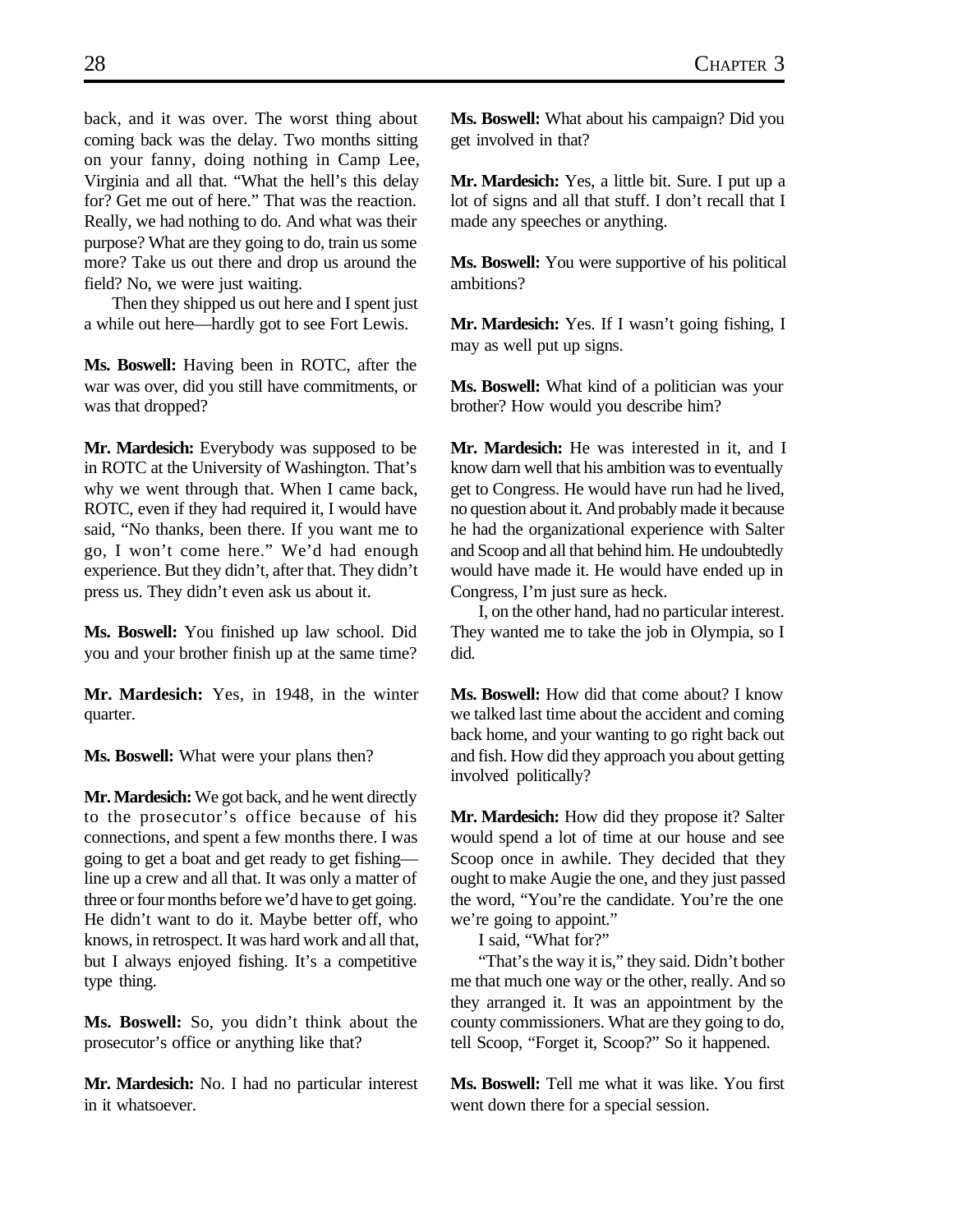**Mr. Mardesich:** Yes. The special session—I don't even recall why the heck the governor called it. It must have been something to do with a tax or some darn thing. It only lasted a short time. So, I really had no great exposure to it, just meeting a few people and the rest of it.

There was a guy from Everett there, Wally Carmichael, who sort of took me under his wing and was pushing me, sort of educating me on the process. They all, of course, insisted I run again the next time, which I did. Then Carmichael started pushing me to take over a leadership post. Why, I don't know. I never did ask him. He kept pushing and pushing and pushing and talking it up, and pretty soon it happened. I suppose they didn't have anybody else with any desire, I don't know. He kept pushing, and I just went along for the ride. So they made me majority leader in the House eventually.

#### **Ms. Boswell:** That easy?

**Mr. Mardesich:** It was, really. I didn't have much to do with it. It was just other people always pushing, you know? If it wasn't Salter and Scoop, then it was Carmichael. There may have been a method to his madness. If I was Speaker, he'd get to be someone in terms of position and committees and all that. I don't know why he pushed, but he did.

**Ms. Boswell:** Going back, just for a minute, to that first session. Here's somebody who's been appointed to the position. You've had a family tragedy, and you're not overwhelmingly directed or interested in the Legislature, in politics. Did you like it? What was it like for you?

**Mr. Mardesich:** You met a lot of new people. I didn't mind it at all. As I say, it was some tax deal or some darn thing. I was not that well educated as to what the heck the issue was. You get some education while you're there. There's explanations for it and all that, but it all came about very quickly, and it didn't last long.

Of course, the next session was, "You've got to run." So they ran me. All I had to do was sign.

**Ms. Boswell:** And you won't say that you were

interested by that time? That it had sort of grabbed you a little bit?

**Mr. Mardesich:** With more time, you become more deeply involved. It was always interesting, yes. As I say, it wasn't the first session, because I wasn't that deeply involved. I didn't even know too much about what was going on.

But after a few sessions, you were somewhat immersed in it. I suspect it may well have been in deference to the fact that I was appointed and all that, but I got good positions, good committees. I was on Ways and Means, Appropriations. I was on Judiciary, because of the law. My committee appointments were good ones, and kept us busy and involved. Being on Ways and Means, you get to learn the ins-and-outs of the whole thing in a hurry.

I used to do a fair amount of reading, quite a bit as a matter of fact. Even the bills I had not a darn thing to do with. I'd sit out there on the floor when nothing was happening—just formality and be reading and glancing through these bills. Every once in awhile I'd wonder, just what the heck is this saying? I'd read it again and I still couldn't figure it out sometimes.

So I'd rise to ask the sponsors who had three or four names up there on the top of the bill, "Could they explain what this was all about?" That was a real awakening to me when they couldn't, on occasion. Even some of the language. They, I'm sure, had nothing to do with writing it or they'd know more about it than I did. But some of the writing was so poorly structured that it was difficult to understand, and I'd ask for explanations. I'd ask them to read it out loud, and pretty soon the rest of the boys would start looking at it. "Can anybody explain this? Can anybody understand it?" Somebody would stand up and move the bill back down to the foot of tomorrow's calendar. And they got it straightened out by the time it came up the next day. But that got me a sort of reputation. And I think that's what got Carmichael going. He saw it happening, and so he started pushing.

**Ms. Boswell:** Was Carmichael a mentor, to a degree? What about Howard Bargreen?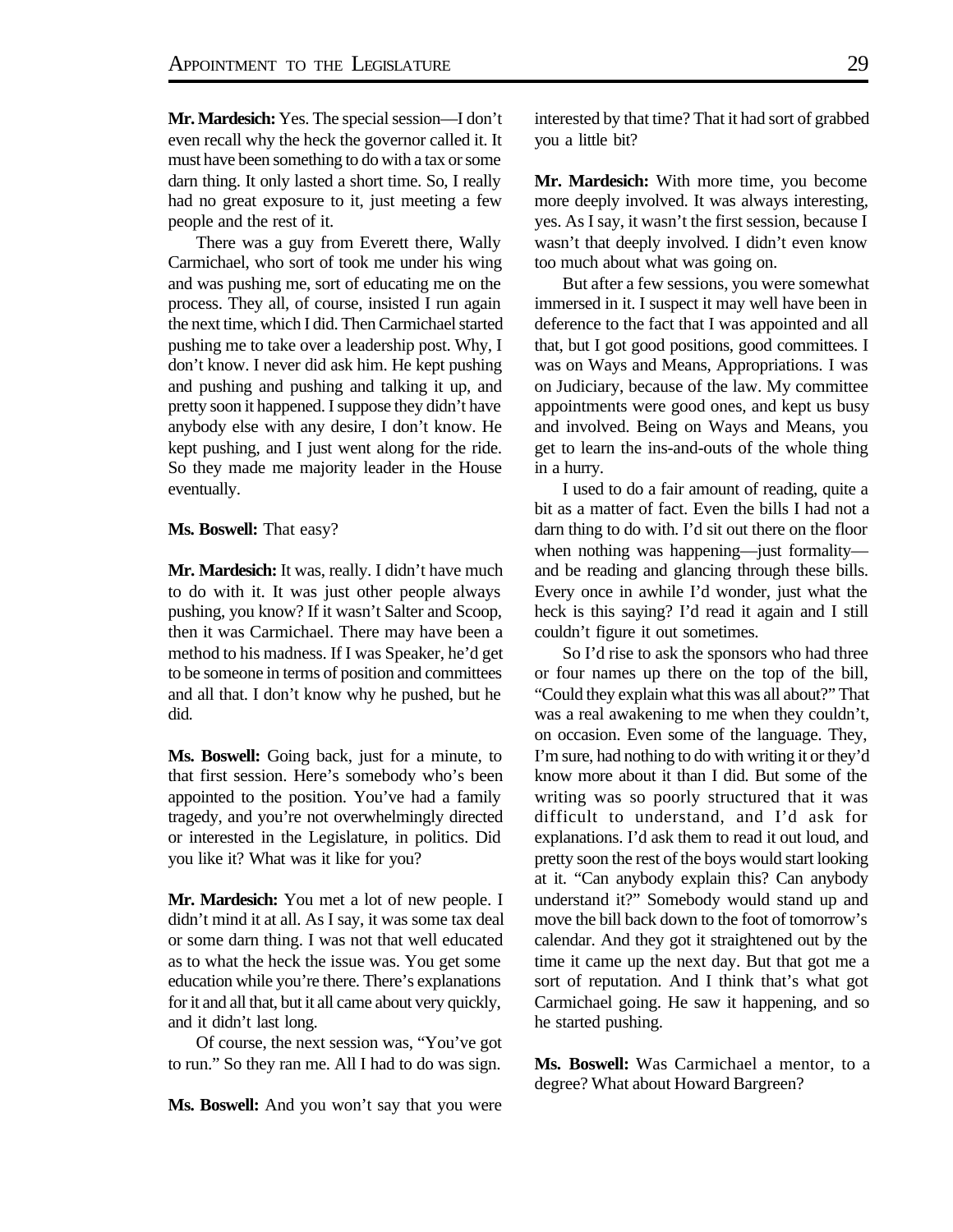**Mr. Mardesich:** Yes, Howard was there. Howard then ran for the Senate. He was only there, briefly, in the House, and later he went to the Senate.

**Ms. Boswell:** What about others down there in your earliest years? Others that you admired or didn't admire who were examples for you?

**Mr. Mardesich:** Old Charlie Hodde was the Speaker. And the old boy knew the ropes when it came to how to run the place and what was going on. He knew the ropes. There were people I got to know real well. Mort Frayn. Did you ever hear of him? He later became Speaker when the Republicans took over. He and I got to know each other very well. There were any number of them.

I never was that close to Bargreen. I don't know why, particularly, except we didn't get that close.

**Ms. Boswell:** When you first came in, Langlie was governor. Tell me what you remember about him, in particular. What was he like to work with?

**Mr. Mardesich:** I really didn't have much exposure at first. Later I did. There were a couple of occasions when he'd call a few of us down to talk to us. I was never that much impressed. I don't know why. He just never struck me. He obviously knew what he was doing and all that.

**Ms. Boswell:** Governor Langlie wasn't particularly dynamic?

**Mr. Mardesich:** I didn't think he was, no. As I say, I didn't have that much exposure to him. A few meetings and all that.

**Ms. Boswell:** When you first came in, it was in the midst, or perhaps more toward the end, of the anti-Communist campaigns that had been going on at that time. Can you tell me about that kind of atmosphere?

**Mr. Mardesich:** The only real exposure I had to that was this man Canwell. I really didn't know anything about it. It was not that big a deal. He got a lot of press about it.

**Ms. Boswell:** That's what I wanted to follow up on. Did you ever sense, or was there a sense that there really was a threat from communism?

**Mr. Mardesich:** There was always that talk that they were going to take over the place. I never saw any evidence of it. The only thing I saw was the University of Washington professor. Everybody was after his fanny. He undoubtedly was—I think that was clear enough—that he was involved with them. But I didn't see him really pushing any communistic programs. I think he may have been what I would consider liberal. I was never that liberal, myself. It was maybe a consequence of being in Alaska, on a boat, that I got sort of conservative.

Anyway, as I say, he was there and there was a big rhubarb about it. It was a big press issue for awhile. But I didn't see where it was any great problem. At least I was not subjected to anything. Maybe he had given me up as a bad possibility and didn't work on me, I don't know. But I never saw any real overt actions on his part related to that subject of communism. I didn't ever see any threat.

**Ms. Boswell:** Canwell was sometimes compared to Senator Joe McCarthy.

**Mr. Mardesich:** At a later time. That was the other side of the fence.

**Ms. Boswell:** What about your own issues or ideas that you wanted to promote? Were there any in particular, once you did start running on your own, that you really wanted?

**Mr. Mardesich:** No. I didn't have any particular issues. Nor did I make any effort to introduce bills. There was more than you could shake a stick at down there, and I always felt that it might even be wise—although I don't know if it would be legal to put a limitation on the number of bills you could have your name on, so that you learned something about what you wanted to do. Some people took great satisfaction in having their name on forty bills, none of which they literally knew anything about.

That never struck me that way. I never did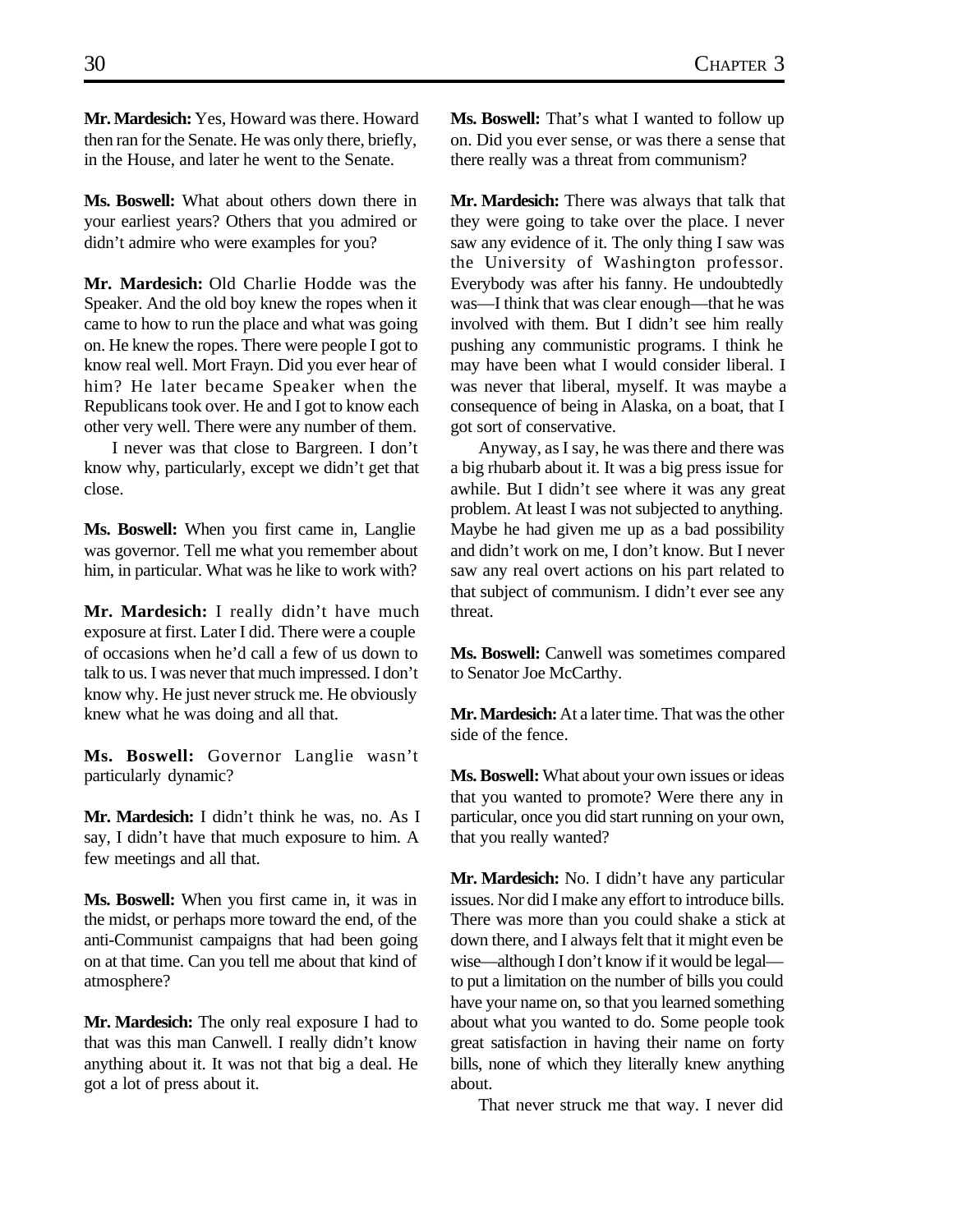put my name on bills until later, when people started pursuing me and demanding and asking and so on. Then I would always take a quick glance at that bill before I put my name on it, too.

But, as I say, in those first sessions, I didn't have any great interest in being on bills, nor did I have any great agenda, other than there ought to be a balanced budget. Most of the time that I was there, I helped see to the fact that the budgets were balanced.

Later, when I became majority leader, other people would be in charge of some of the committees. I had enough to do. I used to still be on the committees, and take the lead sometimes, when I saw the boys were starting to get a little too liberal. Once in awhile I would have to say to the chairman, "Just hold it up. Stop right where you are while we analyze this," especially on the budget problem. "I want to see a whole listing of what's been appropriated, before we go a step further on this thing, because we're not going to go back and say we have half the people to take care of in the state and we've spent three quarters of the money. We've got to raise more taxes. No." Once in awhile we'd have tax increases, but they would be minor.

There was one old boy out of Bellingham, especially—he'd keep trying to put more stuff in the budget, and I'd have to call him on it. It's the only way you can do it. You can't just do it all. You've got to keep a recognition of how much money is available before you go and start doing that.

Of course, some things are more important than others. Education was always one of the big items. There were not too many other things other than education that got that much exposure, really, in those days.

**Ms. Boswell:** Were there any real Everett issues? Were there certain things that really had an impact on Everett or areas that needed to be concentrated on?

**Mr. Mardesich:** Road work sometimes, although the road work in those days was handled separately from the rest of the budget by the Transportation Committee. Julia Butler Hansen was the head of the Transportation Committee.

**Ms. Boswell:** Tell me a little about her. What did you think of her?

**Mr. Mardesich:** She was a tough character from down Skamokawa way. She was a tough one. She had a mind of her own and sort of ran her show with that committee.

**Ms. Boswell:** Was she respected?

**Mr. Mardesich:** Oh, yes. She was well liked. Actually, half the guys were afraid of her because if you crossed her, she'd cut what was in your district out of the highway budget. That never bothered me, though.

I'd just stand up on the floor and amend it. And then it was pretty good to be majority leader—everybody followed. I usually got what was supposed to be in the budget for the Snohomish County area. It was in the budget and stayed there, no matter what my floor position was.

One time when Chuck Moriarty and I rewrote the transportation budget in the Senate, I said, "This is the way we're going to do it." I'd just stood up, offered an amendment, did it, moved its adoption, and everybody voted it through. She said, "You dirty son-of-a-bitch," just about that loud. Everybody in the place looks around. I said, "Honey, you just didn't take care of it the way you were supposed to."

She was quite a character. She had a lot of guts—a driver. She wanted it her way, and I don't blame her for that. But she also learned to not fool with Snohomish County.

**Ms. Boswell:** There aren't a lot of clippings that I've found about this earliest period in the House, but there was one, when they were going to build the freeway, the main north-south freeway through Seattle, and you were the major spokesman for having that route changed.

**Mr. Mardesich:** I said it could have been a lot cheaper if it had been put further to the east. And it could have been, no question about it.

Then, Julia Butler Hansen, to prove she was no dummy, went after that Highway Department and had them build the bridge. Do you recall? You weren't that old. That bridge stayed there, unused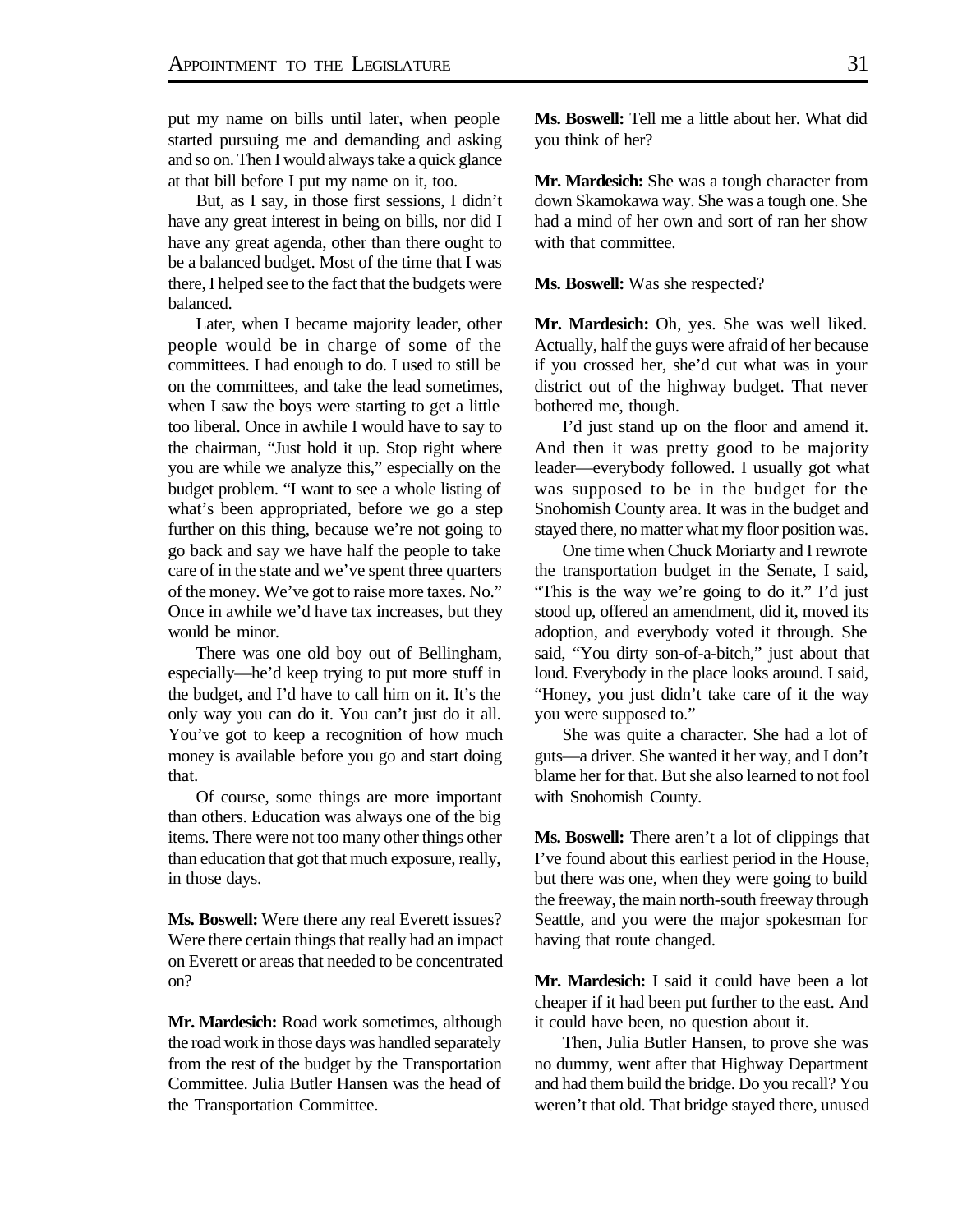for some time. They built it, the major span over the canal, way before the road was built to it.

**Ms. Boswell:** Over the lake? What's now the 520 bridge, is that right?

**Mr. Mardesich:** No,the span across the canal that is now part of I-5. She put it in the budget, the money for that bridge, and it wasn't specified as such. They used to appropriate for the Highway Department just bang, bang, big figures, and she'd go in and tell them what to do. They paid attention to her because she wrote their budget. She had them build that bridge so they couldn't move the freeway, when she found out I was talking about moving it over to the east side where it would be cheaper. Give her credit, she knew how to handle it.

**Ms. Boswell:** What got you into making that an issue? Was it the savings?

**Mr. Mardesich:** Sure. I had no doubt in my mind, and then I said, 'Number one, it's cheaper. Number two, there are no real east-west thoroughfares in the city of Seattle, and if you put that bridge over there, down by the lake, you could put half a dozen routes out north-central Seattle, east-west freeways, for the same money. And you'll end up with a much more flexible and better traffic system because you get off now and you want to go off the freeway, you want to go to Lake Washington, and you've got to go two or three miles down the lake with a traffic light every two blocks.

This was my thought. That we could, for the same amount of money, build east-west connections over Lake Washington, and have a real grid system. But, that was her decision to go ahead, and she had that bridge built. I said, "Julia, you did it this time."

**Ms. Boswell:** What about fisheries? Did you get involved with that?

**Mr. Mardesich:** I stayed out of fisheries because I felt that it would have the appearance of having a personal interest in what was going on. So I refused to take fisheries. No one ever got on my back about it, even the fishermen. I suppose they figured that if anything really hits the fan, they can get me involved. But I stayed off of it because I didn't want the appearance of being too closely connected.

**Ms. Boswell:** You were mentioning about getting into the habit of really reading bills. Again, is that something that just came to you, out of your own interest? Was that something that anybody mentored you on?

**Mr. Mardesich:** I suppose it came from being in law school and doing some of that reading that you had to do. I read at least half of what they wanted us to read. In any event, when I first got there, you really don't have that much to do when you're a freshman. Other people are doing the writing of the bills and they're handling them in committee. That's when I started to look into the next day's calendar. Toward the end of the session, it became very difficult, matter of fact almost impossible. On the ordinary calendar they'd put six, eight, ten bills on, but when you got toward the end of the session, they'd put thirty bills on the calendar. How are you going to read them?

So, I just started reading the darn stuff for lack of anything to do. As I read them, they got more interesting. I kept wondering on many occasions, now what the heck is this all about? What's the purpose? There must be something more behind it.

**Ms. Boswell:** As a freshman, you can't know from personal experience about all of these various issues.

**Mr. Mardesich:** Oh yes, the inside deals and all that. You're right.

**Ms. Boswell:** How do you get into that system? Who helps you or how do you find out about the issues involved and the background that you need?

**Mr. Mardesich:** One way to do it is ask. A good way to start is by asking the people who are involved. There are always one or two people who are really behind something and they will tell you. They're generally truthful. But, number one, you read the darn thing, then ask. There were lots of times, believe me, you wondered if there must be something more to this than meets the eye. And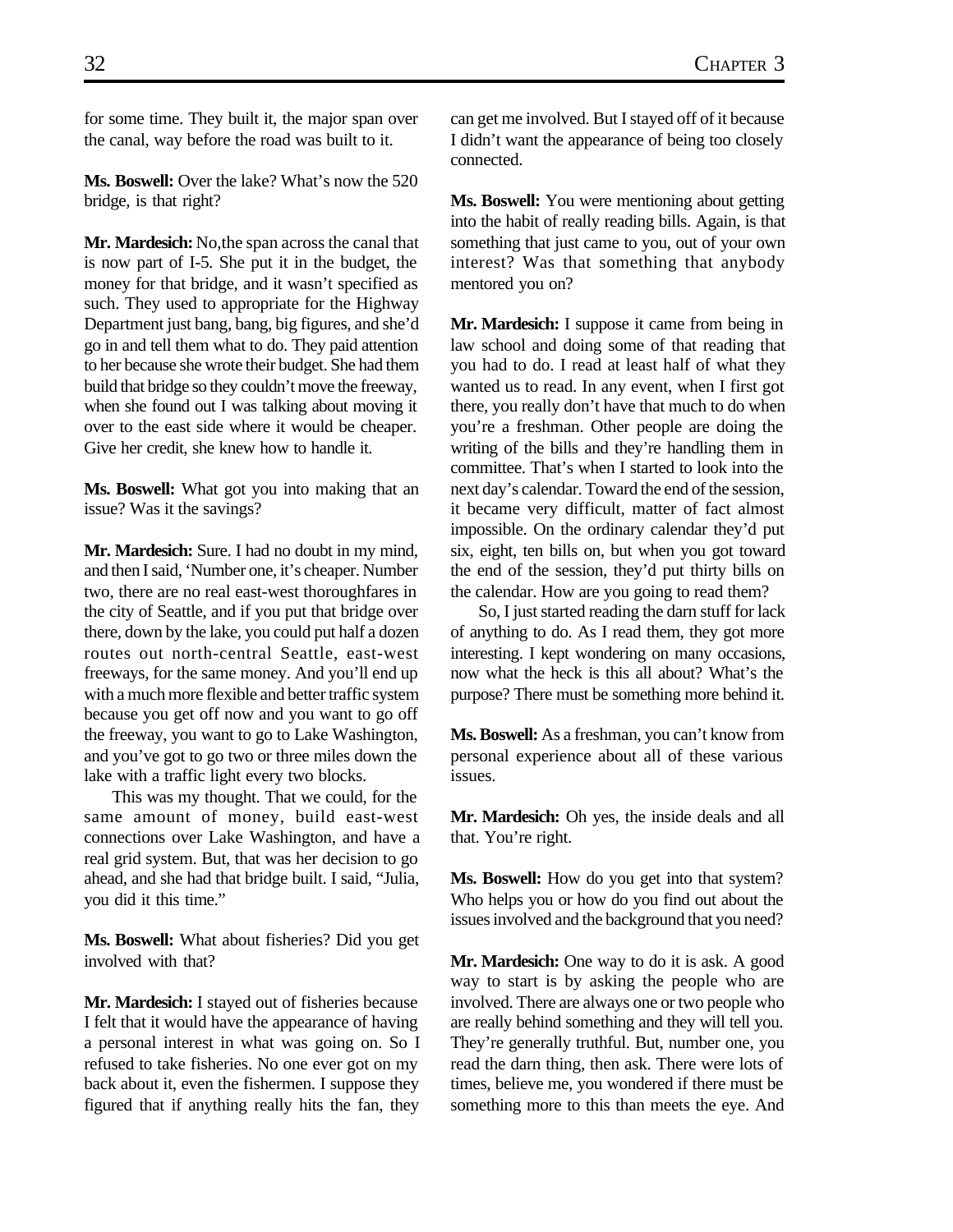there undoubtedly is.

If you ask enough questions, then those people who are involved become more cautious and they'll back off unless it's the obvious thing. I suspect that goes on today. People have interests, and they have a legislator that's helping them get something through, and the legislator might not even know what the heck it does or what the purpose is. Believe me.

How many bills does a legislator actually write? None. Once in awhile you'll rewrite, but as far as actually drafting bills? There are other people, all the lawyers, people who are directly interested in the issue.

**Ms. Boswell:** What about the staff?

**Mr. Mardesich:** In those days we had about six secretaries in the whole House. Committee chairmen had one person. That's it. There was usually a secretary to keep the minutes and all that stuff. Do the calendar for the committee and all that. There wasn't that much help. That's why I say, if you read the bills, people would begin listening to you.

I noticed that if you asked enough questions, people would begin listening and wondering, what the heck? Then pretty soon they'd start checking. Behavior like that builds up that particular image. I wasn't even thinking of that, but it happened. People would come over and ask me, "What does this bill do?"

"I don't know. I'll look at it."

**Ms. Boswell:** Did it surprise you, or were you expecting that kind of reaction?

**Mr. Mardesich:** That it would work that way?

**Ms. Boswell:** Yes. Or that people really didn't know what they were voting on or even sometimes sponsoring?

**Mr. Mardesich:** One problem is that there is so much going on. Especially if you were on four or five committees. Time after time, after time, and if you're trying to read the bills, it was just a heck of a lot to handle. And then you have to go out in the evening and relax once in awhile, so that takes some time.

**Ms. Boswell:** What about lobbyists? I've interviewed some people who said that you also could find good lobbyists who really knew what they were talking about and who could help you with background.

**Mr. Mardesich:** There were a number of them. I was most impressed with Bud Coffey of Boeing as a lobbyist. There were a number of good ones, but Boeing had the best in my book.

**Ms. Boswell:** What made him so special? Why did he stand out from all the others?

**Mr. Mardesich:** Of course, maybe, because he knew I was reading the bills or something, you'd get the full explanation right there from the guy in ten minutes, bang. And when you read the bill, you find it does what he said. So, in my book, when Bud Coffey came in, I got the lowdown: one, two, three, and four, just laid out cold. That made him, in my opinion, the best lobbyist that was down there.

That's a lobbyist's job, explaining. Not only explaining, I guess, but trying to be friends. There were a number of good lobbyists.

**Ms. Boswell:** Who were some of the others?

**Mr. Mardesich:** In those days there were—we should have started this interviewing about three or four years ago before I became senile. I can see them. There were a number of good ones, no question about it.

**Ms. Boswell:** Mostly from big companies? Was that the case, then, or did they represent labor or other "special interests."

**Mr. Mardesich:** There was a good one from Spokane who would know issues, but he wouldn't explain them as well as Coffey did. He was there for quite awhile, and he represented primarily Washington Public Power. There were a number of good ones.

Labor had some pretty good lobbyists. Joe Davis, of course, knew what the heck he was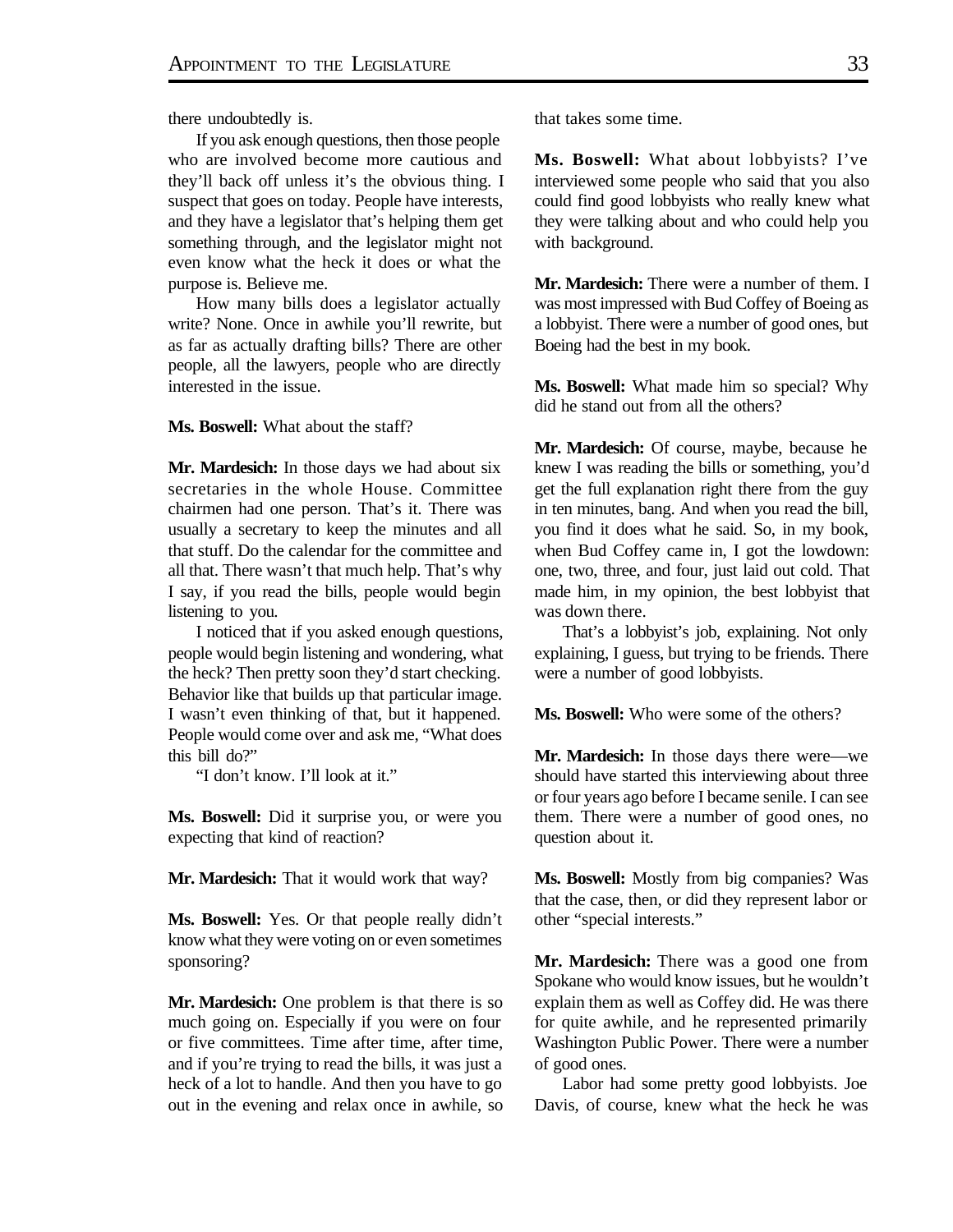doing, and he knew what it was about. He and I tangled on a number of occasions when he'd walk in and tell me what to do. I said, "Joe, you don't understand this. You explain to me what you're doing or trying to do, and I will decide what I'm going to do." He knew his subject matter.

The Teamsters had some good lobby people. Once in awhile—what was his name? He was a good lobbyist, although he didn't come down very often. He had some other people come down.

The schools had some good lobbyists. A number of agency or government departments had some good lobbyists, and I kept wondering, why do we have the agency departments lobbying us? But they did.

**Ms. Boswell:** What about other legislators that you regarded highly?

**Mr. Mardesich:** There were some good ones, no question about it. Some people did a lot of floor work, and other people did a lot of work on bills, too—all that reading.

**Ms. Boswell:** Do you think you had an advantage as a lawyer?

**Mr. Mardesich:** I don't think so, no. I don't think so at all. Legalese is in cases; it's not in bills. A bill is supposed to be clear and unequivocal and say what it's supposed to say. We're not talking ups and downs and arounds. Lawyers are trained to mix the words up, you know.

**Ms. Boswell:** Yes, but there were also a lot of lawyers in the Legislature, aren't there?

**Mr. Mardesich:** There used to be more of them than there are today. The place was half full of them at least. And I think that used to be a method of getting their name out. Lawyers were not allowed to advertise as they are today, and one method of getting your name out was to run for office: August Mardesich, Attorney at Law. It's advertising, but you can do it. I think that's why there were so many lawyers in the Legislature back then. And there were some sharp ones, plenty of them, no question about it.

**Ms. Boswell:** In the earliest years in your service, in particular, were there people who were there to make a buck? Did they have other agendas? You didn't get paid very much, so what was drawing these people there?

**Mr. Mardesich:** We got \$100 a month. What did it start at when my brother was there—\$10 a day while in session? They raised it. I don't think they got anything above the per diem while he was there. They raised it, they made the pay, I think, \$100 a month. That was in the 1949 session. Per diem was about \$18 a day. What do they make now: \$35,000 almost, plus \$80 a day during session for expenses.

Now that, that's bad. Why, outside of the fact that lawyers ran to get their names out to the public as attorneys, why would people run for a job that pays \$100 a month, and takes nothing but a lot of time, unless they had some interest?

The farmers had a very good, solid group, and they were protecting the farmers' interests. The timber companies had people down there in the Legislature. But there's, to me, little logic in paying someone \$100 a month for being in the Legislature and taking as much time as it did. You had to be retired, or it had to be some other interest. That's why it never bothered me to see the pay go up.

**Ms. Boswell:** I want to go back very quickly to that issue about being in the war and then getting into public service. Was there a sense of being part a group of legislators who were coming in after the war, that you've got some common background because you've been in the war, and you're somewhat more mature? Was there a sense of belonging to a class or group?

**Mr. Mardesich:** Never, as far as I was concerned. But I have no doubt that there was some of that, yes. The fact that I'd been in the Army, I just figured that's a waste of time I could just as well forget. There was really no purpose being in the Army, outside of the purpose of the war. To me, it meant nothing.

The education I got was because I was in school for awhile. I would have been in school anyway. My parents didn't want me hanging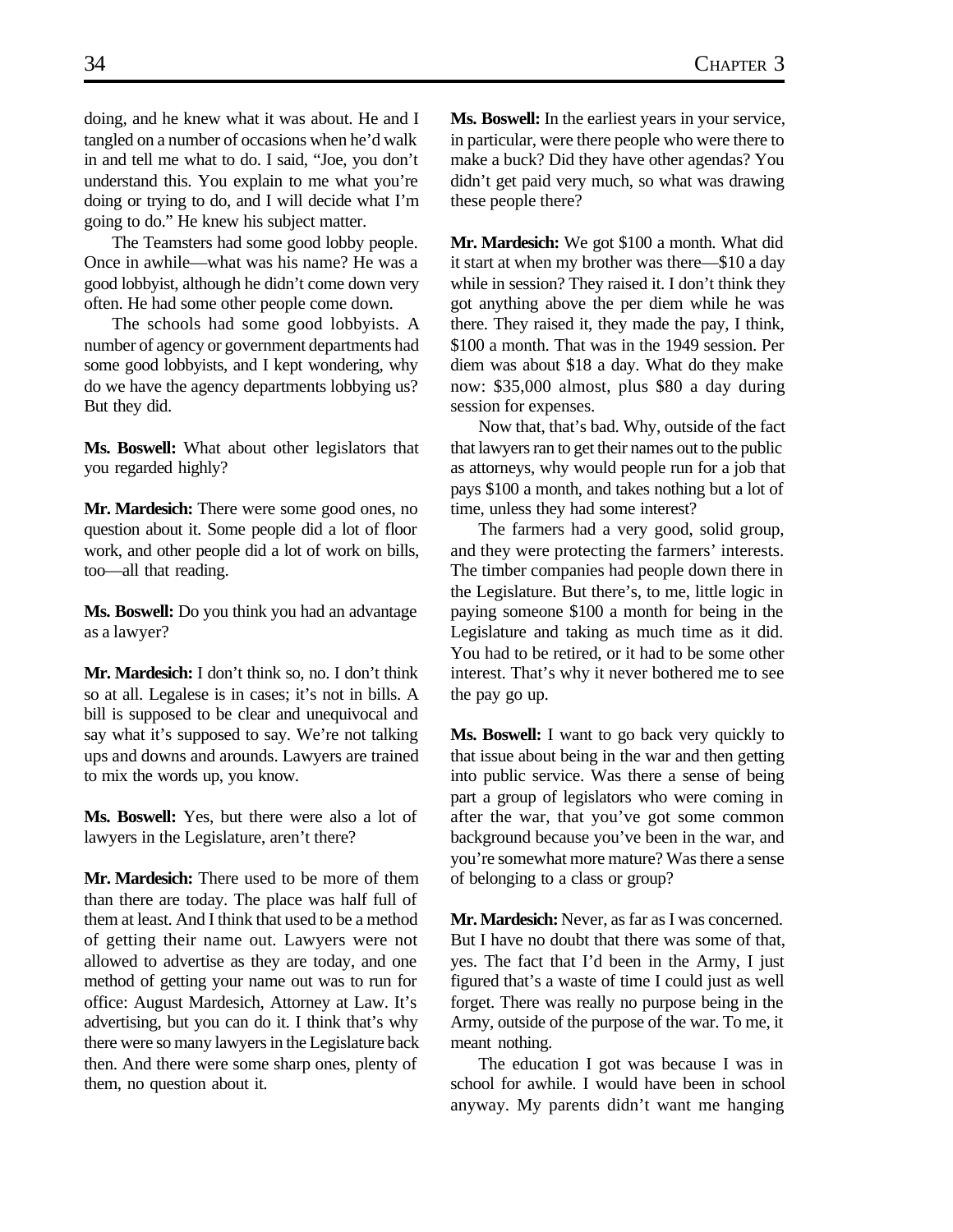around the house all the time; they wanted me to get an education. Outside of that, there's nothing that came out of the war as far as I was concerned. It was there and we did it.

When we got back, it was, for me, back to fishing, but I didn't go. I did later, but not at first.

**Ms Boswell:** You filled in for your brother and then you were elected yourself. What was the rest of your year like? What else did you do?

**Mr. Mardesich:** I was still fishing. Shortly after that, we invested in a larger ship that carried thirtytwo gill-netters with it, and went to Alaska. We had partners in that boat, and then we got into an even larger one. Again, we had some partners in that. We had half a dozen partners in the latter venture.

**Ms. Boswell:** When you say "we," who do you mean?

**Mr. Mardesich:** My mother and brothers. We got into the second one after my brother and father were lost, and I operated it. I ran it. That was a 225-foot boat, the old *North Star*, that Byrd took to the South Pole.

Then we had a fleet of thirty-two foot gill net boats that we actually carried on deck with us—stacked them three deep. We would launch them up there and bring them all back at the end of the season. Fill up the big boat with fish, and come home.

The *North Star* was in 1951. The *Pacific Queen*, which was the other one, the first one, was 1949. We started in 1948 and didn't go up until 1949.

**Ms. Boswell:** You bought that one right after the accident?

**Mr. Mardesich:** Yes. In 1949 was the accident, and then I got involved in the new one.

**Ms. Boswell:** Didn't that put a dent in the finances? How were you able to refinance these other big boats?

**Mr. Mardesich:** My father, as I say, was a very

successful fisherman, so we had a little cash sitting around. The first one that sunk, we had about \$28,000 or \$30,000 insurance on what the boat was worth, so I just put that all back in. I got it from a wealthy family in Tacoma, two of them. I got into the *North Star* with the Petrich family, who owned Western Boat Building Company, and a fellow by the name of Mike Barovic, who was a theater owner in Tacoma and Puyallup. Do you remember that outdoor theater that was on the right side of the road when you were going south on old Highway 99, just outside of Tacoma?

**Ms. Boswell:** Were your younger brothers involved at all yet?

**Mr. Mardesich:** They were fishing with us up north, yes. They went north with me all the time until they went to school, when they went to medical school. And even the first year of medical school, in the summer, they came up one year. They stayed at it—medical school.

**Ms. Boswell:** I'm sure they pretty much had to at that point.

**Mr. Mardesich:** Yes. I suppose later on, yes. They acted that way, at least.

**Ms. Boswell:** Did you practice law, too, while all this was happening?

**Mr. Mardesich:** No. I spent time with all these people. Archie Baker was a lawyer whom we knew. Same group: Salter, Baker, etc.

I moved into Baker's office simply because I had to have an office for the fishing company. So, I moved in there. We opened another office up in Seattle, but I stayed there and ran the fishing business out of the old office.

I did get involved in about three cases in my forty-five year legal career. One of them was when I first started, and I could see I wasn't particularly going to be happy with the law.

**Ms. Boswell:** What was that first case?

**Mr. Mardesich:** Some auto accident a guy had. We won it, by golly, but it just struck me that,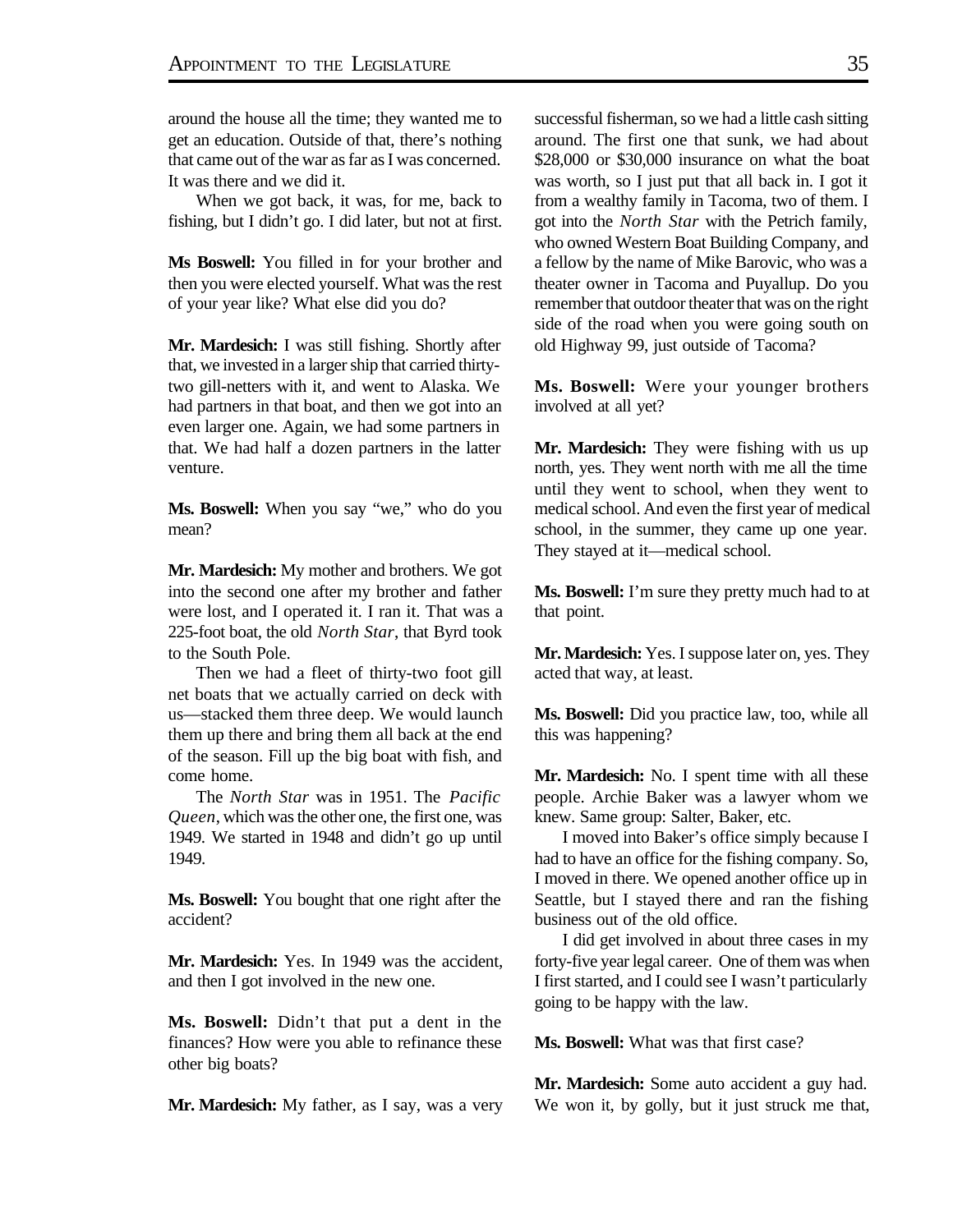man, I've got to go through this kind of crap for the rest of my life? Talking to the people and getting the stories, and all that.

**Ms. Boswell:** What about for the fishing business? Did a legal background come in handy sometimes?

**Mr. Mardesich:** Yes, to the extent that there were contracts constantly being made, and I wrote my own contracts up. I had plenty of examples of them, too: charters, working with the union, and writing contracts out. They had their own form, and I'd say, "We're going to buy this, we're going to buy this, we're going to reword this, reword that." Undoubtedly that was the legal background talking.

**Ms. Boswell:** But the political career seemed to fit into the schedule of fishing?

**Mr. Mardesich:** Oh yes, because at first Olympia, the Legislature, was January, February, and part of March. In May we would leave for Alaska. And even though the boat might be getting ready, the nets getting ready, this was nothing. As far as getting the boats ready and all that, I had fishermen that I'd known all my life who knew the racket, and I hired some of them on a fulltime basis. It was no strain. Being away meant nothing. They got the ship ready, they got everything organized, and they did all the net work, the whole business. All I had to do was come after the session and get down and be sure everything got put together the way it was supposed to be, and away we'd go.

Even when the sessions started stretching out, when they started having special sessions, and stopping the clock at midnight of the last day, and we'd stay there a week and it became two weeks, and then somebody thought, "I don't think this is legal." And so they extended it. Pretty soon it was it was ninety days instead of sixty days, and then 120. It got tight. But it was never that bad. It was not impossible. It could be handled. As I say, part of it was because I had some good men down there running the show on the boat. Good, loyal employees, they were.

**Ms. Boswell:** What about family? Tell me, when you came back from the war and after, what about your personal life, if you don't mind my asking?

**Mr. Mardesich:** After the war, when I came back, as I said, my family wanted us to go to school and become lawyers. Even way before that, they demanded that we go. So we went. They said, "You only have a year to go, you might as well finish it."

**Ms. Boswell:** Then your dad died, and you said your mom died fairly soon thereafter. What about the rest of the kids?

**Mr. Mardesich:** There were two other brothers. They worked on the ship in the summer, and they were in school in the winter time. Then they went to medical school.

**Ms. Boswell:** Were you responsible for them? Were you the one who supported them in college?

**Mr. Mardesich:** Yes, but what the heck, a lot of it had been left to us. They never raised the question. I had control of all the dough, and whatever they needed, they got. That's the way it operated.

**Ms. Boswell:** How old were they when your mother died?

**Mr. Mardesich:** One was five years younger than I, and the other was four. So, they were not kids, they were grown up.

**Ms. Boswell:** Did you have to be somewhat of a parent to them?

**Mr. Mardesich:** They were old enough to know what they were doing, and then it was school. I never had any problem holding that show together. I'd maybe have to sock them once in awhile. We all lived at the old house, and as I say, they went off to school.

**Ms. Boswell:** So, for those early years in the Legislature and on the boat, you were fairly footloose and single?

**Mr. Mardesich:** Oh, yes. Time was no problem.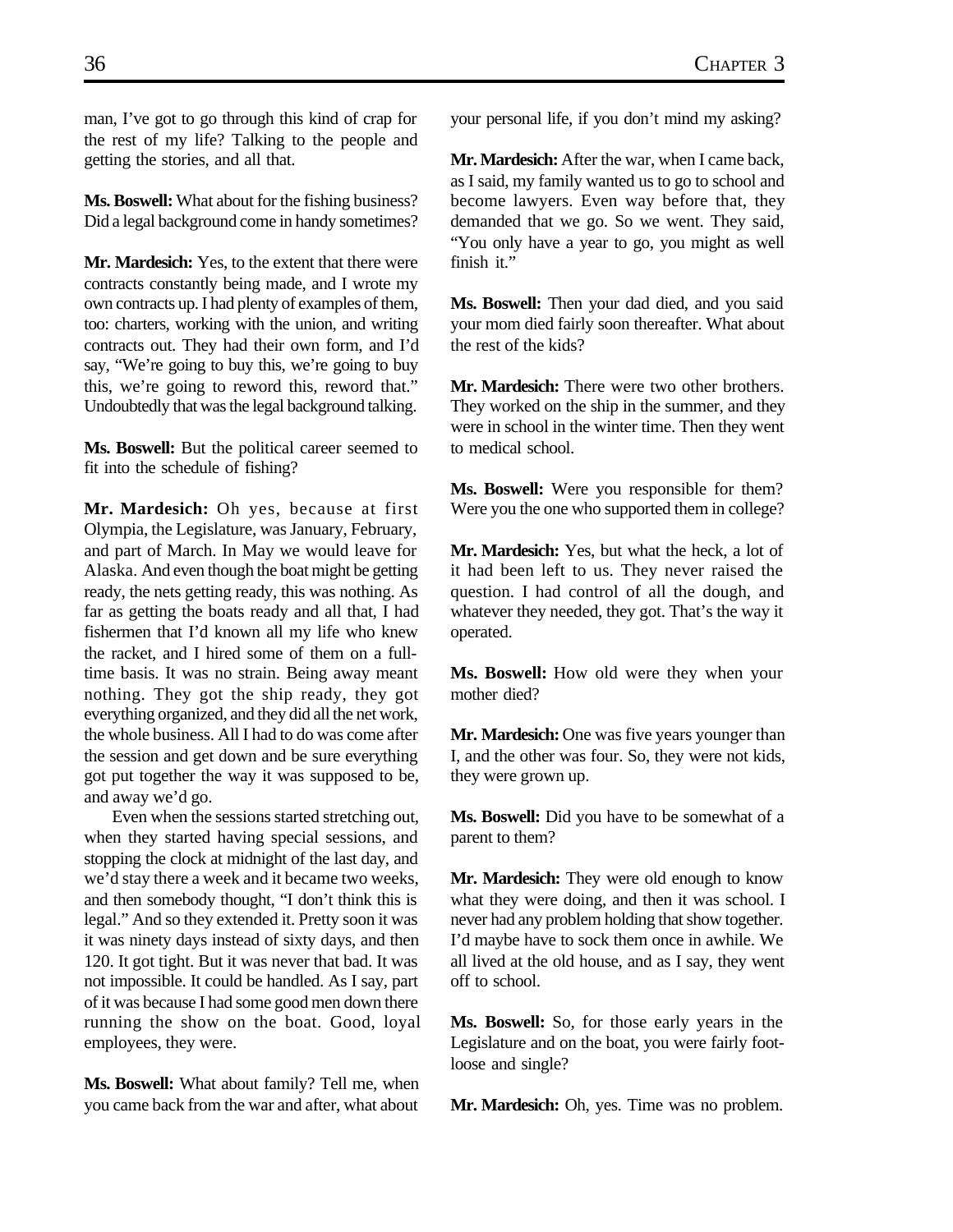Wherever I wanted to go or whatever I wanted to do was no problem at all.

**Ms. Boswell:** Let me quickly ask you about campaigning. Once you had to run for re-election, you indicated earlier that they, Salter and Jackson and others, got you involved. What about the campaign? Who ran the campaign?

**Mr. Mardesich:** Archie Baker did at first. They used to make me go to all the big Democratic functions. They used to try to get me to go speak here and there, and get into doing doorbelling and all that sort of thing. I never had any great desire to go doorbelling, and did very little of it. I did go to some of the big functions, political-type functions, generally speaking. Although later, I did go to some other types of functions. They had me speak in clubs, at events, anything and everything you could imagine.

**Ms. Boswell:** Do you remember your maiden speech, your first political speech?

**Mr. Mardesich:** I really don't. I just got up and gave a speech and I wondered later just what the hell I said.

**Ms. Boswell:** Did you like public speaking?

**Mr. Mardesich:** Oh, it didn't bother me one way

or the other, really. It did make me think of one thing—the first one where it had to be extemporaneous—it might be wise to jot down four or five words so you had something to follow. And I did that rather than go up totally unprepared to where you're liable to fluctuate all over the place.

**Ms. Boswell:** Did you write all your own material?

**Mr. Mardesich:** I never wrote a speech.

**Ms. Boswell:** You must have been comfortable, then.

**Mr. Mardesich:** You'd end up talking about sessions most of the time. What happened last time, what you're going to try to do this time, so there was no need to write it down. It was there. So I never prepared a written speech, ever, or gave a prepared speech, actually. You just talked on what you had been educated about in the process. You were reading bills down in Olympia and you'd know what's going on.

Especially, as you got to be a little bit higher up in the hierarchy, why you knew what was going on—what direction things would go and all that. Those were the things you spoke about. People were interested because it was about what was going to happen.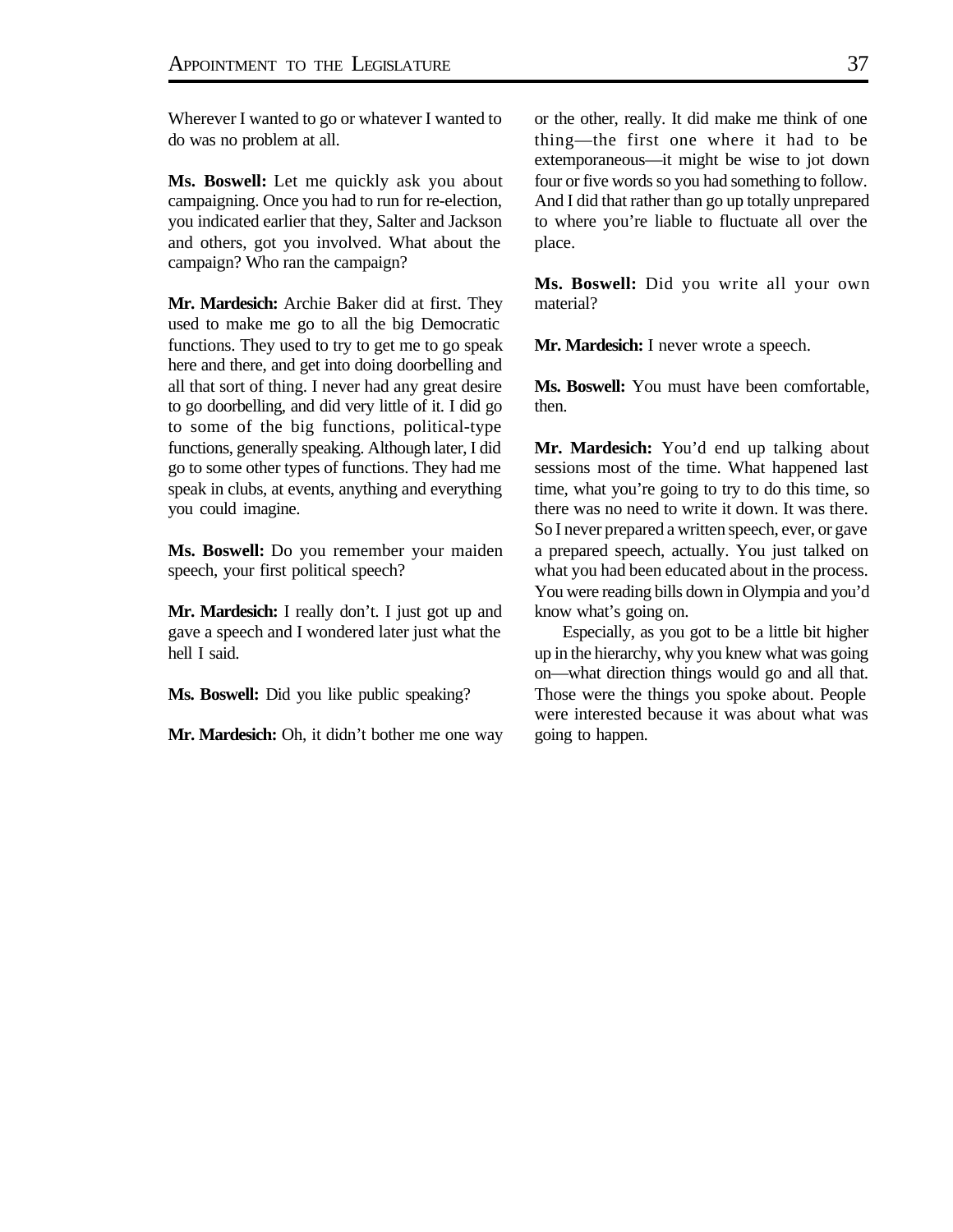**Ms. Boswell:** Why didn't he go for it himself?

**Mr. Mardesich:** He didn't figure he could do it.

**Ms. Boswell:** It sounds like it's some more of that maneuvering. You talked earlier about how you liked the maneuvering part of it.

**Mr. Mardesich:** Yes, it was fun.

**Ms. Boswell:** Is majority leader the height of maneuvering, so to speak?

**Mr. Mardesich:** Oh, my, it is that, believe me. When you stop to think of it, you have all those people who are on those bills, and I've often thought that it should be—except it's a constitutional question probably—that there ought to be a limit as to how many bills you can introduce in a session. This would make people read them and hesitate to put their name on something that was just junk. Now you get the situation where even then—2,000 bills were introduced in each House? A lot of them are duplicates, but still, that's a lot of bills. The more bills that are introduced the more inclination there is to just pass them, pass them, pass them, regardless of whether they're necessary, good, bad, or indifferent. You get a great deal of junk.

**Ms. Boswell:** I can imagine that, but also the more you get passed?

**Mr. Mardesich:** It has that tendency, yes. And later I saw it happening where we only had passed 350 bills, so it was an issue that we should pass more. The House is passing more. Who cares whether it's 350, 190 or 400? Who cares as long as you've got the stuff out that needed to get out?

As I said, there are so many bills that are written with a particular purpose, and the language changes are very minor, but can be absolutely significant depending on what the issue is and how it is worded. People have an interest—those people who have those bills introduced, most of them.

**Ms. Boswell:** As majority leader, do you have the time now to read those bills like you did before?

**CHAPTER 4**

# **THE LEGISLATIVE P ROCESS AND HOUSE LEADERSHIP**

**Ms. Boswell:** You were saying earlier that Carmichael pushed you into being majority leader. Is that really all it was? How did you get interested in ultimately becoming majority leader?

**Mr. Mardesich:** He's the one. It was one way for Carmichael to get what he wanted. In retrospect, I'm sure, and it even occurred to me then, the only reason he wanted it was to push Augie up there because he probably figured he couldn't get it. Here I was a lawyer, and there were mostly lawyers then, and he kept pushing me. He kept talking to people and talking to people. He did it. Then they proposed me and that was it.

**Ms. Boswell:** As majority leader, what did you do? What were your main duties?

**Mr. Mardesich:** Majority leader in the House is second in command to the Speaker. The Speaker is the head of Rules and all the rest. The majority leader runs all the floor action. He makes sure someone's going to present the bill, and this, that and the other. That they know what they're talking about. You organize the actual activity on the floor. Depending upon what you want to do, it can be very important, very critical, when something hits the floor. You can shove it around, put it in the background, move stuff ahead of it, and get away with it very easily.

That's what, I'm sure, Carmichael wanted. He wanted certain committees and certain things, and he knew that if Augie got on there, he'd get what he wanted.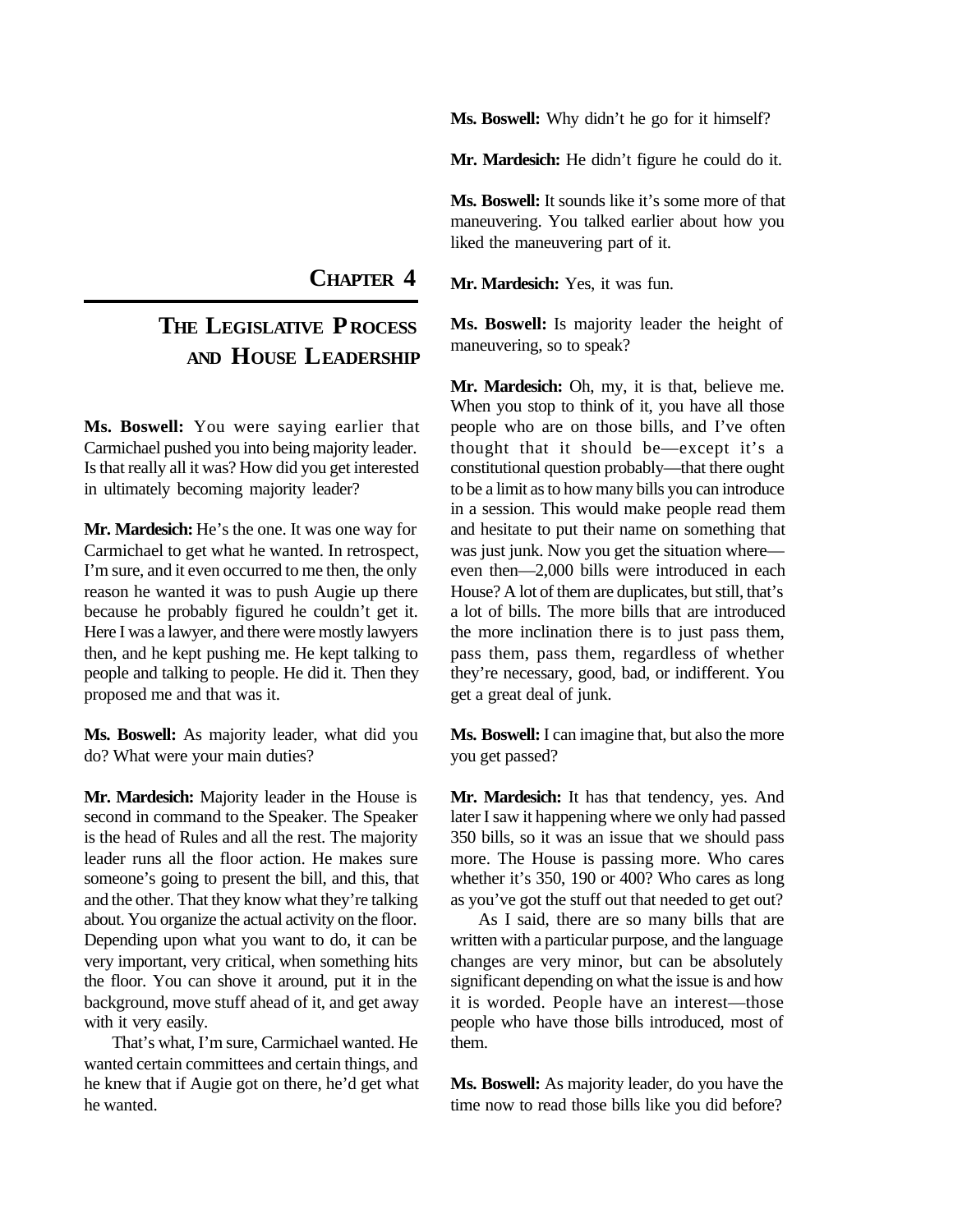**Mr. Mardesich:** Bill Gissberg used to sit down there and we used to take turns. If we didn't have time to finish it or it looked fishy, we would set it back a day or two, whatever. Except toward the end of the session the calendars get longer, and it becomes more difficult. Nobody can keep up with all the reading you should be doing. No one. You'd have to be one of those speed-readers and comprehend what you're reading, let alone just move fast.

**Ms. Boswell:** Ultimately, when you got more staff, did staff help to do some of that, too?

**Mr. Mardesich:** When I first started in the House there were no secretaries. In fact, if you were chairman of a committee, you had at least one person and maybe a secretary. On the major committees at least.

Then it changed to where everybody got a secretary and everybody got an assistant typist, and the committees had a staff of three, four, or five people. The bigger committees, of course, got more. I never had staff do too much of the reading of bills for me. I just did it myself. My staff used to always complain and I'd tell them, "Hey, I don't want to hear it. I don't want letters to come in and just get tossed out. I want to see them, period." My desk used to be piled high with bills, letters, and other correspondence.

One day I came in and I noticed that my desk was ninety percent cleaned up. I said, "What the hell?" My staff said, "I put them into packets. I organized them according to issues. I stacked them up this way and it's easy for you to go through."

I came back again a couple of days later and the desk is almost—where it was this deep, it's now down to this deep. I used to go back and read a lot after dinner until about eleven o'clock, and then I'd go out to some of the bars.

I came back down here one night, it must have been about eight o'clock, I was going to do some reading for two or three hours. The clean-up crew is there, the janitors. Outside of my office there's about three garbage cans full of stuff. I stopped and took a look at it and it was all my mail. I checked them all and there were three garbage cans full of mail. He had undoubtedly looked at them and thought they were just junky types.

I came back the next day and said, "By, golly, we're catching up, huh?"

"Uh-huh."

I said, "I didn't realize I was reading this much stuff, but I must be doing it."

"Yeah, yeah, yeah."

I said, "By the way, I had one here that I was trying to save, did you see it?"

He kept telling me how he'd been reviewing it and had been answering all the mail and this, that and the other. So, I said, "Well, well, well, just two nights ago I was outside this room and there were garbage cans full of my mail." Then he admitted it. But that's how we caught up on the mail.

**Ms. Boswell:** Better than a shredder. It just went right on out.

**Mr. Mardesich:** He was my number-one boy. I admit that most of it was probably nothing, but the reason I wanted to look at it was that it may be a very close friend of mine asking a question and I'd want to respond to him. I used to tell him, "Never throw mail away without opening it, because someone may have a check in there for us for the campaign."

**Ms. Boswell:** As a majority leader and head of the Democrats on the floor, you would be called floor leader, right?

**Mr. Mardesich:** In the House it was floor leader, majority floor leader. In the Senate it was majority leader. You were leader, period, floor and all.

**Ms. Boswell:** When did you start as floor leader in the House?

**Mr. Mardesich:** I had only been there four years or so.

**Ms. Boswell:** For awhile though, the Republicans had a majority. How does the job differ if you're in the minority as opposed to the majority?

**Mr. Mardesich:** If your boys aren't getting a fair play and you're in the minority, you stand up and start hammering. It's that simple. Or you step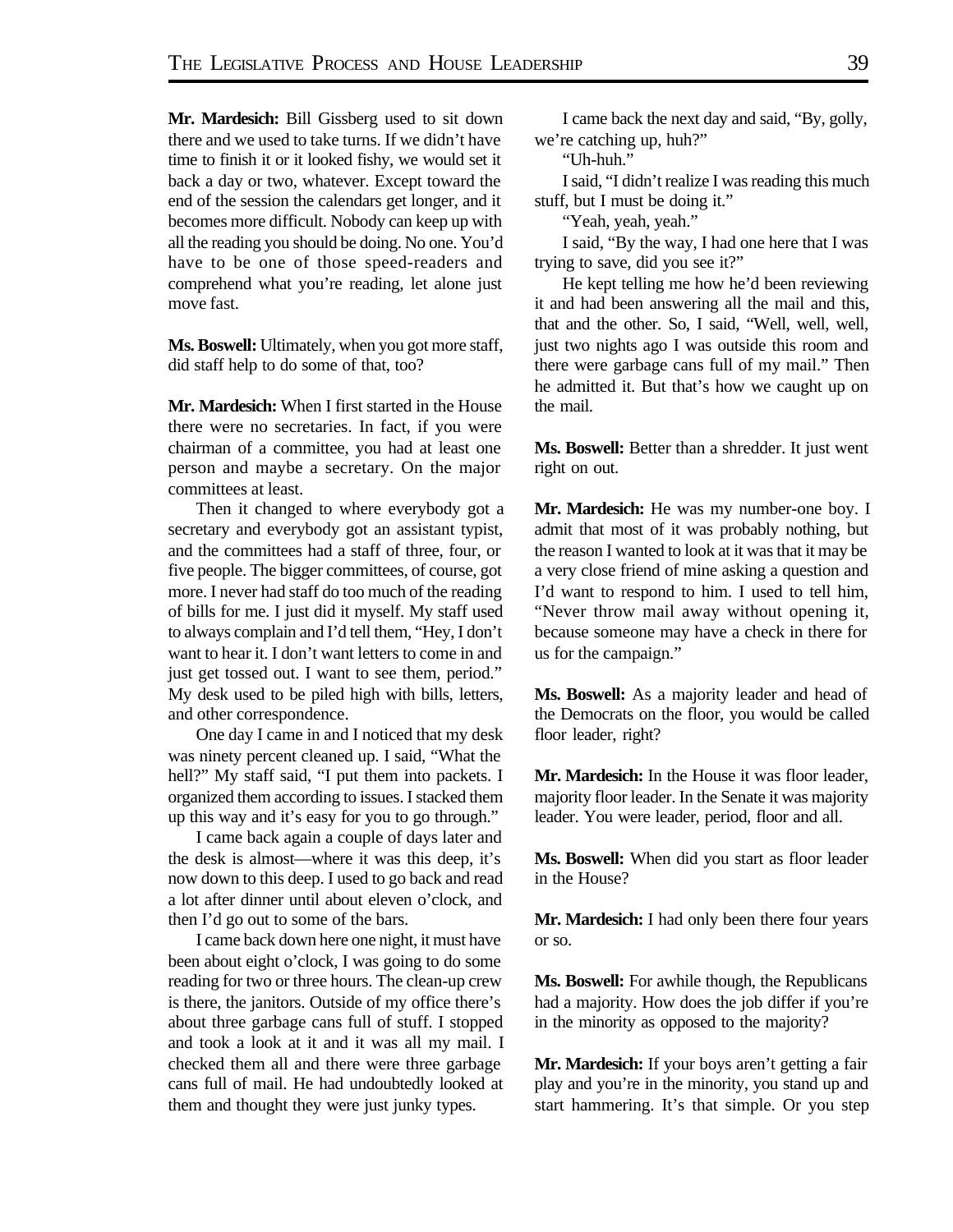across the aisle and say, "Hey, we want our boys to get some recognition here too, or we're going to start dragging our feet so you ain't going to get nothing done. We'll amend stuff 'till hell freezes over."

I always got along with the leaders on the other side. They were minority leaders most of the time. They were good people, too. As I say, I got along with them, and believe it or not, they'd appreciate you were doing some reading, too. They'd be over there talking to you about bills that they hadn't had time to catch up on themselves. "Have you had a chance to look at this one?" So it wasn't a one-way street.

**Ms. Boswell:** What else would distinguish somebody who would make a good majority leader or floor leader as opposed to somebody else? You know what's going on, you read the bills, you've got the reputation for that. What else, what other kinds of characteristics?

**Mr. Mardesich:** I think that generally speaking, they always felt I was fair: Give everybody a break or a chance, and all that. That's part of it. It was no strain for me; I liked most of them anyway.

When I went to the Senate and whipped Reuben Knoblauch around the ears the first time, why that got the message across.

**Ms. Boswell:** So you didn't have to do that so much in the House, that sort of whipping into line?

**Mr. Mardesich:** Well, it just happens. Don't forget though, you have two or three people who are with you, who are, generally speaking, the sharpies. People who know how to read people, who know how to talk to people. Those three or four get together.

We used to meet back in the office. "What's on the calendar? Anybody have any headaches or is something going wrong anywhere?" We used to do that darn near every day.

**Ms. Boswell:** Who was in this group with you in the House?

**Mr. Mardesich:** Frank Brouillet. Clark was one. He was a Republican, Newman Clark. Tom Copeland was a Republican also. Dewey Donohue used to sit down with us.

**Ms. Boswell:** Why would you get Republicans? How did that work?

**Mr. Mardesich:** "Come on back to the office." You'd want a Republican so that you'd see both sides of the issue and try to straighten it all out beforehand. Martin Durkan was in the House then, but he wasn't too close to me in the House.

**Ms. Boswell:** Dan Evans?

**Mr. Mardesich:** Yes, Dan was there. He was minority leader when I was majority leader. He was majority leader then under the Republicans and I was minority leader. But we used to always kick stuff around. As I say, one thing about Dan, if he told you he was going to do something, he did it.

**Ms. Boswell:** So he would be a man of his word?

**Mr. Mardesich:** Yes, he was a man of his word no question. Here's another guy that was pretty sharp: Bernie Gallagher from Spokane. It used to change a little, you know. John Goldmark was a good legislator. He used to sit in every once in awhile.

After I cut Julia Butler Hansen's bridge off, she just didn't come back to my office for quite awhile.

Elmer Huntley was a good legislator, too. Mike McCormack used to do a lot of reading. He later went to Congress, but he was often in the know about what the bills were about. John McCutcheon was a good politician type excellent.

**Ms. Boswell:** What do you mean by a politician type? Explain that.

**Mr. Mardesich:** "How should we do this one? Who was interested," and so on. "Who was trying to help?" Political stuff. He was a good politician.

And Chuck Moriarty. He and I, after we left the House, went over to the Senate and rewrote the whole highway budget. He got a real charge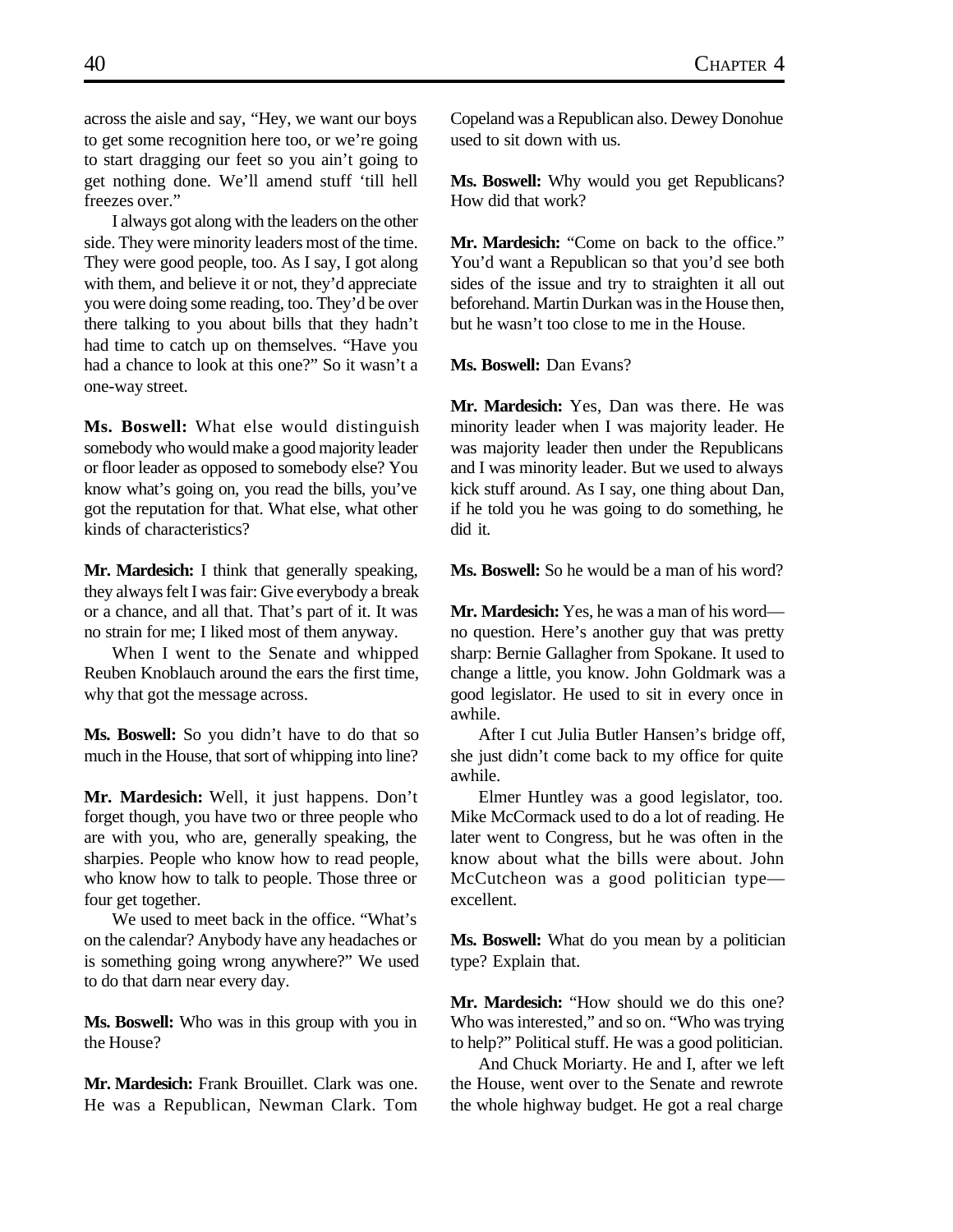out of that. I used to see him once in a great while in Seattle. He still laughed like heck about it.

There were a lot of people. We'd call certain people in if they had something on the calendar. We'd bring them into the meeting just to see exactly what was going on.

When he was Speaker, John O'Brien used to have his meetings with fewer of us, two or three of us.

**Ms. Boswell:** What is the relationship between Speaker of the House and the majority leader?

**Mr. Mardesich:** The Speaker is the one who guides, knocks the hammer, and recognizes certain people and so on. He is, ostensibly, the leader of the whole House. He is in a position to do a lot of things. He approves the appointments and all that sort of thing. If he has good control of half a dozen people in that House, a good relationship with them—not necessarily control, but you have to be flexible to control—if he has a good relationship with five or six people in that House, he can usually get what he wants.

**Ms. Boswell:** Gordon Sandison?

**Mr. Mardesich:** Yes. For lining things up, putting things together and getting the troops lined up, Sandison was excellent.

Leonard Sawyer of course, later became Speaker. When he was young, he had a speech defect. He was a stutterer. I didn't realize it for years. Didn't know about it until we were sitting around and just chewing the fat one day. He overcame it with the help of a teacher in junior high school.

**Ms. Boswell:** And then he was able to be a public speaker?

**Mr. Mardesich:** That's right. Some teacher took him under her wing and got him out of it.

**Ms. Boswell:** What about the relationship between you as floor leader and the caucus leader? How did that relationship work?

**Mr. Mardesich:** The caucus leader is the one who

does the banging of the gavel, the requisition of people and all that in the caucus when you're having a meeting. He, of course, got there also by virtue of having done it right and so on. Bob Bailey was our caucus leader for a long time.

But when it comes to the caucus action, usually it's incumbent on the leader to help explain what's going to be on that calendar and to explain some of the bills. That's one reason I did a lot of reading, too, so that I'd know what they were on so I could tell myself or correct somebody else. You'd often ask the people who introduced the bill to tell us about it in caucus. Often I'd end up correcting them on some point there. But that was the function in caucus of the majority leader: "Here's what we're going to be voting on and here's our position on it." And most people would go along with you.

**Ms. Boswell:** In those years, particularly in the 1950s in the House, how frequently did the caucus meet?

**Mr. Mardesich:** Every day.

**Ms. Boswell:** What was the order of business?

**Mr. Mardesich:** It was mostly the calendar.

**Ms. Boswell:** You would meet when, in the mornings, mostly?

**Mr. Mardesich:** Or in the afternoon. But it was usually in the morning before session. Or sometimes we'd go on the floor—and here is the reason for this—if you had it at eight o'clock, half the guys wouldn't be there. And if we were going into session at nine or ten, we'd stay on for about an hour or so, and then call a recess and go caucus from eleven to twelve, so that you'd have everybody there.

The primary function of the caucus was to clarify what was on the calendar and all that. Once in awhile you'd get into major arguments on a big issue. Once in awhile, but not very often.

**Ms. Boswell:** Did differences of opinion not happen all that often because of the leadership, or was there party unity?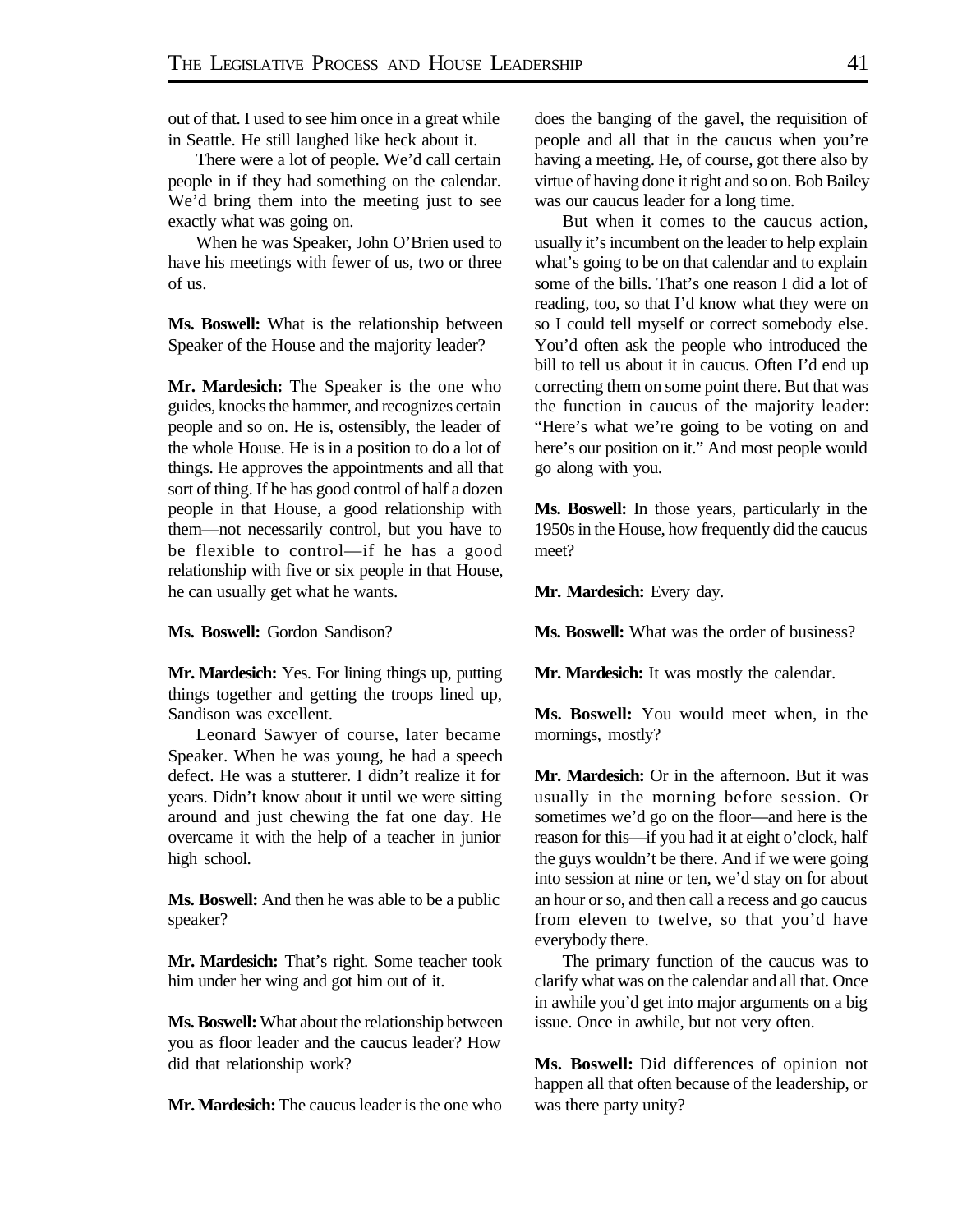**Mr. Mardesich:** You had differences of opinion. People would have differences of opinion on the issues and we'd do some arguing about it—usually Sandison and some of those people, you know. If I were taking a position, it's because we had had some discussion and I'd make a pitch. If somebody would stand up and object, Sandison would stand up and give his position, and one of my other boys would stand up and give his position. We'd wait awhile and see if anybody else wanted to take us on and if they did, one of my other boys would stand up and take him on. We'd have about five to two. That made up the minds in the caucus, generally.

**Ms. Boswell:** When you're saying "your boys," who are we talking about? The same people you were talking about earlier that you would lean on for support?

**Mr. Mardesich:** Yes. Sandison, he was a great one as I said for lining things up. It was in 1957. Half these people—we'd be meeting, it would fluctuate depending on who he'd called in to the meeting as to what was on the calendar. We'd usually get someone who was a strong proponent of the bill to come into the meeting and tell us about it. There were never more than four, five, or six of us at those meetings.

In the Senate, when I got over there, it was a combined meeting, generally speaking, of Democrats and Republicans.

**Ms. Boswell:** A combined caucus?

**Mr. Mardesich:** No, not a caucus. A pre-caucus meeting. These would be meetings we'd have at 4:30 in the afternoon, whenever. Generally, we went over to Hubie Donohue. Donohue was chairman of Ways and Means when I was there, and he had a large office and a large hearing room, because he had fifteen to eighteen people on the committee. We used to go to his office and relax and talk the bills over, talk the calendar over, and it would be four or five of us who were Democrats and three or four who were Republicans—leadership on both sides. We had very little trouble in the Senate in handling the calendar and all that, because we'd ironed out all the problems ahead of time.

Ask any of those boys who were on the Republican leadership in those days and they will concede that they were asked for their input and it was given real consideration. They knew what was coming before anybody else did. They responded and threw in their two-bits worth. If somebody had a strong feeling on their side after they went to caucus, they'd come over and ask if we could hang onto this one for a day while we worked things out or figured it out. Cooperation was the name of the game. I think that was one of the reasons that in the Senate it was a real easy operation, because it was all settled. Three or four of them, three or four of us, it all worked itself out.

Even the budget. We'd get down to arguing the budget, even. We'd go into the budget committee meeting, Appropriations, and wham, wham, wham, bang! Get it over with in a hurry.

**Ms. Boswell:** But you didn't see so much of that cooperation in the House?

**Mr. Mardesich:** We did, but not as much as in the Senate, no. The House was more, I guess you could say, more of a dictatorship, literally, because there were a lot more people. They had half a dozen guys spread out who they met with all the time, and they worked on their little portion of that caucus group. They'd fill it out. They'd know what was going on out there with a measure, and they'd come in and say, "Hey, there's some question about this one." They each had eight, ten guys that they kept fairly close touch with friends, usually, that they'd keep in close touch with. And so, it was okay that we'd decide to do something, they'd go out and tell their friends and see if there were any objections.

Whereas on the Republicans side, when we got over there, we had this joint meeting damn near every day. Have a few drinks. It was six o'clock sometimes before we'd go out and have a bite. It was automatic, almost. It was all settled in little meetings.

**Ms. Boswell:** What you were describing, I've heard referred to not so nicely as "backroom politics" or "good ol' boy" networks. Is that fair?

**Mr. Mardesich:** I don't think it was the "ol" boy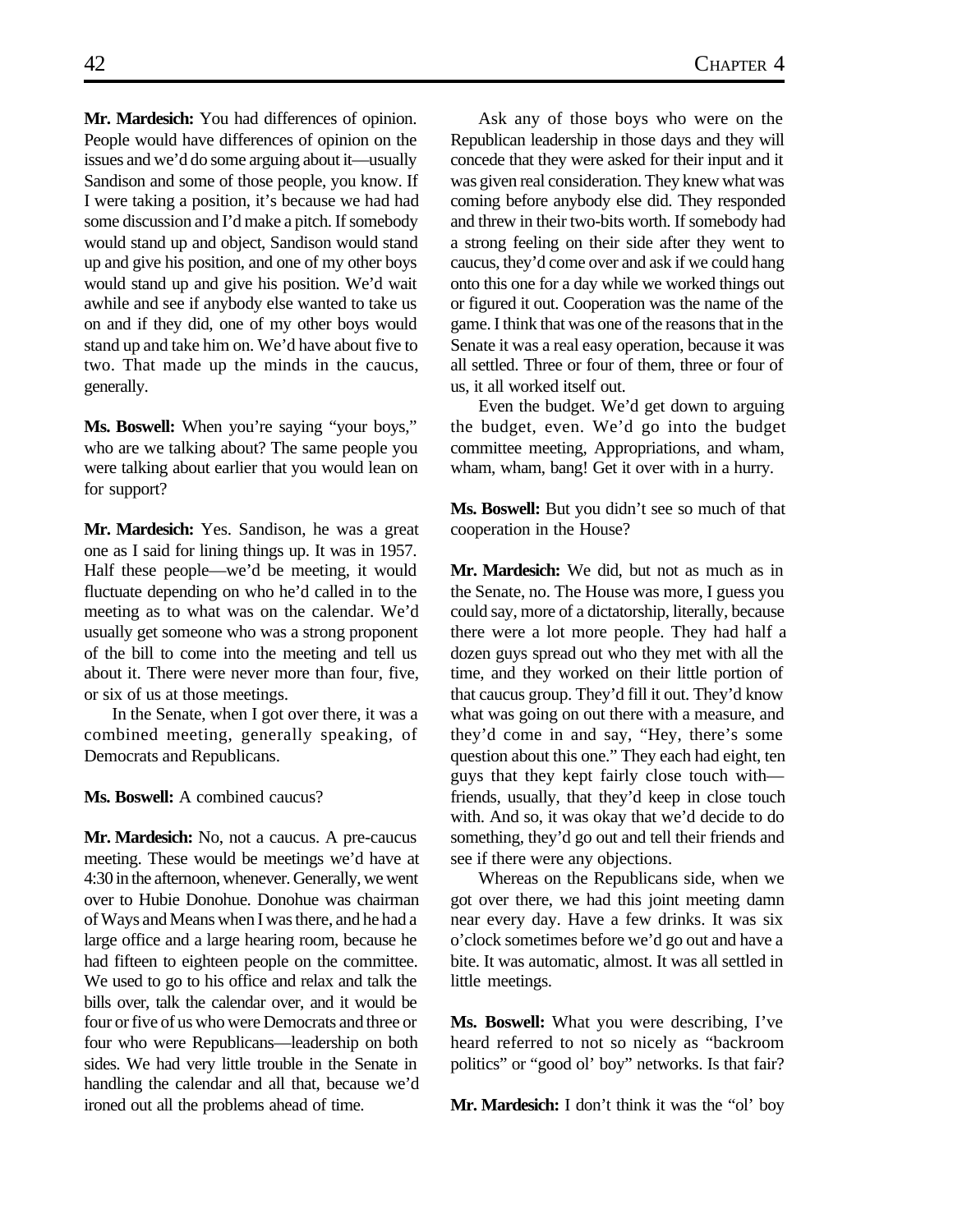network" business. Maybe there was some of that, but that may be a description of local politics more than in the Legislature, I would say. It wasn't that it was the "ol' boy network" and all of that, it was who you liked and who you trusted. It could be a brand new guy, but if he displayed some real getup-and-go and some gray matter, why he was the one you worked with. Usually, they were the guys who'd been around awhile because they had displayed what it takes to do it.

**Ms. Boswell:** In terms of keeping the Democrats together, especially in the House, again, I've heard people say that it was a lot harder to keep the Democrats together behind something than the Republicans. Has that been your experience?

**Mr. Mardesich:** I would think that's so, and it was generally true, because we had, most of the time, a fairly good majority, a substantial majority. We had, if there were one hundred people—in round figures—in the House, there was forty-five of them and fifty-five of us, except that it usually was sixty or sixty-three of us, and fewer Republicans. The Republicans stuck together, and it was more difficult to keep the Democrats together, because of the fact that they usually had a majority of four or five or eight people or more, surplus. "You don't need my vote, go get somebody else's—na, na, na. Somebody in my district doesn't like it." That sort of thing. And so it was more difficult in that regard.

Whereas, in the Senate, as I say, we operated it differently. But anytime you have a large majority, you're going to have people deciding, "Hell, I'm going to do what I want to do even if I think they're right. Somebody in my district I'm taking care of." As I say, we didn't have that problem so much in the Senate, because the Republican leadership and the Democratic leadership had settled it all. It was only rarely when something came up that we hadn't really given some thought to. It was sort of automatic.

**Ms. Boswell:** Was the House in one sense more partisan, that you couldn't get the Republican leadership, for example, to work in that way?

**Mr. Mardesich:** They tended to be more partisan

because they were trying to get a super-majority. They were always trying to get in on the politicstype stuff.

That wasn't true particularly in the Senate. I don't know why not, except that a lot of them were farmers over there and had been around a long time. A lot of them on the Democratic side in the leadership, we'd been around a long time, both in the House and in the Senate. You knew the guys and you knew who to trust and who you couldn't trust. You knew that if somebody told you they were going to do it, you didn't have to give it a thought. It was done.

Whereas, in the House, as I say, because of those flexible majorities, too big a majority, we had sometimes difficulty pinning them down. Everybody would want to get off of this one.

Wally Carmichael was one—never voted for a tax in his life. Voted for every appropriation Christ ever created. I used to give him hell. "I can't vote for a tax; people don't like taxes," he'd say.

"So you're voting for all the appropriations that I'm voting against, Carmichael, but you want me to vote for the tax, huh?" I'd say.

"Yeah," was his answer. Every once in awhile, as I say, I'd have to vote for a damn tax because so many people didn't want to vote for the tax, and yet they're out there voting for spending money: bang, bang, bang. "Okay, now you vote for the tax."

So, once in awhile we'd go back and we'd start hacking the budget. "Okay, you boys don't want it." Then pretty soon when they saw that happening, a few would crawl back on before we got to cutting their stuff. It was more maneuvering in the House than in the Senate.

**Ms. Boswell:** In that respect was it more fun? It seems as though most people want to get out of the House and go to the Senate, ultimately, if they want to stay in at all.

**Mr. Mardesich:** For one reason, it's every four years instead of every two years. You don't have to be campaigning all the time. In the House it's almost, for some people, a constant campaign. You're down there, bang-o, you're going to run next year again. It's a lot more public input, a lot more appearances before the public, a lot more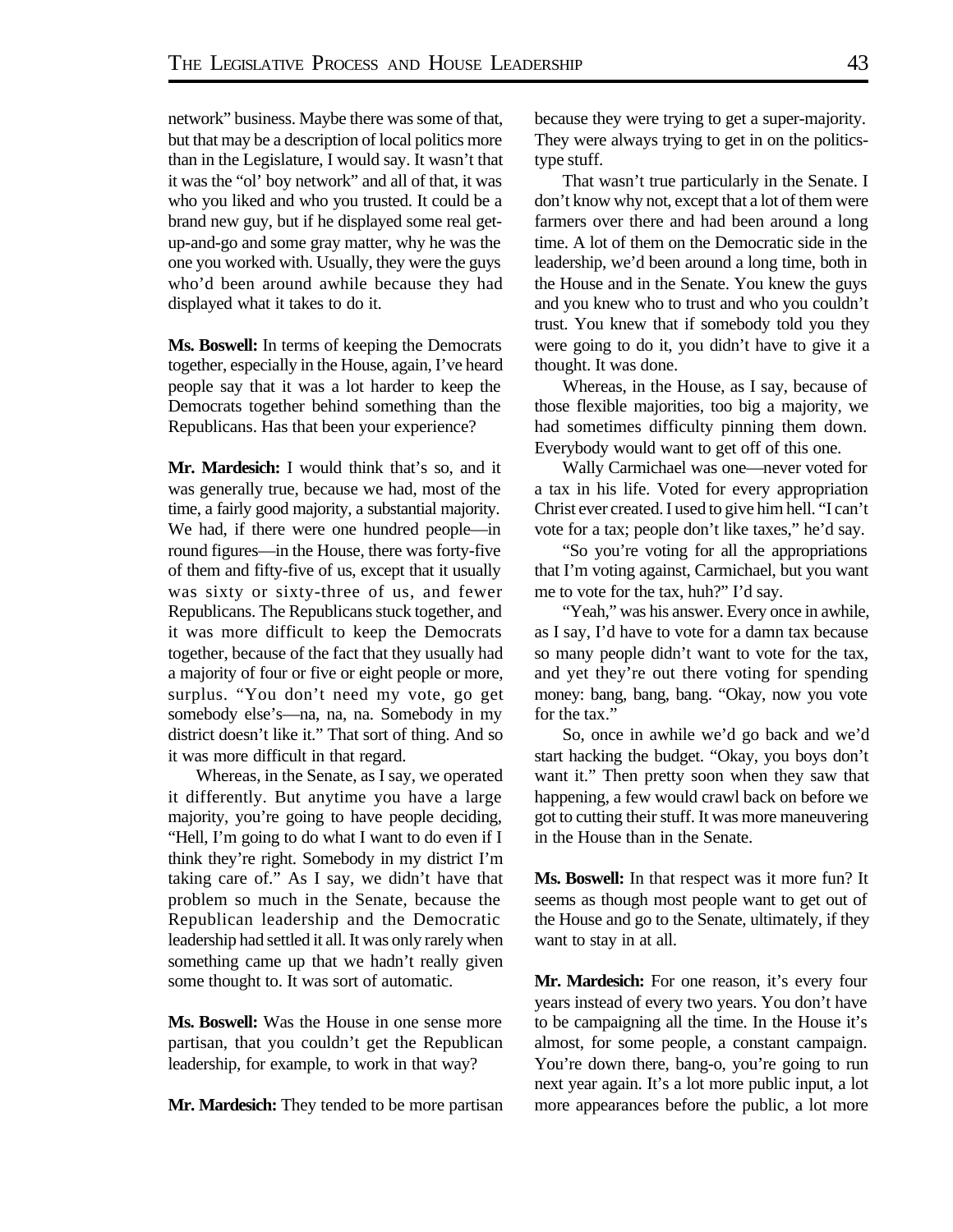explaining to do to the public about why you did what you did. That used to bother a lot of people. If you weren't concerned with whether you were there or not, it didn't bother you.

**Ms. Boswell:** You made that transition. What made you decide you wanted to go to the Senate? Was it the campaign issues?

**Mr. Mardesich:** To four from every two years. I still feel that they ought to have four- and sixyear campaigns. Four- and six-year terms. Two years, a guy has hardly time to get involved. Now, they have the restriction. What is it, twelve years now? They put the initiative through on term limits.

Of course, there's the other side of the coin. I've always felt that if you haven't figured it out in a year or two, you aren't ever going to figure it out. So what's the difference? Still, you learn it the hard way, and I've always felt, as I say, that people should not be having to worry. One reason I was always for term limits, you shouldn't have to worry about whether I'm going to get elected next year, because I vote a certain way.

Carmichael was against every tax. Nobody likes taxes. But, if you're not going to vote for the tax, you've got to raise the money you were spending. We used to have some good arguments about that. He never let it bother him, he'd always smile and laugh. Never got him to vote for a tax all the time he was there.

**Ms. Boswell:** In the caucus, is that where people would be honest and say, "I'm not voting for this for this reason."

**Mr. Mardesich:** Most of them would catch you on the floor or come to your office and they'd want to beg off. It was not usually in front of everyone else. Once in awhile someone would, for some issues, but most of the time it was see you in the office, see you out on the floor.

**Ms. Boswell:** And then if you had to do some armtwisting, it was mostly trading?

**Mr. Mardesich:** Really, we didn't have too much of that. It wasn't the trading so much. If it was

necessary, I would. Usually, it was just talking to people, "Hey, I need your vote—next time you want something, then what? We'll call off ten votes and you won't get it." So, that sort of thing.

And we could do it. Some of the guys, I didn't care whether I voted for something or against it or how I voted, literally. If you could get six or eight people with that attitude—and there were those who would—they'd teach somebody a lesson in a hurry. So they'd be less inclined to run the other way because they might get some bad publicity.

**Ms. Boswell:** In terms of that sort of give-andtake with the individuals to get their support, again, what role does the caucus leader play? Is that part of the job?

**Mr. Mardesich:** He can explain. He can talk and usually does. Bob Bailey was a good caucus leader in that respect. He's into them. Once in awhile, some of us would have to get up and start. But he kept up with what was going on, too. He'd usually do some of the explaining, or he'd have somebody explain it that was for the bill and all that. He did his homework.

**Ms. Boswell:** Did you ever want to move from majority leader to Speaker? In terms of hierarchy, does it go caucus, majority leader, Speaker?

**Mr. Mardesich:** Right. Len Sawyer tried to talk me into running for Speaker. I told him, "I'm not interested in the damn thing. I've got enough to do." And yet he kept twisting my arm, twisting my arm, twisting my arm, and talking to me about it. I said, "Why don't you run? Why are you hassling me? You run."

"Well, if you'll support me, I will." "All right."

Then I've got to take on John O'Brien. But then, at that point I figured, hell, John's been there already long enough. So I went in to see O'Brien and told him, "John, I can't support you this time because I already told Sawyer I'd support him. Now, I've either got to go back and tell him that's off, or now I'm telling you ahead of time that I'm not going to support you next time." That was the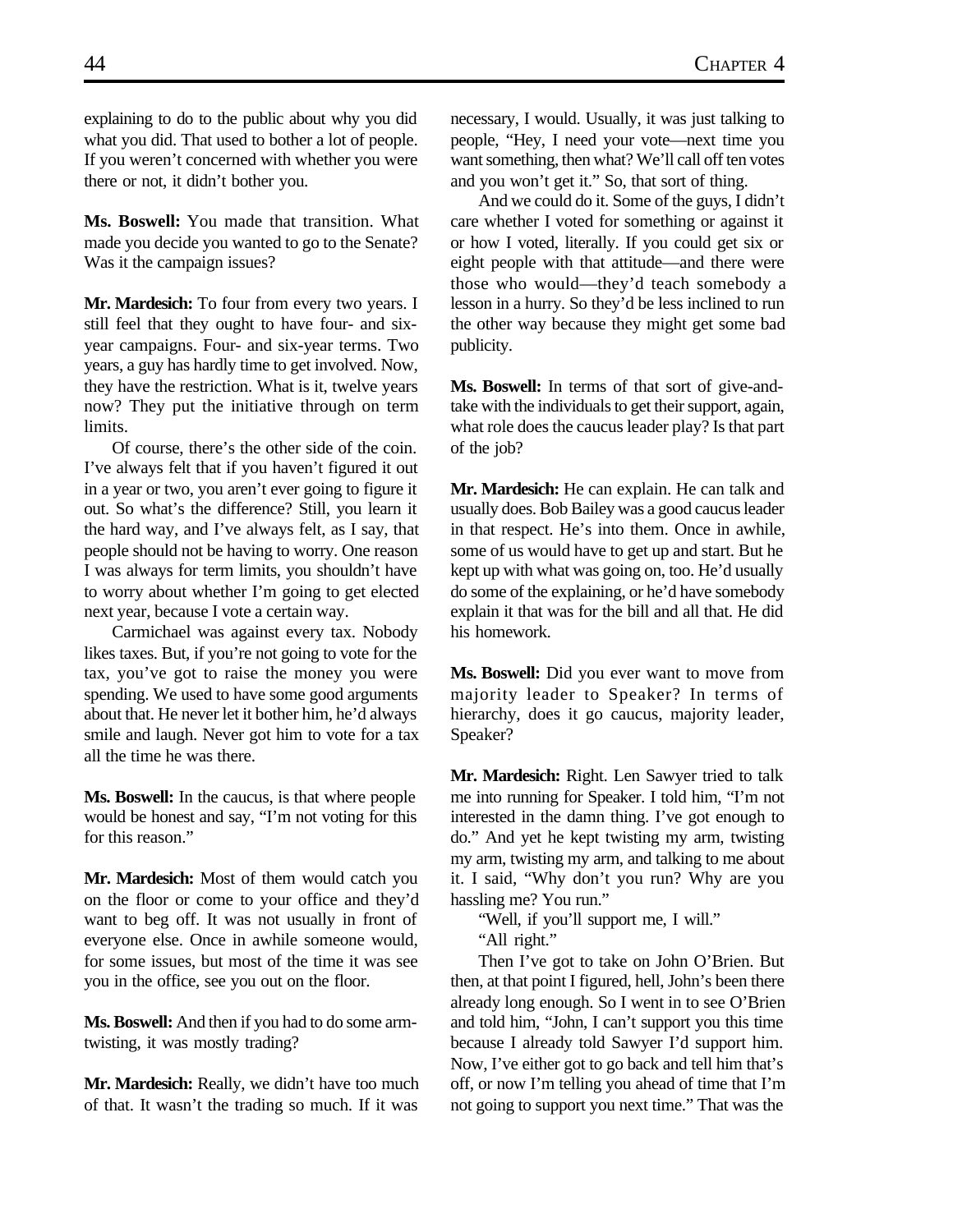last time he was Speaker. Sawyer got it, of course.

**Ms. Boswell:** And O'Brien?

**Mr. Mardesich:** He was just another member on the floor.

**Ms. Boswell:** Was there any payback for you after that?

**Mr. Mardesich:** No. He recognized it for what it was. Probably he felt that there ought to be, I don't know. But he never did really get that personal about it. Probably because he figured if he did, Augie might not appreciate it. Having run a fishing boat with a bunch of fishermen, you can be pretty mean sometimes.

**Ms. Boswell:** Bob Bailey once said that you used to say that you could be Speaker anytime you wanted, but you didn't want to work that hard and take it on. Is that true?

**Mr. Mardesich:** That's true.

**Ms. Boswell:** But he said that when it came to the Senate, you were a good worker and a brilliant member.

**Mr. Mardesich:** Well, I've said nice things about him, too. He was a good man, no two ways about that. He was the sincere type. If he said something, he meant it. If he said he was going to do something, he did it. A lot of people you can't say that about, you know. Not Bob Bailey. If he said that's the way it was going to be, and by golly, that's the way it was.

**Ms. Boswell:** Would people have said that about you, too?

**Mr. Mardesich:** I would assume. If I committed to something, that's it. I think that, without too darn much debate, people would say that if Augie said he was going to do something, he did it.

It's fun. It was fun for me, trying to get things done, and all the rest of that stuff. Trying to get people lined up, it was fun, no question about it.

**Ms. Boswell:** Were there parts of it you disliked? Was there some that wasn't fun?

**Mr. Mardesich:** No. Sid Snyder, of course, was chief clerk after Si Holcomb. Sid was the assistant and took over, and he ran the thing like clockwork, and you had absolute knowledge of everything that was going on in the place.

As a matter of fact, once in awhile, I said, "Hey, where's this person fit in? Who's representing—who's supporting that person for the job?" Wondering. He had his finger on the pulse all the time. He was an excellent clerk of the House and later secretary of the Senate. Excellent.

So I didn't have to pay attention to all the details. I had the bill work, that was all. Very, very rarely did I have to get involved in the internal operation of the place. That would only be on occasion, or if something was too public, or shouldn't be happening. Passing the word, and we'd fire somebody's fanny, you know. That's all, and it only happened on a couple of occasions. It was usually caused by somebody getting liquored up—somebody tells somebody off.

**Ms. Boswell:** Was that common?

**Mr. Mardesich:** No. But as I say, in twelve years, a couple of times, it means nothing. But in the Senate, I never had that happen. Sid moved over to the Senate, too, with us. There's a man who would have the history at his fingertips. He could have anecdotes until you couldn't believe it. As I say, he kept up on it all. He knew all the internal operations. He knew who was where on most issues. He really had his finger on it. The only question I ever had about Sid was that when he became senator, he wasn't mean enough to run it.

**Ms. Boswell:** Those senators had to be whipped in line a little bit more?

**Mr. Mardesich:** Once in awhile, but it was not bad.

I was on a number of committees, of course, over the years. It fluctuated, and when I was actually leader in the House, I consolidated some of the committees to cut down on them. For a very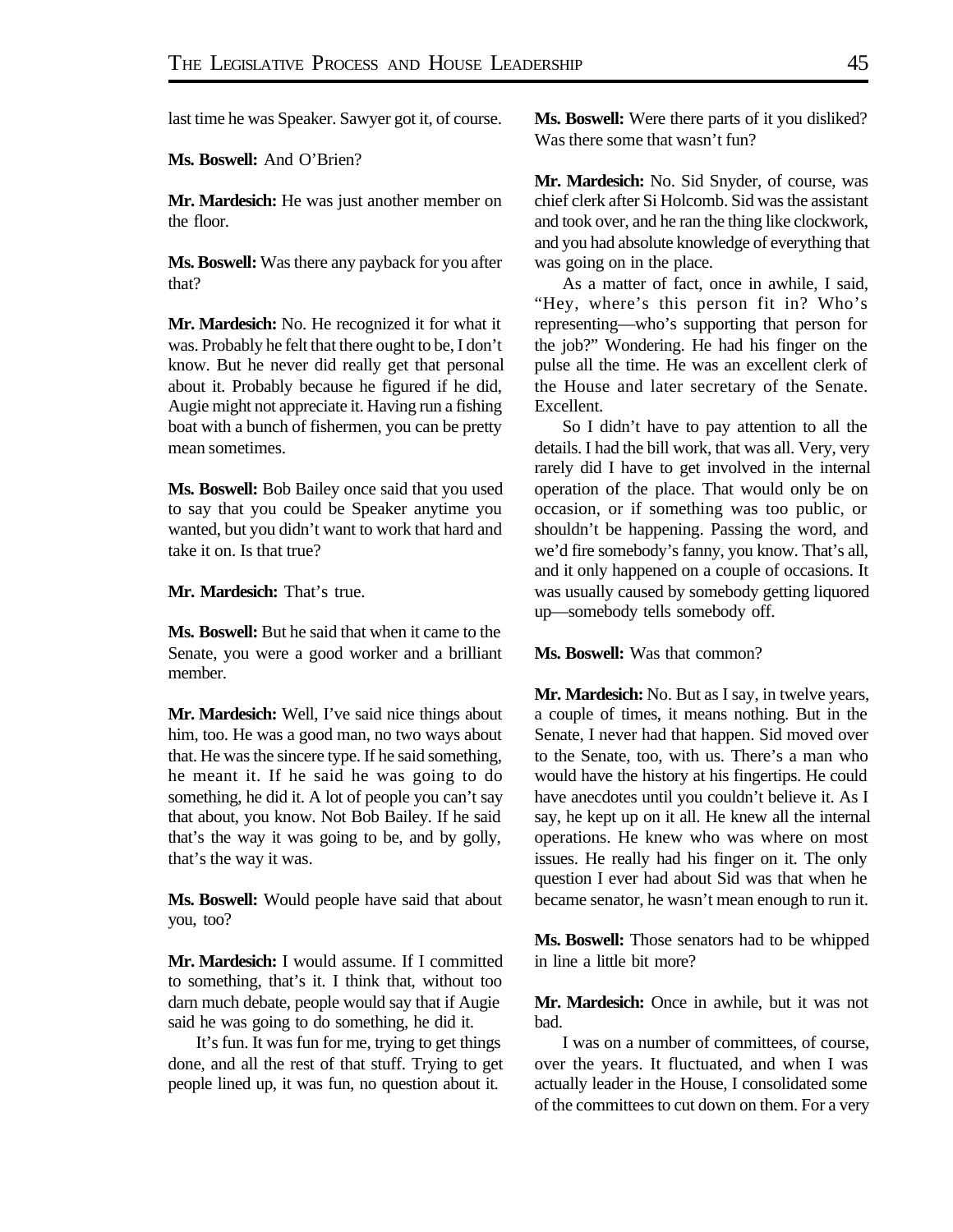simple reason: as the number of committees expanded, you had to have a chairman for each, and people wanted to be on more committees. Often, you could not have them meeting because of the conflicts. A guy would be on two or three committees, and he'd have to select one to go to. Rather than have that kind of thing going on, I cut down on the number of committees. So I said, "Okay, you'd get two or three of them and that's it." One time I was on seven of them and it's an impossibility to get to them, so you have to pick the one you think is most important for that day.

But I did cut down on the number of committees and said that they should try to restrict it to three. Take your choice, and if we could get you on those three, you'd be on them.

**Ms. Boswell:** How would you express your choice? What was the means?

**Mr. Mardesich:** We'd have to submit a request for them to the leadership. Then we would assign the committees primarily according to requests if possible. If not, then we just decided where they'd go.

**Ms. Boswell:** When you had that request form, did most people want to be on the Appropriations, Ways and Means, and Banking?

**Mr. Mardesich:** Well, there was an Agriculture Committee, which the farmers all wanted to be on. There were social and health service-type committees which some of the people who had those interests wanted to be on. Most people had an interest of some sort or another and they would choose those committees first, and the others as they dropped in importance in their own opinion. But, in my opinion, of course, the Ways and Means, Appropriations, and Taxation were the most important because they involved all the funds—most of them at least.

Even if a committee wanted to do something in the way of spending of funds, they couldn't. If they wanted to approve something that cost money, they had to submit it to Ways and Means. Otherwise, how could you control the budget? Anyway, that was what we did.

As I say, unfortunately part of the problem I

had was trying to keep track. I, at one time, was on seven of the darn things. But it worked pretty well, especially when we cut down. It made it possible to go to the meetings. You had no excuse for not being there. You didn't have to be there. What could anybody do to force you to be? But it didn't give them the off by making the contention that, "I had to go to another meeting that day," and all that. People would often do that. Not show at a meeting and then come to the next one and say, "Well, I wasn't here and I want that matter discussed again." Sometimes it was a device to delay. We cut that stuff out, too.

**Ms. Boswell:** When you did cut back on the committees, did you primarily consolidate them?

**Mr. Mardesich:** Yes, we just renamed them and consolidated—put two or three items under one name. Just consolidated them. It was that simple.

**Ms. Boswell:** In the normal business of a committee, what were the committee's biggest contributions in terms of the whole legislative process?

**Mr. Mardesich:** Education. That's where you went to listen to the reasons why they wanted the funding for the bill. They decided there whether they were meritorious or not, either passing them out to Rules or killing them. That's primarily the function of the committees, to get you educated. The basic research that's done, the staff would do and all that. The members would listen to both sides of the question. Often there weren't two sides; somebody just wanted something and they'd come in for it. Sometimes there'd be real arguments about an issue, and the committee would make the decision to pass it on to Rules.

**Ms. Boswell:** Would you say that most bills did originate in committee?

**Mr. Mardesich:** When you say originate in committee, I don't think that we can say "originate." Most bills originate in the hands of attorneys representing a particular industry, in the hands of lobbyists who want a particular issue passed, in the hands of just people who want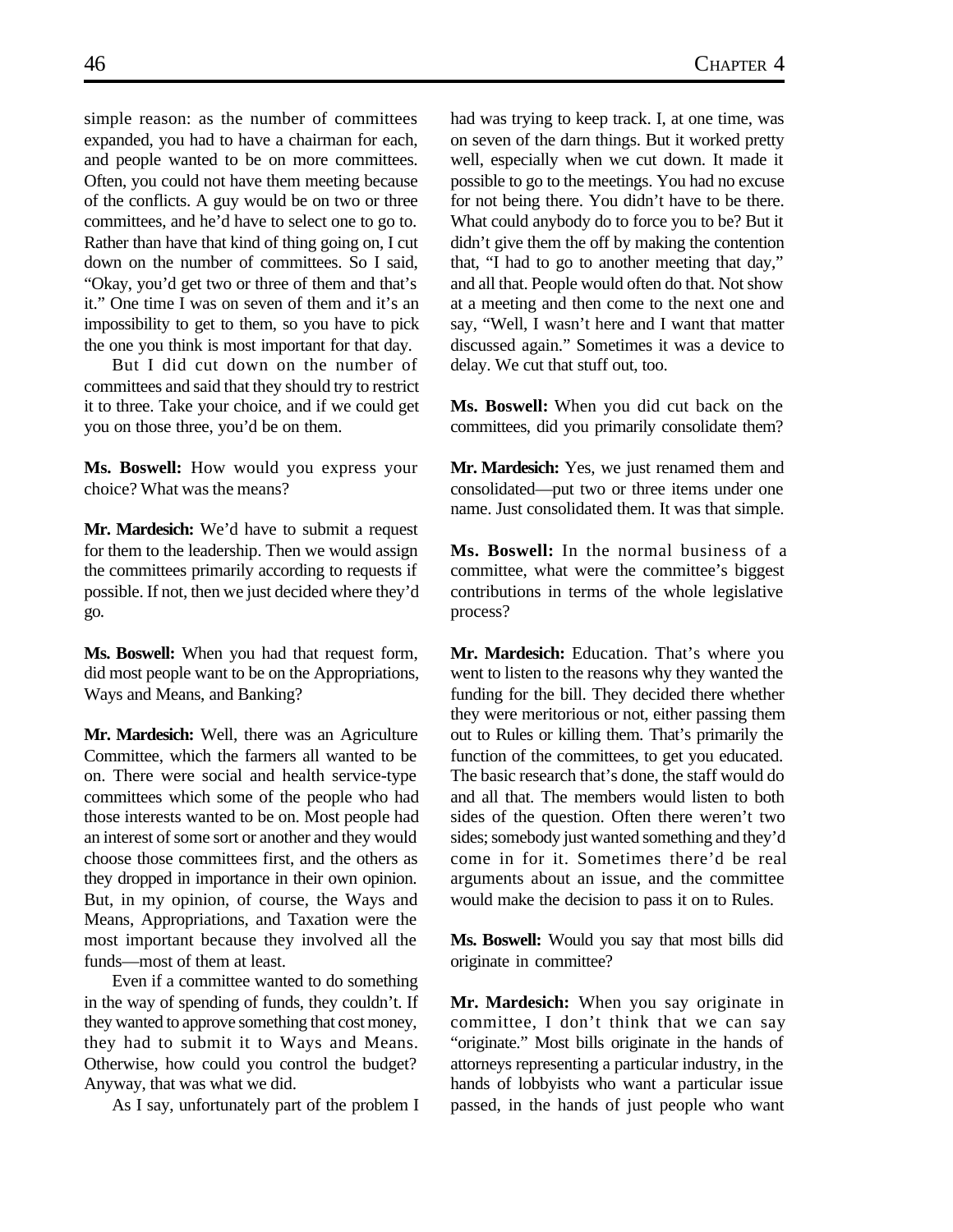something done. Then they are given to the legislators to introduce. The legislator, if he has a real interest, will try to get it into a committee where he feels he may be able to guide it.

Ms. Boswell: So the chairs of committees don't necessarily do much in terms of actually initiating their own legislation?

**Mr. Mardesich:** No. Not at all. I didn't think that was true. It could be. If people have an interest, they try to initiate something—they get the staff to write it up. We often did, even as a group. We'd discuss something in caucus and decide we wanted to do something, get the staff in and tell them to start drafting it.

We had a bill drafting section, finally, where they actually drafted measures and reviewed them for us to see whether they were correctly done, in terms of whether they would fit into the Code as it exists.

**Ms. Boswell:** That would be a group of staff people who would do that?

**Mr. Mardesich:** All staff.

**Ms. Boswell:** How were the staff selected?

**Mr. Mardesich:** They were primarily some acquaintance of someone who was there. Especially on their own committees, they would get their own staff. Most committees had at least one. Some had two or three, depending on the size of the committee and the work involved. Appropriations would have a larger staff. Health and Social Services was fairly large. Judiciary was probably two people. One or both of them would be attorneys. Some of the smaller committees just had the one.

**Ms. Boswell:** Even in the 1950s, were they fulltime positions, or were they just for the session? How did that work?

**Mr. Mardesich:** They were originally just for the session. We didn't even have an Interim Committee at first. Later we formed a joint committee, called the Legislative Council, to listen to important items that came up between the sessions. Then, of course, that later expanded.

When I first went into the House, there were six secretaries in the whole House. Later, there was one for each committee. Each member eventually had their own staff person, and some of them had two.

**Ms. Boswell:** In your mind, Appropriations was important because of the funding aspects of it?

**Mr. Mardesich:** There was no doubt about it. In my mind it was the most critical committee. We had people—I think I've mentioned this before that would vote for every expenditure that came across the floor and would not vote on a tax bill, but would vote for every appropriation, every expenditure. That used to get me. But there were people who did that.

**Ms. Boswell:** How would you describe your position on the budget? Are you a fiscal conservative?

**Mr. Mardesich:** I was reasonably conservative. We didn't pass too many new taxes when I was running the committee. It was a battle to stop it, too. People would vote for stuff; they'd want everything.

One time, rather than being the head of the Committee on Ways and Means—we just had other people there who wanted it—but when it came time to pass the budget out, I would review it and get the staff in and go over it. If the committee chairman had appropriated too much money—which he often did—then I would just go back and start cutting it down. We got into sometimes a little bit of a battle between me and the committee chairman. One especially, who was out of Bellingham, old man Edwards, I'd tell him, "You've got to keep that thing down. Here's how much money is available according to the department, so keep it down to that." Well, he'd overspend—automatic. I'd have to go back and tell him, "Cut it down." He'd go back in and he was fifty million dollars over draft, and I'd give him heck, and he'd go back in and cut it down to forty-five million dollars. Old A.E. Edwards. Finally, I'd just write it myself, walk in to the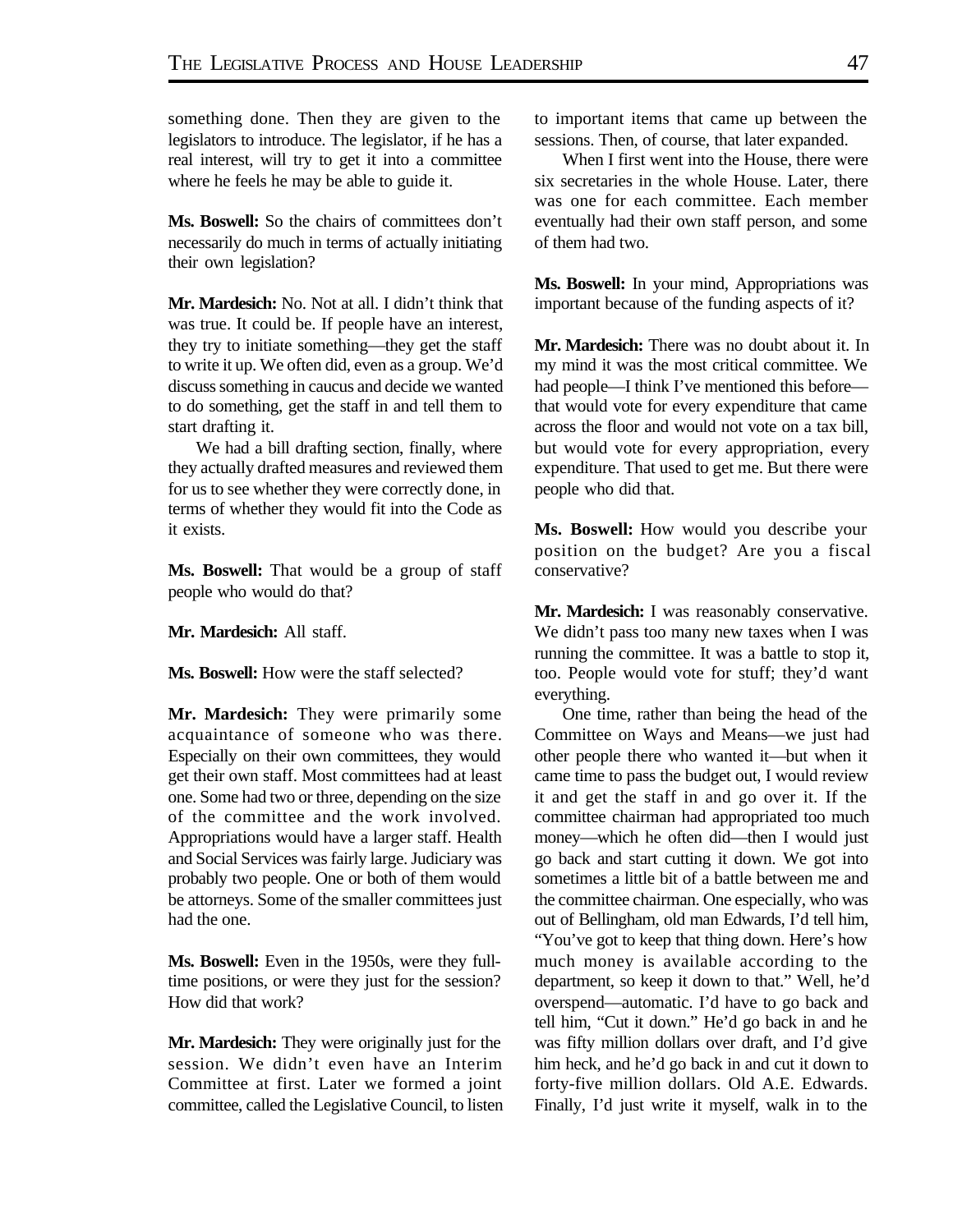committee, and say, "Here it is. Anybody have any real good points?" And we'd pass it out to the floor. But he was a tough one to deal with when it came to the budget, because he just didn't do it.

**Ms. Boswell:** How does Appropriations work? Let's say you were in the leadership of the Appropriations Committee as the session started. How does the budget get going?

**Mr. Mardesich:** The budget would come out of the governor's office first.

**Ms. Boswell:** So, that's the first one that comes out?

**Mr. Mardesich:** The requests from all these departments come in and why they need it. The governor would write a budget, and, ostensibly, he'd have to recommend—if he went over the funds available—the tax to go with it. Those were usually high. And sometimes they would spend and take the position that, "Well, the funds will be there in spite of the assertion by the finance committees," and all that. Let's say there was \$1.3 billion available in new money, and he said—on a number of occasions the governor would say to his staff, "According to our analysis, there's going to be \$1.5 billion, not \$1.3 billion, and so we have \$200 million more to spend."

I chose to be more conservative and to not spend it unless we knew we had it. Or, if we spent it, we had to raise the taxes to balance it. As a matter of fact, we ran through the House when I was there, a balanced budget amendment. It had to be balanced before we could pass it.

#### **Ms. Boswell:** How did that fare?

**Mr. Mardesich:** It worked. Oh, yes, it passed, but after big debates. Sometimes it would be a question of how much funding there would be and all that, but we had to get an agreement that matched the budget—here's where the money's coming from. It worked. You didn't see many unbalanced budgets. You don't even see them today. We still have the same law. They stretch it now and then. Sometimes income will far exceed their expectations, as it has recently.

Two or three years ago, they passed a large budget and they passed a big tax increase. The reason was not because they figured—in my opinion, this is—that the taxes were necessary to support the budget, but because the people were passing the initiative to put the lid on the amount of taxes and money that could be raised. So they ran it way up. This is the new tax level. And they ended up in the first year with a \$1.215 billion in extra money. That was the fellow who is now governor. Gary Locke was then the head of Appropriations, and he was not the head of Taxation, except he obviously had to be working with them. They did that, and no one's ever told me that, but there's no other possible reason for it. No other possible explanation why they should be so far out of whack—appropriations with revenue. Except that they wanted to have the revenue available, and then the people said, "You've got a six percent increase limit every year."

Now, they're giving tax relief because they cannot exceed the six percent limit on an annual basis unless they have a two-thirds majority. So they still have this surplus, and they gave already, what, \$200 or \$300 million tax refund, eighteen dollars per home or something? I've been glancing at it only. And they're now proposing a bill for business and occupation tax relief. Another couple of hundred million, because they raised it so high the people said, "You can't spend it except on a graduated increase." It makes them look like heroes—they're cutting taxes.

In my book that's wrong. What they should do is pay off the deficits, because we have \$500 billion, I think—this is a guess—I wouldn't be a damned bit surprised though if there was \$500 billion in debt in this state right now, or damn close to it.

**Ms. Boswell:** In the state?

**Mr. Mardesich:** In the state alone.

**Ms. Boswell:** I didn't realize we had that big a deficit.

**Mr. Mardesich:** Oh, yes. I would be surprised if there wasn't. Why don't they use half a billion to pay that off?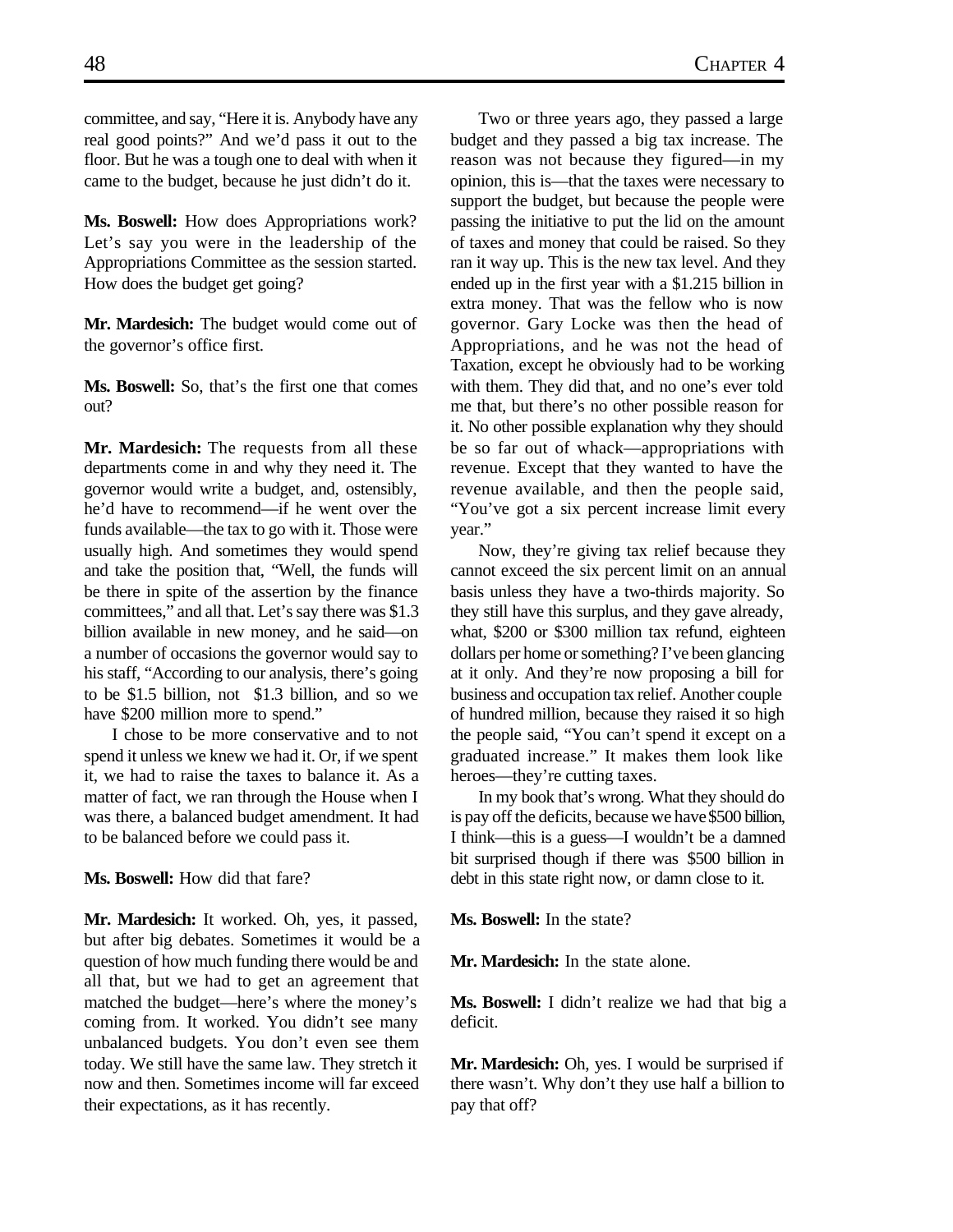**Ms. Boswell:** Why don't they?

**Mr. Mardesich:** I'm not there or I'd be asking the question, and I'd be seeing that it was done. As a matter of fact, we did it one time when I was there, when there was a little surplus of fifty million we applied against the deficit. First time that had been done in years and years and years. We applied it against the deficit.

**Ms. Boswell:** Wasn't there a lot of debate, too, over the rainy day fund?

**Mr. Mardesich:** They tried to set up the rainy day fund, which is not a bad idea because you never know what'll happen.

**Ms. Boswell:** I think that the state economy, at least in the past, with the resource-based economy, had very good years and very bad years when the taxes were raised and lowered. We had one a few years ago.

**Mr. Mardesich:** Right. There's no reason they shouldn't have an emergency fund. Who makes the decision as to whether there's an emergency fund? The governor, I assume. Now he should call in the legislative leaders. But there's a tendency for governors to be a little more lenient in their spending, every one of them I've ever seen. Because the people come in there and work them over and over, and departments come in and cry on his desk and all that monkey business. So there's a tendency to increase the budget, whether it's necessary or not. There is that tendency and it's difficult to stop—extremely difficult.

If you have a department, wouldn't it indicate that your department may not be as necessary as you think it should be, unless you got an increase? "Because we have to do this and we have to do that, and we should be doing this and we should be doing that." So, you ask for more money. The more money, the more people you have control over. What happens next? The higher your salary should be: "I've got a staff of 500." That works. And they often do it, I firmly believe, for just those reasons.

**Ms. Boswell:** With appropriations, was the

tendency, if the governor was of the same party, to try to go along with the governor's budget?

**Mr. Mardesich:** Yes, there would be that. There was, although I never let that bother me. We could all make mistakes. I could make mistakes, they could make mistakes. But that never bothered me.

As I'm thinking back, we've very rarely had a conservative governor. Art Langlie was probably the most conservative when I first went down. Dan Evans was not what you'd call a conservative type. He was a good spender. Lowry was the same in Seattle. He was on the county council and all that. He was not, in my opinion, pointed in any direction, up or down. He was more: "I'll go along with the prevailing approach." Although he wanted increases, too. Most of them do. They're trying to be nice to the people who helped them get elected. It's that simple.

If the public school teachers helped you get elected, why you get more money for the public schools, huh? If the public employees helped you get elected, you've got to get more money for the public employees—salary increases. You see today where they make the comment in the paper that there's only been one increase in salaries of four percent in the last four years? That may well be true. Then they're ignoring the fact that most state employees, and I mean the large bulk of them, get automatic increases based on longevity. They don't count that as a wage increase. Every other place I ever saw in private business, that's a wage increase. Not in the government. That's something relatively new, longevity increases. And they choose to ignore it. As it happens, there are steps in the state system. I don't know how the hell that ever happened either. One, two, three, four, five, and six: you start at the bottom when you go on, and every year you get a raise. Pretty soon, you get to the peak, though. And the higher-ups are exempted from that, now.

So, there's sort of a method to the madness, you know. Spend more money, you make more money. Not a good approach in my book.

**Ms. Boswell:** Was there an attempt during the time that you were there to try to reform this whole state civil service system?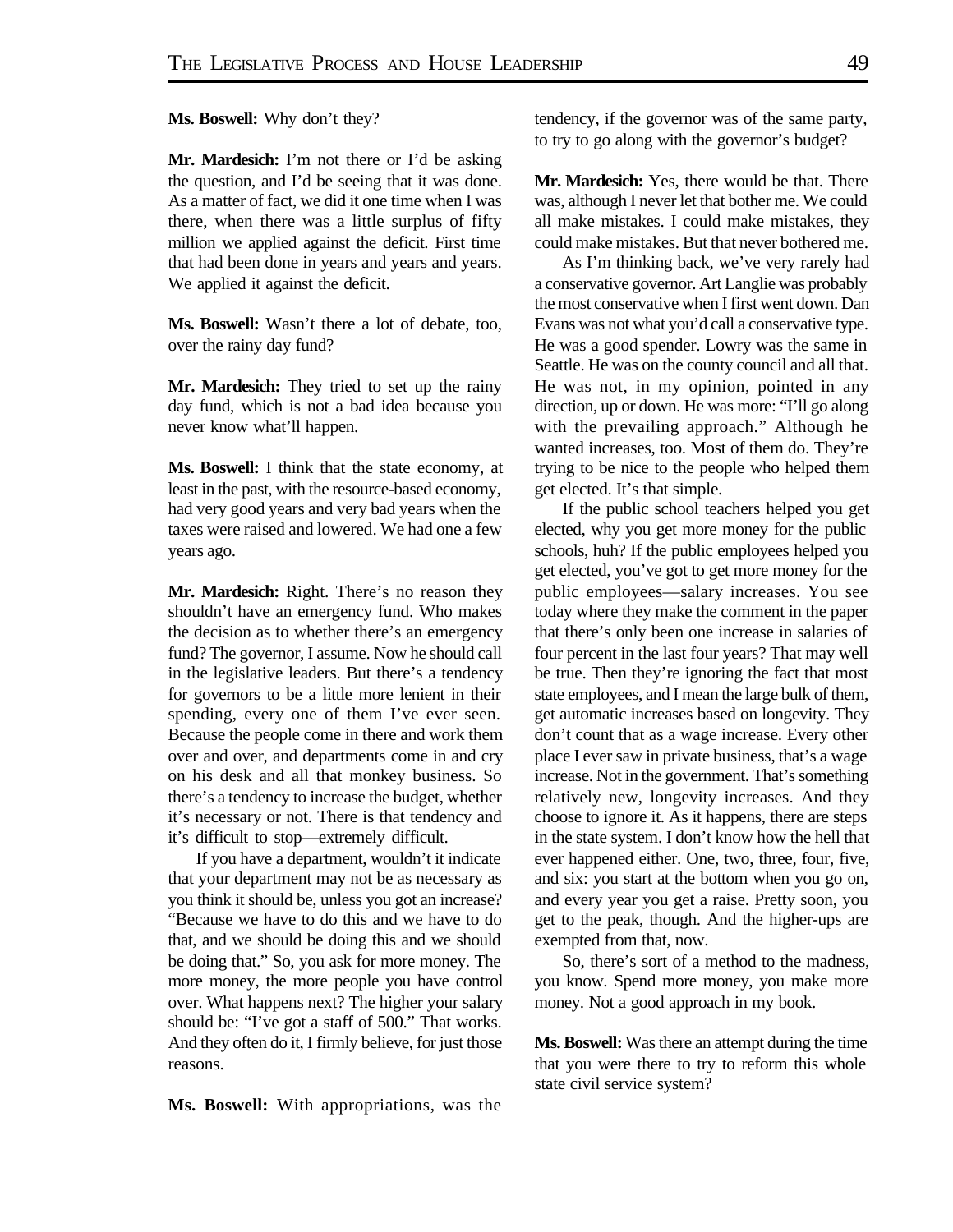**Mr. Mardesich:** The civil service system was originally passed by the people, by initiative, not by the Legislature. The Legislature always requested a civil service system, and they never did anything about it. They then went the initiative route to pass it. I don't think the people really gave much thought to the effect, except the propaganda was "longevity keeps experience," rather than "make it all a political mash." There is some political mash to the non-civil service system. But the mash on the other side is once you get a bad one, it's hard to get rid of him. And that's just as prevalent, believe me.

Go ask any administrator down there who they've fired lately. There are three stages—I'm going back a few years—there were three stages of appeal, and pretty soon you'd spend months and months and months fighting over one firing. "Ignore it," was their response. "To heck with it. Get another guy, replace him, and send him over someplace else to work in the lower echelon." That kind of thing. "Put him at a desk over there where he doesn't get in anybody's way." That goes on, simply because of the difficulty of firing under the civil service system.

**Ms. Boswell:** Was there any attempt by the Legislature to change that at all?

**Mr. Mardesich:** I don't recall whether we actually got that deeply into it. We could make a point with every administrator. We made it a point to ask, "How many people have you fired? Do you not have any people you think you should be firing?" and so on and so forth. We'd get the point across, subtly sometimes, and sometimes not so subtly. "Your budget is now going to be cut by—that fellow's salary is \$20,000 a year? We're going to cut your budget by \$140,000. Now we'll find out if you can take the time to get rid of him." So he gets \$100,000 back next time, you know? That we did.

**Ms. Boswell:** You did do that?

**Mr. Mardesich:** You bet. There used to be an insurance commissioner—what the heck was his name—he was an old-timer: Sullivan, Billy Sullivan. We called him in, and I don't think he'd ever been asked about a budget. And I simply made a rule that the director had to be there when we were discussing his budget. They'd all bring staff and have staff explain everything. Sullivan didn't know—and I might be exaggerating a little—a damn thing about his budget. It upset me just to have that kind of an approach, and I embarrassed him something fiercely in front of that committee. But he had it coming. "Here you are the head of a department and you don't even know what's in your budget." Doesn't make sense. But he was the first one we really gave a public whipping to. And I cut three million dollars off his budget simply because of that. Three million dollars was just knocked off his budget. He was over there the next day begging—and for a week, he was begging and begging. We replaced about half of it, I guess. He got the message. After that he would come prepared.

To me it was inconceivable that you'd have that kind of a response. Heads of departments, and they don't even know what's in the budget? Who's writing it? Who's controlling it?

**Ms. Boswell:** Are there a variety of ways that the Legislature can keep tabs on all this?

**Mr. Mardesich:** They can have the staff look it over and find out. You can make them account for every position, what they're doing, and all that. You can drive them nuts, literally. You can say, "Well, until we have an answer, cut it." Then they get the answers for us.

I had most of the people on the Ways and Means Committee—this all started in the House but most of the people on those Ways and Means committees, especially in the Senate—they were all close associates of mine. So we knew exactly well, no one can know exactly what's going on in everything, especially if you're a part-time legislator—but you attempt to. You make it a point, you do this, you look up this, and you get that. Then we'd sit around and chew the fat and decide, "Hey, something's out of whack here." Then we'd call them in and work them over.

Eventually—it wasn't too darn long—they saw it happening, and then they began taking a little more care with what they came to us with. There was a common practice, always, always,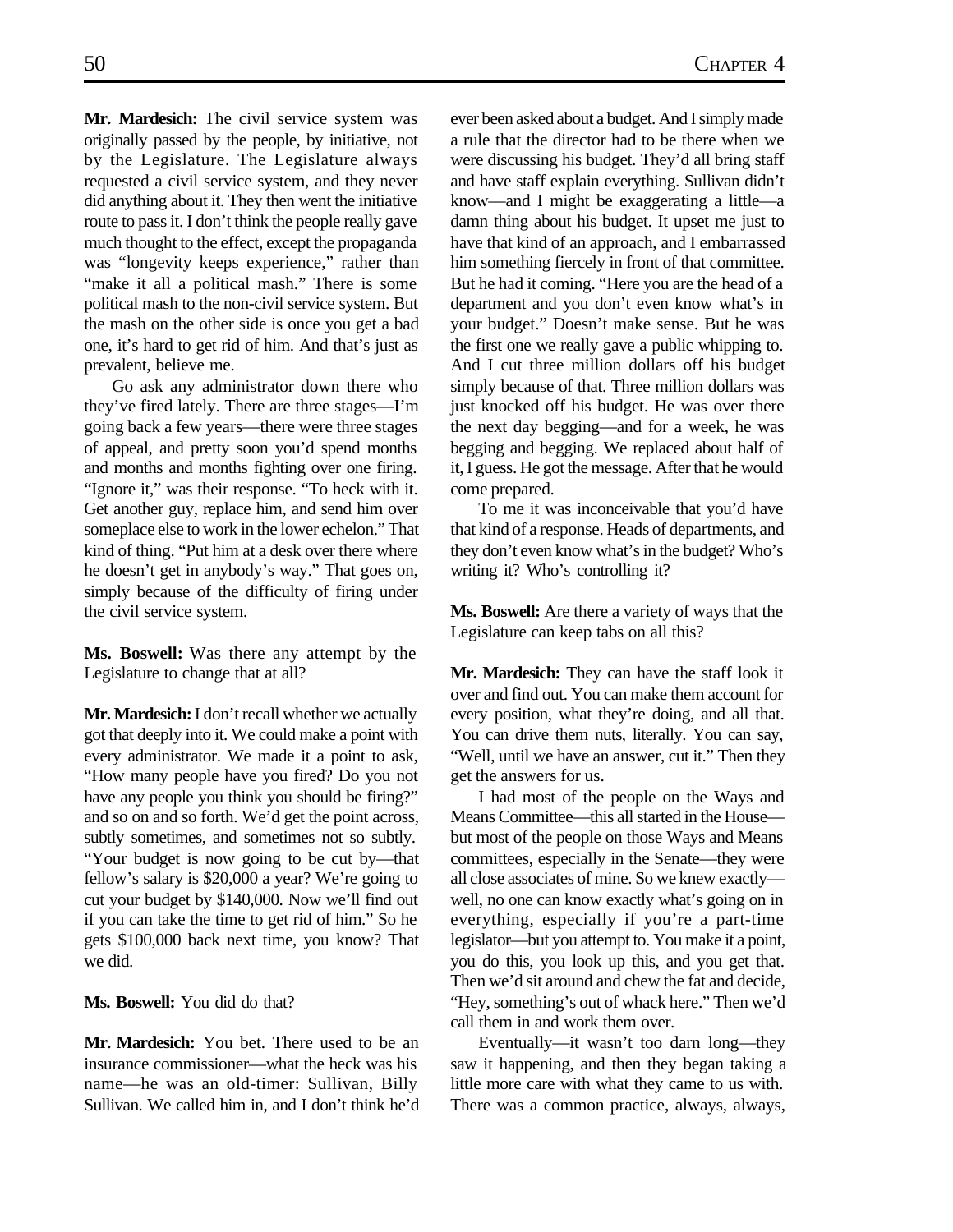you'd be spending for the two-year budget—at that time it was a two-year budget—and you'd have your regular staff, and you were doing the job. Suddenly they'd wake up and find out, "Man! it's two months to the end of the session, and look, we don't have two twenty-fourths of our budget left or whatever it should be, with the increases and all that. Man, we've got three twenty-fourths left." In the last two months, they'd start spending it everywhere—buy stacks of envelopes. Buy all the paper we need, buy this, buy that, and buy everything. Overtime, everything. They'd just try to get rid of it so that we would not then be in a position to ask, "Well, you have some money left, I assume you don't need as much this time." They'd go all out to blow it. To me, that was atrocious, as well. And I mean very considerable sums—in the millions. The departments would just blow it all in the last couple of months, especially the last month of the session.

**Ms. Boswell:** How do you stop that kind of practice?

Mr. Mardesich: It's not easy. They would whine, of course, "We buy it in the end of the session, so we see how much money we have, so we have enough for the next session." That excuse: "We always buy at the end of the session." They always buy at the end of the session because they have money left. They don't want to give it back. It was that simple. It happened lots of times, lots of times.

**Ms. Boswell:** If a department had come to you and said, "We have extra money; here it is back," what would you have done?

**Mr. Mardesich:** They used to do that, some.

**Ms. Boswell:** Would you have cut them back?

**Mr. Mardesich:** No. We'd say, "Okay, fine. Keep up the good work." And we'd give him what he had last time and see if he'd keep up the good work.

It's a tendency—not openly—but it's a tendency to pay them extra for doing a good job. And some of them did. Some of them came back

with not horrendous sums, but came back with significant sums of extra money at the end of the biennial year.

**Ms. Boswell:** Then what happens? Is that just thrown back into the fund?

**Mr. Mardesich:** It goes back into the General Fund, right.

**Ms. Boswell:** We were talking earlier about the proliferation of special committees.

**Mr. Mardesich:** I told you that some of them were simply in existence because people had friends on them and so on.

**Ms. Boswell:** You were saying that sometimes they had a purpose that was long gone.

**Mr. Mardesich:** Oh, yes. Like the Grays Harbor deal. And I've got to believe there are any number of them like that. The canal from Grays Harbor up to—there are two harbors down there. It's never going to get built, so what's the point? Because there were friends there, that's all. They should eliminate half of old stuff like that. There's no need for them.

**Ms. Boswell:** Do the committees meet? They have appropriations, so they have money.

**Mr. Mardesich:** Oh, sure. That committee, I think there were three people on it and a staff of two people, studying what? A staff man and a secretary. They'd hold a meeting once every month or two, to talk about what? They would hold a meeting in Walla Walla, when the football games were in Walla Walla. They'd hold a meeting in Seattle, when the football games were in Seattle, and so on. Per diem, travel, see some friends.

I don't know how many there are like that, but I've got to believe there are a lot of them. I was amazed when I found out. At that time there were over 300, almost 350 committees such as that. Impossible to really be such a need. Wonder if anyone has ever done anything further about that?

That committee, I don't recall what the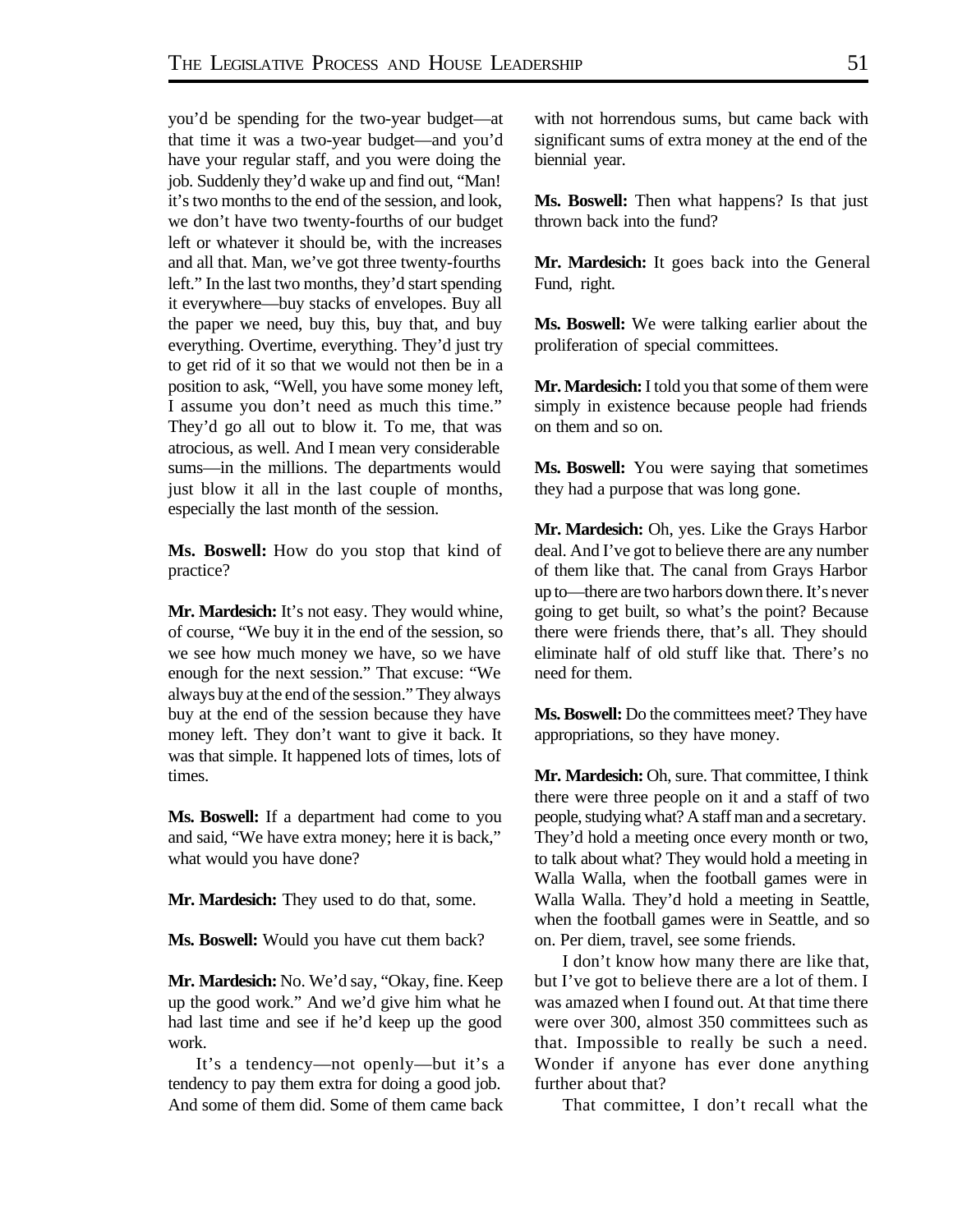budget was, it might have been \$35,000 or whatever. But there was no need for it. In the final analysis, some were less, some were more. In the final scheme of things, it's insignificant. They should put one guy or two guys in charge of studying that whole problem, and that's all. If you start wasting the whole body's time on stuff like that, you don't spend the time you should on the big issues.

As I say, it was a sixty-day session, and we used to go overtime every two years. There just wasn't the time to fool with a lot of the little stuff. You go down, the first week or two would be the introduction of bills and organization of committees and that sort of thing. A week is gone before you even settle down to studying the measures. It was a six-week, seven-week session—two months. That was the session.

Then we stopped the clock at midnight, we started that. The first time they stopped the clock, it went until about three o'clock in the morning. Within three or four years, it was going three days with the clock stopped. Finally, somebody said that there's going to be a challenge, and then everything we passed after that midnight will be without merit or without any purpose or function. So, we simply started calling special sessions.

Then it was that you had to have one every year rather than every other year. The departments sort of like that because it's tough to ask for a million dollars, but when you come in for \$500,000, it doesn't sound so bad. But you do it every year instead of every two years.

**Ms. Boswell:** Is there any way that today, with the size of the state, that you could have the Legislature meet only every other year?

**Mr. Mardesich:** It would be difficult. You have the committees meeting now, too, all the time. Damn near every committee meets now, all thirty of them, or however many there are nowadays. They meet once a month.

**Ms. Boswell:** You mean outside of the session?

**Mr. Mardesich:** Outside of the session, yes. Sometimes more often. The larger committees meet more often. And it's not a complete waste of time because you do get through a lot of the stuff that does take time—submission of bills, the analysis of bills, all that.

Then when you come to the session, those bills are dropped into the hopper right away and you can start acting on them. All you have to do is give time for the rest of them to take a look at them, then you're off and running.

The committee structure in the interim does have its value, there's no two ways about it. I don't think it's necessary to have as many as we do. I don't think it's necessary for all those committees, except for the large ones, such as Judiciary and Appropriations—those should meet quite often, but I don't think there's any need for all of those small committees to meet every month. The number of bills that go into the committee in the interim might be three, five, ten, and twenty. How long does it take to read twenty bills? It isn't going to take that long to understand them. But the big subject matter, like appropriations, there's no end to it. You could study that darn thing all year and not know what's really in it, unless you get to cross-examine the people every day.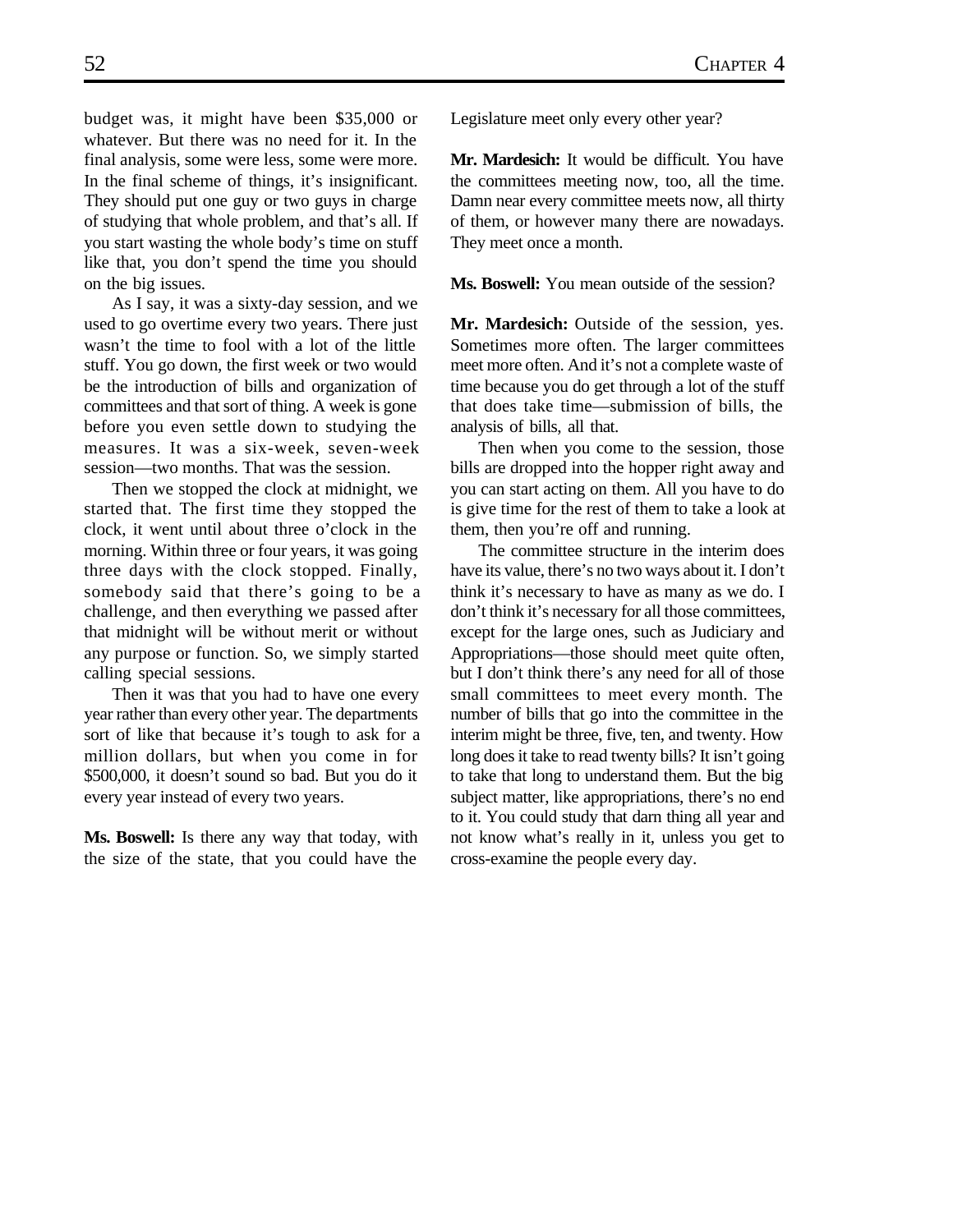## **CHAPTER 5**

### **EARLY YEARS IN THE SENATE**

**Mr. Mardesich:** I went over to the Senate in 1963. When you first come over to the Senate you don't have too much to do. Chuck Moriarty out of King County, sat in the back row on the Republican side and I sat in the back row on the Democratic side, almost. I was in the next to the back row. Nevertheless, we got to know each other well. "There must be something we could do in this joint except sit here and vote." It was a different organization than in the House. Up came the subject of highways and we sat down and crossexamined all the highway officials—we looked over the highway budget. Then we went around to every legislator and said, "What's the biggest road problem in your area?" And they would tell us what they thought the big problem was. We were asking them and they were telling us.

They'd tell us and we asked everyone in the place. Then we sat down and we called over the highway department people. The head of Highways at that time was Bill Bugge. We called him and two or three of his major people. Chuck and I sat in a room and cross-examined those guys with all the background information we had dug up. They got so they hated us. They were wondering what the hell we were doing. And so we sat down and we rewrote the whole highway budget to accommodate what were the real concerns of the people in their various districts. We rewrote half of that damn budget and dropped it on the floor. Everybody knew now that all they had to do was look at their districts and the projects were there. Their headaches were taken care of. The things that people had been complaining about were taken care of.

We got that thing through the Senate and then we talked to the House people, but we made it a point, "Now you senators have to go talk to your House members." So we didn't talk to that many House members except the main ones. Then we said, "You people have to talk to your House members about what this project does for you." That thing went sailing through the Legislature.

They had a ceremony in the Senate where they issued, to me and to Chuck, railroad engineers' hats. Bill Bugge then quit as Highways director. He went to work in San Francisco for the state of California.

**Ms. Boswell:** Why doesn't it always work that way? Doesn't that seem the logical way of putting it all together?

**Mr. Mardesich:** Damn right it's the logical way, but you don't understand engineers. I think they do a little of that, but they have their own ideas and their own planning and that sort of thing, and it may take twenty years to get it through. Maybe we juggled some money, but we didn't really juggle those major projects—the freeways and all that sort of thing. "Hey, this is more important in this district, this is more important in that district." That's all we did. Bugge quit, not because we were wrong, but he didn't want to go through that anymore. He probably figured, "Hell, these sonof-a-guns are new in the Senate, they're going to be working us over from now on." I think that's why he walked away from it. He just didn't want to go through that anymore.

As I say, we harassed them something fierce. We had them over there every day for meetings evenings, everything else. We made them come over and explain in detail what their position was, and why, on this budget. We made them go through that road by road.

**Ms. Boswell:** Was that a department that you felt was not responsive to either legislative or popular concerns?

**Mr. Mardesich:** I never felt that it was too responsive. The funny thing about it, too, is that even when we did get to cross-examining them,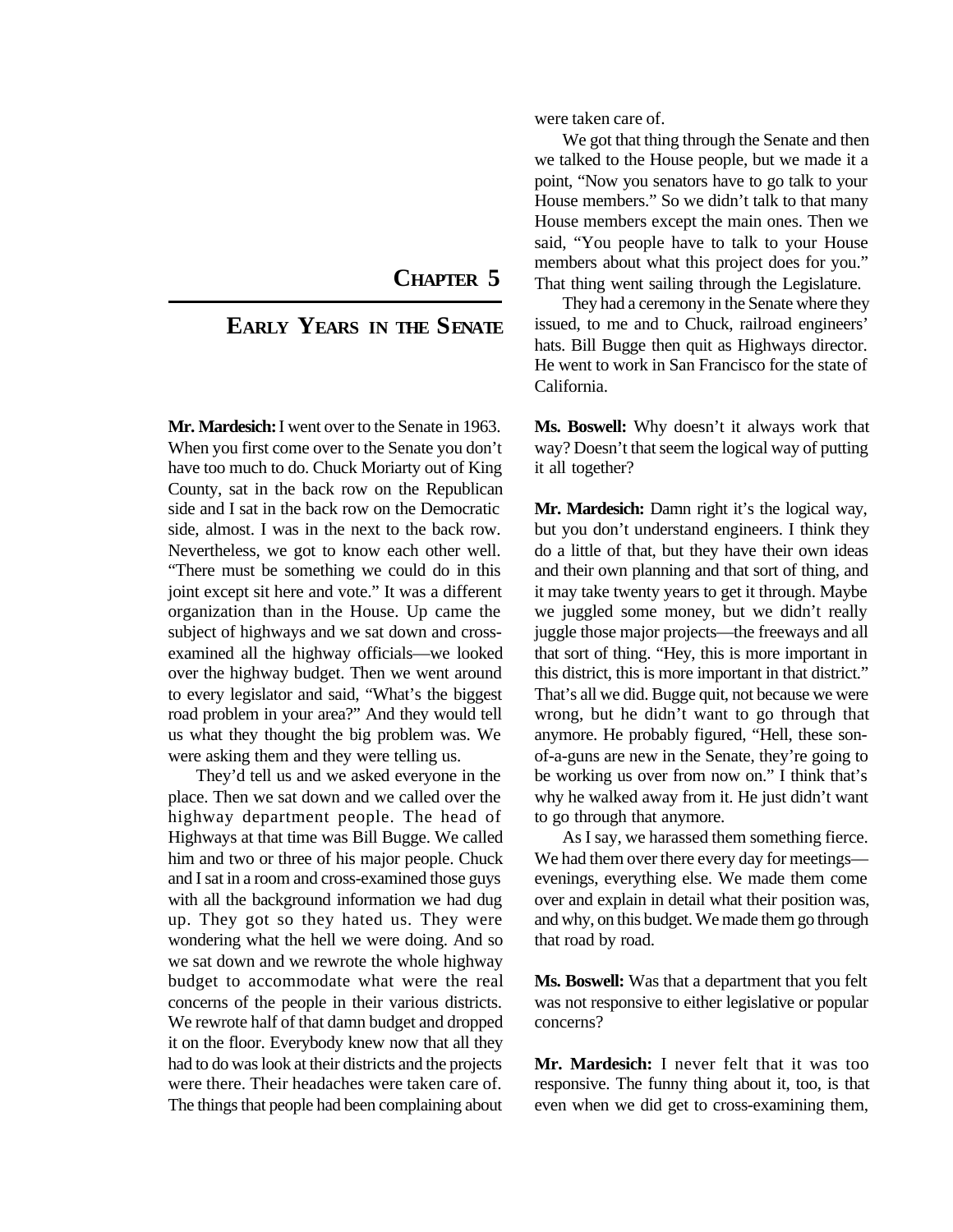you'd think that someone would get the point and say, "What are you trying to do? What are you after?" Never. All they did was stick to their position. So we rewrote the whole doggone budget.

Another thing that bothered me about the highway department. We'd pass a new tax—the highway department received road taxes, and gas taxes—and it would raise hundreds of millions. The money would go over there—they ever ask us? Never. That was one of the reasons we did it.

The next thing. We went back through budgets where they had to list the employees that they have, by name even. I don't know if they still have them, but they used to in those days, employee lists, by department: function, pay, the whole business. At the time we started analyzing this, they had over three thousand engineers in the highway department. It just seemed horrendous to me that they would need that many engineers. Then we figured, well, Uncle Sam is putting a lot of money into the highway department, and we've added some money to match, this, that, and the other, so they have to have some flexibility here to figure out and to actually get the job done. Eight years later, it was still three-thousand-somehundred employees. Nothing had changed, except the amount of money they were spending on roads dropped and the amount they were spending on personnel went up because wages had increased. That convinced me that it was sort of a closed shop and a "take care of your buddies" business. I don't know what it is now, but they had that same number of employees eight years later.

Now, you would think after the amount of federal money that went into the freeways dropped, the amount of the state money would drop proportionally, because the gas tax hadn't been increased that time. It was tough to get taxes passed, even gas taxes. There had been no new gas taxes, wages had gone up in those eight years, maybe twenty, twenty-four percent, who knows? But the amount going into the roads was going down. That convinced me they needed some changing, too, even more.

**Ms. Boswell:** It's an interesting contrast to what you were saying earlier about Boeing, where if the demand was off, the workforce went down.

But in government, it's not quite that easy, I guess.

**Mr. Mardesich:** No. They don't fire people very often out of the government. They increase it by adopting: "We're going to expand into this, that or the other." Let me tell you, you don't hear government say, "We are going to cut down on this function." All the time I was there, I never heard that approach. It's simply, "We're going to put on a new project, this, that or the other." I still, today, feel that they are probably well overpopulated in the employment field. But I haven't paid that much attention of late.

**Ms. Boswell:** But even then it was difficult to get rid of people unless you pulled a coup like with the budget issue?

**Mr. Mardesich:** Right. Then, to counteract us, they started passing the budget—this was the next year they tried this—and said, "For construction: \$230 million," or whatever it was. They had four projects and they named this and that and the other, but no dollar amounts, just to avoid us. They kept it in total figures—not project by project.

That's when Chuck and I would sit down. That's why Bugge got out because the next year we called him back in, "We want the budget outlined in detail." He said, "Goodbye," and left. And I still think it should be. The engineers are probably right as to what they're doing. The politicians, however, have the pulse on the public out there and they know what problems need to be solved in their areas just as well as the engineers do.

Highway 2, across to Marysville and Snohomish—how long was it before we got anything but that old bridge that was in such sad shape? That two-way road was a pile-driven, doggone thing that every once in awhile would have a big dip in it. Before they put that other bridge in, there was a great big argument. And I can understand why. By then they were trying to accommodate more areas. When they started putting that thing in there it was an eight-year project. "If we're going to put this bridge in, it's going to take us eight years to do it." Why? You put in a hundred yards of piling and stuff, pour some more there, and then sit on your butts for another year. What's the point? If you're going to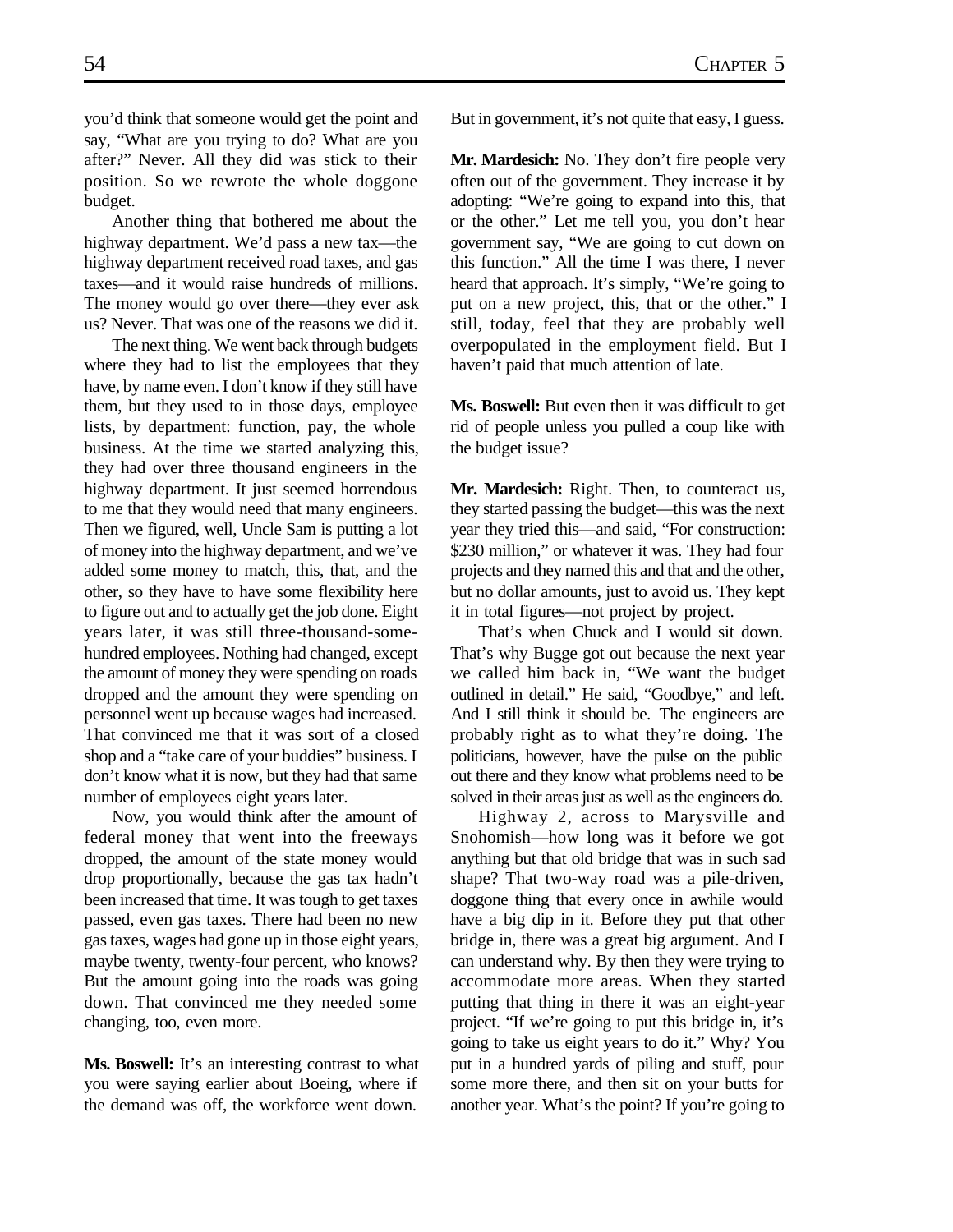spend the money on a project, if it's a necessary project, do it and get it into use. That's the kind of thing that we didn't like. It was for this area and I had an interest in it. I mean, this isn't making any sense: eight years building a bridge across the flats? So, all I am saying is that engineers are not always right—all 3,000 of them.

**Ms. Boswell:** It really took an individual initiative like that to say, "Okay, I'm not happy with how this works, so I'm going to challenge it." What other ways were there of challenging that entrenched bureaucracy?

**Mr. Mardesich:** I suppose we could have called the powers-that-be in the highway department over.

We ourselves, when we started out, were not sure what they were doing was right or wrong, so that's why we started calling the people in and asking, "What's the biggest headache in your district, road-wise?" Then we'd look in there and we wouldn't find anything in the budget about it. That's why we decided the heck with this. "We're going to find out what the headaches are and we're going to get those things taken care of." Every legislator in the place, with doggone rare exception, unless they were real close friends with someone in the highway department, agreed with us. That thing went zipping through that place with no effort once we'd talked to everyone, and there were only a handful of votes against it.

They could see the handwriting on the wall. "We've got these couple of young jackasses up there—Mardesich and Moriarity—what are we going to do about them?" I can see the discussions they must have had. We were probably going to do the same thing next time. And we would have.

**Ms. Boswell:** Were there other departments that were entrenched like that?

**Mr. Mardesich:** We felt, I did at least, that the Department of Social and Health Services was. It had different names at different times—and they changed it so often that you had nothing to really compare it with. They'd consolidate this into this, and then they'd break it up again into this and that. It was a very difficult thing to keep track of because they changed it so often. There may well have been a method to that madness, I don't know.

**Ms. Boswell:** Did anybody do with Social and Health Services like you did with the highway department? Sit down and challenge it?

**Mr. Mardesich:** No. But we used to look at it a little more closely, all right. No one really did a tear-down business on it. Part of the reason it was difficult to do, was because they had so many changes. They'd take this little division out of that department, and how do you check it? That was the problem.

It became a monstrous thing. The Department of Social and Health Services became the biggest part of government. It even is today, although they have tried to break it down a little more now. They're going back the other way. They break it down more so they can better see what it is and control it. I don't think there's any doubt that it's the largest part of the budget by a healthy, very substantial majority. If you don't have a way to analyze it, the boys should wake up and say, "That's the way it's going to be. If the department wants to change it, you don't change it and bring us a budget with all this change in it. You tell us what you want to change and why, and we'll decide whether we're going to change it." That's the way it should run.

**Ms. Boswell:** Why doesn't it run that way?

**Mr. Mardesich:** If you were the head of the Department of Social and Health Services, what would you do? Keep them confused. Isn't that right?

**Ms. Boswell:** Well, yes, maybe.

**Mr. Mardesich:** The more confused, the less they'll fool around with you. If they can't figure it out at a glance, they'll shake their heads and walk away. And there was a tendency to do that. So, if you were the head, you'd do it that way. And they maybe learned some lessons, themselves. Now they're trying to break it back down so they can control it a little better.

They used to transfer their head personnel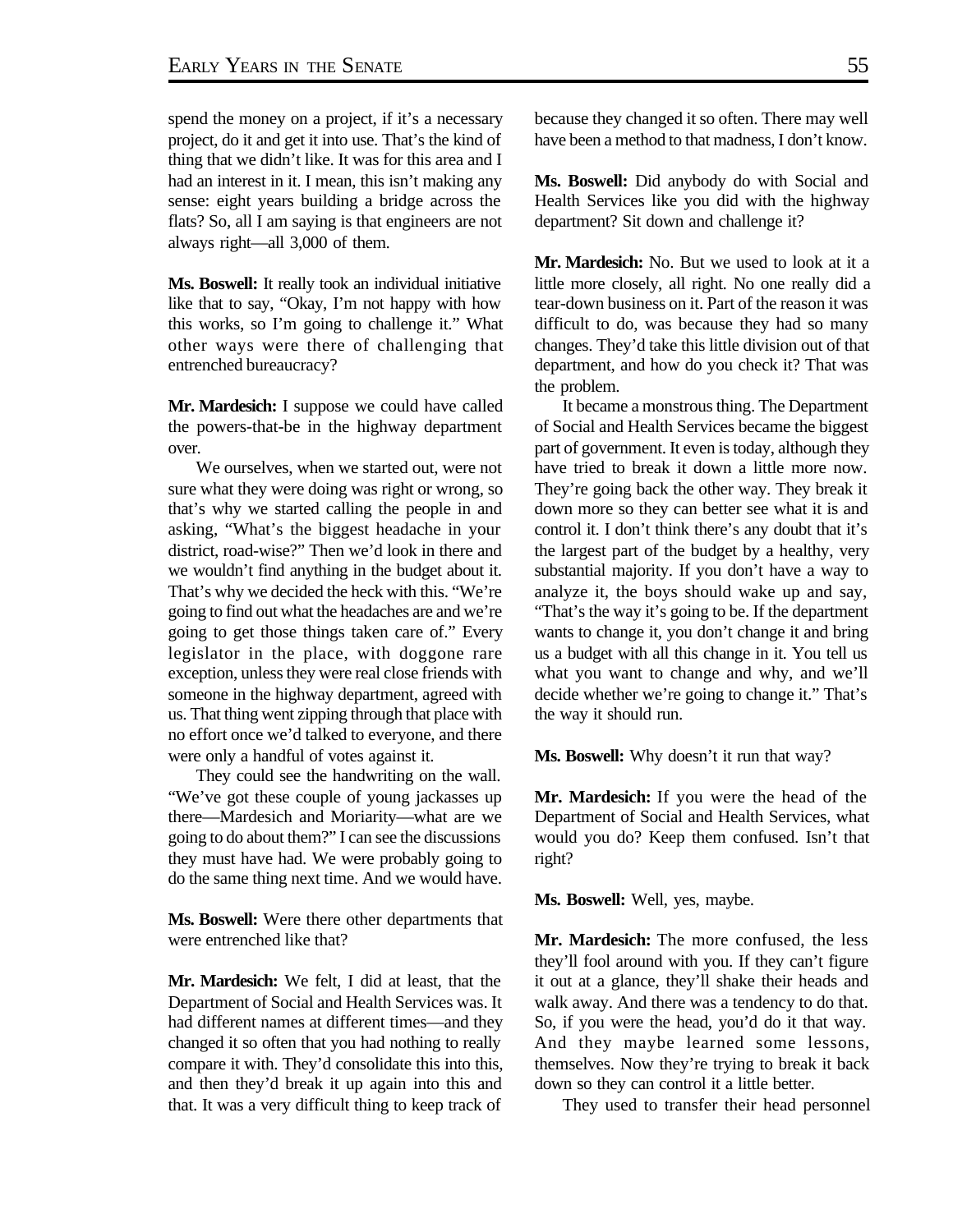around. Where the hell is he? Have to look up in the directory of names to find him. He's under some other division now.

But there is an area where they could stand some real study right now.

**Ms. Boswell:** In the late 1960s and particularly the early 1970s, when the economy statewide took a pretty strong downturn, what happened in terms of budgeting for these big agencies that have so much money going into them? Is it the Legislature that has to mandate cuts or how does that work?

**Mr. Mardesich:** They come in with their request. The governor responds to what he sees. We now have a budget office that does analyzing for the future. They come in and write the budget up and the governor should tell them ahead of time what he wants. If he doesn't, he should; if he doesn't, then, he does it after they do the budget. He should say, "Here's the money we figure we're going to get in. You chop it five percent across the board because that's what the apparent drop in dollars is, or you come in and tell me why it shouldn't be." Of course some areas are more important. He shouldn't worry about that. He should just say, "That's it," and let those boys who run those departments come in with their excuses or their demands or whatever it is they have. That's the way it should run.

Talking about the 1970s, who was governor at that time?

**Ms. Boswell:** It was Evans, wasn't it?

**Mr. Mardesich:** He was no dummy. Dan Evans was no dummy, and one that you could trust. At least I never had any problem where he would mislead me. And he'd had some experience with the budget and all that, the writing of it. He sat right across from me and we'd chat across the aisle. He never had any problem balancing those budgets.

He had no great compunction about asking for more taxes, however, either. He brought the budget in and just told them, "That's it. Balance it or else tell me why not."

You talk about how the state had that difficult time. The drop in public revenues was not that great. Why? Because the taxes related to sales tax and people. Sales drop, you get less money in. But the bulk of sales is in, what? Food. People don't stop eating. It's a more gradual fluctuation than would be indicated by employment—up and down, sharply. I never felt that our state had that much of a problem with the budget. It didn't.

**Ms. Boswell:** Evans had a campaign I was reading about in some of the newspaper clippings that he called "Jobs Now." I think he added more gasoline taxes to try to pay for new jobs in that "Jobs Now" program—retail sales tax to gasoline.

**Mr. Mardesich:** I think he did raise the tax. He tried the retail sales tax on gas, but didn't get it. But he did increase gas taxes. That was to get more employment. May as well fix the roads was the theory.

**Ms. Boswell:** You were the one who was called the "father of the bond issue," that you were proposing at the same time to finance the urban arterial program to make jobs.

**Mr. Mardesich:** Yes. If you're going to spend money, why not spend it on something you can use instead of giving to each unemployed person \$350 a month? Hire them. Give them \$600 a month, and get something done for it.

Even today, when I was up at the library I spotted a fellow when we were driving away from there, two blocks away by then, and here is this guy sitting there brushing his hair. Twenty-five, twenty-six, twenty-seven years old? He can't get a job? There may not be many jobs around—take a look at the jobs in the newspaper. There's a lot of them at six dollars an hour and all that. I'd rather help the family with a few bucks than have them sit on their butts. They're drawing \$450, \$475 a month nowadays. Anyone can walk in and get it, "I'm out of a job, I need help." Fine, we'll put you to work. Why not? We have a million projects we could spend the money on. Parks, clearing out the forests, forest lands owned by the state—a million things you can do. If you just give it away, it doesn't make sense.

**Ms. Boswell:** Did you find legislative resistance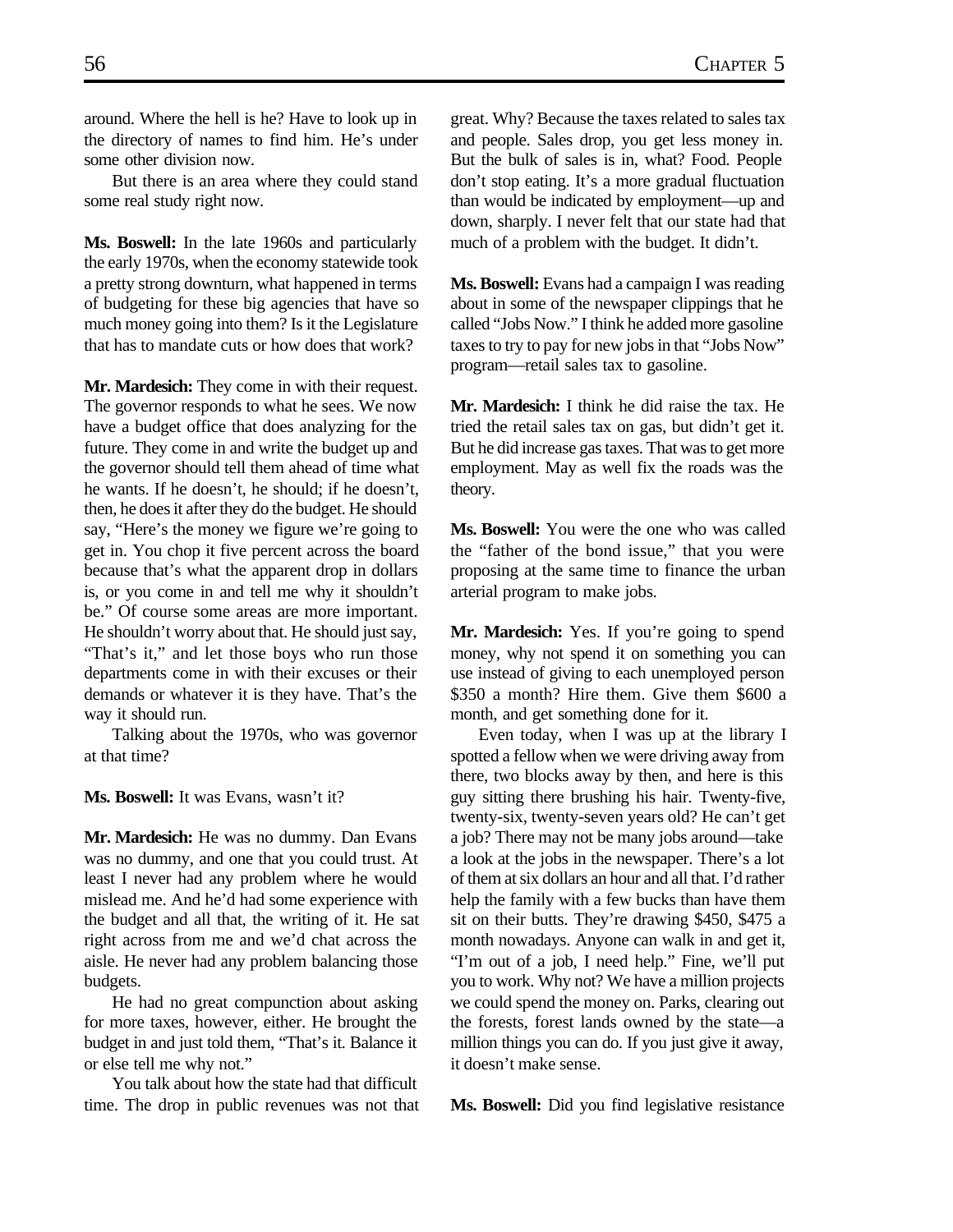even in the late 1960s and early 1970s to that notion of higher taxes?

**Mr. Mardesich:** There's always legislative resistance to taxes. "I don't want to vote for a tax; people in my area don't want any tax." That was an attitude that was not uncommon. People would just not vote for taxes. They would vote for every appropriation just to make everybody happy who had come to see about money.

**Ms. Boswell:** What can you do about that? There's not much you can do?

**Mr. Mardesich:** Yes, there is. There is something you can do. It's more difficult here because it affected my district, but even then I did it. You look up and see what's in the budget for him in his area, if in no other area than in roads. Then you just take the pencil and draw it through those jobs. He learns about it and he'd come, "What the heck are you doing? Why couldn't you do this or that?"

"Well, we can't get enough support out of you for the programs that the caucus wants, so we have to do something, don't we?" I'd say.

#### **Ms. Boswell:** That's politics!

**Mr. Mardesich:** You can convince people one way or the other. And believe me, they react when they see language. "Gee, they had that road fixed up and now it's going out of the budget."

I'll say one thing. There were a bunch of good people in that Legislature, and I'm thinking now of more recent times in the Senate. Guys who came over from the House, most of them—the Sandisons, the Walgrens, the rest of them, who understood what you were doing. They would go right along, and you had to recognize their position and all that, but they would stand up and give somebody heck for being recalcitrant about something. Or, they'd take them aside and say, "What the hell are you doing?" And so we had a very smooth Senate organization operating. If nothing else, Chuck Moriarty was still over there on the other side, and we rewrote the budget. Frank Atwood from Bellingham was over on the other side. Jim Matson from Selah was over on the other side, and the give-and-take was there. Let me tell you, if I needed some votes, all I had to do is look over there and catch Frank's eye and raise three fingers.

**Ms. Boswell:** Put your fingers up? You really would do that, put up three fingers?

**Mr. Mardesich:** Oh, yes. If I needed three votes. He'd stand up, go talk to his boys. The tough ones, as I say, the Atwoods, the Matsons and three or four of those guys, they'd vote anyway. It made no difference to them. They were in good, solid districts. They were good, solid legislators. And they'd vote: bang—right with you, period. Even if it was a bad vote for them. So, people came to recognize that this son-of-a-gun was going to get the votes anyway.

**Ms. Boswell:** How did you get these Republicans to vote with you? "I've done a lot for you, you do it for me?"

**Mr. Mardesich:** Very simple. We'd have these meetings—I think I've mentioned them. We held them primarily in the office of the head of the budget committee, Revenue and Taxation—my office was small. During the last part of that time it was Donohue from over in Eastern Washington. He had a large office. Three or four of the Democratic leaders, three or four of the Republican leaders, we'd just sit around in that office and settle it.

"What's your problem? What's your problem? What's wrong with this bill?"

"Okay, we'll change it, by golly you've got a point."

As I say, when it came time, I'd just raise my fingers and they understood, and they'd go along. They had attended those meetings, so that if they wanted something they'd come to me and say, "Hey, Joe Blow in our area is really hurting for this. We'll put it on the calendar." So you get that working relationship. That overcomes any number of sins.

As I say, then you could complain to the boy who was not playing ball with you, and all of a sudden he'd find that line drawn through his problems. If it wasn't just a road problem, he'd find out—it was so easy to find out what bills he's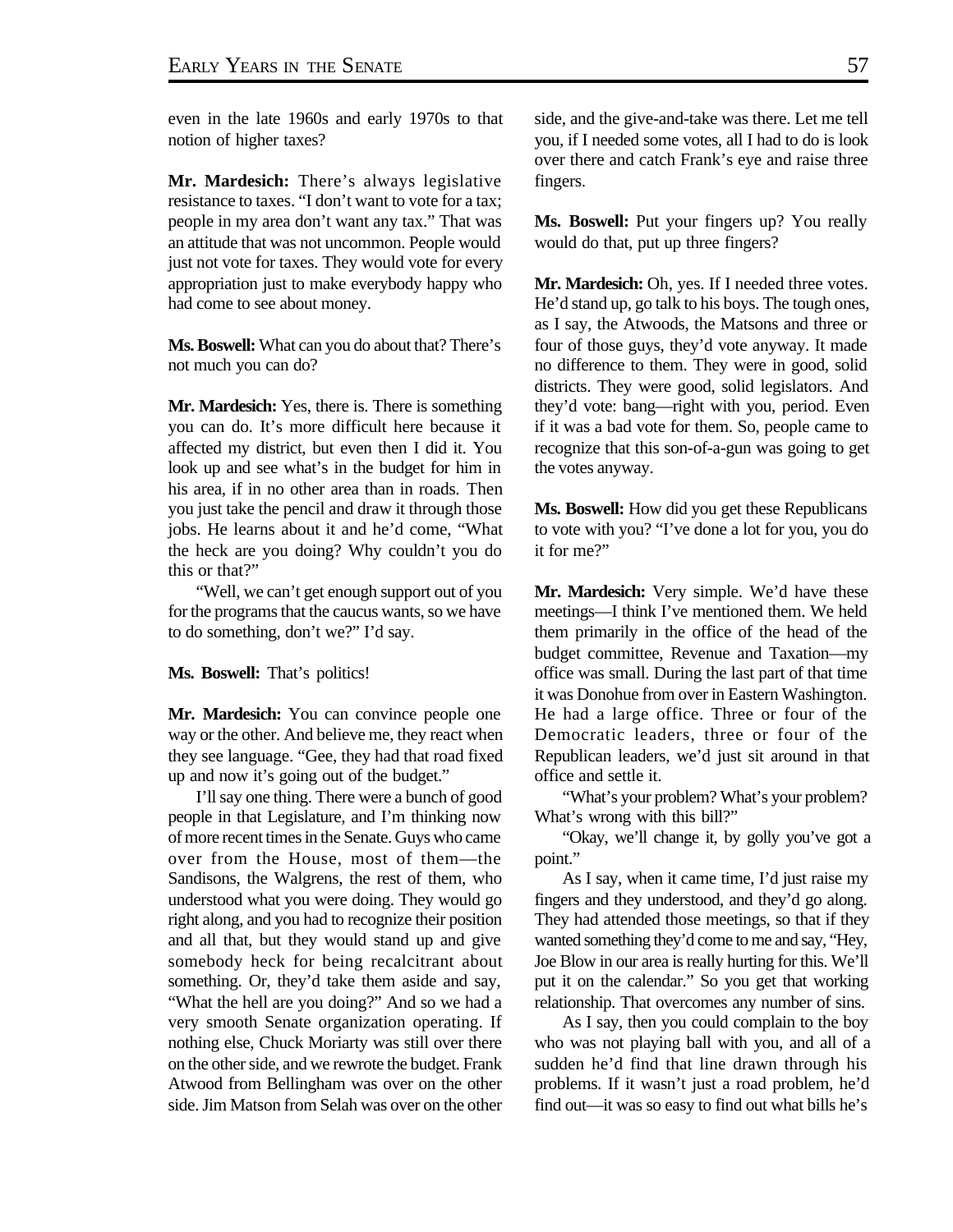interested in, what ones is he really taking a personal interest in, whatever the reason might be. And then those bills wouldn't move. They'd stay in the committee. He'd go complain to the committee chairman, and the committee chairman would say, "Well, we'll get around to it." And after awhile he'd say, "Go talk to Augie." He'd find it more difficult to talk to me, because I had a complaint or he wouldn't be in that position. It operated very well.

**Ms. Boswell:** And it really did work?

**Mr. Mardesich:** Poof! Like a charm. Like a charm. The Senate passed what was necessary and killed what we wanted to. It was that simple.

**Ms. Boswell:** Partisanship—Democratic or Republican—was really not an issue?

**Mr. Mardesich:** We'd get up there and fight like heck on some issues, and we understood what the problem was. They'd give us heck and the rest of it. We'd give them heck. We'd walk out just giving each other heck. The issue was there and we were divided on that issue, so that's life. It worked very well.

**Ms. Boswell:** But, for example, if there was something that Boeing wanted as a big company, I think you might reasonably expect that the Republicans are going to be more sympathetic than the Democrats. Was that an issue of partisanship or not?

**Mr. Mardesich:** Not necessarily. Boeing's biggest interest or largest concern, of course, was with taxes and things of that sort, labor, bills that tended to go overboard, and they do sometimes. Have you looked at this morning's *Seattle P-I*, about the waterfront? The longshoremen deal? I didn't read it.

**Ms. Boswell:** I haven't read it yet, but I did see it, yes. I guess they have the highest wages of any of the unions.

**Mr. Mardesich:** Even for the non-unionized; they make \$65,000 a year. The union is at about \$75,000, running up to \$130,000. It's like, nowadays, playing Tiddlywinks. It's all done by machinery. Sure, there's still a little danger in it once in awhile, but it's not that difficult.

All I'm saying is that we used to have our disagreements, even with labor. They'd want something and come in. They gave me hell any number of times. But, I'd give them hell back, too. Ask Joe Davis.

**Ms. Boswell:** I was going to say that you and Joe Davis were not necessarily very good pals, were you?

**Mr. Mardesich:** No. But I had other labor people who came to me and said, "Give him hell."

Arnie Weinmeister, of the Teamsters, he never put the heat on me. If he felt he wanted something, he'd simply pass the word along, "Arnie would appreciate your support." And if there was no problem with it, I'd support it. If there was a problem, I'd call him up and tell him why. He'd say, "We'll fix it." I never had any problem with him, and I didn't really have that much problem with Joe, except Joe had a tendency of "it's his way or no way." Unfortunately, I was just as bad as Joe.

**Ms. Boswell:** What can the Legislature most effectively do to prevent an economic downturn or distress? Can they do anything?

**Mr. Mardesich:** There's not a heck of a lot the Legislature can do. You can reduce taxes, but what's that going to do? The biggest factor in the sales tax is those things that people need. And still maybe even today, one of the logical reasons why that sales tax is still there is for major funding for the state.

Nevertheless, I've always felt, and I always will, that the only thing a state can do, and the Federals do it now and then, is be of assistance to those people who are really in need of assistance. What are you going to do, let people starve? You can't. So you do something about it. But those cases are rare, believe me.

Another thing, I read in the paper recently where some gal with three kids had been on public assistance for twenty years. Now, in twenty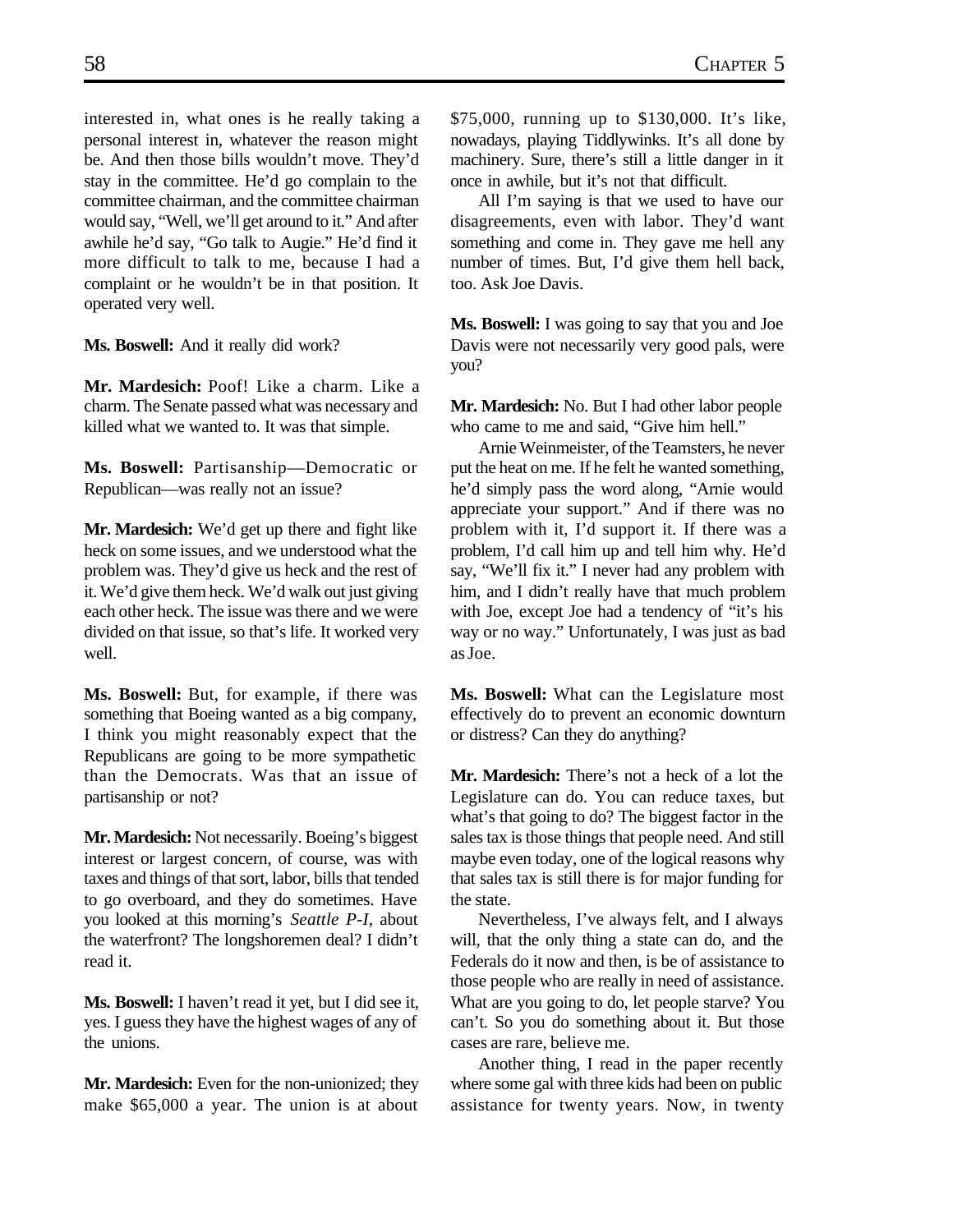years—I think it said that her husband had died. They gave some examples—some of them died, some divorced, and all this and that. If they were divorced and not collecting money from their exhusband, why not? Is she supporting the kids herself? Well, they can't find the husband. Well, find him. If he's in this state, throw his ass in the jug, and make sure that he remembers it. That's the answer. You can't let those people starve.

On the other hand, you get these women who have been on public assistance for twenty years; then, even if she had the kids, the kids have to be all grown up now. And I felt that you could put a lot of these people who were mothers to work in child care centers. Take care of the kids and let the women get out and work on jobs now and then. Half-days, two-thirds days, all day, whatever. It would keep those people employed who were taking care of the kids, and it would give the mother a chance to get out of the house, and get her doing something rather than just sitting on her fanny. I never believed in and never will believe in just the straight dole like we have in this state even today to the tune of \$450, \$470, or \$490 a month or whatever it is—just for walking in and saying, "Hey, I don't have a job and I want the money."

You can walk down any street in Everett and find junk in the streets. Give them a broom and a little push-cart. They can sweep the place up and the rest of it. The city has to be cleaned up, huh? Always does. Parks have to be developed. Drive around, there's all kinds of work you can see that should be done in the parks. But they don't do it.

Some of the people in the park department wouldn't like that because it would be a threat to their jobs. That's crazy. It wouldn't be a threat, it just makes the parks more attractive. Build a new park, build more of them. People need parks and a place to play. Kids need baseball fields all over the place, and they're all concentrated in one area up north of town now. There are a couple where the schools are. They're not spread around enough.

**Ms. Boswell:** Can things like that happen with those kinds of programs unless an individual with some power pushes them in the Legislature, or do they just kind of dissipate, otherwise?

**Mr. Mardesich:** Things will keep running as they are running unless somebody does something about it. If you call these problems to their attention, someone will try to do something about it. Most of the time they don't react.

Of course, we used to be in the Legislature two months, every two years. So it was a little different, then.

**Ms. Boswell:** You really didn't have the time to do much. In terms of the business of legislation, where would you say most of it gets done?

**Mr. Mardesich:** In committee. Some gets done on the floor.

I know that Bill Gissberg was a great one when I got to the Senate—he would be concerned with what was coming out. As I said, we used to take turns. He'd read one and I'd read the next one, because you can't keep up with all that stuff. If we didn't like the looks of it or for some reason it struck us wrong, we'd move it down the calendar until we had a chance to look at it, or move it over to the next day. He was one who was inclined to check everything before it went all the way. He got so he'd turn around and roll his eyes, and I'd know, okay, we'll hold this one up.

**Ms. Boswell:** Is it fair to say—I've heard some people say—that the real business of legislation doesn't even take place in committees or on the floor or in hearings, but rather just with individuals talking in a back room, just the personal contact.

**Mr. Mardesich:** No question. Especially when I got to the Senate, we used to have those meetings every day over there in one of the large offices. A lot of it got settled in those informal committee meetings. A lot of it—no question.

**Ms. Boswell:** Do you think that's positive? Is that the way it should work, or is it because the system doesn't work as it should? Is that just the best way with our system?

**Mr. Mardesich:** There's one thing about this method of handling it, you didn't put the time into the public hearings as much, you know. You'd go to a Ways and Means Committee meeting, and it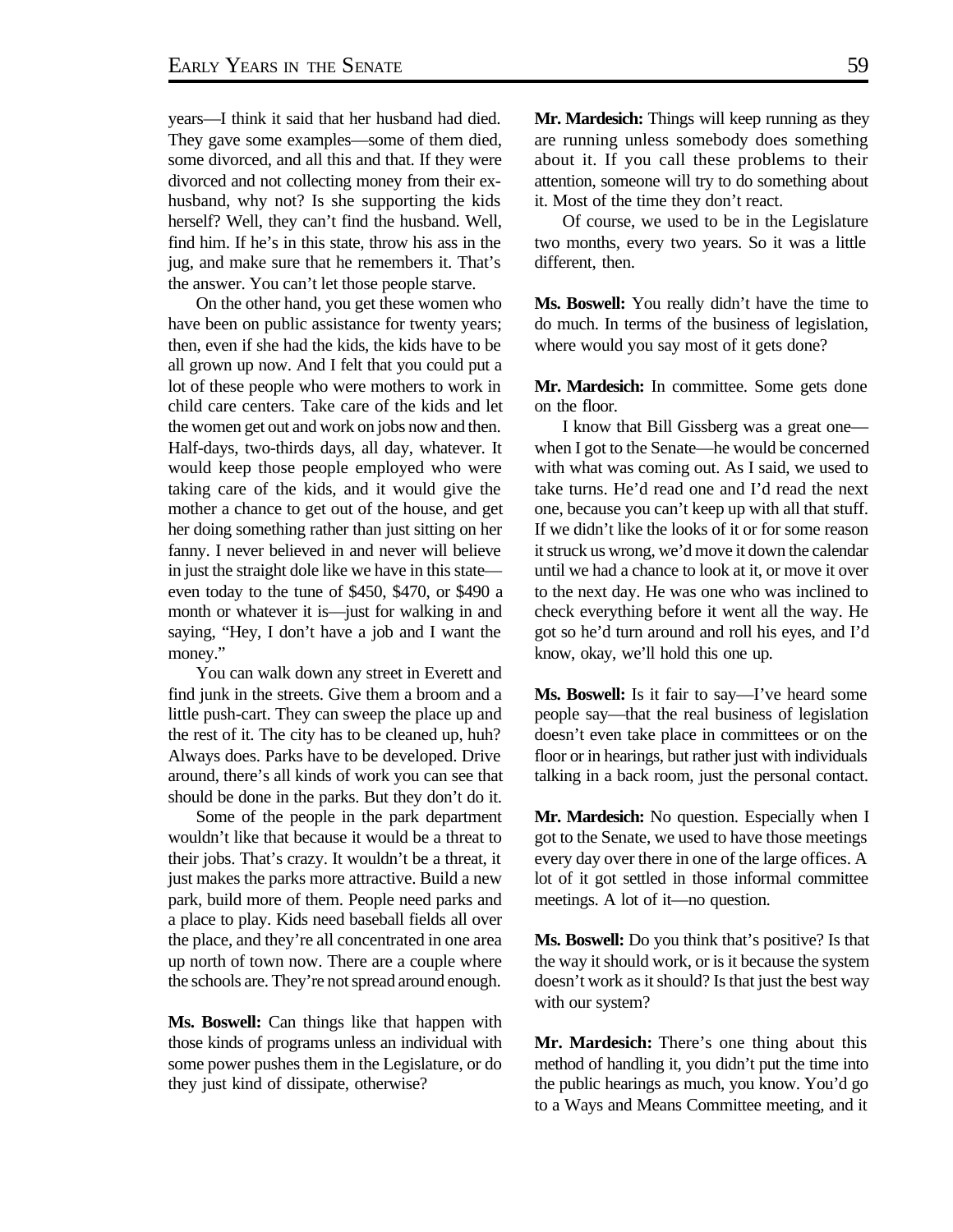would last from 1:30 to 7:30 p.m. or 1:30 to 5:30 p.m., whatever, when you could have settled it all in the committee, in that special committee in half an hour. "What's coming up that day?" That's what the difference is.

**Ms. Boswell:** But doesn't that eliminate the public?

**Mr. Mardesich:** No. I was just going to say, you have to hear the public. Those people who are there—the chairman is there—half the committee or more is always there. They would get the public reaction and pass it on to us. Here's why they want it; here are their arguments. So, we'd say, "Okay, hold it up because we have some questions," or, "Okay, we'll put it on the calendar."

**Ms. Boswell:** So you would maintain that the public input is still there?

**Mr. Mardesich:** Oh, yes, it was. As I say, we still had the public meetings. They'd come back and report to us on what those meetings were about and what the comments were. Who wanted what and why. They'd come back to us with these reports asking for clarification.

**Ms. Boswell:** If decisions are made primarily in that way, again, it makes it feel as though there's this network of people and you can't crack that network, unless you're among this small group of elite who really have the say about what's going to happen.

**Mr. Mardesich:** I'll tell you one thing. More than elite, it was workers—people who took the time and did the work. The guys who know. It doesn't take you long to figure out who knows and who works at it. You'd get them in. You'd talk to some people about what's on tomorrow's calendar, what's on the day after tomorrow's calendar? You think they know anything about it? Dang little, lots of people. So, it's generally the people who worked or who were willing to work, and willing to read that we conferred with.

**Ms. Boswell:** Would you say that that would be the major characteristic of leadership? Somebody who was willing to work? Is that how leaders would ultimately rise to the top?

**Mr. Mardesich:** If you don't work, you don't get there. It's that simple, ninety percent of the time. You have to do some work or nobody pays attention. You impress them by what you know. If you've read ninety percent of the stuff that hits that floor, you're standing up speaking for or against, or you catch someone making a comment, you stand up and correct them. Or you ask them questions to indicate, "What did you say? On page three, it says—you know. How do you respond to that, sir?" Well, it's work. And pretty soon when you stand up, people don't argue with you too much. You say, "I move the bill be set over 'til tomorrow's calendar."

"Aye"—everybody, except the "no" vote is the one guy who really wants it or something. So, it is those who read and know what's in the stuff, who soon the people start focusing on. "He doesn't BS. What he says is correct."

There's not just one or two, there are any number of them like that, you know.

**Ms. Boswell:** Would you say, over all, in assessing the people that you knew in the Legislature, that the public did a good job in electing people?

**Mr. Mardesich:** Generally speaking, I think so, yes. There were originally a lot of lawyers when I first went down there. Then they passed that initiative where you had to account for, as a legislator, what your income was and where it came from. And a lot of lawyers quit the Legislature because they had clients who didn't want it known that they were going to a lawyer, even. You were supposed to report. That soon got kicked out because the lawyers raised so much hell about it. You have to tell who your clients are? Some guy comes in to see you, his name's in the paper, his wife says, "What are you doing down at the lawyers?" Or a business partner. Who knows? It's not a good deal, so we kicked that back out. I think it was a good move.

As I say, generally speaking, the number of lawyers went way down when that came up. It's picked up a little now, because that's gone, but for awhile there we were losing a hell of a lot of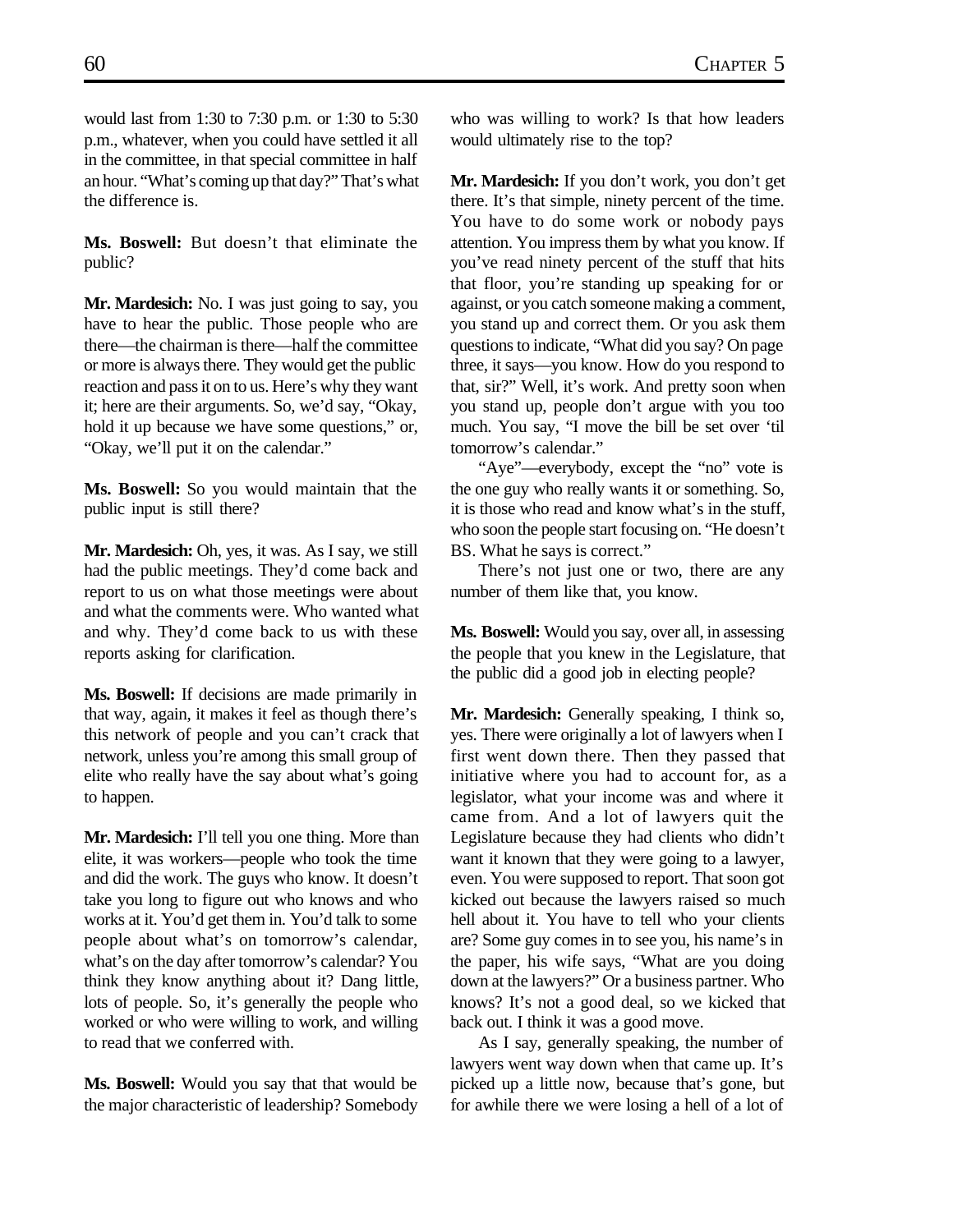good lawyers out of the Legislature. Let's face it, they're trained to do this reading and understanding of what's in the law. Half of them know what certain portions of the law are, that's what their specialty is. They'll point out stuff. No one can know it all. But somebody knows something about some portion all the time.

**Ms. Boswell:** So you think legal training is good training for serving in the Legislature?

**Mr. Mardesich:** I don't have any doubt, although that's not the only one.

**Ms. Boswell:** What about the issue of continuity? Do you think that continuity is important? There's always the debate about term limits and no term limits. You mentioned that in any one session, by the time the session itself got organized, you were several weeks into the session. What about over time? If you constantly have new members, then the learning curve is going to be pretty high.

**Mr. Mardesich:** Right, right, right. That's the argument against term limits. Pretty soon the staff's going to be running it all because they're the only ones who know what's going on. I think that the term limit position that was made—was it six years for the House? Whatever it is, it's too short. I felt it should be twelve for the House and twelve for the Senate. That's six terms in the House and three terms in the Senate. That's the way I still feel it should be.

Why twelve in the Senate, especially? Because one-third of them are leaving every three years and you get a new one-third. Two-thirds are now old hat. In the House it's a slower process.

My answer to those people who say pretty soon the staff will be running the show—I think, with respect to this business of "six years is enough," that's why I think they're wrong. If you have a longer term like a four-year term, if you don't learn it—even in the first two years—if you don't learn the basics of how it's operating and what you have to do to catch hold of the monster, you're never going to learn. There are people, believe me, who just don't. They don't care, they don't do it. There are some of those every session. But, generally speaking, if a guy doesn't figure it

out in two to four years, he's never going to figure it out. That's why I don't believe that term limits are that bad.

Second, to answer the continuity question: if there are term limits, twelve years in the Senate, fine, he's got his twelve years in, now he can run against somebody in the House. If he doesn't want to run against someone in the House, that's his problem. Maybe if he runs against somebody in the House that's better because now we'd have competition, even though they're the same party. Why am I better than that guy, and so on. The same with the House. He gets his twelve years in, bang, he can run against a senator if he wants to.

So, it's not so much a limitation of terms, but a change in position in the hierarchy if you really are interested. Put twelve years in the House, twelve years in the Senate, now what are you going to run for? There are half a dozen statewide jobs. If you haven't learned what those people are doing in twenty-four years in the Legislature, you shouldn't be running for those offices. It's an invalid argument. You lose some people and staff will have a tendency to take over. The answer is simple—same is true of staff—twelve years and then goodbye. You can go get another job somewhere in the state. It would give you a broader experience. Go work for the House. Give you again a broader experience. So, I would apply that to the staff, as well.

**Ms. Boswell:** That's interesting. Wonder how they'd like that?

**Mr. Mardesich:** It would be a tough time because the staff would come unglued. But I think that's the answer to it. I just believe that, as I said, if you haven't picked it up in two to four years, you don't have it.

**Ms. Boswell:** And you're saying that generally the public won't be able to pick up on that—that you don't necessarily have it, even though you're still there, looking important?

**Mr. Mardesich:** Look at it this way. You run in the House every two years. If you can get around enough and talk to enough people, chances are you're going to keep that job even if you're doing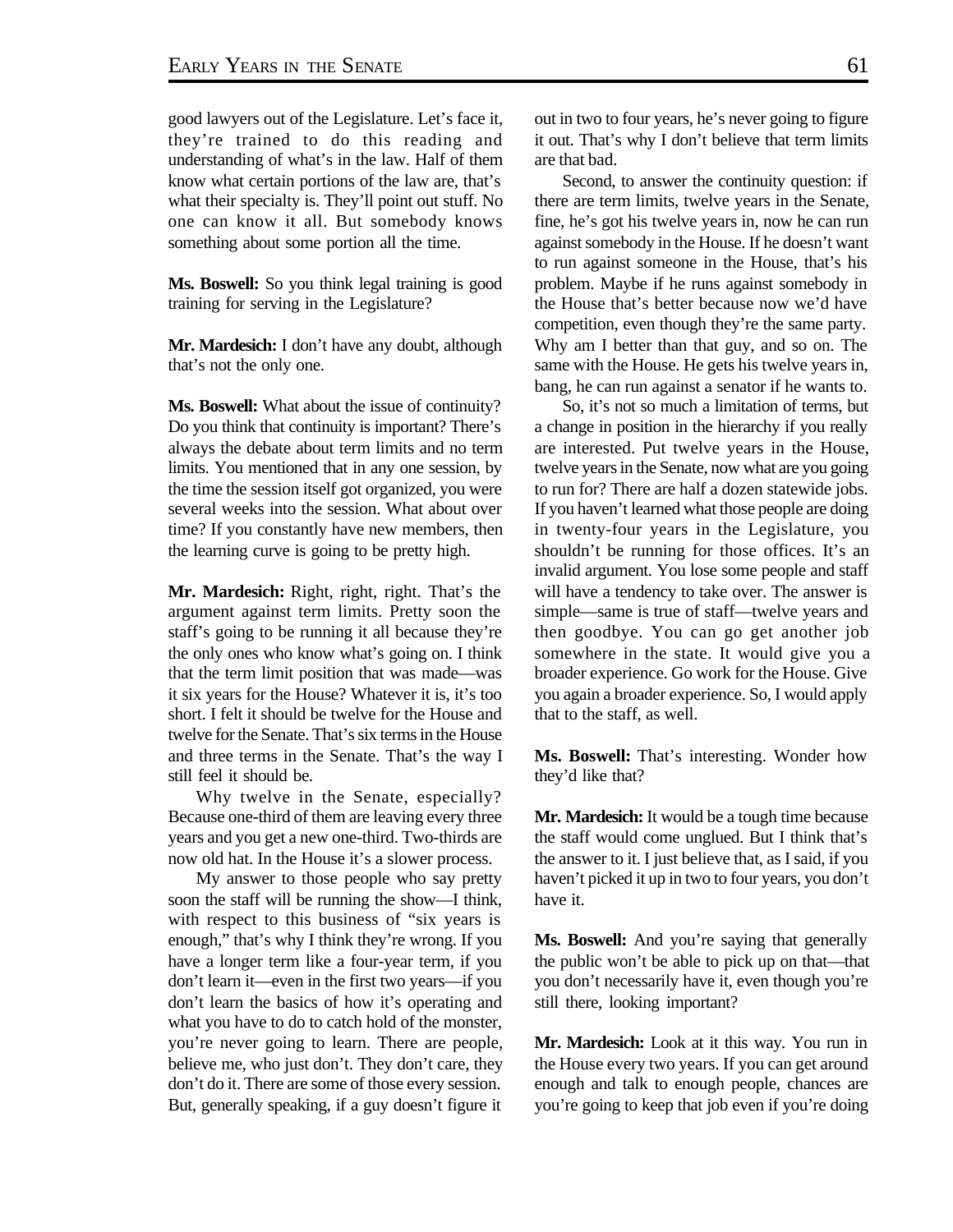a mediocre job. Especially so if it is as it is today, it can be a full-time job. In the House, what do they make, \$28,000 now? Seventy-five, eighty dollars a day during session? And committee meetings? It's a full-time job.

In the old days it was different because you only got \$300 a month. You couldn't rely on that as a job. If you're there today, all that time, if you are not able to get reelected, you should be kicked out, somehow. Some people have a tendency to be much more aggressive and much more belligerent. Sometimes they'll get kicked out for other reasons. But it is possible to stay in those positions time after time, after time, by simply working your tail off in terms of campaigning. As I said, it's especially so when you're on salary. Now it's a full-time job—not well paid, but nevertheless full-time. But in comparison to working for certain other jobs in the state where they get \$100 and \$150.

**Ms. Boswell:** Do you think that on the state level or within the State Legislature, for example, that there should be limits on spending in campaigns? Do you think that is something that's gotten out of hand, too?

**Mr. Mardesich:** That's a tough one. The trouble with limits, in my opinion, is simply that if you put the limit on, who does that give the advantage to? The incumbent, because of his name familiarity from the past. Plus the fact that while he's down there he gets the exposure. It makes it more difficult to upset the incumbent. That's the bad part. The good part of it is, I suppose, if you put the limit on, oh hell, there won't be continuity in it after the election. So, that's a tough one. I don't know if it came to a vote, how the heck I'd vote on that.

**Ms. Boswell:** Do you think legislators should be paid more or less? Was it better when they were not getting very much?

**Mr. Mardesich:** I saw that from day one. They were saying, "Gee, what are we doing here anymore? I've got to go back and go to work." We don't have to hear that argument any more. They don't have to go back and get to work. Lawyers, whatever they did, they had to get back and go to work. Farmers, come the springtime, "Hey, man, we've got to get up to planting. This is the time of year we can't afford to be here."

Once during the 1970s, I don't remember when, we took a twelve-day recess. The House got upset as hell about it. But I said, "You boys take care of your own business. You can stay here and pass bills and we'll take care of it when we get back. If you don't like it, just leave. We don't care." We did that, and I had two people, one from our side, one from the Republican side, come in every morning at ten o'clock when the session ordinarily started and our guy would say, "Mr. President, I move we adjourn for three days." We had the three-day rule—because of the weekends and all that, they had the three-day rule. The Republican would say, "Mr. President, I second the motion." So there were only two guys on the floor. One made the motion and the other seconded it. The President would say, "Those in favor, say aye," and the two guys would say "aye." Then we'd go away for another three days, and then we'd come back three days later. We gave the farmers a chance to plant their crops. That's the only time that's happened.

**Ms. Boswell:** Then did you add extra days at the end of the session? Did you have a special session?

**Mr. Mardesich:** We stayed there until we got all the work we wanted to do done. I tell you, in those old days, it was less difficult to get them to go home because of minimal compensation. I didn't give a darn what you did, it was \$300 a month. Even when it got to be up to \$300, although it was \$100 when I started. It was zero when my brother went down in the 1950s. What do you do about that? How do you get by? You can't. So you'd have to be independently wealthy to do it. That's why they started raising it. Although I don't know what it is today, I think \$28,000 or there about. I don't believe that it is significant enough or high enough to really attract the people you could. If you raised it, then these people who are going to make a full-time job out of this would have competition from a guy who figured, "Hell, that's not bad. I can get by with sixty." In the overall scheme of things, it's minuscule compared to what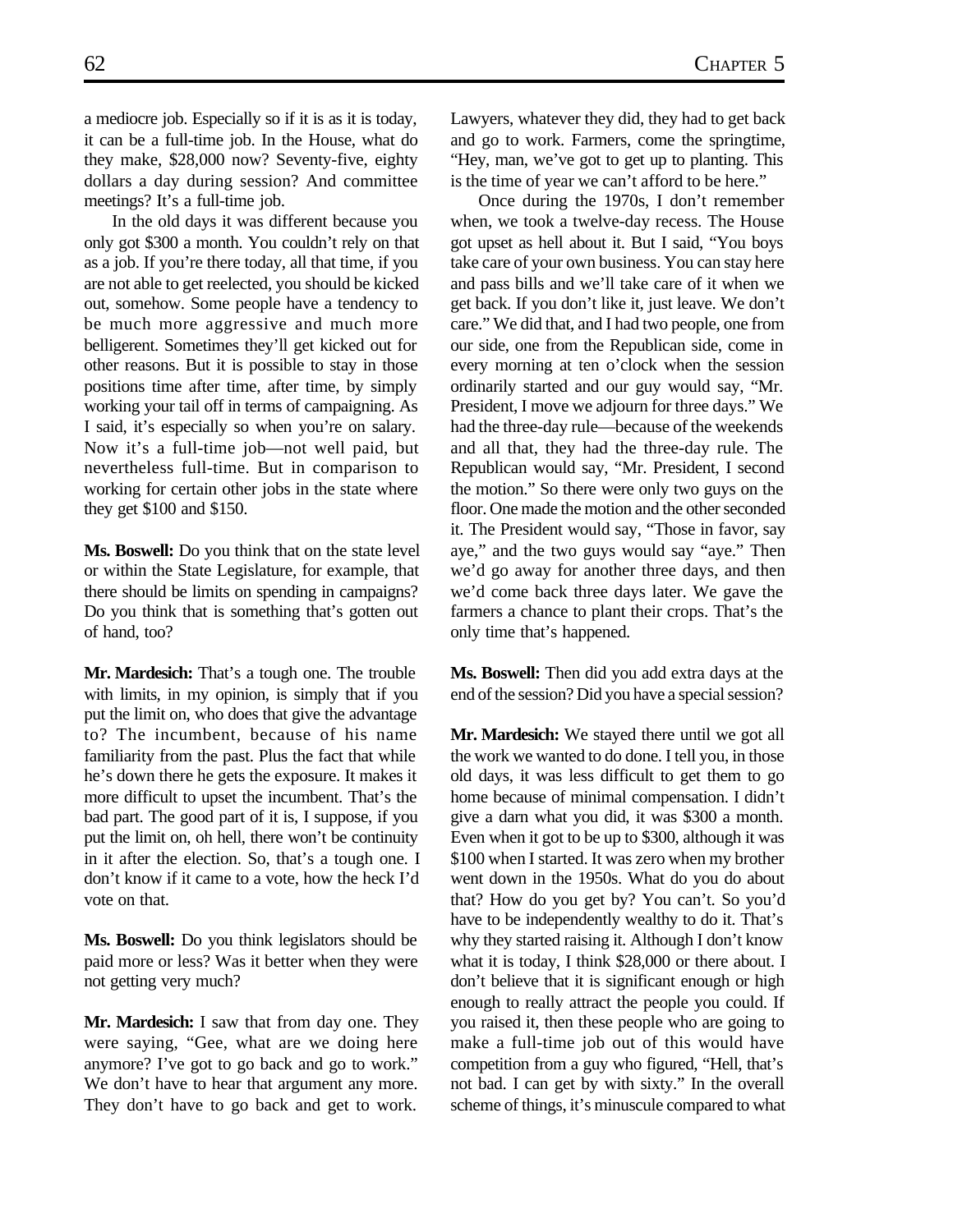you're spending in the state.

So, it wouldn't bother me to see it raised, because they're going to get some competition, then.

**Ms. Boswell:** If, let's say, the salary was raised, and you essentially became a full-time legislator, do you think that they should be meeting all year round? Should there be sessions, like Congress where they're recessed for a month or two and then they come back? Would that help state government?

**Mr. Mardesich:** Well, forget what I once said. The law—when I started—the law books were this wide on the shelf—two feet—and there was no Administrative Code. Within two years the Administrative Code was two feet, also. In time, the law is now about five feet long on the shelf. The Administrative Code is twelve feet long. You go try to read some of that Administrative Code and let me tell you, it's tough to figure out. That's the bad part about having them meet all the time.

And I think I mentioned, too, that we proposed at one time—I made the suggestion and actually got up and made a motion—that the Administrative Code referrals be given to the House and the Senate for review before they become law. I still think it's a good idea. Oh, my! Did those bureaucrats come off of the wall? I figured, hell, this is not the biggest issue in the world today, yet. But look at it. As I say, from zero to twelve feet, the Administrative Code. You can read some of it, and I'll be damned if you'll be able to figure it out. I've seen it. I've read a little of it.

So, I don't know. There are two sides to every one of these debates, you know. I guess I'm saying that if you had a session all the time, would the code expand twice as fast? Or would the laws pass twice as fast, and is it necessary? You can pass twenty million laws. You can always find something to regulate or control. All it takes is for some guy to make some comment and somebody's going to pick up the ball and run and make it an issue. We're going to get a hell of a lot more law on the books.

**Ms. Boswell:** Do you think that there was, in your

time, in the 1950s, a really strong difference in terms of political philosophy between the two parties?

**Mr. Mardesich:** I never found that difference. There was some difference, especially in the social programs and the funds that it cost to run those programs. That's the primary difference. As I said, we had these meetings and we went down the middle. If it was going to cost raising \$100 million of new taxes, it didn't happen, period. "Where are we going to cut now, if we're going to spend another hundred, boys? Figure it out, and when you get the answer, come back and tell me." They very, very rarely came back to tell me. You can increase, increase, increase all you want, but is that what you're supposed to do? I don't think so. But you saw it all the time.

As I say, we had some good people on both sides, a lot of them. They did their homework. The Republicans had a vice-chairman. We had it set up so that they had a leader in each committee, too.

No, this is the way it works. We'd call the boys over. We had a lot of cooperation, a lot of it. And I think the Republicans appreciated it and the Democrats appreciated it, because we didn't have all that wasted time. It happened once in awhile where you'd go on the floor with one bill and you would stay there three days arguing that one bill. What were you achieving? People who didn't want it were up yapping simply because they were trying to kill it, and the guys who wanted it were up there yapping trying to knock the other guys down. It would go on, sometimes, for two or three days. What a waste of time.

**Ms. Boswell:** Did that kind of situation happen because of a lack of leadership on that particular issue, or what caused that?

**Mr. Mardesich:** They were usually issues that were more party oriented.

**Ms. Boswell:** Do you think that politicians, in those days, were fairly well respected by the populace? You hear, today, people talk about lawyers and politicians and they're sort of looked at as not entirely honest, or not entirely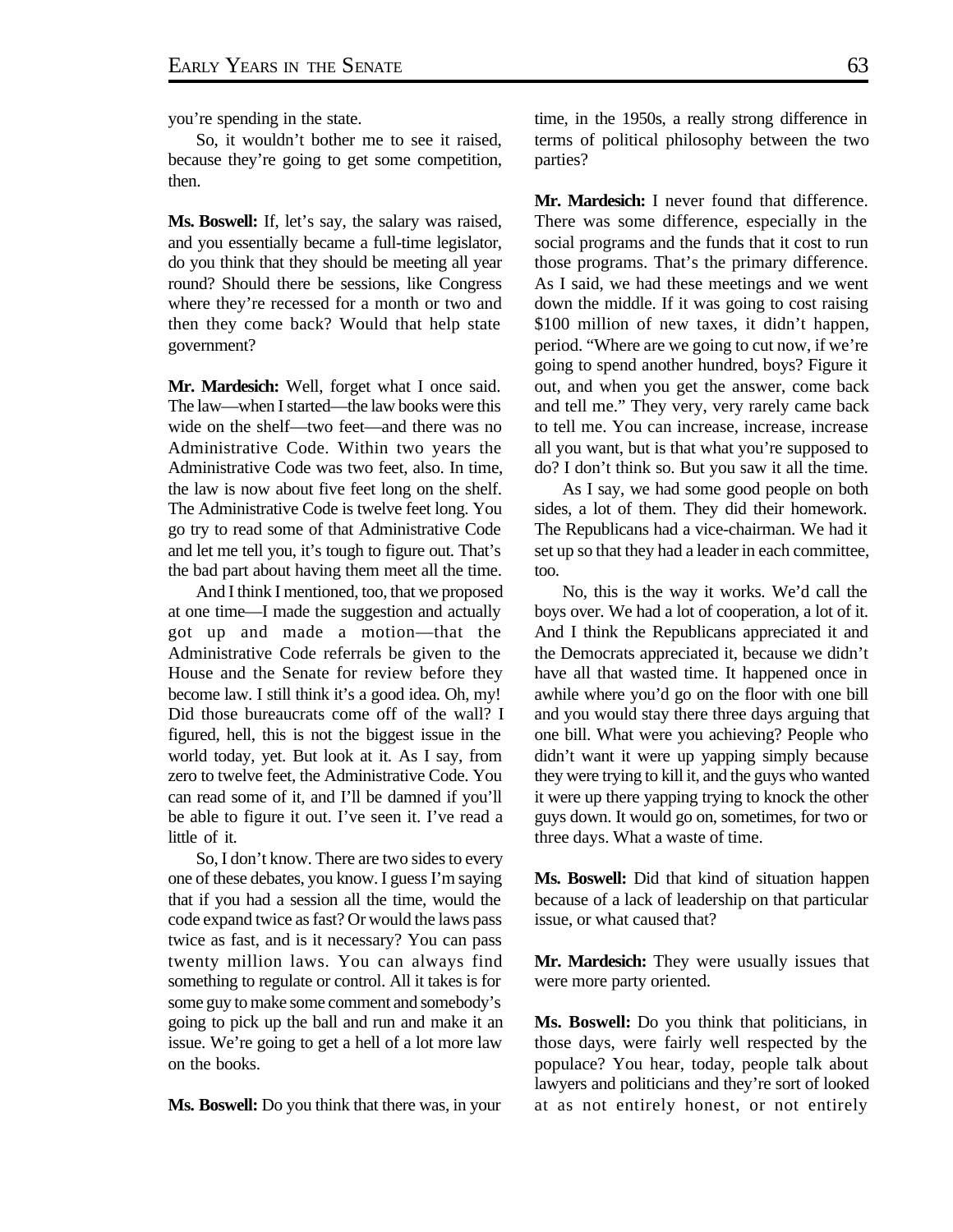respectable. How would you say that legislators were regarded in the 1950s?

**Mr. Mardesich:** I think they probably had a little higher regard than they do now. I don't know why. Maybe it's because if I didn't say that I'd be talking against myself. But I know that people were very respectful. I didn't spend much time, personally, with politics once the session was over. And actually, very little when it came to campaigning. I just didn't campaign much, but people used to want you to come and speak and I used to pass most of those and just go to a couple of the big ones every year.

**Ms. Boswell:** Is that because you didn't enjoy it or because you didn't think it was necessary?

**Mr. Mardesich:** It was not that important to me. If I got defeated, *c'est la vie.* If they kept me there, fine, I'll go to work. And it worked well, as I said earlier, with the fishing business. That was a summer occupation and this was the winter vacation.

**Ms. Boswell:** Did you see it as some sort of community service, or did you just enjoy doing it? How would you gauge your overall interest?

**Mr. Mardesich:** I don't know that I really sat down and analyzed it, in those terms, as a service or whatever. I got so I enjoyed it because it was something I knew. The give-and-take and the maneuvering and all that was of interest to me. It was like catching a fish. You have to know how hard to pull.

But in any event, I didn't really get the view of it as a service. I was trying to do something and do it right. Being of a somewhat conservative nature, that was the approach I followed. I don't think we should spend a fortune, I don't think we ought to tax ourselves to death, and I had a lot of support with that position. Let's face it, I think that's why they kept me there for a long time.

**Ms. Boswell:** So the whole issue of campaigning, there wasn't really a competitiveness there?

**Mr. Mardesich:** No. The only time I really

campaigned, I got beat. They found out how bad I was.

**Ms. Boswell:** So you didn't like to give public speeches?

**Mr. Mardesich:** I didn't enjoy it particularly, no. In order to give a public speech, you should prepare for it a little. I never did that. Some people take to it.

**Ms. Boswell:** You liked the behind-the-scenes business of politics rather than the public business of politics?

**Mr. Mardesich:** I enjoyed that. Right.

When I went to Olympia, there were two ladies there. By the time I left, there were about twelve, and I think they just came down because I was so good looking.

**Ms. Boswell:** I'm sure that was the reason.

**Mr. Mardesich:** The ladies started running, then. I think there were about a dozen of them when I left. Now probably dang near half of the body is ladies.

**Ms. Boswell:** Did you notice any differences between male and female legislators in terms of the way they pursued legislation?

**Mr. Mardesich:** I don't think so. I, at one time, had the feeling the women were inclined to change their minds more. But maybe it was because when they did, I noticed it. I did it, too. They didn't do it with me too often because if you needed a vote, you needed a vote, and by golly I'd tell them so. Then we'd arrange for them to have some problems about moving their bills. I don't know, as I say, I didn't notice much difference at all.

**Ms. Boswell:** Do you think that women in the Legislature needed to be more aggressive in order to get something done?

**Mr. Mardesich:** I don't think so—especially the first couple of women. There was Emma Abbott Ridgway from Mount Vernon, and then you had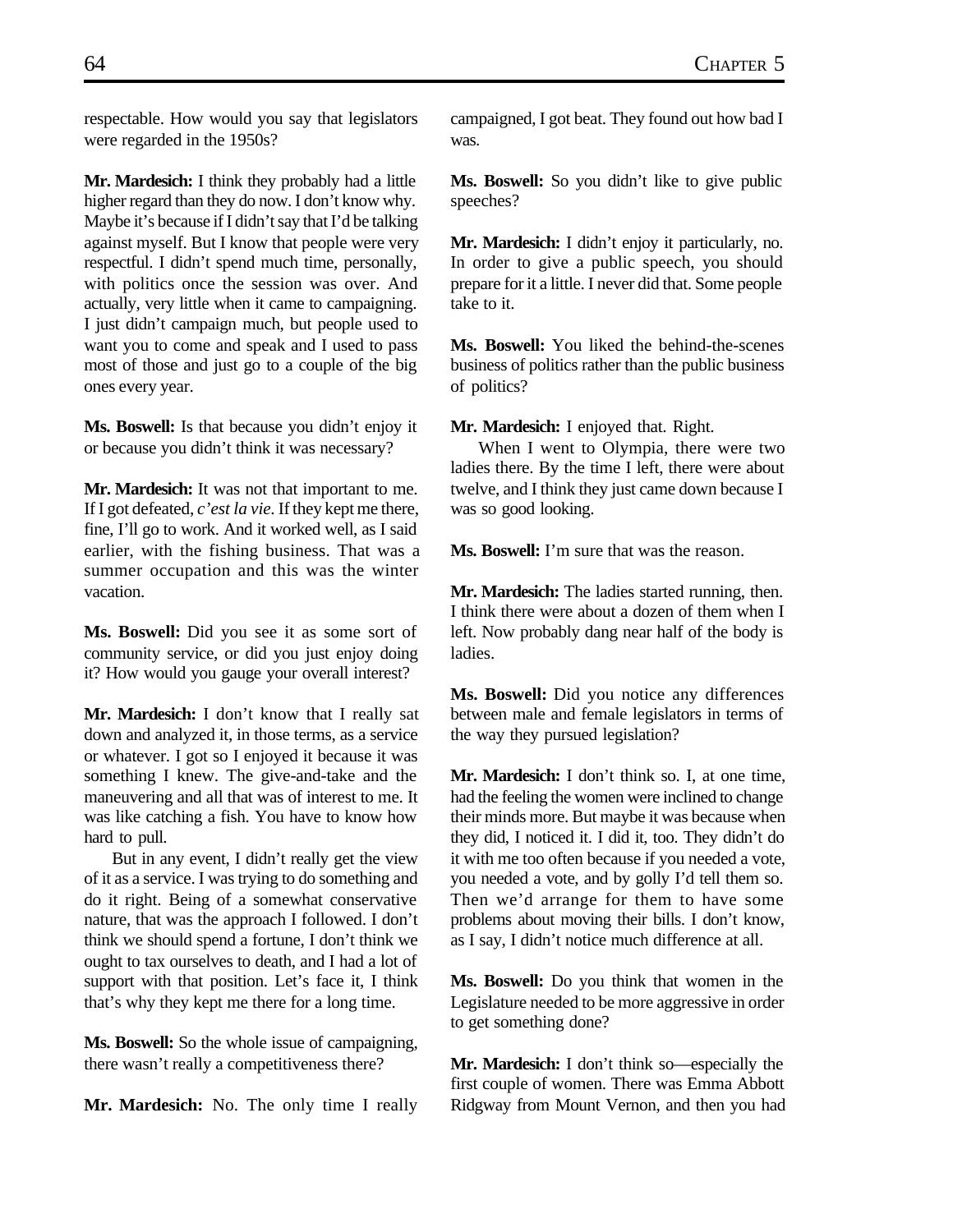Jeanette Testu from West Seattle. They were very low-key and blinked their eyes and got what they wanted. They were nice gals. So they had no problem getting things through.

**Ms. Boswell:** Would you call them good legislators?

**Mr. Mardesich:** Oh, sure. They were more concerned, I think, with the social things than the men were. I suppose naturally, I don't know. Anyway, I did notice that.

**Ms. Boswell:** Later, though, you were not in favor of the equal rights amendment, were you? I remember reading that you were opposed to that amendment.

**Mr. Mardesich:** I don't recall that. Was it some variation of the equal rights amendment?

**Ms. Boswell:** It seems that when the states were trying to ratify the equal rights amendment, that you were quoted as not being in favor of it. I'd have to go back to the clippings to double-check that.

**Mr. Mardesich:** I don't recall. It could be. I don't know.

**Ms. Boswell:** But you didn't have any problem with women legislators, generally?

**Mr. Mardesich:** No. They were down here when I got here. Both of those women, Testu and Ridgway, they were nice gals. Matter of fact, the second session I was there, they sat one on either side of me. I felt I was encircled.

**Ms. Boswell:** You ran for the Senate in 1962. What caused you to make that switch? Why did you decide to do that?

**Mr. Mardesich:** I don't recall exactly what the heck caused me to do it except the discussions that I had with a lot of my politically-oriented friends who probably didn't like the guy who was there. I don't recall any other reason for it.

There would be a reason that would have

interested me, and that was the fact that you had to run only every four years instead of every two years. I think that's probably why my friends were urging me to go, because I was in the fishing business and not around much most of the time during the campaigning. It used to frustrate them and they'd call me up—after Alaska we'd be down here, and that would be during the time that you were running—they'd call me on the radio and say, "Hey, you've got to get in here, we have a lot of stuff to set up."

I'd say, "Well, just a few more days and the fishing season will start dropping off, and I'll come in." Too often the run would continue and I'd stay there and fish. They were always giving me heck about that. So, that could be one of the reasons they were jogging to get me to go for the fouryear term.

**Ms. Boswell:** When you say "they," who was part of the group that urged you to run?

**Mr. Mardesich:**John Salter. Archie Baker, who was a lawyer in town here, was also very close to politics and involved with someone in a race most of the time. I used his office when I got out of law school, part of his office, and that's how he got involved. They were the primary ones that were pushing me.

**Ms. Boswell:** Did they run the campaign?

**Mr. Mardesich:** Archie did some things. Salter ran the campaign—he would talk to certain people to go do things. They were people that he knew and who helped Scoop and they respected him. He'd ask them to do things and they'd do the work, but he did the prompting. He was a good prompter.

**Ms. Boswell:** Was the Senate campaign any different than a House campaign? Was it more intense or a more difficult run?

**Mr. Mardesich:** I don't think it was too much different. It was the same area, essentially. I'd been in the House twelve years, so it was no great problem in terms of familiarity with the district. I know they made me get out—I never had gone door-to-door before—they made me get out that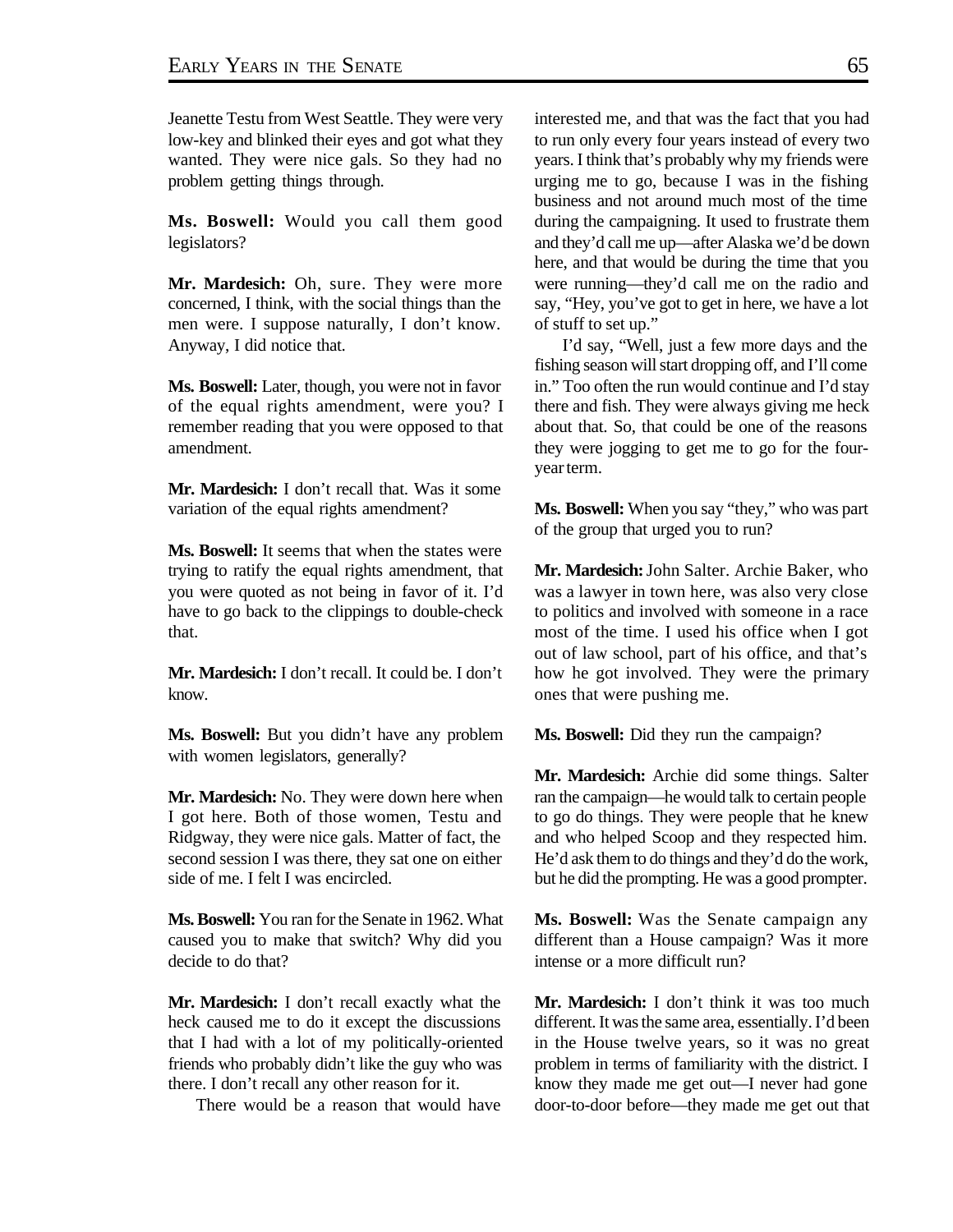time and do some doorbelling over in Riverside. Then they gave me heck after I did it because I'd talk to someone at the door. I was supposed to go down a few blocks and hit all the doors. I'd knock on the doors and the people would recognize the name and they'd start chatting and I ended up fifteen or twenty minutes on each porch.

They said, "Just hand them the literature, and say 'I appreciate your support,'" and I ended up in discussions half of the time. They'd sit there and shake their heads. So they didn't really get on my back about doing it very often.

**Ms. Boswell:** Did you like that? Do you like that person-to-person contact?

**Mr. Mardesich:** I enjoyed that. You learned something. You would find out what they were thinking about. I was lucky—I never had anyone give me heck.

**Ms. Boswell:** You didn't have anybody say, "I didn't like the way you voted?"

**Mr. Mardesich:** No. I did run into one fellow and he had a sign up for my opponent. I went up to the door anyway and introduced myself, and I said, "That's the man who's running against me that you have the sign out there for, but I thought I'd stop by." He said, "That's my wife's. Put one right there next to it." So, I put my sign right next to his sign. I forgot who it was, but they had both of our signs up in their front yard.

**Ms. Boswell:** That's great. A good story.

**Mr. Mardesich:** And then we did do one thing. We worked Rucker Street, which is about two blocks north of here—the business district. We worked that street, not I, myself, but others did the sign people. We had Rucker covered from Twenty-fifth to Twenty-sixth all the way out. About every house had a sign up. You couldn't help, if you drove down Rucker, but notice it—all the way and on both sides of the street, most houses.

**Ms. Boswell:** And Rucker is a thoroughfare that most people, at one point or another, in Everett will take?

**Mr. Mardesich:** Old 99 used to come right in on Rucker. And so they loaded that up with signs, and it was impressive. It was not just two, three on a block, it was ten houses on the block, or twelve, or whatever—out of ten we'd have eight or nine of them. Some blocks had them all, so it was impressive. I think it was a good idea. I've never seen anyone do it since, but I think it was effective.

**Ms. Boswell:** When you do a volunteer organization for a campaign like that, in a town the size of Everett, how many people do you need? Do you remember? What kind of an organization did you put together?

**Mr. Mardesich:** I didn't get that closely involved. We had a lot of people working— hundreds. A lot of them volunteering—stuffing envelopes and putting signs up. Even going door-to-door with literature.

**Ms. Boswell:** Running a campaign like that, how do you get campaign donations? Do you get most of it from the Democratic Party or do you get it from individuals?

**Mr. Mardesich:** Mostly from individuals in those days. I got very little from the party. Very, very little. I suppose they figured he's got his own or something.

Archie and John, no matter who they'd see, they'd say, "Come on in." And a lot of people would just donate. We raised substantial sums of money, especially during the time we ran for the Senate and all that. We didn't need to hit the party for anything.

**Ms. Boswell:** When you say a substantial sum, I know there's always talk now about how much candidates raise and who they raise it from, but back, say, in the 1960s when you ran for the Senate, can you remember what the exact amounts were?

**Mr. Mardesich:** I don't recall. I don't recall what it was. I guess \$25,000 or \$30,000, which was a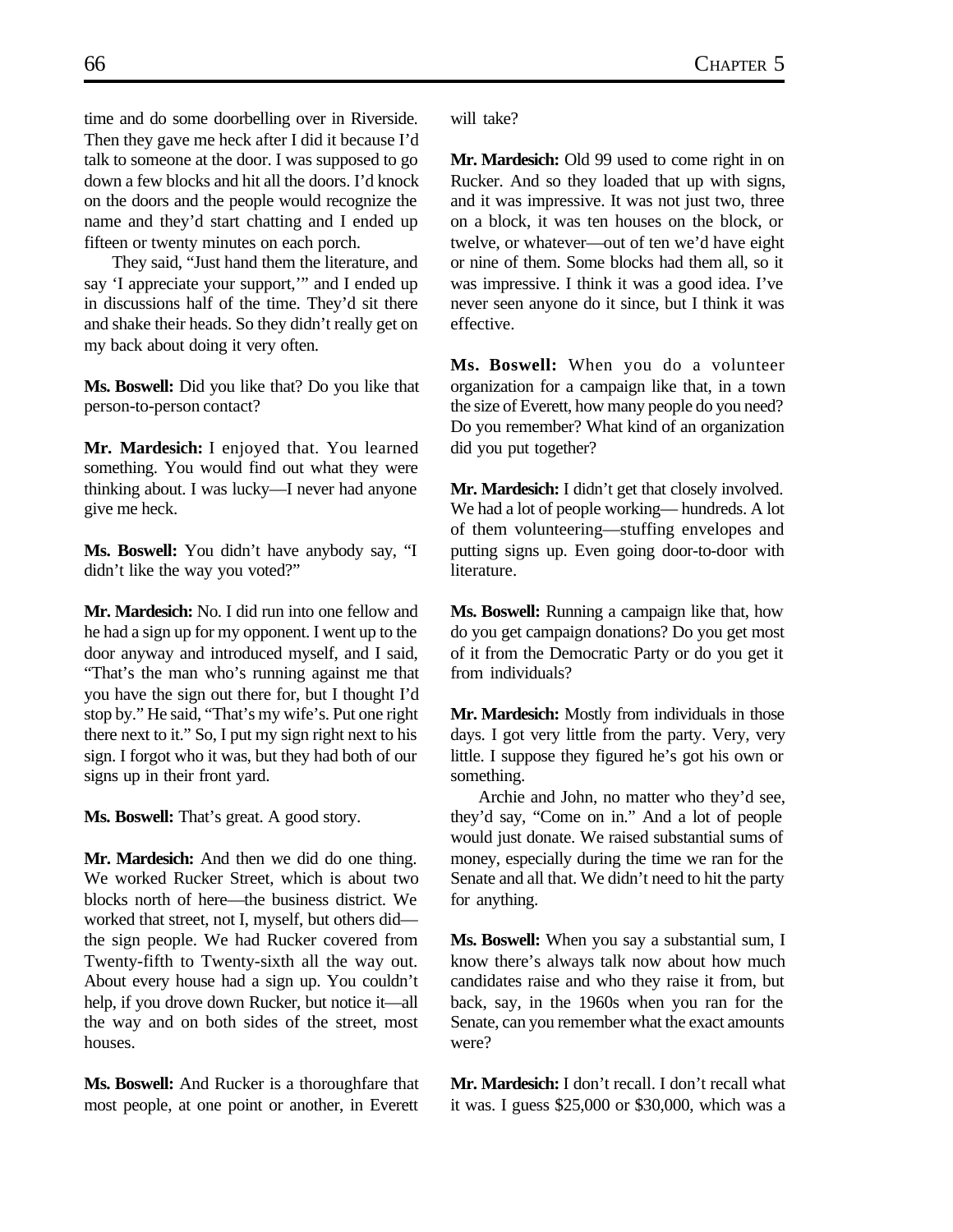substantial sum at that time, too.

There was one time Archie Baker—people would come by his office and drop money off one time he just put it in a box in the office. At one time we had \$9,000, or \$10,000 in cash in the box. Then we decided to open a bank account.

**Ms. Boswell:** What about organizations in Everett? Was there a strong labor interest?

**Mr. Mardesich:** There was a strong labor group in Everett, and I, essentially, had them with me although we had no close association. They got mad at me a couple of times during the years because I didn't vote the way they wanted. If it's not right, it's not right, I don't care whether they want it or not. We'd get into some fights once in awhile.

In the last campaign I was involved in, the people who got after me were the public employees, primarily because one of the great items in the budget was the pension fund. There was a tendency not to finance it on a continuing basis, but rather to say, "Well, we've got so much to appropriate to pensions this year," and meanwhile the obligation is growing massively. By the time I started toward solving that problem—that must have been six years or eight years before I got defeated—I started fooling with it and man; they came out of the walls. The unions, primarily the public employees and the firemen and policemen, but the firemen especially, did a lot of work.

I said, "Well, their pensions—the firemen and the policemen—were far worse than the regular state pensions because they had higher pensions. They had earlier retirement, twenty-five years instead of thirty, and higher wages generally." Their unfunded liability was horrendous. I could see that the state would be facing a problem unless the situation was corrected enough to meet the obligation. And who's going to pay for it—our kids? The kids in the future.

And eventually, I think, had we not solved the problem, it could well have led to the disintegration of the system. Because if you don't have adequate funding, what do you do? The state goes bankrupt? How do you handle it? Triple the taxes? You'd have a revolution. There was a problem, and we were heading for the problem.

We eventually solved it. It took me four or five years to get that bill through for revamping the system. We first did the public employees, not because they were the worst, but because they had so many people that it was a much larger figure. Then I went to work on the firemen and policemen. That's when they came out with their attacks on me. I took the position that we ought to start talking about actually what this means, talking about their wages and how they compare and what's the view of the taxpayers. I got all kinds of advice, saying, "Lay off of that, lay off of that." In retrospect, I'm not sorry I did it because it is a problem for those systems, even today. And I think that would have awakened the people.

They came out against me—the public employees came out against me. They organized a campaign, and they came here to the City of Everett, the Thirty-eighth District, with twentyfive busloads of people to work against me. To go knocking door to door the last week of the campaign against me. And they only beat me by a couple of thousand votes.

Nevertheless, they really went all out, and that's why I said, "We ought to just go head-tohead with them. Let the people know what it's costing them. Let them know what they're paying these people." What do you think the firemen and policemen receive today in terms of comparison with other public employees? Way higher.

**Ms. Boswell:** I didn't know that.

**Mr. Mardesich:** And the pension costs on a perperson basis are exorbitant. How about this—you get a fireman, and usually the people that get into that system are somehow related or friends of people who are there. If you don't believe it, just check. They put their kids, cousins, and friends into the system when they're say, twenty-two, twenty-three, twenty-four years old. Say even twenty-five. You have twenty-five years of work before full retirement. At age fifty you're on full retirement, which is three-quarters of their last pay rate. So if they were getting \$40,000 then, they'd have \$30,000 retirement, and young enough to go to work anywhere else. And a lot of them did have two jobs. Especially on the fire department.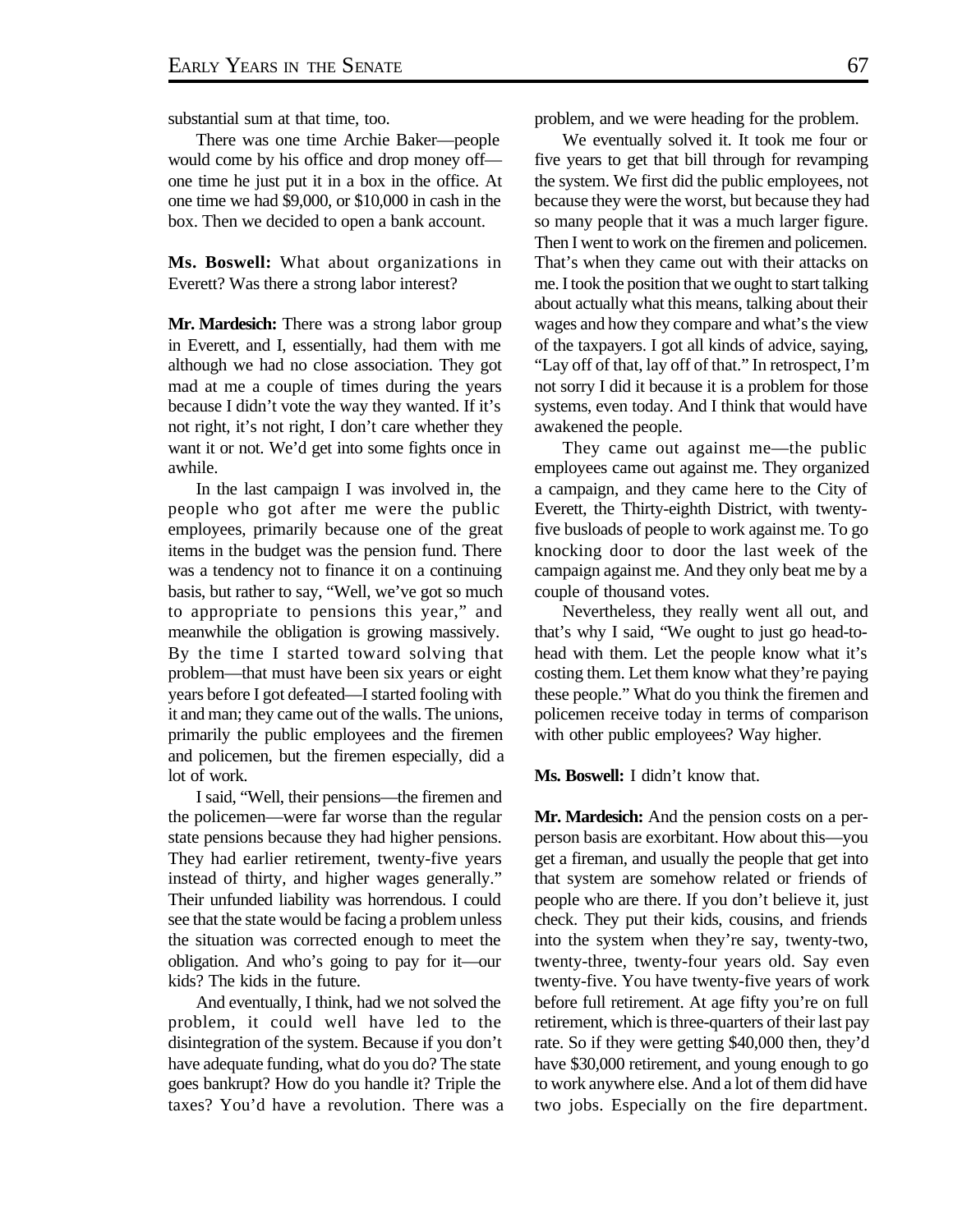They'd work twelve on or twenty-four on sometimes, they'd work three, four days a week, that's all. If they were on the weekend, they all rotated. And a heck of a lot of them had other jobs, so they were on not only that, but when you start Social Security and everything else. But, I felt it was just unfair, that's all.

Had I to do it over again, I wouldn't have listened to those people who were advising me, I'd have gone ahead and put it all on the table where it was highly visible. But, that's the way it was.

**Ms. Boswell:** When you got to the Senate, you'd been around the Legislature for twelve years, so it wasn't like it was something brand new, but on the other hand, how was it different? Were there any ways that it really differed from your experience in the House?

**Mr. Mardesich:** There was a much more closelyknit feeling than in the House. Of course the size of the body—I'll round off figures: fifty members in the Senate and one hundred in the House. Fifty members in the Senate, if you've got twenty-six, you have the majority. Out of a majority of, say, twenty-six or twenty-seven, which was very close most of the time, you've got twelve or thirteen who run the place. Take a majority by convincing—if you could get that spot—by convincing about a dozen people who would do the talking, the rest would generally go along. And you can always pick up some from the other side, too.

You could work with both sides, Democrat and Republican. I had no problem working with Republicans. There were one or two there who would come to many meetings to see what their objections were, and what their position was on a number of things. We had very few floor fights. It was all settled before we ever got to the floor.

**Ms. Boswell:** So is it safe to say that there was more "behind closed doors" stuff in the Senate than in the House?

**Mr. Mardesich:** Yes, no question about it. We just sat down and talked it over. We accomplished two things: number one, you didn't sit on the floor all day, and number two, you knew what was going

to happen ninety-five percent of the time, unless someone got up and started to debate this, that, and the other. After I got to be majority leader, I just said, as soon as somebody would start a fight, I'd set the bill down to the end of the calendar, "until you two get together and straighten this up," when there were two people arguing. If they couldn't, I'd set it over for another day, and then I'd start looking into what the heck's wrong with it.

I had some very good people who were friends of mine and helped organize the whole thing, and they were powers in their own right: Sandison, Walgren, any number of them. Atwood on the other side. But it was for me to decide. Dewey Donohue from the East Side. We had about five or six who would meet darn near every day. Sometimes if we had a lot of bills on the calendar, and we had calendar enough left for the next day, they'd come over anyway simply because they got into the habit of it. We'd sit around and discuss the state of affairs—relaxed.

**Ms. Boswell:** Relaxed with some libations?

**Mr. Mardesich:** Yes. It was a different attitude in that respect. Fewer people, more control. Fewer and fewer of those big floor fights. We'd often get into those in the House, and once in awhile it would happen in the Senate. It was a good way to hear all the sides of the arguments, too.

**Ms. Boswell:** I've heard people say who were in both, that it wasn't as much fun in the Senate as in the House. Would you agree with that or not?

**Mr. Mardesich:** I don't know. They say now it's not nearly as much fun as it was then. There aren't too many who were there then that are still there now. The lobbyists, some of them were around then, and they say it's not like it used to be. And I'd even have the lobbyists come in and tell their side of the story.

That it wasn't as much fun? I suppose that the House was probably a little more liberal. Everybody laughs at the jokes and all that, more than in the Senate. In that respect, I think they had a few more laughs on the floor than we did in the Senate.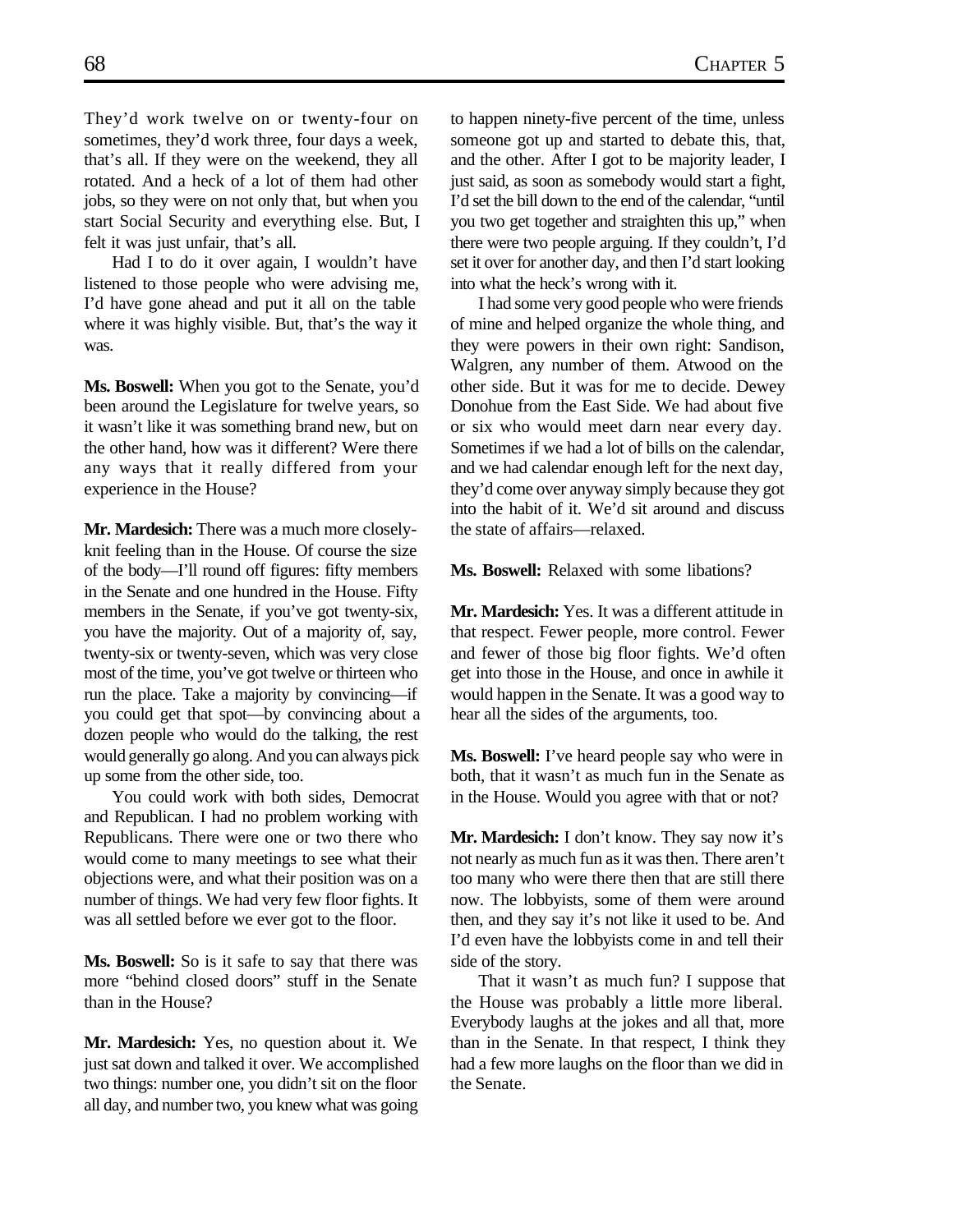**Ms. Boswell:** I think they might have meant that people took it a little bit more seriously, too.

**Mr. Mardesich:** In the old days, too, a senator would be a senator, sometimes, for years. The House had much more turnover than the Senate. Some of the senators were there for fifteen or twenty years, a number of them, and so it was a much more stable and older group as well. You wouldn't get much of that activity. In that respect—and I suspect that was part of it—the age of the group, generally speaking, would be less inclined to be so playful.

**Ms. Boswell:** Could you say—and I know this is an over-simplification—that in the Senate "the cream rises to the top?" Did the Senate have the better members?

**Mr. Mardesich:** If that were so I would never have been leader, depend on it. I think that generally the people who speak out and who learn what's going on and are reasonably forceful, that they do come up. It's a natural thing. I don't care what you do or where you go. People who are activists seem to get there faster. That's politics.

**Ms. Boswell:** You were somebody who had a position of leadership in the House. When you got to the Senate, did you lose all your seniority? Everything starts over?

**Mr. Mardesich:** Oh, yes. Right from scratch again. That's a natural.

**Ms. Boswell:** But that wasn't a deterrent to you, when you decided to move over?

**Mr. Mardesich:** No. The four-year stuff was the appealing part to me—running every four years instead of every two.

You could rise to the top if you wanted. I think that one reason I became leader of the Senate was the fact that—and I don't say this with any disrespect—Bob Greive was the leader, and he often gave people positions and what they wanted simply to stay on as leader. Bill Gissberg—we urged him any number of times, and Sandison to run for the leadership, and they didn't want to do it. Gissberg ran once, had the votes counted, and had just a one-vote margin. Somebody skipped on him. They were secret ballots when it came to that.

**Ms. Boswell:** I heard a story about that, that somebody marked their ballot "B-G" and because it was Bill Gissberg or Bob Greive, it had to be spelled out, so they didn't have a vote.

**Mr. Mardesich:** Yes. Somebody probably said, "I voted for you."

**Ms. Boswell:** When you came to the Senate, Bob Greive was very well established as the floor leader, the majority leader at that time.

**Mr. Mardesich:** Oh, yes, he was.

**Ms. Boswell:** Did you get along pretty well in the early years, the early 1960s when you first came?

**Mr. Mardesich:** I didn't have that much to do with him. When I came over there, Gissberg lived right out here and we were friends from way back. Sandison had been in the House. Four, five, six of them had come from the House and I knew them very well from having been in the House. So it wasn't as though I was walking into the body not knowing anybody. I knew them.

Gissberg ran for leader that one time and then the next time a number of us tried to talk him into going again and he just wouldn't do it. Then he turned the tables on me and nominated me. And so that's how I became leader in the Senate.

**Ms. Boswell:** When you came into the Senate, you came in right at the height of the redistricting fight, didn't you? You started in 1963 and that was a big year. Tell me about your impressions of that redistricting.

**Mr. Mardesich:** There was no doubt in my mind that—and any number of us had the same opinion—it was obvious—that Greive was taking care of the people who supported him in the redistricting fight. He wanted to change something up here that affected Gissberg, and that was one of the things that got me into the redistricting battle. So we kind of ran a few things right over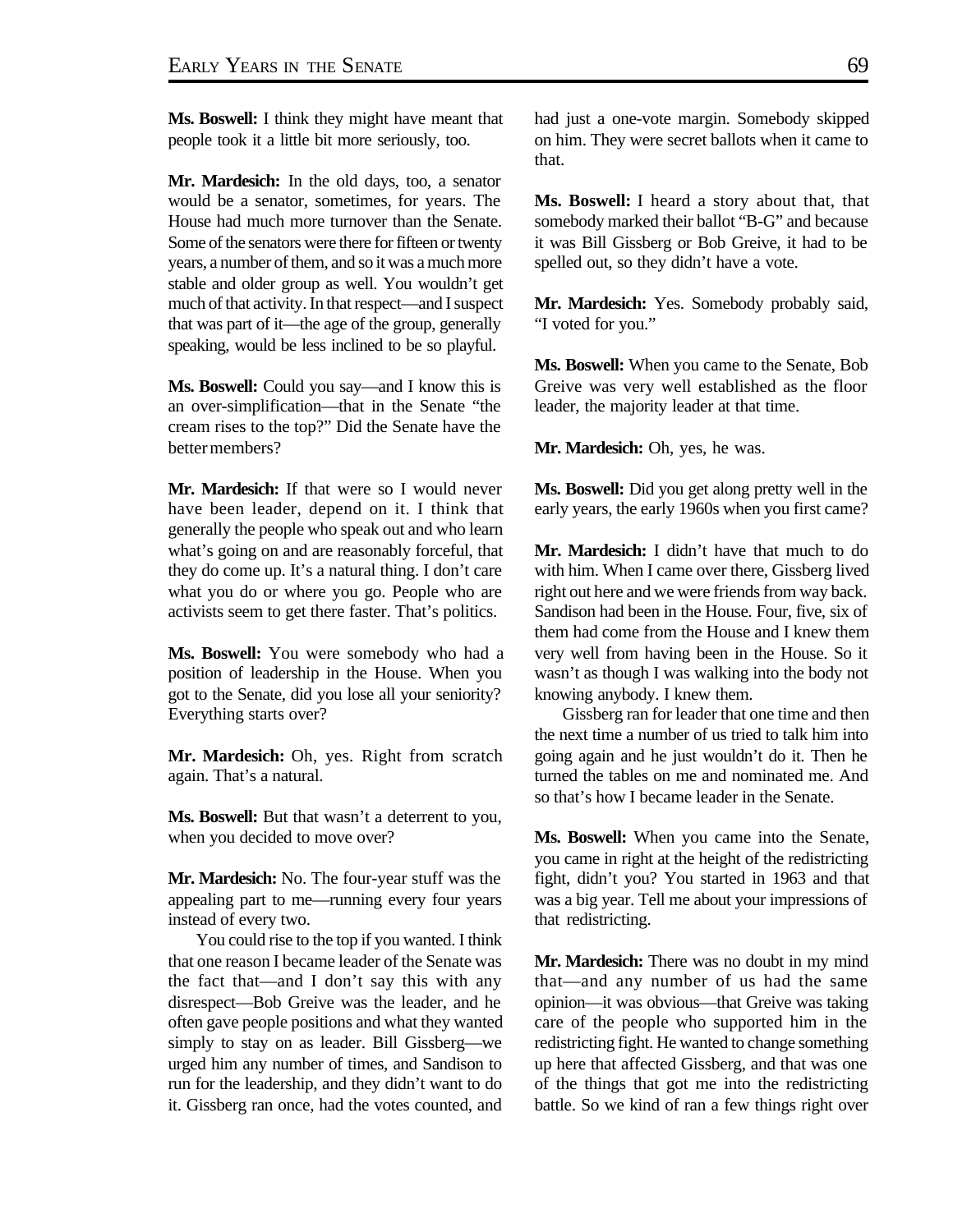Greive's head, and took some people away from him. We'd play his game for awhile. "What do you want done to your district?" we'd ask. So we took some of the people who were supportive of him away from him, just by doing it that way. We used his own tactics to beat him.

**Ms. Boswell:** He maintains that he really worked hard to accommodate as many people as possible.

**Mr. Mardesich:** He thinks he did and I don't doubt that he did, secondary to his initial objective to take care of the people who were supportive of him. And he would work hard. He worked endlessly on the problem. He had big wall charts covered with redrawn lines. Ever look at some of those districts that were drawn?

**Ms. Boswell:** Instead of a rectangle, it would be a thousand different little boundaries.

**Mr. Mardesich:** Everywhere. Oh, yes, it was: "That's a Democratic street, so I'll pick up that street." I mean it was ridiculous. There was a lot of that.

But anyway, having looked at this operation, we did some of what he did to get some of his people away from him. And we did, and I think just perhaps because they could see the handwriting on the wall, too, that the Sandisons, the Gissbergs, the Mardesichs, the Walgrens they were starting to buck and they could see that the end was in sight.

Outside of that, I'd say we probably tried to take care of our people, no question.

**Ms. Boswell:** What about the Republican side, the Republican plan? Slade Gorton?

**Mr. Mardesich:** They came to fight for what they wanted. But, of course, if you had the majority, you did what you wanted. You take care of your own people first.

**Ms. Boswell:** Just as long as the majority sticks together, though?

**Mr. Mardesich:** And there's a place where they can fall apart, on redistricting type stuff. Everyone

watches for his own well being.

**Ms. Boswell:** Redistricting, however, is an issue that in most cases is only important to the legislators, themselves. It's not an issue that the public cares much about, is it?

**Mr. Mardesich:** No. Why would they, unless they have a real interest in politics and say, "They're trying to take him away from our district or us out of his district," or that sort of thing. And there were people who came down and put in their twobits worth, even on that.

**Ms. Boswell:** The Legislature was mandated, at that point, that you had to do redistricting or no bills would be passed into law, right?

**Mr. Mardesich:** They sent something to a commission to handle. Somebody did it.

**Ms. Boswell:** Although it took a while.

**Mr. Mardesich:** It took a while, there's no two ways about that.

One of the things this has made me think of, is how it came to pass. They demanded public voting in committees. Remember, it used to be secret ballot: write it on a piece of paper and hand it into the chairman or the clerk.

**Ms. Boswell:** Was that in caucus, or was that in something else?

**Mr. Mardesich:** Well, no, it could be in caucus if it came to a point on who you were electing to the caucus positions. The caucuses were very open most of the time. By open, I mean among the members. Seldom was there ballot voting.

**Ms. Boswell:** I thought caucuses were pretty secretive, generally?

**Mr. Mardesich:** They were secretive. No one was allowed in, and we voted whatever way we wanted. We didn't have to keep any records or a darn thing. Somebody demanded a roll call, we'd have a roll call. Or a ballot, we'd have a ballot.

I've always felt that going public in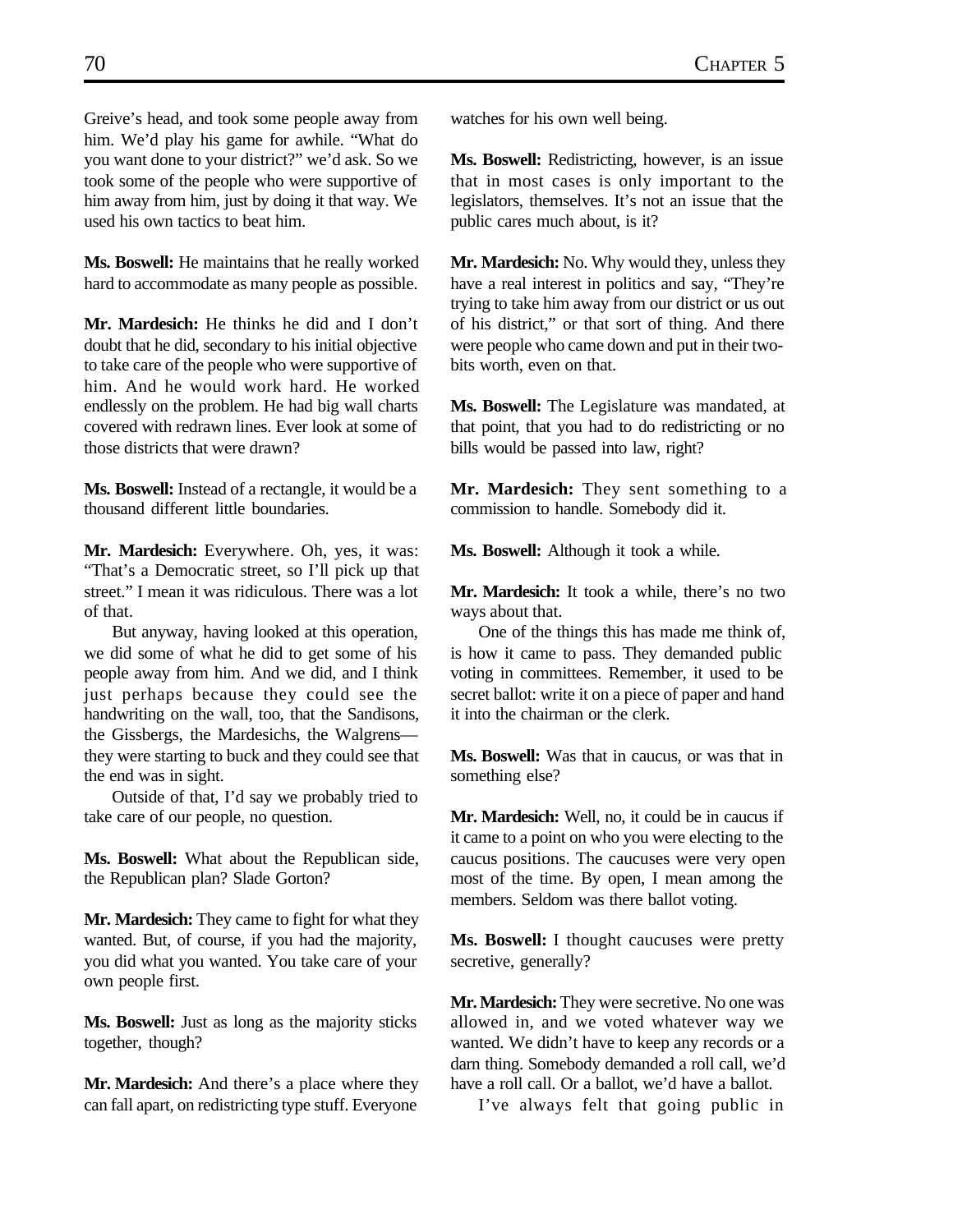committees, and especially in Rules, with eliminating the little slips—"yes" and "no"—was a bad thing for the public. Because a lot of legislation is supported by smaller groups, individuals and so on, and not necessarily to the public good, although it may sound good. If it sounds good, that's half the battle. People can get up and preach on it and all the rest of the merits. But that, in my opinion, took away the ability of the legislator to vote "no" on many things because he got a feeling that he was to be somehow fighting with his own district or the people in his district who were asking for this thing. If the meeting was public, they would vote to get it out on the floor, even if it was a bad bill, instead of voting to kill it. I still think that way. I think it was a bad move to make voting in Rules public.

It's difficult, now, to kill anything. It used to be difficult, originally, to pass anything. I mean it. If you passed 150 or 200 bills in a session that was it and that was tremendous. Now they pass double that, I'm sure. And part of the reason, as I say, is just that. Something comes out: "Joe Blow wants it, so I've got to go with it." Better it doesn't get out than having to put the boys through that.

And I think this is especially so on Rules. If Rules has the ability—let alone the committee chairman who should have it as well—but if Rules had the ability to stop a bill by secret vote, that would put a damper on it. People could come in and listen to the debate and then leave during the vote. You open the whole thing up, and the room would sometimes be packed with people. It puts the legislators on the spot. They see Joe Blow up there from their district who wants this thing and he's standing there watching this. If there was a secret ballot, number one, you couldn't tell, and number two, you don't have to hide from anybody—he or she is not standing there eyeballing you.

**Ms. Boswell:** You think that the secrecy really expands the equity?

**Mr. Mardesich:** I think it has its advantages. It has its disadvantages as well, obviously. I think it has a tendency to kill bad legislation. Very, very often legislation that's good, that has a good purpose, and it's not trivial—how often is it killed?

There are so many things now that are trivial, that people put in just so they can say, "I got this," or "I introduced this for you." Any number of items.

**Ms. Boswell:** What role did the governor take in all this? Rosellini was in for a number of years, both when you were in the House and then in the Senate. How active was he?

**Mr. Mardesich:** He got things through that he wanted. No question about that. Even when he was in the Senate, he used to be a real activist in working the system. I started under Art Langlie. And I didn't have too much to do with him except for a few occasions. But Al Rosellini, he would come upstairs, even on the floor and mix with the members. If there was something that he wanted and it wasn't moving, you'd get an invitation down to the office.

**Ms. Boswell:** So a governor with some experience on the floor, with some experience in the Legislature, really does better?

**Mr. Mardesich:** I think so. No question about it. He knows how it works. Dan Evans, the same thing. Those people who know the floor have an easier time getting what they want. No question about it.

I was still in the House, and I hadn't been there too long. Al Rosellini was dependent on the will of the Senate. He passed a bill over there, out of the Senate, at the insistence of some friend or some group, I don't know. I didn't pay that much attention. He comes over to see me and says, "Kill that darn thing. I don't know how it slipped through. Man alive, this is a rotten bill."

"Okay, I'll take a look at it. Okay," I said, "I'll kill it."

The people then came to see me, "Why wasn't the bill passed?"

"Al didn't want it," I said.

"What do you mean, he doesn't want it? He's the guy that introduced it and spoke for it on the floor." He passed it on the floor and he comes over and lobbies to kill it. So I learned lesson number one. That was when I was new in the House. I needled him about that, too, plenty of times.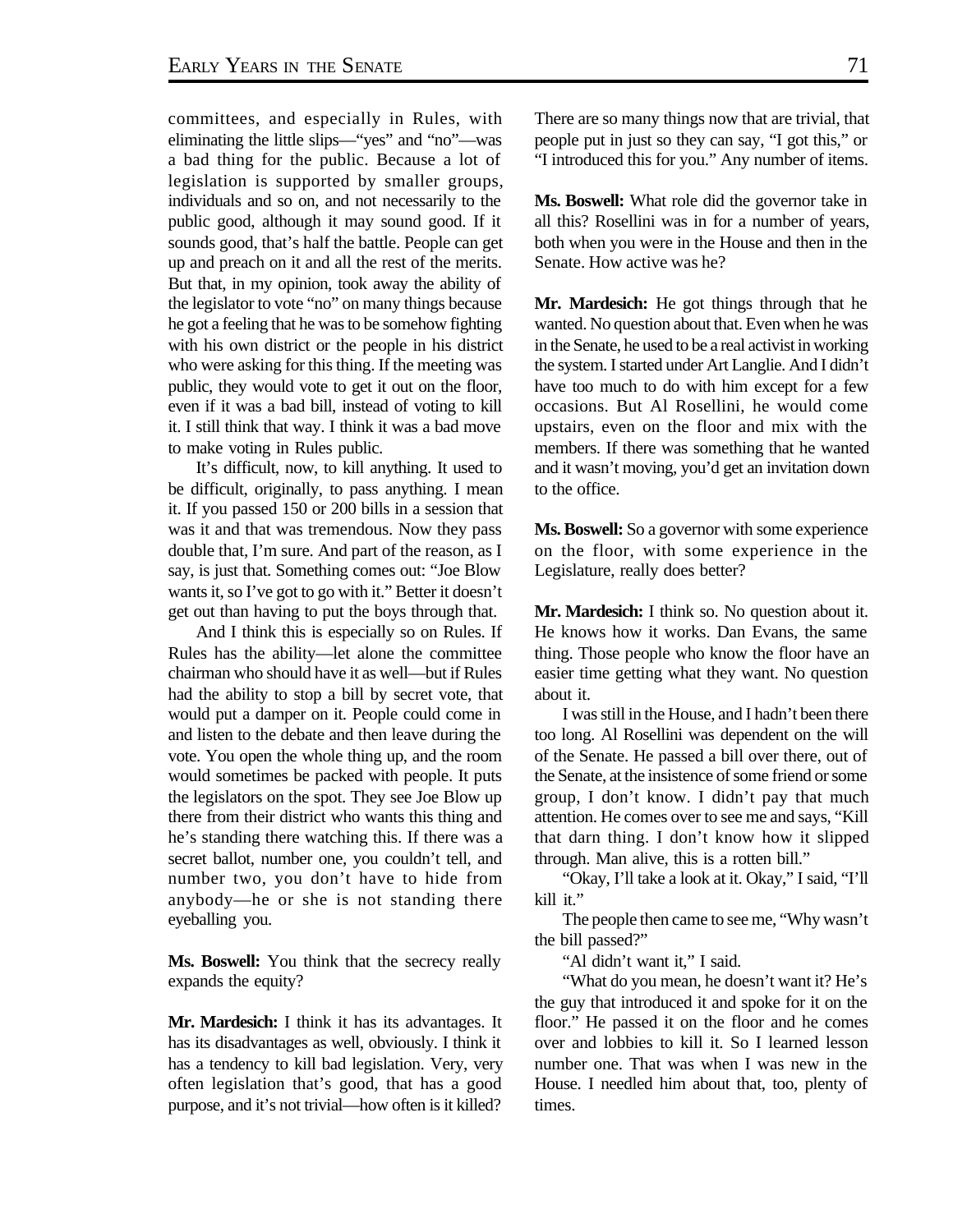**Ms. Boswell:** Overall, you two got along pretty well, though?

**Mr. Mardesich:** Oh, yes. But I just said, "Once is all it takes, Al."

**Ms. Boswell:** He got you that time.

**Mr. Mardesich:** He got me that first time, no question about that.

**Ms. Boswell:** Was he, generally, pretty trustworthy? If you wanted his backing, you could be pretty sure he'd give it?

**Mr. Mardesich:** Oh, yes. That was the only time that he ever pulled a quickie on me. Had me over there to kill it after he'd worked a deal through the Senate.

**Ms. Boswell:** I think, then, when you were in the Senate, Evans came in. Was there a lot of difference? Tell me about their difference in style.

**Mr. Mardesich:** Sure. Evans was not friendly. He's much, in my opinion, colder, a more reserved character than Al. Al was, "Hi, sit down, good to see you. Yak, yak." Evans was much more reserved, much more conservative than Al was. But he was a smart cookie. I never had any problems with Evans, either, on his word and all that. He always did what he said.

On a couple of occasions Evans wanted something. Some of my people wanted something that was being held up, and he was down there, and we were afraid he was going to veto it. He called me if he wanted this and that. I said, "Well, we've got a couple of problems that we've got to get straightened out. My boys wanted a bill signed, and the story's out you're going to kill it. Maybe we can settle this between us." So we settled it between us. I never had him go back on his word.

**Ms. Boswell:** In terms of getting bipartisan support, how would you rate Evans?

**Mr. Mardesich:** Not too bad. He'd get the members all down there and talk to them. He wasn't too bad at that.

**Ms. Boswell:** What about Rosellini?

**Mr. Mardesich:** Rosellini didn't need it so much because he had a Democratic House and a Democratic Senate, so he didn't worry too much about it.

**Ms. Boswell:** You still had a fairly large Democratic majority in both houses when Evans came in. Is there an inclination to try and work with the governor, or is there more of an inclination to say, "Too bad. Stick it to him."

**Mr. Mardesich:** I think that there's an inclination to work with him for a lot of reasons. A legislator has an interest in some bills, particular bills, and he's working to get them through. And he's got to get them signed by the governor. So, if the governor calls him up, he's got to be cooperative. If he wants something, he should be cooperative because he may have to ask the governor, "Hey, that's a heck of a good bill, I wish you'd sign it." Tit for tat. There are some things you just can't swallow. You've got to kill those, but nevertheless, there's a certain amount of trade-off that's natural.

**Ms. Boswell:** Were there any major issues you recall, especially when Evans was in office, that you came to loggerheads over?

**Mr. Mardesich:** I don't recall any, offhand. We were not always in agreement, but I don't recall any major disagreements.

**Ms. Boswell:** I've noticed in the record I have of all the bills—I guess it was the 1965 session that there are several bills that you had cosponsored that he did veto. One was on allocations for highway construction and another one was disability benefits for industrial insurance. Were these big deals or not?

**Mr. Mardesich:** I don't recall exactly what they were. Allocations for highways may well have been my changing money around for particular areas in the budget contrary to what the Highway Department wanted. And he would listen to the Highway Department first, because he would have to work with them all the time.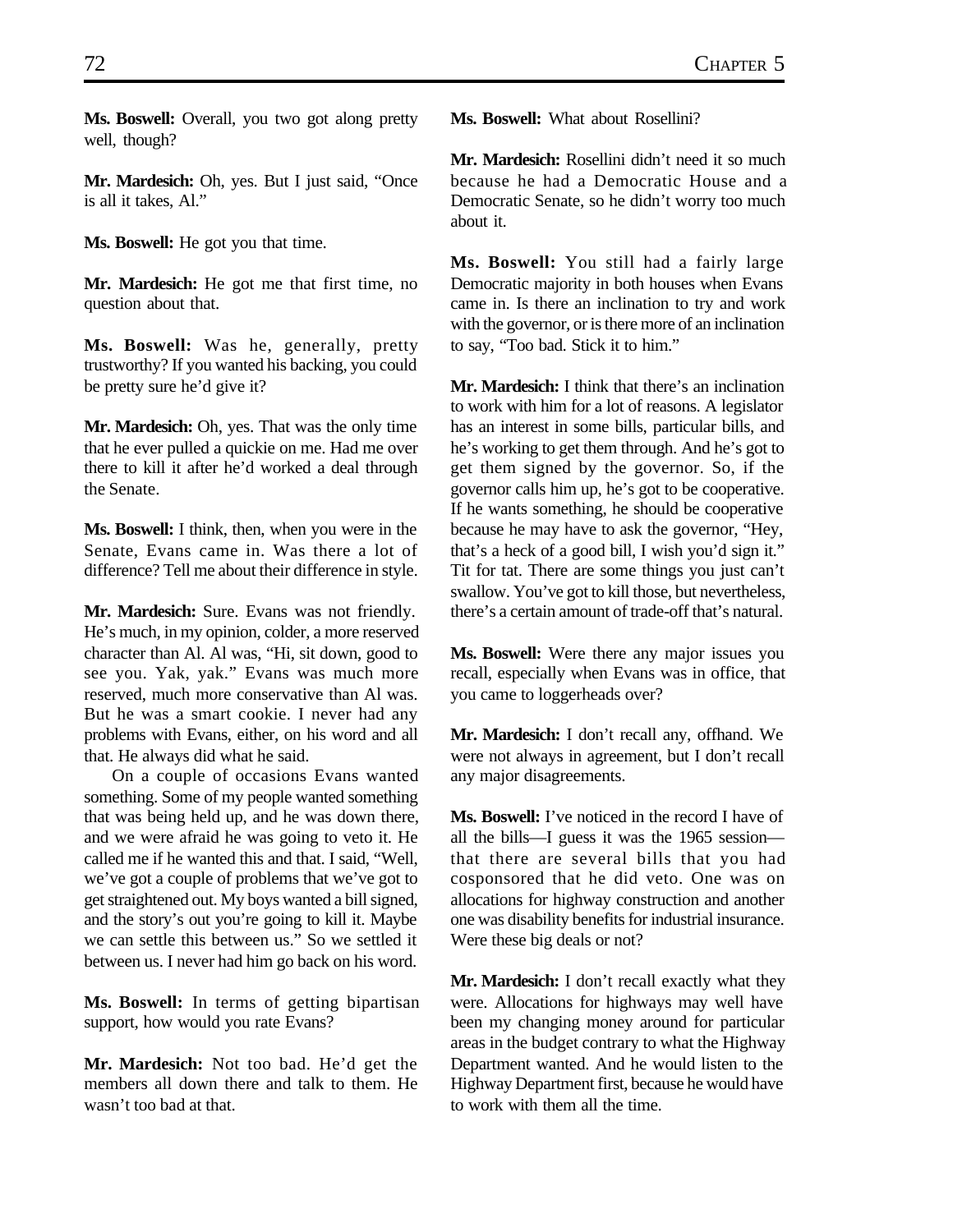**Ms. Boswell:** Did you know before a bill came out whether the governor would veto it or not? Did you, in those instances, just go ahead and submit it anyway? Or was there enough horsetrading that you could usually get him to go along?

**Mr. Mardesich:** There were some that shouldn't have been, and often we'd just let it go. Let him throw it in. You can throw in any bill you want.

There are some junk bills thrown in, no two ways about it. Most of it we just ignored, but some of it does get people pushing and lining up votes and all of that. Once in awhile you have to draw the line.

Another thing is putting names on bills. I didn't put my name on many bills, at first. Very, very few. But as you gain authority, people would come to you and beg you. I'd often put my name on a bill just because of who was asking. But there's one thing I did do before that stuff came out: I did a lot of reading.

**Ms. Boswell:** I was just curious, though, whether you knew from the beginning that bills, even if they were good bills, weren't going to get through? Could you pretty much tell, or were there certain ones that if you really fought, you could get them?

**Mr. Mardesich:** We did the amendments to the pension system—that's one you knew wasn't going to pass. But it started a fight that lasted five years, and it eventually passed.

I'll never forget. Bob Bailey used to be the senator from down on the coast, Aberdeen-Hoquiam area. When we finally got down to passing the pension reform measures, and I was speaking for the measure, explaining the details, and he stands up and says, "Augie, are you sure this is going to do what you say it is?" Because it was putting a lot of us on the spot.

I said, "Everything I've said is in those bills, and that's the only thing I've said. What I told you is correct."

"Okay," he says, "I'll vote for it." I think that's what helped pass the darn thing that time. Once we did it in the Senate, the House was on the spot.

**Ms. Boswell:** Obviously, people in leadership positions have clout. But are there certain people that when and if they spoke up, people would listen and say, "Well, maybe this is okay."

**Mr. Mardesich:** Bob Bailey was one of those who people felt was on the level. If he was concerned about something, they felt there was a real concern.

**Ms. Boswell:** And was Augie one of those?

**Mr. Mardesich:** Who, me? People never knew. I didn't say, most of the time, where I stood on anything. You are not aware of that? Really. I never did. As little as possible did I indicate where I was on the subject matter, until it came down to the vote.

**Ms. Boswell:** Tell me about the strategy behind that.

**Mr. Mardesich:** The strategy? Why should I? Most of the time when people come to you with "get on this bill, get on this bill," I said I got on a lot of them because they simply wanted Augie on.

Most of the time, you don't know what's in those bills, and why should you go on it, number one? Number two, why should you worry about it? There's 3,500, 4,000 bills introduced every session. Why should you even worry about it until it gets part way through that system? Otherwise, I used to read up into the wee hours very often. If you should try to read them all, it would drive you up a tree. So, you wait until they work their way through the system. Now you can cut it down to about 600 or 800 bills instead of 3,500 or 4,000. Now you're getting a more logical number to look at.

As they come down, there are fewer and fewer. I don't know what they're passing now, but even when I was there it got up around the 300, 350 mark. That's a heck of a lot of bills.

Some bills are routine stuff. Quite a few are. Like when they rework the codes to eliminate a lot of the stuff that's ancient and so on. Out of those bills, there are still 350, there are probably seventy-five or a hundred that are of little consequence. It's just the guys who want them really struggling for them and all that. They mean something to them, personally. But the bills that really mean something, I think you could cut down to 200 or so. Now you can read that number, but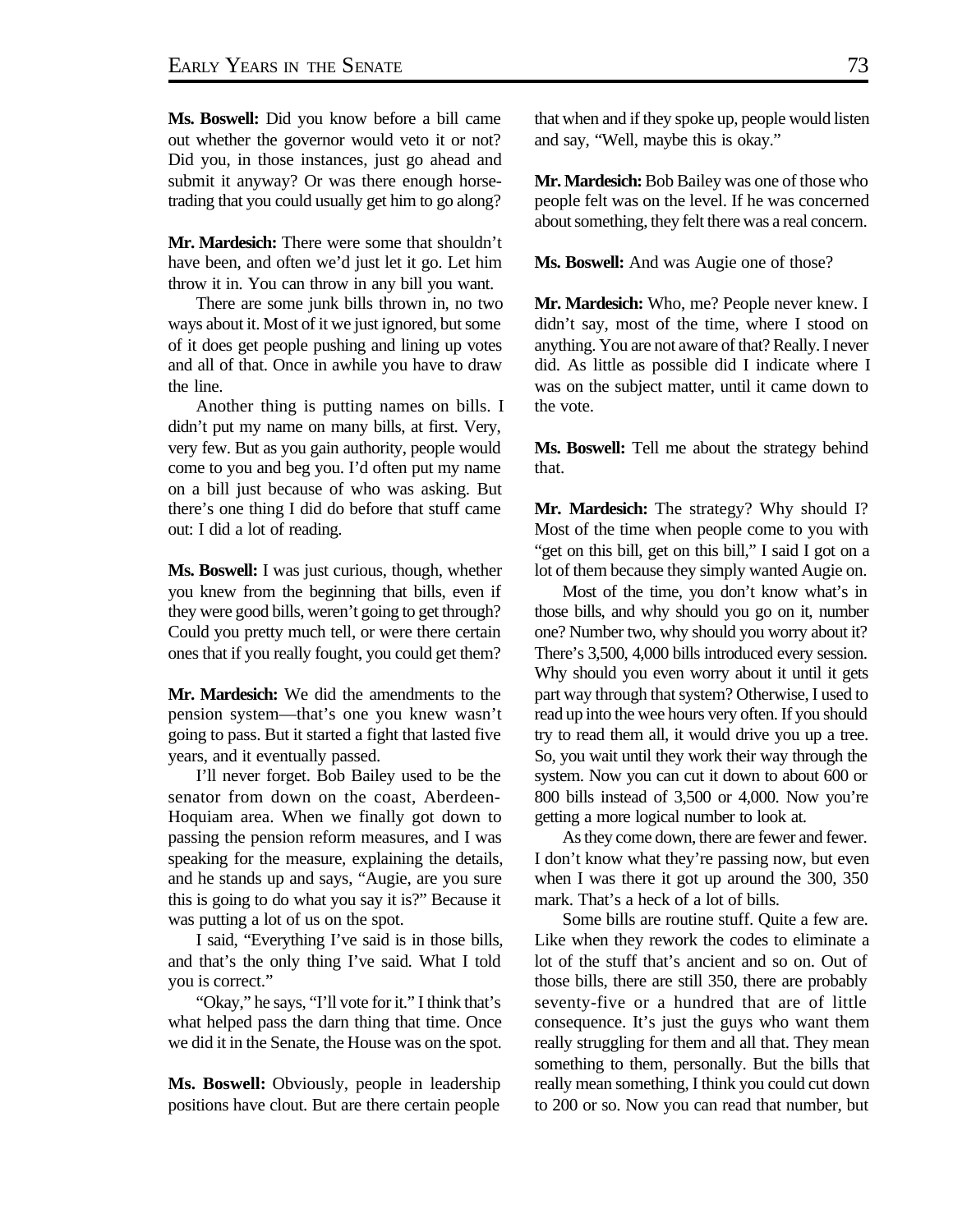**Ms. Boswell:** It seemed like there were some patterns in the legislation that I saw that you were involved with, especially in the mid-1960s. There were a lot of bills dealing with procedures for state contracting with public hospitals, with counties and cities. There also seemed to be a lot of bills having to do with bonding and insurance benefits. We talked about pensions, but were those areas that really interested you, or were those initiatives that were being taken at that particular time?

**Mr. Mardesich:** They were generally areas where people had expressed concerns that somebody had. "Okay, get it drafted." I didn't draft the bills. There was enough to do without drafting bills.

At first, there was not even a drafting section. We created a drafting section so that people could get bills drafted. That may have been a mistake, because there were more bills introduced then. But the alternative was, who drafted them? People wanted something, some group somebody wanted something—they'd hire a good attorney who would draft the bill to give them what they wanted, specifically, without too much concern about how it affected anybody else or the state. If you're hiring a man to draft it, he's going to draft it the way you want it. That's one of the reasons we created this drafting section.

That doesn't mean that people who were hired to do the job still didn't do a lot of bills. Those are the ones that you have to read more about, although I wouldn't be a bit surprised if the people who wanted stuff would drop down to the drafting section and see if they could influence what was coming out. If they had a problem, they'd go in there and talk about it, and try to get it incorporated in the bill. A lot of that went on.

But I don't care who drafts it—the state's own drafting crew, in the House or the Senate, or the people who want it—somebody ought to be reading it. We'd be on the floor and I'd read most of these bills, you know, and people got so used to me standing up to correct things, even English and spelling, or this and that. It was simple—I'd just stand up and substitute this English, this language, sit down, bang-o! That's the only

comment I'd make.

And I did it so often. I'd stand up and they'd just go, "What?" So I thought, "Well, you boys are getting a little careless," so I placed an amendment in the bill that revised the effect, or at least changed it 180 degrees from the bill's original intention. I stood up and nobody said a word, they just didn't say a word. "Aye." Then I pointed out to the boys what I had done, and then I moved we reconsider the vote. It taught them a lesson. They got so used to me correcting just their grammar, because there was a lot of sloppy drafting.

Some of it may have been sloppy on purpose. There were things that I read that I could not figure out. You couldn't understand the paragraph. What the hell is the bill doing? What's the purpose of it? And you'd get other people to check and they'd sit there and shake their heads. How did it ever get to be a bill unless there was some motive? There must have been something in there that we weren't seeing. So we'd just strike the whole doggone section and we'll see who comes out of the woods. We'd just strike the section, renumber the rest of the sections, and bang-o! And if nothing happened, then we were right. If somebody came out of the woods and screamed, then we'd find out what it was all about. We did that a lot.

**Ms. Boswell:** Did people try to pull stuff off? Can you remember any examples of them trying to sneak something through that was pretty offensive or dishonest?

**Mr. Mardesich:** Most of the time, we'd get that kind of stuff in budget work. But, no, there was stuff. I don't recall right off-hand, but there was stuff that was shady, I'm sure.

**Ms. Boswell:** Did you see that issue more in the Senate than in the House, or did the Senate consider bills more carefully?

**Mr. Mardesich:** I don't know if I was watching as much for that in the House as I was in the Senate.

**Ms. Boswell:** I'm not familiar with when the bill drafting section was started. Do you remember approximately?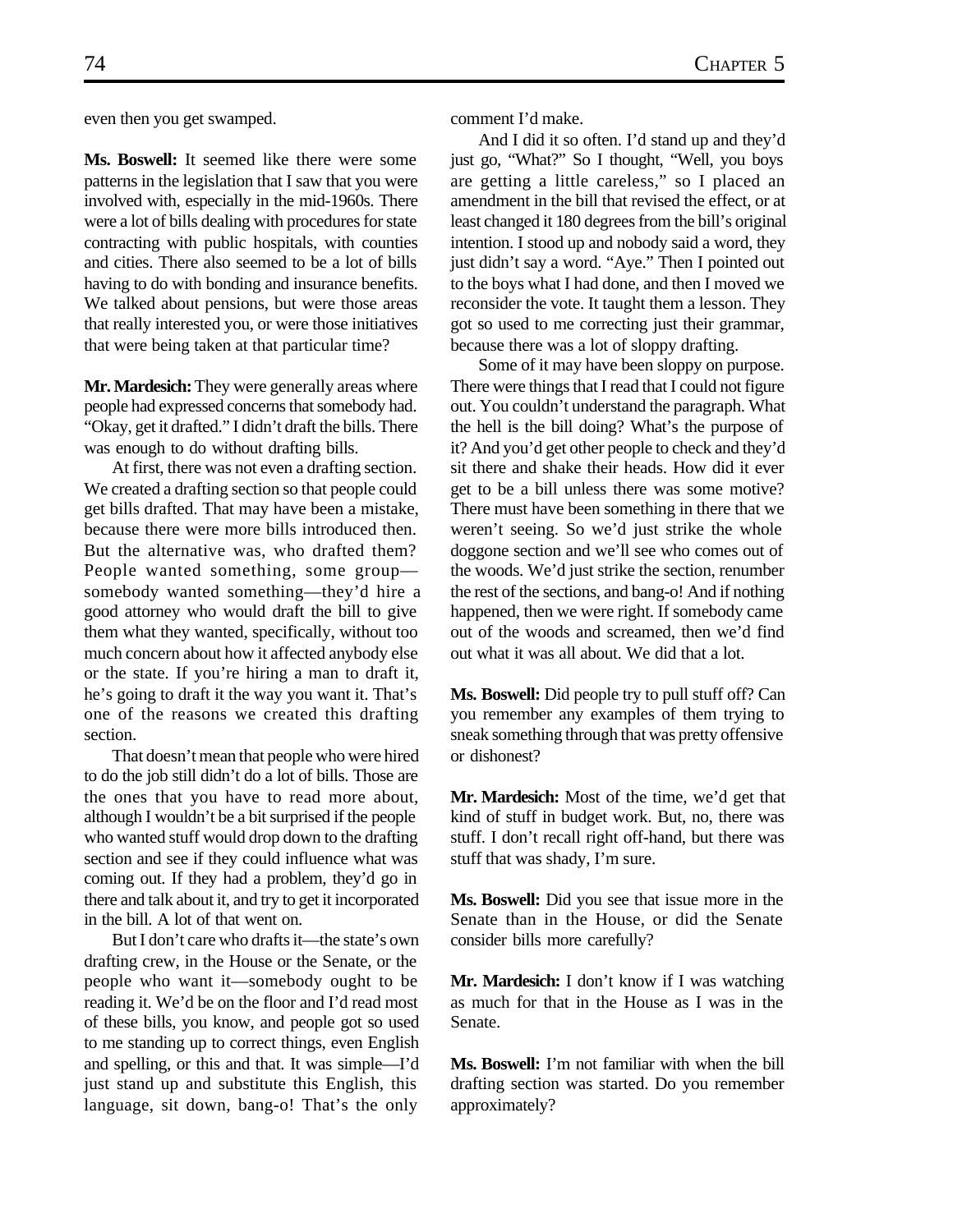**Mr. Mardesich:** I don't know. When I first went down there, the House had a total of six secretaries. None were there just to draft bills. But I've got to believe it was in the late 1950s or early 1960s, that we actually started having a full-time staff draft bills.

**Ms. Boswell:** Before that, when people wanted bills drafted, who paid for that? Who actually did the drafting? A lawyer?

**Mr. Mardesich:** We had a few lawyers on staff, too. They would work, the lawyers, on drafting key legislation. And there was a few committee staff, the Ways and Means, Judiciary— they had a lawyer or two on the staff. They put those people to work drafting stuff, too. It was not that there was no staff. Rather than having them take the time to do that, when they should be reviewing bills and getting ready for committee action, that's when we created that drafting staff.

**Ms. Boswell:** Were bill drafters expected to be totally nonpartisan? Could either side use them to draft a bill?

Mr. Mardesich: We all used them. I wouldn't say that you were expected to be nonpartisan, but I think that they figured out that they'd better be because of repercussions. You don't like it, you're out!

Have you ever talked to Sid Snyder? He's the one who would really know this stuff. And Si Holcomb was the clerk of the House when I first went there, and then he passed away. Sid Snyder was his assistant, and then became clerk. Of course when we went over to the Senate, we hired him out of the House into the Senate, and he became Secretary of the Senate. He was a darn good one. Kept good track of everything.

**Ms. Boswell:** What are the duties of the Secretary of the Senate? What do they have to do?

**Mr. Mardesich:** The Secretary of the Senate manages the whole place. At least he did when I was there. He hires employees, authorizes things to happen.

Generally speaking, Sid was very fair, and tried to take care of everybody, not just Democrats. He had a very good staff. He did a heck of a job. Then, of course, he later ran for elected office. He is still there. He has risen to a position of some importance. He's minority leader now, I think, of the Senate.

**Ms. Boswell:** Is the position similar to the clerk of the House, then? Is the clerk the administrative head for the House, as the Secretary of the Senate is for that body?

**Mr. Mardesich:** Yes, they're generally the same.

**Ms. Boswell:** Are they considered to be direct assistants to the Speaker of the House or President of the Senate?

**Mr. Mardesich:** Direct assistants? They're elected, you know, by the whole body. The majority side decides who it's going to be. They're generally nonpartisan, and it's a point to be that way. But, of course, they all lean to preside on the side that elected them, and they let you know what's going on. If there was any problem that they didn't want to handle directly, they would come to me as the leader in the Senate say, "There's a problem here. A little too touchy for me to touch."

"Leave it up to me, then."

But Snyder was an employee and in a different position. But he did a heck of a job.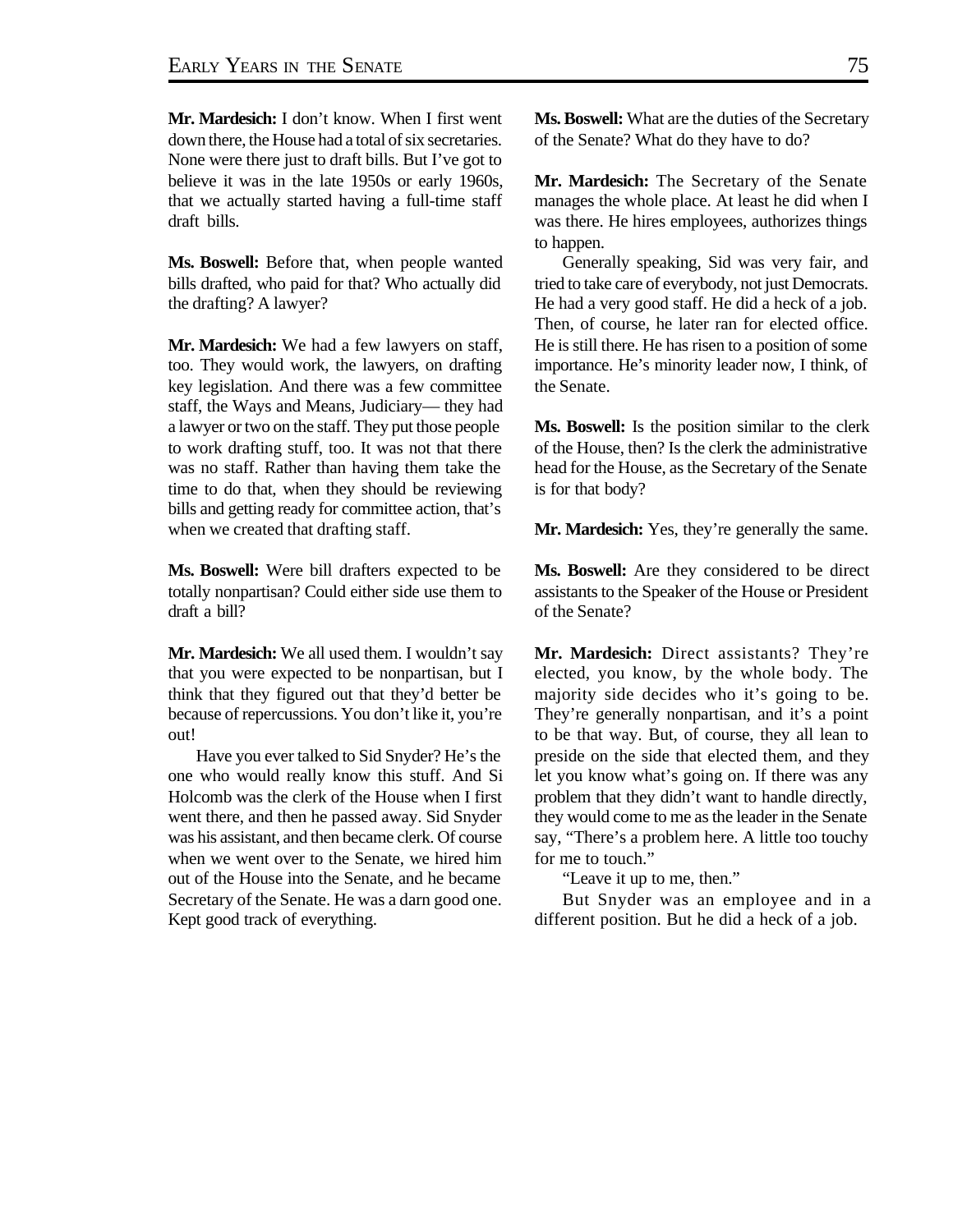**CHAPTER 6**

## **THE FISHING BUSINESS**

**Ms. Boswell:** You were talking about the fishing boats.

**Mr. Mardesich:** Yes. The insurance companies didn't pay, when I lost some boats, and that sure put me under.

**Ms. Boswell:** But would anybody else have been able to run the business any better?

**Mr. Mardesich:** I don't know, probably. Hell, one just came out of the shipyard, a day out of Seattle and it sunk off the coast. It just came out of the shipyard. The other one had a fire, and one just came down for repairs. We'd just had it repaired, caulking and all that. Bang-o, out there, and it wasn't that stormy—the damn thing started flooding.

**Ms. Boswell:** Tell me a little more about the fishing business during those years. Here you are, you're in the Senate, but you're also expanding your fishing business during that time?

**Mr. Mardesich:** Oh, yes. My fishing operation was all in Alaska. I didn't fish down here.

**Ms. Boswell:** So the industry itself had changed a little bit. Before, you were saying in the early years, you'd go from one fishing ground to the next throughout the year. What caused the shift of focus to being primarily in Alaska?

**Mr. Mardesich:** It was just the fish—there were

more fish up there. In those days we could move. We'd go to western Alaska in May. That would be the first thing when I was a kid, and we'd fish there in Alaska and work our way down to Seattle. We'd go there, and we could go into the Bristol Bay area and fish there. June was in the Aleutian area, late May and June. Late June to July, Bristol Bay, come around the last half of July and August on the Aleutian peninsula, Kodiak. August and September we'd go down to southeast Alaska. So, you'd start out in May and stay in Alaska until September. I'd stay there until October, and we used to do it continuously.

Once in awhile we'd ship stuff home, or once in awhile we'd come back with a load and dump it. If we got through early enough, we'd go back up. But in the Bering Sea area, we could register the gill net boats wherever we wanted. They weren't primarily gill net. In some areas, they were purse seiners. In western Alaska, which covers the Aleutian peninsula and the Bering Sea, they were all gillnetters. There were no seiners up there except in a few areas. But we had on one boat one time we had twenty-seven gillnetters aboard, stacked them all up three deep on the deck. Then we had to start leaving some of them up there so we could have some of the deck clear to work in other areas. Then we came south working with the purse seiners.

Eventually, that all changed. How many fishing boats do you think there are in Puget Sound that are making anything at it? A handful, believe me. Salmon—there are some doing something on dragging: sole, bottom fish and all that. Salmon, for instance, the big money has all but gone away.

**Ms. Boswell:** And that's what you were still fishing primarily for, salmon?

**Mr. Mardesich:** All we fished for was salmon. Although we did have a couple of little ones that did some bottom fishing—halibut, cod, etc. The funny thing is, a couple of years ago up in the Bering Sea, Bristol Bay, my son rigged a gillnetter actually rigged it for dragging for bottom fish before the salmon season in Bristol Bay. Actually, it could be developed in that area for a heck of a good bottom fishery. They don't seem to want to do it.

I still think that there was good fishing a few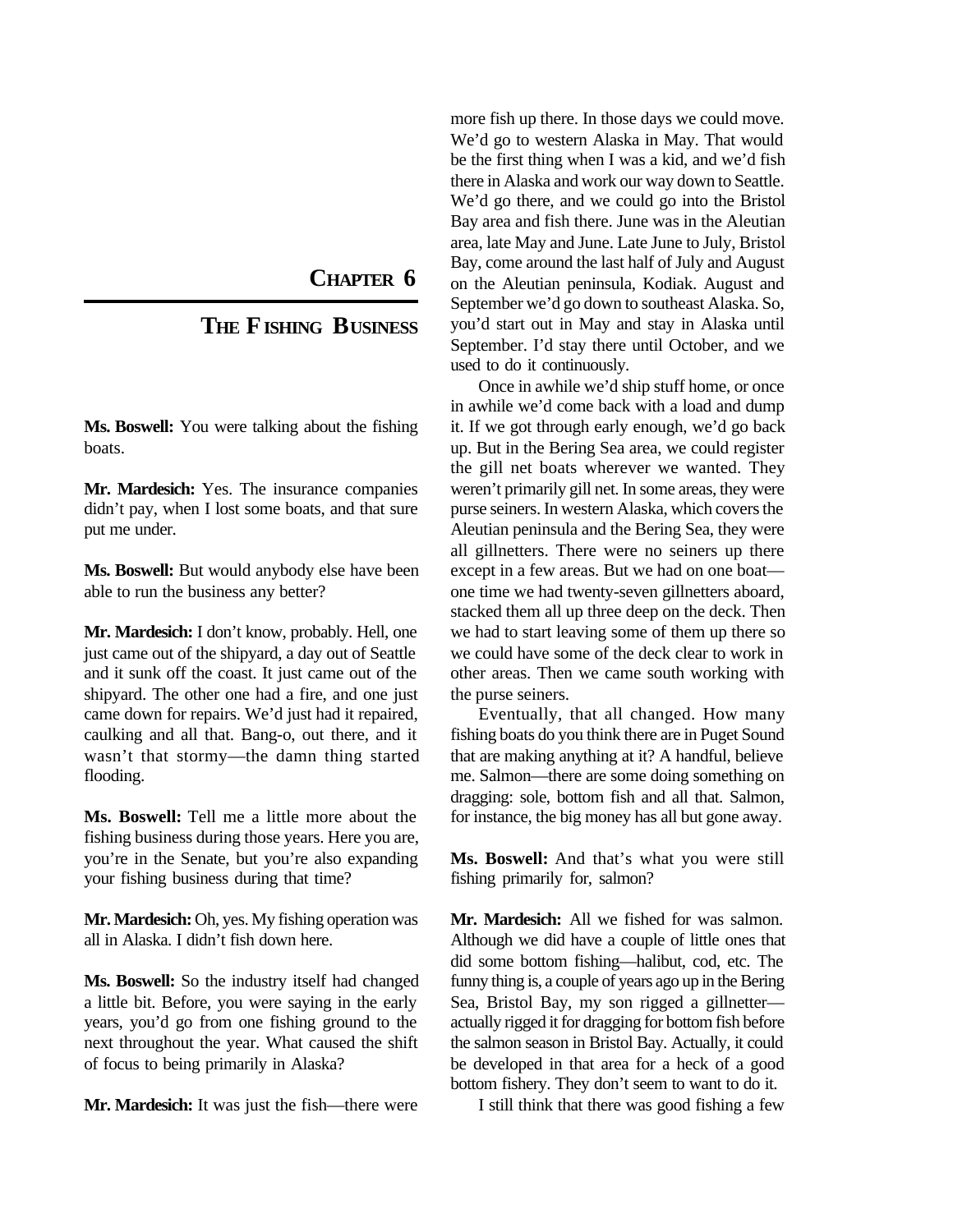years back, four or five years ago. I suspect because that was a cheaper fish. But there was not enough margin. Although today, you go buy some red snapper in the store and they're three or four dollars a pound. It's almost as high as salmon. Look at it today, salmon is four or five bucks a pound. We used to sell it down here for fifty cents a pound. That's what we got. Then we started doing more and more processing on our own. It was too much cost to pay the other guy to process.

**Ms. Boswell:** Was being in the Senate sort of a luxury? Did it take your attention away from the fishing business?

**Mr. Mardesich:** No, not necessarily, because fishing was May to September, October. The session was January to March, sometimes April. So far as getting stuff ready, I had crews who had been doing it for years, most of it. I didn't have to go there to get it done.

**Ms. Boswell:** So even throughout the 1960s, your work in the Senate continued to dovetail nicely with your fishing operations?

**Mr. Mardesich:** It worked well together. Even if the session dragged on, I had a couple of men who knew how to run the show and they got everything ready.

**Ms. Boswell:** Financially, was being in the Senate a hardship?

**Mr. Mardesich:** No. Even the farmers had no great problem until the sessions started lasting longer and began to conflict with their planting time. I heard some of them complaining, "We've got to get out of this place."

**Ms. Boswell:** I noticed in 1968, however, a little notice in the paper that said that you were going to run for the mayor of Everett.

**Mr. Mardesich:** I did. My illustrious friends talked me into it.

**Ms. Boswell:** Was this the same crew that was running the campaigns before?

**Mr. Mardesich:** Yes, that's right. They must have had something they wanted done there, but I was defeated. I've forgotten, who ran against me? I didn't get involved in the issues. I didn't do much campaigning, either. Nevertheless, I figured, well, why not?

**Ms. Boswell:** Wouldn't that have interfered with fishing?

**Mr. Mardesich:** At that time I could have been in the Legislature and been mayor. There was no law prohibiting it. Now, we have a deal where you shouldn't be on the ballot twice. But it would have been in conflict with the fishing.

**Ms. Boswell:** So it wasn't something you were going to give up the Senate for? You were going to stay in the Senate. I wondered about that.

**Mr. Mardesich:** It would have caused a problem with the fishing. I was getting too old to swim, anyway. If the boat goes down you have to swim all that distance.

**Ms. Boswell:** Were you ever on another boat that went down?

**Mr. Mardesich:** I was on a couple of gillnetters that swamped out in Bristol Bay, yes. I had one sink out here off the coast, a one hundred and thirty footer. That's the one that we just repaired when it came into dry dock. Corking and caulking and fifteen hours later it's going down after we left Seattle. Anyway, I did go down on a couple in Bristol Bay, but that was primarily greed.

**Ms. Boswell:** Greed?

**Mr. Mardesich:** Too much fish.

**Ms. Boswell:** Are you telling me that they sunk because there were too many fish on them, or just that you were out there when you shouldn't have been?

**Mr. Mardesich:** Yes. In Bristol Bay, especially. It's shallow there and it creates a lot of chop. The rougher the weather gets, the fewer boats you have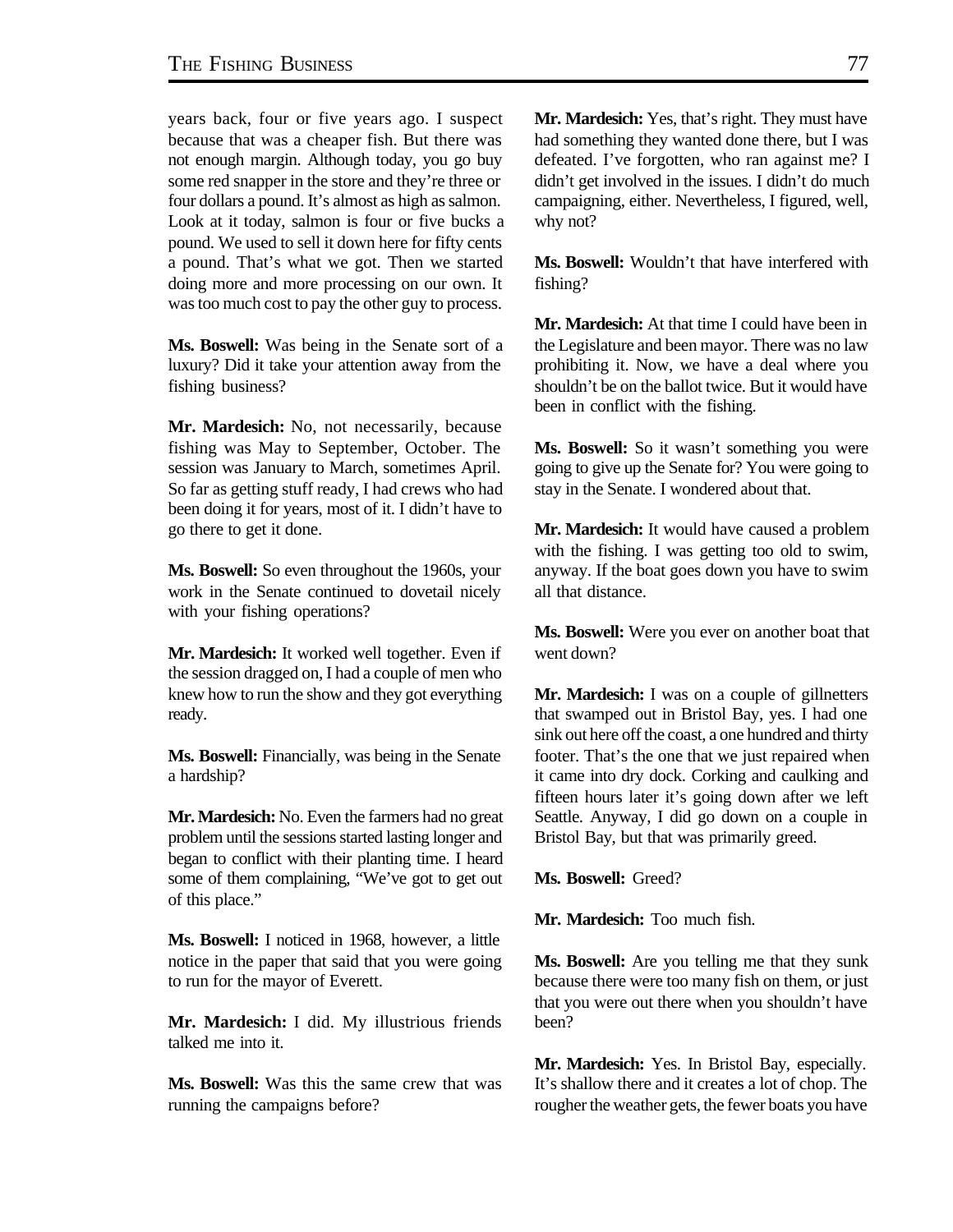out. The guys start saying, "Oh, to hell with it," and go in. The fewer boats you have out means more fish for you. So we used to get out and stay there. It was just a matter of durability and persistence.

We were finally heading in with a load of fish and the damn pump wasn't working fast enough. We couldn't get to the water to hand bail, because the hold was full of fish, and it was getting up into the cabin. We didn't want it draining into the cabin, so we were down there with buckets throwing it out as we were heading in, and we just didn't make it. But other guys, too, were not that far, the other guys were coming in, too, and they saw us and picked us up.

Another time I was down in Kvichak, Dillingham, an area with which I was relatively unfamiliar. And again we were loaded up to the gills, but I was unfamiliar with that area. I just didn't know where the bars were and all that. We had to stop and dump a load of fish.

**Ms. Boswell:** What happens? Can it be towed that way?

**Mr. Mardesich:** No. We'd wait until the weather calmed down. Half the fish were washed overboard, and we had to just dump what was left and then wait for the tide to go out, patch it all up, prop it up on either side so she's sitting upright. When the tide comes in, you hope it's not rough again, so you just back her off full-bore.

If the water gets to an engine, and floods one, and you get the water out of that darn thing soon enough, even if it's salt water—we didn't fish in fresh water areas—if you get the water out—we'd get some fresh water which we'd pour right in there, right into the engine, lift it up, pour it full of oil—and away we'd go again. People would say, "You can't do that." We did it lots of times. We'd even take the generators off, grab the little oil filters in there, throw them in the ovens and let them cook, dry them out and put them back on the generators again. They'd never believe you could do that, but we did it.

**Ms. Boswell:** I'd like to ask you about a story that I heard. The story goes that you were getting either swamped or on a boat sinking and you had to abandon ship and were forced to spend time on an island.

**Mr. Mardesich:** That was another one. We shipped the boat up, didn't really intend to go up that year but as things worked out it became available. My daughters Monica and Megan and a crew member were with me. The girls were out of school for the summer and anxious to go to Alaska for the season. After much discussion, their mother relented and we were off.

I shipped the gillnetter aboard the steamer, but it went to Anchorage. So we had to come down from Anchorage to a little, dinky berg there might be ten people who lived there. It was just at the start of the peninsula. They take you on a trailer—pick you up on a big trailer—and you would go over the hills and down the other side and dump it into the river there. Then you go down to Lake Iliamna, which was the short way because it was quite a steep mountain down to the water. There we put the doggone thing all together, got her going and we headed down the lake. The lake was a long lake and then you hit what was the Korchoock River draining out into Bristol Bay.

What happened, as I look at it now, when we went over the hill there was a constant and steady jarring on the trailer, which kept pushing the rudder shaft up and up on the beam, loosening the bearing that goes down into the water. Well, when we got on the other side and the driver dumps us in the water—we had nothing in the boat that time. We're in the water, sitting there by the dock, no water's coming in or a darn thing. So we head out down the lake toward the river and down to the fishing ground.

We'd been up hours and hours and days, literally. So I told my kids, "Knock it off for a couple of hours." Then I woke Meg and said, "You take it for a couple of hours and wake me." We waited for the fog to build. So she was steering away from the island. But when the thing was running—the stern of a vessel goes down when it's running—the water was coming up through the rudder post and filling the boat. We're sitting like this, and the water is coming in and water is filling up the back part. Finally, there's water being thrown around in the cabin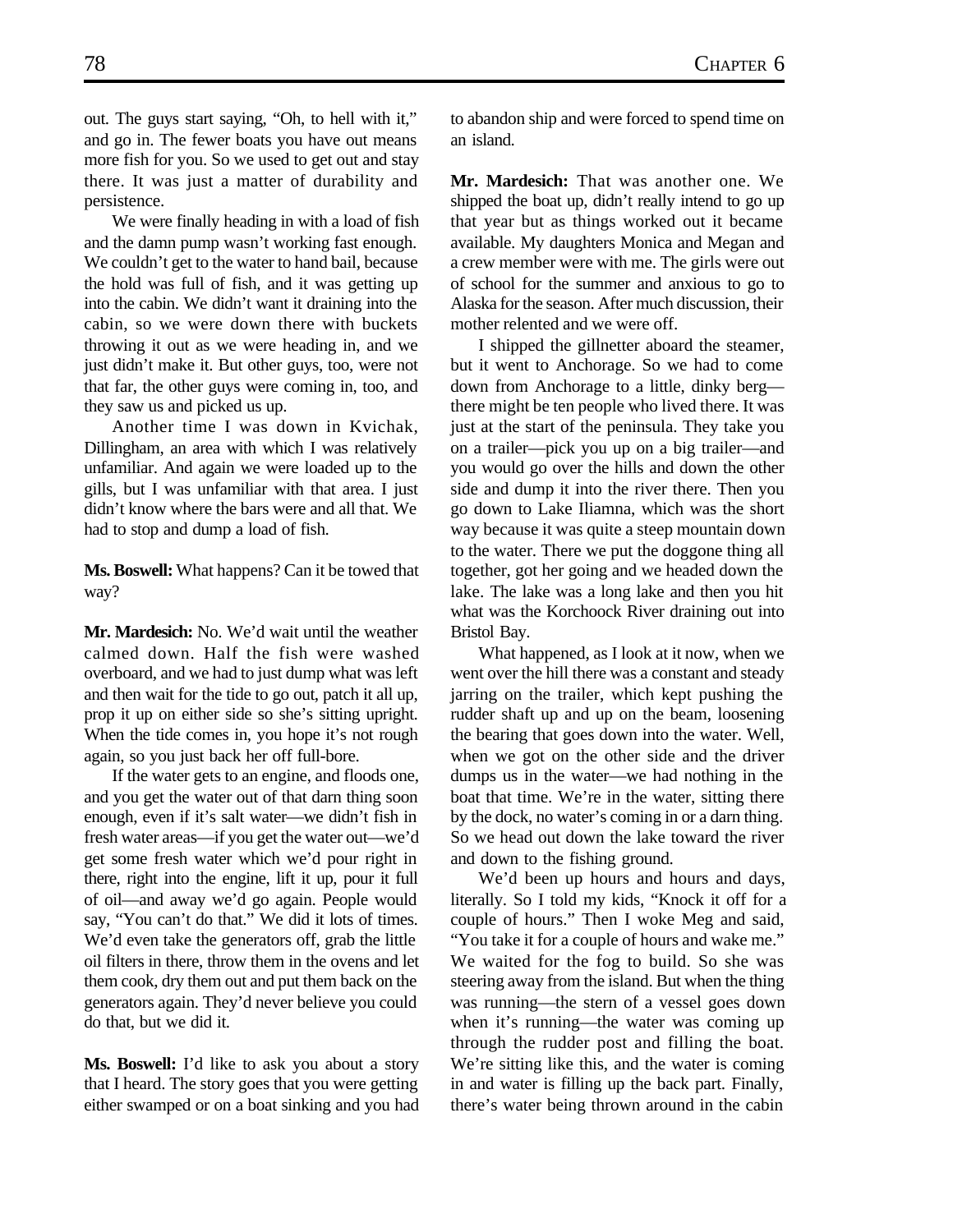and Meg starts hollering for me. So we started with the bucket brigade, but we couldn't keep up with it. That damn thing went down—plop!

We had a life raft but it turned out to be defective and wouldn't inflate completely. There was no way it could hold four of us. Rod and I lashed together the boat's hatch covers with the spare nets aboard. The girls were light and were able to kneel on the covers. Rod and I sat astride the life raft. We had no paddles so we used twoby-fours. We paddled our way, and paddled our way, until we hit the shore. Lake Iliamna is a glacial lake and the water is extremely cold. Rod had taken off his boots. I kept mine on. We were partially submerged as we paddled to shore and the cold took its toll. Rod's toes were frozen on one foot and later required surgery. We were on that island for three days, eating mussels, crabs, and all that.

**Ms. Boswell:** You weren't able to save any food to take with you?

**Mr. Mardesich:** No. It took all our time just trying to keep that damn boat afloat, and when it got to be too late, we were going down, so we had to throw some stuff together. We hopped on the partially inflated life raft and hatch covers and used the two-by-fours and paddled 'til we hit the island. Then we lit fires and made smoke signals. Every once in awhile a plane would go over and we're waving and throwing stuff on the fire to make it smoke. Nobody ever stopped or came back.

One day, somebody figured out, "Where's Augie? He's supposed to be here. What's happened?" They wondered where the hell we were. Probably thought we weren't coming.

So, we see a little skiff out there quite a ways with somebody rowing the darn thing. Fortunately, it came to the same island, but it was quite a ways away. He is obviously working a net, a gillnet. It was anchored there, the net was. Finally, someone was running up and down the net taking the fish out. We're hollering, "Get the fire going. Get this," that and the other. And bang-o! We see the doggone skiff turn around and head away from us. We are sitting there, watching the skiff going back down the other side. It was a gal just going back to the other side to pick up another net, and she saw the

fire and all that and wondered, "What the hell is this?" She came back and picked us up and took us to her cabin and fed us. Everybody up there had a radio and they called the pilot for the lease service to her place. They sent out a float plane and picked us up.

**Ms. Boswell:** That was quite an adventure.

**Mr. Mardesich:** We had started walking. At the time we didn't realize it was an island. We started walking. I said, "If we walk far enough, we're going to hit something." What we were doing was going around the island. We didn't make it all the way around, but we had started to conquer it.

**Ms. Boswell:** Was there fresh water?

**Mr. Mardesich:** Oh, yes. It was the lake. One time when we were walking, we saw a bear come out of the woods, a mama and two cubs, and I told the kids, "Don't even look around, keep walking straight ahead, don't make eye contact, and just keep silent. Keep moving, but don't even look at them." They were walking ahead of Rod and me then. That old mama bear, you could just see her eyeing us and eyeing the cubs, back and forth. We couldn't have been from here to that wall, maybe fifteen feet. Literally. Here's this big, black bear with two little cubs. So we just kept walking and when we got far enough away, we ran. She just ignored us. Obviously, we didn't mean to do her any harm.

Then we'd had nothing to eat, so I discovered what I thought were wild onions, I think that is what they were. Man, did I ever get a case of the GIs! But, anyway, we ate that and some raw, little, dinky mushrooms—little, dinky things. The kids wouldn't eat that. I did. We came across a big, old elk which, of course, what the hell could we do with it but ignore it, so it didn't take after us. The only other thing we saw was a beaver.

We went to one spot in the lake where I saw some fish. It was still early in the season. There wasn't much fish up in the lake, yet. We did see a fish and we tried to jump in after that damn thing trying to catch it, and we couldn't get anywhere near it. As soon as we hit the water: zip! It was gone.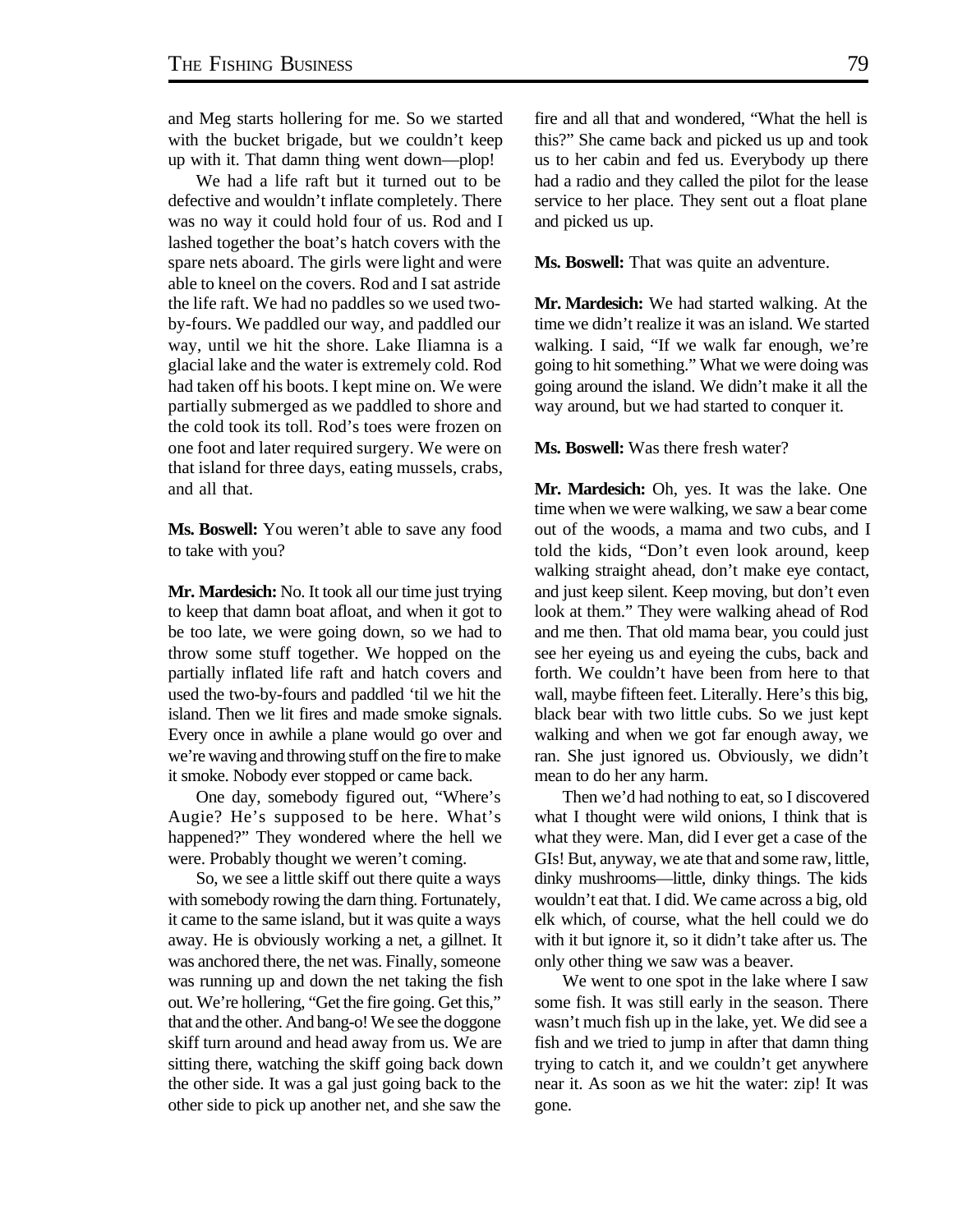**Ms. Boswell:** Were there moments when you really were worried that you'd never be found?

**Mr. Mardesich:** Oh, I don't know. There are hundreds of things that go through your mind, but I figured that we were going to hit somebody sooner or later. It was that simple. As we were told later, had we gone just four or five miles further—it was tough work, it wasn't that you walked on these beautiful beaches, it was all rocks—that somebody had a little hunting lodge there where they had some food and the whole business. So we maybe could have held out a few more days there, if we could get to that. But the little gal came back and got us. Her name was Dolly Jocko and she was a welcome sight!

**Ms. Boswell:** Have you ever been back to that island after your ordeal? Do you know what it's called?

**Mr. Mardesich:** No. I have no idea what it's called. It's up around Anchorage someplace. It's a good long ways there.

**Ms. Boswell:** These different dangerous things that happened didn't deter you? They didn't force you to say, "I don't want to fish anymore after all of this?"

**Mr. Mardesich:** No. I was brought up on it. Any fisherman knows it's a dangerous occupation. My brother and father were lost in False Pass in the Aleutian Chain in the Bering Sea. You have to keep on going and not dwell on what might happen.

**Ms. Boswell:** I remember you saying you were right back out a few weeks later.

**Mr. Mardesich:** Yes. We came down south again, back down here, charted another boat, and went fishing out here.

**Ms. Boswell:** In later times you didn't begin to

say, "Well, maybe this isn't such a good occupation?"

**Mr. Mardesich:** Well, I figured I was a cat and I had at least nine lives. This had only been about three or four of them.

**Ms. Boswell:** Wasn't cold water a problem?

**Mr. Mardesich:** That was the problem. You get out of that stuff—when they dragged me out of this first one, I didn't even know they'd pulled me out.

**Ms. Boswell:** They usually say, even in the Sound, that if you are in the water, you can't last more than a few minutes.

**Mr. Mardesich:** Oh, you can last more than a few minutes. It does put you out of it, though, pretty quickly. I didn't know who picked me up. I'm told, they picked me up, took me to the galley, and started to give me a rub-down for hours. I was still breathing and all that, I was just frozen. I later found out it was John Bacoka's boat that found me.

**Ms. Boswell:** Nowadays, on your boats, do they wear those foul-weather suits, those all-weather suits?

**Mr. Mardesich:** They have those now, the wet suits. They didn't have them in those days. How much are they going to help you, though? You're out there in the boat, and unless you are wearing one of those all the time, you don't really have a chance to put one on as the boat is sinking. If it's a slow sink, you have time to put it on. If it's a roll-over, you get out of there with next to nothing.

**Ms. Boswell:** But you still kept coming back, though.

**Mr. Mardesich:** Well, that's the point, isn't it?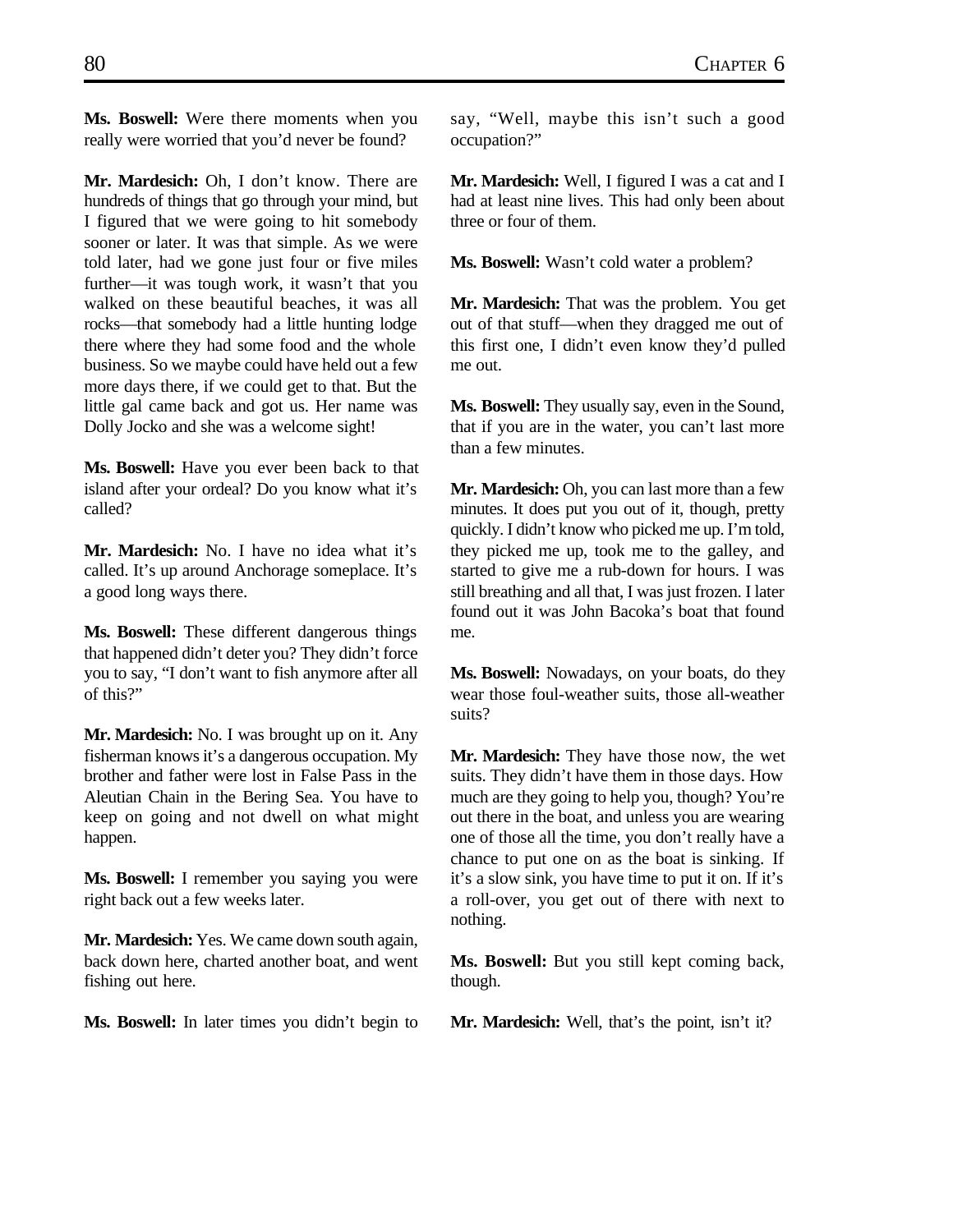## **CHAPTER 7**

## **HENRY JACKSON AND NATIONAL POLITICS**

**Ms. Boswell:** Were you at all involved in broader Democratic politics, either statewide or national?

**Mr. Mardesich:** No. The only thing I did in politics later was to get involved when Henry Jackson was running for the presidency.

Obviously, I was involved in trying to elect Democrats in the House and the Senate. I had to get involved in that, but I didn't go around and speak. A lot of them do now, but I didn't. The only thing I got directly involved with was Henry Jackson running for the presidency. I went to California and Florida, and three or four other places.

**Ms. Boswell:** I want to talk some more about that. How strong was the Democratic Party organization in Washington in the 1960s?

**Mr. Mardesich:** I never felt it was that strong. There was a good, strong Henry Jackson committee, but I didn't feel there was a strong Democratic committee. The Republicans had a stronger association than the Democrats had. Scoop had his own.

**Ms. Boswell:** Was that a pretty much Everettcontrolled, Everett-centered kind of group?

**Mr. Mardesich:** First, of course, he was from here, so he had all kinds of people from here who were in his group—a lot of them. People who worked for him and campaigned and all that sort of thing.

**Ms. Boswell:** Do you think he would have made a good president?

**Mr. Mardesich:** Yes. Scoop was very analytical and wouldn't get swept away too easily by rhetoric and flash. People say he was very conservative. I found once in awhile that he was too liberal, but he was obviously down the middle there. But he was analytical, that you have to grant him.

**Ms. Boswell:** Were you one of the initiators of the run for the presidency in 1972?

**Mr. Mardesich:** I wouldn't say that I was an initiator.

**Ms. Boswell:** In the papers, your name seems to be fairly prominent in terms of the very early suggestion of his running.

**Mr. Mardesich:** Well, when the thought came up, we helped spread the gospel, no two ways about that.

He was a real worker, that guy—on the go all the time. Shake hands, talk to people, and speak wherever—sometimes two or three times a day during the campaign, all over the state to groups any kind of a group. He was a hard worker.

**Ms. Boswell:** What involvement did you have in that presidential campaign?

**Mr. Mardesich:** It was just trying to get support get around and talk. My position was to get around to a lot of local legislators and various other states. I knew some of the leaders in the other states personally, so I'd go there and rally support for him. I didn't do it very well. But if we needed a convention of leaders once in awhile, I did that sort of thing. And so if I knew the guy's name, I got to those people and got them involved.

**Ms. Boswell:** Was John Salter involved in this presidential run, too?

**Mr. Mardesich:** You bet he was. That was one of the reasons I was involved. He was down in Florida with me, too.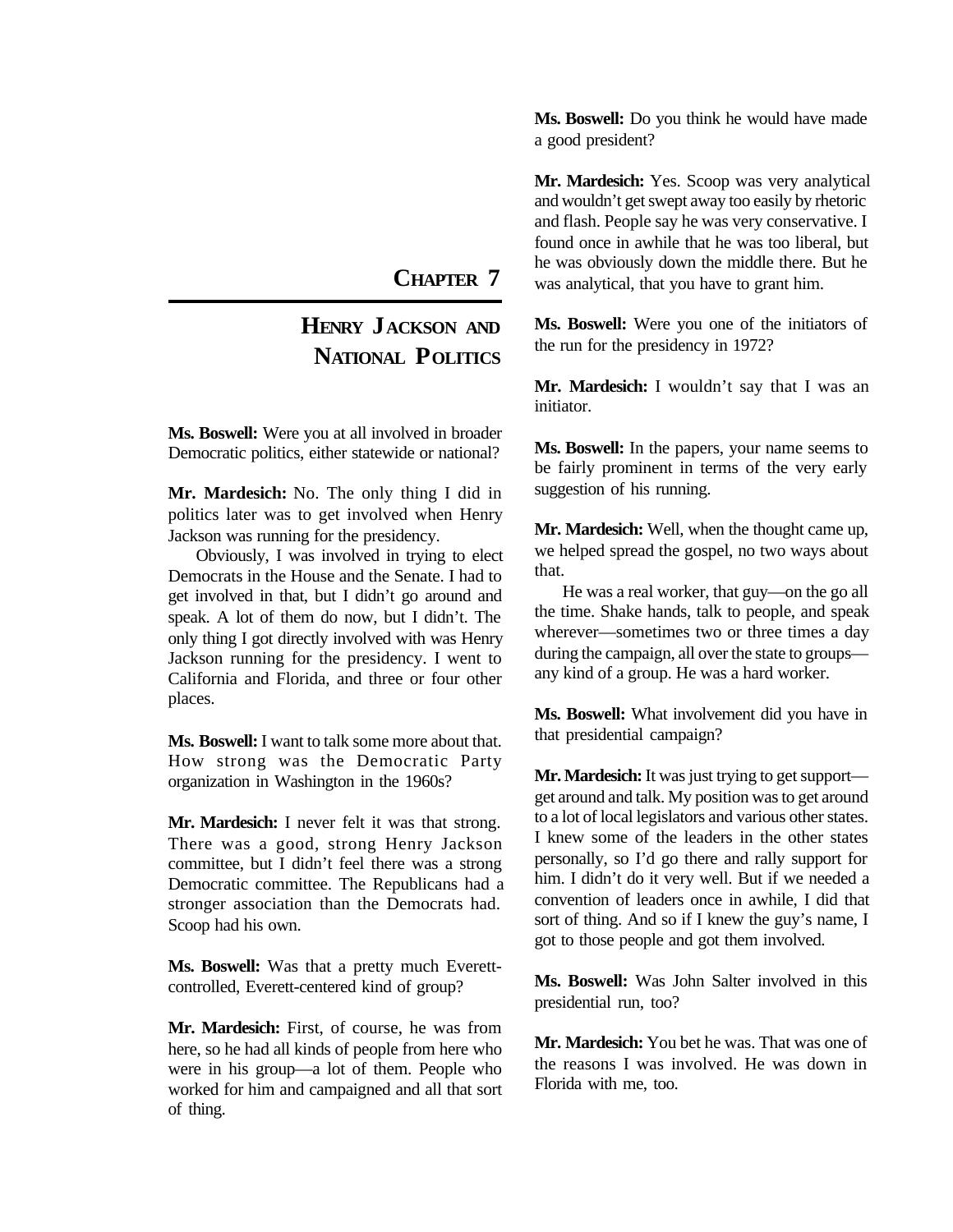**Ms. Boswell:** What did you do down in Florida?

**Mr. Mardesich:** I talked to people—the people in the political world. Now, as I say, it started with majority leader in the House, and then, "I'm going to introduce you to the majority leader in the Senate and have him introduce you to some of the main senators, some of the main House members." And he talked to them, I think—talked about the movement. Why he'd make an excellent president, and all that. They listened, a lot of them.

**Ms. Boswell:** We were talking about your campaign organization earlier. What about Jackson's? Was it pretty well-funded? How was it organized?

**Mr. Mardesich:** He had an organization that was the Jackson organization, as distinguished from the Democratic organization. Maybe one happened because of the other. Maybe there was not a strong Democratic deal there because there was a strong Scoop deal. He had all those people.

Therefore that left few labeled for the Democrats. And there was no great activity in the early times by the Democrats. There was always some activity, somebody running for county chairman, and so on and so forth. But I didn't get involved in that until Scoop actually ran. They tried to get me involved a number of times, but I'd had enough to do.

**Ms. Boswell:** What about Magnuson? How did he strike you?

**Mr. Mardesich:** Maggie was a very friendly guy—a heck of a good public relations man. He was also easy to talk to.

You go to Washington D.C. for someone or to do something—heck, yes, Maggie would make time for you. He'd make it a point to make himself available. You just don't find that all the time, you know. Maggie was good that way.

It was no problem in Scoop's office because they all knew me. I could go in, especially when he was available, I'd be there, period. Maggie was a good one in that regard, getting to the people and responding to people. And not only that, he was a good poker player.

**Ms. Boswell:** Did you play poker with him?

**Mr. Mardesich:** A few times.

**Ms. Boswell:** Who won?

**Mr. Mardesich:** Well, I didn't lose all of them, I'll tell you that.

**Ms. Boswell:** It seems as though Maggie and Scoop really worked well together. They were foils for each other in certain ways.

**Mr. Mardesich:** They worked well together. Scoop, I think, probably spent more time trying to convince Maggie by far, than Maggie did trying to convince Scoop about an issue. Maggie, more than Scoop, was a gut-reaction type; Scoop would be more of the read-it-all type, too.

**Ms. Boswell:** There was a dinner that was given when Kennedy was still president in the early 1960s in honor of Magnuson. I can't remember if it was his birthday or a certain number of years of service, but Kennedy came out for it. It seemed by the newspaper account an incredible event. Did you go to that?

**Mr. Mardesich:** Yes. It was down at the hotel. They had a big crowd. Even before that, I got to know Kennedy through John Salter. When he was first running, Kennedy came out here to do some politicking. John says, "Come on, there's something we have to do." We go to the hotel, to Kennedy's room, and we sat there for two hours. In those days, even today, you have a nominating process that involves the whole Democratic Party. And so he was sitting there and asking me to define every Democrat within the Legislature: "What about that? What do you think his politics are?" He was cross-examining me for hours about all these people, even those people who were dignitaries in the party as distinguished from politicians themselves. Just asking me questions about all of them, so that he knew how to approach them. He must have done it everywhere. I think that's one of the reasons the guy won.

**Ms. Boswell:** What did you think of him as a man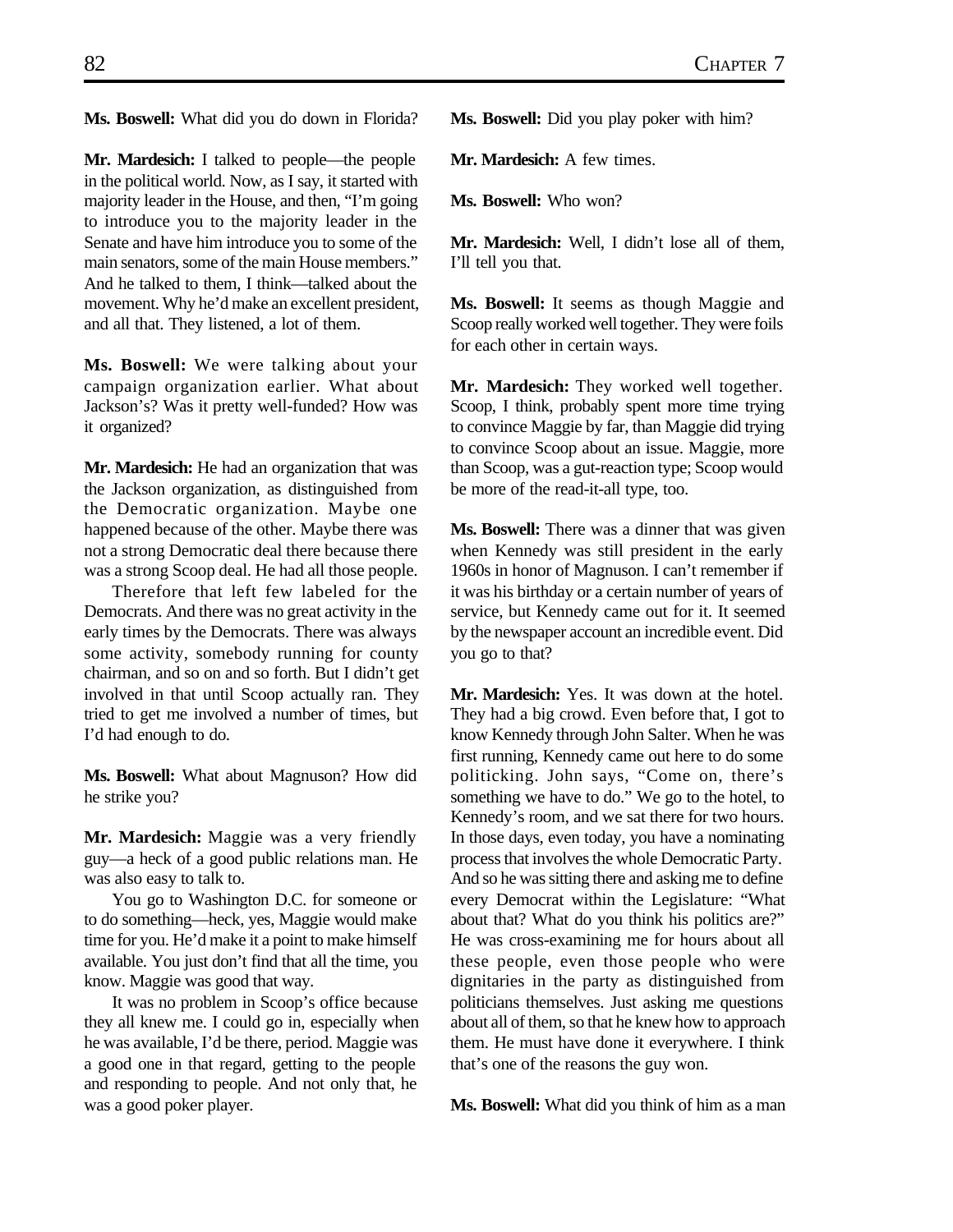and a politician?

**Mr. Mardesich:** I thought he was a good one after that meeting, especially. That was the first time I met him. I met him back in D.C. a couple times, and he did come out here once or twice. Prior to that meeting, I had been leaning toward Adlai Stevenson. I mentioned this in our conversation. After his return, he sent me his book, *The Strategy for Peace,* with a note saying, "I hope you are not still wavering!" I still have it. I think he must have typed it himself as there is a typo error. He signed it Jack. Just a regular guy! No wonder he was popular.

I thought Kennedy was a good man. I didn't find that he just rambled in meetings, especially in labor meetings. There was usually a point to it—not just being a chatter-box.

**Ms. Boswell:** What about Lyndon Johnson? Did you ever have an opportunity to talk with him?

**Mr. Mardesich:** I met him on a couple of occasions, but that's about all.

**Ms. Boswell:** So he didn't do quite the same kind of politicking?

**Mr. Mardesich:** He was a different guy than Kennedy by a long shot. He was an old politician.

**Ms. Boswell:** What about your own ambitions? Did you ever think about running for a national office? Did Washington D.C. interest you?

**Mr. Mardesich:** At one time they tried to talk me into it, but I had a couple of large boats at that time. They each had a fleet of gillnetters and I had enough to do without running for Congress. Although, I suppose I'd have probably been better off if I'd turned the business over to someone else. But that's one of the reasons I never did involve myself in Congressional politics that much.

**Ms. Boswell:** Is that something you regret?

**Mr. Mardesich:** No. I don't have any regrets about not doing it. I do regret having not turned the business over to someone else, because a couple of times I really had too much to do.

**Ms. Boswell:** I thought we might talk about Henry Jackson's role in Washington state and Everett politics, since you were actively involved in the Jackson for President campaign.

First of all, tell me a little bit about Jackson. What was he like, in your opinion?

**Mr. Mardesich:** He was a very pragmatic type said to be a liberal, but was really fairly middleof-the-road. On social programs he was very liberal. I got to meet him because we knew his administrative assistant, John Salter. John was not Scoop's administrative assistant when he first ran for the office of prosecuting attorney here in Everett. There was another fellow who was a friend of ours who worked in that position.

We got to know Scoop when we got out of law school; my brother went to work in the prosecutor's office for awhile. Actually, we knew John Salter before that, having met him any number of times at the local yacht club bar. We got to know him in that way, and when Scoop was running, we gave him assistance in the campaign, because we had gotten to know them all. When Scoop ran for that prosecutor's position, we helped in that. Then, of course later, over the years, in Congress and for the U.S. Senate.

Then I made a quick trip to a few places on account of the Henry Jackson for President campaign. We made the contacts with those people. We'd just go a day or two before Scoop was going and meet these people and arrange for a meeting. Scoop would appear at some political affair, but we'd be there a day or so ahead of time, trying to line up these people to meet with him briefly, independently of the public meeting, and get acquainted. That was our connection there.

Henry was a friend of the Quigley family, my wife's family, for many years. Her father was a doctor here in Everett, and he was the doctor for Scoop and his family. Dr. Quigley was active in Democratic politics.

**Ms. Boswell:** What did you think of Scoop as a politician?

**Mr. Mardesich:** He was a good one. Obviously,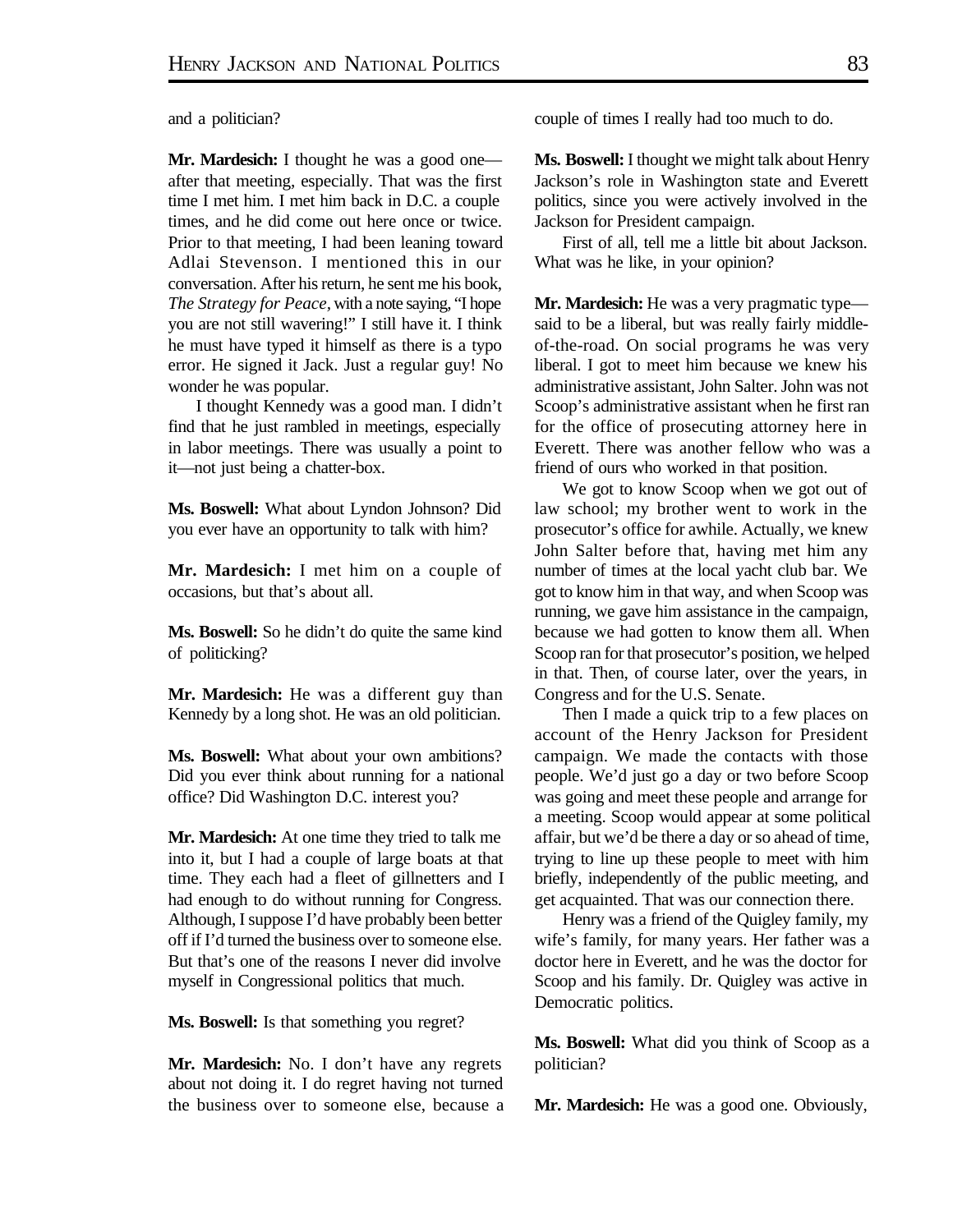he wouldn't have been there that long if he hadn't been.

**Ms. Boswell:** What made him a good politician?

**Mr. Mardesich:** He listened. He listened to people and even when he disagreed, he would disagree very civilly. Not like I am; I get excited. He would say, "Oh, come on. How about this? How about that?" Pretty soon he'd have them thinking the way he did. He was a very low-key type most of the time, even when he spoke publicly. He wasn't a Magnuson type. Magnuson would get up there and shake his arms and sound off. Scoop was quite level-toned.

As I say, he was very pragmatic. He did his homework, obviously. Those issues he worked on, he knew something about. People came to respect him because of that. That's why he became as high an official in the Democratic Party as he did. Actually, Kennedy was considering him for vice president, and I think he would have. Had it not been for the fact that Kennedy felt—and his advisors felt—that he had to get some of those southern states, including Texas, with a lot of people and so on, Scoop would have been vice president with Kennedy. I actually believe that Kennedy would have preferred that. But Kennedy needed a better balance across the country.

**Ms. Boswell:** The Northwest didn't have a lot of clout in terms of political votes.

**Mr. Mardesich:** No. Although, Scoop was well known then.

**Ms. Boswell:** Was he as serious as he's often portrayed?

**Mr. Mardesich:** Oh, yes. He was quite serious looking and talking. He had a low-key, serious manner, but he had a sense of humor as well.

He was quite different from Magnuson. Magnuson was much more outgoing, more open more raising of his voice. More of an act. Scoop was just sort of a level-playing type. And yet they got along beautifully.

**Ms. Boswell:** They certainly worked well

together, or seemed to.

**Mr. Mardesich:** Yes, they did. And probably—I would assume—maybe that difference in character was one of the reasons. They were two different types, but they came together when it came to the political issues.

**Ms. Boswell:** Were they good friends outside the office, or not?

**Mr. Mardesich:** Oh, yes, I think so. They were friends, but they had different interests. I remember Magnuson going fishing and that kind of thing, which was not the type of thing Scoop would do. And Magnuson getting involved in poker games at the drop of a hat. Not Scoop.

**Ms. Boswell:** Did Scoop socialize at all around Everett?

**Mr. Mardesich:** Yes, he did. He went to so many political gatherings I would assume you would think that was his social life. He never came out here—except on rare occasions—when there were not political meetings to be held. Even if he was coming on a vacation, he would arrange for a political meeting. He was constantly politicking.

**Ms. Boswell:** So, he never hung out at the yacht club bar?

**Mr. Mardesich:** No. Salter used to come down there. I was only at the yacht club bar because our boat was down there.

**Ms. Boswell:** If Scoop wasn't around very much, what about his role in Everett politics?

**Mr. Mardesich:** One thing Scoop did was stay active in the Democratic clubs. There are Democratic clubs in almost every county—there was a Democratic Club here. But there was also a Henry Jackson Club in Everett, in Snohomish County. He got all the people involved in that all the Democrats of any clout—and there were very few people who were actually involved with, or gave a dang about the Democratic Club. It was very low-key, a very small part of the political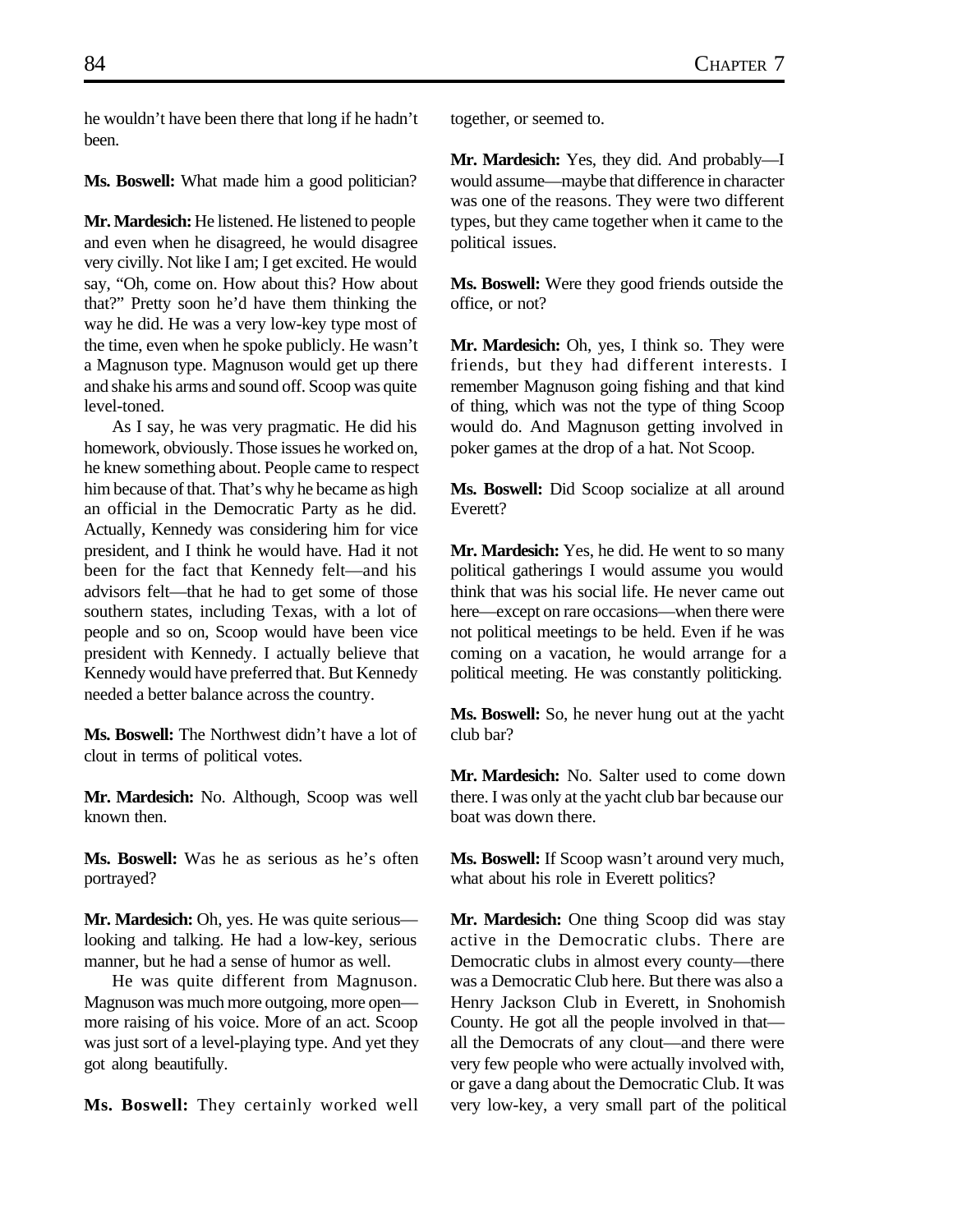machine here. Scoop had the county machinery.

**Ms. Boswell:** How did that come about?

**Mr. Mardesich:** He did it on purpose. You want something to be sent out to the public, a campaign pamphlet, wham-bang! He had his one hundred helpers right now. That was the reason for it. And it worked. He had twice as large an organization as the Democratic Party did.

**Ms. Boswell:** Did that annoy any of the Democrats here? I would think that it would sort of alienate some of the other leadership in the county, or wasn't there any other leadership?

**Mr. Mardesich:** I think that the leadership was organized around Scoop ninety percent of the time, so it was very little problem on that account. He probably helped line them up and they became, even in the Democratic Party, leaders. They were all his friends, too. He had no problem in that regard.

**Ms. Boswell:** To what do you attribute this sort of organizational interest of his? Is that something that he just sort of came to?

**Mr. Mardesich:** I don't know whether he or John Salter did it. John was the type that got around and talked to a lot of people, but it was more on a friendship basis.

**Ms. Boswell:** Tell me more about John Salter. Was he a local Everett person, too?

**Mr. Mardesich:** He was a local boy here. Lived up here a few blocks on Colby, maybe about Thirty-eighth or Thirty-ninth. His father had died when John was young, and he lived with his mother and sisters. How he and Scoop got involved I really don't recall—probably schooling, time and age-wise. John was a few years older than I, so that would put him around Scoop's age. I've got to believe that's where it started. Then they got together for those political races, and once they did, they were together until Scoop died of a heart attack.

**Ms. Boswell:** So, you think that Salter, in part, may have been the power behind at least the organizational aspect of Scoop's political machine?

**Mr. Mardesich:** Salter knew everyone who had any connection with politics in this area—even in the King County area, and in the state area. He knew them all. That was his job as an A.A. He helped get people into the Democratic Party state chairmanship. They were really well organized. That organization, along with Scoop's dedication to the job: work, work, work, go to meetings after meetings, after meetings, and he became the natural place to go. He had a very broad base. Business generally supported him; the public generally supported him. The unions supported him.

**Ms. Boswell:** Was that support primarily because they thought he was conscientious and well informed?

**Mr. Mardesich:** I think a lot of it came from that, yes. Scoop was a very analytical type, and when it came to the issues he studied them thoroughly. He knew what they were about and he could talk to anyone about them. If someone disagreed with him, he didn't necessarily debate with them, he worked to bring them around and convince them in a very level, low-key way. And he did succeed in getting people aboard.

**Ms. Boswell:** Did he have much influence on given this strong organization that he had—local politics? Did he ever get involved? They helped you, for example, but was their hand on local political issues or the people who ran?

**Mr. Mardesich:** I would think they probably were. I know John was more instrumental in getting my brother involved. Salter, very often, used to come over to our place for dinner and we'd sit around and talk about it all. He was also low-key, but had a very close friendship basis with all kinds of people. I think what he was doing most of the time was to get some feeling on the public reaction. We'd go to Seattle sometimes and have lunch. Meet with people.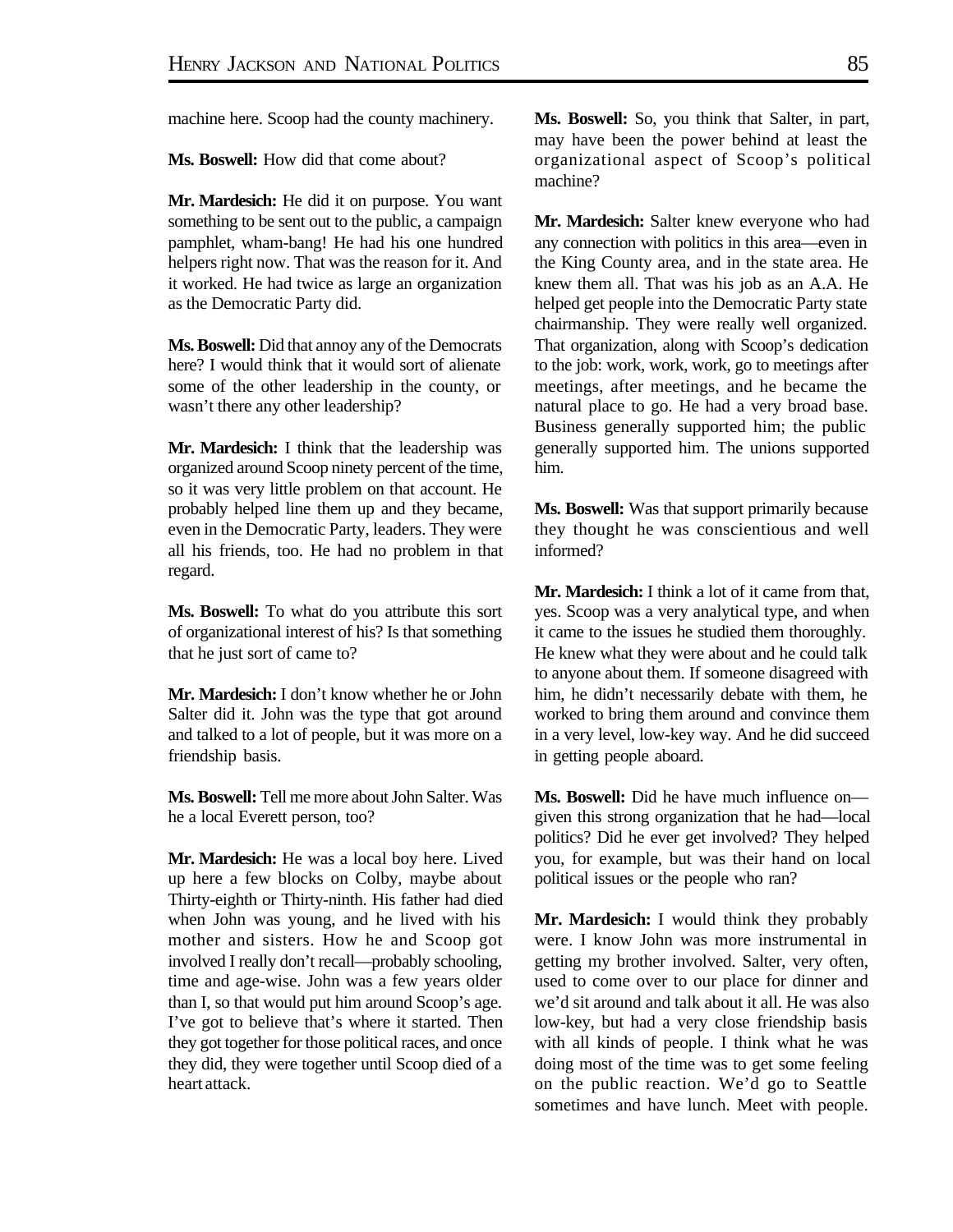That's what he did beautifully.

I think half of what he was doing, as I look at this in retrospect, was feeling which way the public sentiment was going on various issues. He was feeling it out or seeing what people would think about this or that, how to approach it. His understanding of the issues was very broad as well as Scoop's. He didn't get into the details of reading bills, but he had a wide knowledge as to what the people were talking about and thinking about, and of course passed that on to Scoop. He was probably one of the reasons why Scoop knew which way the issues were going and how to approach them. Salter was a heck of a good man.

**Ms. Boswell:** It sounds like it. Scoop must have been pretty lucky to have somebody like that.

**Mr. Mardesich:** He was. John was a seminarian for awhile, and almost became a priest.

**Ms. Boswell:** But then he went into politics. That was an about-face.

**Mr. Mardesich:** Then he went into politics. It's like going from Heaven into Hell.

**Ms. Boswell:** Did he have a legal background at all?

**Mr. Mardesich:** No.

**Ms. Boswell:** What kind of an impact does somebody like Jackson have on state politics or the Legislature?

**Mr. Mardesich:** I don't know that he got involved in too many legislative races. I don't think he did. He might just drop a comment—if there were a dozen politicians up on the stage: "I want to introduce my good friend," that sort of thing. But so far as getting directly involved personally in the races, he didn't do much of that. Salter did most of that.

Of course, he helped us, but what the hell, we were family. We were all family, especially with Salter—Salter was over to our house half the time. All the Slavic groups, those types of things, he lined them up to meet at our place, because the

family home was fairly large. As I say, he used to drop in for an evening, and we'd end up at our house—we were going to go out somewhere that evening—he'd come over either before dinner or after dinner and we'd sit around arguing politics from 7:30 p.m. until 10:00 p.m. before we decided to go out. There was always some issue in the paper and we'd kick that stuff around until hell wouldn't have it.

**Ms. Boswell:** What about state issues?

**Mr. Mardesich:** Scoop never got involved that much. Not where he ever talked to me about anything, at least. Maybe he thought, "Augie you can't argue with him." I don't know. But he never did really talk to me about many issues. I don't even recall one that he did.

**Ms. Boswell:** Would somebody like Magnuson? Did Maggie not get involved in state politics either?

**Mr. Mardesich:** Magnuson, oh heck, he knew all the state political types. He knew all those people, of course. I know that they helped get people installed as state Democratic chairmen and that sort of thing. But so far as getting involved in state issues, there just wasn't much of that I was aware of.

**Ms. Boswell:** Was there really a division, between national and state political leaders?

**Mr. Mardesich:** There was a big division. Once in awhile there'd be issues which would go both ways, yes. I don't even recall, offhand, an issue where Scoop really got down to talking to me about the problem.

**Ms. Boswell:** If you had to assess Jackson's contributions to the state, how would you?

**Mr. Mardesich:** He had a very broad impact, obviously, because he was there so long and because he was so powerful in the legislative machinery in D.C. If people had problems and they wanted them addressed, they'd get hold of Johnny Salter or Scoop directly, and then they would do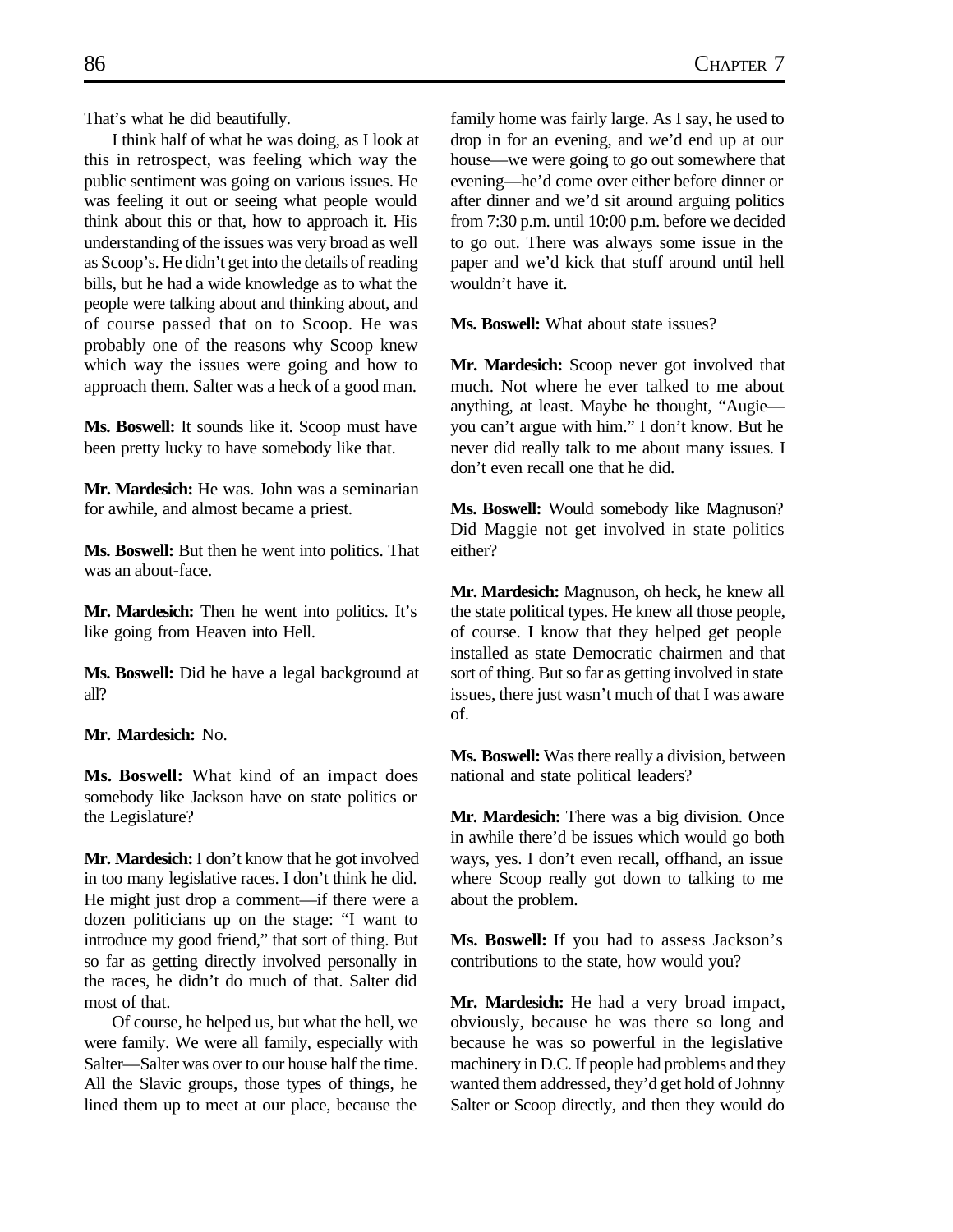something about it.

**Ms. Boswell:** Did people consider him to be someone who would be helpful if it was an important issue?

**Mr. Mardesich:** Yes. But, if he thought they were wrong, he would say, "Oh, come on, why do you feel this way?" He'd try to get them over to his side on the problem. He did a good, smooth job of it.

**Ms. Boswell:** How about his own political views? I think particularly of his somewhat hawkish views on foreign policy that provoked a more lively debate than some of his other stands. What about his views on foreign policy? How were they received, first of all in this state?

**Mr. Mardesich:** I don't think that there was any great problem with his views here. I don't think the hawkish business was that important to the people. They didn't react that way as far as I could see, at least.

**Ms. Boswell:** What were your own views about Vietnam? How did Jackson's dovetail with your own?

**Mr. Mardesich:** I don't recall his views on Vietnam. I know my own view was, "What the hell are we doing there? Why are we there?" The French moved out and we moved in. For what purpose? To keep it all on a level plane over there? Did it stay on a level plane? No. It went Communist, the whole area. It was only, in time, when communism started crumbling everywhere, that they became more nationalistic, less communistic, and more democratic oriented, and I use that term loosely. Their version of a democracy is somewhat different than ours. But, I, personally, saw no point to half of what was going on over there.

How many people did we lose in the Far East? Forty-five thousand or so, maybe. More than we lost in the Second World War, or almost. To what point? I couldn't see it. And yet people felt political types, those that I heard talking now and then—that this was an issue that the people were

concerned about—the spread of communism. I'm not so sure that they were, but who knows?

**Ms. Boswell:** It's often said that the media coverage of Vietnam brought the nation's attention to war, and death in general. Do you think that this constant media coverage of Vietnam, in all of its horrors, had an impact on the press and America?

**Mr. Mardesich:** That's true. It was before us all the time. After so many years, people began wondering, "What this is all about?" That's what I think happened in Vietnam. Finally, the people in charge decided we'd better get out of this because they could see the handwriting on the wall. The public reaction was going the other way. I'm not saying that politicians are concerned with public reaction, except about ninety percent of the time!

**Ms. Boswell:** Did the public reaction to Vietnam, or even just the issue, have any bearing on legislative issues or on the Legislature?

**Mr. Mardesich:** I don't think particularly on the Legislature. On the national scene, obviously, but I don't think particularly on the state Legislature.

**Ms. Boswell:** State legislatures don't vote on war policy just as sort of a statement?

**Mr. Mardesich:** If they did, it was something I never paid attention to, because its impact was so minor that it was pathetic. It might affect our local congressmen and senators, but that's about all, believe me. And we already knew what their thinking was.

**Ms. Boswell:** We talked a lot about Henry Jackson and his campaign for the presidency. With that in mind, during that same time, you supported a presidential primary in the state—the idea of holding a presidential primary. Was that tied to the Jackson bid for the presidency?

**Mr. Mardesich:** No. We'd been talking about that for some time. It was not directly tied to that, although it occurred to us that it would be that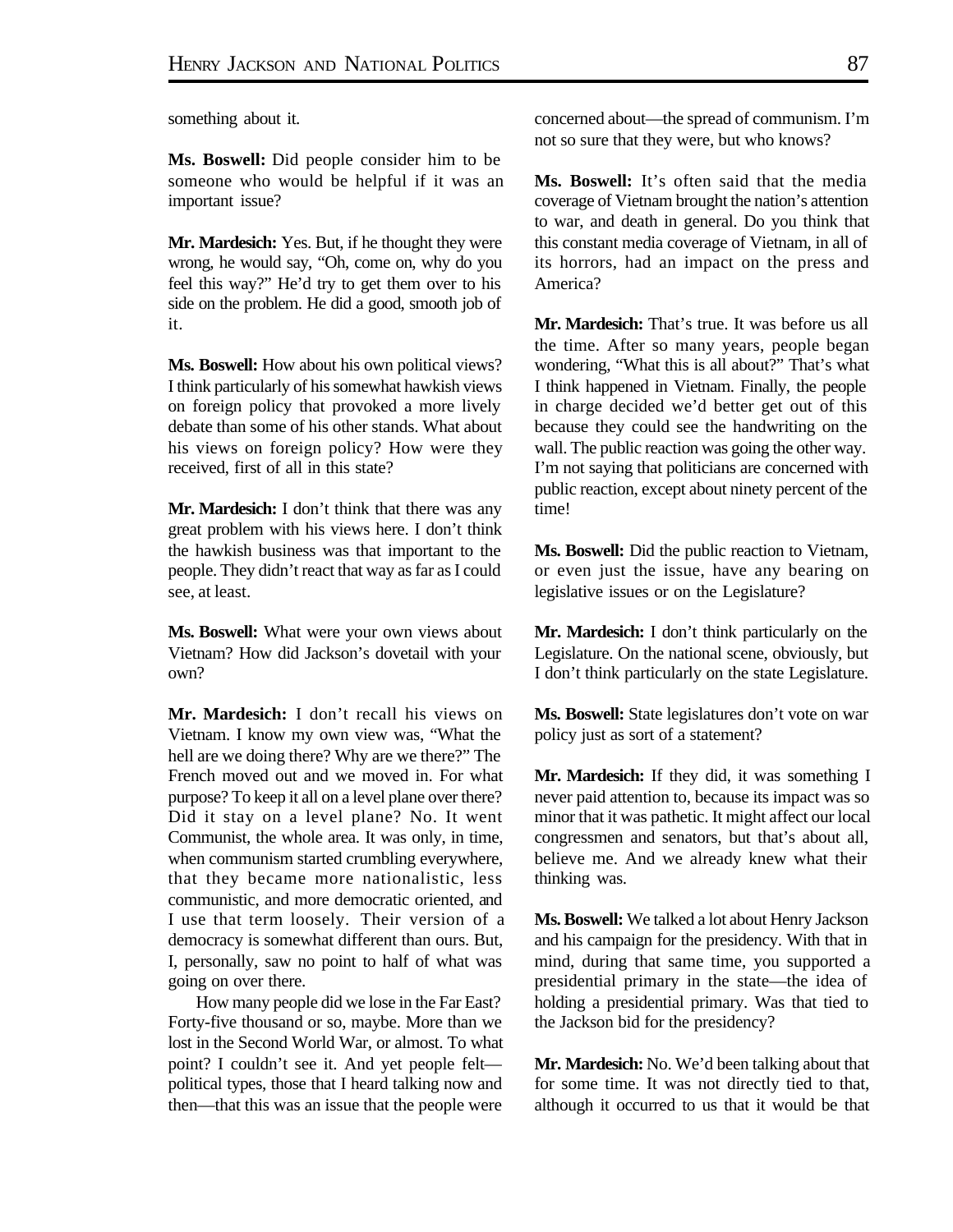many more votes you'd have going into the national convention. The state of Washington's delegation was not that large a force in the whole electoral vote process. But it was not the real reason we considered it. Yes, we did propose it.

**Ms. Boswell:** What made you do it? Did you want Washington to be more of a force?

**Mr. Mardesich:** Oh sure, yes.

**Ms. Boswell:** What did you envision and how would it work?

**Mr. Mardesich:** Just set a date around the same time as the others do. Some of them set it ten months ahead to get the publicity. That's all we wanted to do is to get our ideas from the primaries. I think we planned to hold it sometime in March, April, somewhere in there. I don't know exactly. Part of the reason was to get people thinking that way—that is, about who is running.

The psychology you see even today—and it has a bad effect at times—they see those electoral votes going on and people say, "So-and-so is going to win, so why worry about it?" The alternative is, "Oh, he's lost, so there's no sense even going to vote." You try to tie those things to a certain date, so that the influence doesn't affect everyone else.

**Ms. Boswell:** Who else was supporting it? Was it a broad-based sector or was it primarily a Democratic effort?

**Mr. Mardesich:** I don't think there was any argument about support from either party. I think that most of them felt it was not a bad idea. It was not a critical deal—not too important in the scheme of things, when you're there working on a million bills.

**Ms. Boswell:** Why do you think the Jackson bid for the presidency failed? How would you assess it, looking back on it?

**Mr. Mardesich:** Jackson was a heck of a good legislator and a worker. He knew what was going on and he did his homework. But he did lack that charisma that the president or a potential candidate should have—a little selling ability. Scoop sold in the state of Washington because he was a hard working son-of-a-gun. People appreciated the work he did and he was constantly on the move and the go, campaigning here in the state.

He'd come back from Washington D.C. and if he was going to be here two or three days, he was out on the road all the time, literally. He was a real worker.

As a consequence, so many people in the state knew him personally. They all knew what he'd done. He got good publicity from the press they appreciated the fact that he was a hard worker and got things for this state. That's why he won so easily all the time: he worked. Same with anything else.

**Ms. Boswell:** Another issue that Jackson was heavily involved in was support for the Supersonic Transport, since Boeing was the state's largest employer. I want to step back and look at Boeing, and the issue of the SST. Was there anything that the state Legislature could actually have done when it fell through? Was that truly only a national issue?

**Mr. Mardesich:** The state really had nothing directly to do with that issue. It could help with taxes.

Boeing had a lobbyist, Bud Coffey. I don't care who you ask, I think ninety percent of the legislators will admit to the fact that he was the best lobbyist down there. He was very analytical, not high pressure. He'd ask for a meeting, and if you'd set up the meeting at four o'clock, but if you were busy at four, he'd sit in your front office waiting. Even if it took until six before you finished your meeting, or later. Then it would be, "Do you have a minute, or do you want to put it off?" He would explain the "yeses" and the "nos." Why this is a good bill, why this is a bad bill. Or, "Here's our issue on a certain subject and here's why we feel this way. Now the arguments on the other side are, one, two, and three." He explained it all to you, both sides. He would say, "This is our position." That was the end of the pressure; he was simply saying, "This is our position." And gave you the arguments on both sides, which very rarely happens with lobbyists. They have a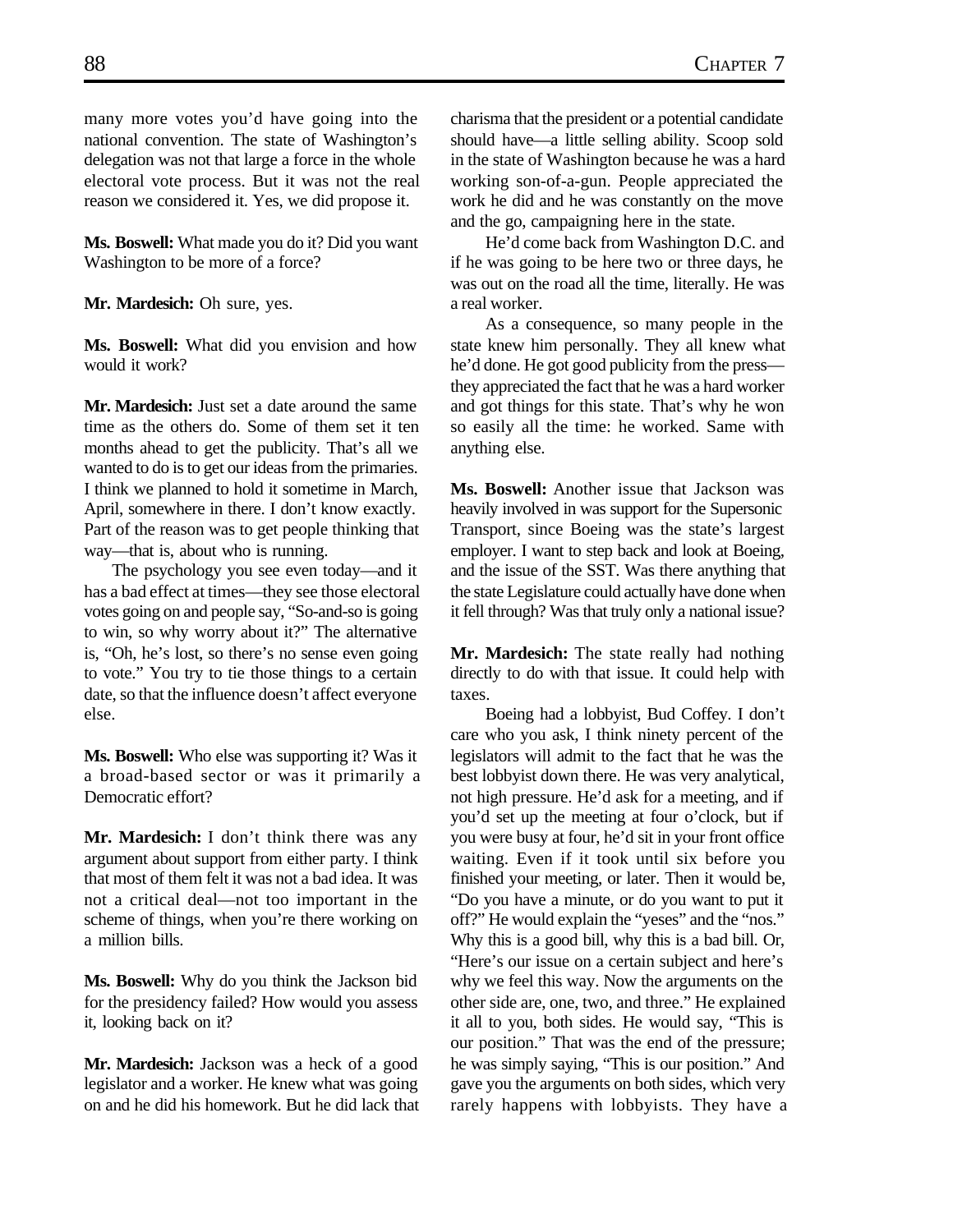tendency to merely espouse their own side of the question. But Coffey would explain it all, and that's why he was a good lobbyist. The best Boeing ever had, and I think one of the best that's ever been in the state.

**Ms. Boswell:** What was his background? Was his background in aviation?

**Mr. Mardesich:** I don't even know, to tell you the truth. I don't know what his background was.

**Ms. Boswell:** So, Coffey was really instrumental in getting legislative support for Boeing issues?

**Mr. Mardesich:** He was a very good lobbyist, and he did his job well. I would say with rare exception, people in the Legislature had a high regard for him. And they listened to him. He'd lay it all out so there was not too much argument. It wasn't putting the heat on or begging you to go with them. None of that. It was just, "Here's why."

**Ms. Boswell:** Knowing that Boeing was the largest employer in the state couldn't hurt his cause.

**Mr. Mardesich:** That would have its influence on people, naturally. But his approach to the whole subject matter of lobbying was such that people respected him and listened. I suspect, also, the fact that Boeing was the largest employer in the state, especially in King County and Snohomish County, it would have its effect on the legislators in the area and in the state.

Another thing, Coffey did not get involved in all these other extraneous issues that did not pertain to them. Many lobbyists have a tendency to start arguing about issues in which they have nothing more than a passing interest, which can alienate more people. Coffey stuck to his own issues. Only, if you asked him about something, would he start expounding and broaden the subject matter and bring in this and that. He didn't usually offer just offhand opinions as to various issues, which was smart.

**Ms. Boswell:** So he stayed out of the fire?

**Mr. Mardesich:** He stayed out of the rest of the fireworks and stuck to Boeing issues unless you put the question to him. And he knew what the hell was going on in all those issues.

You couldn't be a Coffey and not listen to all those various people talking without picking up knowledge on damn near any subject that was on that calendar. He was smart enough to—unless it was an issue that affected them—stay out of it, openly. Unless you put the question to him, and then: "Here's what I know about it."

**Ms. Boswell:** Did people ask him his opinion on a lot of things?

**Mr. Mardesich:** Oh, sure. He made it a point to know them in detail. A heck of a good lobbyist he would have been a good legislator.

**Ms. Boswell:** Let's get back to the SST as an issue. What were the ramifications for the state of that larger issue of the failure of the SST?

**Mr. Mardesich:** I didn't particularly note that as a state we were too involved in the question. That was a question more for Boeing to address than the state, I thought. And they did, obviously.

**Ms. Boswell:** When the SST lost its government support, Boeing went through what's sometimes called the "Boeing bust" period, when they laid off so many people. Did they come to the Legislature and say, "Hey, we're in trouble?" How was the Legislature involved?

**Mr. Mardesich:** With Boeing, from my observations, you didn't have to beat them over the head to get the point across. They put plenty of money into development of various things not only the SST, but other planes. I mean billions. Never heard too much about it, did you? If they had spent billions on a particular project that suddenly collapsed, that would have its impact, obviously. And Boeing was thinking that the SST was going to go ahead, and they had all those people that they were ready to put into the program, and now the program collapses. What do they do? They started letting people go right away. And, since they had been thinking in terms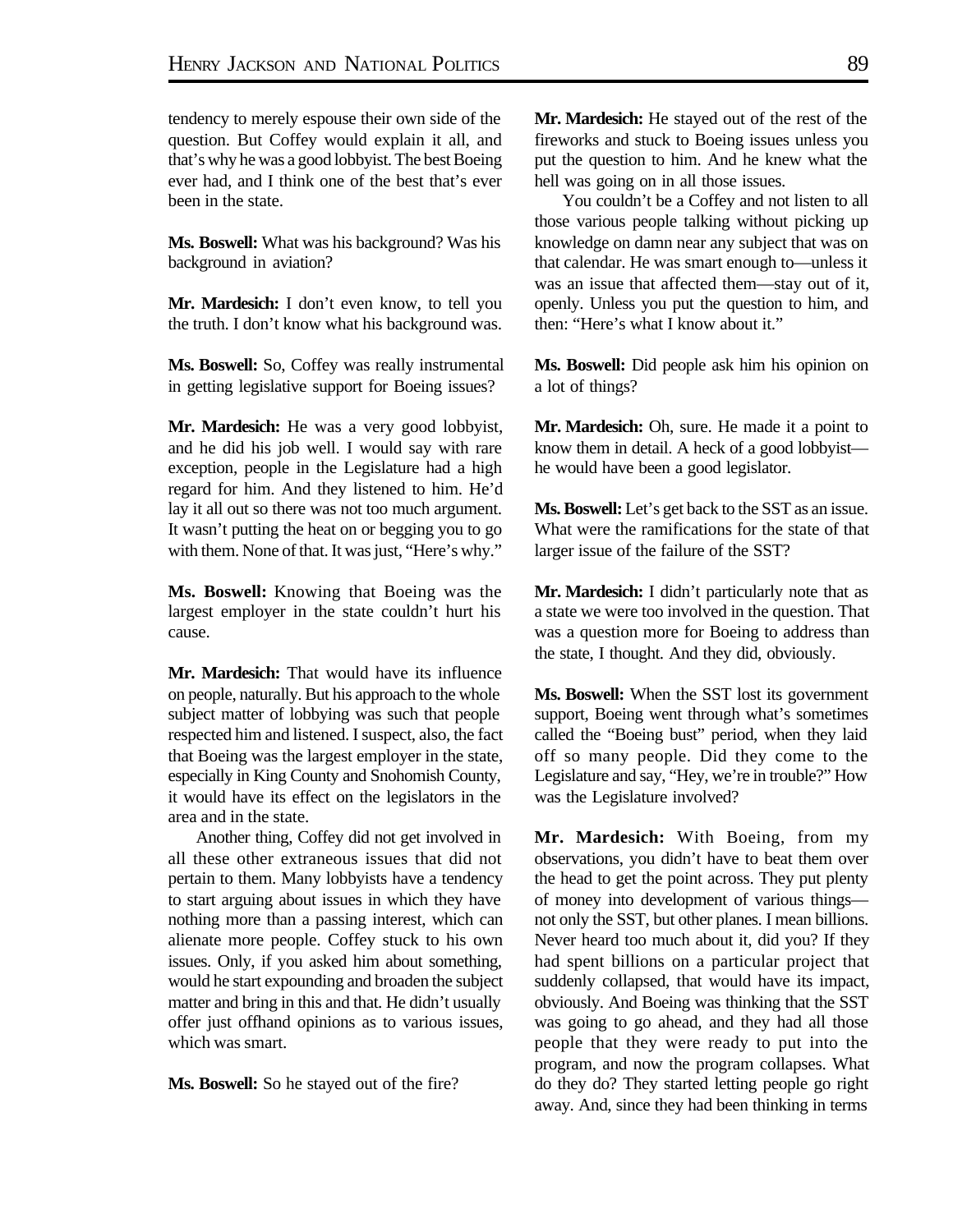of that level of work and it didn't happen, they had to retrench and they did. Period. They react before it becomes obvious.

They do it today. Boeing's been hiring people for a year and a half. It's in the paper once in awhile that if there's a little bit of a recession, the hiring stops. It doesn't really mean recession, just a slow down. The hiring stops, slows down. They anticipate. They've had what I think is damn good management.

**Ms. Boswell:** The Legislature didn't ever have the sense that Boeing was "crying wolf," or that Boeing was trying to exercise too much power or control?

**Mr. Mardesich:** I suppose some people felt that. I never did. If I had felt a particular way on an issue, I never got worked over by Coffey and their other lobbyists.

**Ms. Boswell:** Was there any sense in the late 1960s or early 1970s that too much of the state's economic well-being rested on Boeing?

**Mr. Mardesich:** I think there was a feeling of that sort around, that Boeing was too big a factor. So, what are you going to do about it?

**Ms. Boswell:** Was there anything the Legislature could do?

**Mr. Mardesich:** What? But time has eliminated that argument because Boeing, today, when they do something, hardly causes a blip on our employment. Have you noticed that? If Boeing announced something it usually was wham-o! Headlines. It caused a big drop in the old days. Now it's just dips and ups and downs when they announce things. They're becoming a smaller part of our working population all the time—even with their 100,000 employees.

There were 600,000 people in this state in the last eight years—600,000 new ones. Where do they work, Boeing? No. Boeing employment has probably gone up from—it's probably down to around seven, eight, and nine years ago—now it's up to 100,000. Big deal, 30,000 out of an employment force of probably 250,000. There are

600,000 new people and maybe 250,000 of them are searching for employment. It's become more of a minor factor all the time.

**Ms. Boswell:** What's caused the lessening of Boeing's role?

**Mr. Mardesich:** They are a smaller proportion of the population—the working population. As the state has expanded, other things have expanded as well.

**Ms. Boswell:** As a legislator, though, Boeing certainly has a big presence in Everett and the surrounding areas. Did they make an effort to come to you and say, "This is an issue with us," or "We're not happy about this."

**Mr. Mardesich:** Bud Coffey is the one who did that. They had two or three people there, but Coffey was the principal one at the time.

Once in awhile, as a leader, you'd get a call from one of them, but not that often. All the time that I was leading that outfit, the House or Senate, I think we had one, may have been two—I don't recall offhand—dinners with half a dozen legislative leaders and half a dozen Boeing leaders. It was no particular issue that it was around; it was just to keep the relationship up. They met with the leaders on both sides and the people would get to know each other. They might continue those talks later and give a reason or an open door approach to talk to these various people.

**Ms. Boswell:** It was not a heavy pressure?

**Mr. Mardesich:** It was not high pressure. Not with me at least.

**Ms. Boswell:** Tell me about that dinner. What was that like?

**Mr. Mardesich:** There was one out at that hotel, the Tyee. They hired the room and they'd sit around the room there and take a table. Once in awhile they would talk an issue, but most of the time it was just talk. It was not an attempt to really convince you of some issue at the time. I think the reason for the meeting was to develop the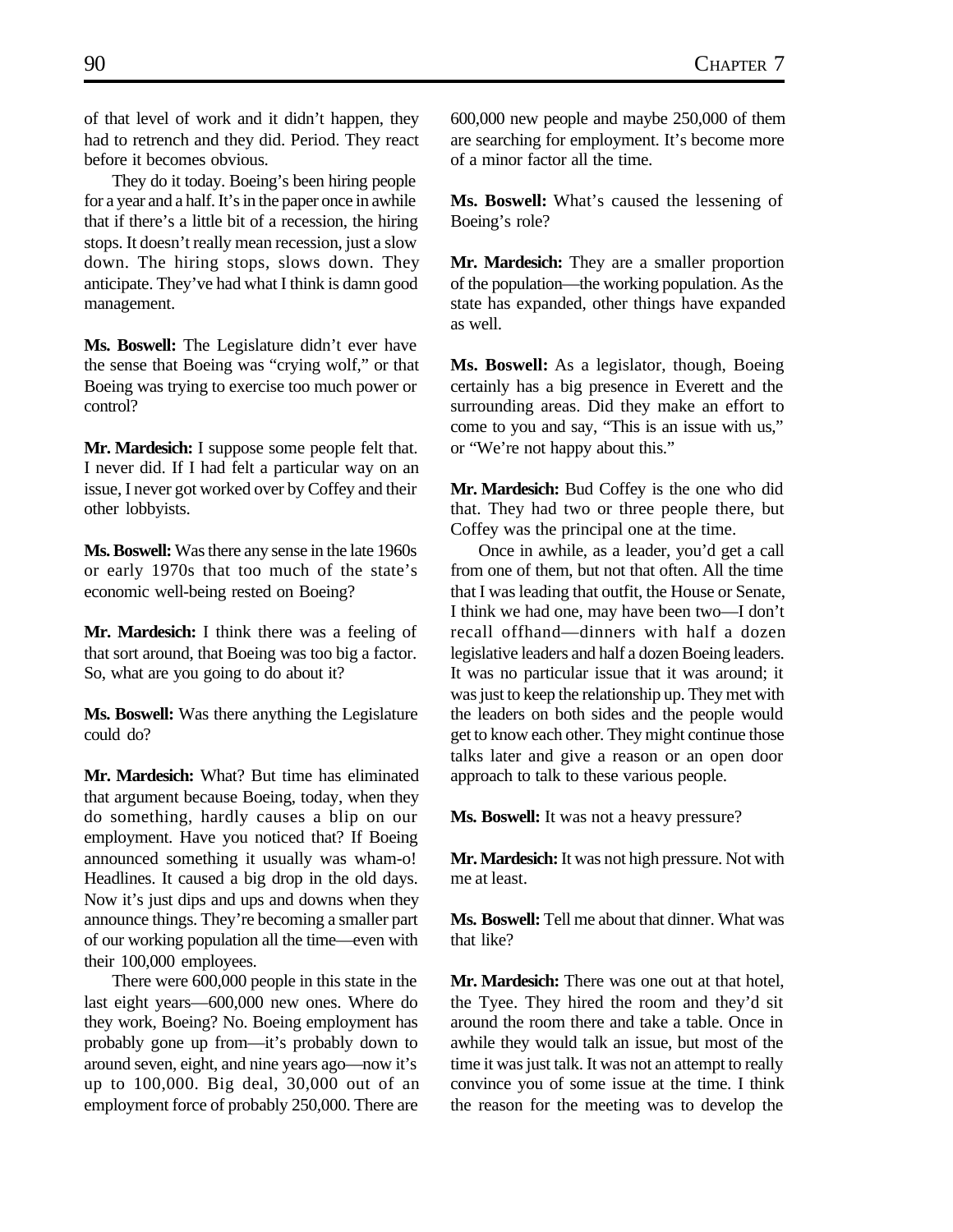relationships. So, you'd get a call from one of those—I almost said second lieutenants underlings, but they were pretty high on the depth chart. If one of the legislators would then get a call from them, they'd know who they were talking with.

Boeing probably made it a point—I don't know that this is so, but if I'd been running it, it would have been, "Hey, Joe, you spend your time with these people." And they may have even deceived us that way, I don't know. "You develop an acquaintance with these two, and you develop with those." Spread it around. We were all not politicians at one end and Boeing people at the other. We were mixed, and I suspect it was not by chance. So, that gave those people who sat next to you and chatted all evening an open door. They'd call you up and you'd know who you were talking to. I suspect that's why they did it. That's an assumption on my part.

**Ms. Boswell:** Some people believed that the location of I-405, the new north-south corridor, was there simply to satisfy Boeing's demands for greater access to its plants. Because that was something Boeing wanted.

**Mr. Mardesich:** Is I-405 the one going up the Eastside through Bellevue? Because it went by their plant on the south end of the lake? I don't have any doubt that they had some input on that.

**Ms. Boswell:** Many of their new employees, especially throughout the late 1950s and 1960s, were living over on the Eastside.

**Mr. Mardesich:** I don't have any doubt that they put in their two-cents worth. Why wouldn't they? And that's a big part of the traffic. So if you had all those people running around on bad roads, it would tie the place up even more. So they were doing not only something for Boeing, but something for that area they were in. I don't have any doubt that they talked to people about that, including the highway department, and including legislators.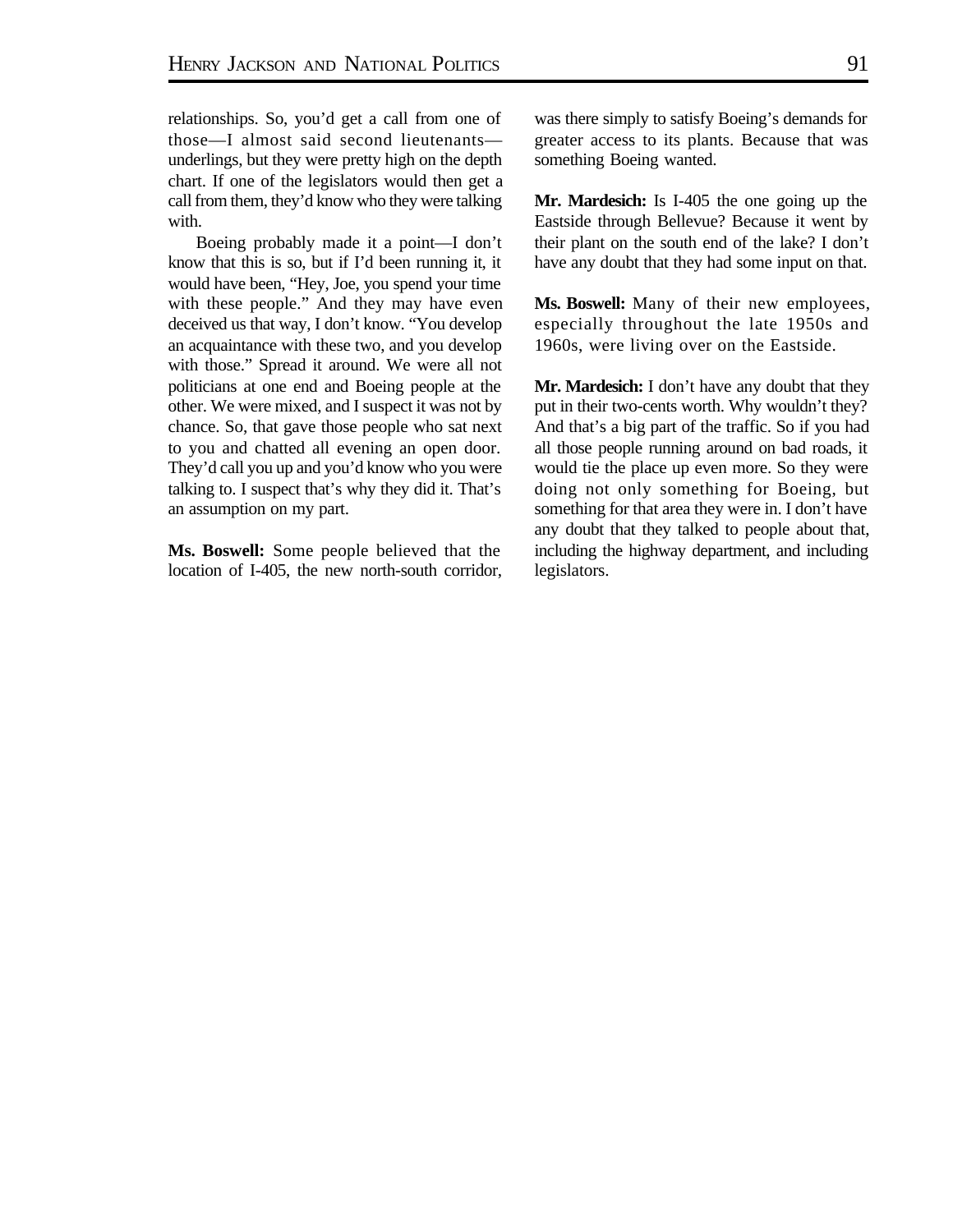**Ms. Boswell:** Probably so.

**Mr. Mardesich:** Except it isn't Vietnam now, it's somewhere else, Albania, Bosnia. What can you do or say about government costs?

**Ms. Boswell:** In terms of campaigning and local issues, how much did local issues, as opposed to the man, the candidate, come into play? People knew you. They knew you worked hard, and your reputation grew. How much were people's votes based on the issues?

**Mr. Mardesich:** There's some of that. Primarily, that's through the organized groups, like labor. There were taxpayer groups, a few of them, but they were not as active or strong. Labor had the strongest, and every once in awhile I used to tangle with them.

The local labor leaders would get in a battle with the state leaders, because I did, generally, those things that I thought were right for labor without going overboard.

Joe Davis got upset with me because I didn't do something he wanted me to do, but the locals, most of whom I knew, still supported me and spoke for me.

I think that's even true today. You don't have to be for everything to get elected as long as you have a reason why you're not doing it. The reason is in the reading of the bills. If they go too far, they're not good bills in my book.

**Ms. Boswell:** We talked a little about the unemployment situation and the problems of the Boeing bust and other downturns in the economy in the early 1970s. What, on the local level, did people want? When they were talking about unemployment, what did they want?

**Mr. Mardesich:** I think that was tied in with taxes, too. Unemployment is a thing that's related to almost everything: prices, land costs, home building, home costs, whatever—everything is related to that. As soon as the unemployment starts getting higher, there's a real concern. There's a withdrawal from the market. It's critical that you find some way to maintain the flow.

But that's not the only answer or the only

**CHAPTER 8**

## **THE SENATE MAJORITY LEADER**

**Ms. Boswell:** What was your reputation? You won your elections pretty handily.

**Mr. Mardesich:** I used the approach that if I do nothing, no one will ever hear anything about me.

**Ms. Boswell:** You know you did a lot, so that's not true. What do you think your reputation was, looking back?

**Mr. Mardesich:** I used to do my homework. That's why I'm blind now. I did a lot of reading of a lot of bills. That's one rule for success in the Legislature.

**Ms. Boswell:** Do you think the voting public recognizes that?

**Mr. Mardesich:** The word gets around. The people come down there for things, and you work on them and you get them through, and word gets around. With someone who really looks at the measures—your reputation follows you real quickly.

**Ms. Boswell:** In your reelection campaign in 1970, you had a campaign platform of sorts. Very brief, but it said that the two main local issues of 1970 that you were interested in were unemployment and real property taxes. What about the national issues such as Vietnam and government costs?

**Mr. Mardesich:** I think those are still true, are they not?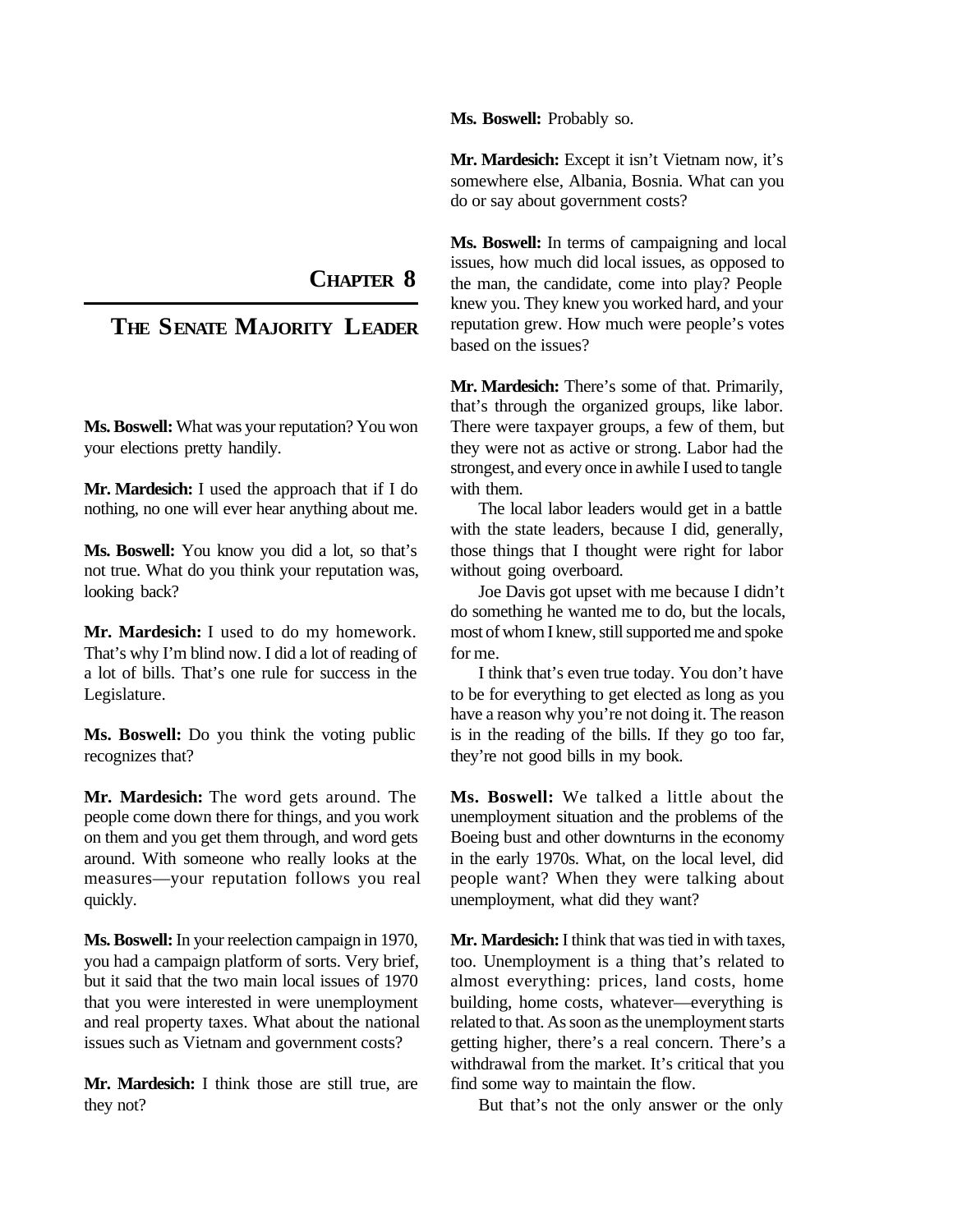question either. Unemployment is a real disaster if you're unemployed with a family. It doesn't take long for that unemployment compensation to disappear. I never had to worry about a job because my dad always used to work us to death.

**Ms. Boswell:** Was that primarily a Democratic issue? The compensation issue?

**Mr. Mardesich:** No, no. Unemployment compensation, there's a party-line issue on the rate of pay on that. But the same is true of the minimum wage. There's debate about that which follows party lines, somewhat. A number of those things are all party lines, but there's always some flexibility on either side. So you work towards the middle.

**Ms. Boswell:** What's your stance about real property taxes?

**Mr. Mardesich:** As it is today, they're too high.

**Ms. Boswell:** But how about back in the 1970s?

**Mr. Mardesich:** It was true then, too.

Of course there was this debate about if you don't want property taxes you have some other kind of taxes. You've got the sales tax, and then they tried on a number of occasions to put on the income tax in the state. My position on adding an income tax was very simple: provided we set up the property, real estate, income tax, sales tax, and we tie those all together and assign a certain proportion to each one by law. So they can't come along and the Republicans take over—I'll use that as an example: the Republicans used the sales tax rather than the income tax. I felt there ought to be an element in the law that says, "This is the ratio and it shall remain the ratio to keep that balance."

A lot of people wanted to eliminate the sales tax, and the argument was made very strongly that you're taxing even the very poorest, and my answer to that was very simple: we're supporting those people, we'll simply add the amount of the tax to the welfare package. So what's the complaint now? We'll at least make them aware that they are paying taxes even though we upped their benefits, added on equal to whatever we've added. I still think it's a good idea to keep that balance and have them all.

**Ms. Boswell:** Too much opposition?

**Mr. Mardesich:** It was an issue. It wasn't so much that there was opposition, as how much time do you spend on an issue like that? You could debate this one for days: balance this, that or the other thing. You simply don't have the time down there.

**Ms. Boswell:** What about national issues like Vietnam? What was your position on that and how did that affect your local political stance?

**Mr. Mardesich:** Of course we had nothing to do with it at the state level. My position was, what the heck, the French just walked out of there. They walked out of Vietnam. Why did we go in? That was something I never could understand. The French said, "To heck with it," and walked away, and we moved in. Why? I don't understand why to this day. That's why I complained about it.

**Ms. Boswell:** How did you get on with Jackson who was a supporter of the war?

**Mr. Mardesich:** We got along.

**Ms. Boswell:** That wasn't an issue?

**Mr. Mardesich:** I did what I did, and we didn't argue about those things.

**Ms. Boswell:** What about government costs? Do you think government was too expensive even at the state level?

**Mr. Mardesich:** It's too expensive, in my book, for what you get for it. There's a tendency when you want to do something a little different or add something to the budget, somebody should say, "Wait a minute, is there anything that we can cut out to get the funds that we need?" There's very little cutting out unless you really put up a battle. So, every little new project that comes up is an increase in the tax rate. It's a natural deal because someone is trying to protect all those other issues.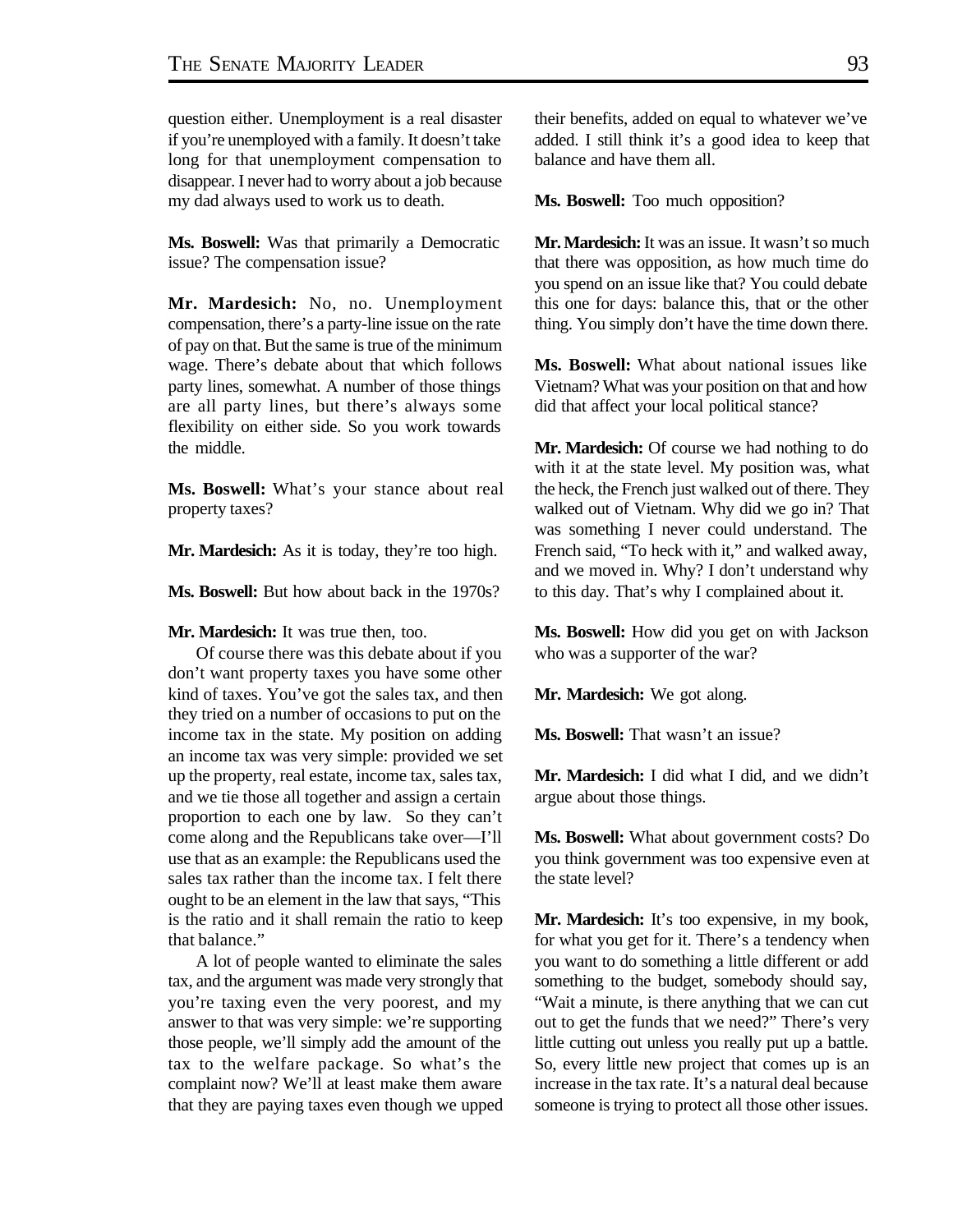Unless you have an ax you're wielding, it's hard to do.

When I got to the Senate, I had Hubert Donohue from over in Eastern Washington, who was chairman of Ways and Means. He was a good one to work with. He was tough.

**Ms. Boswell:** Did the campaigns change all that much when you moved to the Senate?

**Mr. Mardesich:** No.

**Ms. Boswell:** You had this platform, but was it pretty much the same running all the time?

**Mr. Mardesich:** The John Salters of the world, the Archie Bakers of the world whom I mentioned, were the ones who really got me going in this thing. They put a lot of those ads together. We talked about stuff and they put it together. I was never a good campaigner, believe me.

**Ms. Boswell:** What did you not like about it?

**Mr. Mardesich:** I never disliked it, but it was not that appealing or fun for me. Baker and those people used to give me heck. I'd start and they'd say, "Okay, we're going door-to-door. We're going to start another street. Up there on Eighteenth Street we're going south along Colby and turn and come back on Rucker. We'll cover that area. They'd come back and pick me up an hour or two later, and I hadn't done one block. "What the heck have you been doing?" they'd say. "I've been going house to house," I'd reply.

I always made it a point to ask them if they had any interest in politics. What were the things that bothered them about the political goings on of the time and what issues might they be interested in. Invariably you'd get into a discussion. Instead of being there two minutes, "Hi, my name's August Mardesich; here's my literature. I'm running for Senate, and I'd appreciate your vote," you'd end up in a discussion.

But you do have that tendency to really get into a discussion. At least I did. And I think it was important to get to know what those people were feeling and thinking about.

**Ms. Boswell:** Today we hear a lot about campaign financing and all those sundry problems associated with it.

**Mr. Mardesich:** It didn't take as much to get it done then. It's not like today. It's gotten out of hand, and I don't know what the answer is. Campaign finance, even when I was getting out of there, was getting pretty doggone high. I didn't have any problem raising whatever funds I needed because of the fact that I was majority leader and all those people would come to help.

But it is a problem, no question about it. Too much monetary influence is all bad. On the other hand, there's ways to get around a lot of it. It's quite evident today. You get groups who will go out and put up the money for an election or even reelection. If somebody wants to support me over the other guy, how do I stop it? How does anyone stop it? It's the right of free speech. I'm not putting the ads in; it's some group.

**Ms. Boswell:** Did you have to develop some specific policy or practice for campaign donations, as to what you would take or what you wouldn't? How do you work that?

**Mr. Mardesich:** I used to have a heck of a bunch of people. And we had the old pros like Salter, who had been raising money for Jackson for a hundred years. They knew all kinds of people; they knew who to contact and who to ask to get out and do the fund raising for me.

We'd set up a meeting once in awhile, not only for me, but for a number of politicians, and there would be literally hundreds of people there. I didn't ask for it—they'd get up and make the old spiel. Baker would get up: "It's going to take some money to get Mardesich—or whoever it was reelected. Get out your checkbook now and give them whatever you can afford."

**Ms. Boswell:** Did you ever find yourself in the situation where interest groups who did donate to your campaign expected something?

**Mr. Mardesich:** I think I just mentioned a little earlier a fellow by the name of Joe Davis. But they used to support me with the money, too. If I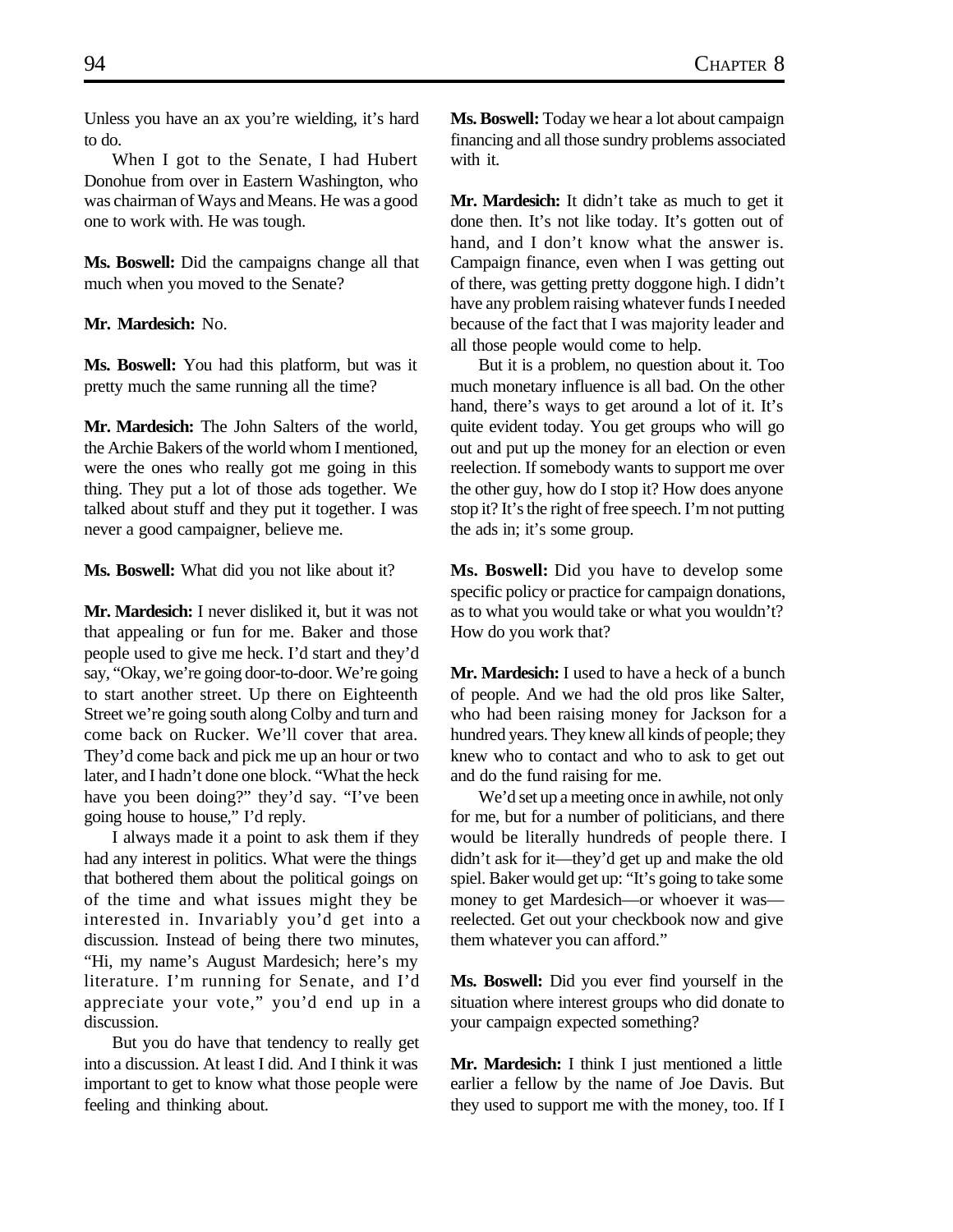didn't feel the issue was a proper issue, or they were going too far, I'd say no, and they'd get upset and later cool off. I never had that problem.

I suppose part of it was that I really was not that concerned about whether I remained in the Legislature. So it gave me a freedom to do whatever the heck I wanted to do. And some people, of course, are more concerned with staying there, and they worry more and they react more to the funds that come in.

Even Arnie Weinmeister, who used to be head of the Teamsters Union—and I knew him fairly well—I'd say, "You know, Davis is upset with me."

"I don't give a goddamn," he'd say, and he'd write out a check. He didn't care what Joe Davis or anybody else did. He did what he wanted to do. He was an independent sort.

**Ms. Boswell:** The papers around 1970 or so were full of talk about donations. One of them was, I think, the pinball operators. That seemed to have been a fairly big—if not a scandal, at least a topic of discussion—as to where and how that kind of operation worked.

**Mr. Mardesich:** It's hard to remember now who represented them.

**Ms. Boswell:** One of the other issues that I noticed in the paper was, I guess I'd call it a mini-scandal, about the operation of the state liquor board. I think the issue there involved a lot of "breakage" and then it turned out that several of the members of the liquor board were indicted.

**Mr. Mardesich:** Free liquor?

**Ms. Boswell:** Yes, and you were head of the Commerce Committee, so therefore you were the one that oversaw a lot of the hearings about that. Was that something important or of interest?

**Mr. Mardesich:** There was no question that it was an important issue. They admitted that there was a quote, "breakage problem." Breakage became the answer to their hauling around illegal liquor, so they had to write it off, and they called it breakage. I haven't been down there for a long time, but I suspect there's a little of that that still goes on.

**Ms. Boswell:** At that point in your career, by the time you were in the Senate, what was your favorite, if you had one, committee? Was there one that you were more dedicated to than others?

**Mr. Mardesich:** I always felt that Ways and Means was the most important. Obviously—it was handling the money. I used to do a lot of studying of the budget and I'd have it in front of me on the table. If it was 1950, I'd have 1949, 1948, 1947, the budgets for the last four or five years laid out there. I cross-examined the director or staff or whoever was there about it, "I noticed that there's a real big increase in this—can you explain it?"

I ran into this problem once. There was a director who couldn't give me the basic answers. "Well, I'll have to ask the staff." You'd get that answer about five times during an hour meeting. My next question was, "What the hell do you do over there?" Because they didn't know anything they could not give me proper answers. Pathetic especially when you start asking about increases in the budget, and so on.

**Ms. Boswell:** So you really did have to ride herd on some of these individuals—department directors or staff?

**Mr. Mardesich:** Yes. And, as I say, I used to keep those budgets around on my desk. I think I was the only one who did it. Kept them right there and cross-examined the staff.

**Ms. Boswell:** I know that there were a lot of committee assignments and, as you progressed in the Senate, you took on a lot of responsibility. Will you walk me through a typical day? Let's say you're somewhere either in the middle or near the end of the session. What would be a typical day from the time you get up when you were there? First of all, you would live down there, I take it, throughout the session?

**Mr. Mardesich:** Yes, I lived in Olympia.

**Ms. Boswell:** Did you have your family with you?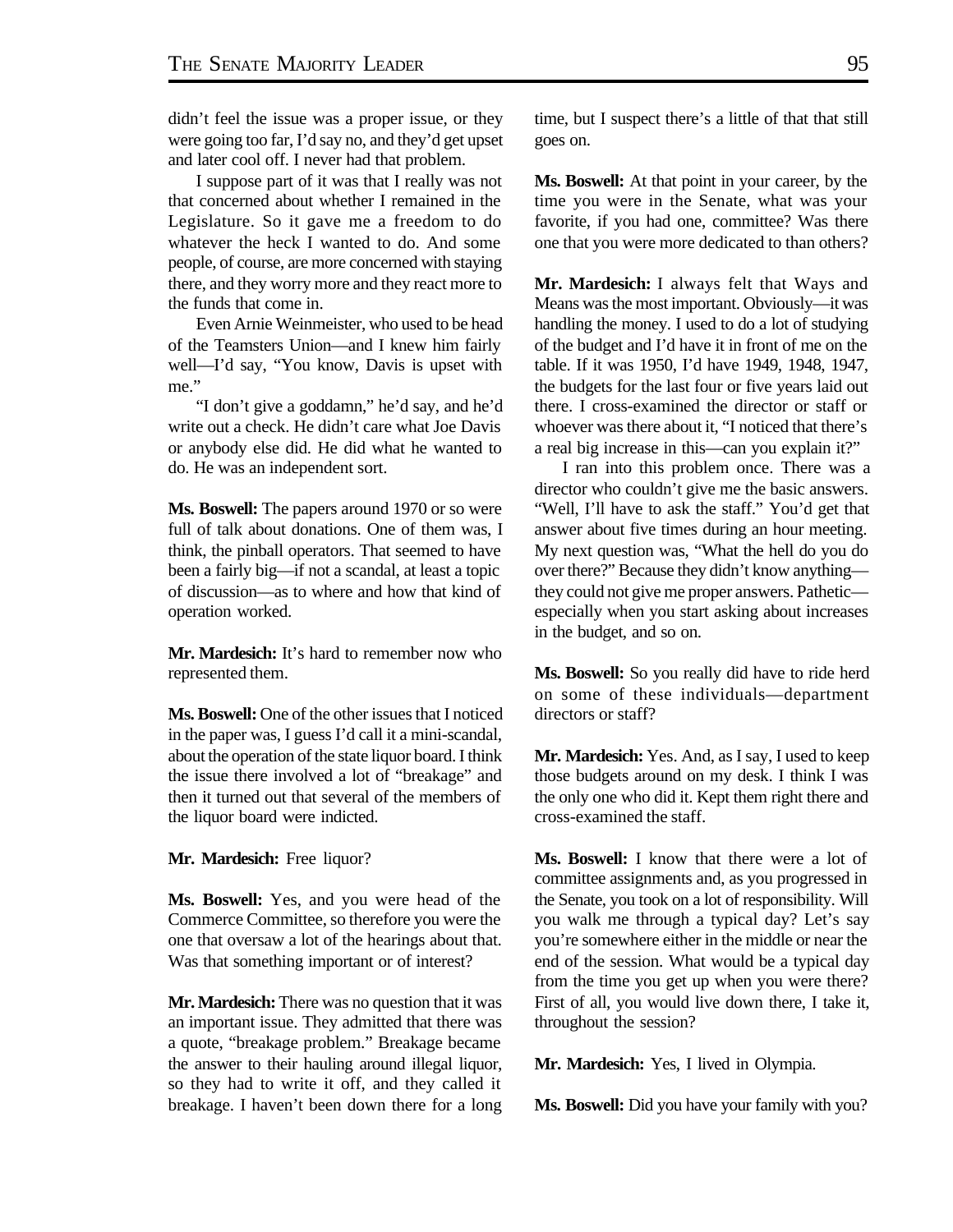**Mr. Mardesich:** Sometimes, yes. Sometimes they didn't want to come. Some sessions they did, and the kids went to school down there. But there was very little home-time, believe me. They didn't come down that often and that was a reason that I was in contact with so many people more often than I would have been if my family had been here all the time.

**Ms. Boswell:** Would you normally rent a place just for the session?

**Mr. Mardesich:** Yes. If the family was coming down, I used to rent a home. If they weren't, two or three of us would get together and rent a home. Once in awhile I'd stay in a hotel or at the Tyee.

To start in the morning, I tried to avoid those seven o'clock meetings. There's nothing like getting up at four o'clock in the morning to go fishing, but I don't have to do it when I'm not fishing. I would have meetings scheduled at nine, perhaps.

**Ms. Boswell:** And those would be primarily the different committees?

**Mr. Mardesich:** Yes. We tried to schedule the meetings for everyone so that the meetings had space and you could come and go. Often you were on two of them and sometimes you'd check the calendar to see what was on for that day, and if it was nothing critical, you wouldn't go.

There would always be someone waiting to visit with you, to talk to you. If you were leader, that was normal. You'd walk in the office and there would be two or three or four people waiting to see you about their issues, their problems. Usually, we went in at ten o'clock to the floor, sometimes later, but that was standard then. That gave them time to hold the meetings in the morning for a couple of hours. And we had meetings in the afternoons and the evenings—once in awhile, we would meet in the evening. I used to do too darn much, really. I'd go back at night after dinner and read until eleven or twelve, sometimes even later. I would do a lot of reading.

It was a long day no matter how you figured it. Go to dinner with someone, and there were a couple of hours down the drain, and then back to

reading. Once in awhile you'd goof off and not work at night.

**Ms. Boswell:** Were there many social opportunities with the other legislators?

**Mr. Mardesich:** Once in awhile there were caucus get-togethers, parties—Democratic caucus and that kind of thing. The Republicans did it too, and I used to go to theirs once in awhile and needle them, "Just checking up to see who's here."

There were social programs. They'd have dances once in awhile, but most of the social stuff, as far as I was concerned, were with people who had something they wanted to talk to me about.

**Ms. Boswell:** In terms of your day, when you were in the leadership, I imagine that occupied even more time. You mentioned a lot of behind-thescenes discussion and meetings before even any bills came out.

**Mr. Mardesich:** Almost every day. We especially Hubert Donohue, whose name I mentioned with Ways and Means—we would get two or three of the Democrats in, the key people. And we'd get two or three Republicans in and go over that stuff to save time on the floor, so there wouldn't be a lot of debate. It cuts out a lot of arguments if you do that.

Then they go to their caucus the next day. "Here's what we went over, and does anybody have any questions?" We laid out the calendar and we'd go over it. We'd come on the floor and it would be quite perfunctory most of the time.

**Ms. Boswell:** When did the caucuses fit in the schedule?

**Mr. Mardesich:** Sometimes we'd go into session at ten, and we'd fold early. We'd come in at ten, just briefly, call the roll and then go to caucus at ten for an hour. Depending on how much discussion there had to be. We'd come back, do some voting up until noon or twelve-thirty, or whatever it was. Sometimes we'd caucus in the afternoon when we had afternoon sessions. Most of the caucuses would be held in the morning.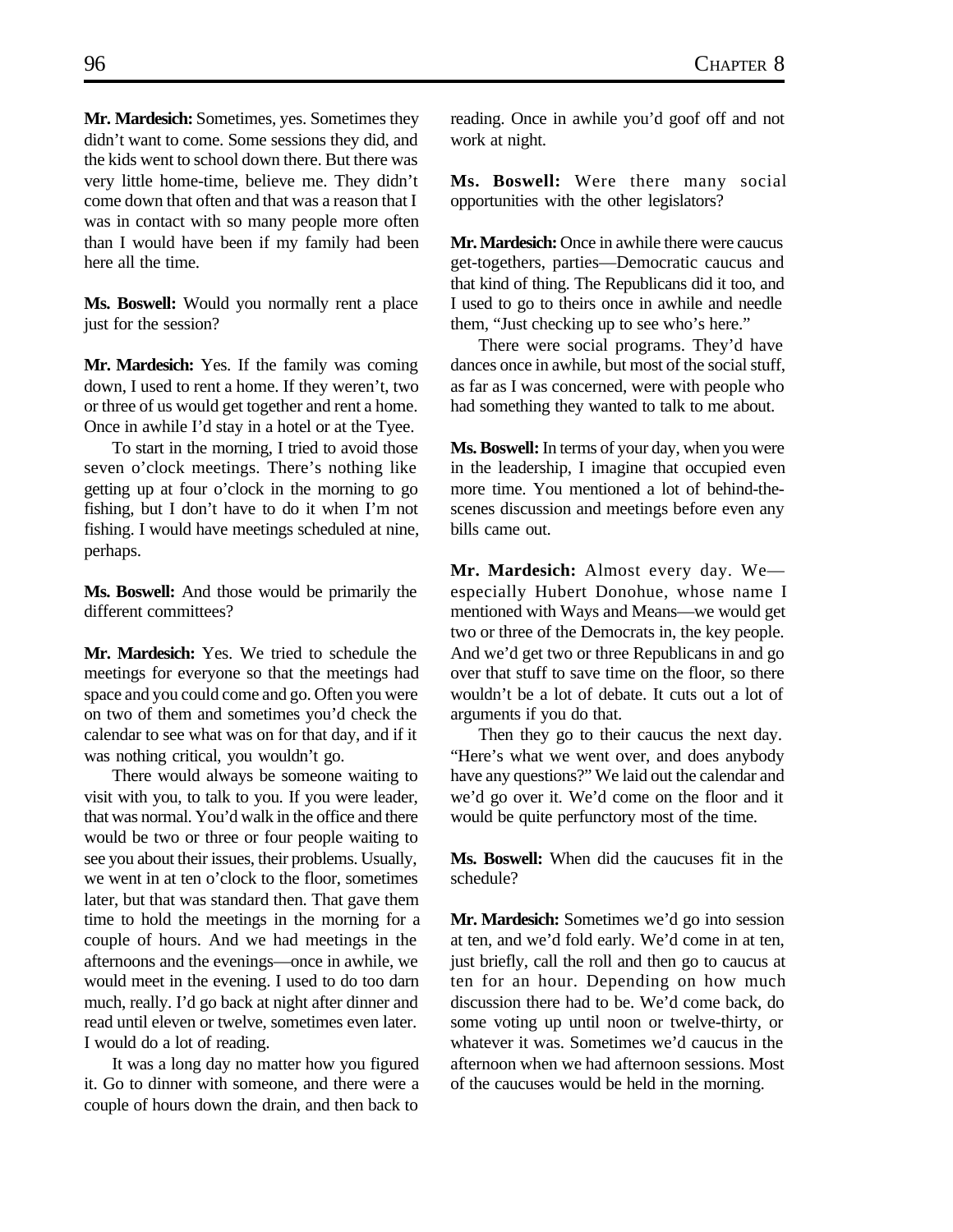**Ms. Boswell:** Did the process work? Do you feel like it was the most efficient or at least not a bad means of getting government going and getting laws passed?

**Mr. Mardesich:** Are you talking about the caucuses?

**Ms. Boswell:** No, I'm talking about the whole system.

**Mr. Mardesich:** There's only one better form of government and there are certain conditions to that type. If I'm the dictator, that's the best.

It's pretty hard to beat the system in a selfserving way, believe me. You get a lot of input, a lot of different opinions, which you can't have in a lot of places. The chance for discussion exists in this system far more than any other that you can think of. And discussion is good, providing it doesn't go on forever. The more you talk, sometimes, the more problems you create.

**Ms. Boswell:** Were you a long-winded speaker on the floor when you had a chance to talk for a bill?

**Mr. Mardesich:** I never did talk that much, really. Once in awhile, or if we got into a debate. Generally speaking, except toward the end when you got so crowded, I had read the stuff and I often had amendments for it. The boys knew that. They often questioned me about the situation with respect to the bill. Every once in awhile, I'd speak.

I remember one day, however, way back when, in the House, toward the end of the session we'd put on the three-minute limit—otherwise too much time was wasted. We had some pretty tough measures, and I was up going into it in detail and talking about it. Someone—from our own side says, "Three minutes, your honor, in three minutes call Mr. Mardesich down." So I took my watch off and tossed it at him. I eventually calmed down, but it's the last time I had any complaints about how long I spoke.

Most of those were amendments, not full bills. Some bills could be a whole chapter or a whole section of the law. It could be ten or twenty pages long, but there might only be a half dozen amendments in the whole bill. You could thumb through it quite rapidly and see what the changes are. You should be reading the whole to see what further changes you could make. You look at the changes to see what the effect of those changes are. Most bills are like that unless you're on a new subject, and then you have to read the whole darn thing. But most of it you can flip through quite rapidly. And Gissberg would be reading them, too. He was a good legislator.

**Ms. Boswell:** How long do you think it took to get to that point where you could be a good legislator—where you knew how to work the system and how to get things passed and done?

**Mr. Mardesich:** You can do it pretty fast, actually. Of course that was a two-year session. I think the third session I was there I became part of the leadership in the House.

**Ms. Boswell:** In one of the articles about the issues of the state liquor, one newspaper account called you, "The Everett Democrat with a keen sense for publicity." I wondered about that notion of publicity. Did that play a role? Were you a publicity seeker?

**Mr. Mardesich:** I didn't seek publicity. As a matter of fact, I got into a debate with some newspaper types on a couple of occasions. Not over what they were saying about me, but what they were saying generally about other members of the Legislature. I'd get into some real knockdown-drag-outs with some of them on that stuff.

**Ms. Boswell:** Tell me a little bit about the press corps who covered Olympia.

**Mr. Mardesich:** Larson. He was a heck of a nice guy. Shelby Scates, also a very nice guy, but also one with whom I tangled. We kicked him off the floor once—not because of me—he was taking pot shots at one of the legislators from Eastern Washington, and I challenged him on it. I asked him to leave, he got lippy, and I ordered him off the floor and had the guards escort him out. He cooled off after awhile. He didn't cool off that day. He came into my office raising heck and so I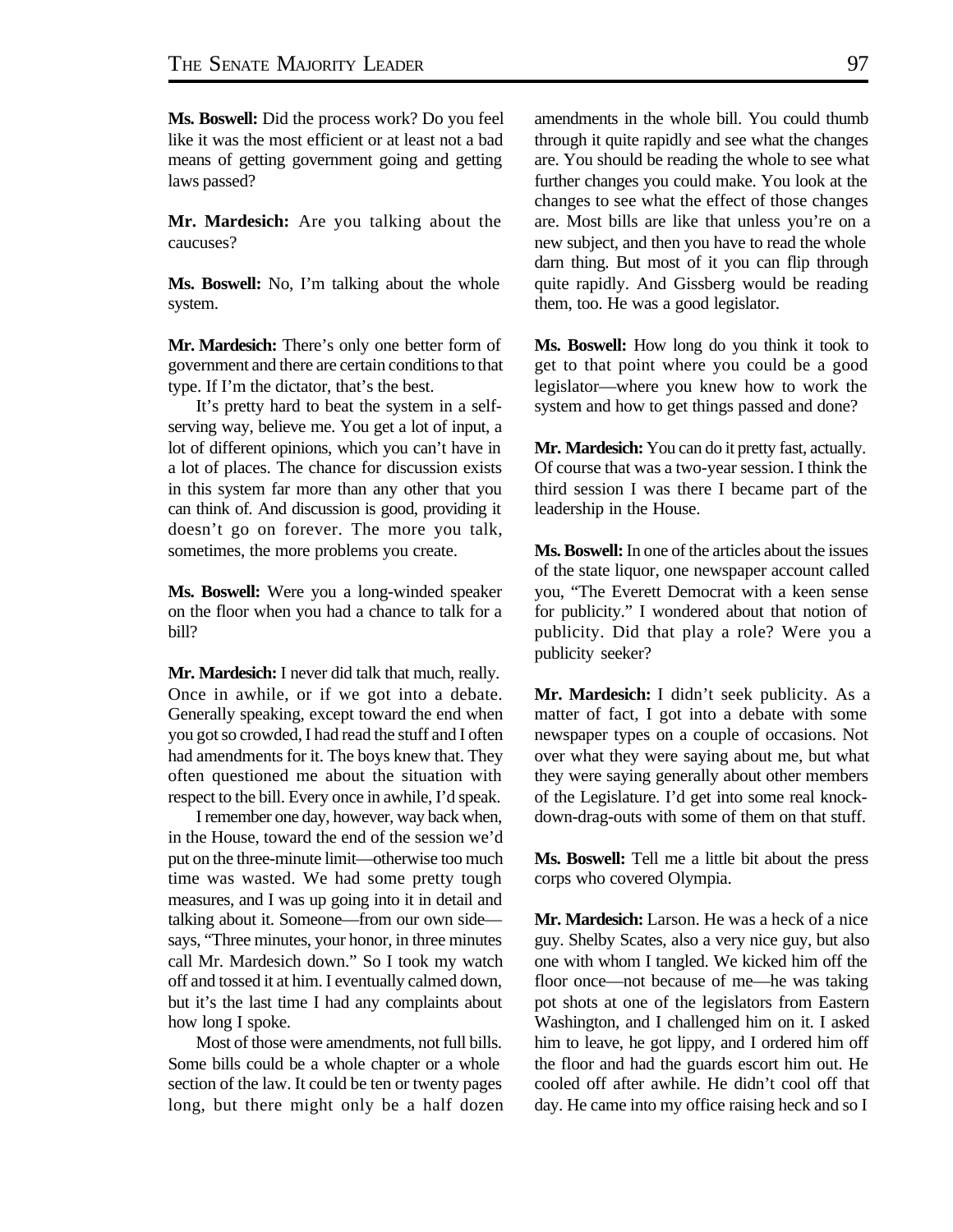personally escorted him out. Being a fisherman and all that, I was in pretty good shape. Shelby speaks to me now, and I see him on rare occasions. But he was the only one I really tangled with strongly.

There weren't that many of them in those days either, way back when. The hallway between the two houses became crowded with lobbyists, newspaper reporters. Have you been down there lately? I'll bet it's still the same. The area between had the phones. Have you been there during sessions? Are the switchboards still out there for the phones?

**Ms. Boswell:** They moved a lot of the lobbyist phones downstairs to the basement. There's a room with a whole bank of phones there.

**Mr. Mardesich:** It used to be up above there—a bunch of booths. Over the years you could see that expanding. There used to be not that many newspaper people there. And of those, Shelby Scates and Larson were the best known. They worked for the *Seattle Times* and the *Seattle P-I*. That's why they had the status they did.

**Ms. Boswell:** What about Lyle Burt?

**Mr. Mardesich:** Lyle Burt was another one.

**Ms. Boswell:** Adele Ferguson?

**Mr. Mardesich:** Adele had a sharp pencil. She could cut you up or praise you, whichever. And she did both. Adele wrote for the *Bremerton Sun*.

**Ms. Boswell:** If you had some information that you wanted to get to the press, or if you wanted your side of the story to be known, who would you go to or how would you do it?

**Mr. Mardesich:** I never did get that involved. They came to see me once in awhile to talk to me. They'd stop me in the hall, catch me after adjournment right there on the floor. We'd sit around chatting about the stuff. Sometimes after adjournment I'd be still sitting in my seat and there'd be half a dozen around yakking away. Sometimes they'd follow you if you were going building to building—they'd walk along with you. Most of the press that I knew were men, but they were all pretty darn good boys.

**Ms. Boswell:** So you never had any real problems or disagreements, then?

**Mr. Mardesich:** I never used to work with them in terms of trying to get anything. Maybe some of that staff of mine did some of that, I suspect. I don't know. As I say, if I had any argument, I'd do it right out there in front of Christ and everyone. What the heck.

**Ms. Boswell:** There was also a man there from the Associated Press. Was it Bill Mertina? He was there for awhile.

**Mr. Mardesich:** Yes. I didn't know him that well though. He was there for quite awhile, but I didn't know him well.

**Ms. Boswell:** How would you assess the role that the state press actually played in politics? Did they play a significant role?

**Mr. Mardesich:** I suspect so. If they thought ill of someone, they could make him look bad, no question about it. It has its effect, no question about that either. As far as being that significant on whether things got through or not, that never used to bother me. We'd push it if we thought it was good. They'd once in awhile have a point.

**Ms. Boswell:** Did the press wield a huge amount of influence in Olympia?

**Mr. Mardesich:** There's no question they have influence. They write the stories and all that. But, as I say, having no great desire to remain in Olympia for a hundred years, it didn't bother me what they said.

**Ms. Boswell:** Did certain papers have a reputation, be it conservative or liberal or something else, aside from the individual reporters?

**Mr. Mardesich:** My own reaction at the moment is that I thought the *Seattle Times* was more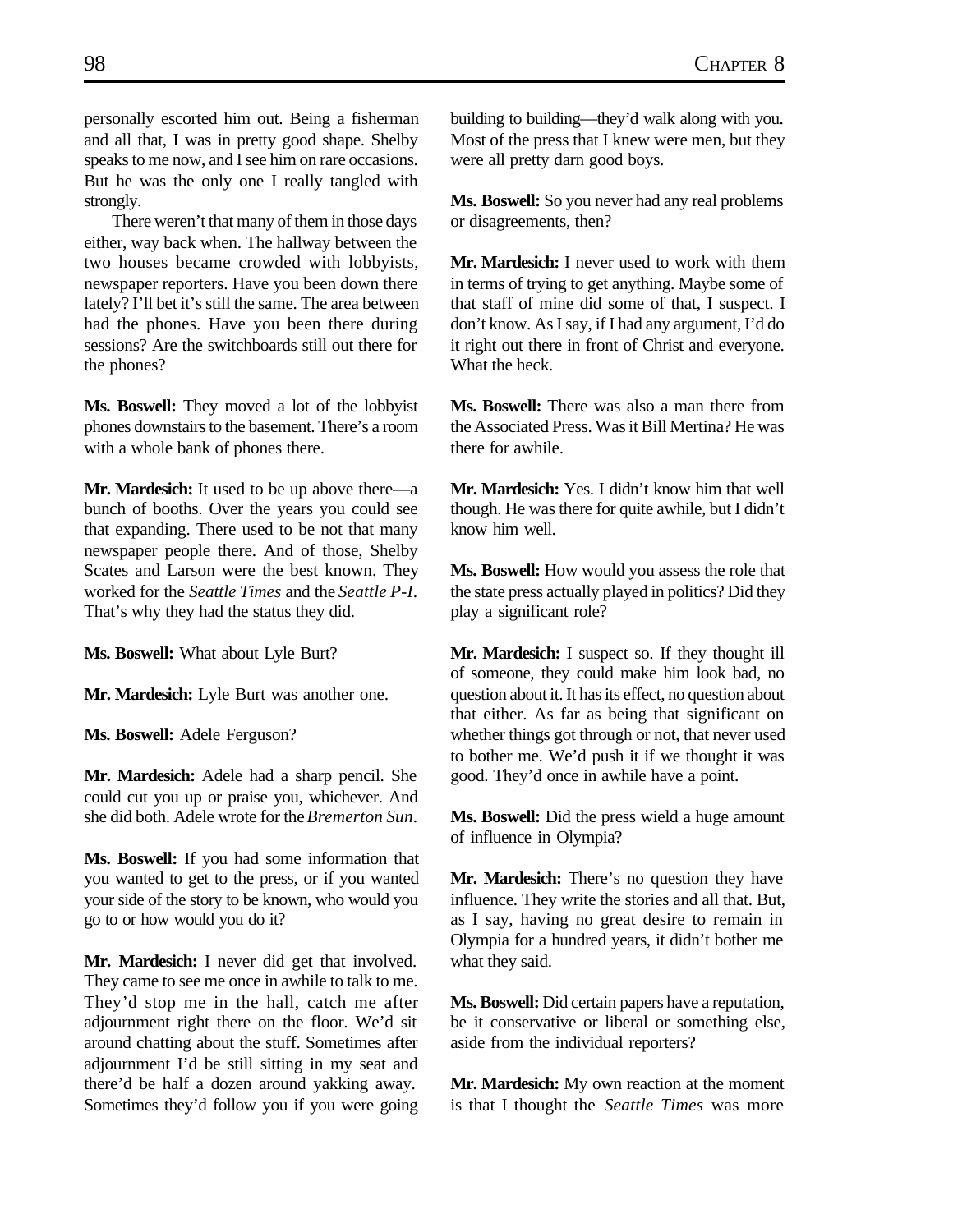conservative than the *Seattle P-I*. I don't know whether I was right or not, but that was the reaction I had.

I suspect that Larson was one of the voices of the *Seattle Times* and Scates was one of the voices of the *Seattle P-I*, the main one. Once in awhile they used to send other guys to the Capitol just to, I guess, keep in touch with what's going on. They'd have someone with them, but they were the ones that were there most of the time.

**Ms. Boswell:** There was an interesting passage in the oral history with Bob Bailey, in which he says that he was always most amazed by Adele Ferguson, because he would come out of caucus and the next day you'd read about what you did in the caucus. He could never figure out where she was getting her information.

**Mr. Mardesich:** Adele was a good reporter. I suspect she got the information by talking immediately to people who came out of caucus. Do you suppose somebody who was in there would take the phone off the hook?

**Ms. Boswell:** Were there people whom you suspected of leaking things to the press that were technically supposed to be private conversations?

**Mr. Mardesich:** I never got involved in saying that this is something we shouldn't talk about to the press. You knew there were no secrets in Olympia, why fight it? Somebody's going to talk about it, what the heck. It's a waste of time to try to keep something secret, so why worry? Whatever you did was going to get out anyway.

**Ms. Boswell:** But that wasn't necessarily a common attitude, was it?

**Mr. Mardesich:** I don't know. That's the way I felt about it.

**Ms. Boswell:** I was thinking, isn't that the same time that there was passage of a measure so that committee hearings and votes had to be public? They opened up the committee votes in the Rules Committee.

**Mr. Mardesich:** The people weren't screaming the press was screaming about that, about opening up. I still think it's a mistake. I thought it was a mistake then and I think it is today. A very simple reason. You get the people not voting the way they feel, but the way they think the press or the people want them to vote, and that's not good. I saw it lots of times.

**Ms. Boswell:** Once that measure went into effect, did people—people being the press or constituents—actually come in and sit through all these hearings?

**Mr. Mardesich:** Did they come in? You can say that again. Especially the Rules Committee, it used to be packed. And even in all the other committees, people with an interest would come in. Rules was the last committee to be opened.

**Ms. Boswell:** You didn't believe that it should be open—you believed that it was a better system before?

**Mr. Mardesich:** During the voting. I felt what they should do was have the hearing, and then excuse everyone while we vote on the issues. There's definitely a tendency, if they're out there—here's Joe Blow representing such-andsuch and he wants bill number 365, and he's sitting there looking at you—the tendency is to vote for 365 because he's had the pressure on you or because he gave you a campaign contribution, or he was a friend of yours. Whatever. Whereas, if he's not there, your tendency might be to vote "no," especially if someone called for a written ballot. We'd pass the papers around and we'd vote "yes" or "no."

**Ms. Boswell:** Again, one of the newspaper people, in talking about that particular measure, said that you least liked it, and called you "jealous of your powers." Were you jealous of your power? Some of these people do definitely have an attitude when you read it. That's why I was really curious about your relations with the press. They get their digs in when they can.

**Mr. Mardesich:** They get their digs in, sure. I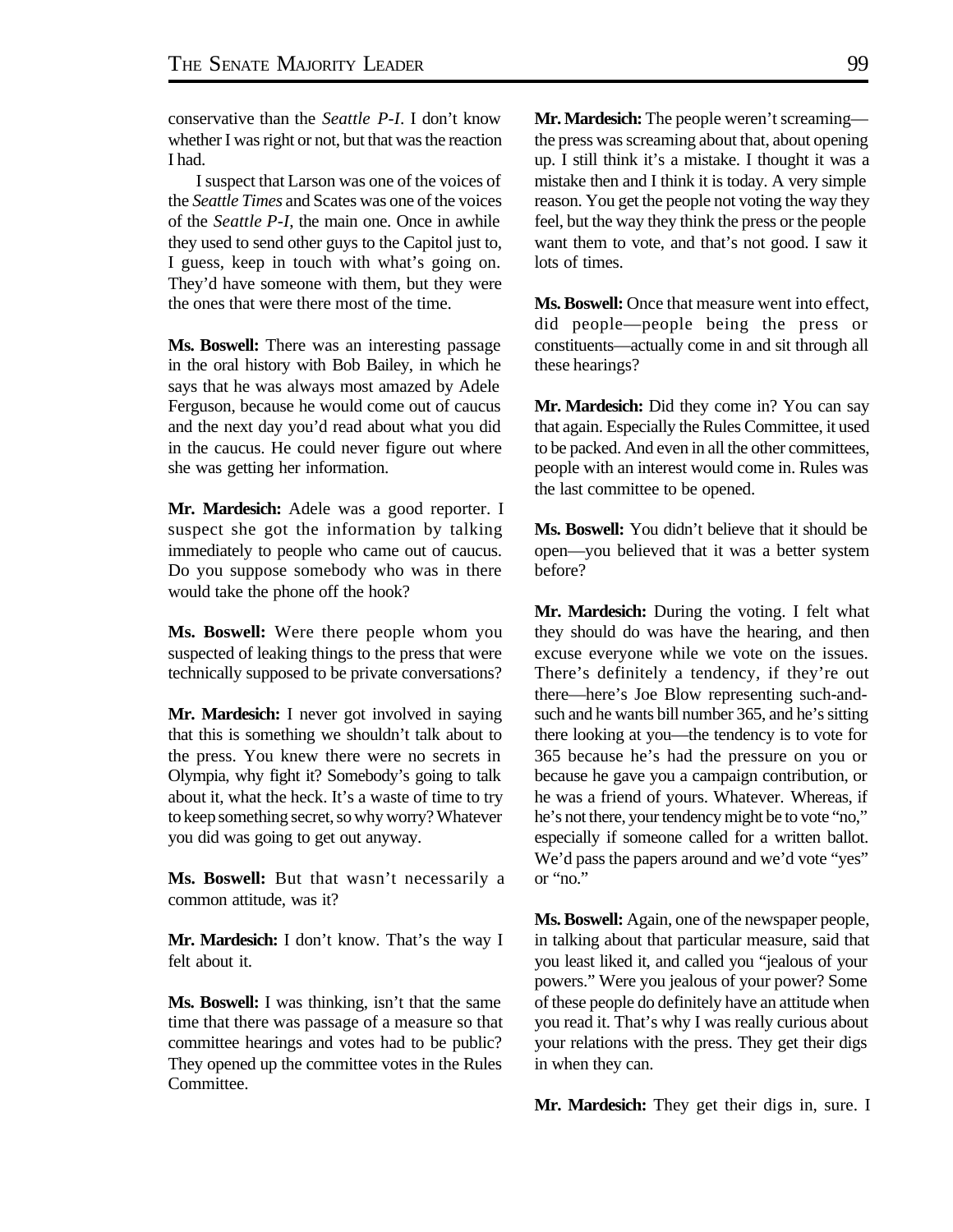think one of the things he was talking about—and it was not without some justification—was often there were people who came to me, who had a particular part of a committee and they would want me to take it. "Get that out of my committee, I don't want to fool with that anymore." A committee might have three or four sub-committee parts, names and such. I ended up with more committees than you could shake a stick at because a lot of guys didn't want them. So, I took them.

Then they'd rename a committee once in awhile, broaden the name, and then I would take it over. It caused a time problem trying to get to all those committee meetings and negated for me personally the reduction of the number of committees on which I served.

**Ms. Boswell:** Although we've talked a little about your ultimate role as majority leader in the Senate, I'd like to talk a little more today about why and how you became interested in becoming majority leader. When did you actually decide that you would try for majority leader?

**Mr. Mardesich:** It had to be at the very start of the session, that's for darn sure. I don't think it would even have come up if I had not been majority leader in the House and then came over to the Senate.

Greive was there and he was inclined—I thought at least and apparently so did a lot of others—to be very loose about the way the thing was operated.

**Ms. Boswell:** What do you mean, loose?

**Mr. Mardesich:** He took care of his friends, which is natural, and the structure—what came out of committees and this and that—was just sort of haphazard.

Actually, I didn't run for it. I didn't want it. Bill Gissberg had run the year before and came within one vote, as I recall, of making it. Then we tried to talk him into running again, and he wouldn't do it, so he stands up and nominates me. That's how I got to be majority leader.

**Ms. Boswell:** Did you have any personal opposition running against Bob Greive?

**Mr. Mardesich:** Not particularly. Not personally, no. I did think that he had a tendency to sort of let the place float around at will rather than try to organize it a little more. He had a tendency, which is normal, to take care of his people and give away chairmanships and stuff like that simply to get the votes. So we turned it around and ran his own system against him.

**Ms. Boswell:** The papers mentioned something that they called the "Mardesich Manifesto," which was a document you drew up, which set forth some of the reforms that you wanted in the Senate and the House. Can you tell me more about how that came about?

**Mr. Mardesich:** Don't even recall it. What was in it?

**Ms. Boswell:** I can quote you from it. One of the lines is, "The people's faith in the Legislature and its ability to furnish answers to problems is at an all-time low. A reversal of the legislative image would be of benefit to each member of the Legislature. More importantly, the renewed interest and hope of the people will allow us to rise to the needs of tomorrow by wise action today."

**Mr. Mardesich:** I wonder who wrote that for me.

**Ms. Boswell:** So, it doesn't ring any bells?

**Mr. Mardesich:** I recall it. A part of the problem was, as I say, the thing was sort of just operating on its own. Bob did not really get in and run the thing. He let every committee chairman do whatever he wanted. We organized it so we could move rapidly and get what you wanted in the way of measures through the place.

I still felt that to get something accomplished you had to have a little organization. After I became majority leader, we met quite often, almost every day at the end of the day: six o'clock in the evening, five-thirty, when most of the committee meetings were folding. There would be anywhere from four to six to eight of us there. Not only Democrats, the Republicans as well, talking about what needs to be done. It worked out pretty well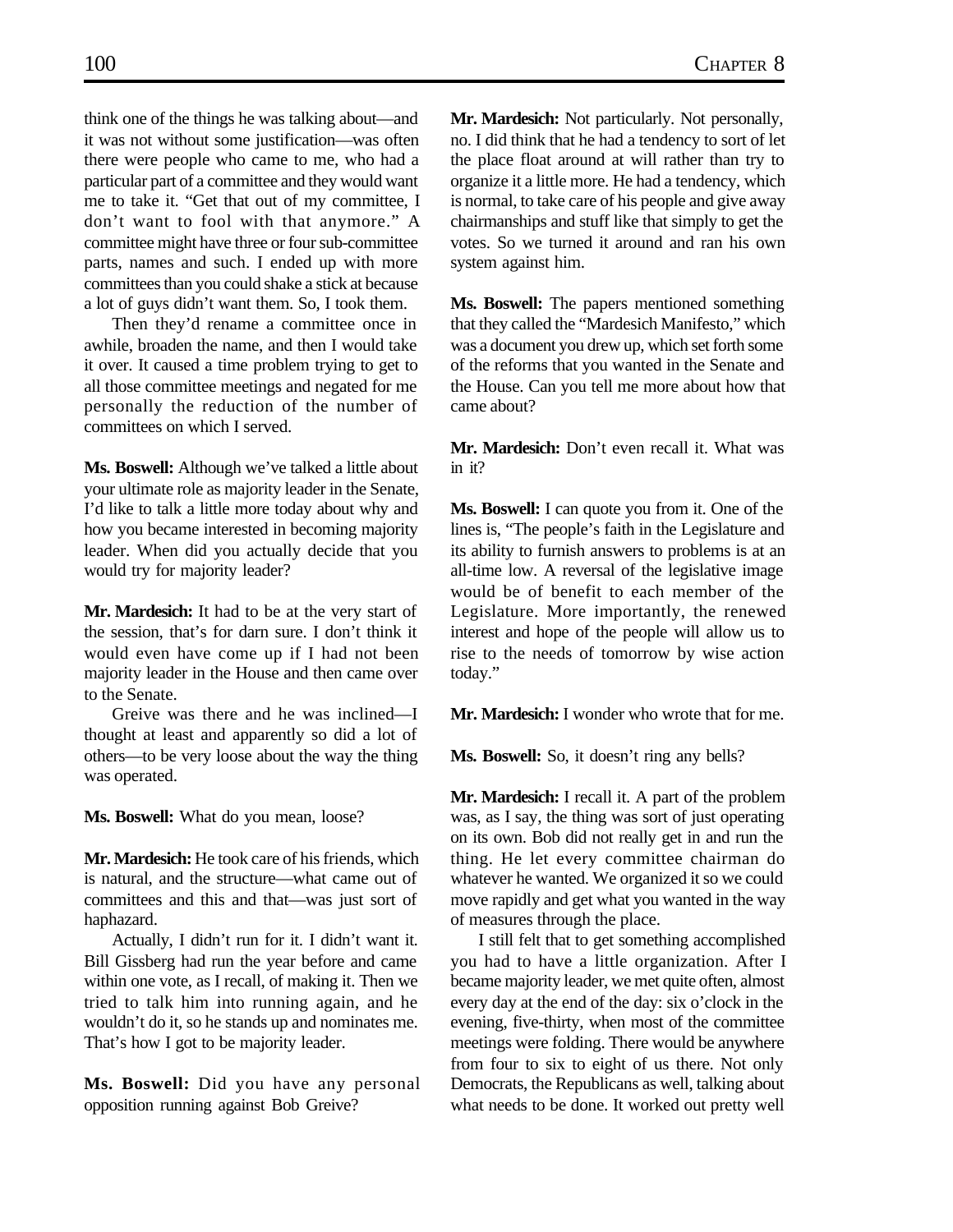since the Republicans were in on making some of these decisions and bringing up issues that they had high interest in. They were very cooperative. We had very little trouble at any time thereafter in managing the place and getting what we wanted done.

I'm guessing somewhat from what little I've observed that there isn't too much of that even going on now. The give-and-take and the business of trying to set up scheduling programs and all that. Then, if there was something that was of interest, we'd ask the chairman. We'd call him in and say, "What's going on? Where is it? This is an issue of importance to the state."

"Well, we've been doing other stuff." "Well, get on the ball."

**Ms. Boswell:** So, you could keep better tabs on everything?

**Mr. Mardesich:** Oh, yes. We did. We had no problem whatsoever in keeping the thing organized, as I say, because we had five or six of the major players in there every night, both on our side and the Republican side. It was bipartisan. "What the heck needs to be done," we'd say, and then we did it.

**Ms. Boswell:** There were other caucus reforms that were mentioned in this document—one was the elimination of seniority as the determining factor in assigning committee chairs.

**Mr. Mardesich:** That's what Greive used, primarily. Of course, he had his own boys. As a consequence of that system, theoretically they would stay in, whereas you had some very qualified young people who got nowhere under that system.

**Ms. Boswell:** Did that change when you took over as majority leader? You didn't use seniority?

**Mr. Mardesich:** No, we used a number of people who had not been chairmen—moved them into position.

**Ms. Boswell:** But they were your boys now instead of Greive's boys?

**Mr. Mardesich:** Primarily. Sure. The same system. Why would I not reward those who supported me? It's that simple. That's what he always did, so we gave him a taste of his own medicine.

**Ms. Boswell:** Another reform that was mentioned was to open the financial affairs of the caucus to all members. Tell me more about that idea.

**Mr. Mardesich:** There was an attempt on his part to control the money that came in to various members. Of course, he took care of his friends first. We put a stop to that and let those people who are contributing give to whomever they wished. They'll give to those whom they think are most deserving or those who are most helpful. That's the way it's supposed to be. As I say, we had very little trouble in the operation of the Senate thereafter.

If Greive had tried operating without rules, there would have been a revolution because he could always call on the rules. There was a session when we operated most of the session without rules, because we were thinking of making some changes and I just kept refusing to get into it with him. Finally, I was called on by one of the people, "Where's that in the rules?"

I said, "We're now operating under Mardesich rules, not *Robert's Rules of Order*."

That brought the place down. But we did operate a lot of times, naturally, under the ordinary rules anyway. There was no complaining to speak of. I know it was mostly a needle I was getting rather than a question. I tended to allow people to speak and to do anything they wanted as long as it was not holding things up, and as long as they were sincere about their positions.

**Ms. Boswell:** What about the Greive fund, as it was called? Was that a legitimate enterprise or not?

**Mr. Mardesich:** It was legitimate from his point of view. Naturally, that's what he used to get people to support him. Those people supported him at reelection time. And he kept the seniority system, because once they were his people and in positions of power as committee chairmen, he had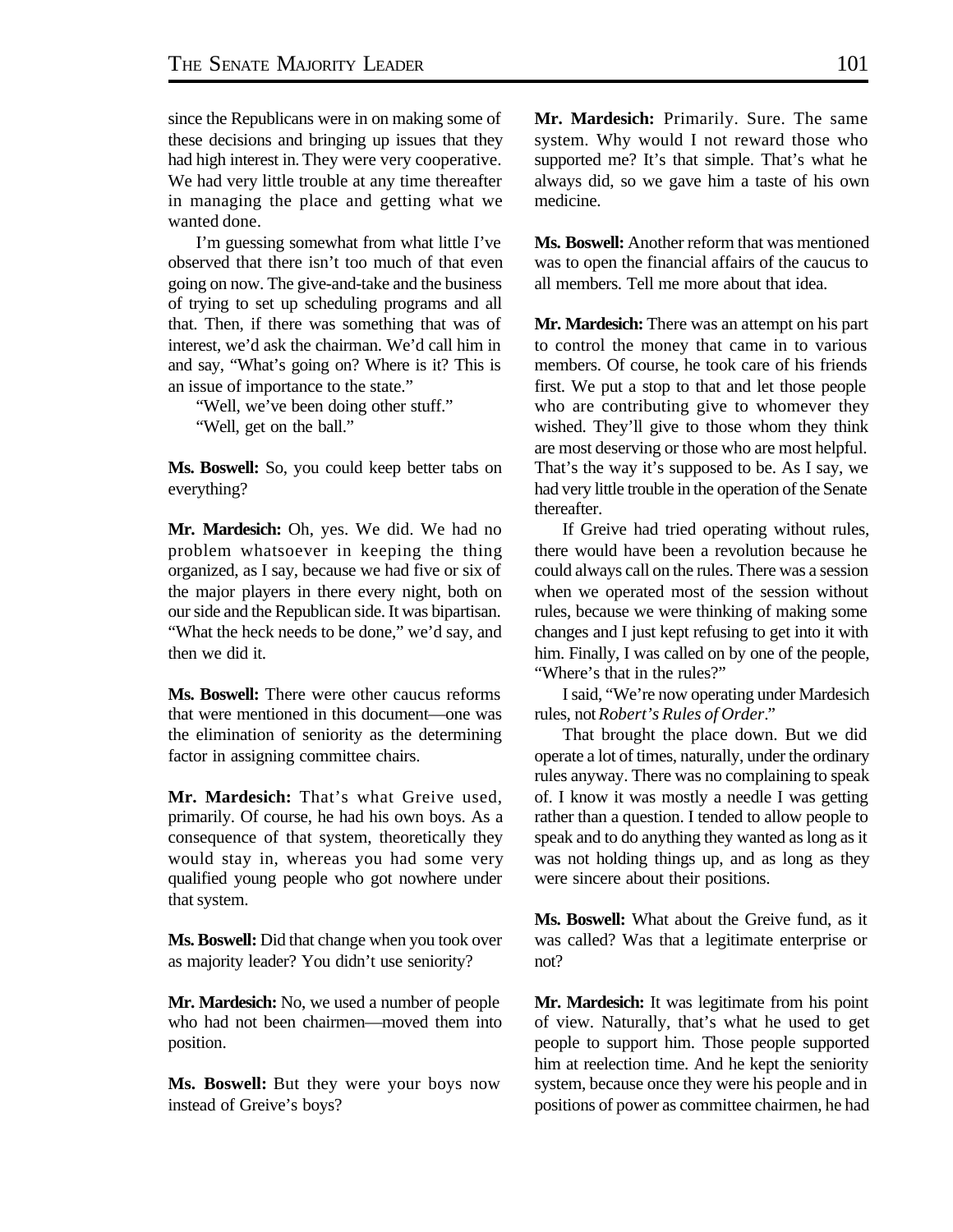them in his pocket, generally speaking. So we ran it a little differently thereafter.

**Ms. Boswell:** Do you think that if people had asked, he would have spread the money around that he had collected to any legislator?

**Mr. Mardesich:** I suppose if people had asked him, he might have. But he did all that on his own, by himself. To those of us who were on the other side, at least Gissberg, Donohue, and I, and the rest of them, we didn't need his money. So it meant nothing to us.

**Ms. Boswell:** But you did—I don't know if I would say in retaliation—raise your own funds, at least that first year of the fight over the majority leader position, didn't you?

**Mr. Mardesich:** We raised money and didn't particularly make it a point to distribute it on the basis of who supports you. We did raise funds, and generally speaking—I don't care what anybody says—it was without putting the heat on people. "You have to measure up" or "I support the caucus"—we didn't pull that stuff. It was on the level.

**Ms. Boswell:** Who would donate to that kind of a fund?

**Mr. Mardesich:** We made the point that they donated primarily to individuals. There was no "Mardesich fund" as such, as there was the "Greive fund." There wasn't. I usually ended up with more money than I needed, and I'd give it to people who I felt were qualified and who weren't getting it. But, as I say, Gissberg had no problem raising money. Hubert Donohue had no problem raising money. Others in that early class had no problem raising money, so we didn't worry too much about what he did. We raised our own. As I say, if it was more than we needed as individuals, we'd very often help others. Just who needs it, we'd give it to them.

I'll admit, when it came time to reorganize the thing, I was of course partial to those who had been supportive. There was a tendency to try to leave people where they had been.

One thing Greive had done was increase the size of Rules. Almost every session if he needed another vote, he'd get another man and get him on Rules. Pretty soon the Rules Committee had seventeen members on it. Half the Democratic caucus was on the Rules Committee. So I put a change to that. We lowered the number, I think, the first session to nine, which put Greive's people in a state of shock. I mean literally, some of them were in tears.

We also cut down on a number of committees. Not because we were trying to cut them out of committees, but it got so how do you meet the scheduling? You can't. You're missing meetings all the time. So that's one reason we cut down the number of committees and set up scheduling so that a guy who's working had an opportunity, with rare exception, to make his meetings without conflict with another committee meeting. There was always some conflict—you can't avoid it but it wasn't like before. I think that was as important a change as we made. The people could get to their meetings and get involved in the debate and all the rest of it.

**Ms. Boswell:** Did you really believe what it says here, that by changing the legislative process that it would really affect voters, or that it would somehow give the Legislature a better reputation?

**Mr. Mardesich:** I always have felt that if the people know enough about what's going on, they'll respond. I don't think they know enough about what's going on today, either at a national or state level.

I think especially on the national level the average guy doesn't know what's going on. If you keep people informed, they will have a tendency to stop and think and do the right thing. I don't care what anybody says. If you give them the information, generally the reaction will be right. But if you just keep them in the dark—you know. You don't even have to do it on purpose. If you don't broadcast enough about what you're doing, the word doesn't get out to the public.

We used to try to be very broad in allowing people to speak. We'd have meetings that would run, sometimes, for hours when so many people wanted to speak. So we ran them. We'd come for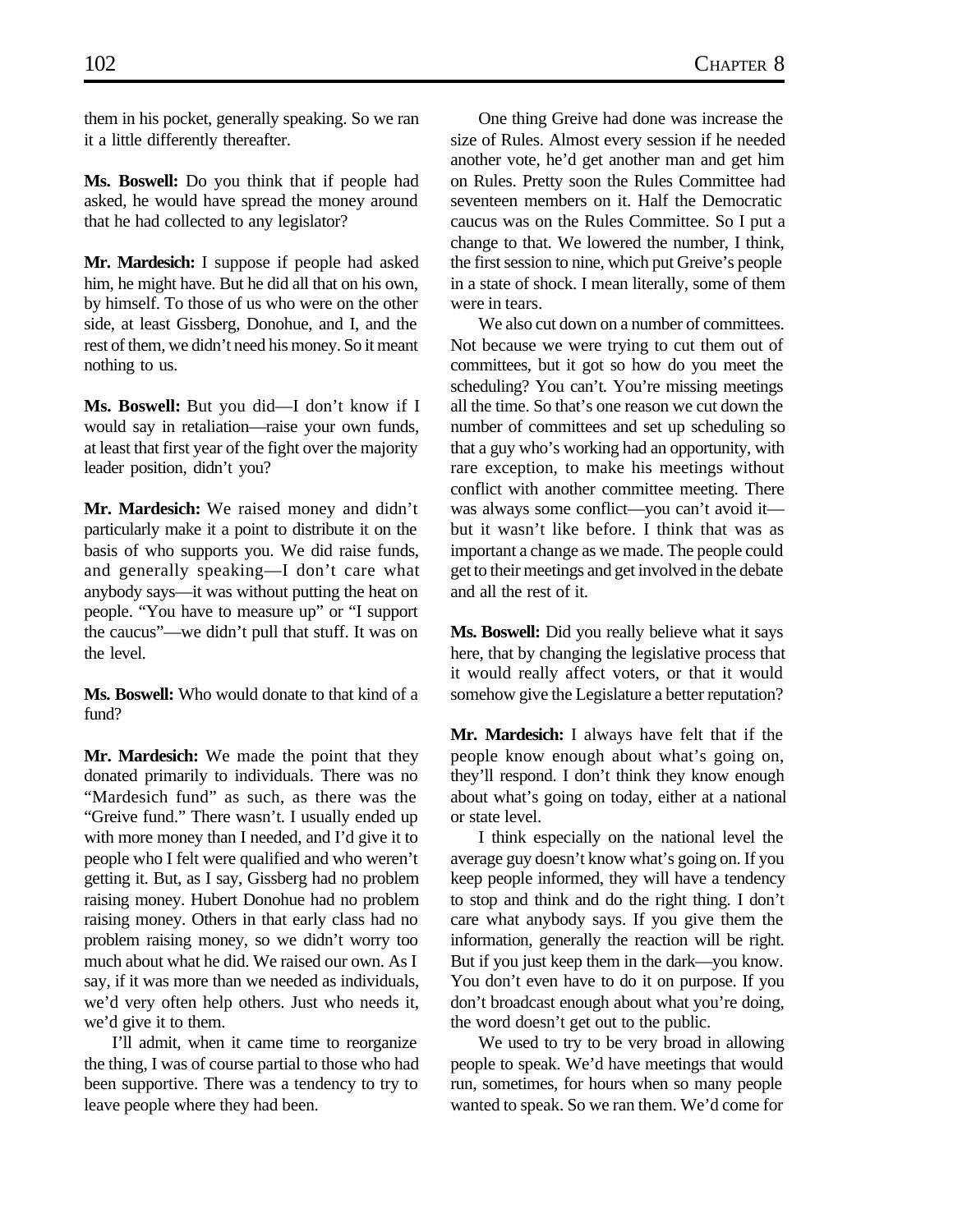a five o'clock meeting, a four-thirty meeting, we'd sometimes be there until nine o'clock because people wanted to speak. So let them speak. Some of the guys would bitch and moan, and we'd say, "Relax. We'll take care of you. We'll see that somebody gets your dinner, or we'll go somewhere after the meeting for dinner, the whole bunch of us." And we did, and not everybody did go, but a lot of us did. So, it worked.

**Ms. Boswell:** Tell me about the people who supported you in this particular effort. There's a long list of people who signed this Mardesich Manifesto. I'm going to read you their names, and I want you to comment about it: Bob Bailey, Gordon Walgren, Martin Durkan, Gordon Sandison, Hubert Donohue, James Keefe, Al Henry, William S. Day, Lowell Peterson, Gary Odegaard, Ted Bottiger, and Daniel Marsh.

**Mr. Mardesich:** These were most of the newer people in the Senate at the time. Sandison had been in the House. Most of those boys had been in the House with me. Some of them had preceded me to the Senate. Some came over shortly thereafter.

Sandison, Gissberg, and those people had what it took up there in the head. It was very easy for them to adapt to what the problems were and work with them. They were a good bunch of people.

**Ms. Boswell:** Tell me a little more about Martin Durkan whose name is associated both with this effort and then later with other efforts to make changes. Tell me a little more about him and your relationship.

**Mr. Mardesich:** Martin was even. When I got there, he was on Ways and Means and working to be chairman of Ways and Means. Martin's interest was not only in the Legislature and the Senate itself; he was interested in becoming governor, and had that in mind, and knew that the leader of the budget or taxing committee was a high profile position. That's why he worked to get it and worked at it. Simply because, I'm sure, he thought it was a stepping-stone. And it probably was. He came close to making it.

Bob Bailey was one who was a Greive man

all those years. Only, number one, he saw the handwriting on the wall and, and number two, I think he felt disturbed by what he saw, so he came over and joined us. He was one of the old-timers.

**Ms. Boswell:** What about Gordon Walgren?

**Mr. Mardesich:** Walgren hadn't been there too long, either. But he also was a sharp one. Most of those guys had some gray matter and they were good operators.

**Ms. Boswell:** I noticed that in that list of people you have a fair number of people who are from Eastern Washington or at least the eastern side of the mountains. You have a couple of Spokanites— Bill Day and James Keefe. Tell me about how you were able to bridge that barrier.

**Mr. Mardesich:** Keefe was one of Greive's boys over the years too, but he didn't like him personally. He came over and his concern was simply that he didn't want to get chopped up. He was a very friendly type, too, a jovial fellow. So I asked, "Why would we chop you up? If you come over, we won't dare chop you up because we'll be close enough, even if we don't win, that he won't dare fool around anymore. Greive could try to cut you up one way or another through assignment of bills to a particular committees where he can try to control and all that."

But we had enough votes, and if I needed a few votes on the Republican side, it was simple to get them because they had no love for Greive. If I needed five votes, all I'd do is look over there at Atwood, Matson, one of those guys, and catch their eye. I knew how many I had, and maybe I only needed three, but I'd say five so we'd have an edge, and they'd just nod and get up and they'd just line up their five votes. So it was no great problem running the place.

A lot of those people from the east side of the mountains had been left out by Greive, I think primarily because he was closer to the people on this side. I think he saw more of them.

**Ms. Boswell:** What about Bill Day?

**Mr. Mardesich:** Yes, I was just going to say that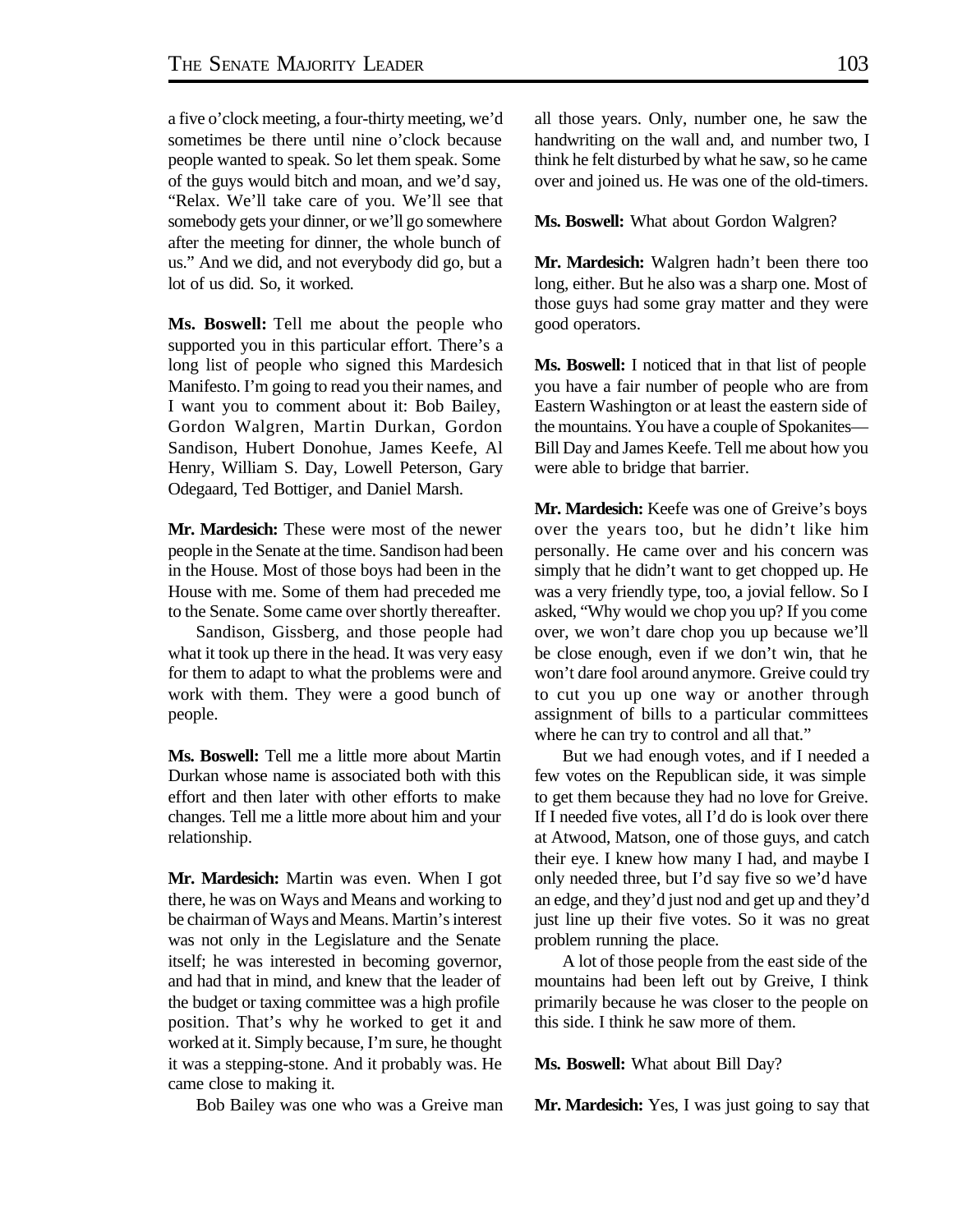Daddy Day was also interested in the long haul. He was interested in higher political office, although he never really admitted too much about that, but he was. He, again, was a sharp one. He ran his own show a little more closely than some of the others did.

Bill Day became Speaker of the House at one time under the Republicans. He lined up all the Republicans and they voted him into the Speakership. When he came over to the Senate, he had interest in moving up there very quickly too, and he just figured out that we were the ones who were eventually going to be running it, and he joined us.

**Ms. Boswell:** There was some speculation in the newspaper that he hoped to be the compromise candidate. If you or Greive didn't get it, that he would be the one that would get it.

**Mr. Mardesich:** I don't have any doubts that he thought that way. That may have been speculation, but it was pretty well based—those people who knew him. Yes, he was interested in moving up the ladder. I suspect he also had a hankering to be governor. No doubt about that.

**Ms. Boswell:** There were a few interesting people who decided not to sign—who stayed undecided, I guess I should say. Those people included Gary Grant, Booth Gardner, Pete Francis, George Fleming, and Joe Stortini. Tell me a little about the undecided.

**Mr. Mardesich:** We didn't worry too much about them, because by that time I thought that Gissberg was going to be the new majority leader. We had done enough talking about it. The boys were ready for the revolution. Some of those boys didn't join us because I think some of them were not sure how this was going to go. We knew we had the votes, and as it became apparent, they quickly joined us without exception.

Gary Grant was more of an individual type, anyway. He always was out on his own, swinging his own ax. He was that way all the time I knew him.

**Ms. Boswell:** What about Booth Gardner at this

time? He didn't stay in the Legislature very long, right?

**Mr. Mardesich:** Booth was, at the time, relatively new to it all. I didn't know him hardly at all. No one knew him that well, on our side at least, because he had just come over. But he quickly joined the club. There's another guy who did his homework.

**Ms. Boswell:** Is there any significance to the fact that many of the people who held out were the city senators from Tacoma or Seattle?

**Mr. Mardesich:** There was some of that—always was and always will be. I don't have any doubt that they tried to organize it to control the Seattle-Tacoma area and so on. There's some logic to their position in doing so.

**Ms. Boswell:** Tell me why.

**Mr. Mardesich:** They can get things done for their areas. When it comes to dividing the billions of dollars, why we take care of Seattle and Tacoma. Enough of them. That's one of the reasons why if you get all the countryside, it becomes a real battle. Then again, of course, we had Snohomish County because we were here.

And the boys to the north joined because they knew us better—Lowell Peterson and the rest of them. Frank Atwood from up in Bellingham. Republican, but nevertheless, he saw which way it was going. They had, as I said earlier, a real dislike for Greive and the way he operated the place. They were more used to real organization and all that. Democrats have always been somewhat disorganized. You're aware of that, aren't you?

**Ms. Boswell:** I think I've heard about that before.

**Mr. Mardesich:** They were that way, and the Republicans, I think, appreciated the fact that we were organizing the place a little better and setting up a structure. "This is the way it's going to be, and we're not going to have you on seven committees so you can't make the meetings. You're going to be on four." Very rarely did we issue more than four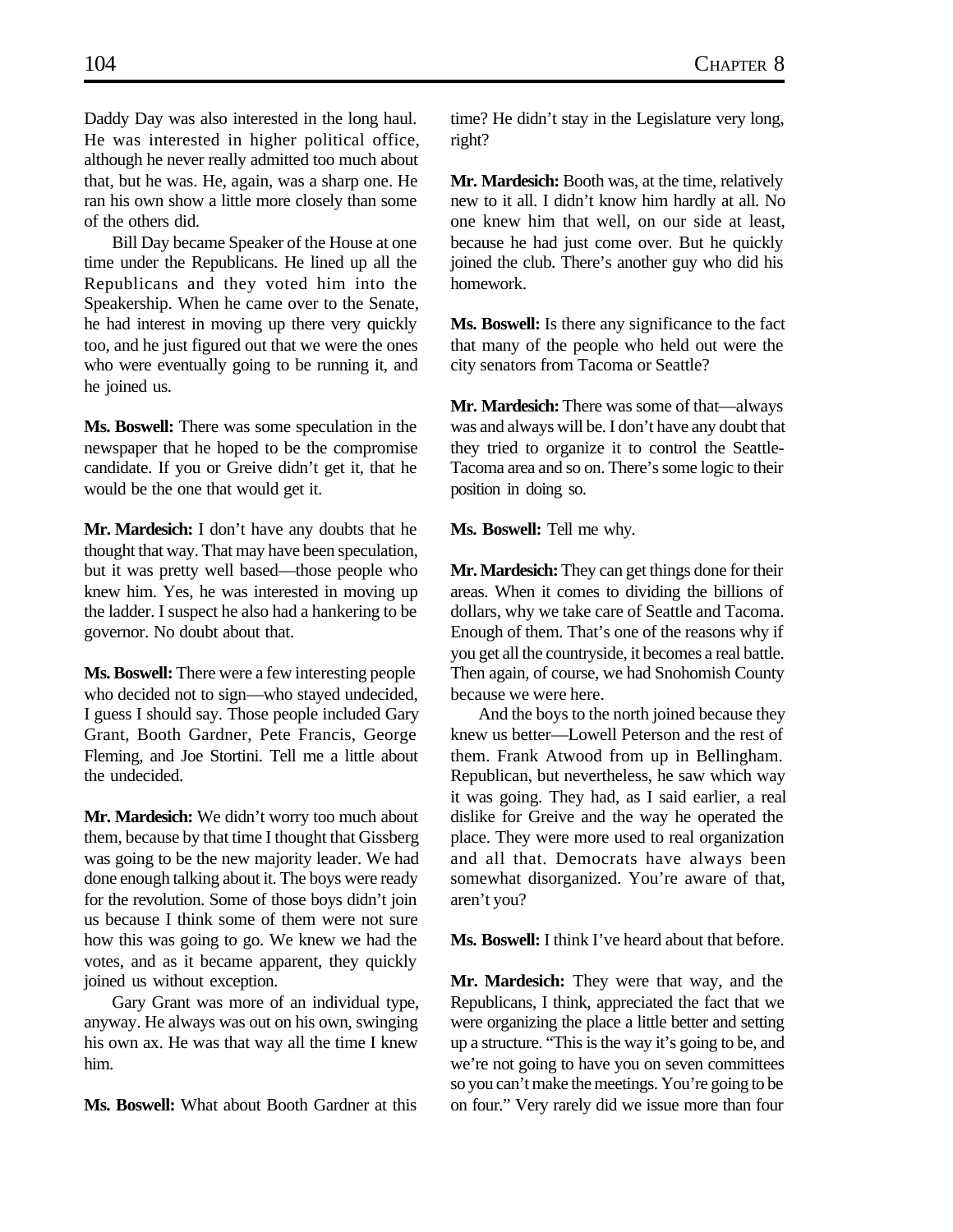committees to a person—some, but most of the time not. We cut down on the number of committees just because of that reason.

They overloaded me. When we cut down on some of the committees, they kept forcing them into my bailiwick where I ended up with them. The committee that had about six subcommittees in it. But there was a logic to that, too. They wanted more control.

**Ms. Boswell:** One person who actually didn't end up supporting your efforts, which surprised me, was Slim Rasmussen. I wondered about that.

**Mr. Mardesich:** Slim was a very independent sort, and I really don't know why. I think simply because he had been one of Greive's boys. Slim was very independent.

**Ms. Boswell:** But he's the one who had gotten up and challenged Greive many years earlier, in the 1950s.

**Mr. Mardesich:** As I say, he was a very independent sort. He didn't care whether it was Augie or Greive, or who in the heck it was. He had his own tune to march by, and he did.

**Ms. Boswell:** Later, he seemed to ally himself with Greive, when you took over? Is that fair to say?

**Mr. Mardesich:** I don't think particularly. After we got into power, we had very little problem. No one was arguing because we tried to take care of everyone. We had to lay the wood to some of Greive's old-timers, a number of them. We had too many committees and they were on Rules and every other darn thing. Reuben Knoblauch was one of those. He broke down in tears when he found out he was no longer going to be on Rules. Literally. I don't know why it was important to him, but he did. But we had to cut it from seventeen to nine, so somebody had to go.

**Ms. Boswell:** Do you think the addition of Bob Bailey to your camp was a turning point in terms of swaying the undecided people?

**Mr. Mardesich:** That undoubtedly had some

effect. When some of those boys saw that Bob Bailey was coming over, it undoubtedly had its effect.

Bob was cautious in many ways. I'll never forget when we did a restructuring of the state pension system—I led that battle because I could see where it was taking the state in terms of indebtedness. I got up and made a speech on what we were doing and all that, and Bailey crossexamined the living bejesus out of me. "Are you sure about this, are you sure about that?" Simply because he wanted to know for sure. I think that, in effect, he may have agreed with what we were doing and was trying to spread the word to the boys: okay. He cross-examined me on the floor during a session for three-quarters of an hour. He was a good head and a solid character. When he told you he was going to do something, there was no need to worry about it. He did it. If he was with you, he was with you. Some people tell you they're with you and they end up voting against you. Ridiculous, but they did.

**Ms. Boswell:** I wanted to read you a quote from a newsman, Richard Larson, about this manifesto and about the notion of reform. He said, "Listening to Mardesich and Walgren espouse reform, some newsmen felt as though they were hearing a W.C. Fields temperance lecture. The two senators have been involved in a lot of hipper-dipper action in the Senate, but not much of it has to do with reform."

I ask for your response to that. Is that a personal take of Richard Larson?

**Mr. Mardesich:** I don't know what exactly he might be talking about. When you're new, you come over and you take care of your people, people that you know. If the issue is something that is tolerable and doesn't hurt the state and is good for the state, what the heck? We do a lot of flipping around from subject to subject, that's probably what he was talking about.

**Ms. Boswell:** The hipper-dipper?

**Mr. Mardesich:** Yes. Later, he became very, very friendly.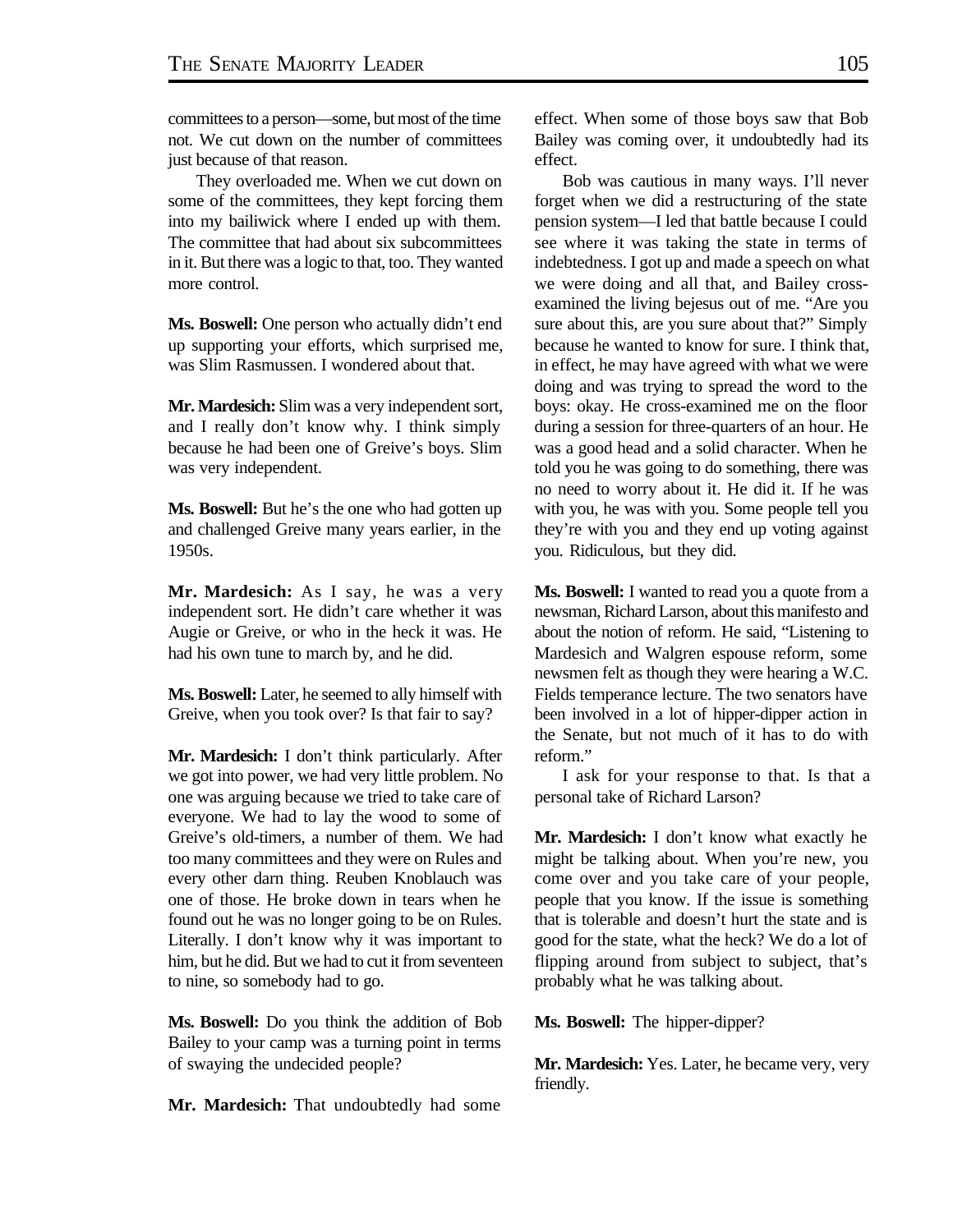**Ms. Boswell:** What actually happened during the caucus? I would like to pretend that I'm a fly on the wall and have you describe to me exactly what was going on in that caucus when this big change and vote came about.

**Mr. Mardesich:** Some of them nominated Greive, and Gissberg nominated Mardesich and that brought everything else to a screeching halt. They passed out little slips of paper about two by three inches and everybody's doing this, folding them and passing them in. Then they just count the votes. It's that simple.

**Ms. Boswell:** There's no discussion?

**Mr. Mardesich:** No. By that stage of the operation the boys have pretty well made their minds up, and there was no great debate about it at all.

**Ms. Boswell:** The caucus leader, Bob Bailey, would be running the election, right?

**Mr. Mardesich:** Right.

**Ms. Boswell:** So, everybody votes on their piece of paper and then what happens?

**Mr. Mardesich:** They count them. Somebody at the head table sits up there and counts them.

**Ms. Boswell:** And you were pretty sure you had the votes before you went into this meeting?

**Mr. Mardesich:** We were quite certain, yes. Sandison was a tough, forceful character. He was very convincing with the others.

Bob Bailey worked me over for an endless amount of time—reform of the pension system. It was a very hot issue. We fussed with that thing for three years to finally get something done. Everybody recognized the political dangers in it all, all the public employees, the firemen, the policemen and everybody else. But he crossexamined me to no end on that stuff. He then said, "All right, I'm with you." He sat down and that was the end of it.

**Ms. Boswell:** What was Bob Greive's

immediate reaction to the change in leadership? Do you remember?

**Mr. Mardesich:** He didn't say too much. At least he didn't to me. I don't know whether he sounded off somewhere else. He became very quiet and said very little on the floor.

**Ms. Boswell:** In a few articles, Senator Greive said that he essentially didn't really care or that he really didn't campaign. He said the position of the leadership wasn't that important to him. Did you agree with that?

**Mr. Mardesich:** I do not agree with that. I think it was extremely important to him. I think he cared, but he didn't want to show it. I have no doubt that he cared.

One of the reasons he got beat was because he was all over the place half the time. Not really running, and not really organizing things at all.

**Ms. Boswell:** When you say he didn't handle it, why would he want that position? What would he get out of it?

**Mr. Mardesich:** Name, name. That's my opinion. Maybe I'm wrong, but I don't think there was any other reason for it.

**Ms. Boswell:** Did he have certain programs or projects that he focused on?

**Mr. Mardesich:** I don't think I ever saw him focusing too much on any subject matter.

**Ms. Boswell:** What about redistricting?

**Mr. Mardesich:** There's one he focused on all the time—which was again an attempt to take care of his own votes. Just twist the shape like this. That was his big thing. We took him on that one, too.

**Ms. Boswell:** There were some charges made by Senator Greive, and possibly others, that you wanted in not because of reform, but because of gambling legislation. This position would supposedly allow you to push through some programs of the pinball and cardroom operators.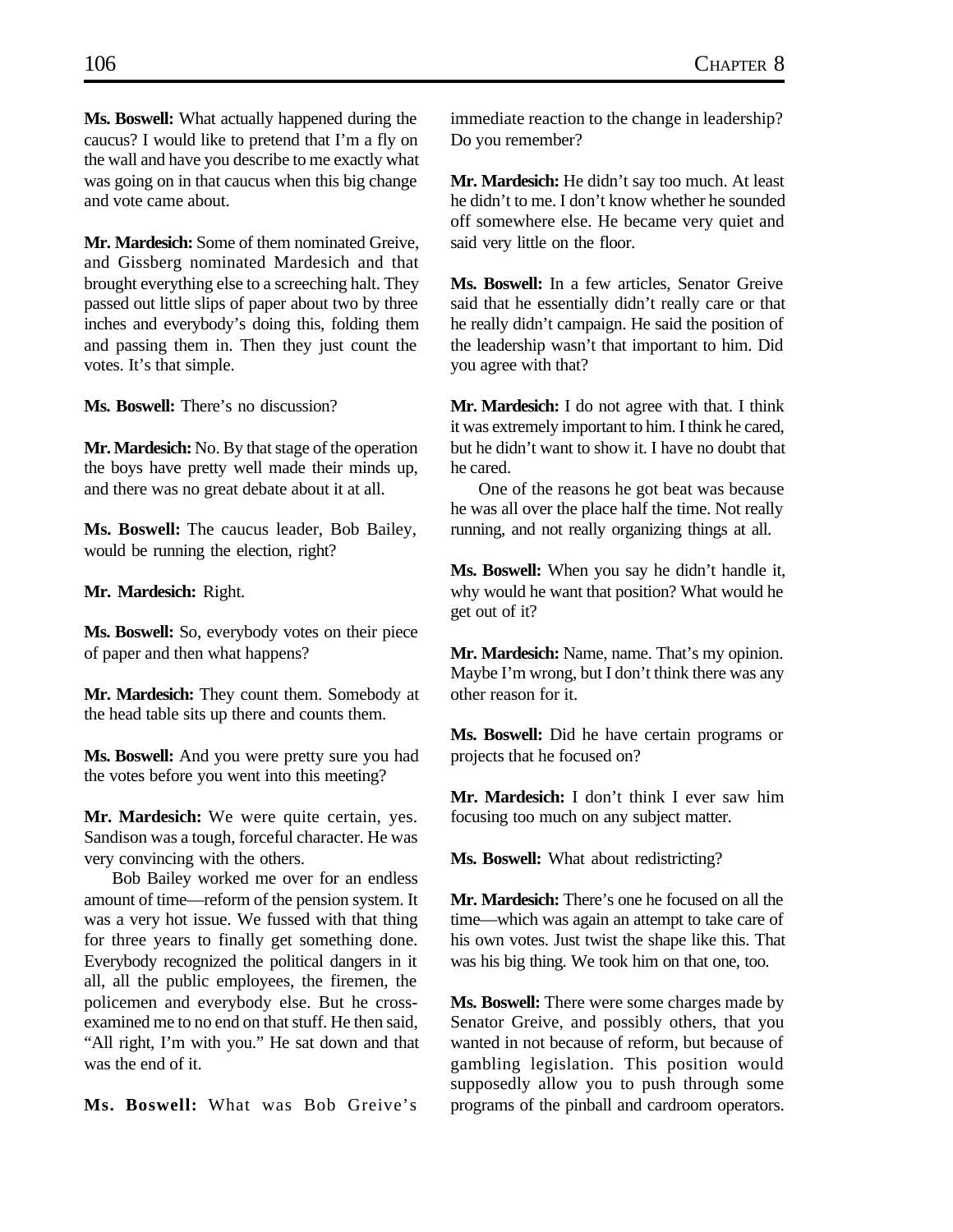What was your response to that charge?

**Mr. Mardesich:** I ignored it because it was of no consequence, and it was BS. I had no connection with those people, the gambling people. No consequence at all.

**Ms. Boswell:** There was some indication that a bill favorable to them had gone through endorsed by you in the previous year.

**Mr. Mardesich:** Could be. I don't know what the bill was. If you tell me what it was, I could explain it.

**Ms. Boswell:** I don't know more than that there was supposed to have been a bill supportive of interests of the pinball people.

**Mr. Mardesich:** If there was gambling involved in the measure—which no doubt there was or it wouldn't have come up—I have no great feeling about the gambling business anyway. My position has been very simple: it should be kept on a low level. Period. I think it's getting bigger and bigger and bigger by the day. The Indian tribes are going to end up with a problem on their hands before too many years as a consequence of it.

**Ms. Boswell:** One of the first things that happened was that Greive was removed from the Rules Committee. Was that retribution or was that something else?

**Mr. Mardesich:** No. You can have only so many people that are sitting around making decisions. You don't need him there trying to protect his people. Period. It's that simple. We took care of a lot of his people. We figured that we don't need him around. Wouldn't you do the same thing?

**Ms. Boswell:** I've never been in that position, so I won't answer that.

There was a note in one of the newspapers that suggested, in relation to the gambling, that you suggested that perhaps you would set up a select committee on gambling and make Senator Greive the chairman of it. It sounded like you were trying to poke him a little.

**Mr. Mardesich:** I needled him a little bit. He made comments about the gambling, so what the heck, give it back to him. I never had any great animosity for Greive. I never did particularly like him, either. I thought he was—I shouldn't say zero—but he was not high up on the ladder as far as I was concerned. He was not strong or really felt that strongly about positions, not like some of us. But I didn't worry too much about him one way or the other.

**Ms. Boswell:** One of the things you said after the election that interested me, you said, "I am not in this position to be magnanimous, but I try to run a good ship. I don't intend to be vindictive, but to be fair."

**Mr. Mardesich:** And thus it ended.

**Ms. Boswell:** Was that fair?

**Mr. Mardesich:** About Bob? It may not have been fair to him, but he'd just lost. But as I say, we took care of a lot of people that were on his side as well. We kept some of them as chairmen and all that. We didn't just throw them all out the door.

I don't have any doubt but that we could have. We were in a position to do so because we had that relationship with the Republicans where we went through these issues well before Greive was ever out. We used to meet with them on some issues to be fair. This was before Greive was ever ousted. These people were there trying to make decisions.

But he could call the shots on occasion by telling his people that had supported him. That's one of the reasons we took him out.

**Ms. Boswell:** He had been majority leader for fifteen years.

**Mr. Mardesich:** Was it that long?

**Ms. Boswell:** Yes. He'd been majority leader since 1957, and this was 1972, so it was fifteen years or close to it. It sounds like there was really a dynamic of newcomers versus the old-line Democrats.

**Mr. Mardesich:** He made it a point to keep his people happy by keeping them in positions of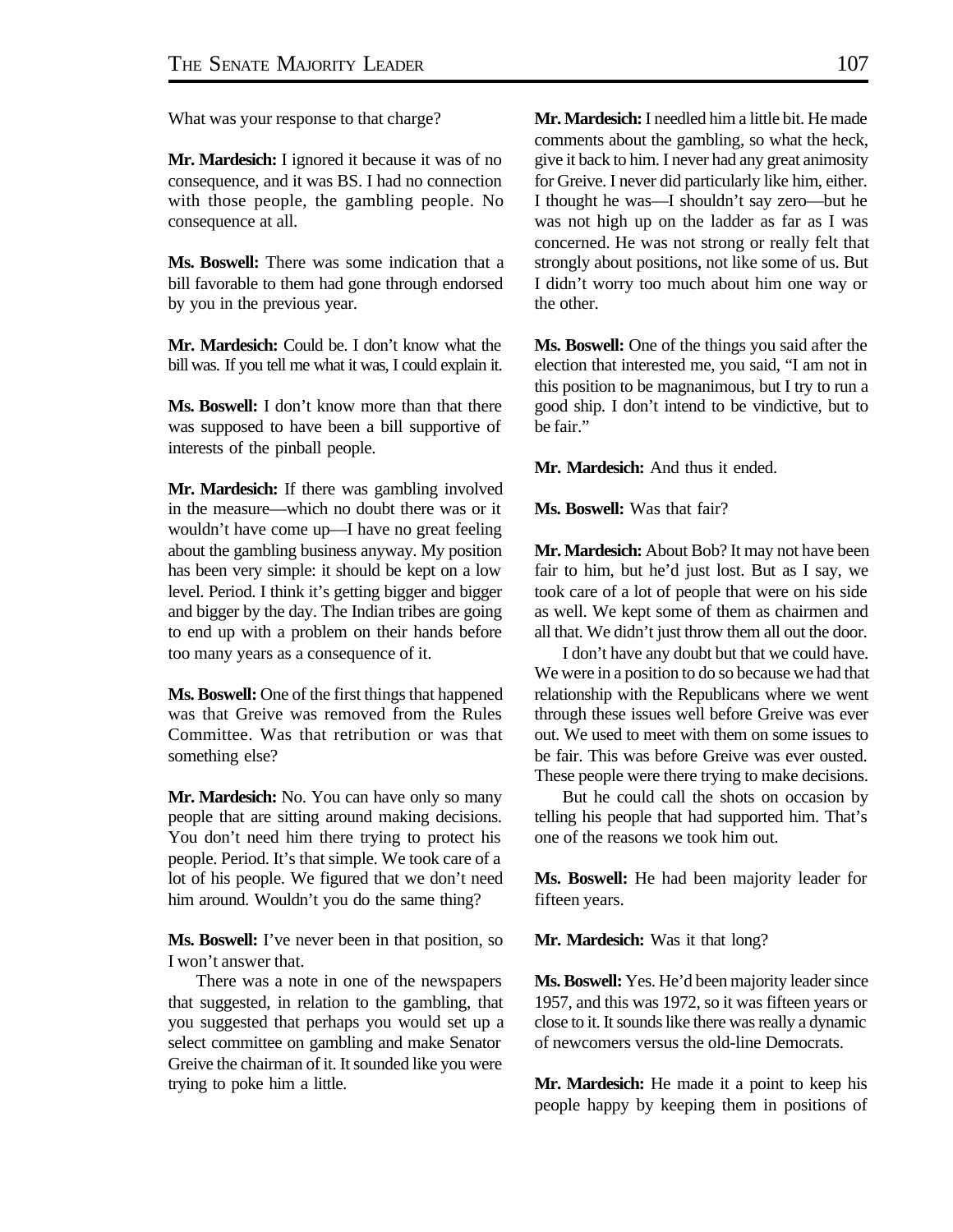authority—committee heads. And he expanded that Rules Committee about every session by one person, two persons. So he had seventeen people on the Rules Committee at one time, and it became unwieldy.

In Rules you did a lot more, especially in those days. There was a lot more open debate than you got in most committees, because it was that "the danged thing is going on the floor." We used to have a lot more debate in the Rules in the old days. I'm sure that now that's changed because they have open meetings.

**Ms. Boswell:** What about some of the procedural reforms that you wanted? If Senator Greive had wanted to keep his position, why didn't he just agree to make some of the changes? Was he approached?

**Mr. Mardesich:** I didn't approach him. I don't know if anyone else did, no. My feeling was very simple: he's out—we don't need him. He's getting in our hair. And we did it. We kept him on Rules in 1972, which was quite a concession.

**Ms. Boswell:** Once this changeover had happened, besides the streamlining of some of the committees and the new approach to openness in terms of caucus operation in the Senate, aside from those mechanical or procedural changes, was it a new era under Mardesich? Did other things change, too? Did you bring other kinds of new approaches to the job?

**Mr. Mardesich:** Not too many. No. But I'll tell you we were willing to take on any issue. It didn't bother us whether it was a bad one, publicity-wise, or a good one. And we did make some changes absolutely. Tough decisions.

One of them was the public pension system. That was a tough row to hoe. A lot of people were frightened of it. A lot of the legislators were afraid to get involved. But we did it. Had I been there a little longer, I would have done even more. We did only the public employees. We didn't really do the fire or the police, and they should have been done.

It's funny this comes up. We have sort of a bull session down in Jack Sherin's restaurant every day, or every other day or whatever, and just today someone was remarking about the firemen and the policemen, especially the firemen. They said and I can't believe that's correct—that they only have to put in twenty years now to get their full retirement.

What really started me on reform of the system—after I'd finished the public employees, I started to look at theirs—there's a policeman in Seattle who broke his finger and he said that it was stiff and he got a full retirement disability pension. He claimed his finger was really stiff, and that it was his trigger-finger, which might subject him to a very dangerous condition. That's what really blew me out of the water. That's one of the reasons the police and the firemen, primarily the firemen, took off after me thereafter, because I had made some comments about it.

I knew that if I took on everybody at once there would be just that much more opposition. So we did the public employees first, because that was the largest system and because it had more of a deficit—more shortage in financing. I took that one on first, of course, because there were even at that time some 60,000 public employees. I was just dabbling in the police and fire, just getting information together. This guy was a Seattle policeman with a bad finger, he said. Don't ask me if it was. He broke it and claimed it was stiff.

But he wasn't the only one. There were any number of them. There was a police officer from over here in the sticks somewhere, who after he got on the police force, suddenly he was saying, "I'm sitting in that police car all day; it's just killing me. My back is ruined." He retired. Threequarters pay for the rest of his life, and we're still paying for it today.

**Ms. Boswell:** You said "we" in this case. Were there others in particular who were really supportive of the pension reform?

**Mr. Mardesich:** By "we" I'm referring to the taxpayers. Without doubt, it wasn't everyone who understood there were problems. Many recognized the problem, but they were fearful of the consequences. What the heck, the public employees took off after Augie, huh?

At that time—even then—I took the position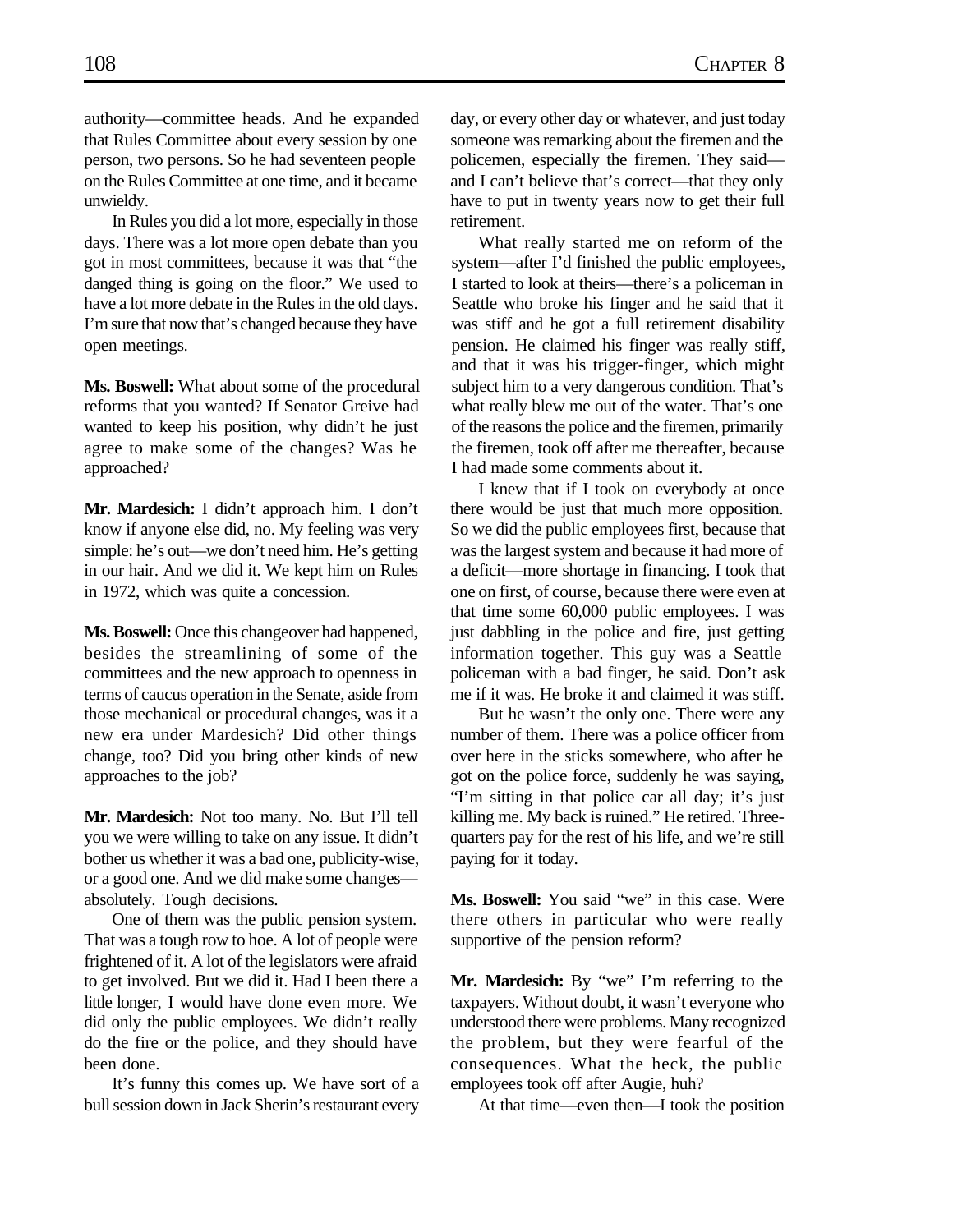with the people who were involved in my campaign that we ought to take them on. Go right out there and say, "Here's what we did and here's why we did it." Well, you're just going to mix it up more. I still think it was a mistake. If you go out there and tell them, there'd have been a reaction even worse. Why are you doing what you're doing? The average guy in the mill doesn't get that kind of stuff. He's got to work thirty years and he's lucky if he gets fifty percent, even with Social Security.

At that time the fire and police didn't have a Social Security system. So the boys that were working on the outside to get their Social Security, they got an increase in their pension systems, a higher percentage, because they were not on the Social Security system. After they got the other system and they got the higher pensions, then they went out and looked for other jobs in the off-times to get not only this greater pension, but then they got Social Security on top of it. So they ended up with a hell of a good deal, a lot of them did.

**Ms. Boswell:** Did many of these abuses occur because of lack of leadership of the administrators of the pension system?

**Mr. Mardesich:** That's part of it. But I still think that was part of what Greive's position was to help those boys, because they would help him get these people reelected. I don't think he was the only one. I think that it was also the public employee groups really working the system.

The time when I got beat, they came up to this district, the Thirty-eighth District, twenty-five busloads of them to campaign against me the last week of the election. Twenty-five busloads going door-to-door in little old Everett. That's when I told my boys, "Hell, we ought to just take them on and find out what they're getting and why." It was a mistake I made.

**Ms. Boswell:** One thing that was raised when you were majority leader was the plan for a yearly sixty-day session of the Legislature. Tell me a little more about how that evolved.

**Mr. Mardesich:** It evolved because it became apparent that there were 3,000, 3,500, or 4,000 bills being introduced. There were a lot of people screaming for adjustments in the next odd year budget adjustments, primarily. And the governor would call us back even though it was for a short session. That evolved into: it's an annual budget. You pass it on a two-year basis, but you come back to make the adjustments in the next one. It went from there into thirty and sixty days and it became an every year deal. That's how it happened, adjustments to the budget.

Shortages would show up somewhere naturally, as the economy changes. As the mix of things changed, you've got a shortage here, a shortage there. It depends on the economy. It might be up or it might be down, income may not be coming in. You may be ending up with a surplus and people are out there to grab some of that surplus. It's tough. But once you had a surplus, oh my, they got real excited about it.

Although—we did reduce some of the deficit when I was running it. I don't think it's happened before or since, but we did make some reductions in the deficit.

**Ms. Boswell:** Had this notion of having a yearly session been hotly debated before? Was this something that you really preferred?

**Mr. Mardesich:** It just evolved as a consequence of the governor seeing something out of whack and calling us down to Olympia. We'd go down sometimes for a week. Next time it was two weeks, and two years later it was four weeks. It just grew that way. Once you were there a month and a half, "Well, we better make it a regular." Then there was this monkey business of not knowing whether you're going to be there ten, twenty or fifty days. We did it so that we know where we're going to be. That's the way it evolved—little by little. The governors had problems they wanted to solve. People were putting pressure on them, so they'd call a special session.

**Ms. Boswell:** Did it all trace back to the growth of the state?

**Mr. Mardesich:** Some of it did, sure. I don't think there was that much of it, although undoubtedly some of it was. You had what, 400,000 or 500,000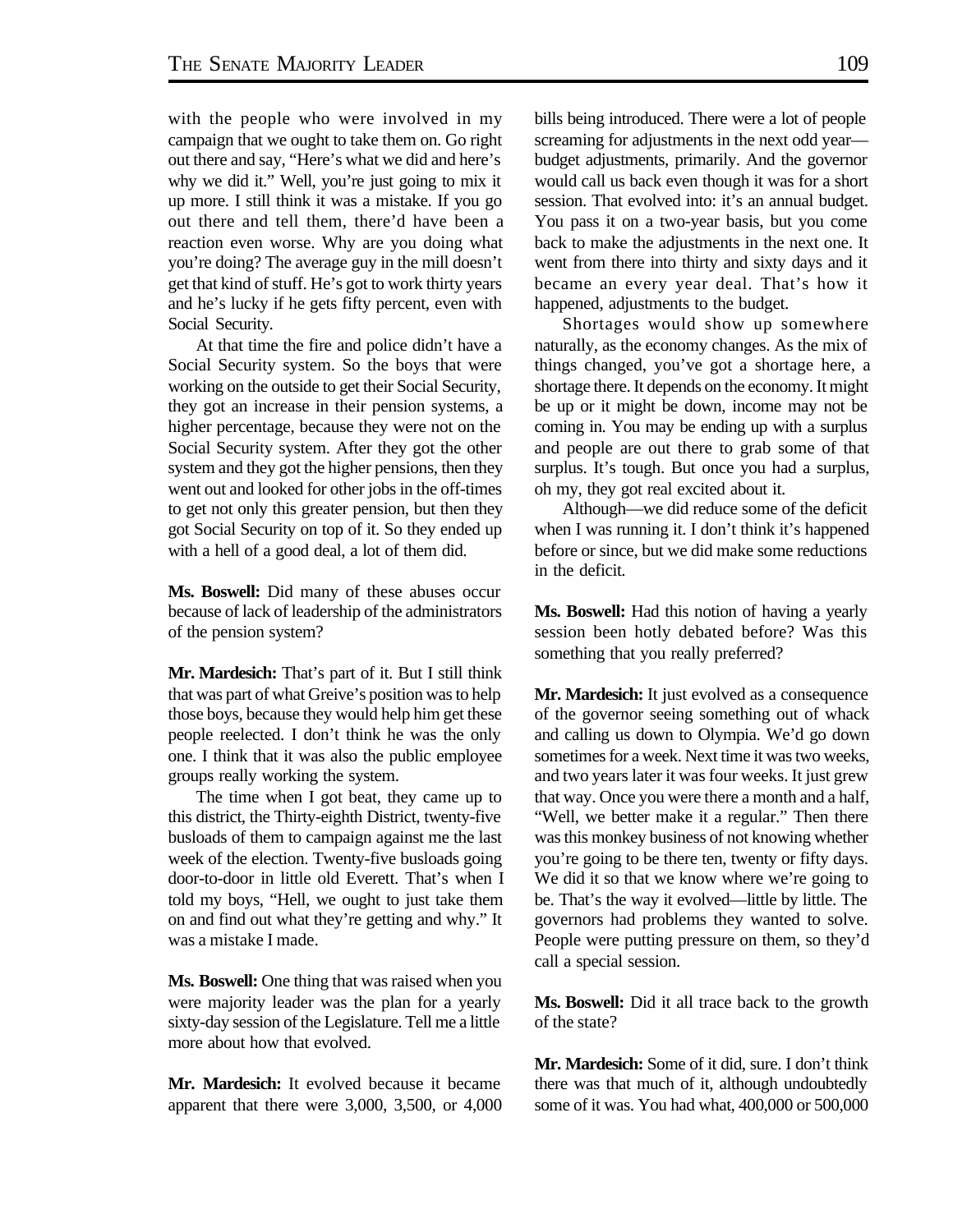new people in the state in the last ten years? It would probably have its effect, huh?

County employment here has grown very rapidly, especially in this county, because they say that the population increased. But they overlooked one thing. As the population has increased, the cities have expanded their boundaries. Edmonds, Everett, Lynnwood, they've all grown together. Everett has extended its boundaries south; Lynnwood has come both north and south, and Edmonds has gone north and south down to the county line. It's coming up and now they're in a bind because we have no more space. I'm wondering, in effect, whether the county population under the county government has grown as much as they claim, because so many people have been absorbed into the cities. I haven't checked it, but I have extreme doubt that the growth in the county areas is as high as to warrant what changes have been made in county employment. There are some 2,000 employees in this county now? I think it's 2,000. It's way up there, I know.

**Ms. Boswell:** You're talking about Snohomish County?

**Mr. Mardesich:** I'm talking about Snohomish County. All I'm saying is, I wonder what they're screaming about: "We need more employees, we need more sheriffs, we need a lot more," when the cities have taken over half the county area.

Marysville, they want to expand it. Every city in this place has expanded its population, its area, so I'm wondering whether the growth in the population in the unincorporated area is really what they're claiming. Such that it would now require more employees, more police, more firemen, sheriffs, and so on. I don't know, but I have a real doubt in my mind that it's as bad as they say.

But that's the problem with government all the time. It grows. It very rarely shrinks. If you read the newspapers today, you think, by golly, there's strength in the government. If you look at that, isn't that the impression that is left? It isn't shrinking, it's growing, but it's not growing as rapidly. It's that simple. It's not shrinking, and yet you get that feeling out of the press that, by golly,

they're getting together and cutting government. Cutting, my eye. They're just not increasing it as fast as it was increasing. That's what makes the deficits.

**Ms. Boswell:** Talking about the press, did you have a different relationship with the press once you became majority leader? Was there any difference in the way you were treated or perceived?

**Mr. Mardesich:** No, I don't know that there was particularly.

**Ms. Boswell:** I wanted to get your responses to a few newspaper descriptions of you during this period, around 1972. One said that you had "a stubborn streak equal to that of Dan Evans." Tell me about that.

**Mr. Mardesich:** Oh, yes. I suppose I do have a stubborn streak. Part of that is from the way I was brought up in the fishing business. You've got to do what you figure is best and you do it. Period. If it turns out wrong, you put in more hours to get the doggone job done. If you tear your net, by god, you work all night, and the guys would get upset with me. But I said, "Hey, if you don't like it, there's the door." But that was part of that. I think that it comes from the nature of that fishing game. You have to be an independent son-of-agun. A lot of strange things can happen out there, and you have to take the bull by the horns and shake the heck out of it.

**Ms. Boswell:** Would you call yourself "a sharp operator?"

**Mr. Mardesich:** Sharp? No, I'm not a sharp operator. I'm a very mild-mannered guy. That's my story, and I'm sticking to it.

**Ms. Boswell:** Did you ever use "salty language?" I've read several articles which referred to your salty language.

**Mr. Mardesich:** I think that comes as a consequence of being on the fishing boat. It sort of sticks with you.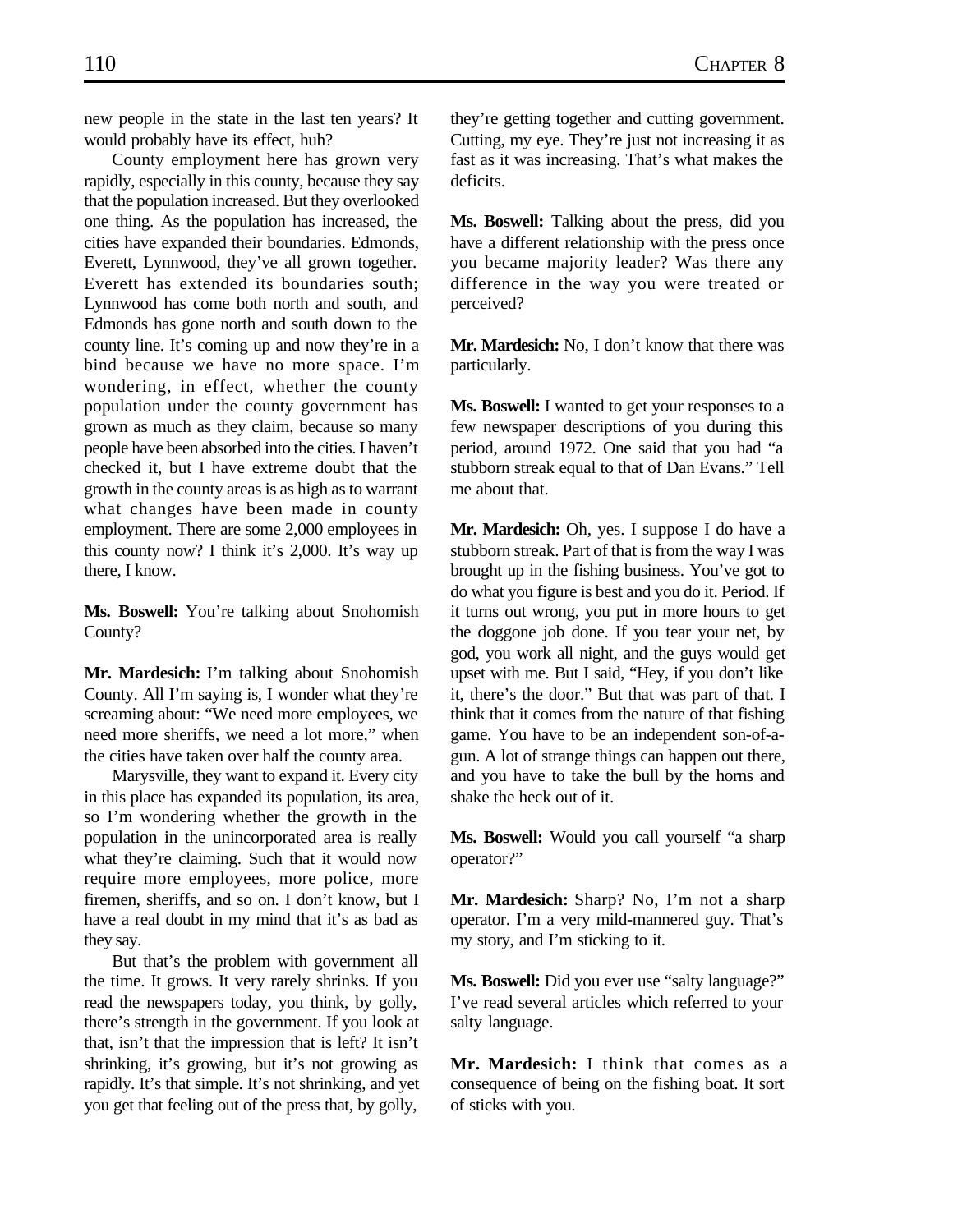**Ms. Boswell:** Did you have "an appetite for retaliation?"

**Mr. Mardesich:** An appetite for retaliation? Well, I would assume that if you're going to talk about Greive now—why did I not put him on this, that and the other committee, and bring him in and let him help—that's some retaliation there, no question about that.

And Reuben Knoblauch might indicate that he felt I was somewhat retaliatory in ways. He didn't come along, after he told me he was going to a number of times, so I dumped him off Rules.

Two things you accomplish with some of that. Some of it has to be, but it gives the message: "Hey, don't fuss with it."

**Ms. Boswell:** Is that politics, if you had to define what practical politics is?

**Mr. Mardesich:** That's the way it works. You bet it is. A darn good part of it. As I say, Reuben learned a lesson, but I did it right there on the floor. There was dead silence, but the message gets across. It's a really simple message: "Don't screw around with him because you're liable to get it." It was nothing except one of the times he told me he was going to do something and then did exactly the opposite without even telling me. So I just took him on the floor and dumped him off Rules. Oh, my! But, as I say, it makes the message quite clear. "You tell Augie one thing and then do another, boy, you've got big problems." You have less trouble that way by far. But then, it's different at home. My wife beats me up every other day.

**Ms. Boswell:** Are you "a mystery man?" I read you described as being the mystery man around the Senate. Why?

**Mr. Mardesich:** I'll tell you why I think people said that. I think it's because I didn't talk too much, really. People would come to me with this, that, or the other and I wouldn't give an answer. I didn't. I'm absorbing what the problem is without giving them an answer, and they assumed that I was being mysterious, when all I'm doing is trying to absorb it. That happened and part of the problem was that people made assumptions without asking me a direct question. I was very inclined to be nonresponsive, unless I knew what the answer was or had a very strong belief about here's what the answer is, and then I would argue it.

I didn't even argue on the floor too often, except when people like Bailey took me on out there. He wasn't taking me on, he was just crossexamining me.

**Ms. Boswell:** It wasn't a conscious effort to keep people guessing about what you thought?

**Mr. Mardesich:** No, no, no.

**Ms. Boswell:** Here's one more I want to throw out. What about "a political pragmatist?" Would you call yourself that?

**Mr. Mardesich:** I don't even know what it is. What does it mean? If it means that I felt certain things and reacted to those things; everybody does that.

Larson wrote very lightly of me when I first went in but he never caught me lying to him or trying to mislead him. Later, we became very friendly, very friendly, and he thanked me for it.

Shelby Scates, I literally kicked him in the butt, but he still spoke to me and admitted that he shouldn't have made those comments about Jimmy Keefe without really knowing whether they were right. I knew some of them were wrong.

**Ms. Boswell:** What about "an astute strategist?" Do you plan in a long-term way?

**Mr. Mardesich:** No, I don't really do much longterm planning. Unfortunately, it's one of my failings in business.

**Ms. Boswell:** In the Legislature, you didn't see yourself as a strategist?

**Mr. Mardesich:** I suppose. Sure, yes, you have to be to a certain extent. "How are you going to get around that bunch over there? What about these guys?" You have to slide back and forth. You have to do some of that, no question about it.

It's the same in fishing. There are thirty boats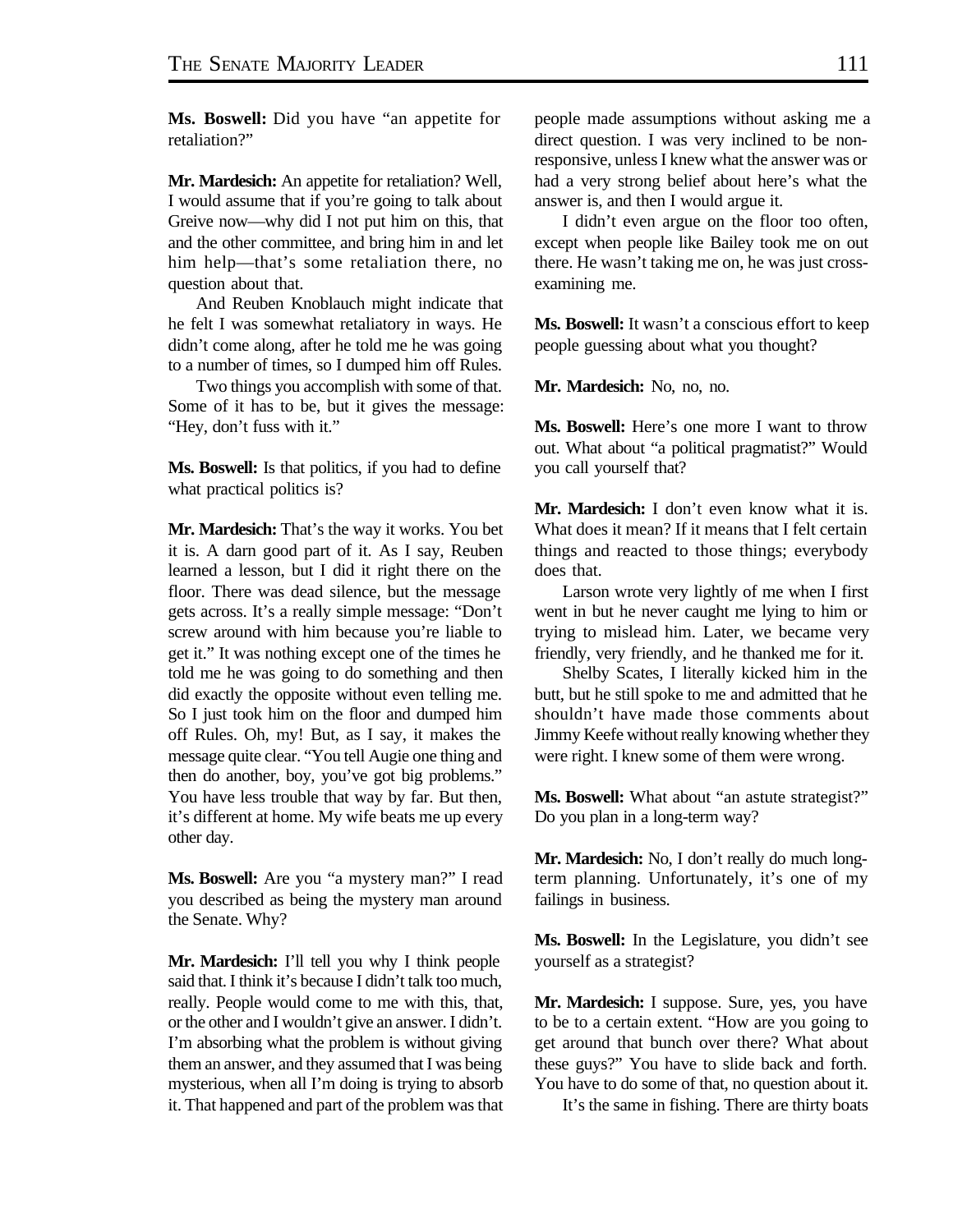surrounding you and everybody is trying to figure out where to go and what to do and how to set and the rest of it. It's the same thing. You've got to feint now and then, speed up and head for a place, and then just go somewhere else. Pretty soon, they don't know whether you're just crazy or not. Literally. It's a good way to have them thinking, because they're very hesitant then about fighting with you on the fishing grounds. I mean it.

I once rammed a boat because I was in the right according to the law. He kept coming and I just rammed him. Oh, my, he got excited. But the word was around: "That crazy Augie—he's nuts."

**Ms. Boswell:** He never got in your way again?

**Mr. Mardesich:** No. It's the business of where you're setting your net. I was setting my net and three-quarters of it was already in the water, and this guy comes and sets right inside of me, so I can't even go back to my other end. I've got to pick it all up over the stern. I slowed down and he comes toward me, and I cut toward the other end of my net and just rammed him. Oh, he got excited. "We'll find out who was in the right, you or I."

We went to my insurance company, but they didn't do a damn thing about it. You're not supposed to go right inside of a guy's net.

**Ms. Boswell:** I wanted to ask you about your relationships with labor. I wondered about Joe Davis, in particular. As a Democrat, I'm interested in your position on labor and why you had trouble with labor. What happened with labor?

**Mr. Mardesich:** It was a very simple thing. Joe and his people would come in and say, "This is what you're supposed to do."

I'd reply, "No, you don't understand the legislative process. What I'm supposed to do is what I think I should do after I review the subject, not what you want me to do."

Of course that led to more confrontation between us, although I voted for as many labor bills as most people. But if they were out of line, I voted against them.

He didn't like that. Even when I see him now once in a great while, he gets a big laugh out of it all. He's still very friendly. It wasn't that serious.

**Ms. Boswell:** Were there any particular issues where you really did differ from Davis?

Mr. Mardesich: It was just that I felt that you don't get everything you want in this business. And you shouldn't. Otherwise you're running the show and the government isn't.

I got along with other labor leaders. Who was the head of the Teamsters then? Arnie Weinmeister, I think. I used to get along with those people very well. They even agreed with me on some of the issues: "Do what you want; that's the way we feel." And I got along with them. It was just that Joe and I initially got off on the wrong foot.

**Ms. Boswell:** Are you saying that with him it was more of a personality issue?

**Mr. Mardesich:** I think Joe felt that he could tell anyone what they should do. And I didn't feel that was the way it worked. And it didn't.

**Ms. Boswell:** When you were running for election, how important was labor's endorsement? I know they didn't give you an endorsement in 1974.

**Mr. Mardesich:** Labor didn't endorse me at that time. I suspect it was probably because Joe and I were at odds. I didn't think that it was that important anyway. I used to go down to the Labor Temple and make a speech and let everyone crossexamine me. I'd give them the answers and why: one, two, three, and four. I got along with lots of them very well.

**Ms. Boswell:** Did Dave Beck ever get involved with lobbying in the state Legislature?

**Mr. Mardesich:** Very rarely. He would come down on very rare occasions. Again, that was early on when I was first down there. I never got in any hassles with him. He also would sit down and talk. As I say, that was when I was first down there.

**Ms. Boswell:** I was just curious if he did much lobbying.

**Mr. Mardesich:** He didn't do much in any event.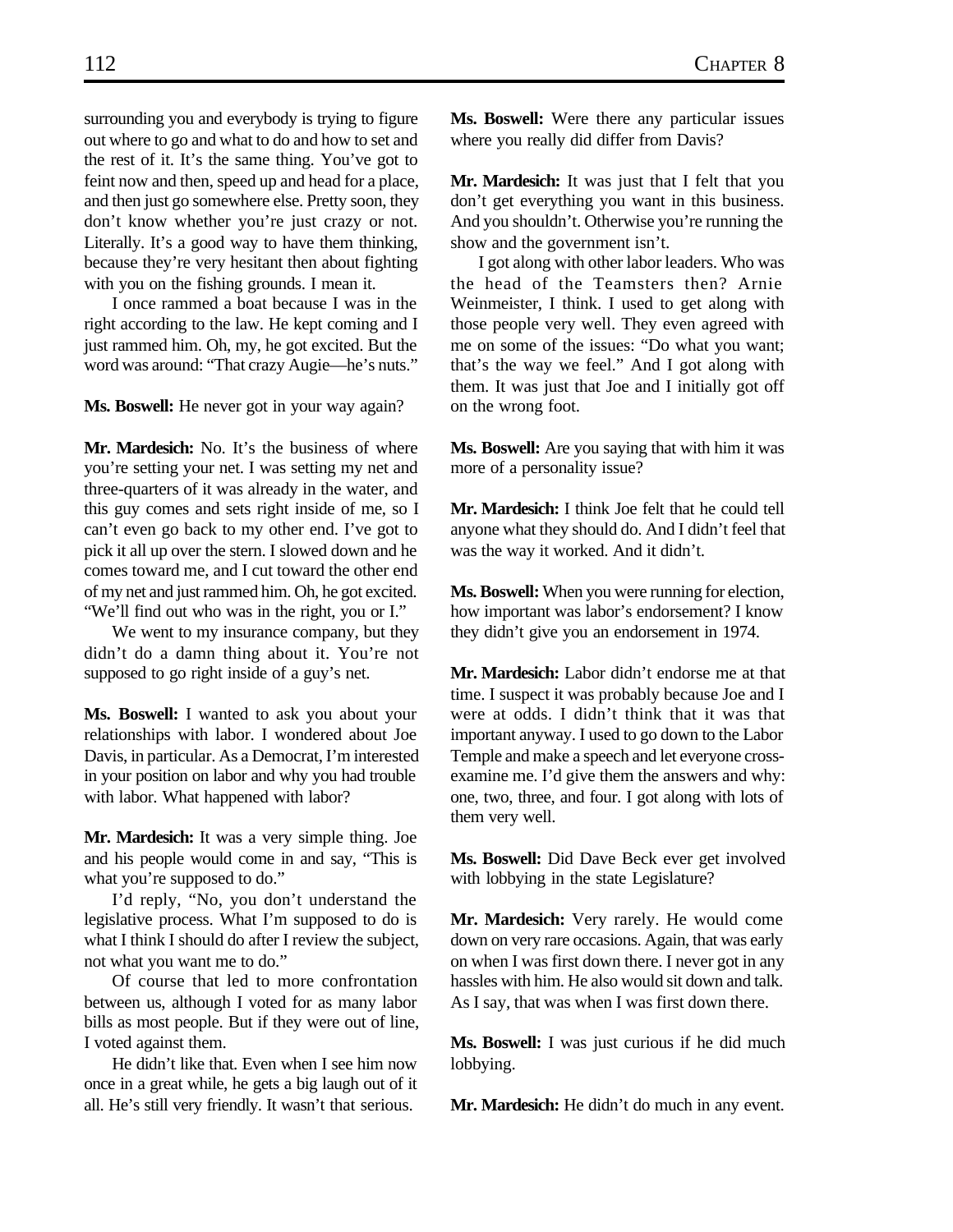## **CHAPTER 9**

## **LAST YEARS IN THE SENATE**

**Ms. Boswell:** In your 1974 reelection campaign, you ran against a man named John Nance Garner. Tell me about him and that race. Was that a more difficult race than you had faced in the past?

**Mr. Mardesich:** I don't know that it was particularly any more difficult. I never did get that deeply involved in running, you know. I used to catch heck from the political insiders and all that. "You've got to get out and work." It didn't bother me. If I got licked, fine; if I didn't, fine. What difference does it make? I didn't need the job. The only reason I got it was because my brother had been there before and was killed, and I was appointed. Otherwise, I would have never been involved in the darn thing. It didn't bother me at all. I enjoyed it. And I generally got along with most of the people—lobbyists, labor, business people. I didn't have any great problems, at least that I was aware of. Maybe they thought I was a problem.

**Ms. Boswell:** Talking about getting along with people, what about the governor's office? There were some things in the papers in 1974 about you and your involvement with the governor's office.

**Mr. Mardesich:** Who was governor then, Dan Evans?

**Ms. Boswell:** Yes. And you were sort of blasting him at the time for his vetoing bills. You called it "the dictatorship of Dan Evans." Was that just posturing?

**Mr. Mardesich:** Just to needle him. Actually, Dan and I, I believe, got along quite well. He was in the House when I was. He was the House Republican floor leader and I was the Democratic floor leader. We knew each other quite well and we used to needle each other across the aisle and all that sort of thing. But when he got to be governor, I didn't have any great problem with him at all. One thing I can say is that if Dan said he'd do something, he did it.

He would say, "Well, I'd like this bill, I'd like this bill, I'd like this bill."

And I'd say, "We would like you to sign this bill, sign this bill, sign this bill."

I never had him break his word. Never. I can't say the same for some of the others. Dan, when he told you he would do something, it got done. Once he called me up and said, "Man, you sure took me to the cleaners on that one." But he kept his word.

**Ms. Boswell:** Partisanship wasn't really much of a factor?

**Mr. Mardesich:** No. Not at all. I got along with him. I've never talked to him about it, but I think that he would say the same.

**Ms. Boswell:** One of the things that came up as a result of your taking over the job of majority leader from Bob Greive, was an accusation about campaign funds and campaign financing. First of all, once you became majority leader, were there a lot of bad feelings between you and Senator Greive? Was that an issue in your mind?

**Mr. Mardesich:** Not particularly, although I never did have much feeling for Bob Greive. He was to me very—he's still kicking so I maybe shouldn't say too much—but Bob was sort of "where the water flows easiest" type of stuff. Other senators were trying to get rid of him for some time.

**Ms. Boswell:** Did Bob Greive blame you?

**Mr. Mardesich:** I suppose he did. I don't know. I never felt close to him either before or since, for that matter. I didn't feel he was that effective at all. Most of the people didn't give a damn what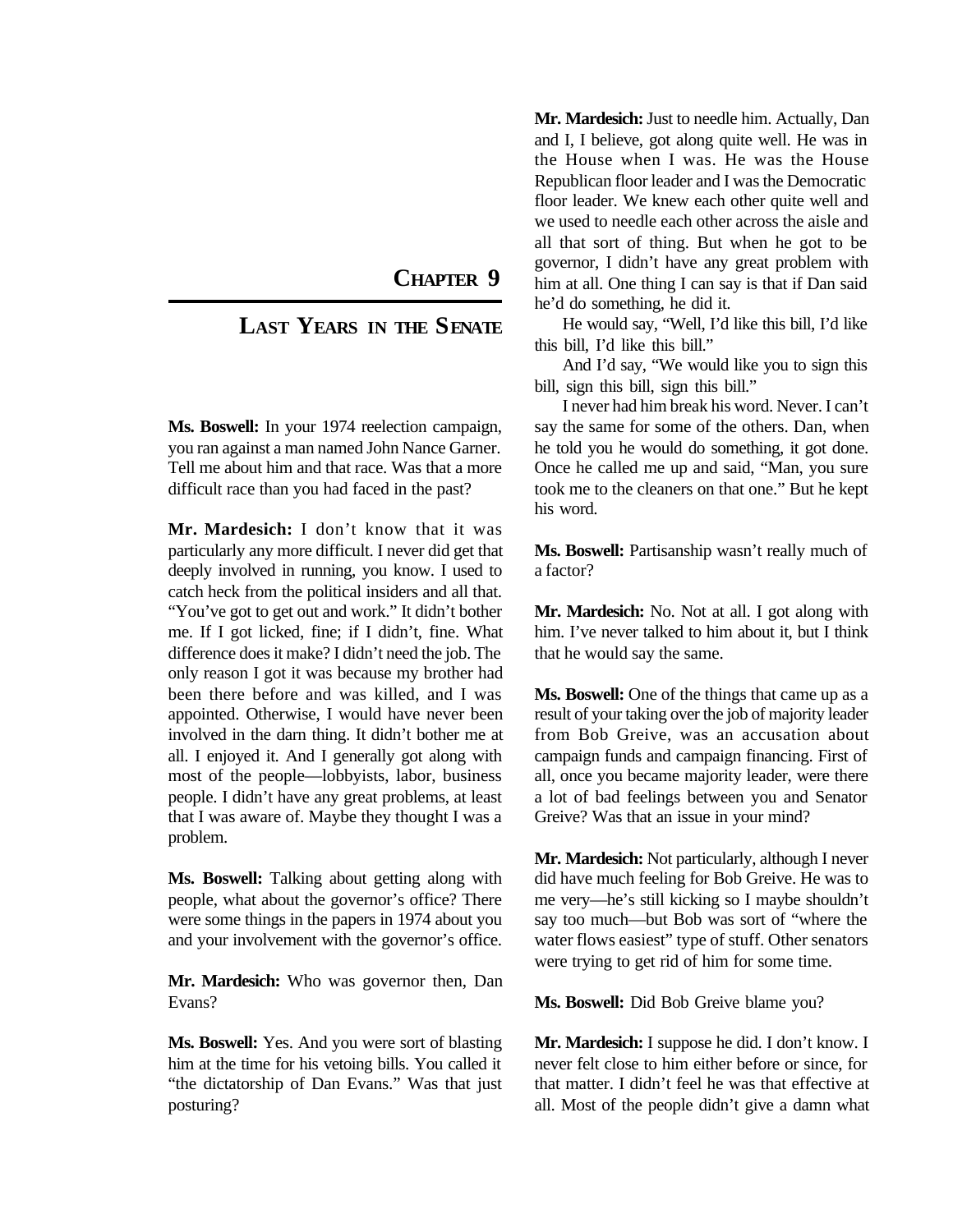he said or did. He had a group of ten or fifteen of them who went right down the line with him. But the others did what they wanted to, not what he told them to do.

**Ms. Boswell:** What about a man named George Martonik? I guess he was a senate clerk. He was involved at one time with the garbage haulers, and he brought up an accusation that they had paid you money for "favors." Can you tell me about that?

**Mr. Mardesich:** The only thing they ever gave me money for was campaigns. Nothing else. There were hundreds of people who did that and lots of groups who did it. He must have been Greive's boy.

**Ms. Boswell:** I think he was associated with Bob.

**Mr. Mardesich:** That's probably what prompted the statement, too. I don't remember the guy. I don't even remember what he looks like at the moment. That never bothered me. It wasn't that big a deal, anyway. I didn't worry too much about what people said about me.

**Ms. Boswell:** That particular case resulted in a federal indictment.

**Mr. Mardesich:** That's right.

**Ms. Boswell:** Can you remember that period? How did that all come about?

**Mr. Mardesich:** Through their accusations that there were payoffs. But when it came time to go before the jury and all that, they brought in all these people. Never was it said that I had put the heat on anybody for campaign contributions, all of them. Even some of Greive's people got up and went on the stand for me. Some of his own strongest supporters got up and supported me.

**Ms. Boswell:** What do you think prompted those accusations in the first place?

**Mr. Mardesich:** I think it was part of Mr. Greive's attempt to get even. I think that's exactly what it was.

**Ms. Boswell:** In terms of campaign contributions, they had given you \$10,000 or actually a total of \$20,000. Was that an unusually high amount of campaign contributions?

**Mr. Mardesich:** The garbage group gave me \$20,000, was it?

**Ms. Boswell:** Yes.

**Mr. Mardesich:** I'll have to go back and think. I didn't realize it was that much. That was a large contribution, no two ways about that. I forget now what the big issue was that they were involved in.

**Ms. Boswell:** I think it had something to do with a bill that they wanted, a refuse removal bill called Senate Bill 52.

**Mr. Mardesich:** Do you know generally?

**Ms. Boswell:** It had to do with licensing for garbage haulers. There was a company called Bayside Disposal involved.

**Mr. Mardesich:** Oh, yes, Bayside. What was his name, it slipped on me.

**Ms. Boswell:** Bruce Levin. Warren—

**Mr. Mardesich:** Rosario, something of that sort? I didn't know any of these guys that well, but I knew Warren from before. He'd probably helped me in other campaigns, I don't recall. He was, in my opinion, a straight forward, honest son-of-agun. He told you what he wanted. It's part of the game. They told you what they were interested in and you accepted it or didn't, which I had no problem with. If the bill was all right, what's the difference? And they supported me for years, not just that time. Rosario did, especially, for years.

As a matter of fact, one time I had a vessel tied up right next to Rosario's junkyard in South Seattle. That's where I knew him first. I had an ATR—Attack Tug Rescue—tied up right near his yard, right next to it almost. It was a 160-, 170 footer that I had bought surplus. I had two of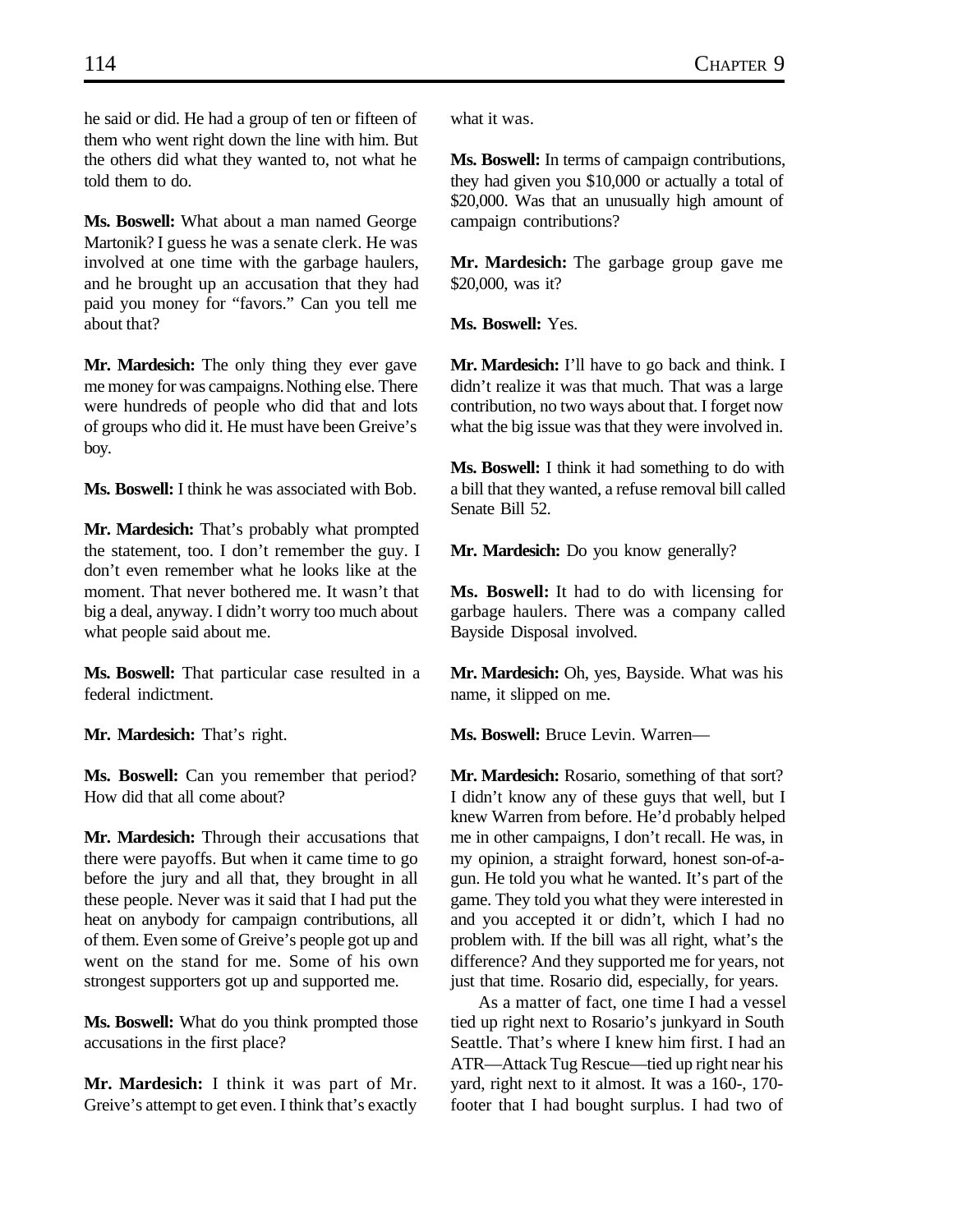them and tied one of them up there and converted the other. I left that one there for some time while I was doing the first one. That's how I first knew Warren.

**Ms. Boswell:** In the grand jury investigation, you said that you were doling out some of this money to other candidates. Can you tell me a little about that? Was that your response to Greive?

**Mr. Mardesich:** To Mr. Greive. Exactly. Mr. Greive did the same thing, so we'll give him a taste of his own medicine. We did: fire with fire. It was that simple.

**Ms. Boswell:** Who did you help?

**Mr. Mardesich:** Who I helped and who I didn't? I don't remember who-all exactly. I was doling it out in not such large amounts. They were generally people who were supportive of me. Maybe some who weren't that supportive, but most of them to whom I funneled the funds were those who were supportive of me. That's the name of the game. Why do you think Greive was leader for so many years? He used to do the same darn thing. I learned all my lessons from him.

**Ms. Boswell:** They said you kept the money in a box in your basement. Is that true?

**Mr. Mardesich:** That was true. As a matter of fact, it was a Scotch box. I can't think what the label was. It was a yellow label. Nevertheless it was in a box down there thrown on the shelf with the rest of the stuff in the basement.

**Ms. Boswell:** Do you always keep that much money in your house?

**Mr. Mardesich:** Only if I've got a lot of cash. In those days we had no reporting laws or any of that stuff. So I put it in there. It was easy to hand out in cash—more of an influence on the other legislators if it was cash. I kept it all in cash and doled it out that way. I helped who I thought would help me.

**Ms. Boswell:** Can you tell me anything about the

grand jury? Here you are a legislator and you're forced to go before a grand jury. What was that like?

**Mr. Mardesich:** It was a pain in the you-knowwhat, although I never felt that anything would come of the darn thing. People said I acted nonchalant about it—well, I was. Greive and his buddies spread that story, and the prosecutors accepted it, except they couldn't show it when it came time. They said I was out hustling the people, which I wasn't. I didn't. People came to me voluntarily.

I did do one bit of hustling. It was for others. I'd say, "Hey, Joe needs help. Obviously he's got a tough candidate against him, yak, yak, yak." I did that. But I did not do much of that. They came of their own volition.

**Ms. Boswell:** When you talk about hustling, were there other people in the Legislature who really did—who got money for votes?

**Mr. Mardesich:** For votes? I doubt like heck there was much of that. I never heard of it at least. The lobbyists were there—they'd help. Boeing would help you. All the big companies helped you. Insurance companies, Boeing, labor unions, everybody would throw it in there, trying, I assume, to get influence. What else?

When it came to a matter of "Hey, we want this moved," I was never approached in that way by anybody. I don't know that others were. I know I wasn't. Maybe they thought I was too much of a bastard. They were probably a little hesitant.

**Ms. Boswell:** They thought you'd kick them in the rear?

**Mr. Mardesich:** I was going to say, probably because you never know what he's liable to do.

**Ms. Boswell:** How can you draw a line? If you have lobbyists who are there for a reason to convince you of their point of view, how do you draw the line between getting a contribution for your campaign and getting a contribution for something else, like passing a bill?

**Mr. Mardesich:** I never got campaign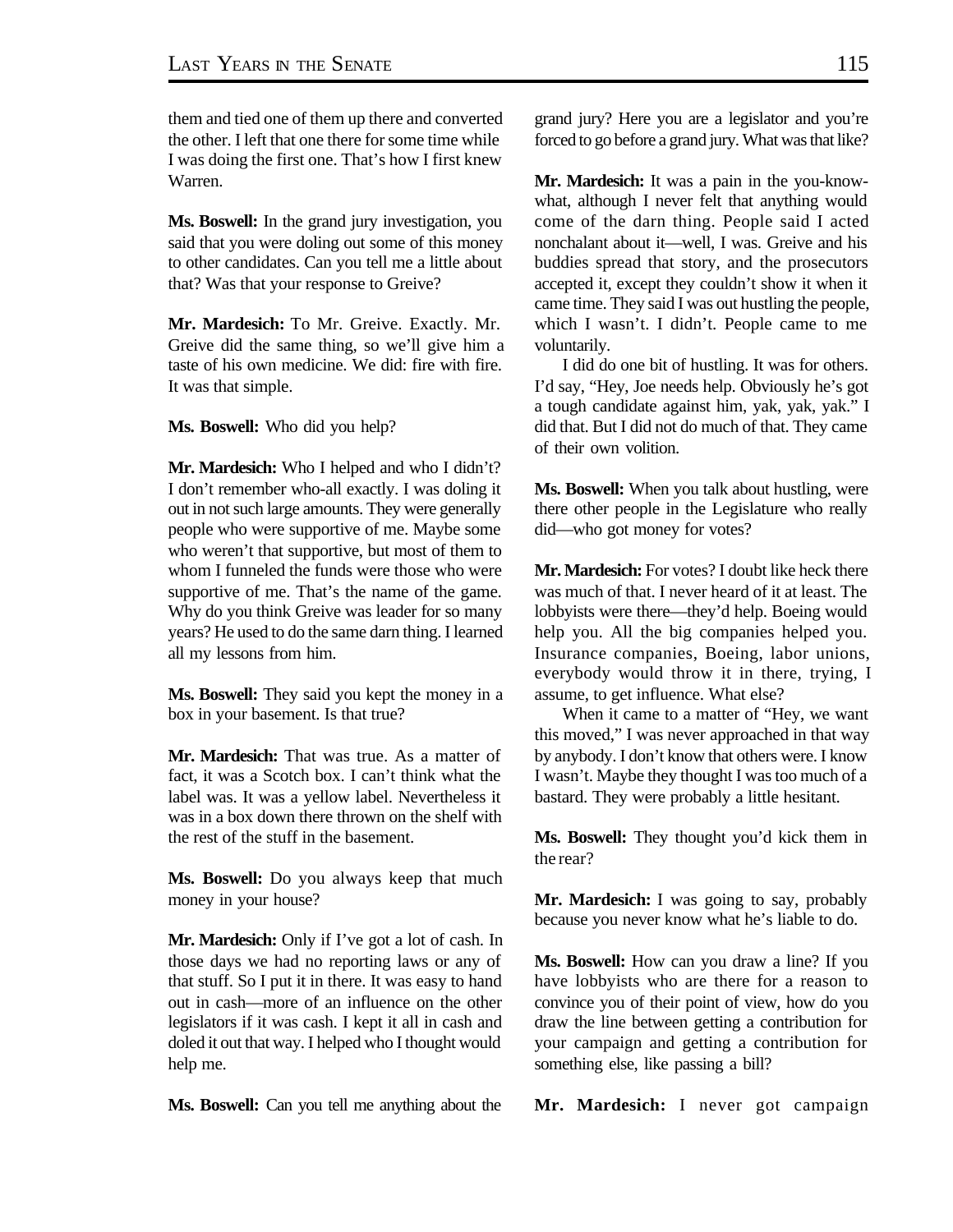contributions except during a campaign. I never heard of anybody getting it that way, either. They didn't come down there and, "Hey, we pass this bill and go with that." I never saw anything of that sort. Whether it exists or not, I can't say, but I was not aware of it happening.

Mostly, it was people who you knew. They would send someone down that knew you people who were in the businesses. PEMCO would send somebody that I knew who was a PEMCO official. Labor unions would send down people I knew.

Weinmeister of the Teamsters had his group down there, but only on one occasion did he ask me to drop by his office on the way home from Olympia one day. That was it. He gave me a songand-dance about what bills he was interested in. Not only that, he was asking about, "Who are we going to support or want to support this time?" That sort of thing. After that, he'd call me up once in a while. It was mostly light banter and chatter, "what's going on" and that sort of thing. In my opinion, he did a good job.

**Ms. Boswell:** If you get a good-sized contribution from a group or a company, isn't it natural to want to support them?

**Mr. Mardesich:** I suppose it would be of some influence, but I never let it bother me that way. I voted against plenty of bills. I don't think that most people who are lobbyists of any consequence had a lot of measures they were interested in. They'd talk to you about them and, as I say, often you'd say, "No, I don't buy it. I don't think it's a good bill." They'd shrug their shoulders and walk away. Maybe I was an innocent, but I never saw it happen. Whether it did or not, don't ask me. I don't know. I never had anyone approach me on that basis—on a bill—to get it done and all that. On general positions you heard all kinds of stuff.

**Ms. Boswell:** What about dinners and parties? Was that something that was common?

**Mr. Mardesich:** They were very common in those days—dinners, parties. I'm not so sure that they were that bad, either, because there was a lot of give-and-take in that atmosphere. You'd get needling, this, that or the other, and you'd pick up more information there than you would in a meeting. Believe me, that is where you found out what people's ideas were and all that. They'd loosen up. I don't think there's as much of that nowadays as we used to do then. And I'm not so sure that it's good, because it was a more relaxed atmosphere and people would argue. We used to get into some good arguments around the table in the evenings. Not violent, just let the hair down and why your position was thus and so. I still think it was a damn good thing.

**Ms. Boswell:** What do you think of the campaign reform laws of today? Are they positive?

**Mr. Mardesich:** I've listened to some of them. Nowadays, they don't even—it appears to me, although I'm sure it's not so—they don't even appear to know each other half the time. They tell me that there is very little of this out in the evening business, dinners, parties. Once in awhile there's an annual party, but not like there was then where they'd sit around and relax. If not out at the Tyee or one of those places, at somebody's home. The boys would gather in some bar and they'd get a lot of stuff hacked out, a lot of stuff discussed, and they'd get a lot of input that you would never get in a general committee meeting. Some people never say a damn thing at a committee meeting. They'd sit, listen, and didn't ask any questions nothing. But there would be a much different response in a relaxed atmosphere of a dinner or a party. I'm not so sure that it's a good thing that there aren't some parties and all that stuff. They say they don't even know each other, half of them. In my book that's not a good deal. If you don't know someone, you don't know what they're thinking, or why they are there. When you get to know people well enough, you almost know how they're going to go on things before you even talk to them.

I think—as I say, this is not from observation, but simply from talking to some of the people that a lot of that comradeship between the parties is lost. It wasn't Democrats against Republicans. We'd mix it up right there in the parties, at the bars, at the tables; we'd sit down for dinner and this, that, and the other and hack it out. To me it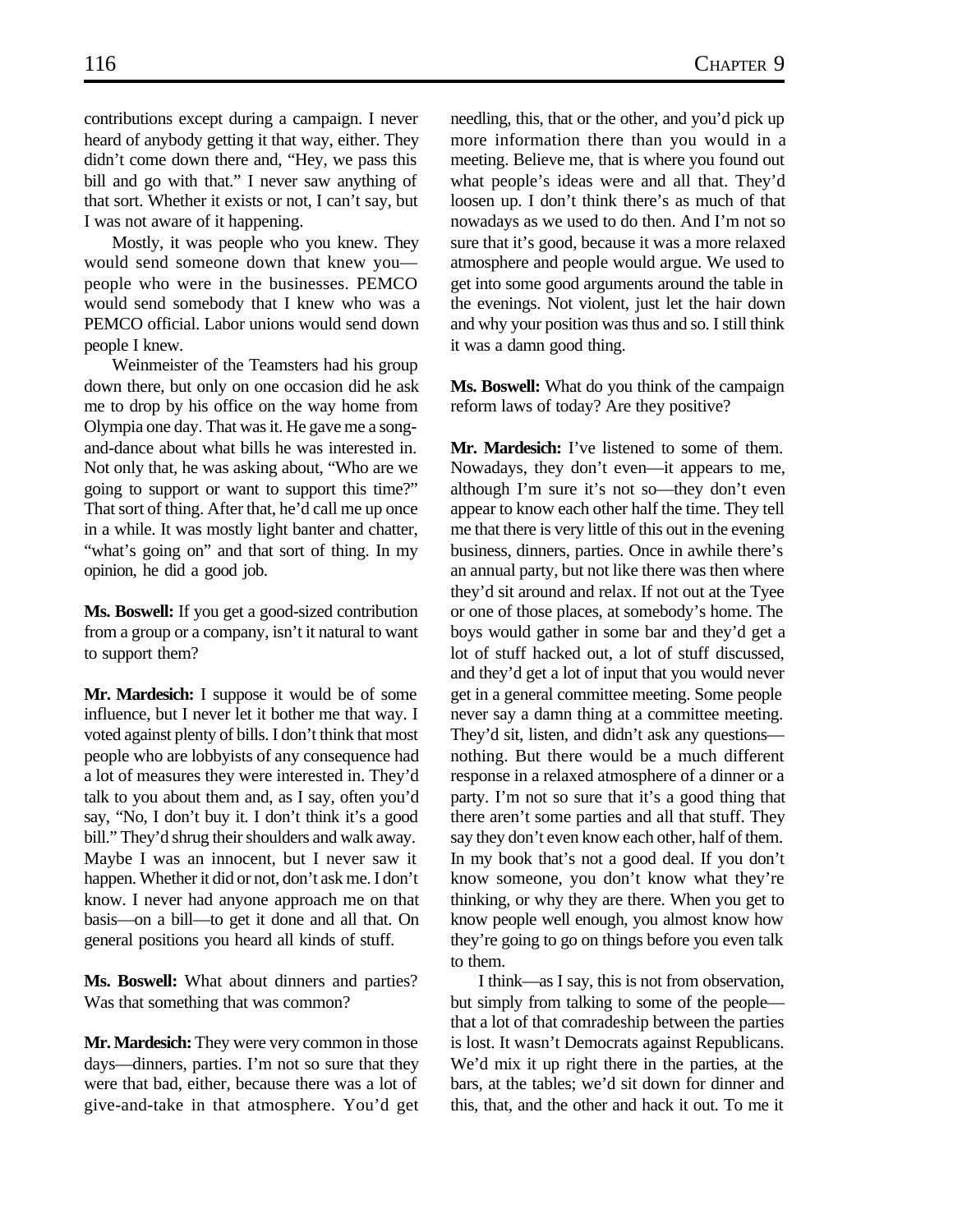was a better atmosphere than I understand they have now.

**Ms. Boswell:** Some people called that back-room politics. How much of what actually did get done in the Senate at that time was done by these personal relationships?

**Mr. Mardesich:** What's back-room politics? What's the difference whether it's done in the back room or in the front room? They talk that way, but I've never felt that it was true. You're in a bar sitting around, a dinner, and you're arguing there. What's back-room about that?

We used to have caucus meetings and have it down and out there. We used to even congregate once in a while in my office, once in a while in Gissberg's office, once in a while in Durkan's office, almost by accident. You'd end up sometimes—hey, a bunch of the boys are over at John's place or wherever. Pretty soon there'd be ten or twelve of us there. No place to sit anymore and then you'd be just talking and having a drink. It was a different attitude.

**Ms. Boswell:** Did a good deal of business get taken care of there?

**Mr. Mardesich:** No. Ninety-nine percent of it goes on the floor. All I'm saying is that you learned what people were like and where they were going, and you could almost determine from your own association with them what their position was. If you asked what Reuben did when he wanted a certain bill, I could almost tell you today. And the same with all of them. Once you get to know people, you don't have to put it all down on paper, it's there. You'll see it, it's going to happen and you can almost count the votes without even talking to them. Once in awhile they fall off.

**Ms. Boswell:** Did lobbyists join in?

**Mr. Mardesich:** Lobbyists would be in there, too. Lobbyists would sit around with us. They'd give you their position. Most of them, and I think rightly so, were inclined not to say too much on those types of things. Probably because they didn't want to alienate someone. They'd join in if someone tried to pin them down, but most of the time they were fairly quiet in those meetings. They were doing the same thing we were trying to do, trying to get a feel for it.

**Ms. Boswell:** How much do people really listen to lobbyists in terms of providing them with information?

**Mr. Mardesich:** That depended on the lobbyist. Some lobbyists, you learn, are on the level, and they would just give you their reasons: one, two, three, and four. "Now, here are these arguments against it: one, two, three, four, and five." Good lobbyists would tell you both sides of the question themselves.

**Ms. Boswell:** Who do you think were particularly effective?

**Mr. Mardesich:** I think Bud Coffey was one of the better ones. I shouldn't say this, but outside of his manner, Joe Brennan from Seafirst was a good lobbyist in terms of what he knew about the subject and gave it out to you. He was somewhat gruff once in a while. His attitude was a little different than Coffey's. Another good one was a fellow from Spokane—what was his name? He lobbied for Washington Water Power first. I don't know if he still does. I just can't recall his name right now.

A lot of them will give you their side of the story and that's all. To me that's not a good lobbyist. What he's got to do is tell you the arguments: one, two, three, and four. "Now, here's what they say is wrong with it, here's the other side of the coin. You make your mind up." When you get that sort of background on both sides, it's a lot easier to absorb what's in a bill.

"You've seen the bills. This is underlined, that's underlined, this is the reason," and so on. These people would give you the background of what the bill's about which would help you breeze through them.

I don't know if anyone will admit it, but I spent a lot of nights in that damn place. After dinner, go back at nine or ten o'clock. Work until one or two in the morning, looking through and reading bills. I'm sure they often wondered how I knew about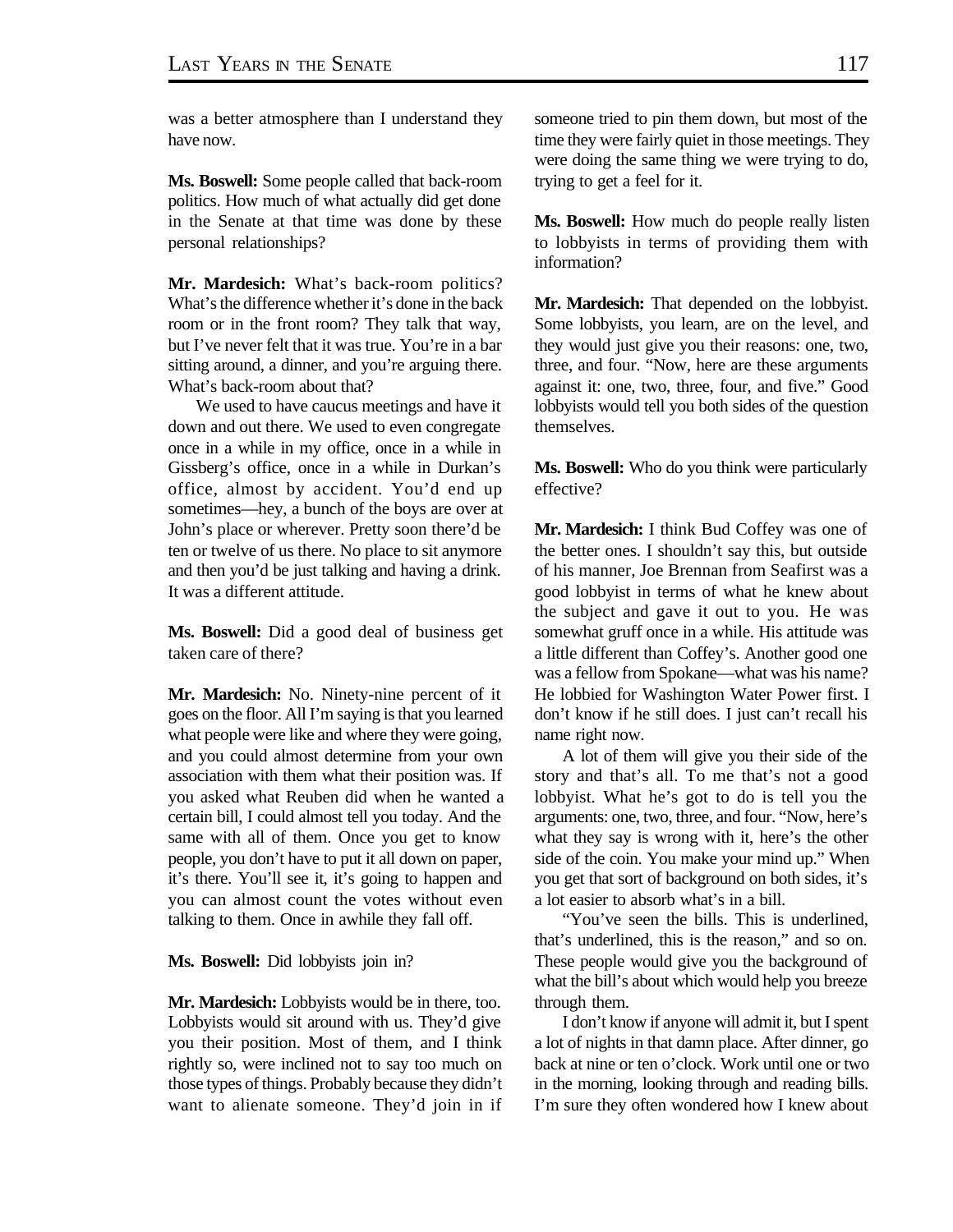the bills. That's why. It isn't because it was for nothing—it was because I spent some time there.

**Ms. Boswell:** Did your legal background help you at all? Was that a useful preparation?

**Mr. Mardesich:** I don't think so, particularly. I never practiced any law to speak of, just a little. I had enough headaches of my own in my business, so I practiced for myself.

**Ms. Boswell:** I want to step back and discuss the trial in greater detail. There were also some accusations, revelations, that Seafirst had contributed a lot of campaign money as well that went to Archie Baker. Can you talk about that at all?

**Mr. Mardesich:** Seafirst. This was not so dumb on their part. They got Archie to go to work for them, and they know Archie's talking to me every day or almost every day.

**Ms. Boswell:** You shared a law office, right?

**Mr. Mardesich:** Yes.

**Ms. Boswell:** You weren't actually partners?

**Mr. Mardesich:** No. I used to work on a case for him once in a while. I did very little law work when I was there, or ever. But I used to have my fishing business operate out of there. I had a couple of rooms and operated out of there.

**Ms. Boswell:** So Seafirst actually hired him. What did they hire him to do?

**Mr. Mardesich:** Lobby. Give advice and all of that. But it was only once because right away there was sort of a question about him.

**Ms. Boswell:** When it came out in the papers that they had given him money over a four or five year period, was that the end?

**Mr. Mardesich:** He didn't tell me all that he had done, and I didn't expect him to. A four or five year period, you say? Is that right?

**Ms. Boswell:** That's what the paper said.

**Mr. Mardesich:** I don't recall that, but it may well be.

**Ms. Boswell:** Did he try to influence you? Did you have a sense that he was lobbying you?

**Mr. Mardesich:** No. I suppose he could have been just talking about an issue. He never hit me directly as a lobbyist.

**Ms. Boswell:** He would have been lobbying for the banking industry, generally?

**Mr. Mardesich:** Yes, I guess so. I suppose what affects Seafirst affects all banks. In effect, that's what he was doing, I guess.

**Ms. Boswell:** Tell me about Archie. What was he like? How did you get to know him?

**Mr. Mardesich:** Archie was active in Henry Jackson's campaigns for a while. He was a friend, too, of John Salter. They were close and that's where we got to know each other. They were both friends of my brother's, and they were friends of mine, but in a less close way. I became closer as time went by with both Salter and Baker, when I moved into the office there. Salter, his office was there with Jackson's, so he was in Seattle. They never, neither of them, tried to influence me in any way directly. Never. If they were doing it, it was almost subconscious. And I think that it was more of talking about an issue or something.

What the hell was the difference to Salter what the issue was? He was working for Henry Jackson in Washington, D.C. and he'd come out here during the campaign period and be here three or four months before the campaign really got underway. He'd be here for four or five months out of the year.

**Ms. Boswell:** What about Baker? What was his interest in politics? Did he ever run for office?

**Mr. Mardesich:** Baker ran once. He was there before my brother, and I think that's how he got my brother interested. Why he didn't want to stay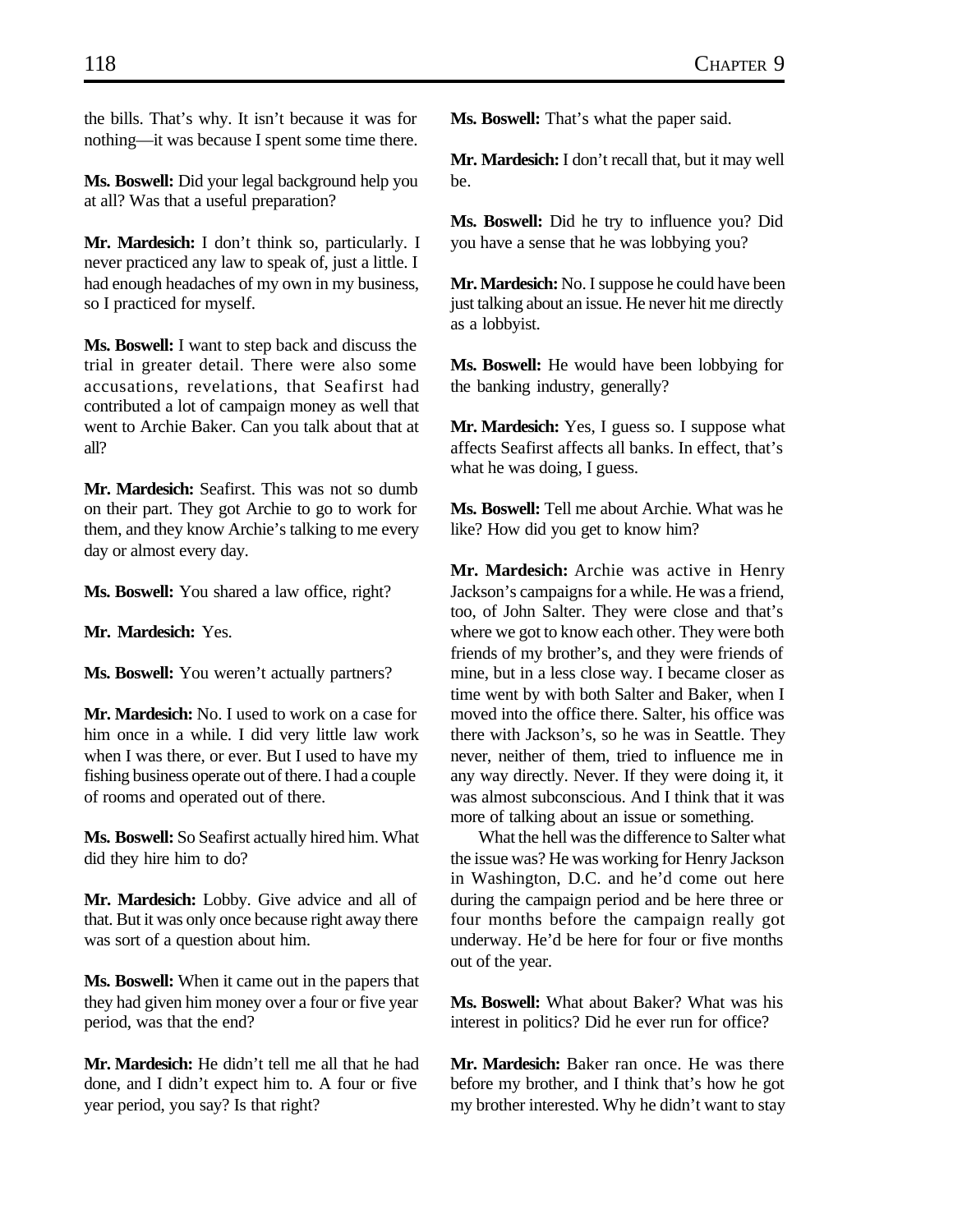in, I don't know. That's where it all started. Then they tried to get my brother to run for Congress, when and if there was going to be an opening.

**Ms. Boswell:** Did you ever think about running for Congress?

**Mr. Mardesich:** No. I reflect now, and wonder why the heck I didn't. It would have been, in my book, a much easier position than running for the Legislature. While you're in the Legislature, you're subject to a lot of direct contact. There's contact with the boys in Washington, D.C. but not like your local election or legislature. Very rarely did people contact them back there. Salter, they'd contact here.

**Ms. Boswell:** You preferred that distance?

**Mr. Mardesich:** I think it would have been an entirely different attitude, different atmosphere. I don't doubt that I'd have been that interested because then you'd have to campaign a lot. I didn't particularly like campaigning. When you stop to think about it, this Second District was from the border to the south, out on the West Coast, all up through the Straits of Juan de Fuca. It was onethird of the western side of the mountains. It was a big district—a lot of work to be done on it.

I know my brother had thought about it. If it had opened up, I think he would have gone, had he not been killed. He would have stayed in the state Legislature, and as soon as it opened he'd have been there, running for the national Congress. He was a lot more interested in politics than I was.

**Ms. Boswell:** Getting back to Archie Baker. What prompted him to get involved in lobbying for Seafirst, or do you think it was just a maneuver on Seafirst's part?

**Mr. Mardesich:** He did have some exposure in Washington, D.C. I could be wrong in this, but I do think that he worked back there once. That's been so long ago. I think that's where his interest first came. Maybe that's how he got involved. Through my brother, Archie had an acquaintanceship with all of these legislative people because he was active.

**Ms. Boswell:** With the money that he got from Seafirst, did he dole out campaign contributions?

**Mr. Mardesich:** Oh, yes. Not only to me, but to others as well. He always did. From day one that I knew him, he was helping political types. He had a real interest in them.

**Ms. Boswell:** Seafirst was said to have given him \$60,000 or more. It seems like a lot of money.

**Mr. Mardesich:** I didn't realize it was that much, but I didn't see any \$60,000. It might have been over a long period of time.

**Ms. Boswell:** During that period—at least going back and reading the newspapers about it—you've got some accusations by this man, Martonik, about the garbage haulers. Then you get the indictment and you have to go before the grand jury. There was a lot of pressure when you were trying to have your business and be in the Legislature, take care of your family, and everything else. Then you're acquitted of the charges. Then there are more accusations and the Seafirst allegations kind of come out at the same time. Was there a lot of pressure on you?

**Mr. Mardesich:** Pressure, sure. As I say, I didn't let it bother me. I knew that I had done nothing wrong. The hell with it. The only thing that really got me mad was that it cost me some money paying a lawyer, this, that, and the other. You bet it did. That really got me hot after awhile when I got that lawyer's bill.

**Ms. Boswell:** What about the impact on your family? Were they supportive of you?

**Mr. Mardesich:** Their support was 100 percent. It bothered me that my wife had to take on that. My kids were younger then, and I assumed that it didn't bother them as much as it did her. Maybe they got needled about it now and then. I don't know. The oldest son, if there was too much needling, I can see where he would get hurt, but it probably didn't bother him too much.

**Ms. Boswell:** Looking back, how do you think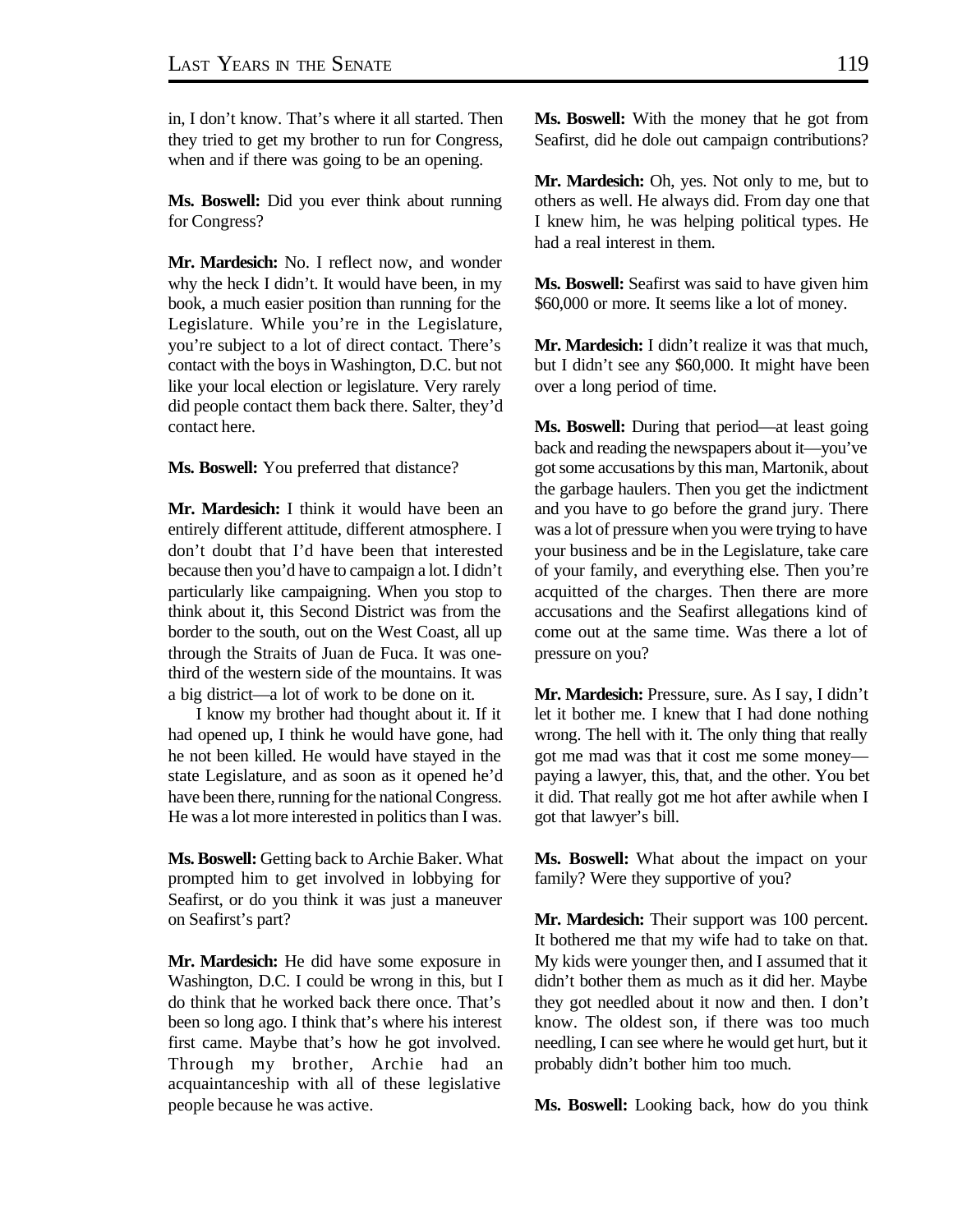the newspapers handled that situation?

**Mr. Mardesich:** I thought they went overboard a little. Shelby Scates was the one I thought went farthest overboard. I chewed him pretty good, too.

**Ms. Boswell:** When you say overboard, are you talking about a vendetta?

**Mr. Mardesich:** I don't know, maybe it was. Maybe it was a little bit. He didn't like me and I didn't like him, particularly. Not that it was any great thing, but maybe that was part of it. I'd probably called him a name or two once in awhile.

**Ms. Boswell:** Was there a lot of pressure on you to resign during that period, especially during the grand jury investigation?

**Mr. Mardesich:** Resign from the Legislature?

**Ms. Boswell:** No. Resign from being majority leader.

**Mr. Mardesich:** I didn't get too much pressure. As a matter of fact, a lot of them asked me to stay on. They wanted me to stay on, and I thought, well, I can stay on, the votes are there. They'll keep me. But I could see there would be no end to the yapping. It would overshadow what we were doing and everything else. I talked to Walgren about it and he decided, okay, he'd go. And so I resigned.

**Ms. Boswell:** But you held off for a while from resigning?

**Mr. Mardesich:** Oh, yes, I did. As I say, the boys in the Democratic caucus wanted me to stay. My support was very broad.

When it came down to a vote, I even had an approach from the Republicans. "If you want votes, just let us know. If you want to be the floor leader, it can come from either party." They said, "We will not name anyone to run against you, and we'll vote for you if you want." But I said, "Oh, forget it."

**Ms. Boswell:** Why do you think you had that kind of support?

**Mr. Mardesich:** Because I gave them an equal opportunity to speak with our guys, to introduce bills, and all that kind of stuff, and they appreciated it. If they were right, they were right. That was my position. They, I suppose, hadn't been subjected to that kind of treatment very often and they responded. Even to this day. Frank Atwood was there. He was one of them. And a boy from Olympia who was there, who was there for years. Chuck Moriarty and half a dozen of them were 100 percent supportive. Their leadership—period.

**Ms. Boswell:** Before you resigned, Slade Gorton got involved in an investigation of campaign contributions. What role did he play? How did he fit into all this?

**Mr. Mardesich:** I didn't really ask him about it, but I suspect it was the publicity and all the rest of the stuff. How could he be sitting doing nothing when all these so-called charges were running around? I think it was that simple.

**Ms. Boswell:** What was your relationship with Slade Gorton? Was he someone you could trust?

**Mr. Mardesich:** Slade was also majority leader after Dan went on to be governor. I got along with Slade. Slade is a hell of a sharp cookie in my book. He's got the gray matter. Once in awhile, he'd be out on cloud nine. But I got along with Slade very well. I had no problem with him. He was, as I say, sharp. Once in awhile you'd have to wake him up—not literally—but the wheels were turning somewhere else. I'd have to make a remark, "Slade, don't you think you ought to make a motion?" He was sitting right across the aisle from me.

**Ms. Boswell:** So, you had the support of the caucus, but you saw the trial as a distraction?

**Mr. Mardesich:** It was because the support was there. No question about it. And yet I could see that this is going to be a distraction. This story will be all you'll be reading about in the papers. It will be repeat, repeat, repeat, and it's going to have its effect and detract from the political business. That's why I resigned. I figured to hell with it,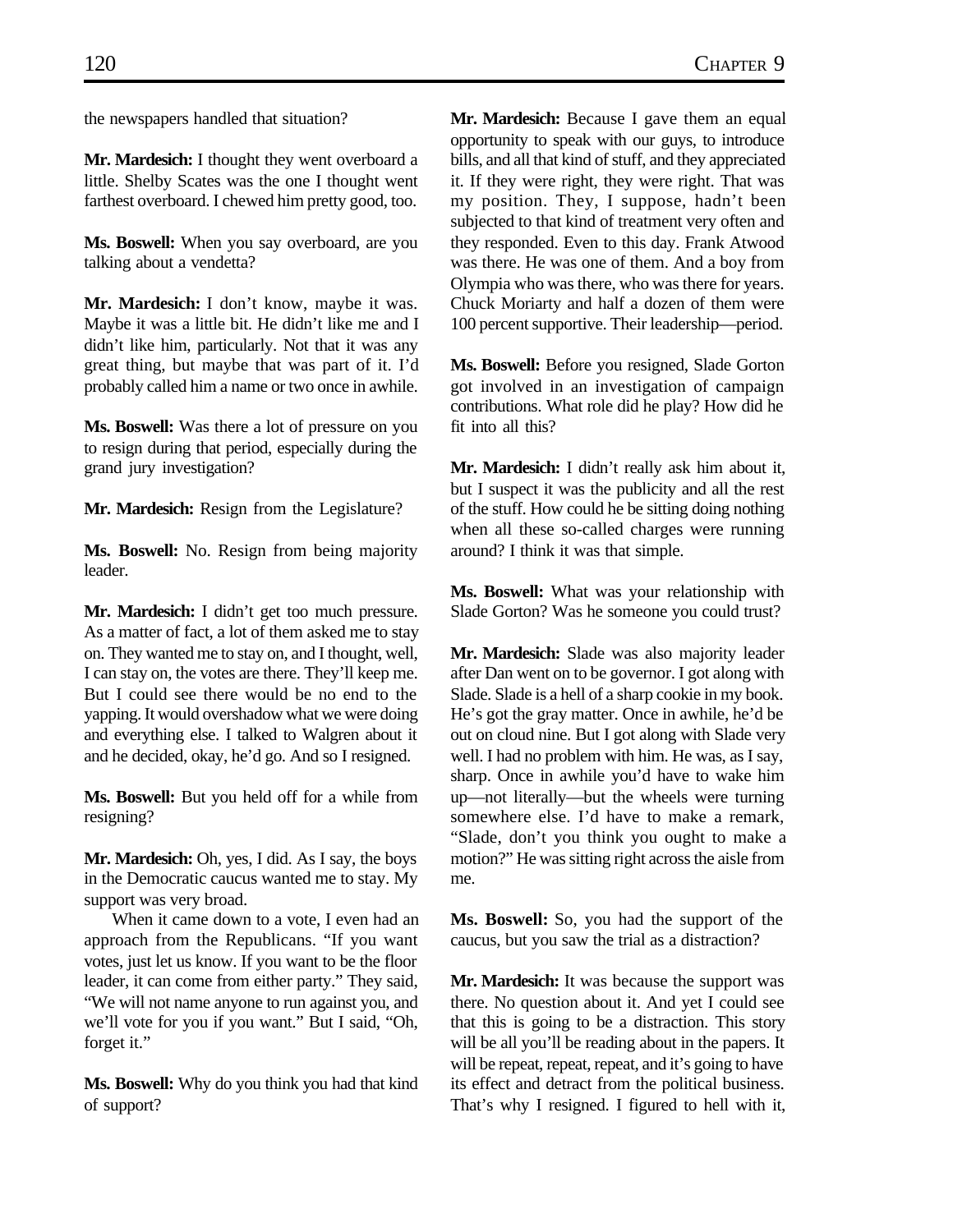what's the difference? So I'm majority leader, so I'm sitting down here not majority leader, and I felt that ninety percent of the boys were going to still ask me or talk to me, and they did. It didn't bother me, and I figured to hell with it. Why should I worry about being the majority leader anymore?

**Ms. Boswell:** Did the incident affect the rest of your political career?

**Mr. Mardesich:** If it did, it sure as hell wasn't noticeable. It undoubtedly had some effect. But as I say, they didn't even use it that much in the anti-Mardesich press or in the campaigns. They were careful not to bring that up. Why, I don't know. Once in a great while they'd shoot it, but not that much.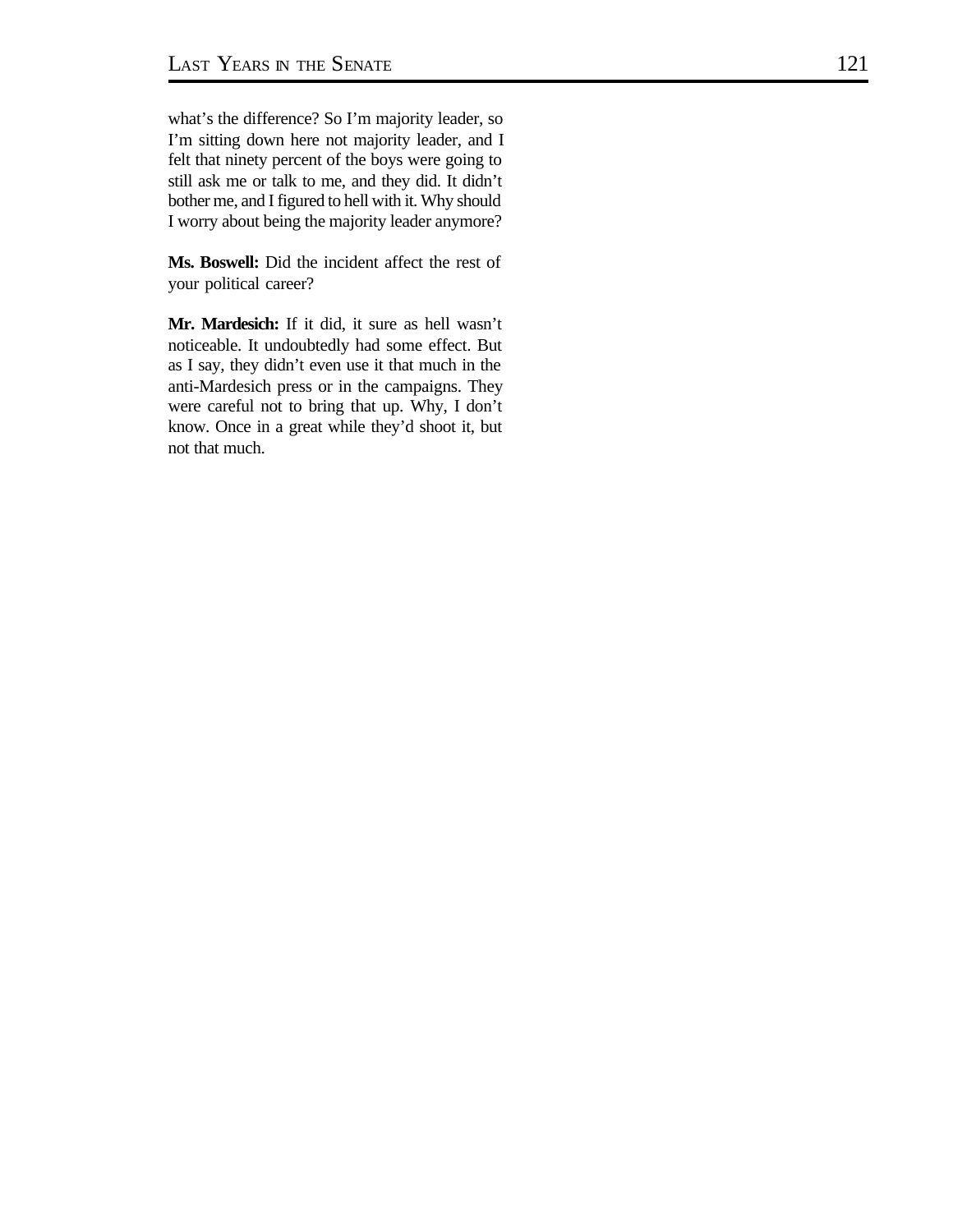**CHAPTER 10**

## **LOOKING BACK**

**Ms. Boswell:** It's been awhile since we last talked. For this interview I wanted to look back over your whole career.

You were originally a reluctant candidate for political office and then you ended up spending a fairly large number of years in office. What did politics mean to you? Did your views of it change over time?

**Mr. Mardesich:** Not too much. I got into it quite by accident. My brother got killed and I was appointed. It was of no great interest to me. My brother was vitally interested and had he not been killed, I'm sure that he would have been in Congress because he was thinking about it.

Whereas with me, it was a nothing. I preferred to fish and got into that more deeply. I was running boats from early on.

**Ms. Boswell:** Why did you stay in politics?

**Mr. Mardesich:** In politics? Well, because once you ran, then people expected you to do it. You got acquainted with a group little by little, and pretty soon you're meeting with them half the time and having lunch and this, that, and the other. It's like anything, you build up a group of friends and you become socially intertwined with them.

**Ms. Boswell:** Did your feeling about politics change over time? As you developed these relationships, did it become more fun? Did it become more important to you?

**Mr. Mardesich:** I enjoyed it all the time, really. You could see the importance of it. That became clear in short order when you ended up working with such large dollar amounts.

I'd end up in fights with people that I probably shouldn't have been fighting with, from labor leaders to teachers to everybody else. I ended up arguing with them about pensions. I said, "To hell with it." I cared less if I was elected or reelected or not, so it didn't bother me to take them on openly.

**Ms. Boswell:** Is it fair to say that in some way your attitude towards politics freed you to be a better politician?

**Mr. Mardesich:** It could be. I don't know when you say better, the implication in that was that it was no good to begin with.

**Ms. Boswell:** Not intended!

**Mr. Mardesich:** That's the lawyer in me coming out. But I enjoyed it, I did. I really enjoyed it. In time, as I say, you made a much broader group of friends. We used to go out together, those in the Everett area especially. We'd go down to the Elks or the yacht club.

**Ms. Boswell:** Is that why you stayed in politics?

**Mr. Mardesich:** For the people that I got acquainted with and we knew quite well, like Johnny Salter. Scoop knew my brother well. I got to know Jackson, but I didn't ever get that close to him. I got close to John Salter. We were very good friends for years. He was a guy who I felt I could trust without hesitation. For anything. He'd level with me.

I made a lot of good friends. Gissberg was one of them. We needled the heck out of each other half the time. It was an enjoyable thing and I met a heck of a lot of nice people—Gissberg and Goldsworthy and a whole mess of them.

**Ms. Boswell:** What do you remember as your greatest accomplishment? Could you name the one thing you did as a legislator that you're really proud of?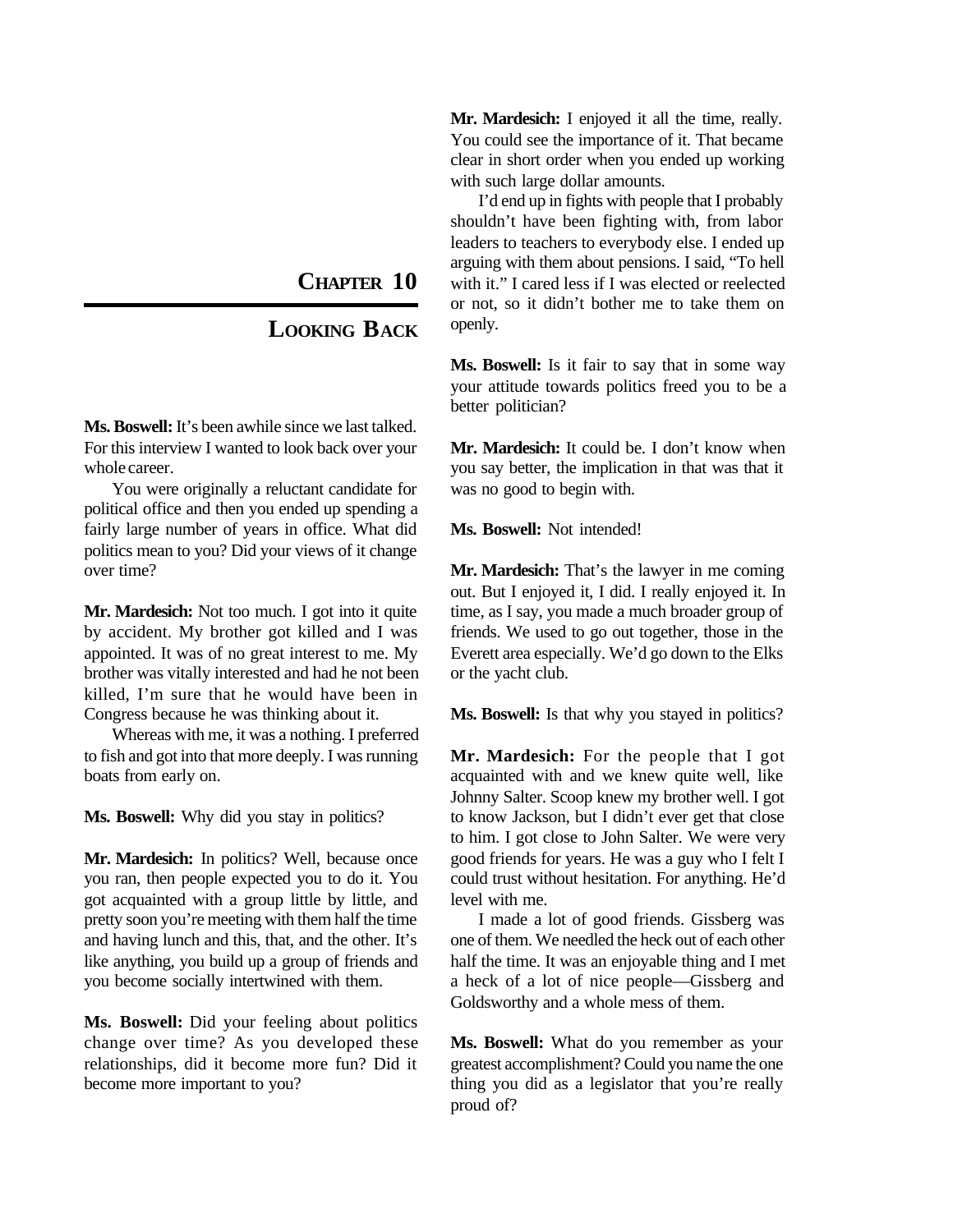**Mr. Mardesich:** Oh, as a legislator. I was going to say I located Rosemary Mardesich, Rosemary Quigley, who became my wife. She's not listening so I can get away with it.

**Ms. Boswell:** What about as a legislator?

**Mr. Mardesich:** I don't have anything of that much consequence that stands out as a particular issue, except the battle we got into over the pension system. It was apparent that the pension system was going to go bankrupt, and it really was headed for it, too. People were telling me, even other legislators, that "You're a crazy to fool around with that because you're going to get everybody mad at you." Nothing like a fight for a Slav, you know. So, I got involved in it.

We rewrote the whole pension system and now it's not bankrupt. We fixed it. But, as I say, I got all kinds of people mad at me for that—state employees, public employees, period. The firemen were mad as heck at me. They're the ones who really picked up the ball and ran it against me. But I was not so damn interested that I worried about it. They were upset because we had done the pension system. They don't seem to recognize that they could have well been overturned and there would have been no more pension system in time. We were headed for massive deficits, billions and billions, until we rewrote that darn thing. It didn't hurt them that bad. It hurt just a little. It lengthened out the work span, the time you had to be on the job before you got full retirement, and it worked.

I think that was probably the greatest achievement in my legislative career. Revamping that and correcting the system so that it has kept working to this day.

**Ms. Boswell:** What drew you into that particular issue?

**Mr. Mardesich:** It became apparent that there were problems because I was on Appropriations head of Appropriations—and that became obviously the big money draw. So I started looking into it and then realized that this was really going to break the state. Then I started rewriting it.

I'll never forget when I stood up and made

one of the early speeches on that issue. One of the guys in the Senate sort of slipped up to my desk saying, "You sure you want to fool with this?"

I said, "Why not?"

He said, "Man, it's going to raise a lot of hackles." He voted with me.

It was Bob Bailey. He was a heck of a good man in that Legislature. He kept his word. If he said he was going to do something, he did it. There were some people who would tell you they were going to vote for you and you'd turn around and go back to your desk and the vote would come up and he'd vote against you. I wondered, "Did I misunderstand him?" But some people were like that— the last person who talked to them, that sort of thing. There weren't too many of those.

**Ms. Boswell:** Why do you think today politicians have perhaps not as high esteem in the eyes of the rest of the population as they did in the past? Why do you think that is?

**Mr. Mardesich:** I suppose because the papers have been working them over more. Maybe there are—this is sort of a left-handed compliment to myself, of course—maybe the people running have been less in tune with the system. There are people to this day that I don't understand why the heck they were there. Did nothing and really didn't understand a lot of it. They didn't work either. You had to really work, do a lot of reading.

I used to sit down at that place. Sometimes after dinner I'd come back and I'd sit there until one or two o'clock in the morning, just reading bills. People would wonder, "How come he knows all that stuff?" It took time. That's how I knew it. But they became wary of fooling with me.

**Ms. Boswell:** What about the type of people who became politicians at that time? Do you see any differences?

**Mr. Mardesich:** I haven't been exposed to them much of late. I doubt like heck if there's too much difference, really. As I say, I know very few of them that well anymore. It doesn't take long.

It used to be once you were in the Senate, you knew everybody in the place in short order, and they were there twelve, fourteen, eighteen, twenty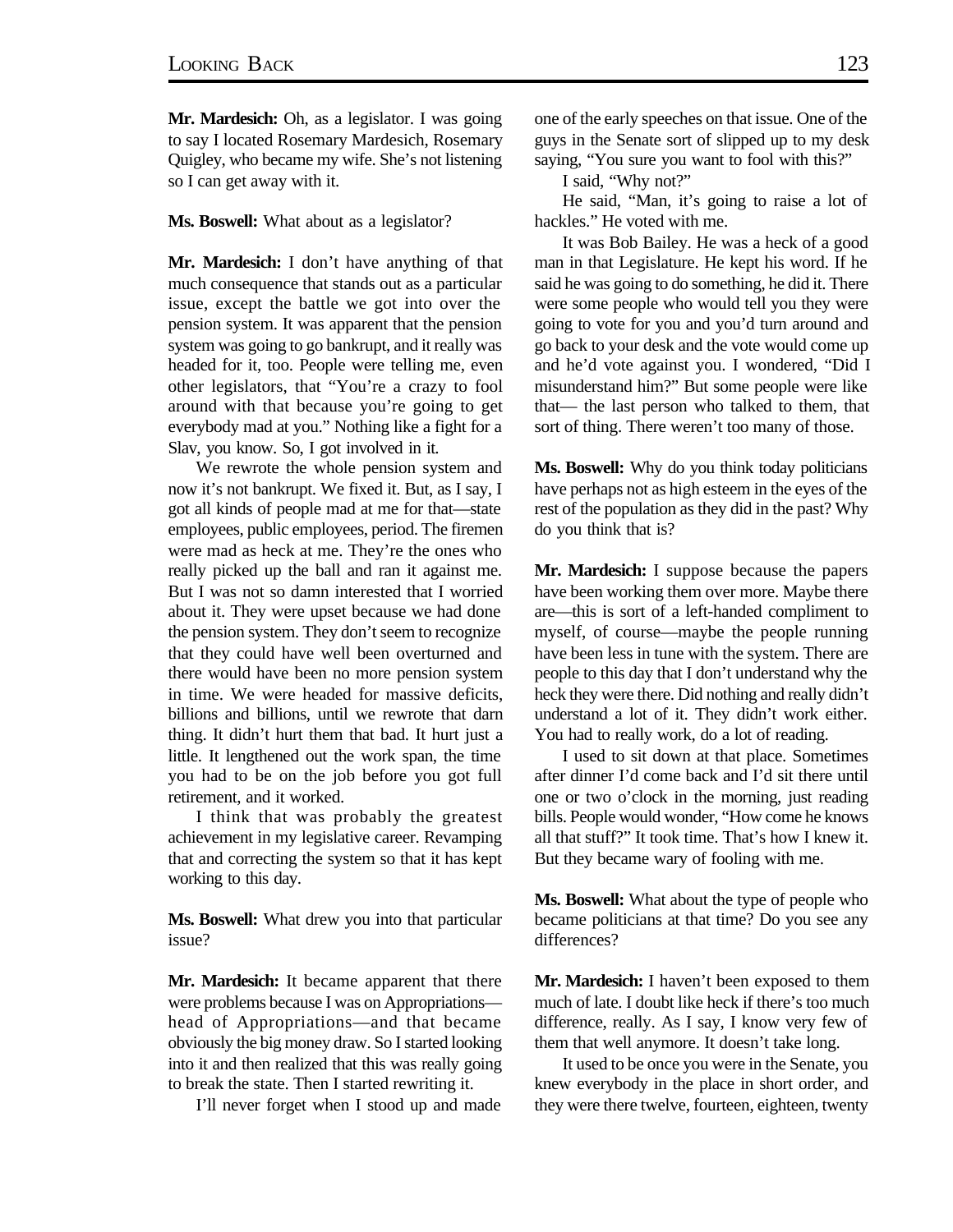years. It changed very, very slowly. The turnover was very slow.

A few years back I wandered down there. Somebody wanted me to clear something through the place for them and I went down. I was utterly amazed at how few of those people I really knew. I couldn't believe that in such a short period it would change that much, and yet it did.

I don't know why, but I think part of the reason was the Public Disclosure Act. People didn't want to indicate who they were working for, especially a lot of lawyers. A lot of lawyers quit running for the Legislature because they had to list their clients—that sort of thing. I don't blame a lot of them for doing it. I didn't have many clients. That's why it didn't bother me one way or the other, but there were a lot of people and I would assume there were a lot of clients who wouldn't want their names showing up on somebody's list as hiring them or supporting them, whatever. That affected it, I'm sure.

**Ms. Boswell:** It's interesting because in one sense, certainly when you started and throughout most of your career, the payment for being a legislator was virtually non-existent. And yet today you can make enough to get by. So you would think you'd attract more, rather than less qualified people.

**Mr. Mardesich:** I would assume, I really don't know, but don't forget that it was every two years—it was sixty days, every two years. Then it became: let's stop the clock. So it became sixtytwo days, and sixty-five days and then seventy days, and then they decided we'd better lengthen the session and we'd better have a session every year. But as I say, way back when I first got in, the salary was fifty dollars a month and two months out of every two years. But now it's three and four months every year and that makes a heck of a difference in your capacity to do it.

A lot of the companies, I'm sure, wouldn't mind their people going there for a couple of months, because that would give those companies an inside view of what's going on and all that sort of thing, so they urged people to go. But now as I say, it's just too long a hassle. And I don't think it needs to be, but it is.

**Ms. Boswell:** You say it doesn't need to be. Are there things that you think are faulty with the process that should be changed?

**Mr. Mardesich:** I don't think the process has changed so much as the time element. The process is the process, period. It's all who you knew and who you could talk to in the place. That people knew you and trusted you. They went with you, and I've got to believe that over time—I saw it happen—there were many changes. There used to be eight or ten guys when I was there that we got to know real well. They were usually people who were stronger in the place and they made the decisions. We'd go over to somebody's office, sit around and talk and throw the bull after the session was over and then come back at night, some of us did. I was not alone; there were a couple of people now and then who were reading there. But there were plenty of nights I was there alone.

I didn't do it with that in mind, but I think that's one of the things that made people possibly use the word "respect" or be wary of you, or not question you, because they felt that, "By golly, he knows what's in that bill better than I do." They became cautious about it. By golly, it made a difference. It really did.

I used to stand up after awhile and make a motion, drop the amendment, give a quick, quick, quick description of the amendment, and sit down. Nobody would challenge me. They just trusted me, you know? That was the nicest part of the Legislature, the fact that you could do something and they believed you.

**Ms. Boswell:** But you had to earn that trust?

**Mr. Mardesich:** That I did. That's why my eyes are so bad. I did a hell of a lot of reading, a lot of it.

**Ms. Boswell:** Keeping in mind all the talk of term limits, does it take a few sessions to get really comfortable—to know the system—or are there some people who will never know the system?

**Mr.Mardesich:** There are some from one end of the range to the other. Some people come down to Olympia and it doesn't take but a short time and they are doing the work. Other people possibly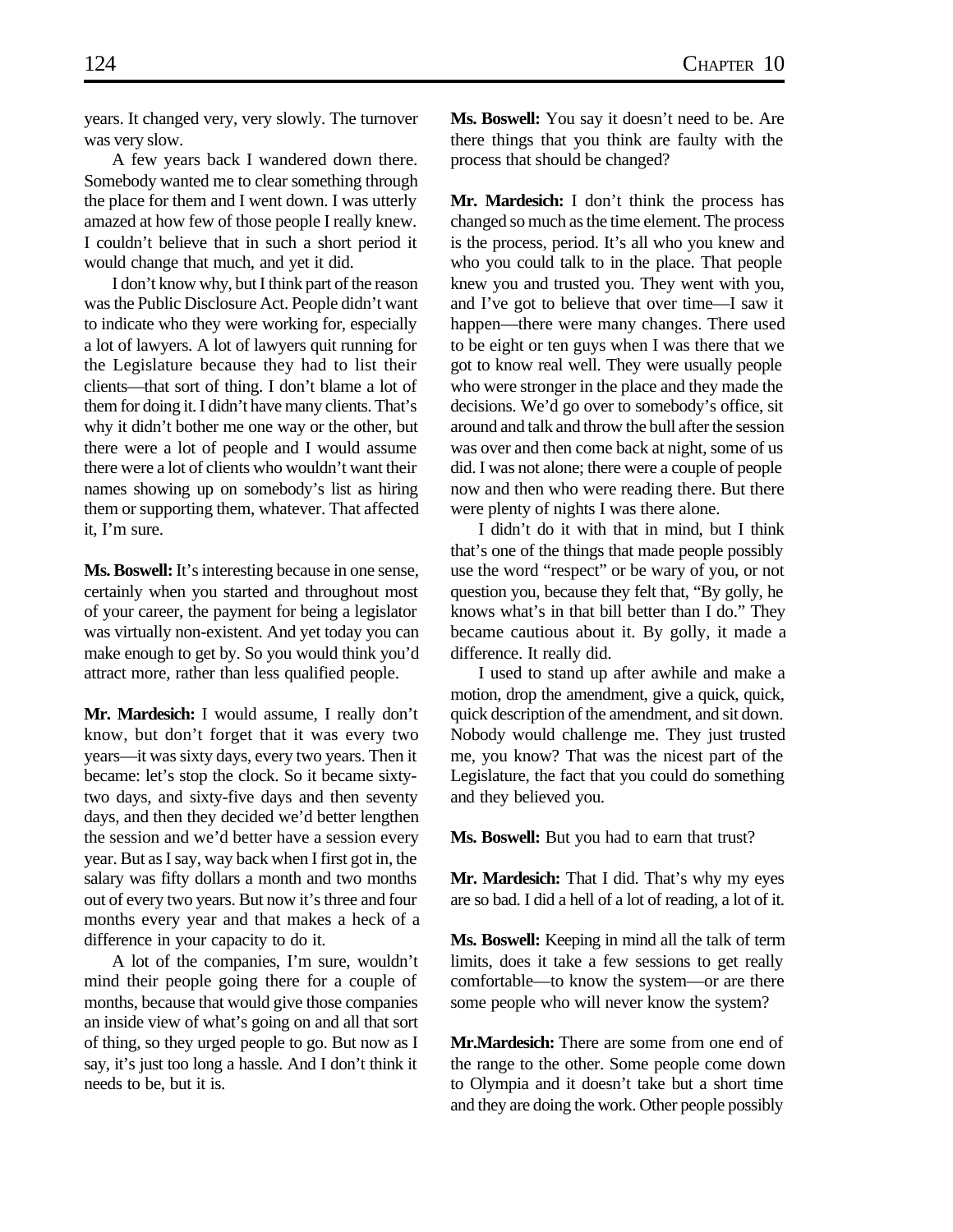show a real lack of interest, or don't care, or they just don't get involved and do anything about it. I have seen a number of those. It's just an attitude no interest and you wonder why they did it. But it's hard for some people to get involved—for very shy people.

But I would say the majority, by far, are good legislators. There's an occasional lemon, and generally they didn't last very long. Most legislators were on the ball and were good workers. Some would come with an agenda. They'd face what's coming up and react to it. Some people are interested—it has to do with their occupation or whatever. They are there to protect that or do something for it. Most of them are quite open about it.

**Ms. Boswell:** To be a good legislator, what in your mind are the most important characteristics?

## **Mr. Mardesich:** Good eyes!

The boys have to learn to trust you, and then they do trust you. Once they see what's going on, they trust you.

**Ms. Boswell:** Lots of times when you talk about people in the Legislature, you talk about "the boys."

**Mr. Mardesich:** There were very few ladies in the Legislature then.

**Ms. Boswell:** Tell me a little about the women legislators. Were there any differences?

**Mr. Mardesich:** Between the ladies and the men?

**Ms. Boswell:** Yes—the way they approached things.

**Mr. Mardesich:** When I first went down, I sat between two ladies, Emma Abbott Ridgway and Jeanette Testu—one on either side of me. I don't know why they did that, but they did it. It had nothing to do with the seating in the House, but they put me right between the two gals and I got along beautifully with both of them.

Jeanette was much more low-key, but Emma Abbott Ridgway could take you on if you needed taking on. She could be a real argumentative type. But her head was screwed on right, there were no two ways about that.

They were the only women on the Democratic side at that time. Then a boy from Spokane died— I forget his name—and his wife was appointed. She was the third one. There just weren't very many women then in the Legislature. Very few. Maybe that's why the place is better now.

**Ms. Boswell:** In terms of what the Legislature does, is it important to represent the will of your constituency? There's always the debate that once you're elected, you should follow your conscience because you're the person who was elected, versus trying always to represent the interests of the people.

**Mr. Mardesich:** I think if you just try to represent "the people," quote, and I use that in a very broad sense—part of this group thinks a certain way and this group will think another way. Another one over there thinks a third way. So, in my opinion, you assimilate all that stuff and then you make a decision. You have to figure out what the heck it's all about and who it affects and why, and go your own route. You figure it out in your mind, "What's the best way to do this? Is this good, bad or indifferent?" If you don't do that, then you're headed for trouble in my book. I always felt, heck, if I understand it and know what's in it, I'll argue with anybody about the darn thing. As I say, as a consequence of having done so damn much reading, they came to trust you and to understand, by golly, you knew what the heck you were talking about.

**Ms. Boswell:** Would you say that the system really worked?

**Mr. Mardesich:** It isn't that I was "Mr. Guy" out there doing it all myself. There were others in the place that did the same type of thing. There are today, I'm sure, people who are doing the same darn thing. They do their homework and they have an opinion as to what they want to do. If you are to rely on every little group, what they want, you'll never make a decision. You get so many different views, so you have to figure it out yourself. Is this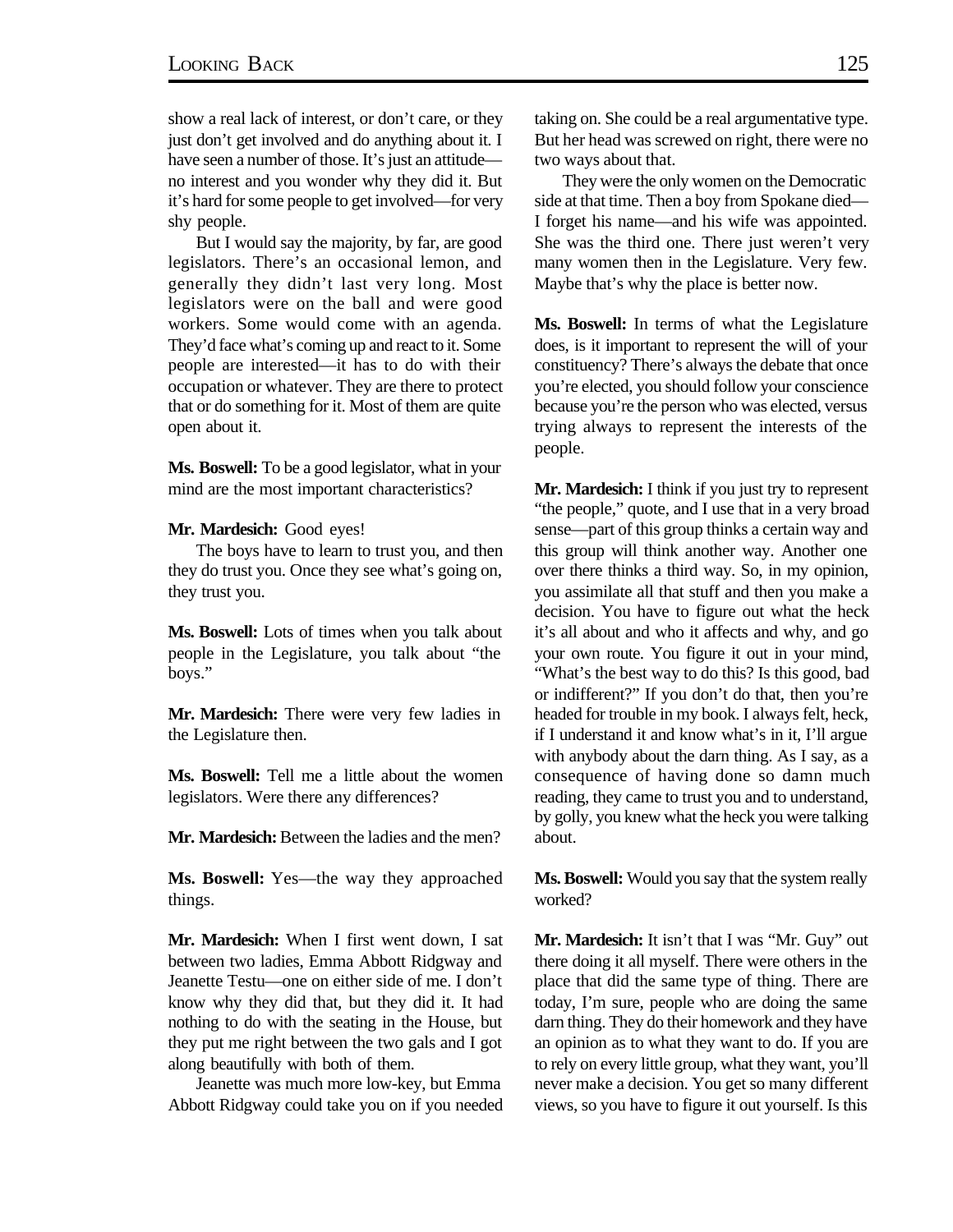right or is this wrong from your point of view? And vote it. If the people don't like it, they'll dump you.

I enjoyed those days. There were a lot of good people, a lot of good heads, and there was interesting stuff you were doing. Some of it was boring as heck. You'd get some bills that are about like that—I won't say as thick as this book, but danged close.

**Ms. Boswell:** A couple of inches thick?

**Mr. Mardesich:** Not quite that much. A bill. And to read that, a lot of it is a one-word change here, two or three words here, insert a new paragraph there. If you don't read it all, how do you know what it's about? If you don't read enough about that subject matter to really get a feel for it, how do you know whether the changes that they're making are of any consequence, or are good or bad? You don't. That's why you have to do a lot of reading if you're going to try and do a good job. It's that simple.

So many of the times an amendment will mean nothing. But if you read the whole deal, you'll see that it not only means something, it reverses the whole business. I've seen them do that.

**Ms. Boswell:** Now if there are as many as 3,000 bills introduced in a session, it seems physically impossible for somebody to read them all. What can they do to change the system to make that more manageable?

**Mr. Mardesich:** I don't know how you change the system—you could put a limit on the number of bills that any person could introduce which would have some effect. Some people will put their name on every bill that comes through the place. I didn't. For many years I didn't put my name on bills. Unless I knew what was in it, I didn't want to sign it. There were a lot of people you could take them up to and say, "Hey, throw your name on this." I didn't want to sign bills as a sponsor unless I knew what was in them. And, as I say, that required one hell of a lot of reading. But you got to know it.

**Ms. Boswell:** Do you have any disappointments? Looking back, are there things you wish you had accomplished that you did not?

**Mr. Mardesich:** The biggest thing I think that I accomplished was that revamping of the pension systems. It wasn't just a couple of months job, we were there three sessions working on that. I know damn well I got more deeply involved than anybody else in the place.

**Ms. Boswell:** What about things that you would have liked to do that you didn't get to do?

**Mr. Mardesich:** There weren't too many of those.

**Ms. Boswell:** Any causes you wanted to support?

**Mr. Mardesich:** I had no causes. I even stayed off of the Fisheries Committee on purpose. I refused to go on it because I felt that it was something that was affecting my livelihood and everything else, and if I wanted to change something, I could do it on the floor. I didn't want to be in a position of being on a committee that was writing this stuff, simply because to me it appeared to be a conflict of interest. Likewise, there were mostly farmers on the Agriculture Committee. Damn near all of them were farmers.

**Ms. Boswell:** You can argue that you know that business best.

**Mr. Mardesich:** Sure. It works both ways. You know the business, so you should be on it. I figured I didn't want to be in a position of influence too directly, and yet I would know what the heck the subject was about. If it was a bad bill, I'd shoot it down, or try to. I did some monkey business on the fishing thing, but it was only because people asked me to.

**Ms. Boswell:** What do you mean by monkey business?

**Mr. Mardesich:** Work. They asked me about bills and what it means in the fishing business, and I'd tell them from my point of view what it means. "Believe it or not, take it or leave it. That's the way I see it. If you want to see another fisherman I'll give you some names—a dozen of them. You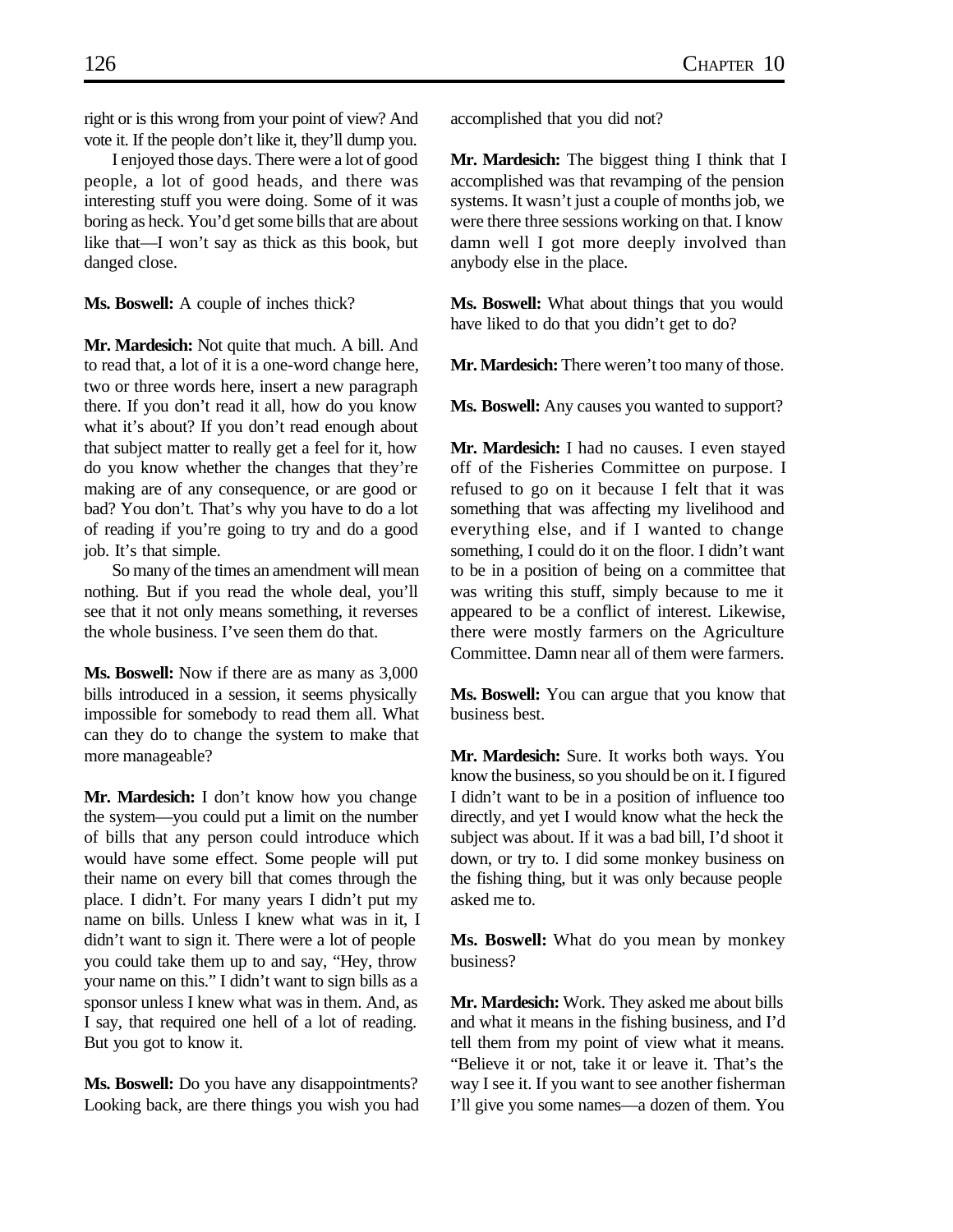can go to Seattle and ask them."

**Ms. Boswell:** You had a career both in private industry, in fishing, and even a law degree, and then in the public domain. What do you see as the biggest difference in these areas?

**Mr. Mardesich:** One thing that was good about it, the fact that I was in the fishing business, was that in the fishing business we used to go north in May and session would be all over with. We'd come back in the Fall and session would start after the holidays.

I had a degree in law but I didn't spend that much time in the law practice, very little. The fishing business was something I enjoyed and enjoyed from the day I got into it when I was a kid when my dad had us out fishing.

I assume that there are plenty of jobs in the private sector outside of the fishing business where you could get bored as all heck. Get tired and sick of them. I didn't have that problem with the fishing business, probably partially because, as I say, it was not a full-time, year-round deal. It was a seasonal type deal. We used to, I admit, go to California once in awhile to fish down there in the wintertime and so on, but not too often. We did that on occasion—the weather was a lot better down there.

**Ms. Boswell:** It was certainly better than Alaska, I'd say.

**Mr. Mardesich:** And how. Up in Alaska at the westward—when I say westward, that's the Aleutian Island area—we'd have a skiff and that's separate from the boat and all that. The skiff had what they called a lead that they'd set out and then the net would be beyond that. The fish would hit the lead and the lead would come from shore and the fish would go in the net. So then we'd throw that end of the net to the boys in the skiff when he'd come around and we'd pick up the lead and go back to the boat.

I've seen it from the time when we set, where it was flat as glass and within a half hour it would be blowing so hard you couldn't even stand up in it. Just bang! That was in the Aleutian area, primarily.

**Ms. Boswell:** Totally unpredictable.

**Mr. Mardesich:** Absolutely unpredictable. It could be mean as all hell on occasion. I lost my father and brother up there due to weather.

**Ms. Boswell:** But even so, you still loved it?

**Mr. Mardesich:** Oh, yeah. I enjoyed it.

**Ms. Boswell:** Was it the unpredictability?

**Mr. Mardesich:** I think it's the type of business where it was a competitive deal. To me it was not critical whether we caught 100,000 fish that season, or whether we only got 40,000. It was all the competition. Obviously, it was nice to get the most fish, but to me it was, who was high boat that day? And then it was, who is high boat tomorrow? Who is high boat the next day, and so on. It was a competition. Fighting to be sure you were in there with the rest of the high boats. That was, to me, more important and more fun than the rest of it put together.

**Ms. Boswell:** Was politics the same? Was that a competition, too?

**Mr. Mardesich:** It's not that same attitude that you have when you're out there. I suppose to a certain extent, but man, up there it was every day. How much fish you'd catch compared to the other guy. It was important to get a lot of fish because you got more money. But the issue was: Be sure you're one of the high boats, period, every day, and you will end up the season the high boat. That was to me a very satisfying type of competition.

**Ms. Boswell:** It just seems as though that—and this is just my interpretation—in politics, too, that it was somewhat of a game. That you liked that competition and being able to get those bills through.

**Mr. Mardesich:** That may be so. To maneuver things and all that, maybe so. As I say, I never did get tired of the politics. I got in battles with Joe Davis and some of the boys, but even so, I enjoyed it. Joe Davis still laughs about it when I meet him.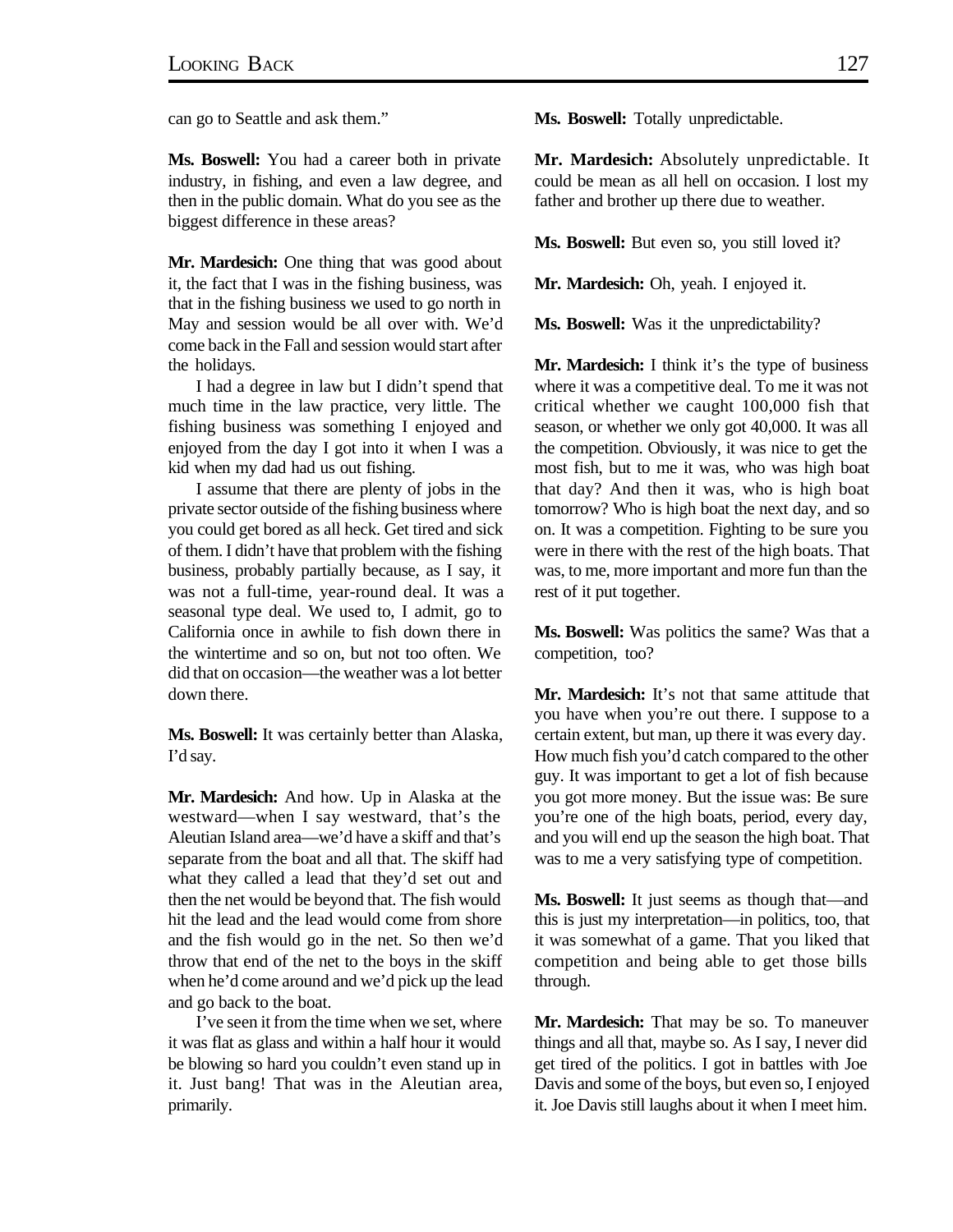**Mr. Boswell:** Your last years in the Legislature were pretty tough years. Can you tell me a little about your last years in politics and how you felt about it?

**Mr. Mardesich:** I don't think my attitude changed too doggone much. Some of the people that I had alienated, in terms of not giving them what they wanted, really got out after me. Part of the reason that they got after me was the public employees pension system. The firemen headed up the drive against me. I still have a lot of them who are friends of mine. It means nothing.

It's like anything else, there's competition. It's like the fishing business. You care, but you don't care how much you catch that day as long as you got more than anyone else that day. I think that's a little bit true of some of the politics, too.

**Ms. Boswell:** The indictments and all of the other things that came out at the end—the accusations how did you feel about that?

**Mr. Mardesich:** I used to get sort of PO'd at it. People wondered, gee, he must have thick skin. I didn't spend my life in the fishing business getting beat up all for nothing. It didn't bother me that much. It bothered me more for my family than it did for myself. Rosemary used to get upset as heck about it, but it didn't bother me that much. If that's the way they feel, fine. I'm still voting however I want to. I didn't give a damn what they said.

**Ms. Boswell:** So you think most of the charges and the investigations were political in motivation?

**Mr. Mardesich:** I have no doubt. Who did most of the pushing—Greive. But we won.

You know what hurt me most about that, the charges and all that? When it was all over and I got the bill from the lawyer for \$55,000, that's what really hurt. Although he was a good lawyer.

**Ms. Boswell:** Is there anything about all those episodes that you would do differently looking back?

**Mr. Mardesich:** Do you mean in terms of reaction to them?

**Ms. Boswell:** Both your reaction or just in terms of the way you conducted your affairs?

**Mr. Mardesich:** I don't think so. I did what I felt was right and it didn't bother me. Period. Once in awhile people would ask me to do things and if there was no consequence, I'd do them. If I thought they were wrong, I'd say, "Well," or else, "I haven't read it. I don't know if it's good, bad, or indifferent, but if you're interested I'll take a look at it." That's what I did.

**Ms. Boswell:** Do you think that the way politics was conducted then, the closer relationships that people had, is different than today? In other words, are the kinds of ethics that people try to apply to politics, have they changed?

**Mr. Mardesich:** That I don't know. I do think that one of the things that's changed about it is the reaction that you get out there from the people. As you said earlier, the people are disgusted with the politics of late. They don't even pay much attention to the Clinton affair. Oh, well. We didn't pull that kind of stuff years ago.

**Ms. Boswell:** So there's a different ethical standard?

**Mr. Mardesich:** You bet it is. In my book, it is.

As I say, I know so few people down there now that it's hard for me to really say too much about how they are and what they do.

**Ms. Boswell:** You mentioned the impact on your family. Can you talk a little more about that—not only specifically about some of the charges against you, but also just generally the life of a politician. You were not home a lot—and certainly if they were in Everett and you were down in Olympia, you didn't see them very much.

**Mr. Mardesich:** You just spent all kinds of time on the job, let's face it. All week—in the first part of the session we got off on Friday night or Friday afternoon, and came back Monday morning. But on the latter part of session, it was straight through Saturday and Sunday until the end of it.

And then I was off fishing—mainly in Alaska: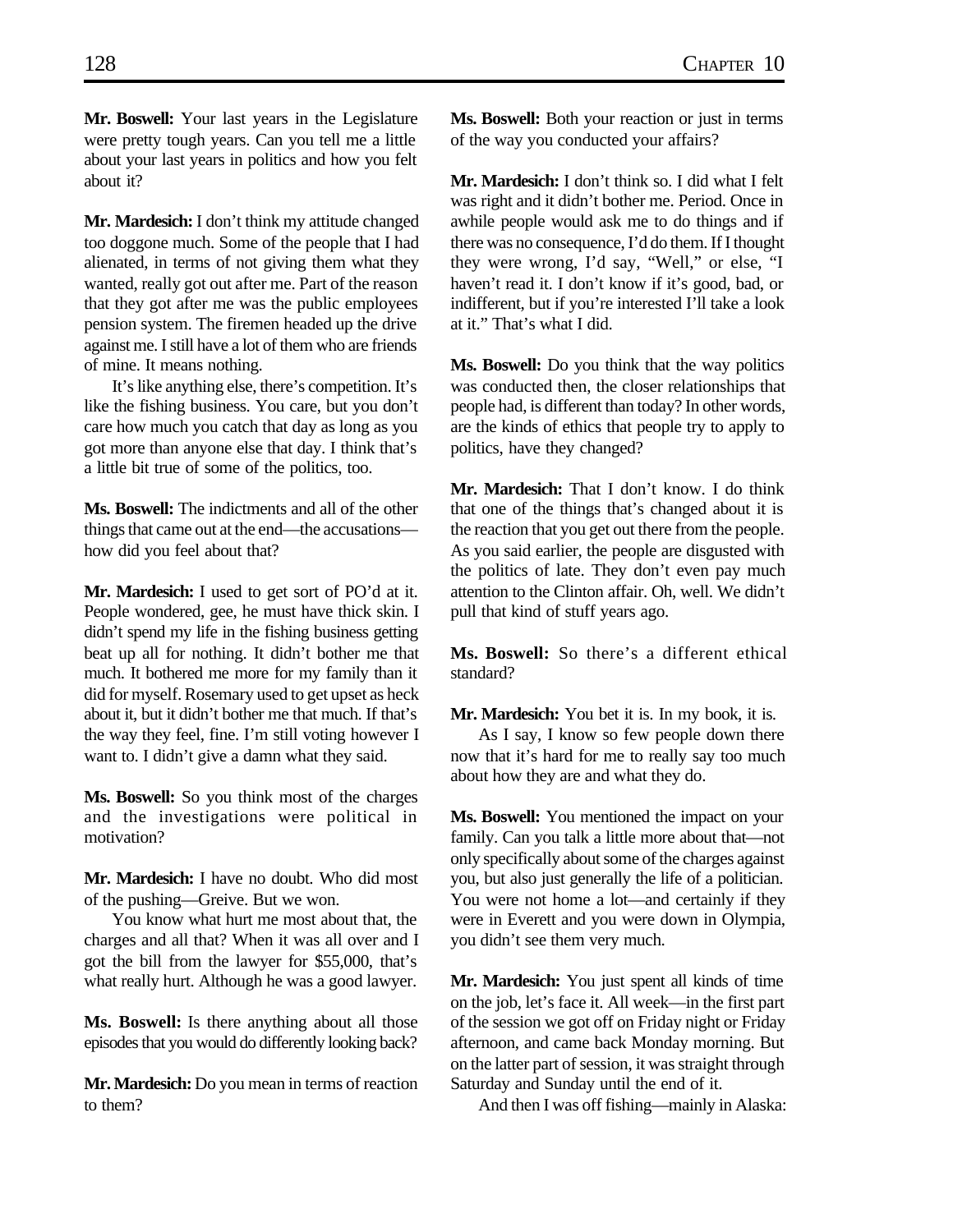August, September, into October sometimes you know. Sometimes I took some of my family with me. Several of my kids came along and worked as crew members on the boats.

**Ms. Boswell:** What about politics—did any of your kids develop an interest in politics?

Mr. Mardesich: Not a one! Not a one! Except to help out on my campaigns.

**Ms. Boswell:** What about your wife? What is the role of a spouse in a legislative career? Was she active? Were there organizations for spouses?

**Mr. Mardesich:** Oh, no, these girls used to get together once in a while. They used to have their parties or teas and all that sort of thing—bridge clubs. My wife didn't come down that often during a session, once in a while.

She used to campaign some, whenever she had a chance. But we had six kids; we had a full house. She had enough to do.

I didn't do as much as I should have in terms of campaigning. I didn't do one-tenth of what I should have. But it didn't bother me. So I lost, I didn't care.

I think the average guy down there today and this is a lot of assumption—does not have the same background or attitude that the average guy in those days did who was in the Legislature. I don't know, maybe I'm wrong.

**Ms. Boswell:** When you say that, you don't think that they're as committed or skilled? How is their background different?

**Mr. Mardesich:** I don't know whether their background is different, but I think that today, from what little I see, every time you pick up the paper there's somebody doing something because somebody has talked about it. You didn't have that as much in my day. It seems to be much more reactive than proactive. In the old days it was undoubtedly there. If it was about me, I didn't let it bother me. It bothered me because it bothered the family on occasion. And then that indictment business, I figured, "What the hell, I've done nothing wrong and I could care less. Let them do it." Then when I got the bill, then I got mad about it.

Ms. Boswell: So you really weren't bitter about the things that happened?

**Mr. Mardesich:** No. That's not to say I wouldn't have shot one or two people if I knew I could get away with it.

**Ms. Boswell:** Do you think looking back that you did things you shouldn't have done?

**Mr. Mardesich:** People give contributions all the time. They said, "They were paying Augie off." What the hell? If they were paying me off, then they were paying everybody off! I got all kinds of funds from people who I had not done anything for. I got all kinds of contributions from people in Everett that I didn't know from Adam. Some of them were pretty healthy contributions and a lot of little ones, just from people.

**Ms. Boswell:** Did you see any real corruption in government when you were a member?

**Mr. Mardesich:** No, I never did. I suppose there was some. There had to be, I guess. When you speak of corruption, you get the implication of the money changing hands stuff, but I saw all kinds of deals being made, which is not the same type of thing that you're talking about.

**Ms. Boswell:** When you say deals, what do you mean?

**Mr. Mardesich:** "You vote for this and we'll take care that your people had jobs." Because I had my fishing job, I didn't have to worry about that issue coming up. I've got to believe that meant a lot. Some people must have got jobs and got benefits, because they were doing what some of their clients wanted them to, not what the voters wanted.

**Ms. Boswell:** Do you think we worry too much about ethics and deals in politics?

**Mr. Mardesich:** I think there's enough of that and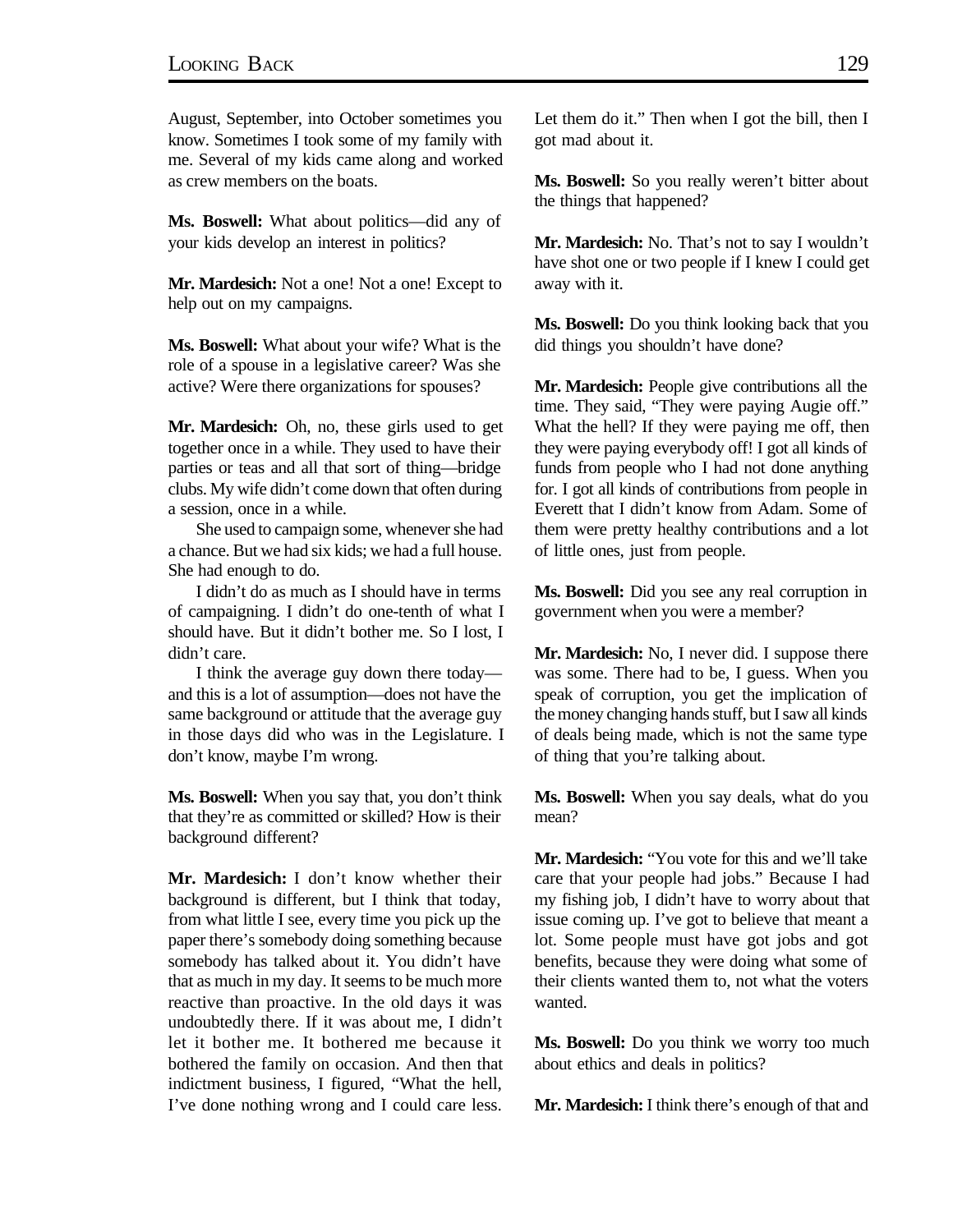I think people worry about it, but I don't think that there's as much of it that they are really sick and tired of it. They see deals being made every time you turn around.

**Ms. Boswell:** Did you have a political philosophy? Did most legislators have political principles they tried to follow?

**Mr. Mardesich:** As far as a political philosophy, I don't think so—at least I didn't. Mine was, "Here's the way I feel; here's what I think is right." Some people have probably got a course to follow and follow it whether they like it or not, but I never had that problem. It was an easy thing for me to decide. If I liked the bill, I voted for it and if I didn't, I voted against it.

**Ms. Boswell:** What would you say to someone who's considering a political career? What would you tell them about it as a career?

**Mr. Mardesich:** I would take out these cards I have in my pocket and thumb through them, and say, "Here's a psychologist. You should go talk to him."

**Ms. Boswell:** Be truthful.

**Mr. Mardesich:** Well, I'll tell you one thing. I do have the feeling that you can catch hell in politics a lot more than you used to. And for a lot of times for very little reason. Maybe I'm wrong, maybe I'm reading it wrong, but you can catch hell in the racket, no question about it. Although, as I say, it never got to me, that it affected me that deeply. If people want it or if they don't; if they think I'm doing the right job, fine. If they don't, they can move me out. Then with the help of the firemen, they did.

**Ms. Boswell:** When you were out of public office, did you have any regrets? Did you think about going back?

**Mr. Mardesich:** No, not particularly. I was out and even the fellow that they ran against me, Larry Vognild, I got to know quite well. He was always very friendly. I don't have any great

regrets, great feelings, bad feelings, even too good feelings. I just did it. And I met some nice guys. Hell of a lot of nice guys in the Legislature.

**Ms. Boswell:** How do we attract good people to the Legislature? If we want good people to be in the position, people who will read the bills and really work like you did?

**Mr. Mardesich:** They're giving them a little more pay now, which has got to be part of the answer. Even that's not of great significance. For the time you spend there, it's not too bad because they have the sessions fairly limited now.

But it's every year and that can be a difficult situation if you're in a law office or something like that, and don't have partners in the law office—who handles it? Who does the work when you're not there? It's very difficult for a man who is in a law practice as a single practitioner, in my opinion at least. I never had that experience, but I could see where it would be extremely difficult for him. How does he do it? He has a secretary there and he may have to have someone come in and help take care of his stuff when he's gone, but it's not like you're doing it yourself. Not only that the results might be different, but the fact that they're doing it, and then you come back and see what they did and just shake your head.

**Ms. Boswell:** You mean people who are filling in for you when you're gone?

**Mr. Mardesich:** Yeah. It's a mystery to me how the hell you can do it, a one-man law firm. I don't know to this day how you do it. How do you do it?

**Ms. Boswell:** So it's either a year-round job, or else it's just the people who have more flexible careers?

**Mr. Mardesich:** Or if you're in a law firm with thirty people in it, someone else just does the job. And you're filling in the background with the work you do. When you're in a larger law firm like that, it is quite different from being on your own. If it's a twenty-man law firm, you must be close to at least ten of them and you can talk about the issues. You kick it around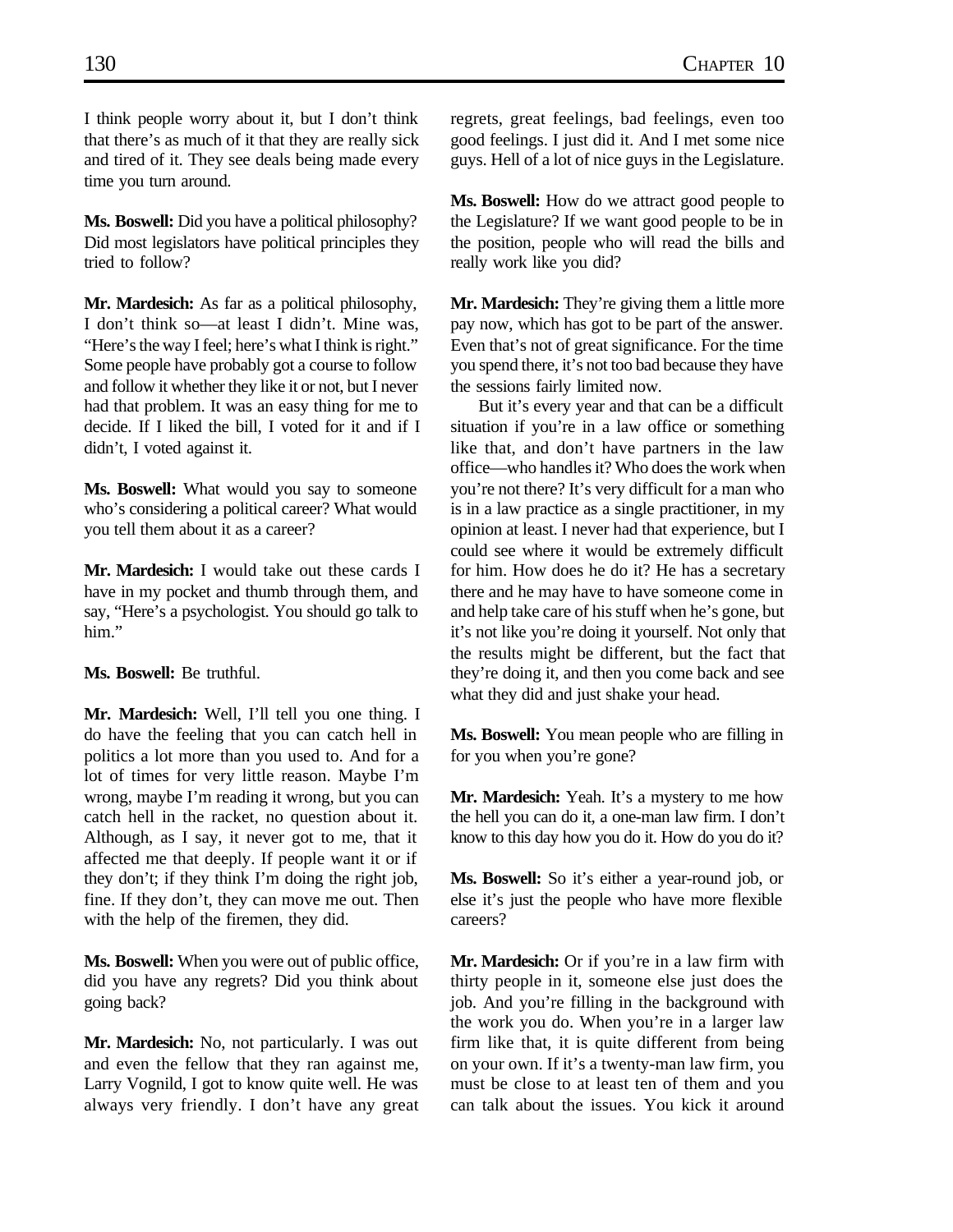and all that. It's different when you're on your own.

**Ms. Boswell:** You're mentioning law practices a lot. Do you think that a legal background is really important?

**Mr. Mardesich:** I think it's good. But I don't think it's necessary by a hell of a long shot. It's good in that if someone brings up an issue, a lawyer can jump to the basics of it real quickly. But so far as one way or the other, I don't know.

**Ms. Boswell:** Can anybody who's a thinking, caring person be a legislator?

**Mr. Mardesich:** Why sure, and would be a good legislator, too. You bet. Outside of the fact, as I say, they probably need some psychiatric help or they wouldn't be interested.

**Ms. Boswell:** You're a man who likes the last word I think, so I just want to give you the opportunity for any sort of parting words or advice, or anything you'd like to say about your career or about your life.

**Mr. Mardesich:** You know as much about my life as I know.

**Ms. Boswell:** Thank you very much.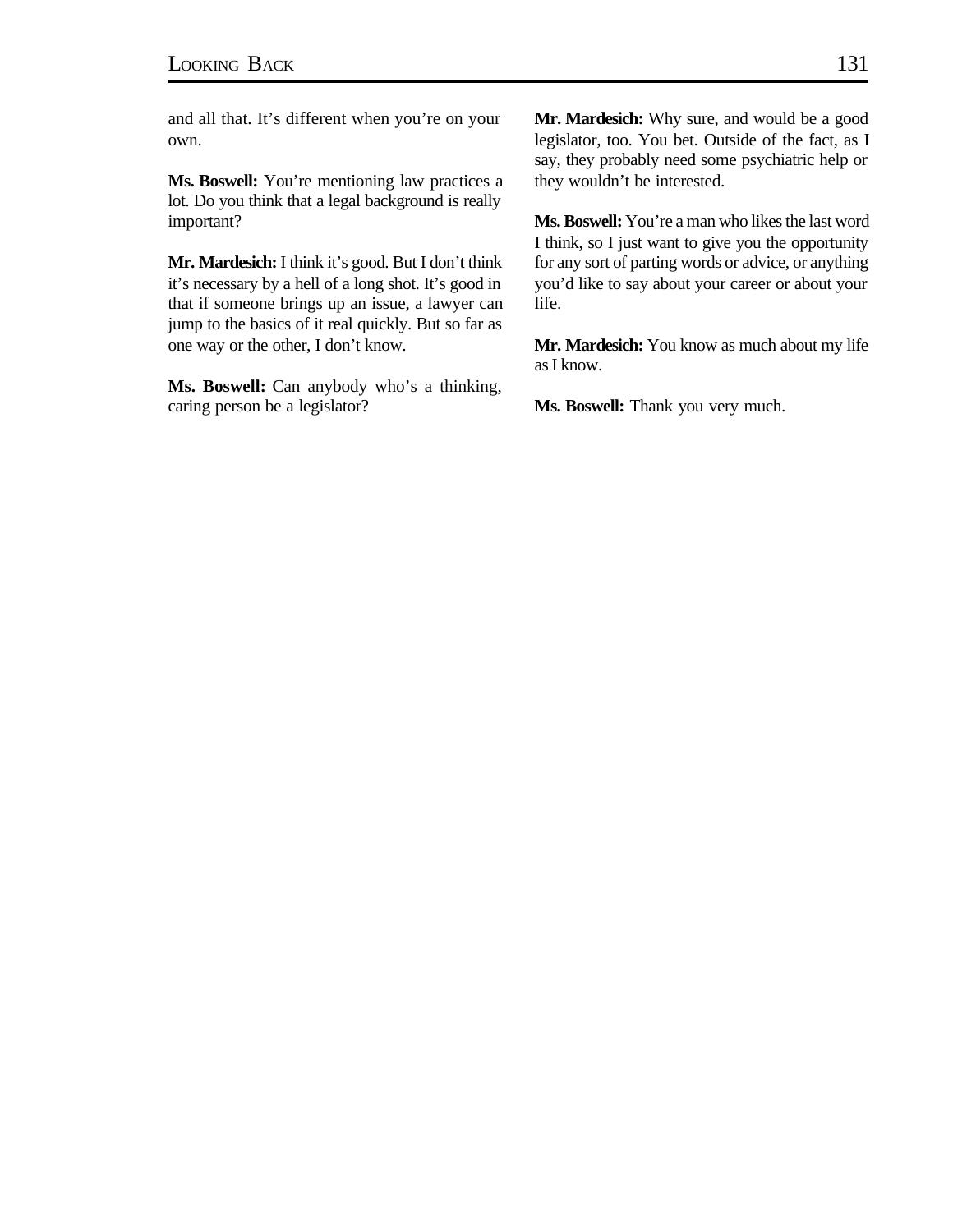# **INDEX**

## **A**

Atwood, Frank 57, 104, 120, 138

## **B**

Bailey, Bob 41, 44, 73, 103, 105 Baker, Archie 35, 65, 94, 118 Bargreen, Howard 29 Barovic, Mike 35 Bayside Disposal 114 Beck, Dave 112 Boeing 33, 58 Supersonic Transport 88 Bottiger, Ted 103 *Bremerton Sun* 98 Brennan, Joe 117 Brouillet, Frank 40 Bugge, Bill 53 Byrd, Admiral 13, 145

## **C**

Campaign reform laws 116 Canwell, Albert 30 Carmichael, Wally 29, 38, 43 Clark, Newman 40 Clinton, Bill 128 Coffey, Bud 33, 88, 117 Communism 30 Copeland, Tom 40

## **D**

Davis, Joe 33, 58, 92, 94, 127 Day, William S. 103 Democratic Party 81 Department of Social and Health Services 55 Donohue, Dewey 40 Donohue, Hubert 94, 103, 142 Durkan, Martin 40, 103, 142

## **E**

Edwards, A.E. 47 Elks Club 14 Evans, Dan 40, 49, 56, 71, 113 Everett 14, 31

# **F**

Ferguson, Adele 98

Fisheries legislation 32 Fisherman's Packing Corporation 2, 6, 9 Fleming, George 104 Fort Warden 19 Francis, Pete 104 Frayn, Mort 30

# **G**

Gallagher, Bernie 40 Gardner, Booth 104 Garner, John Nance 113 Gissberg, Bill 39, 59, 69, 142 Goldmark, John 40 Gorton, Slade 70, 120 Grant, Gary 104 Greive, Bob 69, 100, 113

# **H**

Hansen, Julia Butler 31, 40 Henry, Al 103 Highway Department 53 Hodde, Charlie 30 Holcomb, Si 45 Huntley, Elmer 40

## **J**

Jackson, Henry 10, 14, 26, 37, 81, 118, 134 presidential campaign 81 Johnson, Lyndon 83

# **K**

Keefe, James 103, 111 Kennedy, John F. 82, 135 Knoblauch, Reuben 40, 105

# **L**

Langlie, Arthur 30, 49, 71 Larson, Richard 105 Legislature attorneys as legislators 34, 60 backroom politics 42 compensation 34 female legislators 64 House/Senate differences 68 partisan politics 43, 57 Levin, Bruce 114 Lobbyists 33 Locke, Gary 48 Lowry, Mike 49